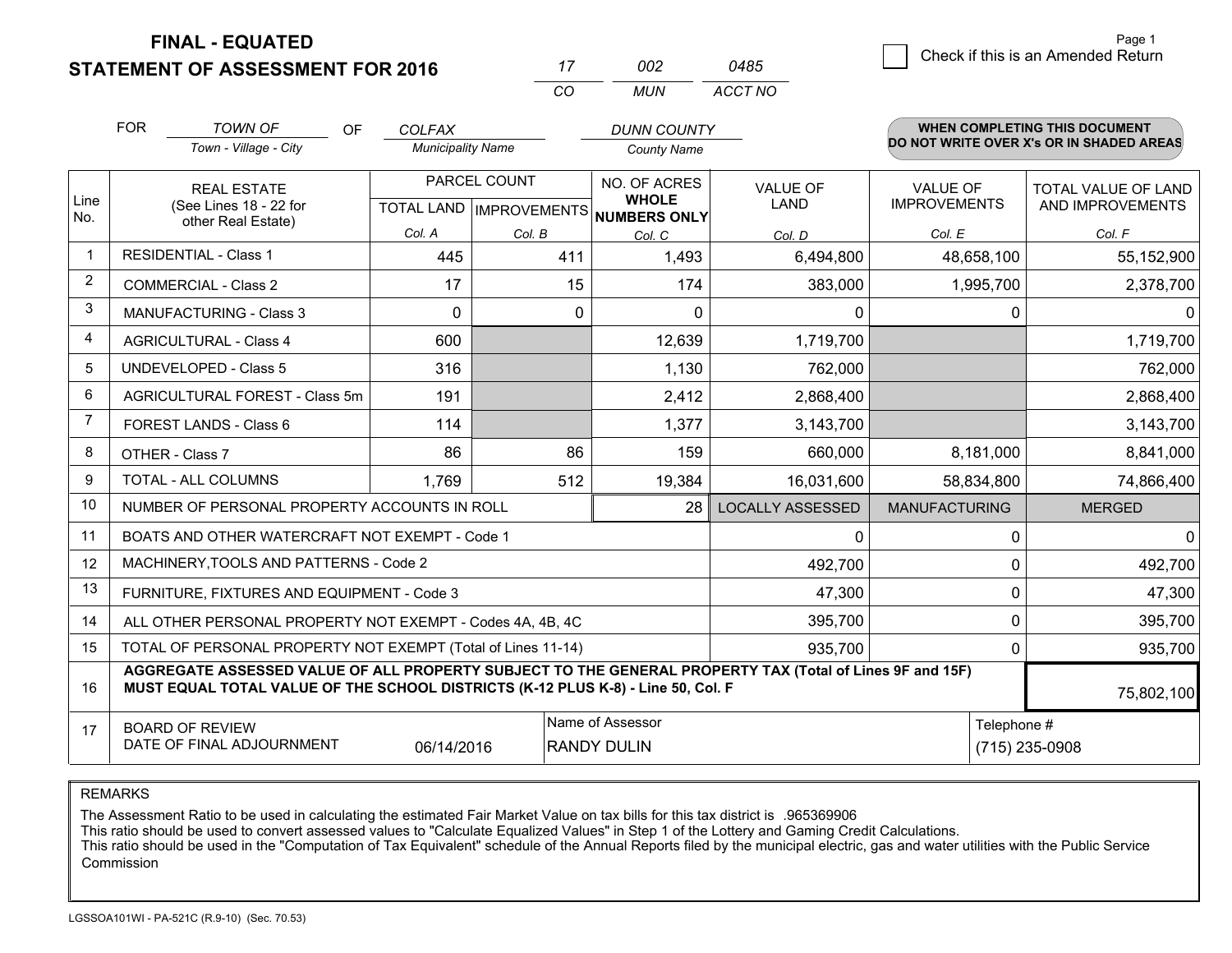*YEAR CO MUN ACCT NO* <sup>2016</sup> <sup>17</sup> <sup>002</sup> <sup>0485</sup>

Do not confuse FOREST LANDS (Line 7) with FOREST CROPS (in this section) - They are **NOT** the same

|    |                                            |                                 |  | Private Forest Crop - Reg Class @ 10¢ per acre                                 |                 |                                                                              | Private Forest Crop - Reg Class @ \$2.52 per acre                  |  |                    |  |
|----|--------------------------------------------|---------------------------------|--|--------------------------------------------------------------------------------|-----------------|------------------------------------------------------------------------------|--------------------------------------------------------------------|--|--------------------|--|
| 18 | (a) PARCELS                                | (b) ACRES                       |  | (c) ASSESSED VALUE                                                             |                 | (d) PARCELS                                                                  | (e) ACRES                                                          |  | (f) ASSESSED VALUE |  |
|    |                                            |                                 |  |                                                                                |                 |                                                                              |                                                                    |  |                    |  |
|    |                                            |                                 |  | Private Forest Crop - Special Class @ 20¢ per acre                             |                 | Entered Before 2005 Managed Forest - Ferrous Mining CLOSED @ \$8.27 per acre |                                                                    |  |                    |  |
| 19 | (a) PARCELS                                | (b) ACRES                       |  | (c) ASSESSED VALUE                                                             |                 | (d) PARCELS                                                                  | (e) ACRES                                                          |  | (f) ASSESSED VALUE |  |
|    |                                            |                                 |  |                                                                                |                 |                                                                              |                                                                    |  |                    |  |
|    |                                            |                                 |  | Entered Before 2005 Managed Forest - OPEN @ \$.79 per acre                     |                 |                                                                              | Entered Before 2005 Managed Forest - CLOSED @ \$1.87 per acre      |  |                    |  |
| 20 | (a) PARCELS                                | (c) ASSESSED VALUE<br>(b) ACRES |  | (d) PARCELS                                                                    | (e) ACRES       |                                                                              | (f) ASSESSED VALUE                                                 |  |                    |  |
|    | 2                                          | 76                              |  | 178,600                                                                        |                 | 9                                                                            | 258.41                                                             |  | 323,100            |  |
|    | Entered After 2004 Managed Forest - OPEN @ |                                 |  |                                                                                | \$2.14 per acre |                                                                              | Entered After 2004 Managed Forest - CLOSED @ \$10.68 per acre      |  |                    |  |
| 21 | (a) PARCELS                                | (b) ACRES                       |  | (c) ASSESSED VALUE                                                             |                 | (d) PARCELS                                                                  | (e) ACRES                                                          |  | (f) ASSESSED VALUE |  |
|    |                                            |                                 |  |                                                                                |                 |                                                                              |                                                                    |  |                    |  |
|    | 12                                         | 389.94                          |  | 884,800                                                                        |                 | 38                                                                           | 1.043.58                                                           |  | 2,159,600          |  |
| 22 | (a) County Forest Cropland Acres           |                                 |  | (b) Federal Acres                                                              |                 | (c) State Acres                                                              | (d) County (NOT FOREST CROP) Acres                                 |  | (e) Other Acres    |  |
|    |                                            |                                 |  |                                                                                |                 | 182.27<br>227.94                                                             |                                                                    |  | 419.14             |  |
|    |                                            |                                 |  | Assessed Value of Omitted Property From Prior Years (Sec. 70.44)               |                 |                                                                              | Assessed Value of Sec. 70.43 Corrections of Errors by Assessors    |  |                    |  |
| 23 |                                            | (a) REAL ESTATE                 |  | (b) PERSONAL                                                                   |                 |                                                                              | (c1) REAL ESTATE                                                   |  | (c2) PERSONAL      |  |
|    |                                            |                                 |  |                                                                                |                 |                                                                              |                                                                    |  |                    |  |
|    |                                            |                                 |  | Manufacturing Equated Value of Omitted Property From Prior Years (Sec. 70.995) |                 |                                                                              | Mfg. Equated Value of Sec.70.43 Corrections of Errors by Assessors |  |                    |  |
|    | (d) REAL ESTATE                            |                                 |  | (e) PERSONAL                                                                   |                 |                                                                              | (f1) REAL ESTATE                                                   |  | (f2) PERSONAL      |  |
|    |                                            |                                 |  |                                                                                |                 |                                                                              |                                                                    |  |                    |  |

# **SPECIAL DISTRICTS**

| Line<br>No. | Enter 6-digit<br><b>Special District</b> | <b>Account</b><br><b>Number</b> | <b>Special District Name</b> | <b>Locally Assessed Value</b><br>of Real Estate and | Mfg Value of Real Estate<br>and Personal Property | <b>Merged Value of</b><br><b>Real Estate and</b> |
|-------------|------------------------------------------|---------------------------------|------------------------------|-----------------------------------------------------|---------------------------------------------------|--------------------------------------------------|
|             | Code (Col. A)                            | (Col. B)                        | (Col. C)                     | Personal Property (Col. D)                          | (Col. E)                                          | Personal Property (Col. F)                       |
| 24          |                                          |                                 |                              |                                                     |                                                   |                                                  |
| 25          |                                          |                                 |                              |                                                     |                                                   |                                                  |
| 26          |                                          |                                 |                              |                                                     |                                                   |                                                  |
| 27          |                                          |                                 |                              |                                                     |                                                   |                                                  |
| 28          |                                          |                                 |                              |                                                     |                                                   |                                                  |
| 29          |                                          |                                 |                              |                                                     |                                                   |                                                  |
| 30          |                                          |                                 |                              |                                                     |                                                   |                                                  |
| 31          |                                          |                                 |                              |                                                     |                                                   |                                                  |
| 32          |                                          |                                 |                              |                                                     |                                                   |                                                  |
| 33          |                                          |                                 |                              |                                                     |                                                   |                                                  |
| 34          |                                          |                                 |                              |                                                     |                                                   |                                                  |
| 35          |                                          |                                 |                              |                                                     |                                                   |                                                  |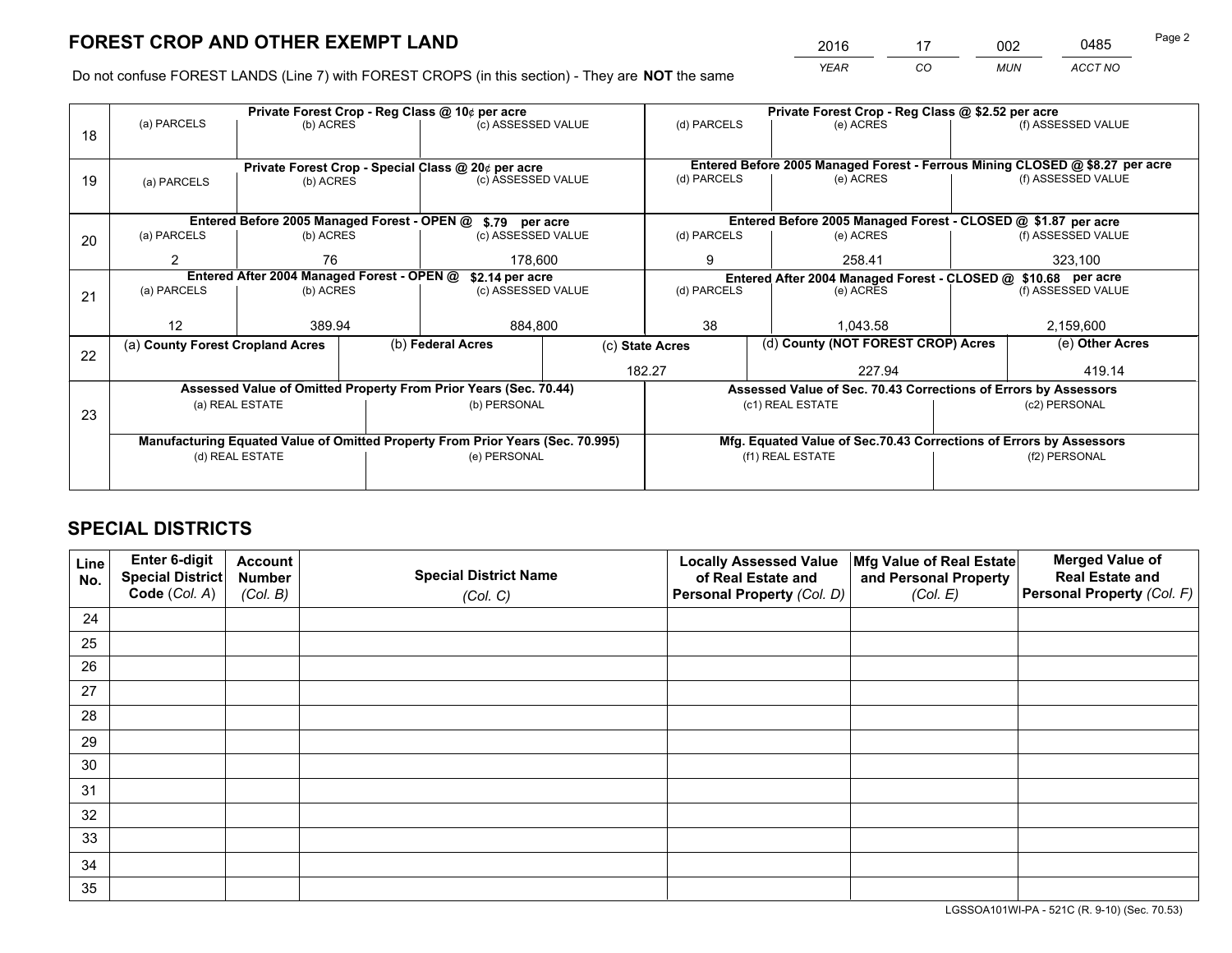|                       |                                                          |                                             |                                                         | <b>YEAR</b>                                                                       | CO<br><b>MUN</b>                                              | ACCT NO                                                                        |
|-----------------------|----------------------------------------------------------|---------------------------------------------|---------------------------------------------------------|-----------------------------------------------------------------------------------|---------------------------------------------------------------|--------------------------------------------------------------------------------|
| Line<br>No.           | Enter 6-digit<br><b>School District</b><br>Code (Col. A) | <b>Account</b><br><b>Number</b><br>(Col. B) | <b>School District Name</b><br>(Col. C)                 | <b>Locally Assessed Value</b><br>of Real Estate and<br>Personal Property (Col. D) | Mfg Value of Real Estate<br>and Personal Property<br>(Col. E) | <b>Merged Value of</b><br><b>Real Estate and</b><br>Personal Property (Col. F) |
|                       | A. SCHOOL DISTRICTS (K-8 and K-12)                       |                                             |                                                         |                                                                                   |                                                               |                                                                                |
| 36                    | 171176                                                   | 0115                                        | SCH D OF COLFAX                                         | 74,105,400                                                                        |                                                               | 74,105,400                                                                     |
| 37                    | 171645                                                   | 0116                                        | SCH D OF ELK MOUND AREA                                 | 1,696,700                                                                         |                                                               | 1,696,700                                                                      |
| 38                    |                                                          |                                             |                                                         |                                                                                   |                                                               |                                                                                |
| 39                    |                                                          |                                             |                                                         |                                                                                   |                                                               |                                                                                |
| 40                    |                                                          |                                             |                                                         |                                                                                   |                                                               |                                                                                |
| 41                    |                                                          |                                             |                                                         |                                                                                   |                                                               |                                                                                |
| 42                    |                                                          |                                             |                                                         |                                                                                   |                                                               |                                                                                |
| 43                    |                                                          |                                             |                                                         |                                                                                   |                                                               |                                                                                |
| 44                    |                                                          |                                             |                                                         |                                                                                   |                                                               |                                                                                |
| 45<br>$\overline{46}$ |                                                          |                                             |                                                         |                                                                                   |                                                               |                                                                                |
| 47                    |                                                          |                                             |                                                         |                                                                                   |                                                               |                                                                                |
| 48                    |                                                          |                                             |                                                         |                                                                                   |                                                               |                                                                                |
| 49                    |                                                          |                                             |                                                         |                                                                                   |                                                               |                                                                                |
| 50                    |                                                          |                                             | TOTAL ASSESSED VALUE OF SCHOOL DISTRICTS (K-8 and K-12) | 75,802,100                                                                        |                                                               | 75,802,100                                                                     |
|                       | <b>B.</b><br><b>UNION HIGH SCHOOL DISTRICTS</b>          |                                             |                                                         |                                                                                   |                                                               |                                                                                |
| 51                    |                                                          |                                             |                                                         |                                                                                   |                                                               |                                                                                |
| 52                    |                                                          |                                             |                                                         |                                                                                   |                                                               |                                                                                |
| 53                    |                                                          |                                             |                                                         |                                                                                   |                                                               |                                                                                |
| 54                    |                                                          |                                             |                                                         |                                                                                   |                                                               |                                                                                |
| 55                    |                                                          |                                             | TOTAL ASSESSED VALUE OF UNION HIGH SCHOOLS              |                                                                                   |                                                               |                                                                                |
|                       | C.<br><b>TECHNICAL COLLEGE DISTRICTS</b>                 |                                             |                                                         |                                                                                   |                                                               |                                                                                |
| 56                    | 000100                                                   | 0001                                        | CHIPPEWA VALLEY TECHNICAL COLLEGE EAUC                  | 75,802,100                                                                        |                                                               | 75,802,100                                                                     |
| 57                    |                                                          |                                             |                                                         |                                                                                   |                                                               |                                                                                |
| 58                    |                                                          |                                             |                                                         |                                                                                   |                                                               |                                                                                |
| 59                    |                                                          |                                             | TOTAL ASSESSED VALUE OF TECHNICAL COLLEGES              | 75,802,100                                                                        |                                                               | 75,802,100                                                                     |

17

002

 *I hereby certify, to the best of my knowledge and belief, this form is complete and correct.*

**SCHOOL DISTRICTS**

| Print name of preparer | Title                    |                | Date (MM/DD/CCYY) |
|------------------------|--------------------------|----------------|-------------------|
|                        |                          |                |                   |
| Signature of preparer  | Contact Telephone Number | E-mail address |                   |
|                        | $\overline{\phantom{0}}$ |                |                   |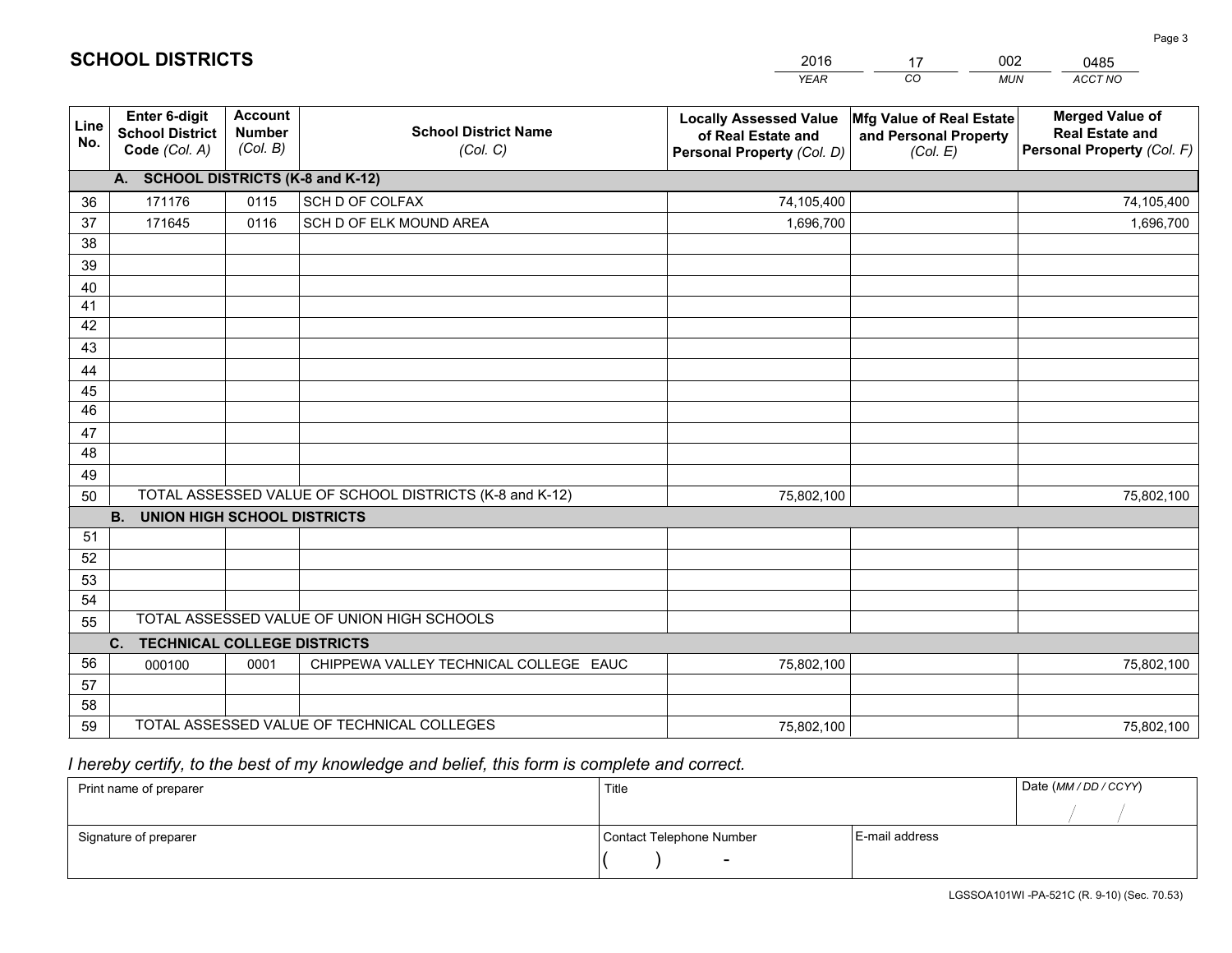### **HIGHLIGHTS**

- 1. Complete the Statement of Assessment after the Board of Review. Reflect any changes made there.
- 2. Use black ink to complete.
- 3. Line 16 must equal Line 50, Col D.
- 4. Line 55 must equal the total of K-8 schools listed on lines 36-49. Do not include K-12 schools in this comparision.
- 5. Line 59, Col. D must equal Line 16.
- 6. Special District, School District and Technical College District values must include both real estate and personal property. Examples of Special districts are: town sanitary districts, public inland lake protection and rehabilitation districts, and metropolitan sewerage districts.
- 7. DO NOT INCLUDE Manufacturing property values.DOR will print these values on the final SOA.
- 8. Accuracy of this form is very important. The values reported directly affect the equalized value DOR calculates for school and special districts.

### **Page 1:**

 If not prefilled, enter the tax year,county and municipal code,municipal type, municipal name and county name on the top of form.

Check the Amended box, if filing an amended / corrected SOA.

 Report the parcel count, acres and assessed value of taxable general property, total parcel count, (real and personal), total acres, and values from final figures set by the Board of Review.

- A. Real Estate land and improvements (buildings, etc.) is reported on lines 1 8, total line 9.
- B. Personal Property is reported on lines 11 14, Column D, total line 15.
- C. To complete this report, use the computer produced summary of the assessment roll that shows these amounts.
- D. Use whole numbers only.
- E. Add each line across and each column down to verify entries.

### **Page 2:**

- A. Report Special Items (not subject to general property tax).
- 1. Private Forest Croplands and Managed Forest Lands are reported on lines 18,19, 20 and 21. Be sure to report assessed values **NOT** taxes.
- 2. You should have copies of the orders of entry, orders of withdrawal, etc., to update your assessment roll.
	- 3. Show hundredths of acres (e.g. 39.75).
- 4. Tax exempt lands are reported on line 22.
- 5. Omitted property and sec. 70.43, Wis. Stats., corrections of errors by assessor are reported on line 23. Report real estate and personal property separately. These should be for **prior years**, not something found on the current assessment roll after the board of review.
- B. Special District (Lines 24-35) Include the value of both real and personal property.
- The Department of Revenue (DOR) preprints much of the information regarding names and codes for schools, special districts,etc. If a district is not listed, enter the name and value only, DOR will enter the proper code.

## **Page 3 School Districts:**

Include the value of both real and personal property.

Report School District (regular, elementary, union high school, and technical college).

- 1. Regular (K-12) and Elementary (K-8) school values are reported on lines 36-49, total on line 50.
- 2. Union High School (UHS) (use only if elementary schools are listed on lines 36-49) are reported on lines 51-54. UHS total value (line 55) must equal to the total **elementary school** values reported on lines 36-49. Do notinclude K-12 schools in this comparison.
- 3. Technical College values are reported on lines 56-58, total on line 59.
- 4. Use the computer summary that shows these amounts to complete this report.

### **This form is due the second Monday in June. File this report only after your Board of Review is complete.**

 *If you have questions: Return forms to:*

Fax number: (608) 264-6887 PO Box 8971

 Email: lgs@revenue.wi.gov Wisconsin Department of Revenue Call: (608) 261-5341 Local Government Services Section 6-97Madison WI 53708-8971

REBECCA KIESOW<br>TOWN OF COLFAX<br>N8582 COUNTY RD A TOWN OF COLFAX REBECCA KIESOW

N8582 COUNTY RD A COLFAX, WI 54730

COLFAX, WI 54730

 $\prec$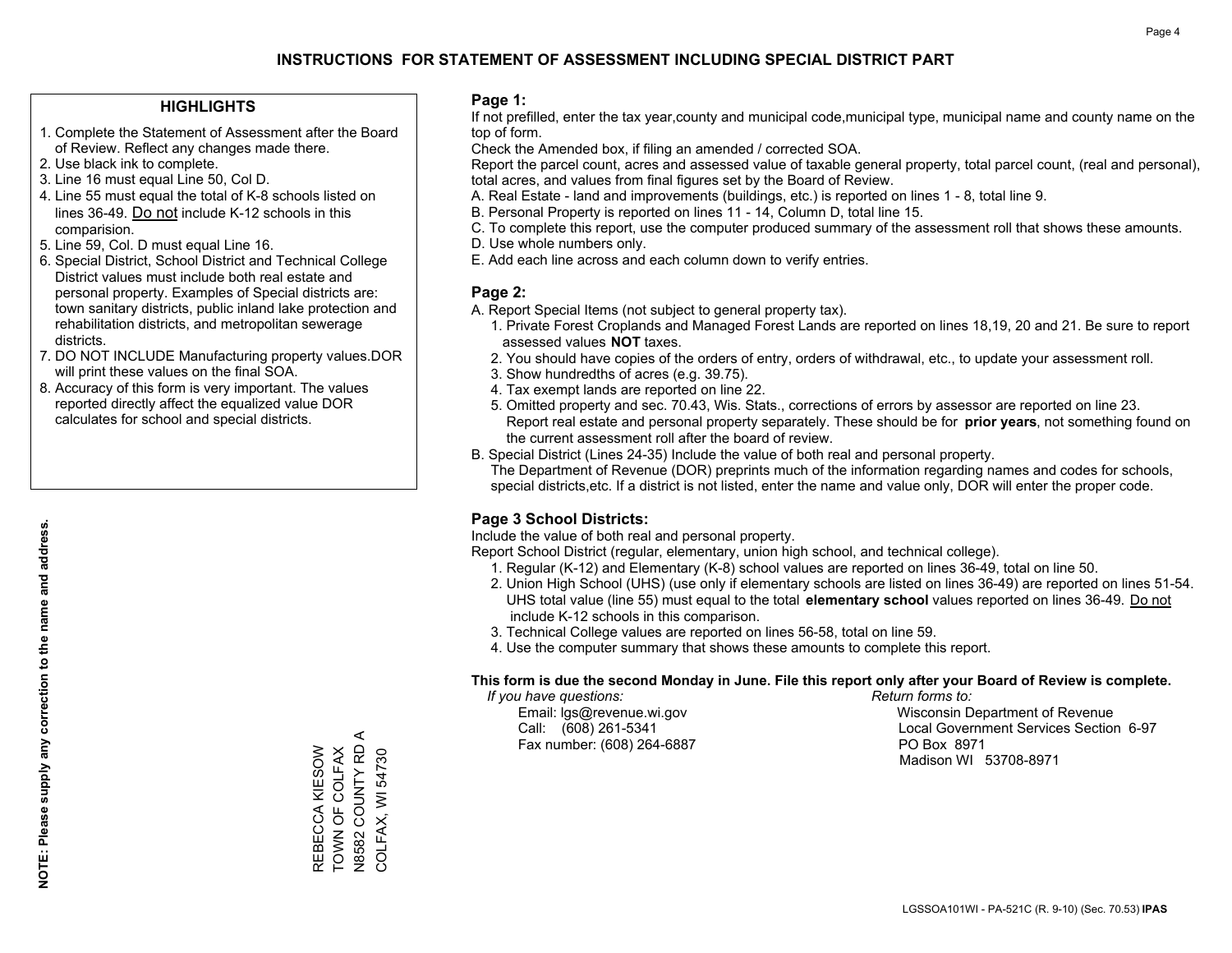**STATEMENT OF ASSESSMENT FOR 2016 FINAL - EQUATED**

|                | CO<br><b>MUN</b><br>ACCT NO                                                                                                                                                                  |                          |              |                                                      |                         |                               |                                          |  |  |  |  |
|----------------|----------------------------------------------------------------------------------------------------------------------------------------------------------------------------------------------|--------------------------|--------------|------------------------------------------------------|-------------------------|-------------------------------|------------------------------------------|--|--|--|--|
|                | <b>FOR</b><br><b>TOWN OF</b><br><b>OF</b>                                                                                                                                                    | <b>DUNN</b>              |              | <b>DUNN COUNTY</b>                                   |                         |                               | <b>WHEN COMPLETING THIS DOCUMENT</b>     |  |  |  |  |
|                | Town - Village - City                                                                                                                                                                        | <b>Municipality Name</b> |              | <b>County Name</b>                                   |                         |                               | DO NOT WRITE OVER X's OR IN SHADED AREAS |  |  |  |  |
|                | <b>REAL ESTATE</b>                                                                                                                                                                           |                          | PARCEL COUNT | NO. OF ACRES                                         | <b>VALUE OF</b>         | <b>VALUE OF</b>               | <b>TOTAL VALUE OF LAND</b>               |  |  |  |  |
| Line<br>No.    | (See Lines 18 - 22 for<br>other Real Estate)                                                                                                                                                 |                          |              | <b>WHOLE</b><br>TOTAL LAND IMPROVEMENTS NUMBERS ONLY | <b>LAND</b>             | <b>IMPROVEMENTS</b>           | AND IMPROVEMENTS                         |  |  |  |  |
|                |                                                                                                                                                                                              | Col. A                   | Col. B       | Col. C                                               | Col. D                  | Col. E                        | Col. F                                   |  |  |  |  |
| $\overline{1}$ | <b>RESIDENTIAL - Class 1</b>                                                                                                                                                                 | 686                      | 507          | 1,296                                                | 9,877,400               | 61,097,400                    | 70,974,800                               |  |  |  |  |
| $\overline{2}$ | <b>COMMERCIAL - Class 2</b>                                                                                                                                                                  | 23                       | 16           | 104                                                  | 429,300                 | 1,887,800                     | 2,317,100                                |  |  |  |  |
| 3              | <b>MANUFACTURING - Class 3</b>                                                                                                                                                               |                          |              |                                                      | 28,400                  | 385,700                       | 414,100                                  |  |  |  |  |
| 4              | <b>AGRICULTURAL - Class 4</b>                                                                                                                                                                | 861                      |              | 18,855                                               | 2,535,300               |                               | 2,535,300                                |  |  |  |  |
| 5              | <b>UNDEVELOPED - Class 5</b>                                                                                                                                                                 | 313                      |              | 1,053                                                | 496,600                 |                               | 496,600                                  |  |  |  |  |
| 6              | AGRICULTURAL FOREST - Class 5m                                                                                                                                                               | 379                      |              | 4,333                                                | 4,700,200               |                               | 4,700,200                                |  |  |  |  |
| $\overline{7}$ | FOREST LANDS - Class 6                                                                                                                                                                       | 112                      |              | 1,902                                                | 3,891,300               |                               | 3,891,300                                |  |  |  |  |
| 8              | OTHER - Class 7                                                                                                                                                                              | 101                      | 101          | 202                                                  | 841,000                 | 10,328,100                    | 11,169,100                               |  |  |  |  |
| 9              | TOTAL - ALL COLUMNS                                                                                                                                                                          | 2,476                    | 625          | 27,752                                               | 22,799,500              | 73,699,000                    | 96,498,500                               |  |  |  |  |
| 10             | NUMBER OF PERSONAL PROPERTY ACCOUNTS IN ROLL                                                                                                                                                 |                          |              | 13                                                   | <b>LOCALLY ASSESSED</b> | <b>MANUFACTURING</b>          | <b>MERGED</b>                            |  |  |  |  |
| 11             | BOATS AND OTHER WATERCRAFT NOT EXEMPT - Code 1                                                                                                                                               |                          |              |                                                      | 0                       | $\mathbf{0}$                  | $\mathbf 0$                              |  |  |  |  |
| 12             | MACHINERY, TOOLS AND PATTERNS - Code 2                                                                                                                                                       |                          |              |                                                      | 39,100                  | 12,400                        | 51,500                                   |  |  |  |  |
| 13             | FURNITURE, FIXTURES AND EQUIPMENT - Code 3                                                                                                                                                   |                          |              |                                                      | 18,200                  | 400                           | 18,600                                   |  |  |  |  |
| 14             | ALL OTHER PERSONAL PROPERTY NOT EXEMPT - Codes 4A, 4B, 4C                                                                                                                                    |                          |              |                                                      | 0                       | 500                           | 500                                      |  |  |  |  |
| 15             | TOTAL OF PERSONAL PROPERTY NOT EXEMPT (Total of Lines 11-14)                                                                                                                                 |                          |              |                                                      | 57,300                  | 13,300                        | 70,600                                   |  |  |  |  |
| 16             | AGGREGATE ASSESSED VALUE OF ALL PROPERTY SUBJECT TO THE GENERAL PROPERTY TAX (Total of Lines 9F and 15F)<br>MUST EQUAL TOTAL VALUE OF THE SCHOOL DISTRICTS (K-12 PLUS K-8) - Line 50, Col. F |                          |              |                                                      |                         |                               | 96,569,100                               |  |  |  |  |
| 17             | <b>BOARD OF REVIEW</b><br>DATE OF FINAL ADJOURNMENT                                                                                                                                          | 06/17/2016               |              | Name of Assessor<br>RONALD A. MEYER                  |                         | Telephone #<br>(715) 232-9068 |                                          |  |  |  |  |

*<sup>17</sup> <sup>004</sup>*

*0486*

REMARKS

The Assessment Ratio to be used in calculating the estimated Fair Market Value on tax bills for this tax district is 1.082547579

This ratio should be used to convert assessed values to "Calculate Equalized Values" in Step 1 of the Lottery and Gaming Credit Calculations.<br>This ratio should be used in the "Computation of Tax Equivalent" schedule of the Commission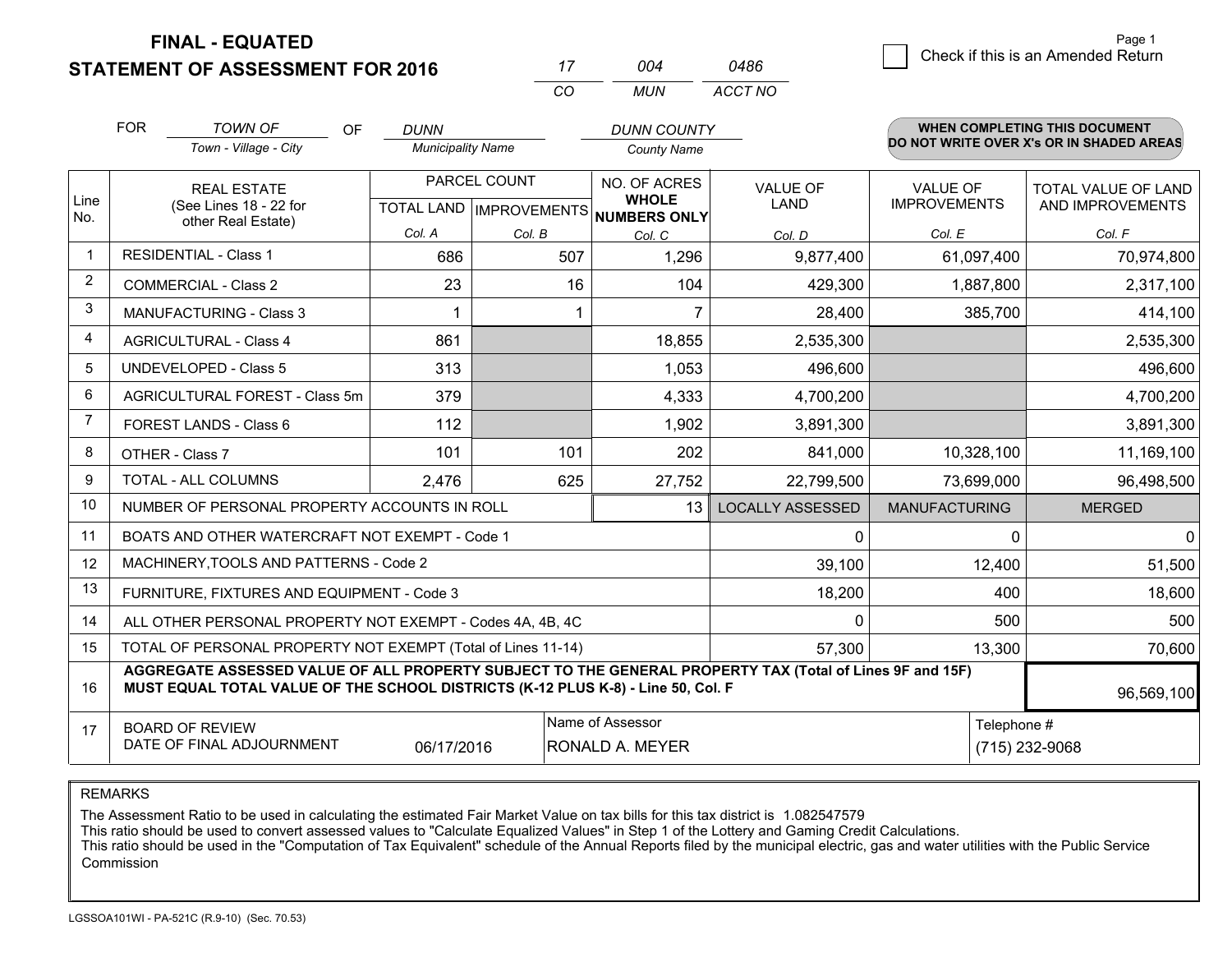*YEAR CO MUN ACCT NO* <sup>2016</sup> <sup>17</sup> <sup>004</sup> <sup>0486</sup>

Do not confuse FOREST LANDS (Line 7) with FOREST CROPS (in this section) - They are **NOT** the same

|    |                                            |                                             |                    | Private Forest Crop - Reg Class @ 10¢ per acre                                 |             |                                                                              | Private Forest Crop - Reg Class @ \$2.52 per acre                  |                    |                    |  |
|----|--------------------------------------------|---------------------------------------------|--------------------|--------------------------------------------------------------------------------|-------------|------------------------------------------------------------------------------|--------------------------------------------------------------------|--------------------|--------------------|--|
| 18 | (a) PARCELS                                | (b) ACRES                                   |                    | (c) ASSESSED VALUE                                                             |             | (d) PARCELS                                                                  | (e) ACRES                                                          |                    | (f) ASSESSED VALUE |  |
|    |                                            |                                             |                    |                                                                                |             | Entered Before 2005 Managed Forest - Ferrous Mining CLOSED @ \$8.27 per acre |                                                                    |                    |                    |  |
| 19 |                                            |                                             |                    | Private Forest Crop - Special Class @ 20¢ per acre<br>(c) ASSESSED VALUE       |             | (d) PARCELS<br>(e) ACRES                                                     |                                                                    |                    | (f) ASSESSED VALUE |  |
|    | (a) PARCELS                                | (b) ACRES                                   |                    |                                                                                |             |                                                                              |                                                                    |                    |                    |  |
|    |                                            |                                             |                    |                                                                                |             |                                                                              |                                                                    |                    |                    |  |
|    |                                            | Entered Before 2005 Managed Forest - OPEN @ |                    | \$.79 per acre                                                                 |             |                                                                              | Entered Before 2005 Managed Forest - CLOSED @ \$1.87 per acre      |                    |                    |  |
| 20 | (a) PARCELS<br>(b) ACRES                   |                                             | (c) ASSESSED VALUE |                                                                                | (d) PARCELS | (e) ACRES                                                                    |                                                                    | (f) ASSESSED VALUE |                    |  |
|    | 8                                          | 74.3                                        |                    |                                                                                |             | 72                                                                           |                                                                    |                    |                    |  |
|    |                                            |                                             |                    | 84,000                                                                         |             |                                                                              | 1,437.5                                                            |                    | 2,231,900          |  |
|    | Entered After 2004 Managed Forest - OPEN @ |                                             |                    | \$2.14 per acre                                                                |             |                                                                              | Entered After 2004 Managed Forest - CLOSED @ \$10.68 per acre      |                    |                    |  |
| 21 | (a) PARCELS                                | (b) ACRES                                   |                    | (c) ASSESSED VALUE                                                             |             | (d) PARCELS                                                                  | (e) ACRES                                                          |                    | (f) ASSESSED VALUE |  |
|    |                                            |                                             |                    |                                                                                |             |                                                                              |                                                                    |                    |                    |  |
|    |                                            |                                             |                    |                                                                                |             | 41                                                                           | 810.59                                                             |                    | 1,380,400          |  |
|    | (a) County Forest Cropland Acres           |                                             |                    | (b) Federal Acres                                                              |             | (c) State Acres                                                              | (d) County (NOT FOREST CROP) Acres                                 |                    | (e) Other Acres    |  |
| 22 |                                            |                                             |                    |                                                                                |             |                                                                              |                                                                    |                    |                    |  |
|    |                                            |                                             |                    |                                                                                |             | 4,966.62                                                                     | 175.62                                                             |                    | 205.89             |  |
|    |                                            |                                             |                    | Assessed Value of Omitted Property From Prior Years (Sec. 70.44)               |             |                                                                              | Assessed Value of Sec. 70.43 Corrections of Errors by Assessors    |                    |                    |  |
|    |                                            | (a) REAL ESTATE                             |                    | (b) PERSONAL                                                                   |             |                                                                              | (c1) REAL ESTATE                                                   |                    | (c2) PERSONAL      |  |
| 23 |                                            |                                             |                    |                                                                                |             |                                                                              |                                                                    |                    |                    |  |
|    |                                            |                                             |                    | Manufacturing Equated Value of Omitted Property From Prior Years (Sec. 70.995) |             |                                                                              | Mfg. Equated Value of Sec.70.43 Corrections of Errors by Assessors |                    |                    |  |
|    |                                            | (d) REAL ESTATE                             |                    | (e) PERSONAL                                                                   |             |                                                                              | (f1) REAL ESTATE                                                   |                    | (f2) PERSONAL      |  |
|    |                                            |                                             |                    |                                                                                |             |                                                                              |                                                                    |                    |                    |  |
|    |                                            |                                             |                    |                                                                                |             |                                                                              |                                                                    |                    |                    |  |

# **SPECIAL DISTRICTS**

| <b>Line</b><br>No. | Enter 6-digit<br><b>Special District</b><br>Code (Col. A) | <b>Account</b><br><b>Number</b><br>(Col. B) | <b>Special District Name</b><br>(Col. C) | <b>Locally Assessed Value</b><br>of Real Estate and<br>Personal Property (Col. D) | Mfg Value of Real Estate<br>and Personal Property<br>(Col. E) | <b>Merged Value of</b><br><b>Real Estate and</b><br>Personal Property (Col. F) |
|--------------------|-----------------------------------------------------------|---------------------------------------------|------------------------------------------|-----------------------------------------------------------------------------------|---------------------------------------------------------------|--------------------------------------------------------------------------------|
| 24                 | 177040                                                    | 0120                                        | DOWNSVILLE SANITARY DISTRICT             | 9,199,000                                                                         | 427,400                                                       | 9,626,400                                                                      |
| 25                 |                                                           |                                             |                                          |                                                                                   |                                                               |                                                                                |
| 26                 |                                                           |                                             |                                          |                                                                                   |                                                               |                                                                                |
| 27                 |                                                           |                                             |                                          |                                                                                   |                                                               |                                                                                |
| 28                 |                                                           |                                             |                                          |                                                                                   |                                                               |                                                                                |
| 29                 |                                                           |                                             |                                          |                                                                                   |                                                               |                                                                                |
| 30                 |                                                           |                                             |                                          |                                                                                   |                                                               |                                                                                |
| 31                 |                                                           |                                             |                                          |                                                                                   |                                                               |                                                                                |
| 32                 |                                                           |                                             |                                          |                                                                                   |                                                               |                                                                                |
| 33                 |                                                           |                                             |                                          |                                                                                   |                                                               |                                                                                |
| 34                 |                                                           |                                             |                                          |                                                                                   |                                                               |                                                                                |
| 35                 |                                                           |                                             |                                          |                                                                                   |                                                               |                                                                                |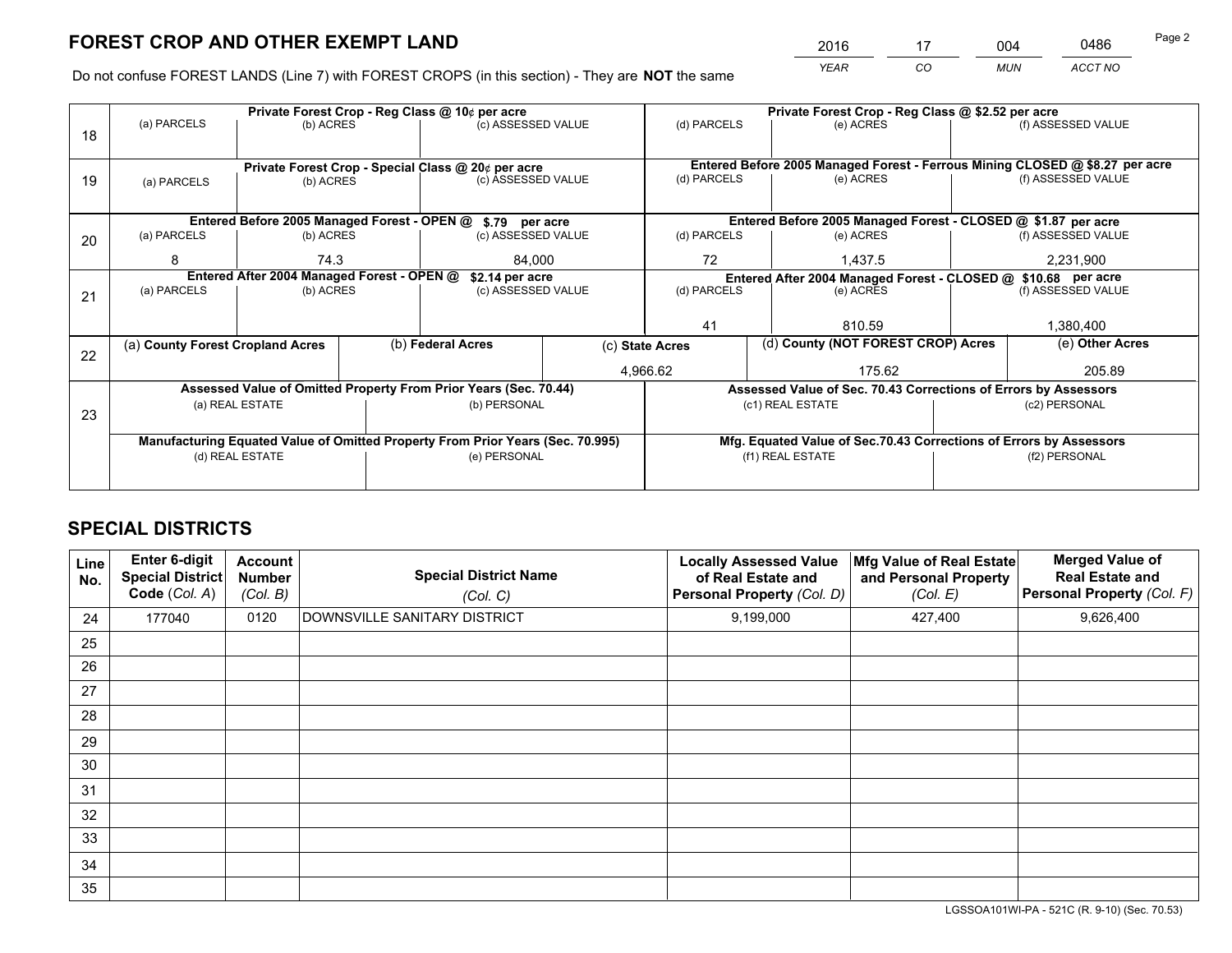|             |                                                                 |                                             |                                                         | <b>YEAR</b>                                                                       | CO<br><b>MUN</b>                                              | <b>ACCT NO</b>                                                                 |
|-------------|-----------------------------------------------------------------|---------------------------------------------|---------------------------------------------------------|-----------------------------------------------------------------------------------|---------------------------------------------------------------|--------------------------------------------------------------------------------|
| Line<br>No. | <b>Enter 6-digit</b><br><b>School District</b><br>Code (Col. A) | <b>Account</b><br><b>Number</b><br>(Col. B) | <b>School District Name</b><br>(Col. C)                 | <b>Locally Assessed Value</b><br>of Real Estate and<br>Personal Property (Col. D) | Mfg Value of Real Estate<br>and Personal Property<br>(Col. E) | <b>Merged Value of</b><br><b>Real Estate and</b><br>Personal Property (Col. F) |
|             | A. SCHOOL DISTRICTS (K-8 and K-12)                              |                                             |                                                         |                                                                                   |                                                               |                                                                                |
| 36          | 173444                                                          | 0117                                        | SCH D OF MENOMONIE AREA                                 | 81,767,300                                                                        | 427,400                                                       | 82,194,700                                                                     |
| 37          | 461499                                                          | 0278                                        | SCH D OF DURAND                                         | 14,374,400                                                                        |                                                               | 14,374,400                                                                     |
| 38          |                                                                 |                                             |                                                         |                                                                                   |                                                               |                                                                                |
| 39          |                                                                 |                                             |                                                         |                                                                                   |                                                               |                                                                                |
| 40          |                                                                 |                                             |                                                         |                                                                                   |                                                               |                                                                                |
| 41          |                                                                 |                                             |                                                         |                                                                                   |                                                               |                                                                                |
| 42          |                                                                 |                                             |                                                         |                                                                                   |                                                               |                                                                                |
| 43          |                                                                 |                                             |                                                         |                                                                                   |                                                               |                                                                                |
| 44<br>45    |                                                                 |                                             |                                                         |                                                                                   |                                                               |                                                                                |
| 46          |                                                                 |                                             |                                                         |                                                                                   |                                                               |                                                                                |
| 47          |                                                                 |                                             |                                                         |                                                                                   |                                                               |                                                                                |
| 48          |                                                                 |                                             |                                                         |                                                                                   |                                                               |                                                                                |
| 49          |                                                                 |                                             |                                                         |                                                                                   |                                                               |                                                                                |
| 50          |                                                                 |                                             | TOTAL ASSESSED VALUE OF SCHOOL DISTRICTS (K-8 and K-12) | 96,141,700                                                                        | 427,400                                                       | 96,569,100                                                                     |
|             | <b>B.</b><br><b>UNION HIGH SCHOOL DISTRICTS</b>                 |                                             |                                                         |                                                                                   |                                                               |                                                                                |
| 51          |                                                                 |                                             |                                                         |                                                                                   |                                                               |                                                                                |
| 52          |                                                                 |                                             |                                                         |                                                                                   |                                                               |                                                                                |
| 53          |                                                                 |                                             |                                                         |                                                                                   |                                                               |                                                                                |
| 54          |                                                                 |                                             |                                                         |                                                                                   |                                                               |                                                                                |
| 55          |                                                                 |                                             | TOTAL ASSESSED VALUE OF UNION HIGH SCHOOLS              |                                                                                   |                                                               |                                                                                |
|             | C.<br><b>TECHNICAL COLLEGE DISTRICTS</b>                        |                                             |                                                         |                                                                                   |                                                               |                                                                                |
| 56          | 000100                                                          | 0001                                        | CHIPPEWA VALLEY TECHNICAL COLLEGE EAUC                  | 96,141,700                                                                        | 427,400                                                       | 96,569,100                                                                     |
| 57          |                                                                 |                                             |                                                         |                                                                                   |                                                               |                                                                                |
| 58<br>59    |                                                                 |                                             | TOTAL ASSESSED VALUE OF TECHNICAL COLLEGES              |                                                                                   |                                                               |                                                                                |
|             |                                                                 |                                             |                                                         | 96,141,700                                                                        | 427,400                                                       | 96,569,100                                                                     |

17

004

 *I hereby certify, to the best of my knowledge and belief, this form is complete and correct.*

**SCHOOL DISTRICTS**

| Print name of preparer | Title                    |                | Date (MM / DD / CCYY) |
|------------------------|--------------------------|----------------|-----------------------|
|                        |                          |                |                       |
| Signature of preparer  | Contact Telephone Number | E-mail address |                       |
|                        | $\sim$                   |                |                       |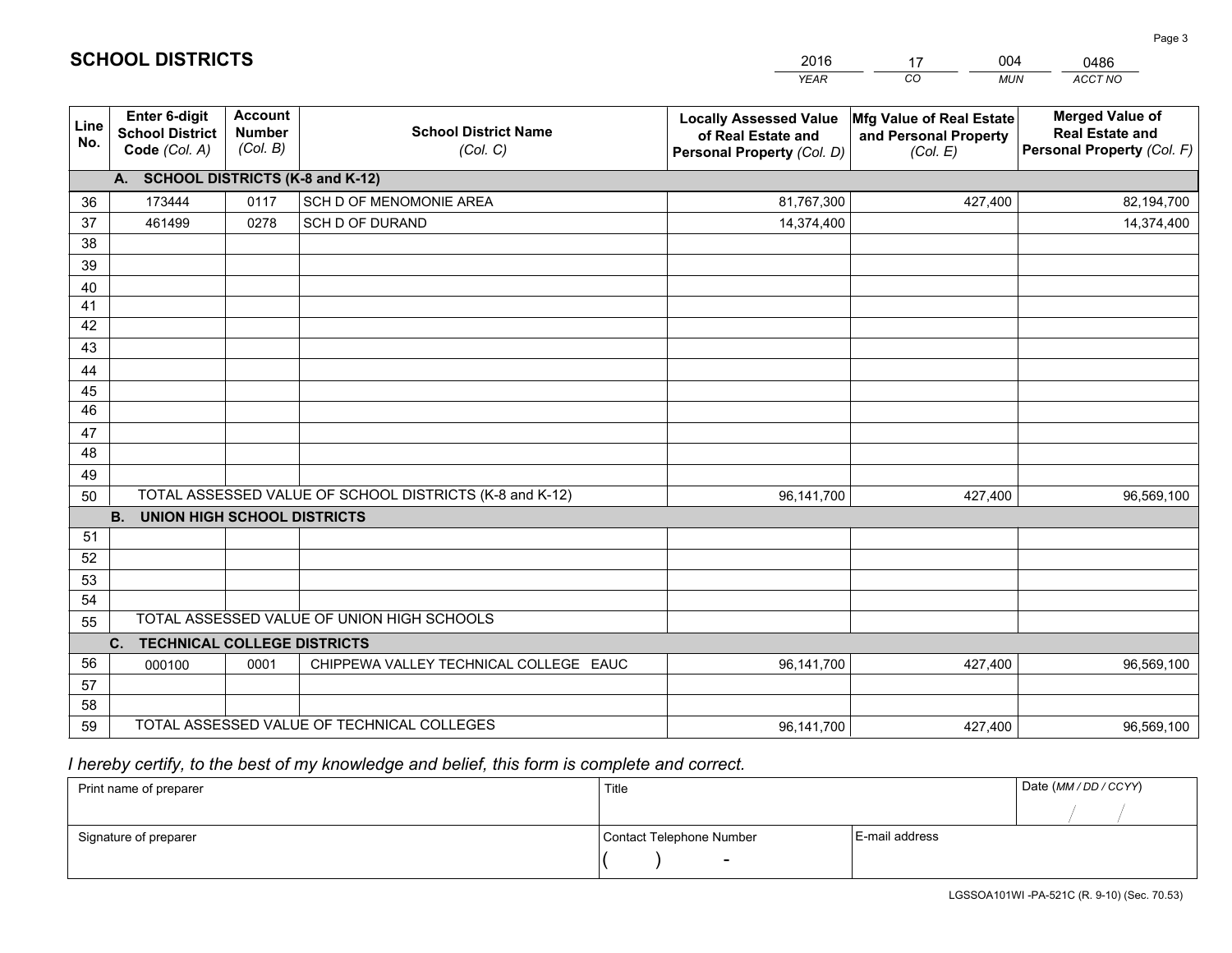### **HIGHLIGHTS**

- 1. Complete the Statement of Assessment after the Board of Review. Reflect any changes made there.
- 2. Use black ink to complete.

**NOTE: Please supply any correction to the name and address.**

NOTE: Please supply any correction to the name and address.

- 3. Line 16 must equal Line 50, Col D.
- 4. Line 55 must equal the total of K-8 schools listed on lines 36-49. Do not include K-12 schools in this comparision.
- 5. Line 59, Col. D must equal Line 16.
- 6. Special District, School District and Technical College District values must include both real estate and personal property. Examples of Special districts are: town sanitary districts, public inland lake protection and rehabilitation districts, and metropolitan sewerage districts.
- 7. DO NOT INCLUDE Manufacturing property values.DOR will print these values on the final SOA.
- 8. Accuracy of this form is very important. The values reported directly affect the equalized value DOR calculates for school and special districts.

### **Page 1:**

 If not prefilled, enter the tax year,county and municipal code,municipal type, municipal name and county name on the top of form.

Check the Amended box, if filing an amended / corrected SOA.

 Report the parcel count, acres and assessed value of taxable general property, total parcel count, (real and personal), total acres, and values from final figures set by the Board of Review.

- A. Real Estate land and improvements (buildings, etc.) is reported on lines 1 8, total line 9.
- B. Personal Property is reported on lines 11 14, Column D, total line 15.
- C. To complete this report, use the computer produced summary of the assessment roll that shows these amounts.
- D. Use whole numbers only.
- E. Add each line across and each column down to verify entries.

### **Page 2:**

- A. Report Special Items (not subject to general property tax).
- 1. Private Forest Croplands and Managed Forest Lands are reported on lines 18,19, 20 and 21. Be sure to report assessed values **NOT** taxes.
- 2. You should have copies of the orders of entry, orders of withdrawal, etc., to update your assessment roll.
	- 3. Show hundredths of acres (e.g. 39.75).
- 4. Tax exempt lands are reported on line 22.
- 5. Omitted property and sec. 70.43, Wis. Stats., corrections of errors by assessor are reported on line 23. Report real estate and personal property separately. These should be for **prior years**, not something found on the current assessment roll after the board of review.
- B. Special District (Lines 24-35) Include the value of both real and personal property.

 The Department of Revenue (DOR) preprints much of the information regarding names and codes for schools, special districts,etc. If a district is not listed, enter the name and value only, DOR will enter the proper code.

## **Page 3 School Districts:**

Include the value of both real and personal property.

Report School District (regular, elementary, union high school, and technical college).

- 1. Regular (K-12) and Elementary (K-8) school values are reported on lines 36-49, total on line 50.
- 2. Union High School (UHS) (use only if elementary schools are listed on lines 36-49) are reported on lines 51-54. UHS total value (line 55) must equal to the total **elementary school** values reported on lines 36-49. Do notinclude K-12 schools in this comparison.
- 3. Technical College values are reported on lines 56-58, total on line 59.
- 4. Use the computer summary that shows these amounts to complete this report.

### **This form is due the second Monday in June. File this report only after your Board of Review is complete.**

 *If you have questions: Return forms to:*

Fax number: (608) 264-6887 PO Box 8971

 Email: lgs@revenue.wi.gov Wisconsin Department of Revenue Call: (608) 261-5341 Local Government Services Section 6-97Madison WI 53708-8971

E4391 STATE ROAD 72 **MENOMONIE, WI 54751** E4391 STATE ROAD 72 MENOMONIE, WI 54751 SALLY RASMUSSEN<br>TOWN OF DUNN SALLY RASMUSSEN TOWN OF DUNN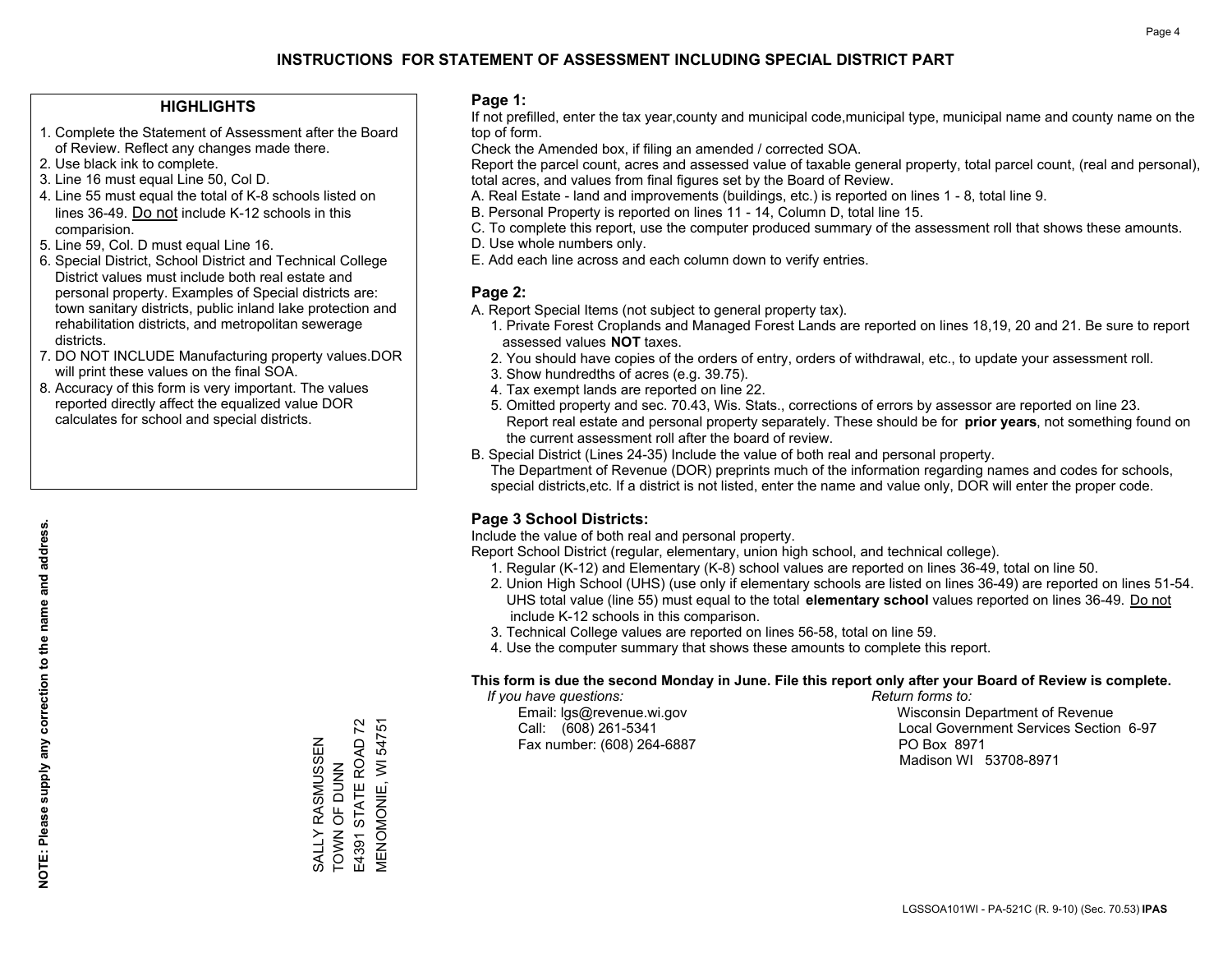**FINAL - EQUATED**

**STATEMENT OF ASSESSMENT FOR 2016** 

|                | <b>FOR</b>                     | <b>TOWN OF</b><br>OF<br>Town - Village - City                                                                                                                                                | <b>EAU GALLE</b><br><b>Municipality Name</b>         |        | <b>DUNN COUNTY</b><br><b>County Name</b> |                         |                                        | <b>WHEN COMPLETING THIS DOCUMENT</b><br>DO NOT WRITE OVER X's OR IN SHADED AREAS |
|----------------|--------------------------------|----------------------------------------------------------------------------------------------------------------------------------------------------------------------------------------------|------------------------------------------------------|--------|------------------------------------------|-------------------------|----------------------------------------|----------------------------------------------------------------------------------|
| Line           |                                | <b>REAL ESTATE</b><br>(See Lines 18 - 22 for                                                                                                                                                 | PARCEL COUNT<br>TOTAL LAND IMPROVEMENTS NUMBERS ONLY |        | NO. OF ACRES<br><b>WHOLE</b>             | <b>VALUE OF</b><br>LAND | <b>VALUE OF</b><br><b>IMPROVEMENTS</b> | TOTAL VALUE OF LAND<br>AND IMPROVEMENTS                                          |
| No.            |                                | other Real Estate)                                                                                                                                                                           | Col. A                                               | Col. B | Col. C                                   | Col. D                  | Col. E                                 | Col. F                                                                           |
| $\mathbf 1$    |                                | <b>RESIDENTIAL - Class 1</b>                                                                                                                                                                 | 415                                                  | 345    | 839                                      | 6,134,800               | 37,678,700                             | 43,813,500                                                                       |
| 2              |                                | <b>COMMERCIAL - Class 2</b>                                                                                                                                                                  | 12                                                   | 12     | 8                                        | 58,800                  | 571,700                                | 630,500                                                                          |
| 3              | <b>MANUFACTURING - Class 3</b> |                                                                                                                                                                                              | 0                                                    |        | 0<br>0                                   | $\mathbf{0}$            | 0                                      | $\mathbf{0}$                                                                     |
| $\overline{4}$ |                                | <b>AGRICULTURAL - Class 4</b>                                                                                                                                                                | 823                                                  |        | 18,189                                   | 3,060,500               |                                        | 3,060,500                                                                        |
| 5              |                                | <b>UNDEVELOPED - Class 5</b>                                                                                                                                                                 | 309                                                  |        | 886                                      | 497,800                 |                                        | 497,800                                                                          |
| 6              | AGRICULTURAL FOREST - Class 5m |                                                                                                                                                                                              | 431                                                  |        | 5,539                                    | 6,242,400               |                                        | 6,242,400                                                                        |
| $\overline{7}$ | FOREST LANDS - Class 6         |                                                                                                                                                                                              | 79                                                   |        | 1,358                                    | 3,000,200               |                                        | 3,000,200                                                                        |
| 8              |                                | OTHER - Class 7                                                                                                                                                                              | 82                                                   | 82     | 219                                      | 778,800                 | 8,491,800                              | 9,270,600                                                                        |
| 9              |                                | TOTAL - ALL COLUMNS                                                                                                                                                                          | 2,151                                                | 439    | 27,038                                   | 19,773,300              | 46,742,200                             | 66,515,500                                                                       |
| 10             |                                | NUMBER OF PERSONAL PROPERTY ACCOUNTS IN ROLL                                                                                                                                                 |                                                      |        | 27                                       | <b>LOCALLY ASSESSED</b> | <b>MANUFACTURING</b>                   | <b>MERGED</b>                                                                    |
| 11             |                                | BOATS AND OTHER WATERCRAFT NOT EXEMPT - Code 1                                                                                                                                               |                                                      |        |                                          | 141,100                 | $\Omega$                               | 141,100                                                                          |
| 12             |                                | MACHINERY, TOOLS AND PATTERNS - Code 2                                                                                                                                                       |                                                      |        |                                          | 402,700                 | 300                                    | 403,000                                                                          |
| 13             |                                | FURNITURE, FIXTURES AND EQUIPMENT - Code 3                                                                                                                                                   |                                                      |        |                                          | 37,200                  | 100                                    | 37,300                                                                           |
| 14             |                                | ALL OTHER PERSONAL PROPERTY NOT EXEMPT - Codes 4A, 4B, 4C                                                                                                                                    |                                                      |        |                                          | 18,900                  | 500                                    | 19,400                                                                           |
| 15             |                                | TOTAL OF PERSONAL PROPERTY NOT EXEMPT (Total of Lines 11-14)                                                                                                                                 |                                                      |        |                                          | 599,900                 | 900                                    | 600,800                                                                          |
| 16             |                                | AGGREGATE ASSESSED VALUE OF ALL PROPERTY SUBJECT TO THE GENERAL PROPERTY TAX (Total of Lines 9F and 15F)<br>MUST EQUAL TOTAL VALUE OF THE SCHOOL DISTRICTS (K-12 PLUS K-8) - Line 50, Col. F |                                                      |        |                                          |                         |                                        | 67,116,300                                                                       |
| 17             |                                | <b>BOARD OF REVIEW</b><br>DATE OF FINAL ADJOURNMENT                                                                                                                                          | 08/03/2016                                           |        | Name of Assessor<br><b>ROBERT IRWIN</b>  |                         | Telephone #                            | (715) 235-6941                                                                   |

*CO*

*MUN*

*ACCT NO0487*

*<sup>17</sup> <sup>006</sup>*

REMARKS

The Assessment Ratio to be used in calculating the estimated Fair Market Value on tax bills for this tax district is .892200158<br>This ratio should be used to convert assessed values to "Calculate Equalized Values" in Step 1 Commission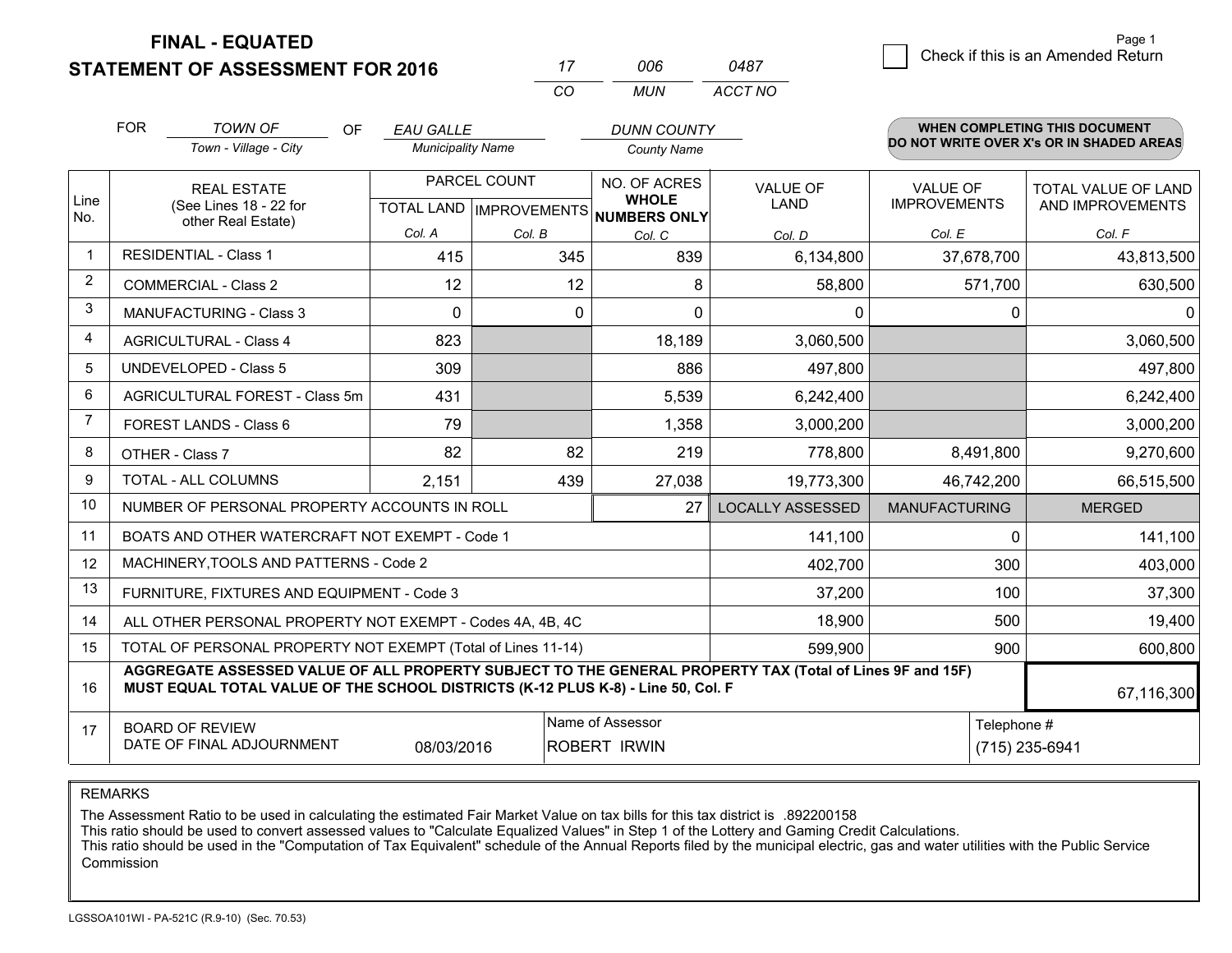*YEAR CO MUN ACCT NO* 2016 <u>17 006 0487</u>

Do not confuse FOREST LANDS (Line 7) with FOREST CROPS (in this section) - They are **NOT** the same

|    |                                            |                                             |  | Private Forest Crop - Reg Class @ 10¢ per acre                                 |  |                                                                              | Private Forest Crop - Reg Class @ \$2.52 per acre                  |               |                    |  |
|----|--------------------------------------------|---------------------------------------------|--|--------------------------------------------------------------------------------|--|------------------------------------------------------------------------------|--------------------------------------------------------------------|---------------|--------------------|--|
| 18 | (a) PARCELS                                | (b) ACRES                                   |  | (c) ASSESSED VALUE                                                             |  | (d) PARCELS                                                                  | (e) ACRES                                                          |               | (f) ASSESSED VALUE |  |
|    |                                            |                                             |  |                                                                                |  |                                                                              |                                                                    |               |                    |  |
|    |                                            |                                             |  | Private Forest Crop - Special Class @ 20¢ per acre                             |  | Entered Before 2005 Managed Forest - Ferrous Mining CLOSED @ \$8.27 per acre |                                                                    |               |                    |  |
| 19 | (a) PARCELS                                | (b) ACRES                                   |  | (c) ASSESSED VALUE                                                             |  | (d) PARCELS                                                                  | (e) ACRES                                                          |               | (f) ASSESSED VALUE |  |
|    |                                            |                                             |  |                                                                                |  |                                                                              |                                                                    |               |                    |  |
|    |                                            | Entered Before 2005 Managed Forest - OPEN @ |  | \$.79 per acre                                                                 |  |                                                                              | Entered Before 2005 Managed Forest - CLOSED @ \$1.87 per acre      |               |                    |  |
| 20 | (a) PARCELS<br>(b) ACRES                   |                                             |  | (c) ASSESSED VALUE                                                             |  | (d) PARCELS                                                                  | (e) ACRES                                                          |               |                    |  |
|    |                                            |                                             |  |                                                                                |  | 112                                                                          | 2,181.76                                                           |               |                    |  |
|    | Entered After 2004 Managed Forest - OPEN @ |                                             |  | \$2.14 per acre                                                                |  | Entered After 2004 Managed Forest - CLOSED @ \$10.68 per acre                |                                                                    |               |                    |  |
| 21 | (a) PARCELS                                | (b) ACRES                                   |  | (c) ASSESSED VALUE                                                             |  | (d) PARCELS                                                                  | (e) ACRES                                                          |               | (f) ASSESSED VALUE |  |
|    |                                            |                                             |  |                                                                                |  |                                                                              |                                                                    |               |                    |  |
|    |                                            |                                             |  |                                                                                |  | 20                                                                           | 548                                                                |               | 1,097,900          |  |
| 22 | (a) County Forest Cropland Acres           |                                             |  | (b) Federal Acres                                                              |  | (c) State Acres                                                              | (d) County (NOT FOREST CROP) Acres                                 |               | (e) Other Acres    |  |
|    |                                            |                                             |  |                                                                                |  | 238.62                                                                       | 178.51                                                             |               | 264.55             |  |
|    |                                            |                                             |  | Assessed Value of Omitted Property From Prior Years (Sec. 70.44)               |  |                                                                              | Assessed Value of Sec. 70.43 Corrections of Errors by Assessors    |               |                    |  |
| 23 |                                            | (a) REAL ESTATE                             |  | (b) PERSONAL                                                                   |  |                                                                              | (c1) REAL ESTATE                                                   |               | (c2) PERSONAL      |  |
|    |                                            |                                             |  |                                                                                |  |                                                                              |                                                                    |               |                    |  |
|    |                                            |                                             |  | Manufacturing Equated Value of Omitted Property From Prior Years (Sec. 70.995) |  |                                                                              | Mfg. Equated Value of Sec.70.43 Corrections of Errors by Assessors |               |                    |  |
|    | (d) REAL ESTATE                            |                                             |  | (e) PERSONAL                                                                   |  | (f1) REAL ESTATE                                                             |                                                                    | (f2) PERSONAL |                    |  |
|    |                                            |                                             |  |                                                                                |  |                                                                              |                                                                    |               |                    |  |

# **SPECIAL DISTRICTS**

| Line<br>No. | Enter 6-digit<br><b>Special District</b><br>Code (Col. A) | <b>Account</b><br><b>Number</b><br>(Col. B) | <b>Special District Name</b><br>(Col. C) | <b>Locally Assessed Value</b><br>of Real Estate and<br>Personal Property (Col. D) | Mfg Value of Real Estate<br>and Personal Property<br>(Col. E) | <b>Merged Value of</b><br><b>Real Estate and</b><br>Personal Property (Col. F) |
|-------------|-----------------------------------------------------------|---------------------------------------------|------------------------------------------|-----------------------------------------------------------------------------------|---------------------------------------------------------------|--------------------------------------------------------------------------------|
| 24          | 177050                                                    | 0121                                        | <b>EAU GALLE SANITARY DISTRICT #1</b>    | 9,355,500                                                                         |                                                               | 9,355,500                                                                      |
| 25          |                                                           |                                             |                                          |                                                                                   |                                                               |                                                                                |
| 26          |                                                           |                                             |                                          |                                                                                   |                                                               |                                                                                |
| 27          |                                                           |                                             |                                          |                                                                                   |                                                               |                                                                                |
| 28          |                                                           |                                             |                                          |                                                                                   |                                                               |                                                                                |
| 29          |                                                           |                                             |                                          |                                                                                   |                                                               |                                                                                |
| 30          |                                                           |                                             |                                          |                                                                                   |                                                               |                                                                                |
| 31          |                                                           |                                             |                                          |                                                                                   |                                                               |                                                                                |
| 32          |                                                           |                                             |                                          |                                                                                   |                                                               |                                                                                |
| 33          |                                                           |                                             |                                          |                                                                                   |                                                               |                                                                                |
| 34          |                                                           |                                             |                                          |                                                                                   |                                                               |                                                                                |
| 35          |                                                           |                                             |                                          |                                                                                   |                                                               |                                                                                |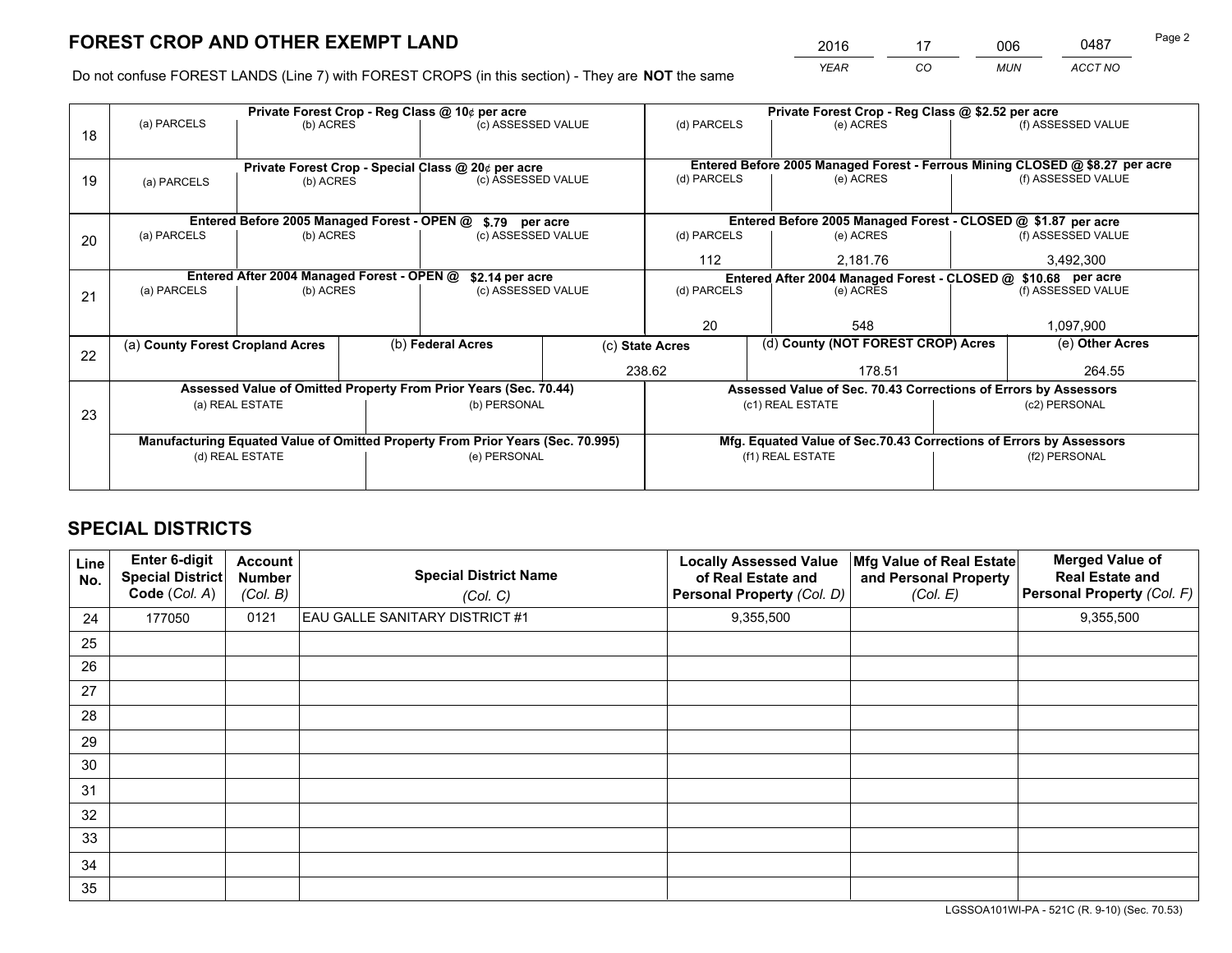|             |                                                                 |                                             |                                                         | <b>YEAR</b>                                                                       | CO<br><b>MUN</b>                                              | ACCT NO                                                                        |  |  |  |  |  |  |
|-------------|-----------------------------------------------------------------|---------------------------------------------|---------------------------------------------------------|-----------------------------------------------------------------------------------|---------------------------------------------------------------|--------------------------------------------------------------------------------|--|--|--|--|--|--|
| Line<br>No. | <b>Enter 6-digit</b><br><b>School District</b><br>Code (Col. A) | <b>Account</b><br><b>Number</b><br>(Col. B) | <b>School District Name</b><br>(Col. C)                 | <b>Locally Assessed Value</b><br>of Real Estate and<br>Personal Property (Col. D) | Mfg Value of Real Estate<br>and Personal Property<br>(Col. E) | <b>Merged Value of</b><br><b>Real Estate and</b><br>Personal Property (Col. F) |  |  |  |  |  |  |
|             | A. SCHOOL DISTRICTS (K-8 and K-12)                              |                                             |                                                         |                                                                                   |                                                               |                                                                                |  |  |  |  |  |  |
| 36          | 173444                                                          | 0117                                        | SCH D OF MENOMONIE AREA                                 | 2,935,000                                                                         |                                                               | 2,935,000                                                                      |  |  |  |  |  |  |
| 37          | 461499                                                          | 0278                                        | <b>SCH D OF DURAND</b>                                  | 36,541,300                                                                        | 900                                                           | 36,542,200                                                                     |  |  |  |  |  |  |
| 38          | 471666                                                          | 0281                                        | SCH D OF ELMWOOD                                        | 27,639,100                                                                        |                                                               | 27,639,100                                                                     |  |  |  |  |  |  |
| 39          |                                                                 |                                             |                                                         |                                                                                   |                                                               |                                                                                |  |  |  |  |  |  |
| 40          |                                                                 |                                             |                                                         |                                                                                   |                                                               |                                                                                |  |  |  |  |  |  |
| 41          |                                                                 |                                             |                                                         |                                                                                   |                                                               |                                                                                |  |  |  |  |  |  |
| 42          |                                                                 |                                             |                                                         |                                                                                   |                                                               |                                                                                |  |  |  |  |  |  |
| 43          |                                                                 |                                             |                                                         |                                                                                   |                                                               |                                                                                |  |  |  |  |  |  |
| 44          |                                                                 |                                             |                                                         |                                                                                   |                                                               |                                                                                |  |  |  |  |  |  |
| 45          |                                                                 |                                             |                                                         |                                                                                   |                                                               |                                                                                |  |  |  |  |  |  |
| 46          |                                                                 |                                             |                                                         |                                                                                   |                                                               |                                                                                |  |  |  |  |  |  |
| 47          |                                                                 |                                             |                                                         |                                                                                   |                                                               |                                                                                |  |  |  |  |  |  |
| 48          |                                                                 |                                             |                                                         |                                                                                   |                                                               |                                                                                |  |  |  |  |  |  |
| 49          |                                                                 |                                             | TOTAL ASSESSED VALUE OF SCHOOL DISTRICTS (K-8 and K-12) |                                                                                   |                                                               |                                                                                |  |  |  |  |  |  |
| 50          | <b>B. UNION HIGH SCHOOL DISTRICTS</b>                           |                                             |                                                         | 67,115,400                                                                        | 900                                                           | 67,116,300                                                                     |  |  |  |  |  |  |
| 51          |                                                                 |                                             |                                                         |                                                                                   |                                                               |                                                                                |  |  |  |  |  |  |
| 52          |                                                                 |                                             |                                                         |                                                                                   |                                                               |                                                                                |  |  |  |  |  |  |
| 53          |                                                                 |                                             |                                                         |                                                                                   |                                                               |                                                                                |  |  |  |  |  |  |
| 54          |                                                                 |                                             |                                                         |                                                                                   |                                                               |                                                                                |  |  |  |  |  |  |
| 55          |                                                                 |                                             | TOTAL ASSESSED VALUE OF UNION HIGH SCHOOLS              |                                                                                   |                                                               |                                                                                |  |  |  |  |  |  |
|             | C.<br><b>TECHNICAL COLLEGE DISTRICTS</b>                        |                                             |                                                         |                                                                                   |                                                               |                                                                                |  |  |  |  |  |  |
| 56          | 000100                                                          | 0001                                        | CHIPPEWA VALLEY TECHNICAL COLLEGE EAUC                  | 67,115,400                                                                        | 900                                                           | 67,116,300                                                                     |  |  |  |  |  |  |
| 57          |                                                                 |                                             |                                                         |                                                                                   |                                                               |                                                                                |  |  |  |  |  |  |
| 58          |                                                                 |                                             |                                                         |                                                                                   |                                                               |                                                                                |  |  |  |  |  |  |
| 59          |                                                                 |                                             | TOTAL ASSESSED VALUE OF TECHNICAL COLLEGES              | 67,115,400                                                                        | 900                                                           | 67,116,300                                                                     |  |  |  |  |  |  |

17

006

 *I hereby certify, to the best of my knowledge and belief, this form is complete and correct.*

**SCHOOL DISTRICTS**

| Print name of preparer | Title                    | Date (MM/DD/CCYY) |  |
|------------------------|--------------------------|-------------------|--|
|                        |                          |                   |  |
| Signature of preparer  | Contact Telephone Number | E-mail address    |  |
|                        | $\overline{\phantom{0}}$ |                   |  |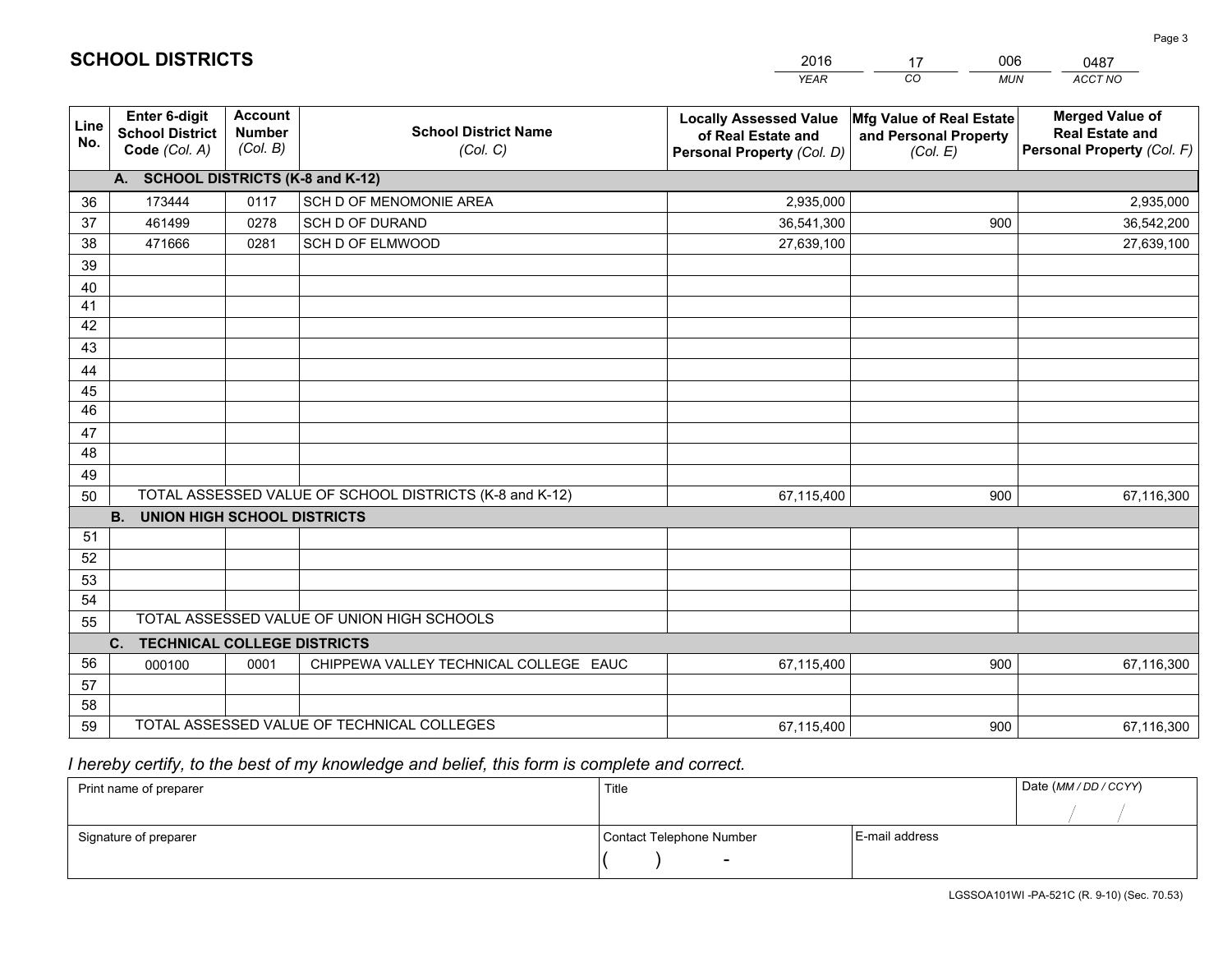### **HIGHLIGHTS**

- 1. Complete the Statement of Assessment after the Board of Review. Reflect any changes made there.
- 2. Use black ink to complete.
- 3. Line 16 must equal Line 50, Col D.
- 4. Line 55 must equal the total of K-8 schools listed on lines 36-49. Do not include K-12 schools in this comparision.
- 5. Line 59, Col. D must equal Line 16.
- 6. Special District, School District and Technical College District values must include both real estate and personal property. Examples of Special districts are: town sanitary districts, public inland lake protection and rehabilitation districts, and metropolitan sewerage districts.
- 7. DO NOT INCLUDE Manufacturing property values.DOR will print these values on the final SOA.
- 8. Accuracy of this form is very important. The values reported directly affect the equalized value DOR calculates for school and special districts.

### **Page 1:**

 If not prefilled, enter the tax year,county and municipal code,municipal type, municipal name and county name on the top of form.

Check the Amended box, if filing an amended / corrected SOA.

 Report the parcel count, acres and assessed value of taxable general property, total parcel count, (real and personal), total acres, and values from final figures set by the Board of Review.

- A. Real Estate land and improvements (buildings, etc.) is reported on lines 1 8, total line 9.
- B. Personal Property is reported on lines 11 14, Column D, total line 15.
- C. To complete this report, use the computer produced summary of the assessment roll that shows these amounts.
- D. Use whole numbers only.
- E. Add each line across and each column down to verify entries.

### **Page 2:**

- A. Report Special Items (not subject to general property tax).
- 1. Private Forest Croplands and Managed Forest Lands are reported on lines 18,19, 20 and 21. Be sure to report assessed values **NOT** taxes.
- 2. You should have copies of the orders of entry, orders of withdrawal, etc., to update your assessment roll.
	- 3. Show hundredths of acres (e.g. 39.75).
- 4. Tax exempt lands are reported on line 22.
- 5. Omitted property and sec. 70.43, Wis. Stats., corrections of errors by assessor are reported on line 23. Report real estate and personal property separately. These should be for **prior years**, not something found on the current assessment roll after the board of review.
- B. Special District (Lines 24-35) Include the value of both real and personal property.

 The Department of Revenue (DOR) preprints much of the information regarding names and codes for schools, special districts,etc. If a district is not listed, enter the name and value only, DOR will enter the proper code.

## **Page 3 School Districts:**

Include the value of both real and personal property.

Report School District (regular, elementary, union high school, and technical college).

- 1. Regular (K-12) and Elementary (K-8) school values are reported on lines 36-49, total on line 50.
- 2. Union High School (UHS) (use only if elementary schools are listed on lines 36-49) are reported on lines 51-54. UHS total value (line 55) must equal to the total **elementary school** values reported on lines 36-49. Do notinclude K-12 schools in this comparison.
- 3. Technical College values are reported on lines 56-58, total on line 59.
- 4. Use the computer summary that shows these amounts to complete this report.

### **This form is due the second Monday in June. File this report only after your Board of Review is complete.**

 *If you have questions: Return forms to:*

Fax number: (608) 264-6887 PO Box 8971

 Email: lgs@revenue.wi.gov Wisconsin Department of Revenue Call: (608) 261-5341 Local Government Services Section 6-97Madison WI 53708-8971

9549 EAU GALLE, WI 54737 - 9549 SANDY PICKERIGN<br>TOWN OF EAU GALLE TOWN OF EAU GALLE EAU GALLE, WI 54737 N1327 COUNTY RD Z SANDY PICKERIGN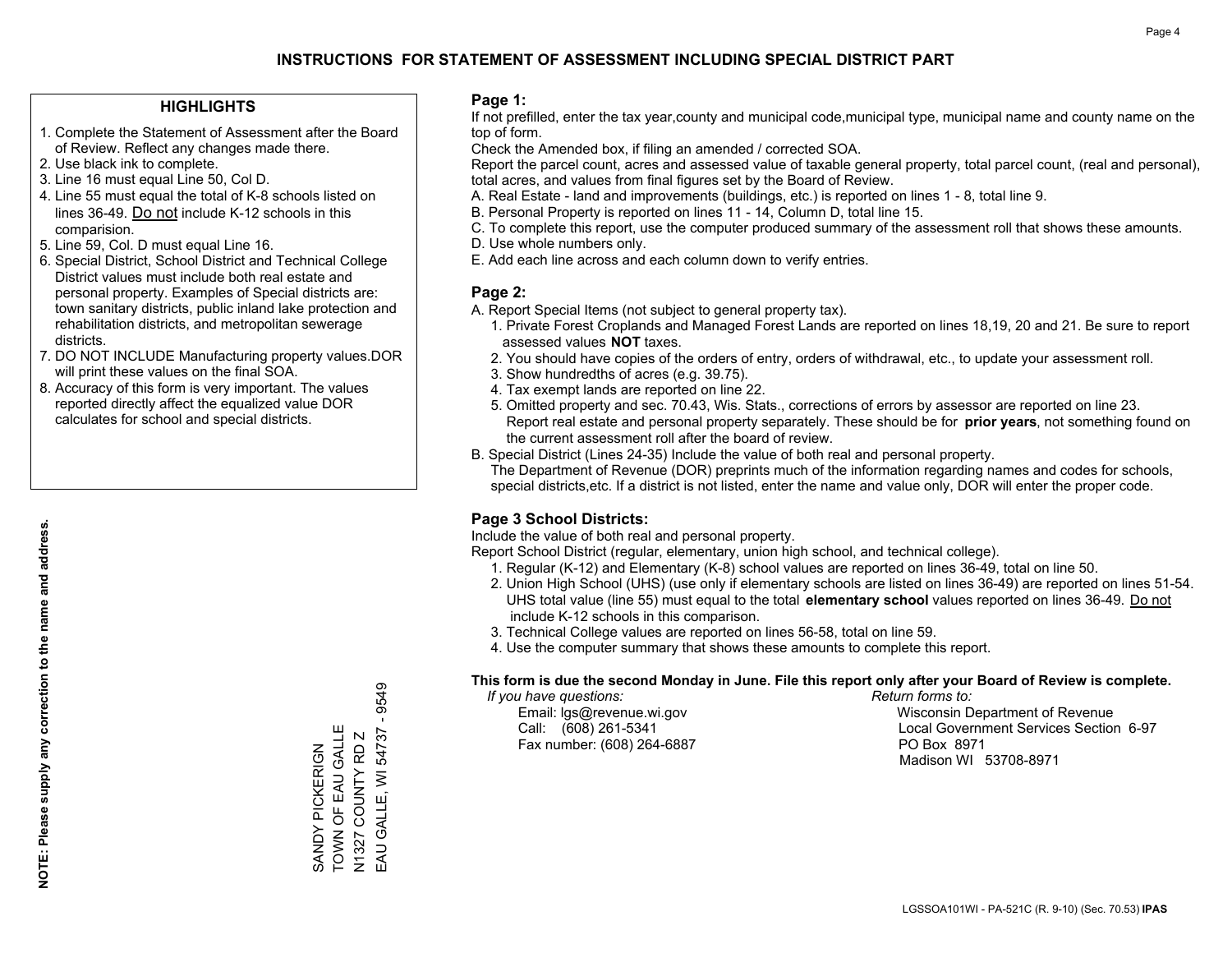**STATEMENT OF ASSESSMENT FOR 2016 FINAL - EQUATED**

|                | <b>STATEMENT OF ASSESSMENT FOR 2016</b>                                                                                                                                                                     |                                                              |                          |              | 17                                        | 008                                           | 0488                    |                                        |                               | onoon in this is an introduced retain          |
|----------------|-------------------------------------------------------------------------------------------------------------------------------------------------------------------------------------------------------------|--------------------------------------------------------------|--------------------------|--------------|-------------------------------------------|-----------------------------------------------|-------------------------|----------------------------------------|-------------------------------|------------------------------------------------|
|                |                                                                                                                                                                                                             |                                                              |                          |              | CO                                        | <b>MUN</b>                                    | ACCT NO                 |                                        |                               |                                                |
|                | <b>FOR</b><br><b>TOWN OF</b><br><b>OF</b>                                                                                                                                                                   |                                                              | <b>ELK MOUND</b>         |              |                                           | <b>DUNN COUNTY</b>                            |                         |                                        |                               | <b>WHEN COMPLETING THIS DOCUMENT</b>           |
|                |                                                                                                                                                                                                             | Town - Village - City                                        | <b>Municipality Name</b> |              |                                           | <b>County Name</b>                            |                         |                                        |                               | DO NOT WRITE OVER X's OR IN SHADED AREAS       |
| Line           |                                                                                                                                                                                                             | <b>REAL ESTATE</b><br>(See Lines 18 - 22 for                 |                          | PARCEL COUNT |                                           | NO. OF ACRES<br><b>WHOLE</b>                  | VALUE OF<br><b>LAND</b> | <b>VALUE OF</b><br><b>IMPROVEMENTS</b> |                               | <b>TOTAL VALUE OF LAND</b><br>AND IMPROVEMENTS |
| No.            |                                                                                                                                                                                                             | other Real Estate)                                           | Col. A                   | Col. B       |                                           | TOTAL LAND MPROVEMENTS NUMBERS ONLY<br>Col. C | Col. D                  | Col. E                                 |                               | Col. F                                         |
| $\mathbf{1}$   |                                                                                                                                                                                                             | <b>RESIDENTIAL - Class 1</b>                                 | 637                      |              | 562                                       | 2,188                                         | 15,696,200              |                                        | 76,976,700                    | 92,672,900                                     |
| $\overline{2}$ |                                                                                                                                                                                                             | <b>COMMERCIAL - Class 2</b>                                  | 25                       |              | 22                                        | 140                                           | 1,314,100               |                                        | 3,888,600                     | 5,202,700                                      |
| 3              |                                                                                                                                                                                                             | <b>MANUFACTURING - Class 3</b>                               | 0                        |              | 0                                         | 0                                             | $\mathbf 0$             |                                        | 0                             | $\Omega$                                       |
| 4              |                                                                                                                                                                                                             | <b>AGRICULTURAL - Class 4</b>                                | 488                      |              |                                           | 8,992                                         | 1,395,600               |                                        |                               | 1,395,600                                      |
| 5              |                                                                                                                                                                                                             | <b>UNDEVELOPED - Class 5</b>                                 | 297                      |              |                                           | 1,931                                         | 1,562,600               |                                        |                               | 1,562,600                                      |
| 6              |                                                                                                                                                                                                             | AGRICULTURAL FOREST - Class 5m                               | 177                      |              |                                           | 2,104                                         | 2,811,200               |                                        |                               | 2,811,200                                      |
| $\overline{7}$ |                                                                                                                                                                                                             | FOREST LANDS - Class 6                                       | 93                       |              |                                           | 1,580                                         | 4,325,800               |                                        |                               | 4,325,800                                      |
| 8              |                                                                                                                                                                                                             | OTHER - Class 7                                              | 33                       |              | 33                                        | 107                                           | 716,500                 |                                        | 5,358,100                     | 6,074,600                                      |
| 9              |                                                                                                                                                                                                             | TOTAL - ALL COLUMNS                                          | 1,750                    |              | 617                                       | 17,042                                        | 27,822,000              |                                        | 86,223,400                    | 114,045,400                                    |
| 10             |                                                                                                                                                                                                             | NUMBER OF PERSONAL PROPERTY ACCOUNTS IN ROLL                 |                          |              |                                           | 45                                            | <b>LOCALLY ASSESSED</b> | <b>MANUFACTURING</b>                   |                               | <b>MERGED</b>                                  |
| 11             |                                                                                                                                                                                                             | BOATS AND OTHER WATERCRAFT NOT EXEMPT - Code 1               |                          |              |                                           |                                               | 6,100                   |                                        | $\Omega$                      | 6,100                                          |
| 12             |                                                                                                                                                                                                             | MACHINERY, TOOLS AND PATTERNS - Code 2                       |                          |              |                                           |                                               | 4,102,100               |                                        | 243,000                       | 4,345,100                                      |
| 13             |                                                                                                                                                                                                             | FURNITURE, FIXTURES AND EQUIPMENT - Code 3                   |                          |              |                                           |                                               | 137,700                 |                                        | 1,300                         | 139,000                                        |
| 14             |                                                                                                                                                                                                             | ALL OTHER PERSONAL PROPERTY NOT EXEMPT - Codes 4A, 4B, 4C    |                          |              |                                           |                                               | 49,200                  |                                        | 100                           | 49,300                                         |
| 15             |                                                                                                                                                                                                             | TOTAL OF PERSONAL PROPERTY NOT EXEMPT (Total of Lines 11-14) |                          |              |                                           |                                               | 4,295,100               | 244,400                                |                               | 4,539,500                                      |
| 16             | AGGREGATE ASSESSED VALUE OF ALL PROPERTY SUBJECT TO THE GENERAL PROPERTY TAX (Total of Lines 9F and 15F)<br>MUST EQUAL TOTAL VALUE OF THE SCHOOL DISTRICTS (K-12 PLUS K-8) - Line 50, Col. F<br>118,584,900 |                                                              |                          |              |                                           |                                               |                         |                                        |                               |                                                |
| 17             | <b>BOARD OF REVIEW</b><br>DATE OF FINAL ADJOURNMENT<br>06/16/2016                                                                                                                                           |                                                              |                          |              | Name of Assessor<br><b>ROBERT J IRWIN</b> |                                               |                         |                                        | Telephone #<br>(715) 235-6941 |                                                |

REMARKS

The Assessment Ratio to be used in calculating the estimated Fair Market Value on tax bills for this tax district is 1.019384065

This ratio should be used to convert assessed values to "Calculate Equalized Values" in Step 1 of the Lottery and Gaming Credit Calculations.<br>This ratio should be used in the "Computation of Tax Equivalent" schedule of the Commission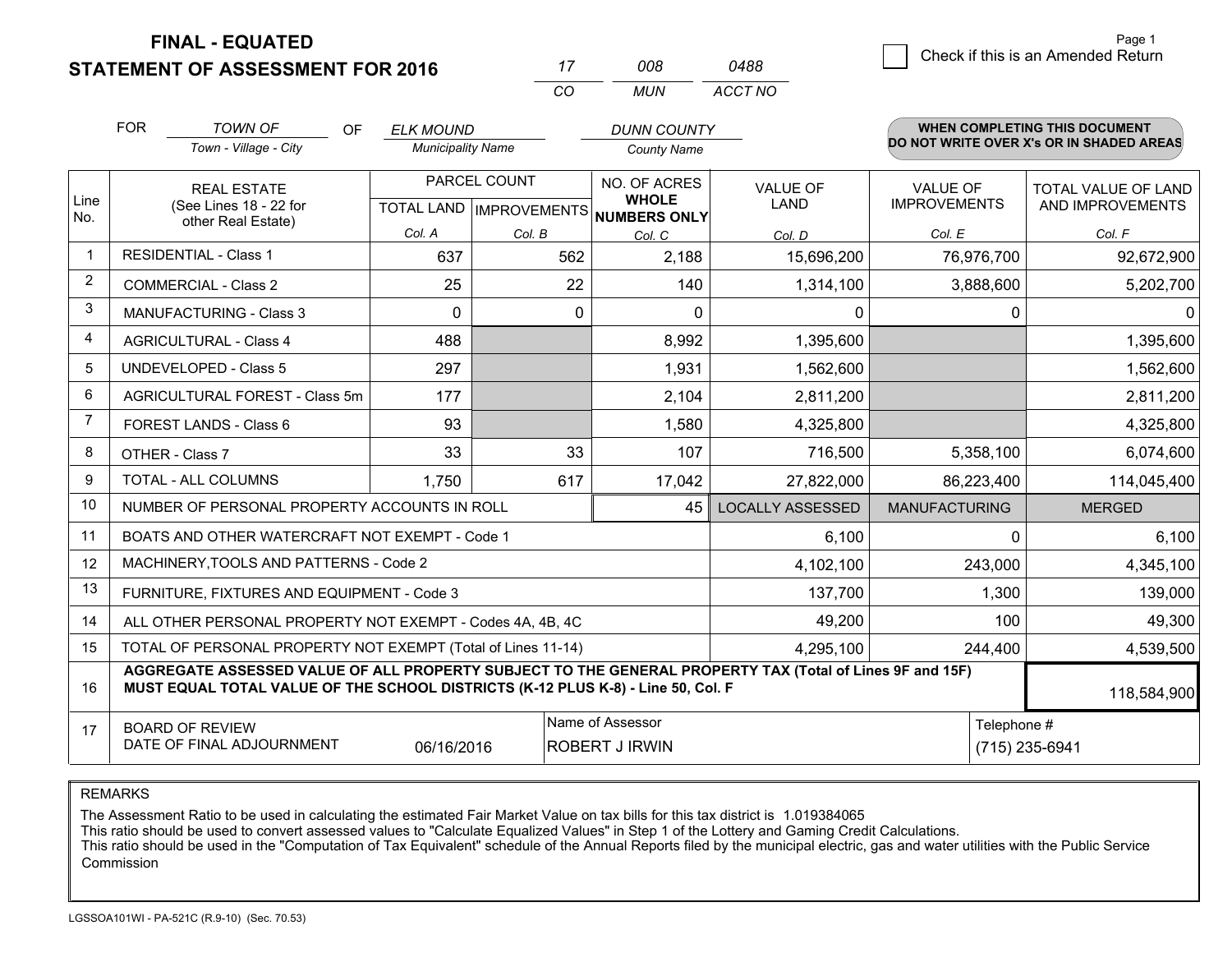*YEAR CO MUN ACCT NO* <sup>2016</sup> <sup>17</sup> <sup>008</sup> <sup>0488</sup>

Do not confuse FOREST LANDS (Line 7) with FOREST CROPS (in this section) - They are **NOT** the same

|    |                                                               |                 |        | Private Forest Crop - Reg Class @ 10¢ per acre                                 |                    |                                                               | Private Forest Crop - Reg Class @ \$2.52 per acre                                                  |  |                    |  |
|----|---------------------------------------------------------------|-----------------|--------|--------------------------------------------------------------------------------|--------------------|---------------------------------------------------------------|----------------------------------------------------------------------------------------------------|--|--------------------|--|
| 18 | (a) PARCELS                                                   | (b) ACRES       |        | (c) ASSESSED VALUE                                                             |                    | (d) PARCELS                                                   | (e) ACRES                                                                                          |  | (f) ASSESSED VALUE |  |
|    |                                                               |                 |        |                                                                                |                    |                                                               |                                                                                                    |  |                    |  |
|    | Private Forest Crop - Special Class @ 20¢ per acre            |                 |        | (d) PARCELS                                                                    |                    |                                                               | Entered Before 2005 Managed Forest - Ferrous Mining CLOSED @ \$8.27 per acre<br>(f) ASSESSED VALUE |  |                    |  |
| 19 | (a) PARCELS                                                   | (b) ACRES       |        | (c) ASSESSED VALUE                                                             |                    |                                                               | (e) ACRES                                                                                          |  |                    |  |
|    |                                                               |                 |        |                                                                                |                    |                                                               |                                                                                                    |  |                    |  |
|    |                                                               |                 |        | Entered Before 2005 Managed Forest - OPEN @ \$.79 per acre                     |                    |                                                               | Entered Before 2005 Managed Forest - CLOSED @ \$1.87 per acre                                      |  |                    |  |
| 20 | (a) PARCELS                                                   | (b) ACRES       |        | (c) ASSESSED VALUE                                                             |                    | (d) PARCELS                                                   | (e) ACRES                                                                                          |  | (f) ASSESSED VALUE |  |
|    |                                                               | 42              | 93.000 |                                                                                |                    | 31                                                            | 788.71                                                                                             |  | 1,845,200          |  |
|    | Entered After 2004 Managed Forest - OPEN @<br>\$2.14 per acre |                 |        |                                                                                |                    | Entered After 2004 Managed Forest - CLOSED @ \$10.68 per acre |                                                                                                    |  |                    |  |
|    | (a) PARCELS                                                   | (b) ACRES       |        |                                                                                | (c) ASSESSED VALUE |                                                               | (d) PARCELS<br>(e) ACRES                                                                           |  | (f) ASSESSED VALUE |  |
| 21 |                                                               |                 |        |                                                                                |                    |                                                               |                                                                                                    |  |                    |  |
|    |                                                               |                 |        |                                                                                |                    | 20                                                            | 574.3                                                                                              |  | 1,453,900          |  |
|    | (a) County Forest Cropland Acres                              |                 |        | (b) Federal Acres                                                              |                    | (d) County (NOT FOREST CROP) Acres<br>(c) State Acres         |                                                                                                    |  | (e) Other Acres    |  |
| 22 |                                                               |                 |        |                                                                                |                    |                                                               |                                                                                                    |  |                    |  |
|    |                                                               |                 |        |                                                                                |                    | 2,994.24                                                      | 27.34                                                                                              |  | 109.55             |  |
|    |                                                               |                 |        | Assessed Value of Omitted Property From Prior Years (Sec. 70.44)               |                    |                                                               | Assessed Value of Sec. 70.43 Corrections of Errors by Assessors                                    |  |                    |  |
|    |                                                               | (a) REAL ESTATE |        | (b) PERSONAL                                                                   |                    |                                                               | (c1) REAL ESTATE                                                                                   |  | (c2) PERSONAL      |  |
| 23 |                                                               |                 |        |                                                                                |                    |                                                               |                                                                                                    |  |                    |  |
|    |                                                               |                 |        | Manufacturing Equated Value of Omitted Property From Prior Years (Sec. 70.995) |                    |                                                               | Mfg. Equated Value of Sec.70.43 Corrections of Errors by Assessors                                 |  |                    |  |
|    |                                                               | (d) REAL ESTATE |        | (e) PERSONAL                                                                   |                    | (f1) REAL ESTATE                                              |                                                                                                    |  | (f2) PERSONAL      |  |
|    |                                                               |                 |        |                                                                                |                    |                                                               |                                                                                                    |  |                    |  |
|    |                                                               |                 |        |                                                                                |                    |                                                               |                                                                                                    |  |                    |  |

# **SPECIAL DISTRICTS**

| Line<br>No. | Enter 6-digit<br>Special District<br>Code (Col. A) | <b>Account</b><br><b>Number</b> | <b>Special District Name</b> | <b>Locally Assessed Value</b><br>of Real Estate and | Mfg Value of Real Estate<br>and Personal Property | <b>Merged Value of</b><br><b>Real Estate and</b><br>Personal Property (Col. F) |
|-------------|----------------------------------------------------|---------------------------------|------------------------------|-----------------------------------------------------|---------------------------------------------------|--------------------------------------------------------------------------------|
|             |                                                    | (Col. B)                        | (Col. C)                     | Personal Property (Col. D)                          | (Col. E)                                          |                                                                                |
| 24          |                                                    |                                 |                              |                                                     |                                                   |                                                                                |
| 25          |                                                    |                                 |                              |                                                     |                                                   |                                                                                |
| 26          |                                                    |                                 |                              |                                                     |                                                   |                                                                                |
| 27          |                                                    |                                 |                              |                                                     |                                                   |                                                                                |
| 28          |                                                    |                                 |                              |                                                     |                                                   |                                                                                |
| 29          |                                                    |                                 |                              |                                                     |                                                   |                                                                                |
| 30          |                                                    |                                 |                              |                                                     |                                                   |                                                                                |
| 31          |                                                    |                                 |                              |                                                     |                                                   |                                                                                |
| 32          |                                                    |                                 |                              |                                                     |                                                   |                                                                                |
| 33          |                                                    |                                 |                              |                                                     |                                                   |                                                                                |
| 34          |                                                    |                                 |                              |                                                     |                                                   |                                                                                |
| 35          |                                                    |                                 |                              |                                                     |                                                   |                                                                                |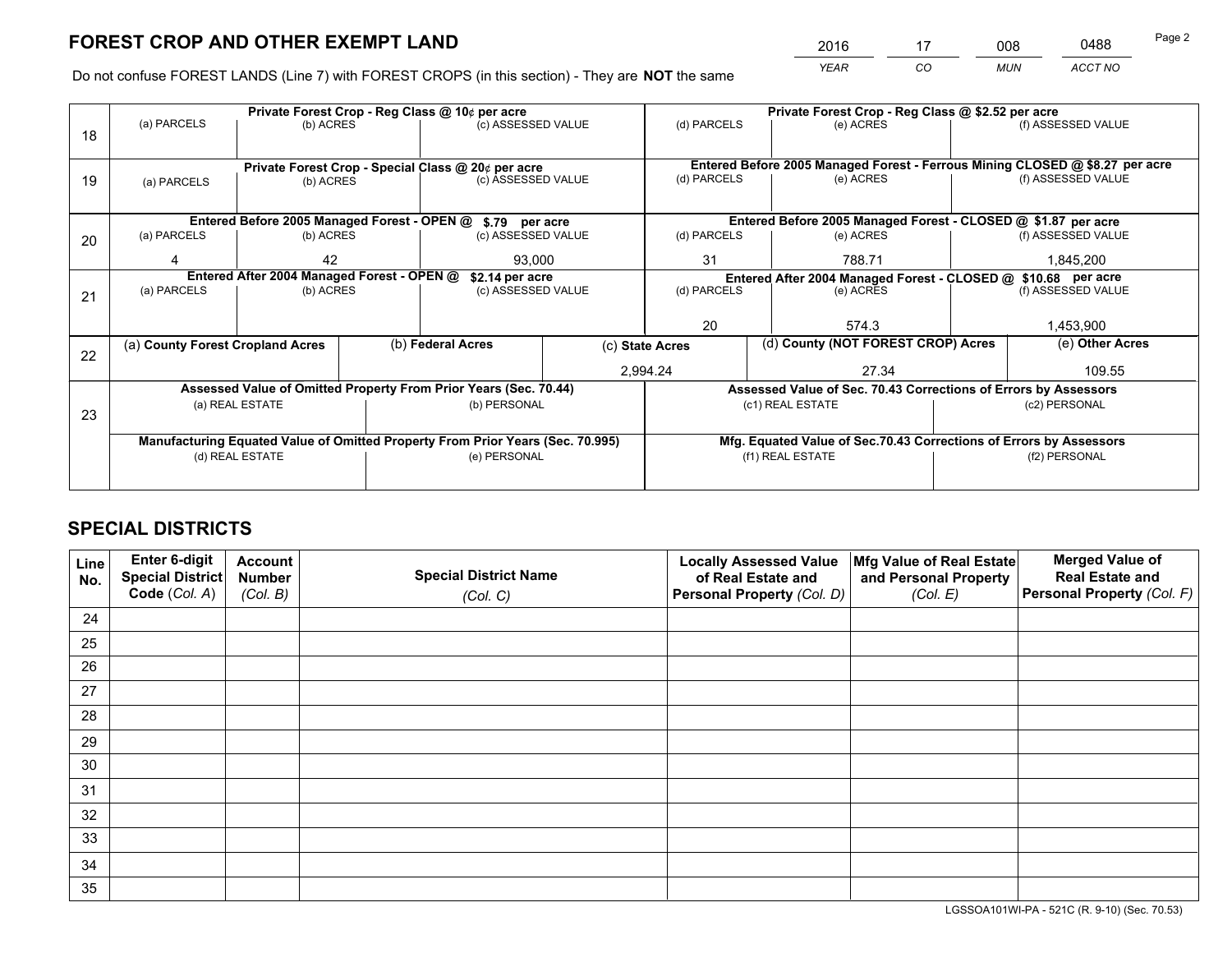|             |                                                                 |                                             |                                                         | <b>YEAR</b>                                                                       | CO<br><b>MUN</b>                                              | <b>ACCT NO</b>                                                                 |
|-------------|-----------------------------------------------------------------|---------------------------------------------|---------------------------------------------------------|-----------------------------------------------------------------------------------|---------------------------------------------------------------|--------------------------------------------------------------------------------|
| Line<br>No. | <b>Enter 6-digit</b><br><b>School District</b><br>Code (Col. A) | <b>Account</b><br><b>Number</b><br>(Col. B) | <b>School District Name</b><br>(Col. C)                 | <b>Locally Assessed Value</b><br>of Real Estate and<br>Personal Property (Col. D) | Mfg Value of Real Estate<br>and Personal Property<br>(Col. E) | <b>Merged Value of</b><br><b>Real Estate and</b><br>Personal Property (Col. F) |
|             | A. SCHOOL DISTRICTS (K-8 and K-12)                              |                                             |                                                         |                                                                                   |                                                               |                                                                                |
| 36          | 171176                                                          | 0115                                        | SCH D OF COLFAX                                         | 3,677,900                                                                         |                                                               | 3,677,900                                                                      |
| 37          | 171645                                                          | 0116                                        | SCH D OF ELK MOUND AREA                                 | 113,711,000                                                                       | 244,400                                                       | 113,955,400                                                                    |
| 38          | 173444                                                          | 0117                                        | SCH D OF MENOMONIE AREA                                 | 951,600                                                                           |                                                               | 951,600                                                                        |
| 39          |                                                                 |                                             |                                                         |                                                                                   |                                                               |                                                                                |
| 40          |                                                                 |                                             |                                                         |                                                                                   |                                                               |                                                                                |
| 41          |                                                                 |                                             |                                                         |                                                                                   |                                                               |                                                                                |
| 42          |                                                                 |                                             |                                                         |                                                                                   |                                                               |                                                                                |
| 43          |                                                                 |                                             |                                                         |                                                                                   |                                                               |                                                                                |
| 44          |                                                                 |                                             |                                                         |                                                                                   |                                                               |                                                                                |
| 45          |                                                                 |                                             |                                                         |                                                                                   |                                                               |                                                                                |
| 46          |                                                                 |                                             |                                                         |                                                                                   |                                                               |                                                                                |
| 47          |                                                                 |                                             |                                                         |                                                                                   |                                                               |                                                                                |
| 48          |                                                                 |                                             |                                                         |                                                                                   |                                                               |                                                                                |
| 49          |                                                                 |                                             |                                                         |                                                                                   |                                                               |                                                                                |
| 50          |                                                                 |                                             | TOTAL ASSESSED VALUE OF SCHOOL DISTRICTS (K-8 and K-12) | 118,340,500                                                                       | 244,400                                                       | 118,584,900                                                                    |
| 51          | <b>B.</b><br>UNION HIGH SCHOOL DISTRICTS                        |                                             |                                                         |                                                                                   |                                                               |                                                                                |
| 52          |                                                                 |                                             |                                                         |                                                                                   |                                                               |                                                                                |
| 53          |                                                                 |                                             |                                                         |                                                                                   |                                                               |                                                                                |
| 54          |                                                                 |                                             |                                                         |                                                                                   |                                                               |                                                                                |
| 55          |                                                                 |                                             | TOTAL ASSESSED VALUE OF UNION HIGH SCHOOLS              |                                                                                   |                                                               |                                                                                |
|             | C.<br><b>TECHNICAL COLLEGE DISTRICTS</b>                        |                                             |                                                         |                                                                                   |                                                               |                                                                                |
| 56          | 000100                                                          | 0001                                        | CHIPPEWA VALLEY TECHNICAL COLLEGE EAUC                  | 118,340,500                                                                       | 244,400                                                       | 118,584,900                                                                    |
| 57          |                                                                 |                                             |                                                         |                                                                                   |                                                               |                                                                                |
| 58          |                                                                 |                                             |                                                         |                                                                                   |                                                               |                                                                                |
| 59          |                                                                 |                                             | TOTAL ASSESSED VALUE OF TECHNICAL COLLEGES              | 118,340,500                                                                       | 244,400                                                       | 118,584,900                                                                    |

17

008

 *I hereby certify, to the best of my knowledge and belief, this form is complete and correct.*

**SCHOOL DISTRICTS**

| Print name of preparer | Title                    | Date (MM / DD / CCYY) |  |
|------------------------|--------------------------|-----------------------|--|
|                        |                          |                       |  |
| Signature of preparer  | Contact Telephone Number | E-mail address        |  |
|                        | $\sim$                   |                       |  |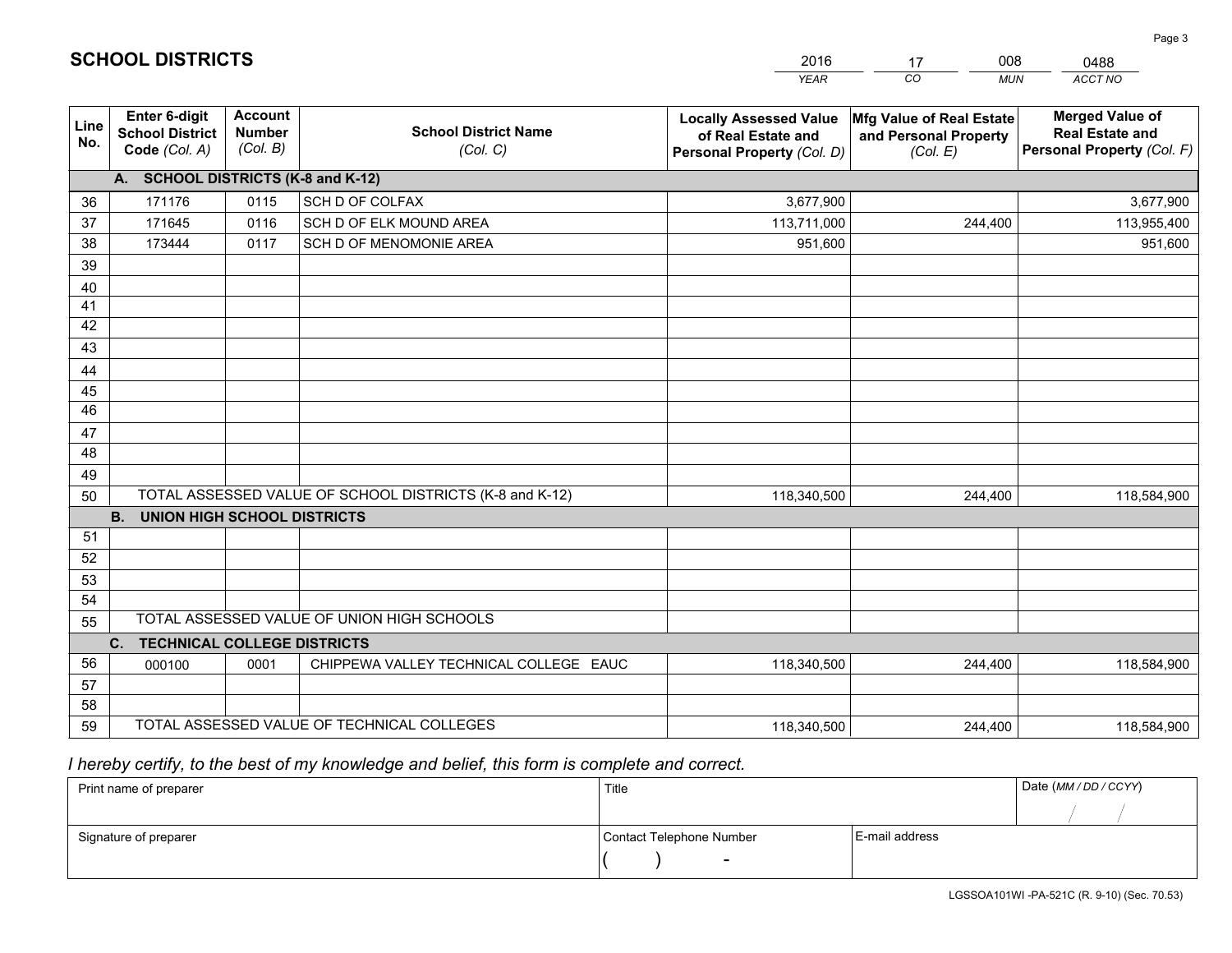### **HIGHLIGHTS**

- 1. Complete the Statement of Assessment after the Board of Review. Reflect any changes made there.
- 2. Use black ink to complete.
- 3. Line 16 must equal Line 50, Col D.
- 4. Line 55 must equal the total of K-8 schools listed on lines 36-49. Do not include K-12 schools in this comparision.
- 5. Line 59, Col. D must equal Line 16.
- 6. Special District, School District and Technical College District values must include both real estate and personal property. Examples of Special districts are: town sanitary districts, public inland lake protection and rehabilitation districts, and metropolitan sewerage districts.
- 7. DO NOT INCLUDE Manufacturing property values.DOR will print these values on the final SOA.
- 8. Accuracy of this form is very important. The values reported directly affect the equalized value DOR calculates for school and special districts.

### **Page 1:**

 If not prefilled, enter the tax year,county and municipal code,municipal type, municipal name and county name on the top of form.

Check the Amended box, if filing an amended / corrected SOA.

 Report the parcel count, acres and assessed value of taxable general property, total parcel count, (real and personal), total acres, and values from final figures set by the Board of Review.

- A. Real Estate land and improvements (buildings, etc.) is reported on lines 1 8, total line 9.
- B. Personal Property is reported on lines 11 14, Column D, total line 15.
- C. To complete this report, use the computer produced summary of the assessment roll that shows these amounts.
- D. Use whole numbers only.
- E. Add each line across and each column down to verify entries.

### **Page 2:**

- A. Report Special Items (not subject to general property tax).
- 1. Private Forest Croplands and Managed Forest Lands are reported on lines 18,19, 20 and 21. Be sure to report assessed values **NOT** taxes.
- 2. You should have copies of the orders of entry, orders of withdrawal, etc., to update your assessment roll.
	- 3. Show hundredths of acres (e.g. 39.75).
- 4. Tax exempt lands are reported on line 22.
- 5. Omitted property and sec. 70.43, Wis. Stats., corrections of errors by assessor are reported on line 23. Report real estate and personal property separately. These should be for **prior years**, not something found on the current assessment roll after the board of review.
- B. Special District (Lines 24-35) Include the value of both real and personal property.
- The Department of Revenue (DOR) preprints much of the information regarding names and codes for schools, special districts,etc. If a district is not listed, enter the name and value only, DOR will enter the proper code.

## **Page 3 School Districts:**

Include the value of both real and personal property.

Report School District (regular, elementary, union high school, and technical college).

- 1. Regular (K-12) and Elementary (K-8) school values are reported on lines 36-49, total on line 50.
- 2. Union High School (UHS) (use only if elementary schools are listed on lines 36-49) are reported on lines 51-54. UHS total value (line 55) must equal to the total **elementary school** values reported on lines 36-49. Do notinclude K-12 schools in this comparison.
- 3. Technical College values are reported on lines 56-58, total on line 59.
- 4. Use the computer summary that shows these amounts to complete this report.

### **This form is due the second Monday in June. File this report only after your Board of Review is complete.**

 *If you have questions: Return forms to:*

Fax number: (608) 264-6887 PO Box 8971

 Email: lgs@revenue.wi.gov Wisconsin Department of Revenue Call: (608) 261-5341 Local Government Services Section 6-97Madison WI 53708-8971

 $-9277$ ELK MOUND, WI 54739 - 9277 TOWN OF ELK MOUND ELK MOUND, WI 54739 CAROLYN LOECHLER<br>TOWN OF ELK MOUND CAROLYN LOECHLER N6936 810TH ST N6936 810TH ST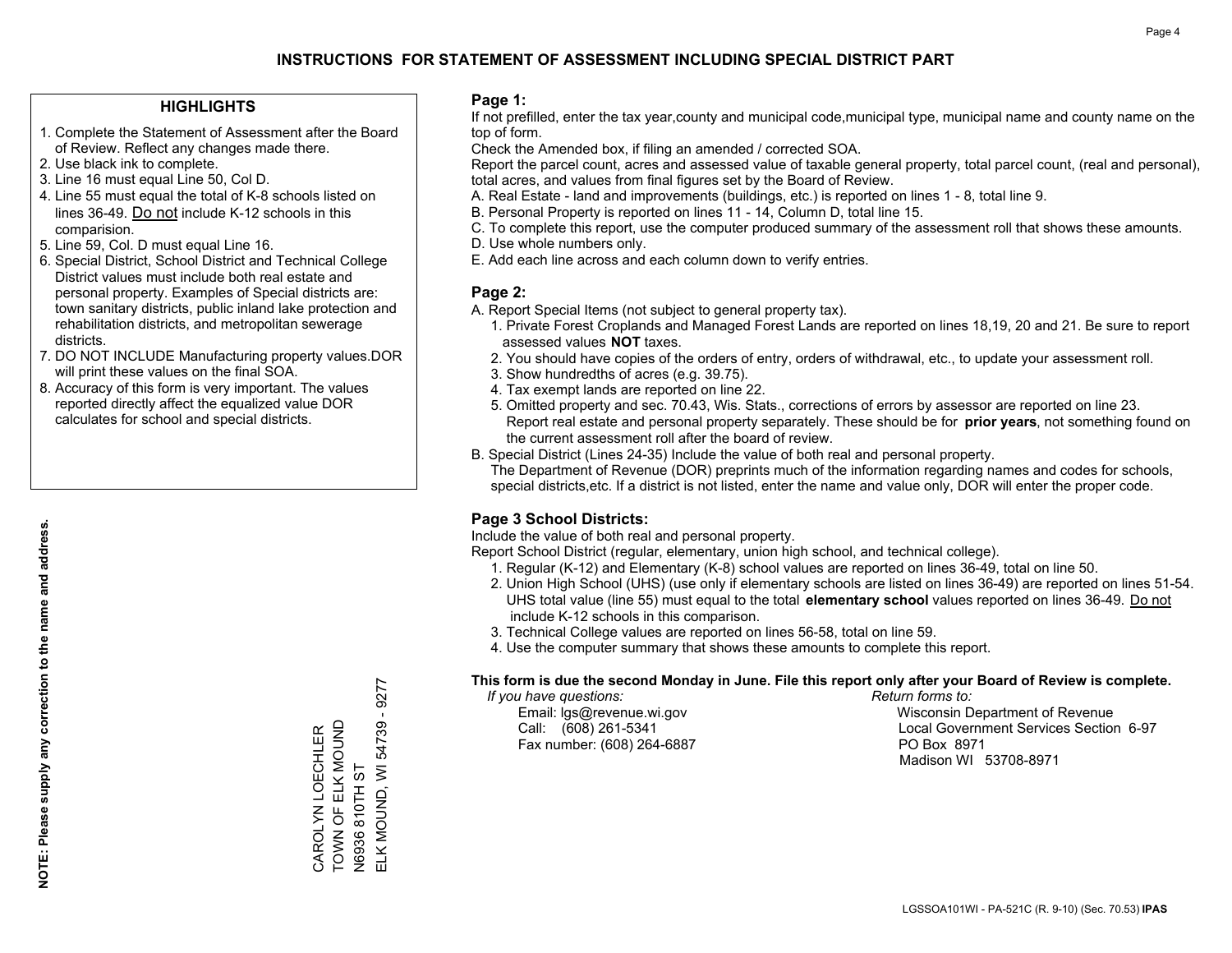**FINAL - EQUATED**

**STATEMENT OF ASSESSMENT FOR 2016** 

| 0489 |  | Check if this is an Amended Return |
|------|--|------------------------------------|
|------|--|------------------------------------|

|                | <b>FOR</b><br><b>TOWN OF</b><br>OF                                                                                                                                                           | GRANT                    |              | <b>DUNN COUNTY</b>                                       |                         |                      | <b>WHEN COMPLETING THIS DOCUMENT</b>     |
|----------------|----------------------------------------------------------------------------------------------------------------------------------------------------------------------------------------------|--------------------------|--------------|----------------------------------------------------------|-------------------------|----------------------|------------------------------------------|
|                | Town - Village - City                                                                                                                                                                        | <b>Municipality Name</b> |              | <b>County Name</b>                                       |                         |                      | DO NOT WRITE OVER X's OR IN SHADED AREAS |
|                | <b>REAL ESTATE</b>                                                                                                                                                                           |                          | PARCEL COUNT | NO. OF ACRES                                             | <b>VALUE OF</b>         | <b>VALUE OF</b>      | <b>TOTAL VALUE OF LAND</b>               |
| Line<br>No.    | (See Lines 18 - 22 for<br>other Real Estate)                                                                                                                                                 |                          |              | <b>WHOLE</b><br>TOTAL LAND   IMPROVEMENTS   NUMBERS ONLY | <b>LAND</b>             | <b>IMPROVEMENTS</b>  | AND IMPROVEMENTS                         |
|                |                                                                                                                                                                                              | Col. A                   | Col. B       | Col. C                                                   | Col. D                  | Col. E               | Col. F                                   |
| 1              | <b>RESIDENTIAL - Class 1</b>                                                                                                                                                                 | 147                      | 140          | 323                                                      | 1,468,200               | 16,509,900           | 17,978,100                               |
| 2              | <b>COMMERCIAL - Class 2</b>                                                                                                                                                                  | $\mathbf{0}$             | 0            | $\Omega$                                                 | 0                       | $\mathbf 0$          | 0                                        |
| 3              | <b>MANUFACTURING - Class 3</b>                                                                                                                                                               | $\Omega$                 | 0            | $\Omega$                                                 | 0                       | $\Omega$             | $\mathbf{0}$                             |
| $\overline{4}$ | <b>AGRICULTURAL - Class 4</b>                                                                                                                                                                | 601                      |              | 13,610                                                   | 1,763,400               |                      | 1,763,400                                |
| 5              | <b>UNDEVELOPED - Class 5</b>                                                                                                                                                                 | 349                      |              | 1,483                                                    | 729,100                 |                      | 729,100                                  |
| 6              | AGRICULTURAL FOREST - Class 5m                                                                                                                                                               | 278                      |              | 4,263                                                    | 4,231,800               |                      | 4,231,800                                |
| $\overline{7}$ | FOREST LANDS - Class 6                                                                                                                                                                       | 92                       |              | 1,898                                                    | 3,411,300               |                      | 3,411,300                                |
| 8              | OTHER - Class 7                                                                                                                                                                              | 72                       | 72           | 147                                                      | 498,500                 | 6,480,000            | 6,978,500                                |
| 9              | <b>TOTAL - ALL COLUMNS</b>                                                                                                                                                                   | 1,539                    | 212          | 21,724                                                   | 12,102,300              | 22,989,900           | 35,092,200                               |
| 10             | NUMBER OF PERSONAL PROPERTY ACCOUNTS IN ROLL                                                                                                                                                 |                          |              | 10                                                       | <b>LOCALLY ASSESSED</b> | <b>MANUFACTURING</b> | <b>MERGED</b>                            |
| 11             | BOATS AND OTHER WATERCRAFT NOT EXEMPT - Code 1                                                                                                                                               |                          |              |                                                          | 0                       | $\mathbf{0}$         | $\mathbf 0$                              |
| 12             | MACHINERY, TOOLS AND PATTERNS - Code 2                                                                                                                                                       |                          |              |                                                          | 46,324                  | $\Omega$             | 46,324                                   |
| 13             | FURNITURE, FIXTURES AND EQUIPMENT - Code 3                                                                                                                                                   |                          |              |                                                          | 967                     | $\mathbf{0}$         | 967                                      |
| 14             | ALL OTHER PERSONAL PROPERTY NOT EXEMPT - Codes 4A, 4B, 4C                                                                                                                                    |                          |              |                                                          | 66,885                  | $\Omega$             | 66,885                                   |
| 15             | TOTAL OF PERSONAL PROPERTY NOT EXEMPT (Total of Lines 11-14)                                                                                                                                 |                          |              |                                                          | 114,176                 | $\mathbf{0}$         | 114,176                                  |
| 16             | AGGREGATE ASSESSED VALUE OF ALL PROPERTY SUBJECT TO THE GENERAL PROPERTY TAX (Total of Lines 9F and 15F)<br>MUST EQUAL TOTAL VALUE OF THE SCHOOL DISTRICTS (K-12 PLUS K-8) - Line 50, Col. F |                          |              |                                                          |                         |                      | 35,206,376                               |
| 17             | <b>BOARD OF REVIEW</b>                                                                                                                                                                       |                          |              | Name of Assessor                                         |                         | Telephone #          |                                          |
|                | DATE OF FINAL ADJOURNMENT<br>05/09/2016<br>DONALD N. HERSCHLEB<br>(800) 742-0680                                                                                                             |                          |              |                                                          |                         |                      |                                          |

*CO*

*MUN*

*ACCT NO*

*<sup>17</sup> <sup>010</sup>*

REMARKS

The Assessment Ratio to be used in calculating the estimated Fair Market Value on tax bills for this tax district is .956229877<br>This ratio should be used to convert assessed values to "Calculate Equalized Values" in Step 1 Commission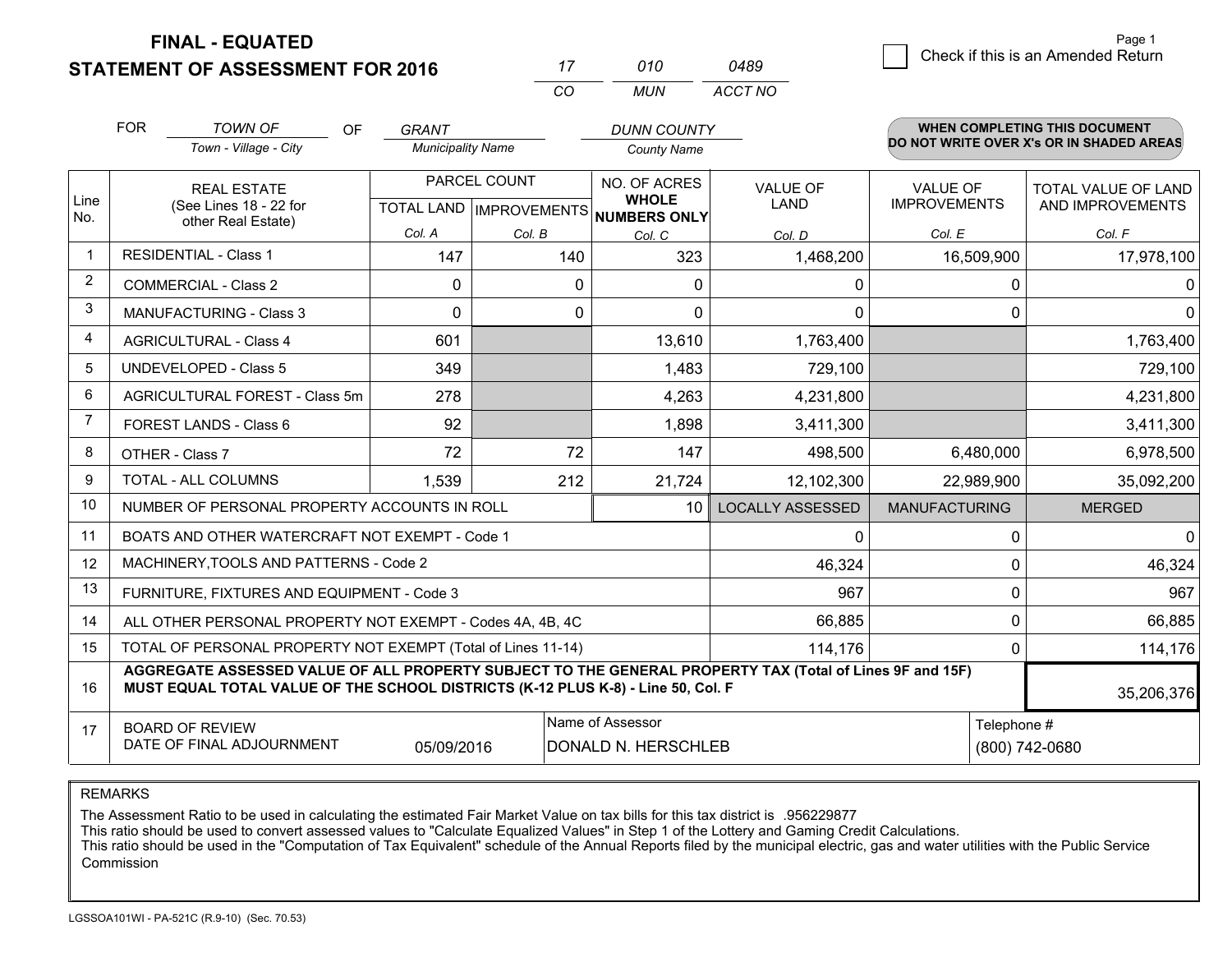*YEAR CO MUN ACCT NO* <sup>2016</sup> <sup>17</sup> <sup>010</sup> <sup>0489</sup>

Do not confuse FOREST LANDS (Line 7) with FOREST CROPS (in this section) - They are **NOT** the same

|    |                                                               |                 |  | Private Forest Crop - Reg Class @ 10¢ per acre                                 |    |                                                                              | Private Forest Crop - Reg Class @ \$2.52 per acre                  |  |                    |  |
|----|---------------------------------------------------------------|-----------------|--|--------------------------------------------------------------------------------|----|------------------------------------------------------------------------------|--------------------------------------------------------------------|--|--------------------|--|
| 18 | (a) PARCELS                                                   | (b) ACRES       |  | (c) ASSESSED VALUE                                                             |    | (d) PARCELS                                                                  | (e) ACRES                                                          |  | (f) ASSESSED VALUE |  |
|    |                                                               |                 |  |                                                                                |    |                                                                              |                                                                    |  |                    |  |
|    | Private Forest Crop - Special Class @ 20¢ per acre            |                 |  |                                                                                |    | Entered Before 2005 Managed Forest - Ferrous Mining CLOSED @ \$8.27 per acre |                                                                    |  |                    |  |
| 19 | (a) PARCELS                                                   | (b) ACRES       |  | (c) ASSESSED VALUE                                                             |    | (d) PARCELS                                                                  | (e) ACRES                                                          |  | (f) ASSESSED VALUE |  |
|    |                                                               |                 |  |                                                                                |    |                                                                              |                                                                    |  |                    |  |
|    |                                                               |                 |  | Entered Before 2005 Managed Forest - OPEN @ \$.79 per acre                     |    |                                                                              | Entered Before 2005 Managed Forest - CLOSED @ \$1.87 per acre      |  |                    |  |
| 20 | (a) PARCELS                                                   | (b) ACRES       |  | (c) ASSESSED VALUE                                                             |    | (d) PARCELS                                                                  | (e) ACRES                                                          |  | (f) ASSESSED VALUE |  |
|    | 14<br>349.78<br>562,000                                       |                 |  |                                                                                | 49 | 1,260.43                                                                     |                                                                    |  |                    |  |
|    | Entered After 2004 Managed Forest - OPEN @<br>\$2.14 per acre |                 |  |                                                                                |    |                                                                              | Entered After 2004 Managed Forest - CLOSED @ \$10.68 per acre      |  |                    |  |
| 21 | (a) PARCELS                                                   | (b) ACRES       |  | (c) ASSESSED VALUE                                                             |    | (d) PARCELS<br>(e) ACRES                                                     |                                                                    |  | (f) ASSESSED VALUE |  |
|    |                                                               |                 |  |                                                                                |    |                                                                              |                                                                    |  | 745,600            |  |
|    |                                                               | 80              |  | 168,000                                                                        |    | 16                                                                           | 444.72                                                             |  |                    |  |
| 22 | (a) County Forest Cropland Acres                              |                 |  | (b) Federal Acres                                                              |    | (d) County (NOT FOREST CROP) Acres<br>(c) State Acres                        |                                                                    |  | (e) Other Acres    |  |
|    |                                                               |                 |  |                                                                                |    | 27.11                                                                        |                                                                    |  | 50.51              |  |
|    |                                                               |                 |  | Assessed Value of Omitted Property From Prior Years (Sec. 70.44)               |    |                                                                              | Assessed Value of Sec. 70.43 Corrections of Errors by Assessors    |  |                    |  |
| 23 |                                                               | (a) REAL ESTATE |  | (b) PERSONAL                                                                   |    | (c1) REAL ESTATE                                                             |                                                                    |  | (c2) PERSONAL      |  |
|    |                                                               |                 |  |                                                                                |    |                                                                              |                                                                    |  |                    |  |
|    |                                                               |                 |  | Manufacturing Equated Value of Omitted Property From Prior Years (Sec. 70.995) |    |                                                                              | Mfg. Equated Value of Sec.70.43 Corrections of Errors by Assessors |  |                    |  |
|    |                                                               | (d) REAL ESTATE |  | (e) PERSONAL                                                                   |    | (f1) REAL ESTATE                                                             |                                                                    |  | (f2) PERSONAL      |  |
|    |                                                               |                 |  |                                                                                |    |                                                                              |                                                                    |  |                    |  |

# **SPECIAL DISTRICTS**

| Line<br>No. | Enter 6-digit<br><b>Special District</b> | <b>Account</b><br><b>Number</b> | <b>Special District Name</b> | <b>Locally Assessed Value</b><br>of Real Estate and | Mfg Value of Real Estate<br>and Personal Property | <b>Merged Value of</b><br><b>Real Estate and</b> |
|-------------|------------------------------------------|---------------------------------|------------------------------|-----------------------------------------------------|---------------------------------------------------|--------------------------------------------------|
|             | Code (Col. A)                            | (Col. B)                        | (Col. C)                     | Personal Property (Col. D)                          | (Col. E)                                          | Personal Property (Col. F)                       |
| 24          |                                          |                                 |                              |                                                     |                                                   |                                                  |
| 25          |                                          |                                 |                              |                                                     |                                                   |                                                  |
| 26          |                                          |                                 |                              |                                                     |                                                   |                                                  |
| 27          |                                          |                                 |                              |                                                     |                                                   |                                                  |
| 28          |                                          |                                 |                              |                                                     |                                                   |                                                  |
| 29          |                                          |                                 |                              |                                                     |                                                   |                                                  |
| 30          |                                          |                                 |                              |                                                     |                                                   |                                                  |
| 31          |                                          |                                 |                              |                                                     |                                                   |                                                  |
| 32          |                                          |                                 |                              |                                                     |                                                   |                                                  |
| 33          |                                          |                                 |                              |                                                     |                                                   |                                                  |
| 34          |                                          |                                 |                              |                                                     |                                                   |                                                  |
| 35          |                                          |                                 |                              |                                                     |                                                   |                                                  |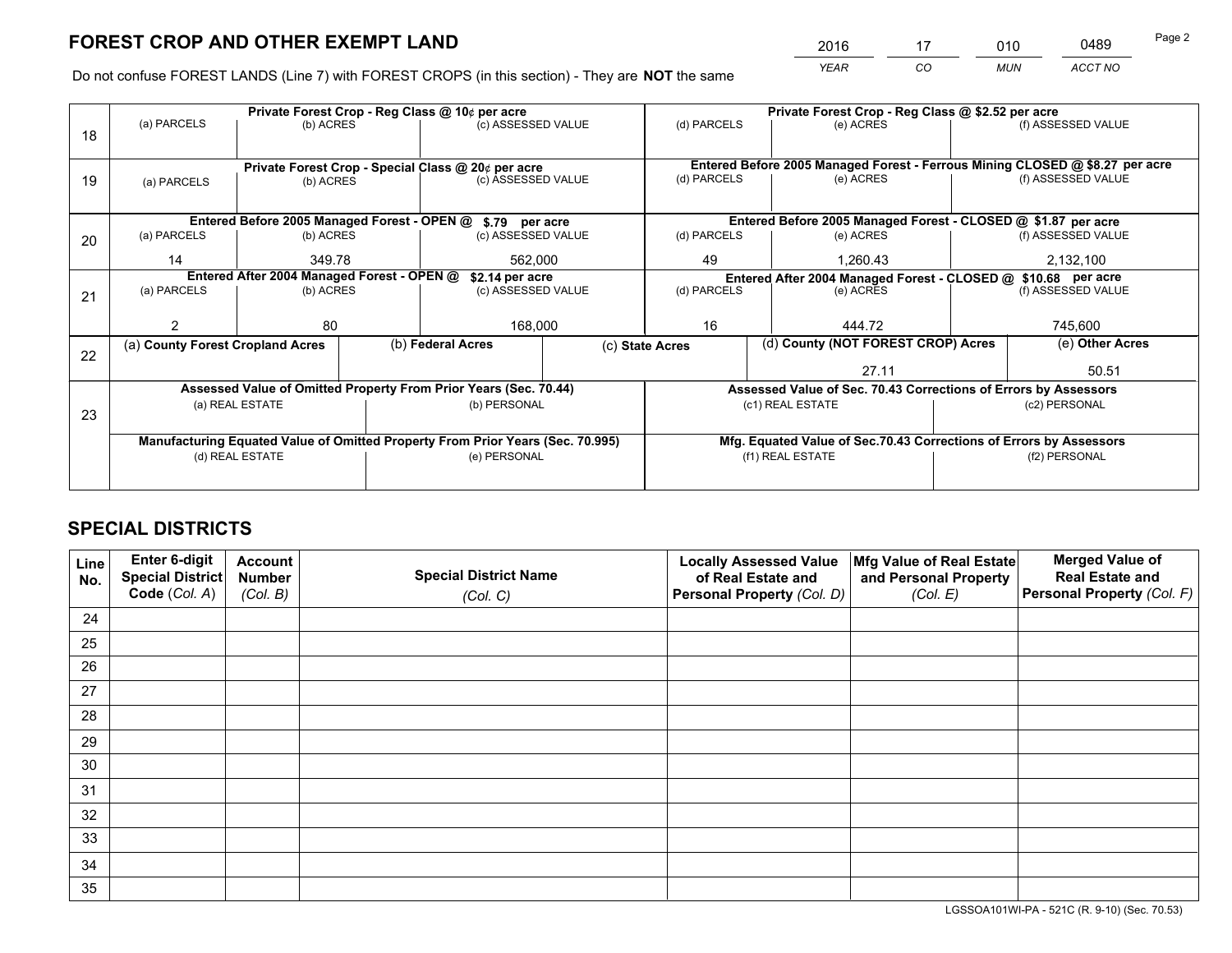|             |                                                          |                                             |                                                         | <b>YEAR</b>                                                                       | CO<br><b>MUN</b>                                              | ACCT NO                                                                        |
|-------------|----------------------------------------------------------|---------------------------------------------|---------------------------------------------------------|-----------------------------------------------------------------------------------|---------------------------------------------------------------|--------------------------------------------------------------------------------|
| Line<br>No. | Enter 6-digit<br><b>School District</b><br>Code (Col. A) | <b>Account</b><br><b>Number</b><br>(Col. B) | <b>School District Name</b><br>(Col. C)                 | <b>Locally Assessed Value</b><br>of Real Estate and<br>Personal Property (Col. D) | Mfg Value of Real Estate<br>and Personal Property<br>(Col. E) | <b>Merged Value of</b><br><b>Real Estate and</b><br>Personal Property (Col. F) |
|             | A. SCHOOL DISTRICTS (K-8 and K-12)                       |                                             |                                                         |                                                                                   |                                                               |                                                                                |
| 36          | 090497                                                   | 0053                                        | SCH D OF BLOOMER                                        | 454,000                                                                           |                                                               | 454,000                                                                        |
| 37          | 171176                                                   | 0115                                        | SCH D OF COLFAX                                         | 34,752,376                                                                        |                                                               | 34,752,376                                                                     |
| 38          |                                                          |                                             |                                                         |                                                                                   |                                                               |                                                                                |
| 39          |                                                          |                                             |                                                         |                                                                                   |                                                               |                                                                                |
| 40          |                                                          |                                             |                                                         |                                                                                   |                                                               |                                                                                |
| 41          |                                                          |                                             |                                                         |                                                                                   |                                                               |                                                                                |
| 42          |                                                          |                                             |                                                         |                                                                                   |                                                               |                                                                                |
| 43          |                                                          |                                             |                                                         |                                                                                   |                                                               |                                                                                |
| 44          |                                                          |                                             |                                                         |                                                                                   |                                                               |                                                                                |
| 45          |                                                          |                                             |                                                         |                                                                                   |                                                               |                                                                                |
| 46          |                                                          |                                             |                                                         |                                                                                   |                                                               |                                                                                |
| 47          |                                                          |                                             |                                                         |                                                                                   |                                                               |                                                                                |
| 48          |                                                          |                                             |                                                         |                                                                                   |                                                               |                                                                                |
| 49          |                                                          |                                             | TOTAL ASSESSED VALUE OF SCHOOL DISTRICTS (K-8 and K-12) |                                                                                   |                                                               |                                                                                |
| 50          | <b>B.</b><br><b>UNION HIGH SCHOOL DISTRICTS</b>          |                                             |                                                         | 35,206,376                                                                        |                                                               | 35,206,376                                                                     |
| 51          |                                                          |                                             |                                                         |                                                                                   |                                                               |                                                                                |
| 52          |                                                          |                                             |                                                         |                                                                                   |                                                               |                                                                                |
| 53          |                                                          |                                             |                                                         |                                                                                   |                                                               |                                                                                |
| 54          |                                                          |                                             |                                                         |                                                                                   |                                                               |                                                                                |
| 55          |                                                          |                                             | TOTAL ASSESSED VALUE OF UNION HIGH SCHOOLS              |                                                                                   |                                                               |                                                                                |
|             | C. TECHNICAL COLLEGE DISTRICTS                           |                                             |                                                         |                                                                                   |                                                               |                                                                                |
| 56          | 000100                                                   | 0001                                        | CHIPPEWA VALLEY TECHNICAL COLLEGE EAUC                  | 35,206,376                                                                        |                                                               | 35,206,376                                                                     |
| 57          |                                                          |                                             |                                                         |                                                                                   |                                                               |                                                                                |
| 58          |                                                          |                                             |                                                         |                                                                                   |                                                               |                                                                                |
| 59          |                                                          |                                             | TOTAL ASSESSED VALUE OF TECHNICAL COLLEGES              | 35,206,376                                                                        |                                                               | 35,206,376                                                                     |

17

010

 *I hereby certify, to the best of my knowledge and belief, this form is complete and correct.*

**SCHOOL DISTRICTS**

| Print name of preparer | Title                    |                | Date (MM / DD / CCYY) |
|------------------------|--------------------------|----------------|-----------------------|
|                        |                          |                |                       |
| Signature of preparer  | Contact Telephone Number | E-mail address |                       |
|                        | $\sim$                   |                |                       |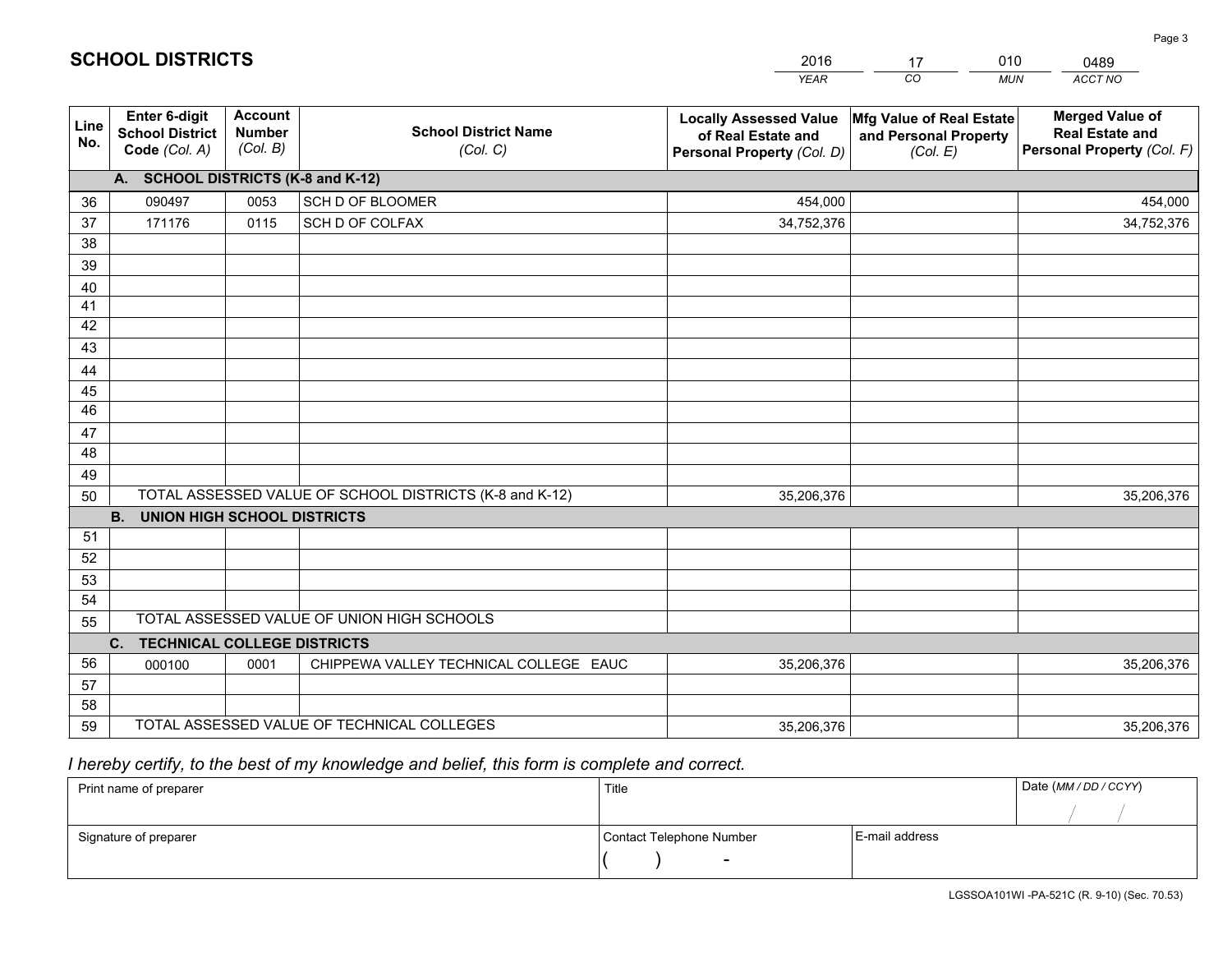### **HIGHLIGHTS**

- 1. Complete the Statement of Assessment after the Board of Review. Reflect any changes made there.
- 2. Use black ink to complete.
- 3. Line 16 must equal Line 50, Col D.
- 4. Line 55 must equal the total of K-8 schools listed on lines 36-49. Do not include K-12 schools in this comparision.
- 5. Line 59, Col. D must equal Line 16.
- 6. Special District, School District and Technical College District values must include both real estate and personal property. Examples of Special districts are: town sanitary districts, public inland lake protection and rehabilitation districts, and metropolitan sewerage districts.
- 7. DO NOT INCLUDE Manufacturing property values.DOR will print these values on the final SOA.

PEGGY JOHNSON TOWN OF GRANT N12038 890TH STREET COLFAX, WI 54730 - 4930

PEGGY JOHNSON<br>TOWN OF GRANT

COLFAX, WI 54730 - 4930 N12038 890TH STREET

 8. Accuracy of this form is very important. The values reported directly affect the equalized value DOR calculates for school and special districts.

### **Page 1:**

 If not prefilled, enter the tax year,county and municipal code,municipal type, municipal name and county name on the top of form.

Check the Amended box, if filing an amended / corrected SOA.

 Report the parcel count, acres and assessed value of taxable general property, total parcel count, (real and personal), total acres, and values from final figures set by the Board of Review.

- A. Real Estate land and improvements (buildings, etc.) is reported on lines 1 8, total line 9.
- B. Personal Property is reported on lines 11 14, Column D, total line 15.
- C. To complete this report, use the computer produced summary of the assessment roll that shows these amounts.
- D. Use whole numbers only.
- E. Add each line across and each column down to verify entries.

### **Page 2:**

- A. Report Special Items (not subject to general property tax).
- 1. Private Forest Croplands and Managed Forest Lands are reported on lines 18,19, 20 and 21. Be sure to report assessed values **NOT** taxes.
- 2. You should have copies of the orders of entry, orders of withdrawal, etc., to update your assessment roll.
	- 3. Show hundredths of acres (e.g. 39.75).
- 4. Tax exempt lands are reported on line 22.
- 5. Omitted property and sec. 70.43, Wis. Stats., corrections of errors by assessor are reported on line 23. Report real estate and personal property separately. These should be for **prior years**, not something found on the current assessment roll after the board of review.
- B. Special District (Lines 24-35) Include the value of both real and personal property.
- The Department of Revenue (DOR) preprints much of the information regarding names and codes for schools, special districts,etc. If a district is not listed, enter the name and value only, DOR will enter the proper code.

## **Page 3 School Districts:**

Include the value of both real and personal property.

Report School District (regular, elementary, union high school, and technical college).

- 1. Regular (K-12) and Elementary (K-8) school values are reported on lines 36-49, total on line 50.
- 2. Union High School (UHS) (use only if elementary schools are listed on lines 36-49) are reported on lines 51-54. UHS total value (line 55) must equal to the total **elementary school** values reported on lines 36-49. Do notinclude K-12 schools in this comparison.
- 3. Technical College values are reported on lines 56-58, total on line 59.
- 4. Use the computer summary that shows these amounts to complete this report.

### **This form is due the second Monday in June. File this report only after your Board of Review is complete.**

 *If you have questions: Return forms to:*

Fax number: (608) 264-6887 PO Box 8971

 Email: lgs@revenue.wi.gov Wisconsin Department of Revenue Call: (608) 261-5341 Local Government Services Section 6-97Madison WI 53708-8971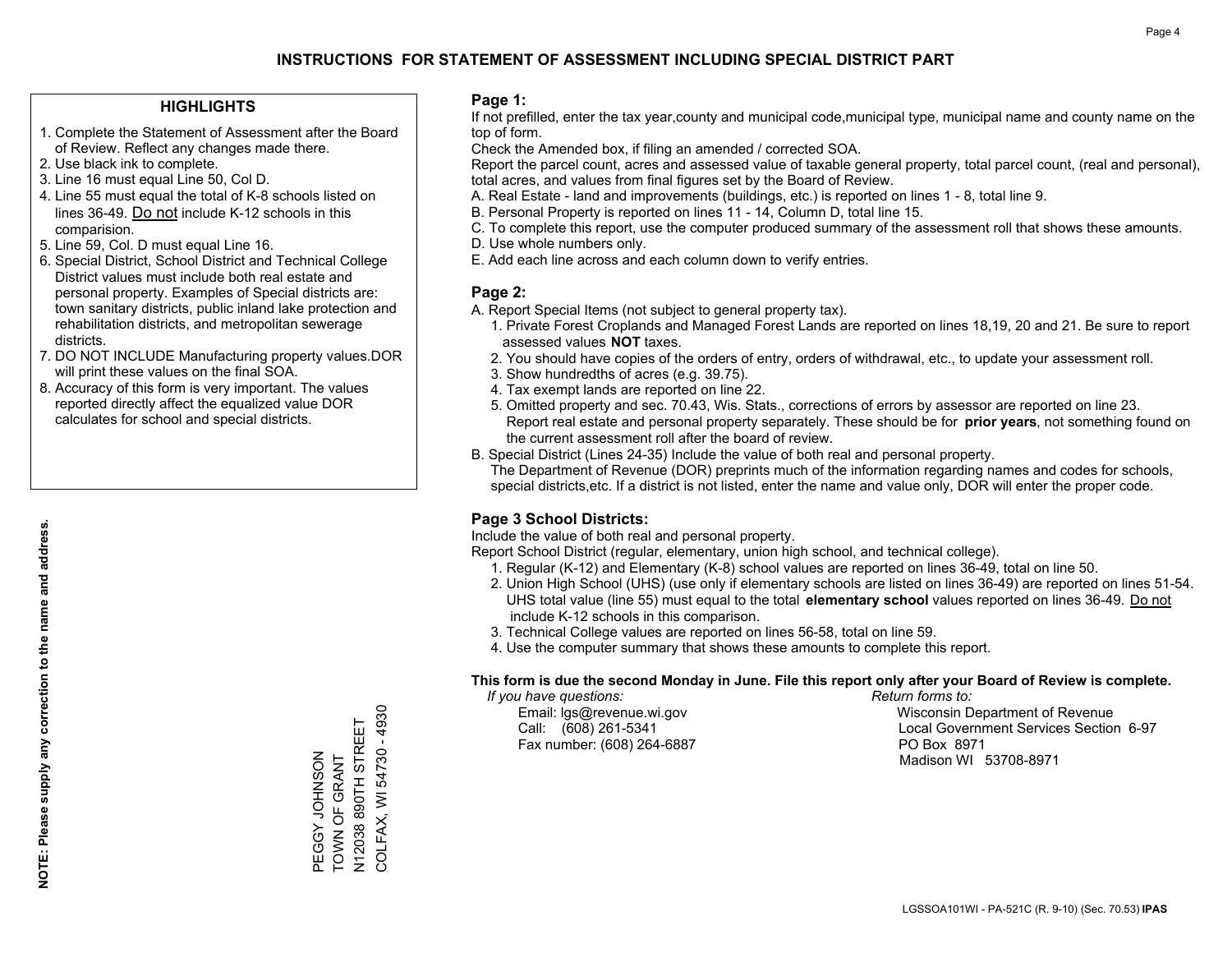**FINAL - EQUATED**

**STATEMENT OF ASSESSMENT FOR 2016** 

| 77       | 012  | 0490    |
|----------|------|---------|
| $\alpha$ | MUN. | ACCT NO |

|                         | <b>FOR</b><br><b>TOWN OF</b><br>OF<br>Town - Village - City                                                                                                                                  | <b>HAY RIVER</b><br><b>Municipality Name</b> |              | <b>DUNN COUNTY</b><br><b>County Name</b>                                                               |                         |                                 | WHEN COMPLETING THIS DOCUMENT<br>DO NOT WRITE OVER X's OR IN SHADED AREAS |
|-------------------------|----------------------------------------------------------------------------------------------------------------------------------------------------------------------------------------------|----------------------------------------------|--------------|--------------------------------------------------------------------------------------------------------|-------------------------|---------------------------------|---------------------------------------------------------------------------|
| Line<br>No.             | <b>REAL ESTATE</b><br>(See Lines 18 - 22 for<br>other Real Estate)                                                                                                                           |                                              | PARCEL COUNT | NO. OF ACRES<br><b>VALUE OF</b><br><b>WHOLE</b><br><b>LAND</b><br>TOTAL LAND IMPROVEMENTS NUMBERS ONLY |                         | VALUE OF<br><b>IMPROVEMENTS</b> | <b>TOTAL VALUE OF LAND</b><br>AND IMPROVEMENTS                            |
|                         |                                                                                                                                                                                              | Col. A                                       | Col. B       | Col. C                                                                                                 | Col. D                  | Col. E                          | Col. F                                                                    |
| $\overline{\mathbf{1}}$ | <b>RESIDENTIAL - Class 1</b>                                                                                                                                                                 | 227                                          | 222          | 632                                                                                                    | 2,624,700               | 21,666,800                      | 24,291,500                                                                |
| 2                       | <b>COMMERCIAL - Class 2</b>                                                                                                                                                                  | 4                                            | 4            | 17                                                                                                     | 61,300                  | 378,100                         | 439,400                                                                   |
| 3                       | MANUFACTURING - Class 3                                                                                                                                                                      | 3                                            |              | 117                                                                                                    | 167,800                 | 8,968,900                       | 9,136,700                                                                 |
| 4                       | <b>AGRICULTURAL - Class 4</b>                                                                                                                                                                | 537                                          |              | 11,334                                                                                                 | 1,425,200               |                                 | 1,425,200                                                                 |
| 5                       | UNDEVELOPED - Class 5                                                                                                                                                                        | 424                                          |              | 2,501                                                                                                  | 1,000,200               |                                 | 1,000,200                                                                 |
| 6                       | AGRICULTURAL FOREST - Class 5m                                                                                                                                                               | 240                                          |              | 3,015                                                                                                  | 3,103,300               |                                 | 3,103,300                                                                 |
| $\overline{7}$          | FOREST LANDS - Class 6                                                                                                                                                                       | 109                                          |              | 1,687                                                                                                  | 3,438,500               |                                 | 3,438,500                                                                 |
| 8                       | OTHER - Class 7                                                                                                                                                                              | 89                                           | 89           | 170                                                                                                    | 694,100                 | 5,473,200                       | 6,167,300                                                                 |
| 9                       | TOTAL - ALL COLUMNS                                                                                                                                                                          | 1,633                                        | 316          | 19,473                                                                                                 | 12,515,100              | 36,487,000                      | 49,002,100                                                                |
| 10                      | NUMBER OF PERSONAL PROPERTY ACCOUNTS IN ROLL                                                                                                                                                 |                                              |              | 23                                                                                                     | <b>LOCALLY ASSESSED</b> | <b>MANUFACTURING</b>            | <b>MERGED</b>                                                             |
| 11                      | BOATS AND OTHER WATERCRAFT NOT EXEMPT - Code 1                                                                                                                                               |                                              |              |                                                                                                        | 0                       |                                 | $\Omega$<br>$\mathbf{0}$                                                  |
| 12                      | MACHINERY, TOOLS AND PATTERNS - Code 2                                                                                                                                                       |                                              |              |                                                                                                        | 30,809                  | 6,198,700                       | 6,229,509                                                                 |
| 13                      | FURNITURE, FIXTURES AND EQUIPMENT - Code 3                                                                                                                                                   |                                              |              |                                                                                                        | 6,797                   | 96,900                          | 103,697                                                                   |
| 14                      | ALL OTHER PERSONAL PROPERTY NOT EXEMPT - Codes 4A, 4B, 4C                                                                                                                                    |                                              |              |                                                                                                        | 268,530                 | 1,133,500                       | 1,402,030                                                                 |
| 15                      | TOTAL OF PERSONAL PROPERTY NOT EXEMPT (Total of Lines 11-14)                                                                                                                                 |                                              |              |                                                                                                        | 306,136                 | 7,429,100                       | 7,735,236                                                                 |
| 16                      | AGGREGATE ASSESSED VALUE OF ALL PROPERTY SUBJECT TO THE GENERAL PROPERTY TAX (Total of Lines 9F and 15F)<br>MUST EQUAL TOTAL VALUE OF THE SCHOOL DISTRICTS (K-12 PLUS K-8) - Line 50, Col. F |                                              |              |                                                                                                        |                         |                                 | 56,737,336                                                                |
| 17                      | Name of Assessor<br><b>BOARD OF REVIEW</b><br>DATE OF FINAL ADJOURNMENT<br><b>TODD ANDERSON</b><br>06/06/2016                                                                                |                                              |              |                                                                                                        |                         |                                 | Telephone #<br>(715) 845-2022                                             |

REMARKS

The Assessment Ratio to be used in calculating the estimated Fair Market Value on tax bills for this tax district is .980003903

This ratio should be used to convert assessed values to "Calculate Equalized Values" in Step 1 of the Lottery and Gaming Credit Calculations.<br>This ratio should be used in the "Computation of Tax Equivalent" schedule of the Commission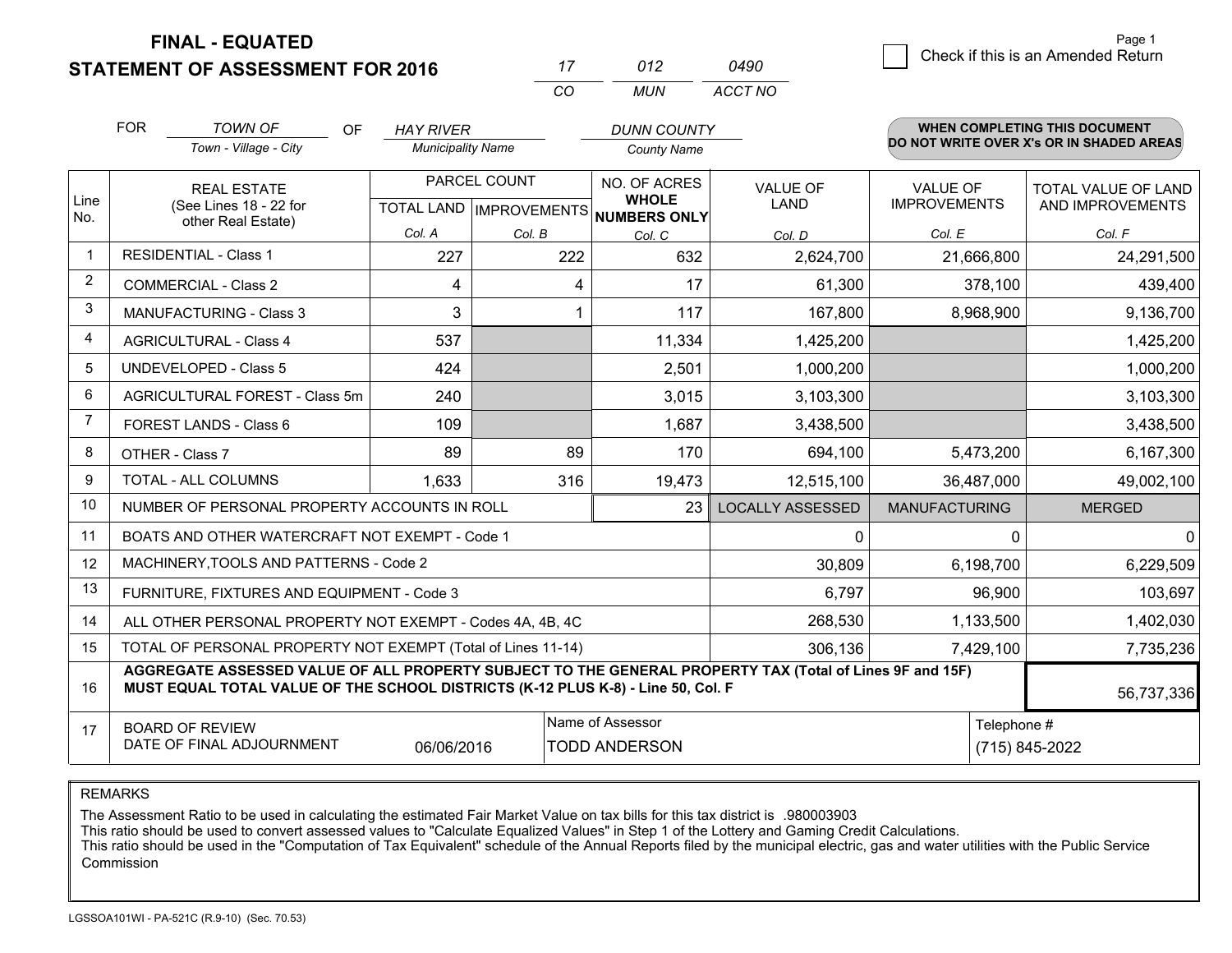*YEAR CO MUN ACCT NO* <sup>2016</sup> <sup>17</sup> <sup>012</sup> <sup>0490</sup>

Do not confuse FOREST LANDS (Line 7) with FOREST CROPS (in this section) - They are **NOT** the same

|    |                                                    |                                            |  | Private Forest Crop - Reg Class @ 10¢ per acre                                 |  |                 | Private Forest Crop - Reg Class @ \$2.52 per acre                  |  |                                                                              |  |
|----|----------------------------------------------------|--------------------------------------------|--|--------------------------------------------------------------------------------|--|-----------------|--------------------------------------------------------------------|--|------------------------------------------------------------------------------|--|
| 18 | (a) PARCELS                                        | (b) ACRES                                  |  | (c) ASSESSED VALUE                                                             |  | (d) PARCELS     | (e) ACRES                                                          |  | (f) ASSESSED VALUE                                                           |  |
|    | Private Forest Crop - Special Class @ 20¢ per acre |                                            |  |                                                                                |  |                 |                                                                    |  | Entered Before 2005 Managed Forest - Ferrous Mining CLOSED @ \$8.27 per acre |  |
| 19 | (a) PARCELS                                        | (b) ACRES                                  |  | (c) ASSESSED VALUE                                                             |  | (d) PARCELS     | (e) ACRES                                                          |  | (f) ASSESSED VALUE                                                           |  |
|    |                                                    |                                            |  | Entered Before 2005 Managed Forest - OPEN @ \$.79 per acre                     |  |                 | Entered Before 2005 Managed Forest - CLOSED @ \$1.87 per acre      |  |                                                                              |  |
| 20 | (a) PARCELS                                        | (b) ACRES                                  |  | (c) ASSESSED VALUE                                                             |  | (d) PARCELS     | (e) ACRES                                                          |  | (f) ASSESSED VALUE                                                           |  |
|    | 10                                                 | 206.87                                     |  | 305,100                                                                        |  | 39              | 929.13                                                             |  | 1,543,300                                                                    |  |
|    |                                                    | Entered After 2004 Managed Forest - OPEN @ |  | \$2.14 per acre                                                                |  |                 | Entered After 2004 Managed Forest - CLOSED @ \$10.68 per acre      |  |                                                                              |  |
| 21 | (a) PARCELS                                        | (b) ACRES                                  |  | (c) ASSESSED VALUE                                                             |  | (d) PARCELS     | (e) ACRES                                                          |  |                                                                              |  |
|    |                                                    |                                            |  |                                                                                |  |                 |                                                                    |  |                                                                              |  |
|    | 19                                                 | 572                                        |  | 996,700                                                                        |  | 38              | 1.075.95                                                           |  | 2,013,100                                                                    |  |
| 22 | (a) County Forest Cropland Acres                   |                                            |  | (b) Federal Acres                                                              |  | (c) State Acres | (d) County (NOT FOREST CROP) Acres                                 |  | (e) Other Acres                                                              |  |
|    |                                                    |                                            |  |                                                                                |  | 678.87          | 36.75                                                              |  | 101.23                                                                       |  |
|    |                                                    |                                            |  | Assessed Value of Omitted Property From Prior Years (Sec. 70.44)               |  |                 | Assessed Value of Sec. 70.43 Corrections of Errors by Assessors    |  |                                                                              |  |
| 23 |                                                    | (a) REAL ESTATE                            |  | (b) PERSONAL                                                                   |  |                 | (c1) REAL ESTATE                                                   |  | (c2) PERSONAL                                                                |  |
|    |                                                    |                                            |  |                                                                                |  |                 |                                                                    |  |                                                                              |  |
|    |                                                    |                                            |  | Manufacturing Equated Value of Omitted Property From Prior Years (Sec. 70.995) |  |                 | Mfg. Equated Value of Sec.70.43 Corrections of Errors by Assessors |  |                                                                              |  |
|    | (d) REAL ESTATE                                    |                                            |  | (e) PERSONAL                                                                   |  |                 | (f1) REAL ESTATE                                                   |  | (f2) PERSONAL                                                                |  |
|    |                                                    |                                            |  |                                                                                |  |                 |                                                                    |  |                                                                              |  |

# **SPECIAL DISTRICTS**

| Line<br>No. | Enter 6-digit<br><b>Special District</b> | <b>Account</b><br><b>Number</b> | <b>Special District Name</b> | <b>Locally Assessed Value</b><br>of Real Estate and | Mfg Value of Real Estate<br>and Personal Property | <b>Merged Value of</b><br><b>Real Estate and</b> |
|-------------|------------------------------------------|---------------------------------|------------------------------|-----------------------------------------------------|---------------------------------------------------|--------------------------------------------------|
|             | Code (Col. A)                            | (Col. B)                        | (Col. C)                     | Personal Property (Col. D)                          | (Col. E)                                          | Personal Property (Col. F)                       |
| 24          |                                          |                                 |                              |                                                     |                                                   |                                                  |
| 25          |                                          |                                 |                              |                                                     |                                                   |                                                  |
| 26          |                                          |                                 |                              |                                                     |                                                   |                                                  |
| 27          |                                          |                                 |                              |                                                     |                                                   |                                                  |
| 28          |                                          |                                 |                              |                                                     |                                                   |                                                  |
| 29          |                                          |                                 |                              |                                                     |                                                   |                                                  |
| 30          |                                          |                                 |                              |                                                     |                                                   |                                                  |
| 31          |                                          |                                 |                              |                                                     |                                                   |                                                  |
| 32          |                                          |                                 |                              |                                                     |                                                   |                                                  |
| 33          |                                          |                                 |                              |                                                     |                                                   |                                                  |
| 34          |                                          |                                 |                              |                                                     |                                                   |                                                  |
| 35          |                                          |                                 |                              |                                                     |                                                   |                                                  |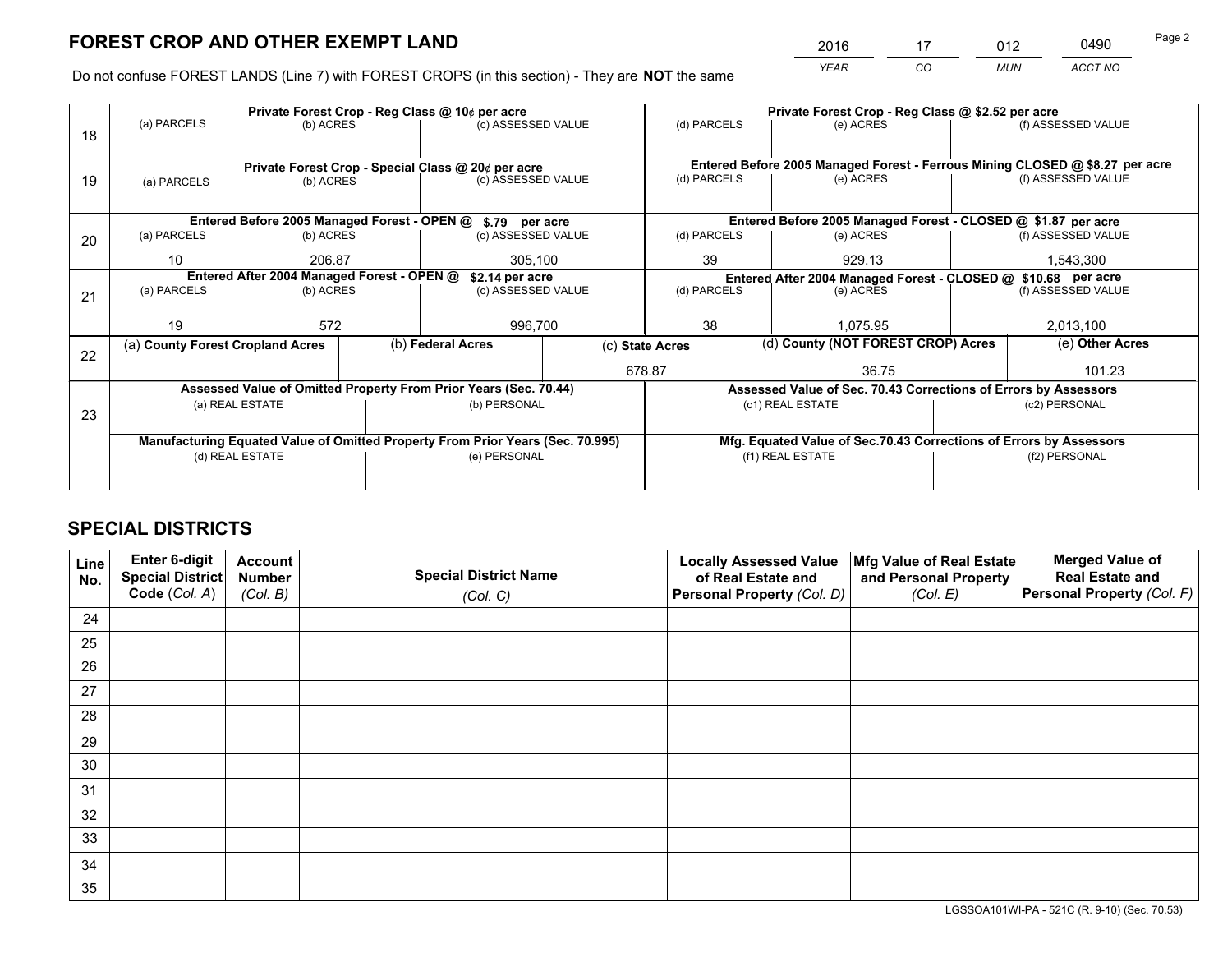|             |                                                                 |                                             |                                                         | <b>YEAR</b>                                                                       | CO<br><b>MUN</b>                                              | ACCT NO                                                                        |
|-------------|-----------------------------------------------------------------|---------------------------------------------|---------------------------------------------------------|-----------------------------------------------------------------------------------|---------------------------------------------------------------|--------------------------------------------------------------------------------|
| Line<br>No. | <b>Enter 6-digit</b><br><b>School District</b><br>Code (Col. A) | <b>Account</b><br><b>Number</b><br>(Col. B) | <b>School District Name</b><br>(Col. C)                 | <b>Locally Assessed Value</b><br>of Real Estate and<br>Personal Property (Col. D) | Mfg Value of Real Estate<br>and Personal Property<br>(Col. E) | <b>Merged Value of</b><br><b>Real Estate and</b><br>Personal Property (Col. F) |
|             | A. SCHOOL DISTRICTS (K-8 and K-12)                              |                                             |                                                         |                                                                                   |                                                               |                                                                                |
| 36          | 170637                                                          | 0114                                        | SCH D OF BOYCEVILLE COMMUNITY                           | 39,951,236                                                                        | 16,565,800                                                    | 56,517,036                                                                     |
| 37          | 171176                                                          | 0115                                        | SCH D OF COLFAX                                         | 220,300                                                                           |                                                               | 220,300                                                                        |
| 38          |                                                                 |                                             |                                                         |                                                                                   |                                                               |                                                                                |
| 39          |                                                                 |                                             |                                                         |                                                                                   |                                                               |                                                                                |
| 40          |                                                                 |                                             |                                                         |                                                                                   |                                                               |                                                                                |
| 41          |                                                                 |                                             |                                                         |                                                                                   |                                                               |                                                                                |
| 42<br>43    |                                                                 |                                             |                                                         |                                                                                   |                                                               |                                                                                |
|             |                                                                 |                                             |                                                         |                                                                                   |                                                               |                                                                                |
| 44<br>45    |                                                                 |                                             |                                                         |                                                                                   |                                                               |                                                                                |
| 46          |                                                                 |                                             |                                                         |                                                                                   |                                                               |                                                                                |
| 47          |                                                                 |                                             |                                                         |                                                                                   |                                                               |                                                                                |
| 48          |                                                                 |                                             |                                                         |                                                                                   |                                                               |                                                                                |
| 49          |                                                                 |                                             |                                                         |                                                                                   |                                                               |                                                                                |
| 50          |                                                                 |                                             | TOTAL ASSESSED VALUE OF SCHOOL DISTRICTS (K-8 and K-12) | 40,171,536                                                                        | 16,565,800                                                    | 56,737,336                                                                     |
|             | <b>B.</b><br><b>UNION HIGH SCHOOL DISTRICTS</b>                 |                                             |                                                         |                                                                                   |                                                               |                                                                                |
| 51          |                                                                 |                                             |                                                         |                                                                                   |                                                               |                                                                                |
| 52          |                                                                 |                                             |                                                         |                                                                                   |                                                               |                                                                                |
| 53          |                                                                 |                                             |                                                         |                                                                                   |                                                               |                                                                                |
| 54          |                                                                 |                                             |                                                         |                                                                                   |                                                               |                                                                                |
| 55          |                                                                 |                                             | TOTAL ASSESSED VALUE OF UNION HIGH SCHOOLS              |                                                                                   |                                                               |                                                                                |
|             | C.<br><b>TECHNICAL COLLEGE DISTRICTS</b>                        |                                             |                                                         |                                                                                   |                                                               |                                                                                |
| 56          | 000100                                                          | 0001                                        | CHIPPEWA VALLEY TECHNICAL COLLEGE EAUC                  | 40,171,536                                                                        | 16,565,800                                                    | 56,737,336                                                                     |
| 57          |                                                                 |                                             |                                                         |                                                                                   |                                                               |                                                                                |
| 58<br>59    |                                                                 |                                             | TOTAL ASSESSED VALUE OF TECHNICAL COLLEGES              |                                                                                   |                                                               |                                                                                |
|             |                                                                 |                                             |                                                         | 40,171,536                                                                        | 16,565,800                                                    | 56,737,336                                                                     |

17

012

 *I hereby certify, to the best of my knowledge and belief, this form is complete and correct.*

**SCHOOL DISTRICTS**

| Print name of preparer | Title                    |                | Date (MM / DD / CCYY) |
|------------------------|--------------------------|----------------|-----------------------|
|                        |                          |                |                       |
| Signature of preparer  | Contact Telephone Number | E-mail address |                       |
|                        | $\sim$                   |                |                       |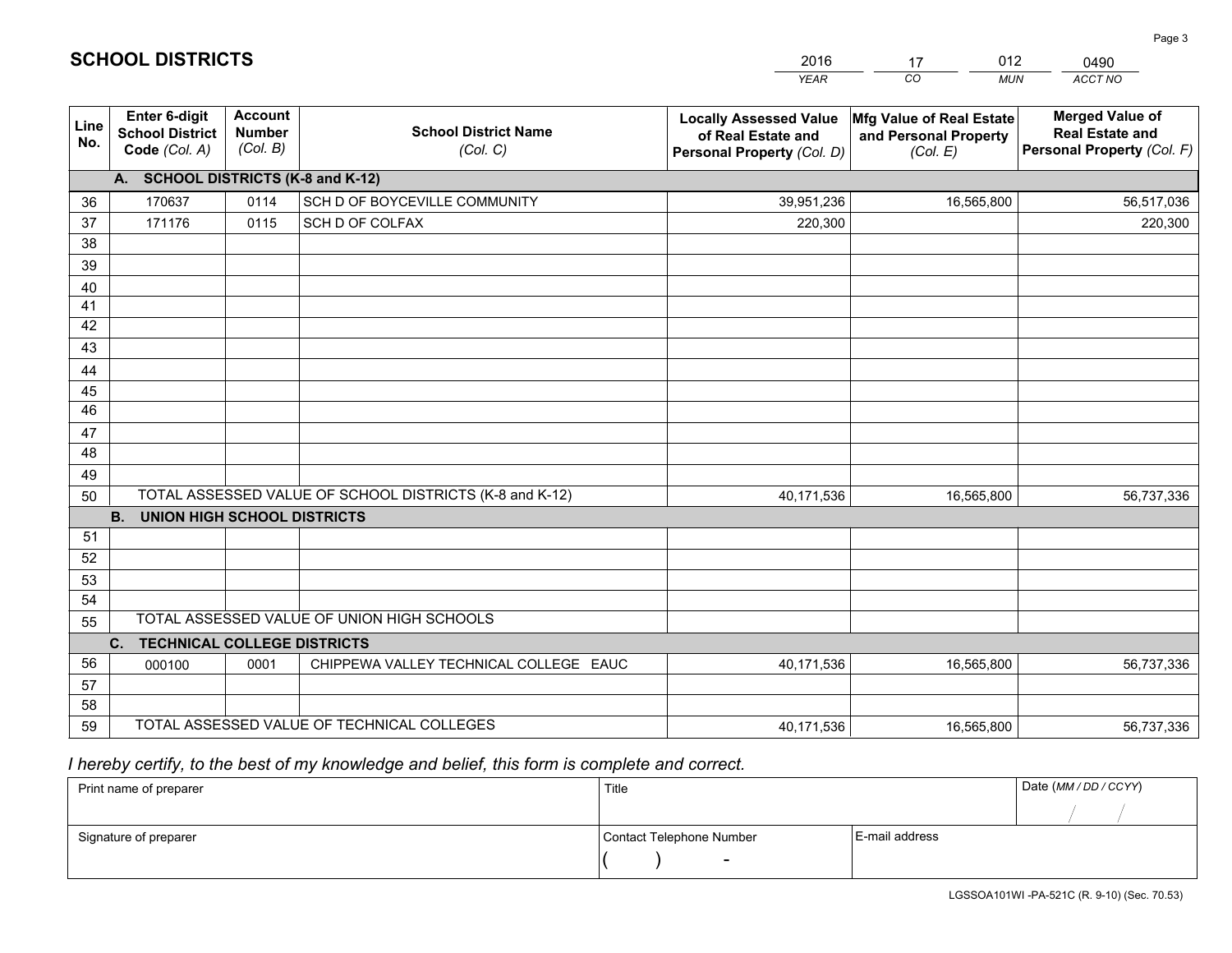### **HIGHLIGHTS**

- 1. Complete the Statement of Assessment after the Board of Review. Reflect any changes made there.
- 2. Use black ink to complete.
- 3. Line 16 must equal Line 50, Col D.
- 4. Line 55 must equal the total of K-8 schools listed on lines 36-49. Do not include K-12 schools in this comparision.
- 5. Line 59, Col. D must equal Line 16.
- 6. Special District, School District and Technical College District values must include both real estate and personal property. Examples of Special districts are: town sanitary districts, public inland lake protection and rehabilitation districts, and metropolitan sewerage districts.
- 7. DO NOT INCLUDE Manufacturing property values.DOR will print these values on the final SOA.

MICHELLE DRURY TOWN OF HAY RIVER E4039 1210TH AVE

VIICHELLE DRURY<br>TOWN OF HAY RIVER E4039 1210TH AVE BOYCEVILLE, WI 54725 - 9467

3OYCEVILLE, WI 54725 - 9467

 8. Accuracy of this form is very important. The values reported directly affect the equalized value DOR calculates for school and special districts.

### **Page 1:**

 If not prefilled, enter the tax year,county and municipal code,municipal type, municipal name and county name on the top of form.

Check the Amended box, if filing an amended / corrected SOA.

 Report the parcel count, acres and assessed value of taxable general property, total parcel count, (real and personal), total acres, and values from final figures set by the Board of Review.

- A. Real Estate land and improvements (buildings, etc.) is reported on lines 1 8, total line 9.
- B. Personal Property is reported on lines 11 14, Column D, total line 15.
- C. To complete this report, use the computer produced summary of the assessment roll that shows these amounts.
- D. Use whole numbers only.
- E. Add each line across and each column down to verify entries.

### **Page 2:**

- A. Report Special Items (not subject to general property tax).
- 1. Private Forest Croplands and Managed Forest Lands are reported on lines 18,19, 20 and 21. Be sure to report assessed values **NOT** taxes.
- 2. You should have copies of the orders of entry, orders of withdrawal, etc., to update your assessment roll.
	- 3. Show hundredths of acres (e.g. 39.75).
- 4. Tax exempt lands are reported on line 22.
- 5. Omitted property and sec. 70.43, Wis. Stats., corrections of errors by assessor are reported on line 23. Report real estate and personal property separately. These should be for **prior years**, not something found on the current assessment roll after the board of review.
- B. Special District (Lines 24-35) Include the value of both real and personal property.
- The Department of Revenue (DOR) preprints much of the information regarding names and codes for schools, special districts,etc. If a district is not listed, enter the name and value only, DOR will enter the proper code.

## **Page 3 School Districts:**

Include the value of both real and personal property.

Report School District (regular, elementary, union high school, and technical college).

- 1. Regular (K-12) and Elementary (K-8) school values are reported on lines 36-49, total on line 50.
- 2. Union High School (UHS) (use only if elementary schools are listed on lines 36-49) are reported on lines 51-54. UHS total value (line 55) must equal to the total **elementary school** values reported on lines 36-49. Do notinclude K-12 schools in this comparison.
- 3. Technical College values are reported on lines 56-58, total on line 59.
- 4. Use the computer summary that shows these amounts to complete this report.

### **This form is due the second Monday in June. File this report only after your Board of Review is complete.**

 *If you have questions: Return forms to:*

Fax number: (608) 264-6887 PO Box 8971

 Email: lgs@revenue.wi.gov Wisconsin Department of Revenue Call: (608) 261-5341 Local Government Services Section 6-97Madison WI 53708-8971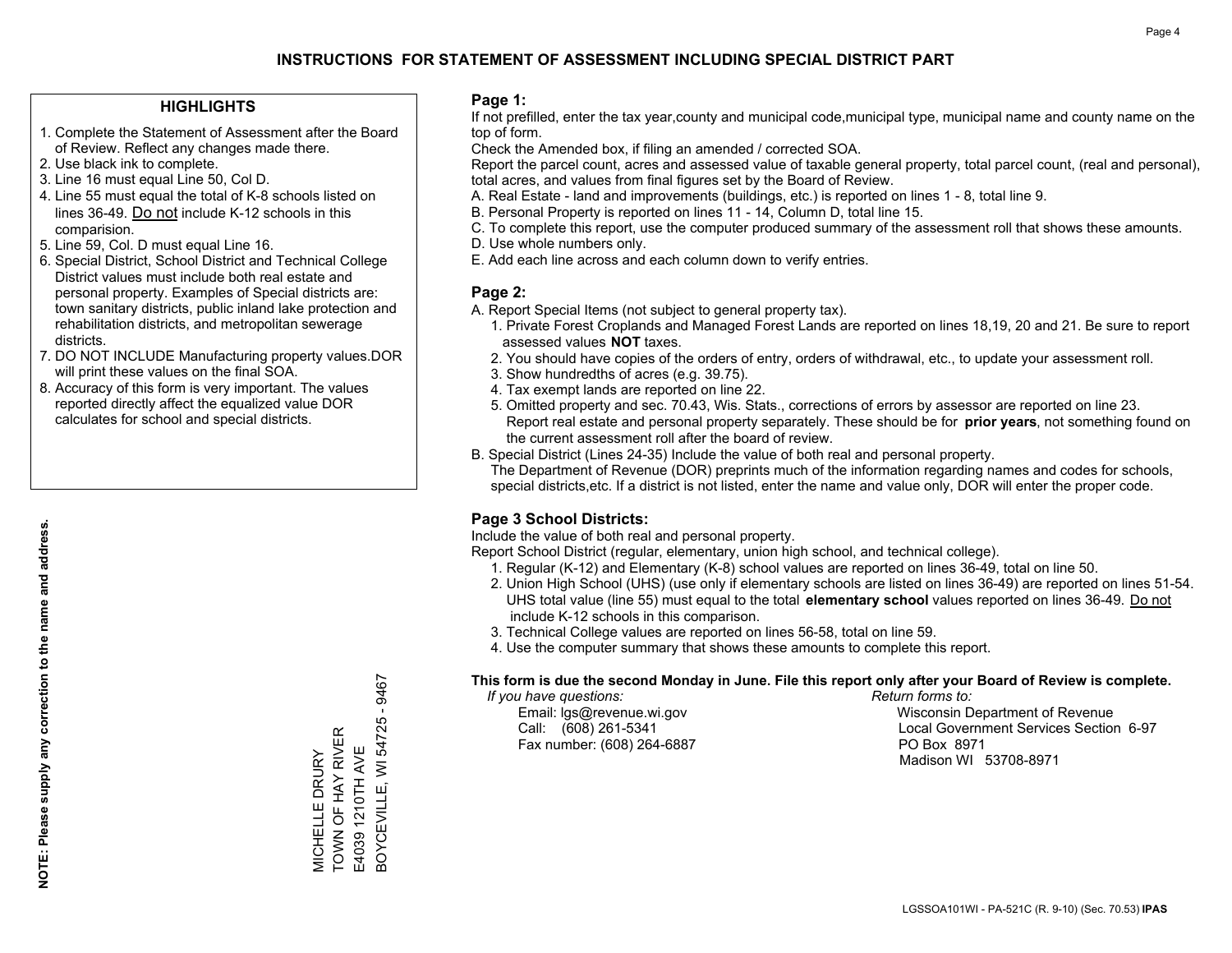**FINAL - EQUATED**

**STATEMENT OF ASSESSMENT FOR 2016** 

| 17 | 014 | 0491    | Check if this is an Amended Return |
|----|-----|---------|------------------------------------|
|    | MUN | ACCT NO |                                    |

|                | <b>FOR</b>                                                                                                                  | <b>TOWN OF</b><br><b>OF</b>                                                                                                                                                                  | <b>LUCAS</b>             |              | <b>DUNN COUNTY</b>                                   |                         |                      | WHEN COMPLETING THIS DOCUMENT<br>DO NOT WRITE OVER X's OR IN SHADED AREAS |
|----------------|-----------------------------------------------------------------------------------------------------------------------------|----------------------------------------------------------------------------------------------------------------------------------------------------------------------------------------------|--------------------------|--------------|------------------------------------------------------|-------------------------|----------------------|---------------------------------------------------------------------------|
|                |                                                                                                                             | Town - Village - City                                                                                                                                                                        | <b>Municipality Name</b> |              | <b>County Name</b>                                   |                         |                      |                                                                           |
|                | <b>REAL ESTATE</b>                                                                                                          |                                                                                                                                                                                              |                          | PARCEL COUNT | NO. OF ACRES                                         | <b>VALUE OF</b>         | <b>VALUE OF</b>      | <b>TOTAL VALUE OF LAND</b>                                                |
| Line<br>No.    |                                                                                                                             | (See Lines 18 - 22 for<br>other Real Estate)                                                                                                                                                 |                          |              | <b>WHOLE</b><br>TOTAL LAND IMPROVEMENTS NUMBERS ONLY | LAND                    | <b>IMPROVEMENTS</b>  | AND IMPROVEMENTS                                                          |
|                |                                                                                                                             |                                                                                                                                                                                              | Col. A                   | Col. B       | Col. C                                               | Col. D                  | Col. E               | Col. F                                                                    |
| $\mathbf 1$    | <b>RESIDENTIAL - Class 1</b>                                                                                                |                                                                                                                                                                                              | 266                      | 251          | 657                                                  | 3,513,300               | 27,636,600           | 31,149,900                                                                |
| 2              |                                                                                                                             | <b>COMMERCIAL - Class 2</b>                                                                                                                                                                  | 14                       | 6            | 47                                                   | 211,700                 | 577,300              | 789,000                                                                   |
| 3              |                                                                                                                             | <b>MANUFACTURING - Class 3</b>                                                                                                                                                               | 5                        |              | 167                                                  | 289,600                 | 4,500                | 294,100                                                                   |
| 4              |                                                                                                                             | <b>AGRICULTURAL - Class 4</b>                                                                                                                                                                | 598                      |              | 11,793                                               | 1,605,600               |                      | 1,605,600                                                                 |
| 5              |                                                                                                                             | <b>UNDEVELOPED - Class 5</b>                                                                                                                                                                 | 307                      |              | 969                                                  | 626,700                 |                      | 626,700                                                                   |
| 6              | AGRICULTURAL FOREST - Class 5m                                                                                              |                                                                                                                                                                                              | 293                      |              | 4,071                                                | 5,359,200               |                      | 5,359,200                                                                 |
| $\overline{7}$ | FOREST LANDS - Class 6                                                                                                      |                                                                                                                                                                                              | 80                       |              | 1,167                                                | 2,989,800               |                      | 2,989,800                                                                 |
| 8              |                                                                                                                             | OTHER - Class 7                                                                                                                                                                              | 73                       | 73           | 161                                                  | 692,200                 | 6,183,100            | 6,875,300                                                                 |
| 9              |                                                                                                                             | TOTAL - ALL COLUMNS                                                                                                                                                                          | 1,636                    | 331          | 19,032                                               | 15,288,100              | 34,401,500           | 49,689,600                                                                |
| 10             |                                                                                                                             | NUMBER OF PERSONAL PROPERTY ACCOUNTS IN ROLL                                                                                                                                                 |                          |              | 23                                                   | <b>LOCALLY ASSESSED</b> | <b>MANUFACTURING</b> | <b>MERGED</b>                                                             |
| 11             |                                                                                                                             | BOATS AND OTHER WATERCRAFT NOT EXEMPT - Code 1                                                                                                                                               |                          |              |                                                      | $\mathbf 0$             | O                    | O                                                                         |
| 12             |                                                                                                                             | MACHINERY, TOOLS AND PATTERNS - Code 2                                                                                                                                                       |                          |              |                                                      | 27,889                  | 26,700               | 54,589                                                                    |
| 13             |                                                                                                                             | FURNITURE, FIXTURES AND EQUIPMENT - Code 3                                                                                                                                                   |                          |              |                                                      | 8,073                   | $\Omega$             | 8,073                                                                     |
| 14             |                                                                                                                             | ALL OTHER PERSONAL PROPERTY NOT EXEMPT - Codes 4A, 4B, 4C                                                                                                                                    |                          |              |                                                      | 385,887                 | 100                  | 385,987                                                                   |
| 15             | TOTAL OF PERSONAL PROPERTY NOT EXEMPT (Total of Lines 11-14)                                                                |                                                                                                                                                                                              |                          |              |                                                      | 421,849                 | 26,800               | 448,649                                                                   |
| 16             |                                                                                                                             | AGGREGATE ASSESSED VALUE OF ALL PROPERTY SUBJECT TO THE GENERAL PROPERTY TAX (Total of Lines 9F and 15F)<br>MUST EQUAL TOTAL VALUE OF THE SCHOOL DISTRICTS (K-12 PLUS K-8) - Line 50, Col. F |                          |              |                                                      |                         |                      | 50,138,249                                                                |
| 17             | Name of Assessor<br>Telephone #<br><b>BOARD OF REVIEW</b><br>DATE OF FINAL ADJOURNMENT<br>DONALD N. HERSCHLEB<br>05/18/2016 |                                                                                                                                                                                              |                          |              |                                                      |                         | (800) 742-0680       |                                                                           |

*CO*

REMARKS

The Assessment Ratio to be used in calculating the estimated Fair Market Value on tax bills for this tax district is .944970807

This ratio should be used to convert assessed values to "Calculate Equalized Values" in Step 1 of the Lottery and Gaming Credit Calculations.<br>This ratio should be used in the "Computation of Tax Equivalent" schedule of the Commission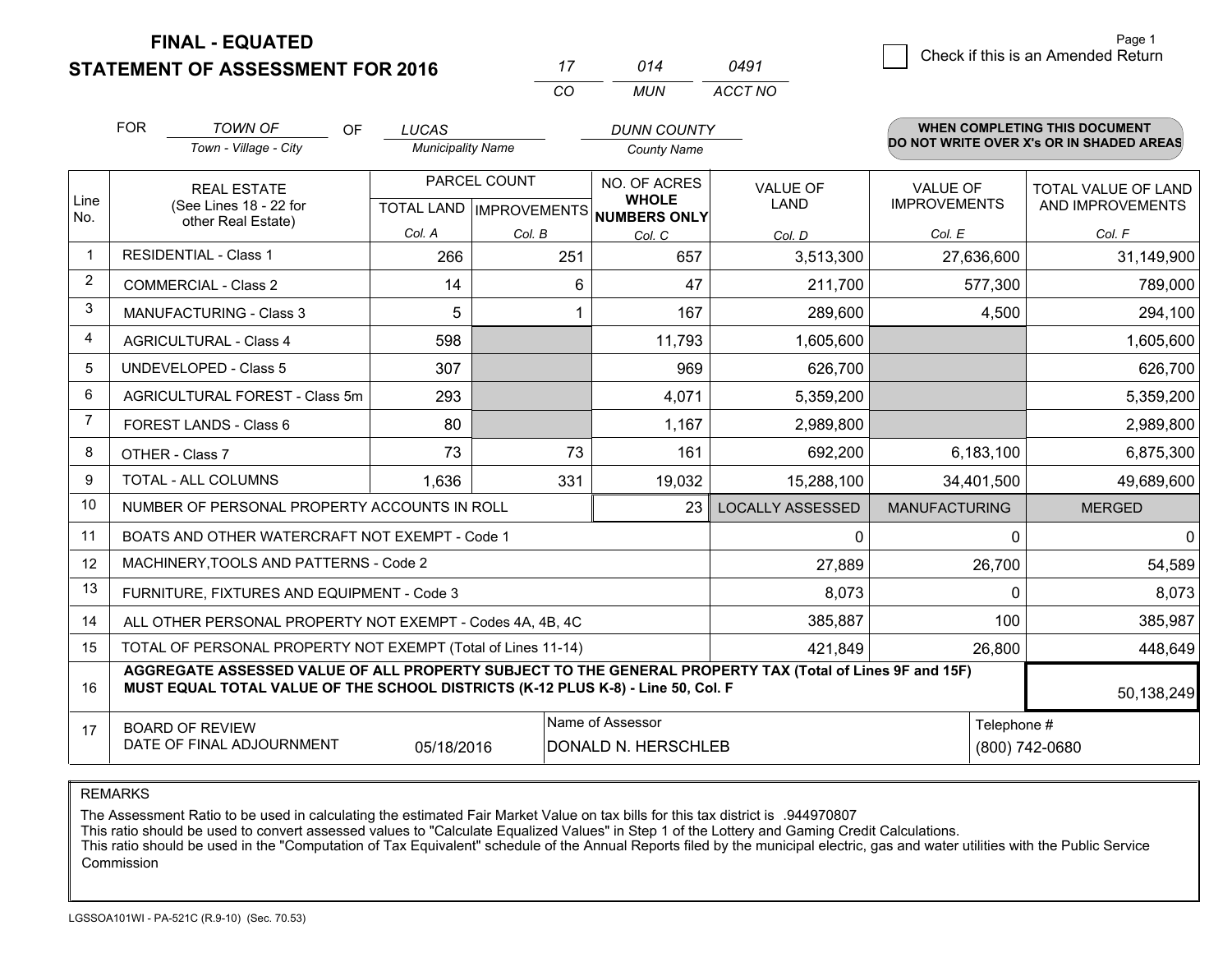*YEAR CO MUN ACCT NO* <u>2016 - 17 014 0491</u>

Do not confuse FOREST LANDS (Line 7) with FOREST CROPS (in this section) - They are **NOT** the same

|    |                                                                                |                 |  | Private Forest Crop - Reg Class @ 10¢ per acre                   |  |                 |  | Private Forest Crop - Reg Class @ \$2.52 per acre                  |  |                                                                              |  |
|----|--------------------------------------------------------------------------------|-----------------|--|------------------------------------------------------------------|--|-----------------|--|--------------------------------------------------------------------|--|------------------------------------------------------------------------------|--|
| 18 | (a) PARCELS                                                                    | (b) ACRES       |  | (c) ASSESSED VALUE                                               |  | (d) PARCELS     |  | (e) ACRES                                                          |  | (f) ASSESSED VALUE                                                           |  |
|    |                                                                                |                 |  |                                                                  |  |                 |  | 36.73                                                              |  | 104.700                                                                      |  |
|    | Private Forest Crop - Special Class @ 20¢ per acre                             |                 |  |                                                                  |  |                 |  |                                                                    |  | Entered Before 2005 Managed Forest - Ferrous Mining CLOSED @ \$8.27 per acre |  |
| 19 | (a) PARCELS                                                                    | (b) ACRES       |  | (c) ASSESSED VALUE                                               |  | (d) PARCELS     |  | (e) ACRES                                                          |  | (f) ASSESSED VALUE                                                           |  |
|    |                                                                                |                 |  |                                                                  |  |                 |  |                                                                    |  |                                                                              |  |
|    |                                                                                |                 |  | Entered Before 2005 Managed Forest - OPEN @ \$.79 per acre       |  |                 |  | Entered Before 2005 Managed Forest - CLOSED @ \$1.87 per acre      |  |                                                                              |  |
| 20 | (a) PARCELS                                                                    | (b) ACRES       |  | (c) ASSESSED VALUE                                               |  | (d) PARCELS     |  | (e) ACRES                                                          |  | (f) ASSESSED VALUE                                                           |  |
|    | Δ                                                                              | 142.34          |  | 399,600                                                          |  | 63              |  | 1.258.07                                                           |  | 2,741,600                                                                    |  |
|    | Entered After 2004 Managed Forest - OPEN @<br>\$2.14 per acre                  |                 |  |                                                                  |  |                 |  | Entered After 2004 Managed Forest - CLOSED @ \$10.68 per acre      |  |                                                                              |  |
| 21 | (a) PARCELS                                                                    | (b) ACRES       |  | (c) ASSESSED VALUE                                               |  | (d) PARCELS     |  | (e) ACRES                                                          |  | (f) ASSESSED VALUE                                                           |  |
|    |                                                                                |                 |  |                                                                  |  |                 |  |                                                                    |  |                                                                              |  |
|    |                                                                                | 226             |  | 588,100                                                          |  | 34              |  | 808.76                                                             |  | 1,941,100                                                                    |  |
| 22 | (a) County Forest Cropland Acres                                               |                 |  | (b) Federal Acres                                                |  | (c) State Acres |  | (d) County (NOT FOREST CROP) Acres                                 |  | (e) Other Acres                                                              |  |
|    |                                                                                |                 |  | 12.8                                                             |  | 638.24          |  | 563.52                                                             |  | 17.8                                                                         |  |
|    |                                                                                |                 |  | Assessed Value of Omitted Property From Prior Years (Sec. 70.44) |  |                 |  | Assessed Value of Sec. 70.43 Corrections of Errors by Assessors    |  |                                                                              |  |
|    |                                                                                | (a) REAL ESTATE |  | (b) PERSONAL                                                     |  |                 |  | (c1) REAL ESTATE                                                   |  | (c2) PERSONAL                                                                |  |
| 23 |                                                                                |                 |  |                                                                  |  |                 |  |                                                                    |  |                                                                              |  |
|    | Manufacturing Equated Value of Omitted Property From Prior Years (Sec. 70.995) |                 |  |                                                                  |  |                 |  | Mfg. Equated Value of Sec.70.43 Corrections of Errors by Assessors |  |                                                                              |  |
|    | (d) REAL ESTATE                                                                |                 |  | (e) PERSONAL                                                     |  |                 |  | (f1) REAL ESTATE                                                   |  | (f2) PERSONAL                                                                |  |
|    |                                                                                |                 |  |                                                                  |  |                 |  |                                                                    |  |                                                                              |  |

# **SPECIAL DISTRICTS**

| Line<br>No. | Enter 6-digit<br>Special District<br>Code (Col. A) | <b>Account</b><br><b>Number</b><br>(Col. B) | <b>Special District Name</b><br>(Col. C) | <b>Locally Assessed Value</b><br>of Real Estate and<br>Personal Property (Col. D) | Mfg Value of Real Estate<br>and Personal Property<br>(Col. E) | <b>Merged Value of</b><br><b>Real Estate and</b><br>Personal Property (Col. F) |
|-------------|----------------------------------------------------|---------------------------------------------|------------------------------------------|-----------------------------------------------------------------------------------|---------------------------------------------------------------|--------------------------------------------------------------------------------|
| 24          |                                                    |                                             |                                          |                                                                                   |                                                               |                                                                                |
| 25          |                                                    |                                             |                                          |                                                                                   |                                                               |                                                                                |
| 26          |                                                    |                                             |                                          |                                                                                   |                                                               |                                                                                |
| 27          |                                                    |                                             |                                          |                                                                                   |                                                               |                                                                                |
| 28          |                                                    |                                             |                                          |                                                                                   |                                                               |                                                                                |
| 29          |                                                    |                                             |                                          |                                                                                   |                                                               |                                                                                |
| 30          |                                                    |                                             |                                          |                                                                                   |                                                               |                                                                                |
| 31          |                                                    |                                             |                                          |                                                                                   |                                                               |                                                                                |
| 32          |                                                    |                                             |                                          |                                                                                   |                                                               |                                                                                |
| 33          |                                                    |                                             |                                          |                                                                                   |                                                               |                                                                                |
| 34          |                                                    |                                             |                                          |                                                                                   |                                                               |                                                                                |
| 35          |                                                    |                                             |                                          |                                                                                   |                                                               |                                                                                |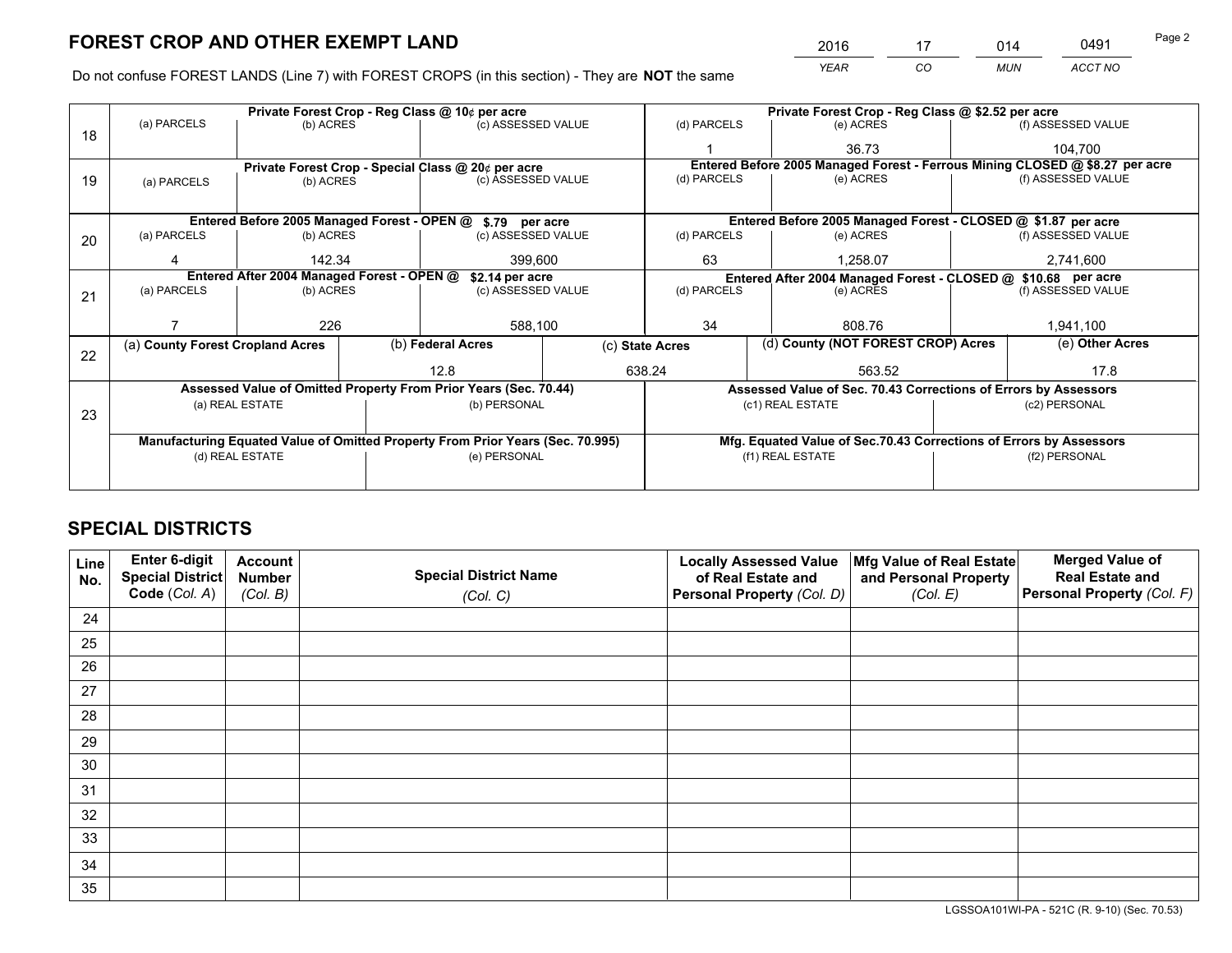|             |                                                                 |                                             |                                                         | YEAR                                                                              | CO.<br><b>MUN</b>                                             | ACCT NO                                                                        |
|-------------|-----------------------------------------------------------------|---------------------------------------------|---------------------------------------------------------|-----------------------------------------------------------------------------------|---------------------------------------------------------------|--------------------------------------------------------------------------------|
| Line<br>No. | <b>Enter 6-digit</b><br><b>School District</b><br>Code (Col. A) | <b>Account</b><br><b>Number</b><br>(Col. B) | <b>School District Name</b><br>(Col. C)                 | <b>Locally Assessed Value</b><br>of Real Estate and<br>Personal Property (Col. D) | Mfg Value of Real Estate<br>and Personal Property<br>(Col. E) | <b>Merged Value of</b><br><b>Real Estate and</b><br>Personal Property (Col. F) |
|             | A. SCHOOL DISTRICTS (K-8 and K-12)                              |                                             |                                                         |                                                                                   |                                                               |                                                                                |
| 36          | 170637                                                          | 0114                                        | SCH D OF BOYCEVILLE COMMUNITY                           | 310,900                                                                           |                                                               | 310,900                                                                        |
| 37          | 173444                                                          | 0117                                        | SCH D OF MENOMONIE AREA                                 | 48,361,049                                                                        | 320,900                                                       | 48,681,949                                                                     |
| 38          | 471666                                                          | 0281                                        | SCH D OF ELMWOOD                                        | 1,054,200                                                                         |                                                               | 1,054,200                                                                      |
| 39          | 475586                                                          | 0285                                        | SCH D OF SPRING VALLEY                                  | 91,200                                                                            |                                                               | 91,200                                                                         |
| 40          |                                                                 |                                             |                                                         |                                                                                   |                                                               |                                                                                |
| 41          |                                                                 |                                             |                                                         |                                                                                   |                                                               |                                                                                |
| 42          |                                                                 |                                             |                                                         |                                                                                   |                                                               |                                                                                |
| 43          |                                                                 |                                             |                                                         |                                                                                   |                                                               |                                                                                |
| 44          |                                                                 |                                             |                                                         |                                                                                   |                                                               |                                                                                |
| 45          |                                                                 |                                             |                                                         |                                                                                   |                                                               |                                                                                |
| 46          |                                                                 |                                             |                                                         |                                                                                   |                                                               |                                                                                |
| 47          |                                                                 |                                             |                                                         |                                                                                   |                                                               |                                                                                |
| 48          |                                                                 |                                             |                                                         |                                                                                   |                                                               |                                                                                |
| 49          |                                                                 |                                             |                                                         |                                                                                   |                                                               |                                                                                |
| 50          | <b>B.</b><br><b>UNION HIGH SCHOOL DISTRICTS</b>                 |                                             | TOTAL ASSESSED VALUE OF SCHOOL DISTRICTS (K-8 and K-12) | 49,817,349                                                                        | 320,900                                                       | 50,138,249                                                                     |
| 51          |                                                                 |                                             |                                                         |                                                                                   |                                                               |                                                                                |
| 52          |                                                                 |                                             |                                                         |                                                                                   |                                                               |                                                                                |
| 53          |                                                                 |                                             |                                                         |                                                                                   |                                                               |                                                                                |
| 54          |                                                                 |                                             |                                                         |                                                                                   |                                                               |                                                                                |
| 55          |                                                                 |                                             | TOTAL ASSESSED VALUE OF UNION HIGH SCHOOLS              |                                                                                   |                                                               |                                                                                |
|             | C.<br><b>TECHNICAL COLLEGE DISTRICTS</b>                        |                                             |                                                         |                                                                                   |                                                               |                                                                                |
| 56          | 000100                                                          | 0001                                        | CHIPPEWA VALLEY TECHNICAL COLLEGE EAUC                  | 49,817,349                                                                        | 320,900                                                       | 50,138,249                                                                     |
| 57          |                                                                 |                                             |                                                         |                                                                                   |                                                               |                                                                                |
| 58          |                                                                 |                                             |                                                         |                                                                                   |                                                               |                                                                                |
| 59          |                                                                 |                                             | TOTAL ASSESSED VALUE OF TECHNICAL COLLEGES              | 49,817,349                                                                        | 320,900                                                       | 50,138,249                                                                     |

17

014

 *I hereby certify, to the best of my knowledge and belief, this form is complete and correct.*

**SCHOOL DISTRICTS**

| Print name of preparer | Title                    |                | Date (MM / DD / CCYY) |
|------------------------|--------------------------|----------------|-----------------------|
|                        |                          |                |                       |
| Signature of preparer  | Contact Telephone Number | E-mail address |                       |
|                        | $\sim$                   |                |                       |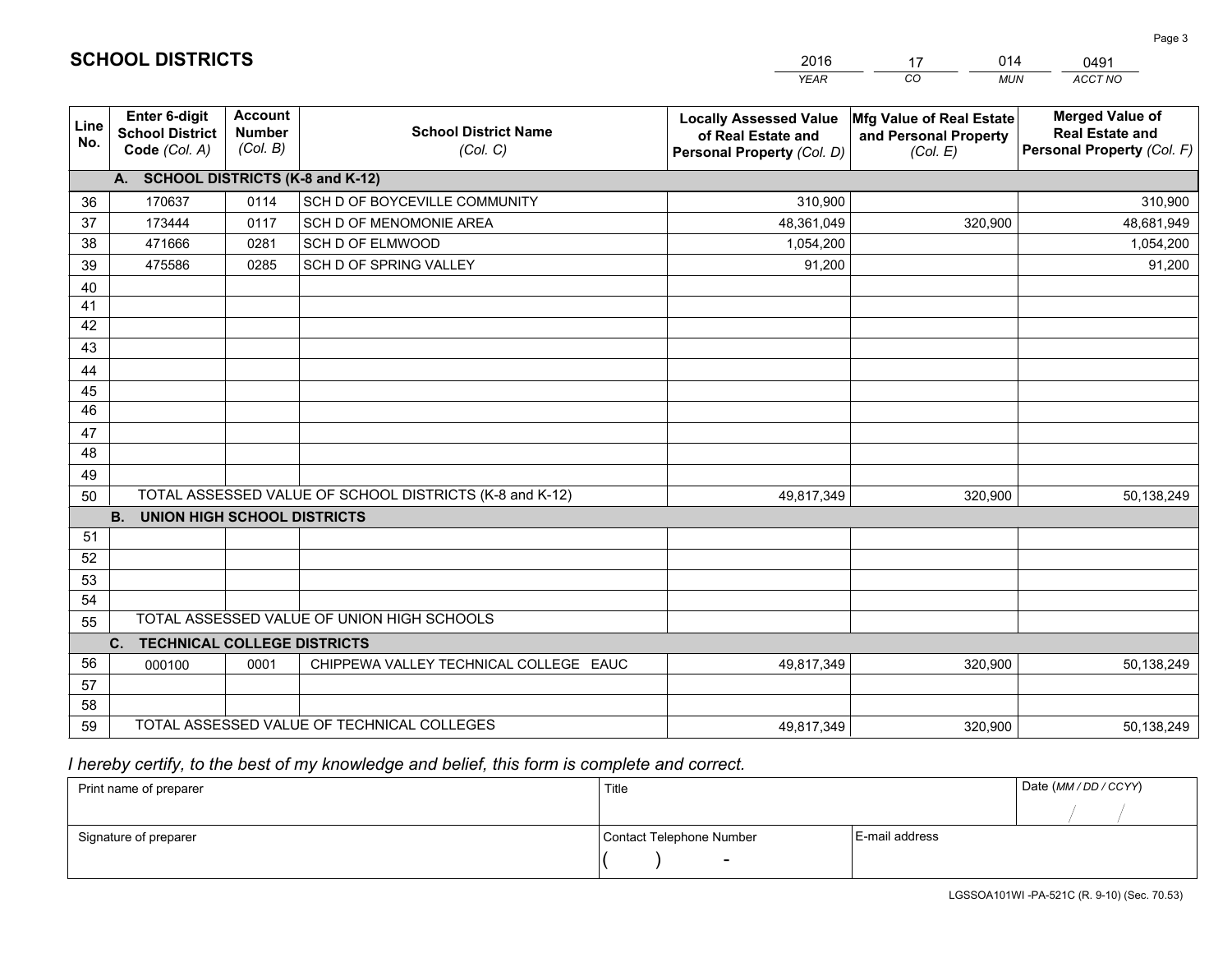### **HIGHLIGHTS**

- 1. Complete the Statement of Assessment after the Board of Review. Reflect any changes made there.
- 2. Use black ink to complete.
- 3. Line 16 must equal Line 50, Col D.
- 4. Line 55 must equal the total of K-8 schools listed on lines 36-49. Do not include K-12 schools in this comparision.
- 5. Line 59, Col. D must equal Line 16.
- 6. Special District, School District and Technical College District values must include both real estate and personal property. Examples of Special districts are: town sanitary districts, public inland lake protection and rehabilitation districts, and metropolitan sewerage districts.
- 7. DO NOT INCLUDE Manufacturing property values.DOR will print these values on the final SOA.
- 8. Accuracy of this form is very important. The values reported directly affect the equalized value DOR calculates for school and special districts.

### **Page 1:**

 If not prefilled, enter the tax year,county and municipal code,municipal type, municipal name and county name on the top of form.

Check the Amended box, if filing an amended / corrected SOA.

 Report the parcel count, acres and assessed value of taxable general property, total parcel count, (real and personal), total acres, and values from final figures set by the Board of Review.

- A. Real Estate land and improvements (buildings, etc.) is reported on lines 1 8, total line 9.
- B. Personal Property is reported on lines 11 14, Column D, total line 15.
- C. To complete this report, use the computer produced summary of the assessment roll that shows these amounts.
- D. Use whole numbers only.
- E. Add each line across and each column down to verify entries.

### **Page 2:**

- A. Report Special Items (not subject to general property tax).
- 1. Private Forest Croplands and Managed Forest Lands are reported on lines 18,19, 20 and 21. Be sure to report assessed values **NOT** taxes.
- 2. You should have copies of the orders of entry, orders of withdrawal, etc., to update your assessment roll.
	- 3. Show hundredths of acres (e.g. 39.75).
- 4. Tax exempt lands are reported on line 22.
- 5. Omitted property and sec. 70.43, Wis. Stats., corrections of errors by assessor are reported on line 23. Report real estate and personal property separately. These should be for **prior years**, not something found on the current assessment roll after the board of review.
- B. Special District (Lines 24-35) Include the value of both real and personal property.

 The Department of Revenue (DOR) preprints much of the information regarding names and codes for schools, special districts,etc. If a district is not listed, enter the name and value only, DOR will enter the proper code.

## **Page 3 School Districts:**

Include the value of both real and personal property.

Report School District (regular, elementary, union high school, and technical college).

- 1. Regular (K-12) and Elementary (K-8) school values are reported on lines 36-49, total on line 50.
- 2. Union High School (UHS) (use only if elementary schools are listed on lines 36-49) are reported on lines 51-54. UHS total value (line 55) must equal to the total **elementary school** values reported on lines 36-49. Do notinclude K-12 schools in this comparison.
- 3. Technical College values are reported on lines 56-58, total on line 59.
- 4. Use the computer summary that shows these amounts to complete this report.

### **This form is due the second Monday in June. File this report only after your Board of Review is complete.**

 *If you have questions: Return forms to:*

Fax number: (608) 264-6887 PO Box 8971

 Email: lgs@revenue.wi.gov Wisconsin Department of Revenue Call: (608) 261-5341 Local Government Services Section 6-97Madison WI 53708-8971

**MENOMONIE, WI 54751** MENOMONIE, WI 54751 STACEY SIMONSON STACEY SIMONSON TOWN OF LUCAS **TOWN OF LUCAS V5671 234TH ST** N5671 234TH ST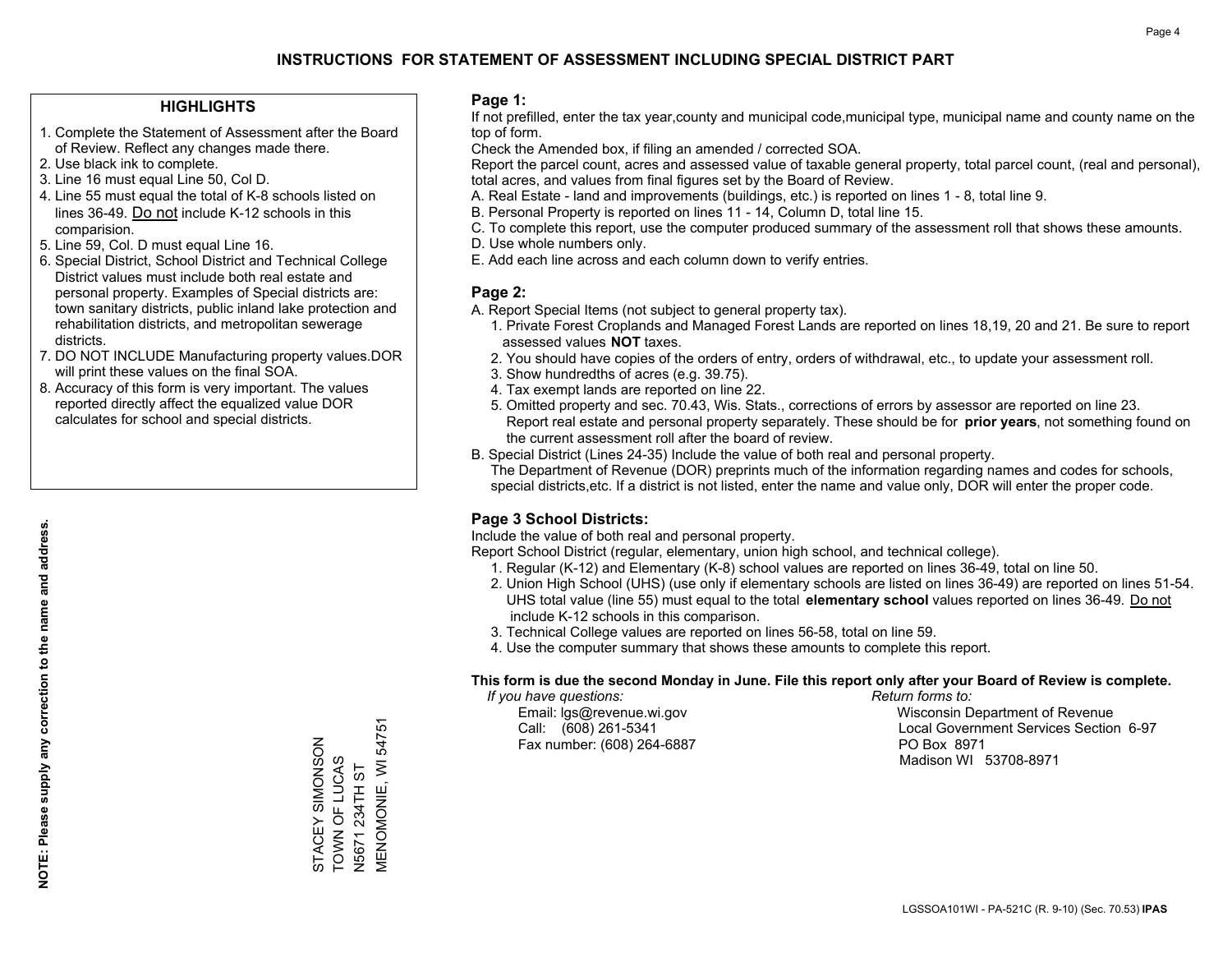**STATEMENT OF ASSESSMENT FOR 2016** 

**FINAL - EQUATED**

|                | <b>FOR</b>                                          | <b>TOWN OF</b><br>OF<br>Town - Village - City                                                                                                                                                | <b>MENOMONIE</b><br><b>Municipality Name</b> |                                                   | <b>DUNN COUNTY</b><br><b>County Name</b>     |                         |                                        | <b>WHEN COMPLETING THIS DOCUMENT</b><br>DO NOT WRITE OVER X's OR IN SHADED AREAS |
|----------------|-----------------------------------------------------|----------------------------------------------------------------------------------------------------------------------------------------------------------------------------------------------|----------------------------------------------|---------------------------------------------------|----------------------------------------------|-------------------------|----------------------------------------|----------------------------------------------------------------------------------|
| Line<br>No.    |                                                     | <b>REAL ESTATE</b><br>(See Lines 18 - 22 for                                                                                                                                                 |                                              | PARCEL COUNT<br><b>TOTAL LAND   IMPROVEMENTS </b> | NO. OF ACRES<br><b>WHOLE</b><br>NUMBERS ONLY | <b>VALUE OF</b><br>LAND | <b>VALUE OF</b><br><b>IMPROVEMENTS</b> | <b>TOTAL VALUE OF LAND</b><br>AND IMPROVEMENTS                                   |
|                |                                                     | other Real Estate)                                                                                                                                                                           | Col. A                                       | Col. B                                            | Col. C                                       | Col. D                  | Col. E                                 | Col. F                                                                           |
| -1             | <b>RESIDENTIAL - Class 1</b>                        |                                                                                                                                                                                              | 1,313                                        | 1,077                                             | 3,096<br>31,879,200                          |                         | 160,289,900                            | 192,169,100                                                                      |
| $\overline{2}$ | <b>COMMERCIAL - Class 2</b>                         |                                                                                                                                                                                              | 67                                           | 53                                                | 384                                          | 3,726,200               | 10,966,000                             | 14,692,200                                                                       |
| 3              |                                                     | MANUFACTURING - Class 3                                                                                                                                                                      | $\mathbf 0$                                  | 0                                                 | $\Omega$                                     | 0                       | 0                                      | 0                                                                                |
| 4              |                                                     | <b>AGRICULTURAL - Class 4</b>                                                                                                                                                                | 804                                          |                                                   | 15,759                                       | 2,265,600               |                                        | 2,265,600                                                                        |
| 5              |                                                     | <b>UNDEVELOPED - Class 5</b>                                                                                                                                                                 | 288                                          |                                                   | 548                                          | 413,250                 |                                        | 413,250                                                                          |
| 6              |                                                     | AGRICULTURAL FOREST - Class 5m                                                                                                                                                               | 338                                          |                                                   | 3,707                                        | 5,608,100               |                                        | 5,608,100                                                                        |
| $\overline{7}$ |                                                     | FOREST LANDS - Class 6                                                                                                                                                                       | 74                                           |                                                   | 834                                          | 2,313,200               |                                        | 2,313,200                                                                        |
| 8              |                                                     | OTHER - Class 7                                                                                                                                                                              | 75                                           | 75                                                | 168                                          | 1,312,800               | 8,795,900                              | 10,108,700                                                                       |
| 9              |                                                     | TOTAL - ALL COLUMNS                                                                                                                                                                          | 2,959                                        | 1,205                                             | 24,496                                       | 47,518,350              | 180,051,800                            | 227,570,150                                                                      |
| 10             |                                                     | NUMBER OF PERSONAL PROPERTY ACCOUNTS IN ROLL                                                                                                                                                 |                                              |                                                   | 39                                           | <b>LOCALLY ASSESSED</b> | <b>MANUFACTURING</b>                   | <b>MERGED</b>                                                                    |
| 11             |                                                     | BOATS AND OTHER WATERCRAFT NOT EXEMPT - Code 1                                                                                                                                               |                                              |                                                   |                                              | 3,300                   | $\Omega$                               | 3,300                                                                            |
| 12             |                                                     | MACHINERY, TOOLS AND PATTERNS - Code 2                                                                                                                                                       |                                              |                                                   |                                              | 2,476,300               | 16,300                                 | 2,492,600                                                                        |
| 13             |                                                     | FURNITURE, FIXTURES AND EQUIPMENT - Code 3                                                                                                                                                   |                                              |                                                   |                                              | 103,700                 | 100                                    | 103,800                                                                          |
| 14             |                                                     | ALL OTHER PERSONAL PROPERTY NOT EXEMPT - Codes 4A, 4B, 4C                                                                                                                                    |                                              |                                                   |                                              | 71,800                  | 100                                    | 71,900                                                                           |
| 15             |                                                     | TOTAL OF PERSONAL PROPERTY NOT EXEMPT (Total of Lines 11-14)                                                                                                                                 |                                              |                                                   |                                              | 2,655,100               | 16,500                                 | 2,671,600                                                                        |
| 16             |                                                     | AGGREGATE ASSESSED VALUE OF ALL PROPERTY SUBJECT TO THE GENERAL PROPERTY TAX (Total of Lines 9F and 15F)<br>MUST EQUAL TOTAL VALUE OF THE SCHOOL DISTRICTS (K-12 PLUS K-8) - Line 50, Col. F |                                              |                                                   |                                              |                         |                                        | 230,241,750                                                                      |
| 17             | <b>BOARD OF REVIEW</b><br>DATE OF FINAL ADJOURNMENT | Telephone #                                                                                                                                                                                  | (715) 836-0966                               |                                                   |                                              |                         |                                        |                                                                                  |

*CO*

*MUN*

*ACCT NO0492*

*<sup>17</sup> <sup>016</sup>*

REMARKS

The Assessment Ratio to be used in calculating the estimated Fair Market Value on tax bills for this tax district is 1.031164214<br>This ratio should be used to convert assessed values to "Calculate Equalized Values" in Step Commission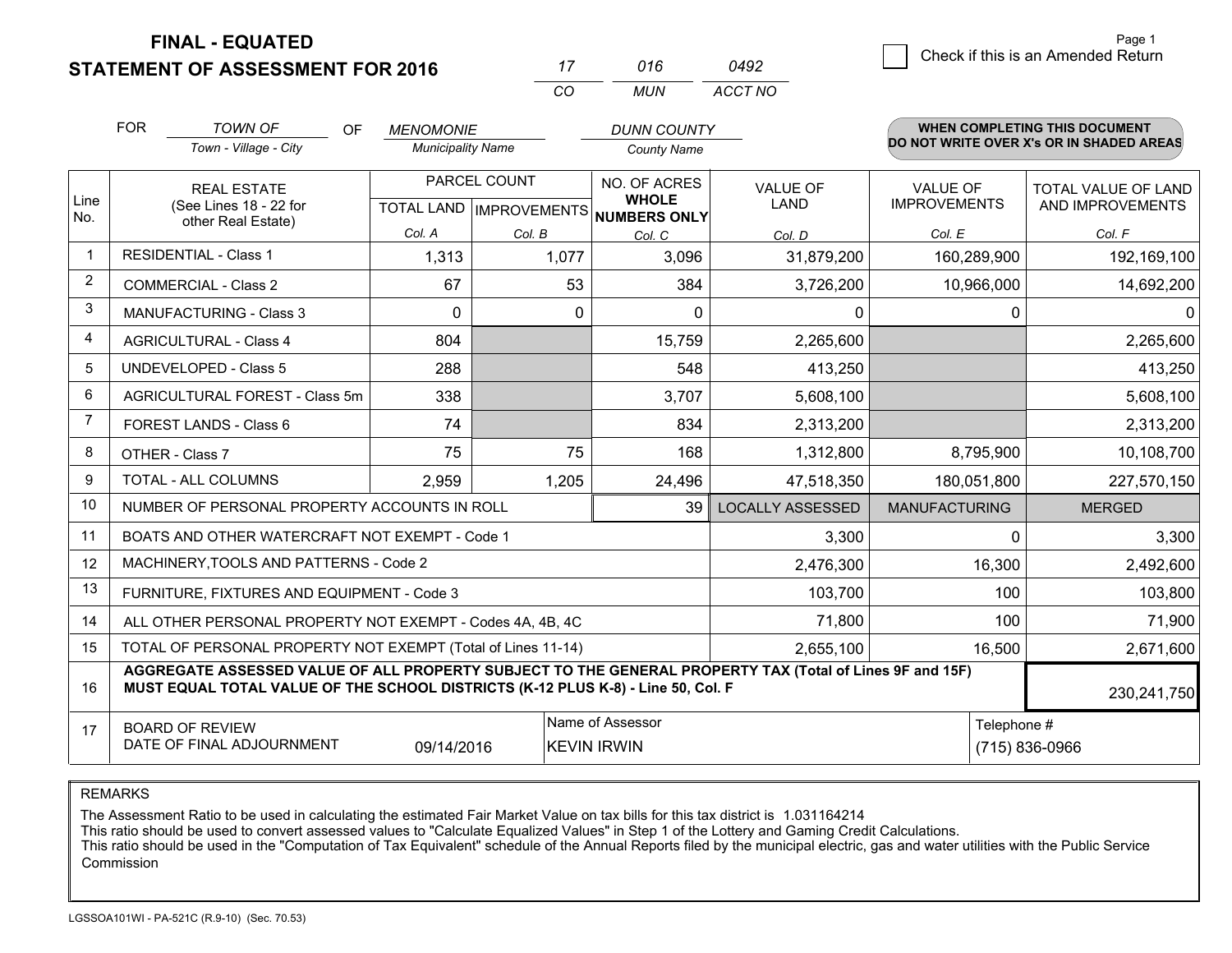*YEAR CO MUN ACCT NO* <sup>2016</sup> <sup>17</sup> <sup>016</sup> <sup>0492</sup>

Do not confuse FOREST LANDS (Line 7) with FOREST CROPS (in this section) - They are **NOT** the same

|    |                                  |                                            |  | Private Forest Crop - Reg Class @ 10¢ per acre                                 |                 |             | Private Forest Crop - Reg Class @ \$2.52 per acre                                      |                                                                              |               |                    |  |
|----|----------------------------------|--------------------------------------------|--|--------------------------------------------------------------------------------|-----------------|-------------|----------------------------------------------------------------------------------------|------------------------------------------------------------------------------|---------------|--------------------|--|
| 18 | (a) PARCELS                      | (b) ACRES                                  |  | (c) ASSESSED VALUE                                                             |                 | (d) PARCELS |                                                                                        | (e) ACRES                                                                    |               | (f) ASSESSED VALUE |  |
|    |                                  |                                            |  | Private Forest Crop - Special Class @ 20¢ per acre                             |                 |             |                                                                                        | Entered Before 2005 Managed Forest - Ferrous Mining CLOSED @ \$8.27 per acre |               |                    |  |
| 19 | (a) PARCELS                      | (b) ACRES                                  |  | (c) ASSESSED VALUE                                                             |                 | (d) PARCELS |                                                                                        | (e) ACRES                                                                    |               | (f) ASSESSED VALUE |  |
|    |                                  |                                            |  | Entered Before 2005 Managed Forest - OPEN @ \$.79 per acre                     |                 |             |                                                                                        | Entered Before 2005 Managed Forest - CLOSED @ \$1.87 per acre                |               |                    |  |
| 20 | (a) PARCELS                      | (b) ACRES                                  |  | (c) ASSESSED VALUE                                                             |                 | (d) PARCELS |                                                                                        | (e) ACRES                                                                    |               | (f) ASSESSED VALUE |  |
|    | 11                               | 228.21                                     |  |                                                                                | 564.600         |             |                                                                                        | 443.19                                                                       |               | 979,900            |  |
|    |                                  | Entered After 2004 Managed Forest - OPEN @ |  | \$2.14 per acre                                                                |                 |             |                                                                                        | Entered After 2004 Managed Forest - CLOSED @ \$10.68 per acre                |               |                    |  |
| 21 | (a) PARCELS                      | (b) ACRES                                  |  | (c) ASSESSED VALUE                                                             |                 | (d) PARCELS |                                                                                        | (e) ACRES                                                                    |               | (f) ASSESSED VALUE |  |
|    |                                  | 109.35                                     |  | 328,000                                                                        |                 | 9           |                                                                                        | 324.37                                                                       |               | 925,800            |  |
| 22 | (a) County Forest Cropland Acres |                                            |  | (b) Federal Acres                                                              | (c) State Acres |             |                                                                                        | (d) County (NOT FOREST CROP) Acres                                           |               | (e) Other Acres    |  |
|    |                                  |                                            |  |                                                                                | 271.6           |             |                                                                                        | 63.2                                                                         |               | 267.28             |  |
|    |                                  |                                            |  | Assessed Value of Omitted Property From Prior Years (Sec. 70.44)               |                 |             |                                                                                        | Assessed Value of Sec. 70.43 Corrections of Errors by Assessors              |               |                    |  |
| 23 |                                  | (a) REAL ESTATE                            |  | (b) PERSONAL                                                                   |                 |             |                                                                                        | (c1) REAL ESTATE                                                             | (c2) PERSONAL |                    |  |
|    |                                  |                                            |  |                                                                                |                 |             |                                                                                        |                                                                              |               |                    |  |
|    |                                  |                                            |  | Manufacturing Equated Value of Omitted Property From Prior Years (Sec. 70.995) |                 |             | Mfg. Equated Value of Sec.70.43 Corrections of Errors by Assessors<br>(f1) REAL ESTATE |                                                                              |               | (f2) PERSONAL      |  |
|    |                                  | (d) REAL ESTATE                            |  | (e) PERSONAL                                                                   |                 |             |                                                                                        |                                                                              |               |                    |  |
|    |                                  |                                            |  |                                                                                |                 |             |                                                                                        |                                                                              |               |                    |  |

# **SPECIAL DISTRICTS**

| <b>Line</b><br>No. | Enter 6-digit<br><b>Special District</b><br>Code (Col. A) | <b>Account</b><br><b>Number</b><br>(Col. B) | <b>Special District Name</b><br>(Col. C) | <b>Locally Assessed Value</b><br>of Real Estate and<br>Personal Property (Col. D) | Mfg Value of Real Estate<br>and Personal Property<br>(Col. E) | <b>Merged Value of</b><br><b>Real Estate and</b><br>Personal Property (Col. F) |
|--------------------|-----------------------------------------------------------|---------------------------------------------|------------------------------------------|-----------------------------------------------------------------------------------|---------------------------------------------------------------|--------------------------------------------------------------------------------|
| 24                 | 177060                                                    | 0122                                        | MENOMONIE SANITARY DISTRICT #1           | 1,800,000                                                                         |                                                               | 1,800,000                                                                      |
| 25                 |                                                           |                                             |                                          |                                                                                   |                                                               |                                                                                |
| 26                 |                                                           |                                             |                                          |                                                                                   |                                                               |                                                                                |
| 27                 |                                                           |                                             |                                          |                                                                                   |                                                               |                                                                                |
| 28                 |                                                           |                                             |                                          |                                                                                   |                                                               |                                                                                |
| 29                 |                                                           |                                             |                                          |                                                                                   |                                                               |                                                                                |
| 30                 |                                                           |                                             |                                          |                                                                                   |                                                               |                                                                                |
| 31                 |                                                           |                                             |                                          |                                                                                   |                                                               |                                                                                |
| 32                 |                                                           |                                             |                                          |                                                                                   |                                                               |                                                                                |
| 33                 |                                                           |                                             |                                          |                                                                                   |                                                               |                                                                                |
| 34                 |                                                           |                                             |                                          |                                                                                   |                                                               |                                                                                |
| 35                 |                                                           |                                             |                                          |                                                                                   |                                                               |                                                                                |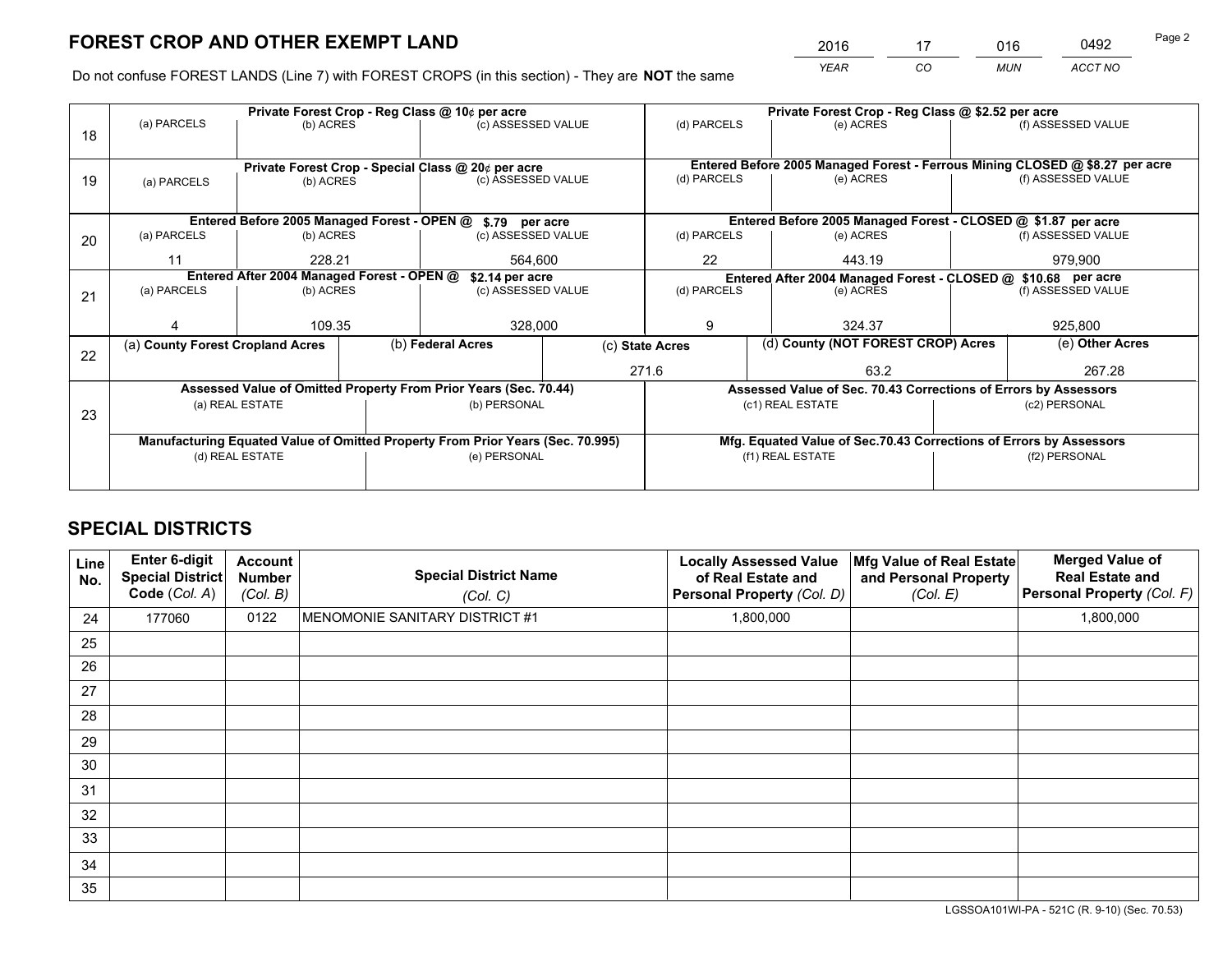|             |                                                          |                                             |                                                         | <b>YEAR</b>                                                                       | CO<br><b>MUN</b>                                              | ACCT NO                                                                        |
|-------------|----------------------------------------------------------|---------------------------------------------|---------------------------------------------------------|-----------------------------------------------------------------------------------|---------------------------------------------------------------|--------------------------------------------------------------------------------|
| Line<br>No. | Enter 6-digit<br><b>School District</b><br>Code (Col. A) | <b>Account</b><br><b>Number</b><br>(Col. B) | <b>School District Name</b><br>(Col. C)                 | <b>Locally Assessed Value</b><br>of Real Estate and<br>Personal Property (Col. D) | Mfg Value of Real Estate<br>and Personal Property<br>(Col. E) | <b>Merged Value of</b><br><b>Real Estate and</b><br>Personal Property (Col. F) |
|             | A. SCHOOL DISTRICTS (K-8 and K-12)                       |                                             |                                                         |                                                                                   |                                                               |                                                                                |
| 36          | 173444                                                   | 0117                                        | SCH D OF MENOMONIE AREA                                 | 230,225,250                                                                       | 16,500                                                        | 230,241,750                                                                    |
| 37          |                                                          |                                             |                                                         |                                                                                   |                                                               |                                                                                |
| 38          |                                                          |                                             |                                                         |                                                                                   |                                                               |                                                                                |
| 39          |                                                          |                                             |                                                         |                                                                                   |                                                               |                                                                                |
| 40          |                                                          |                                             |                                                         |                                                                                   |                                                               |                                                                                |
| 41          |                                                          |                                             |                                                         |                                                                                   |                                                               |                                                                                |
| 42<br>43    |                                                          |                                             |                                                         |                                                                                   |                                                               |                                                                                |
|             |                                                          |                                             |                                                         |                                                                                   |                                                               |                                                                                |
| 44<br>45    |                                                          |                                             |                                                         |                                                                                   |                                                               |                                                                                |
| 46          |                                                          |                                             |                                                         |                                                                                   |                                                               |                                                                                |
| 47          |                                                          |                                             |                                                         |                                                                                   |                                                               |                                                                                |
| 48          |                                                          |                                             |                                                         |                                                                                   |                                                               |                                                                                |
| 49          |                                                          |                                             |                                                         |                                                                                   |                                                               |                                                                                |
| 50          |                                                          |                                             | TOTAL ASSESSED VALUE OF SCHOOL DISTRICTS (K-8 and K-12) | 230,225,250                                                                       | 16,500                                                        | 230,241,750                                                                    |
|             | <b>B.</b><br><b>UNION HIGH SCHOOL DISTRICTS</b>          |                                             |                                                         |                                                                                   |                                                               |                                                                                |
| 51          |                                                          |                                             |                                                         |                                                                                   |                                                               |                                                                                |
| 52          |                                                          |                                             |                                                         |                                                                                   |                                                               |                                                                                |
| 53          |                                                          |                                             |                                                         |                                                                                   |                                                               |                                                                                |
| 54          |                                                          |                                             |                                                         |                                                                                   |                                                               |                                                                                |
| 55          |                                                          |                                             | TOTAL ASSESSED VALUE OF UNION HIGH SCHOOLS              |                                                                                   |                                                               |                                                                                |
|             | C <sub>1</sub><br><b>TECHNICAL COLLEGE DISTRICTS</b>     |                                             |                                                         |                                                                                   |                                                               |                                                                                |
| 56          | 000100                                                   | 0001                                        | CHIPPEWA VALLEY TECHNICAL COLLEGE EAUC                  | 230,225,250                                                                       | 16,500                                                        | 230,241,750                                                                    |
| 57<br>58    |                                                          |                                             |                                                         |                                                                                   |                                                               |                                                                                |
| 59          |                                                          |                                             | TOTAL ASSESSED VALUE OF TECHNICAL COLLEGES              | 230,225,250                                                                       | 16,500                                                        | 230,241,750                                                                    |
|             |                                                          |                                             |                                                         |                                                                                   |                                                               |                                                                                |

17

016

# *I hereby certify, to the best of my knowledge and belief, this form is complete and correct.*

**SCHOOL DISTRICTS**

| Print name of preparer | Title                    |                | Date (MM / DD / CCYY) |
|------------------------|--------------------------|----------------|-----------------------|
|                        |                          |                |                       |
| Signature of preparer  | Contact Telephone Number | E-mail address |                       |
|                        | $\overline{\phantom{0}}$ |                |                       |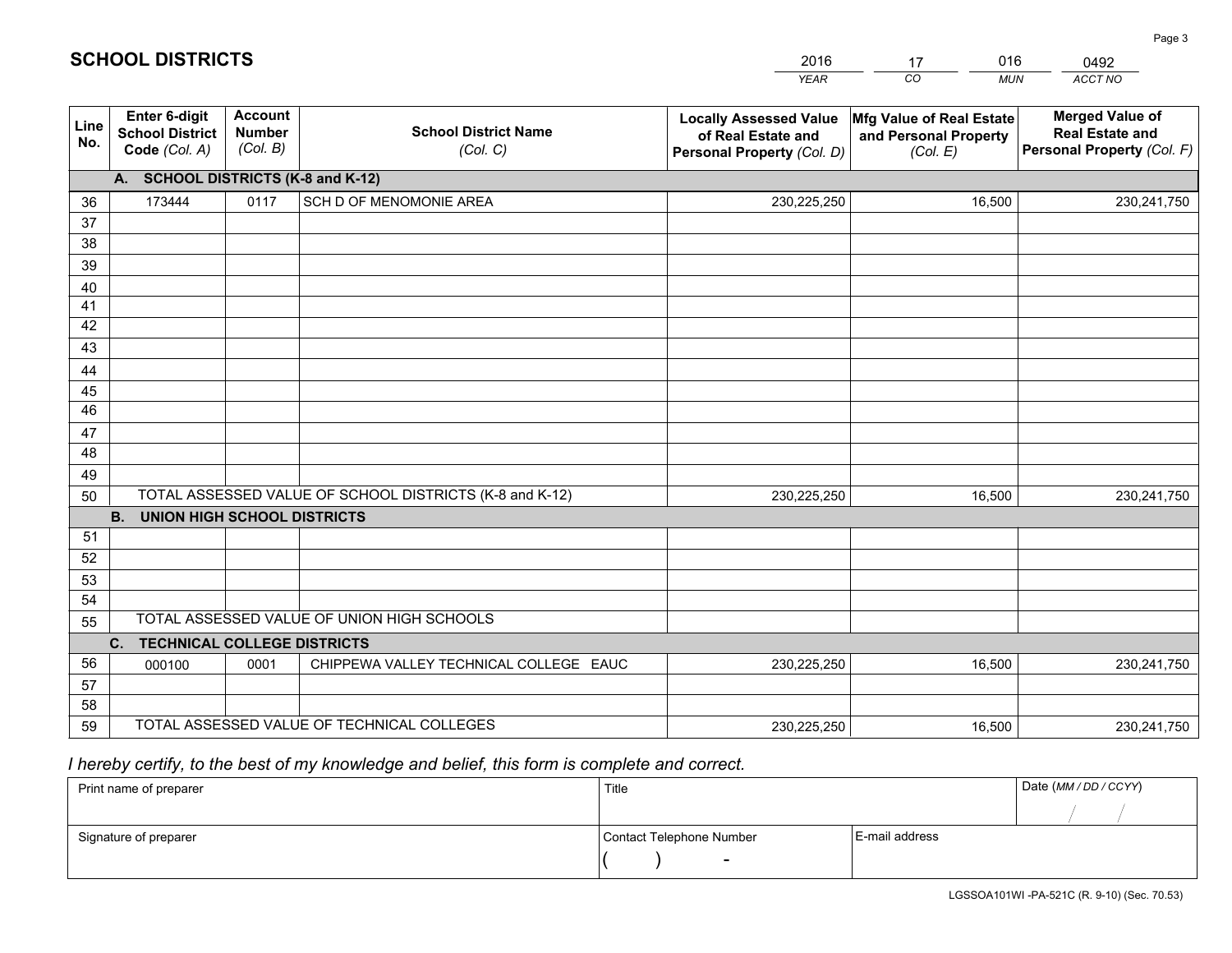### **HIGHLIGHTS**

- 1. Complete the Statement of Assessment after the Board of Review. Reflect any changes made there.
- 2. Use black ink to complete.
- 3. Line 16 must equal Line 50, Col D.
- 4. Line 55 must equal the total of K-8 schools listed on lines 36-49. Do not include K-12 schools in this comparision.
- 5. Line 59, Col. D must equal Line 16.
- 6. Special District, School District and Technical College District values must include both real estate and personal property. Examples of Special districts are: town sanitary districts, public inland lake protection and rehabilitation districts, and metropolitan sewerage districts.
- 7. DO NOT INCLUDE Manufacturing property values.DOR will print these values on the final SOA.

LESLIE HULBERT TOWN OF MENOMONIE E4299 COUNTY RD D MENOMONIE, WI 54751

LESLIE HULBERT<br>TOWN OF MENOMONIE

**MENOMONIE, WI 54751** E4299 COUNTY RD D

 8. Accuracy of this form is very important. The values reported directly affect the equalized value DOR calculates for school and special districts.

### **Page 1:**

 If not prefilled, enter the tax year,county and municipal code,municipal type, municipal name and county name on the top of form.

Check the Amended box, if filing an amended / corrected SOA.

 Report the parcel count, acres and assessed value of taxable general property, total parcel count, (real and personal), total acres, and values from final figures set by the Board of Review.

- A. Real Estate land and improvements (buildings, etc.) is reported on lines 1 8, total line 9.
- B. Personal Property is reported on lines 11 14, Column D, total line 15.
- C. To complete this report, use the computer produced summary of the assessment roll that shows these amounts.
- D. Use whole numbers only.
- E. Add each line across and each column down to verify entries.

### **Page 2:**

- A. Report Special Items (not subject to general property tax).
- 1. Private Forest Croplands and Managed Forest Lands are reported on lines 18,19, 20 and 21. Be sure to report assessed values **NOT** taxes.
- 2. You should have copies of the orders of entry, orders of withdrawal, etc., to update your assessment roll.
	- 3. Show hundredths of acres (e.g. 39.75).
- 4. Tax exempt lands are reported on line 22.
- 5. Omitted property and sec. 70.43, Wis. Stats., corrections of errors by assessor are reported on line 23. Report real estate and personal property separately. These should be for **prior years**, not something found on the current assessment roll after the board of review.
- B. Special District (Lines 24-35) Include the value of both real and personal property.
- The Department of Revenue (DOR) preprints much of the information regarding names and codes for schools, special districts,etc. If a district is not listed, enter the name and value only, DOR will enter the proper code.

## **Page 3 School Districts:**

Include the value of both real and personal property.

Report School District (regular, elementary, union high school, and technical college).

- 1. Regular (K-12) and Elementary (K-8) school values are reported on lines 36-49, total on line 50.
- 2. Union High School (UHS) (use only if elementary schools are listed on lines 36-49) are reported on lines 51-54. UHS total value (line 55) must equal to the total **elementary school** values reported on lines 36-49. Do notinclude K-12 schools in this comparison.
- 3. Technical College values are reported on lines 56-58, total on line 59.
- 4. Use the computer summary that shows these amounts to complete this report.

### **This form is due the second Monday in June. File this report only after your Board of Review is complete.**

 *If you have questions: Return forms to:*

Fax number: (608) 264-6887 PO Box 8971

 Email: lgs@revenue.wi.gov Wisconsin Department of Revenue Call: (608) 261-5341 Local Government Services Section 6-97Madison WI 53708-8971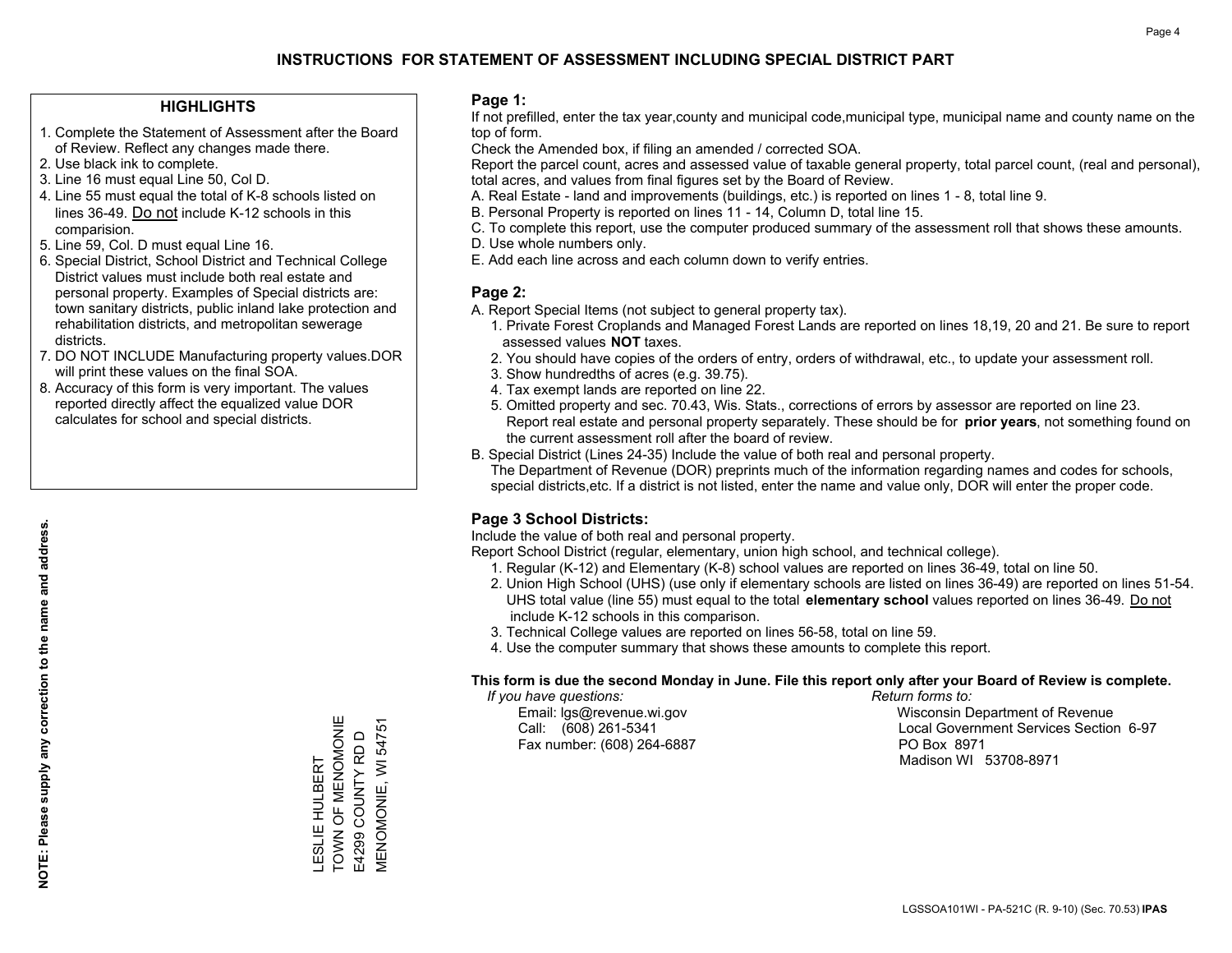**FINAL - EQUATED**

Page 1

|            | <b>STATEMENT OF ASSESSMENT FOR 2016</b> |     |                                              | CO | 018<br><b>MUN</b>                           | 0493<br>ACCT NO | Check if this is an Amended Return                                             |
|------------|-----------------------------------------|-----|----------------------------------------------|----|---------------------------------------------|-----------------|--------------------------------------------------------------------------------|
| <b>FOR</b> | <b>TOWN OF</b><br>Town - Village - City | OF. | <b>NEW HAVEN</b><br><b>Municipality Name</b> |    | <b>DUNN COUNTY</b><br>County Name           |                 | <b>WHEN COMPLETING THIS DOCUMENT</b><br>DO NOT WRITE OVER X's OR IN SHADED ARE |
|            |                                         |     | <b>DADCEL COLINIT</b>                        |    | $\cdots$ $\sim$ $\sim$ $\sim$ $\sim$ $\sim$ |                 |                                                                                |

#### **WHEN COMPLETING THIS DOCUMENTDO NOT WRITE OVER X's OR IN SHADED AREAS**

|                | <b>REAL ESTATE</b>                                                                                                                                                                                         |                | PARCEL COUNT   | NO. OF ACRES                                         | VALUE OF                | <b>VALUE OF</b>      | <b>TOTAL VALUE OF LAND</b> |  |  |
|----------------|------------------------------------------------------------------------------------------------------------------------------------------------------------------------------------------------------------|----------------|----------------|------------------------------------------------------|-------------------------|----------------------|----------------------------|--|--|
| Line<br>No.    | (See Lines 18 - 22 for<br>other Real Estate)                                                                                                                                                               |                |                | <b>WHOLE</b><br>TOTAL LAND IMPROVEMENTS NUMBERS ONLY | LAND                    | <b>IMPROVEMENTS</b>  | AND IMPROVEMENTS           |  |  |
|                |                                                                                                                                                                                                            | Col. A         | Col. B         | Col. C                                               | Col. D                  | Col. E               | Col. F                     |  |  |
| $\mathbf 1$    | <b>RESIDENTIAL - Class 1</b>                                                                                                                                                                               | 258            | 251            | 484                                                  | 1,232,900               | 17,467,600           | 18,700,500                 |  |  |
| $\overline{2}$ | <b>COMMERCIAL - Class 2</b>                                                                                                                                                                                | 9              | 6              | 36                                                   | 108,600                 | 212,800              | 321,400                    |  |  |
| 3              | <b>MANUFACTURING - Class 3</b>                                                                                                                                                                             | $\overline{2}$ | $\overline{c}$ | 5                                                    | 16,400                  | 111,000              | 127,400                    |  |  |
| $\overline{4}$ | <b>AGRICULTURAL - Class 4</b>                                                                                                                                                                              | 567            |                | 12,415                                               | 1,141,100               |                      | 1,141,100                  |  |  |
| 5              | UNDEVELOPED - Class 5                                                                                                                                                                                      | 337            |                | 2,026                                                | 809,600                 |                      | 809,600                    |  |  |
| 6              | AGRICULTURAL FOREST - Class 5m                                                                                                                                                                             | 280            |                | 4,408                                                | 3,968,100               |                      | 3,968,100                  |  |  |
| 7              | FOREST LANDS - Class 6                                                                                                                                                                                     | 97             |                | 1,958                                                | 3,415,800               |                      | 3,415,800                  |  |  |
| 8              | OTHER - Class 7                                                                                                                                                                                            | 87             | 87             | 166                                                  | 656,800                 | 7,090,400            | 7,747,200                  |  |  |
| 9              | <b>TOTAL - ALL COLUMNS</b>                                                                                                                                                                                 | 1,637          | 346            | 21,498                                               | 11,349,300              | 24,881,800           | 36,231,100                 |  |  |
| 10             | NUMBER OF PERSONAL PROPERTY ACCOUNTS IN ROLL                                                                                                                                                               |                |                | 12                                                   | <b>LOCALLY ASSESSED</b> | <b>MANUFACTURING</b> | <b>MERGED</b>              |  |  |
| 11             | BOATS AND OTHER WATERCRAFT NOT EXEMPT - Code 1                                                                                                                                                             |                |                |                                                      | 0                       | 0                    | 0                          |  |  |
| 12             | MACHINERY, TOOLS AND PATTERNS - Code 2                                                                                                                                                                     |                |                |                                                      | 1,900                   | 18,700               | 20,600                     |  |  |
| 13             | FURNITURE, FIXTURES AND EQUIPMENT - Code 3                                                                                                                                                                 |                |                |                                                      | 7,300                   | 4,700                | 12,000                     |  |  |
| 14             | ALL OTHER PERSONAL PROPERTY NOT EXEMPT - Codes 4A, 4B, 4C                                                                                                                                                  |                |                |                                                      | 56,700                  | 1,600                | 58,300                     |  |  |
| 15             | TOTAL OF PERSONAL PROPERTY NOT EXEMPT (Total of Lines 11-14)                                                                                                                                               |                |                |                                                      | 65,900                  | 25,000               | 90,900                     |  |  |
| 16             | AGGREGATE ASSESSED VALUE OF ALL PROPERTY SUBJECT TO THE GENERAL PROPERTY TAX (Total of Lines 9F and 15F)<br>MUST EQUAL TOTAL VALUE OF THE SCHOOL DISTRICTS (K-12 PLUS K-8) - Line 50, Col. F<br>36,322,000 |                |                |                                                      |                         |                      |                            |  |  |
| 17             | <b>BOARD OF REVIEW</b>                                                                                                                                                                                     | 05/18/2016     |                | Name of Assessor<br><b>RANDY PROCHNOW</b>            |                         |                      | Telephone #                |  |  |
|                | DATE OF FINAL ADJOURNMENT                                                                                                                                                                                  |                |                | $(715)$ 632-2116                                     |                         |                      |                            |  |  |

REMARKS

The Assessment Ratio to be used in calculating the estimated Fair Market Value on tax bills for this tax district is .908987186<br>This ratio should be used to convert assessed values to "Calculate Equalized Values" in Step 1 Commission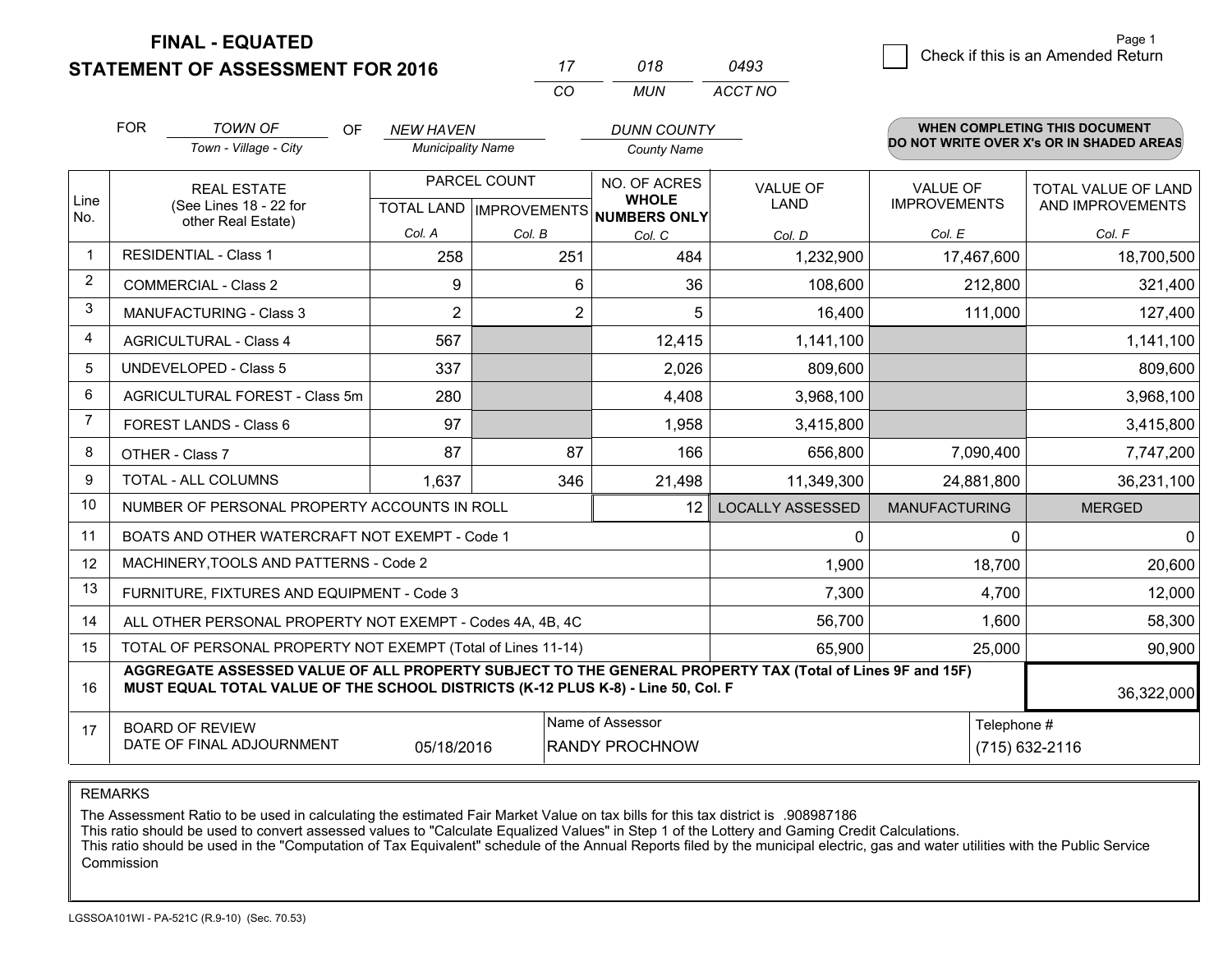*YEAR CO MUN ACCT NO* <sup>2016</sup> <sup>17</sup> <sup>018</sup> <sup>0493</sup>

Do not confuse FOREST LANDS (Line 7) with FOREST CROPS (in this section) - They are **NOT** the same

|    |                                  |                                            |  | Private Forest Crop - Reg Class @ 10¢ per acre                                 |                 |             | Private Forest Crop - Reg Class @ \$2.52 per acre                            |               |                    |  |  |
|----|----------------------------------|--------------------------------------------|--|--------------------------------------------------------------------------------|-----------------|-------------|------------------------------------------------------------------------------|---------------|--------------------|--|--|
| 18 | (a) PARCELS                      | (b) ACRES                                  |  | (c) ASSESSED VALUE                                                             |                 | (d) PARCELS | (e) ACRES                                                                    |               | (f) ASSESSED VALUE |  |  |
|    |                                  |                                            |  |                                                                                |                 |             | Entered Before 2005 Managed Forest - Ferrous Mining CLOSED @ \$8.27 per acre |               |                    |  |  |
| 19 | (a) PARCELS                      | (b) ACRES                                  |  | Private Forest Crop - Special Class @ 20¢ per acre<br>(c) ASSESSED VALUE       |                 | (d) PARCELS | (e) ACRES                                                                    |               | (f) ASSESSED VALUE |  |  |
|    |                                  |                                            |  | Entered Before 2005 Managed Forest - OPEN @ \$.79 per acre                     |                 |             | Entered Before 2005 Managed Forest - CLOSED @ \$1.87 per acre                |               |                    |  |  |
|    | (a) PARCELS                      | (b) ACRES                                  |  | (c) ASSESSED VALUE                                                             |                 | (d) PARCELS | (e) ACRES                                                                    |               | (f) ASSESSED VALUE |  |  |
| 20 |                                  |                                            |  |                                                                                |                 |             |                                                                              |               |                    |  |  |
|    |                                  |                                            |  | 5.400                                                                          |                 | 32          | 933.69                                                                       | 1,489,800     |                    |  |  |
|    |                                  | Entered After 2004 Managed Forest - OPEN @ |  | \$2.14 per acre                                                                |                 |             | Entered After 2004 Managed Forest - CLOSED @ \$10.68 per acre                |               |                    |  |  |
| 21 | (a) PARCELS                      | (b) ACRES                                  |  | (c) ASSESSED VALUE                                                             |                 | (d) PARCELS | (e) ACRES                                                                    |               | (f) ASSESSED VALUE |  |  |
|    |                                  |                                            |  |                                                                                |                 |             |                                                                              |               |                    |  |  |
|    |                                  | 119                                        |  | 165,600                                                                        |                 | 23<br>796.2 |                                                                              |               | 1,425,300          |  |  |
|    | (a) County Forest Cropland Acres |                                            |  | (b) Federal Acres                                                              | (c) State Acres |             | (d) County (NOT FOREST CROP) Acres                                           |               | (e) Other Acres    |  |  |
| 22 |                                  |                                            |  |                                                                                |                 |             |                                                                              |               |                    |  |  |
|    |                                  |                                            |  |                                                                                |                 | 136.69      | 4.39                                                                         |               | 63.35              |  |  |
|    |                                  |                                            |  | Assessed Value of Omitted Property From Prior Years (Sec. 70.44)               |                 |             | Assessed Value of Sec. 70.43 Corrections of Errors by Assessors              |               |                    |  |  |
| 23 |                                  | (a) REAL ESTATE                            |  | (b) PERSONAL                                                                   |                 |             | (c1) REAL ESTATE                                                             |               | (c2) PERSONAL      |  |  |
|    |                                  |                                            |  |                                                                                |                 |             |                                                                              |               |                    |  |  |
|    |                                  |                                            |  | Manufacturing Equated Value of Omitted Property From Prior Years (Sec. 70.995) |                 |             | Mfg. Equated Value of Sec.70.43 Corrections of Errors by Assessors           |               |                    |  |  |
|    |                                  | (d) REAL ESTATE                            |  | (e) PERSONAL                                                                   |                 |             | (f1) REAL ESTATE                                                             | (f2) PERSONAL |                    |  |  |
|    |                                  |                                            |  |                                                                                |                 |             |                                                                              |               |                    |  |  |
|    |                                  |                                            |  |                                                                                |                 |             |                                                                              |               |                    |  |  |

# **SPECIAL DISTRICTS**

| Line<br>No. | Enter 6-digit<br><b>Special District</b> | <b>Account</b><br><b>Number</b> | <b>Special District Name</b> | <b>Locally Assessed Value</b><br>of Real Estate and | Mfg Value of Real Estate<br>and Personal Property | <b>Merged Value of</b><br><b>Real Estate and</b> |
|-------------|------------------------------------------|---------------------------------|------------------------------|-----------------------------------------------------|---------------------------------------------------|--------------------------------------------------|
|             | Code (Col. A)                            | (Col. B)                        | (Col. C)                     | Personal Property (Col. D)                          | (Col. E)                                          | Personal Property (Col. F)                       |
| 24          |                                          |                                 |                              |                                                     |                                                   |                                                  |
| 25          |                                          |                                 |                              |                                                     |                                                   |                                                  |
| 26          |                                          |                                 |                              |                                                     |                                                   |                                                  |
| 27          |                                          |                                 |                              |                                                     |                                                   |                                                  |
| 28          |                                          |                                 |                              |                                                     |                                                   |                                                  |
| 29          |                                          |                                 |                              |                                                     |                                                   |                                                  |
| 30          |                                          |                                 |                              |                                                     |                                                   |                                                  |
| 31          |                                          |                                 |                              |                                                     |                                                   |                                                  |
| 32          |                                          |                                 |                              |                                                     |                                                   |                                                  |
| 33          |                                          |                                 |                              |                                                     |                                                   |                                                  |
| 34          |                                          |                                 |                              |                                                     |                                                   |                                                  |
| 35          |                                          |                                 |                              |                                                     |                                                   |                                                  |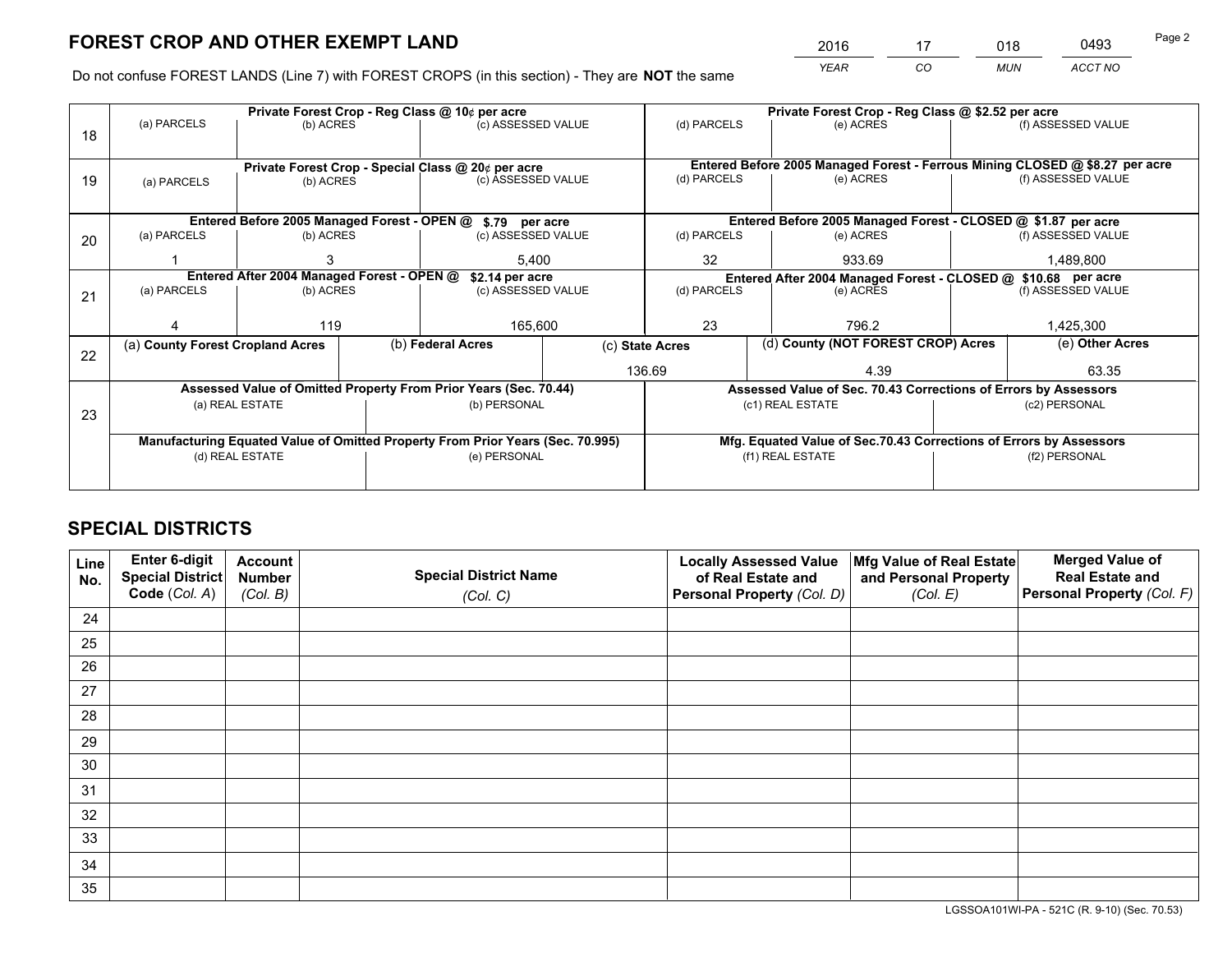|             |                                                                 |                                             |                                                         | <b>YEAR</b>                                                                       | CO.<br><b>MUN</b>                                             | ACCT NO                                                                        |
|-------------|-----------------------------------------------------------------|---------------------------------------------|---------------------------------------------------------|-----------------------------------------------------------------------------------|---------------------------------------------------------------|--------------------------------------------------------------------------------|
| Line<br>No. | <b>Enter 6-digit</b><br><b>School District</b><br>Code (Col. A) | <b>Account</b><br><b>Number</b><br>(Col. B) | <b>School District Name</b><br>(Col. C)                 | <b>Locally Assessed Value</b><br>of Real Estate and<br>Personal Property (Col. D) | Mfg Value of Real Estate<br>and Personal Property<br>(Col. E) | <b>Merged Value of</b><br><b>Real Estate and</b><br>Personal Property (Col. F) |
|             | A. SCHOOL DISTRICTS (K-8 and K-12)                              |                                             |                                                         |                                                                                   |                                                               |                                                                                |
| 36          | 034557                                                          | 0026                                        | <b>SCH D OF PRAIRIE FARM</b>                            | 4,230,600                                                                         |                                                               | 4,230,600                                                                      |
| 37          | 170637                                                          | 0114                                        | SCH D OF BOYCEVILLE COMMUNITY                           | 27,766,900                                                                        | 152,400                                                       | 27,919,300                                                                     |
| 38          | 481127                                                          | 0289                                        | SCH D OF CLEAR LAKE                                     | 1,466,500                                                                         |                                                               | 1,466,500                                                                      |
| 39          | 552198                                                          | 0328                                        | SCH D OF GLENWOOD CITY                                  | 2,705,600                                                                         |                                                               | 2,705,600                                                                      |
| 40          |                                                                 |                                             |                                                         |                                                                                   |                                                               |                                                                                |
| 41          |                                                                 |                                             |                                                         |                                                                                   |                                                               |                                                                                |
| 42          |                                                                 |                                             |                                                         |                                                                                   |                                                               |                                                                                |
| 43          |                                                                 |                                             |                                                         |                                                                                   |                                                               |                                                                                |
| 44          |                                                                 |                                             |                                                         |                                                                                   |                                                               |                                                                                |
| 45          |                                                                 |                                             |                                                         |                                                                                   |                                                               |                                                                                |
| 46          |                                                                 |                                             |                                                         |                                                                                   |                                                               |                                                                                |
| 47          |                                                                 |                                             |                                                         |                                                                                   |                                                               |                                                                                |
| 48          |                                                                 |                                             |                                                         |                                                                                   |                                                               |                                                                                |
| 49          |                                                                 |                                             |                                                         |                                                                                   |                                                               |                                                                                |
| 50          |                                                                 |                                             | TOTAL ASSESSED VALUE OF SCHOOL DISTRICTS (K-8 and K-12) | 36,169,600                                                                        | 152,400                                                       | 36,322,000                                                                     |
|             | <b>B.</b><br><b>UNION HIGH SCHOOL DISTRICTS</b>                 |                                             |                                                         |                                                                                   |                                                               |                                                                                |
| 51          |                                                                 |                                             |                                                         |                                                                                   |                                                               |                                                                                |
| 52          |                                                                 |                                             |                                                         |                                                                                   |                                                               |                                                                                |
| 53          |                                                                 |                                             |                                                         |                                                                                   |                                                               |                                                                                |
| 54          |                                                                 |                                             |                                                         |                                                                                   |                                                               |                                                                                |
| 55          |                                                                 |                                             | TOTAL ASSESSED VALUE OF UNION HIGH SCHOOLS              |                                                                                   |                                                               |                                                                                |
|             | C.<br><b>TECHNICAL COLLEGE DISTRICTS</b>                        |                                             |                                                         |                                                                                   |                                                               |                                                                                |
| 56          | 000100                                                          | 0001                                        | CHIPPEWA VALLEY TECHNICAL COLLEGE EAUC                  | 36,169,600                                                                        | 152,400                                                       | 36,322,000                                                                     |
| 57          |                                                                 |                                             |                                                         |                                                                                   |                                                               |                                                                                |
| 58          |                                                                 |                                             |                                                         |                                                                                   |                                                               |                                                                                |
| 59          |                                                                 |                                             | TOTAL ASSESSED VALUE OF TECHNICAL COLLEGES              | 36,169,600                                                                        | 152,400                                                       | 36,322,000                                                                     |

17

018

 *I hereby certify, to the best of my knowledge and belief, this form is complete and correct.*

**SCHOOL DISTRICTS**

| Print name of preparer | Title                    |                | Date (MM / DD / CCYY) |
|------------------------|--------------------------|----------------|-----------------------|
|                        |                          |                |                       |
| Signature of preparer  | Contact Telephone Number | E-mail address |                       |
|                        | $\sim$                   |                |                       |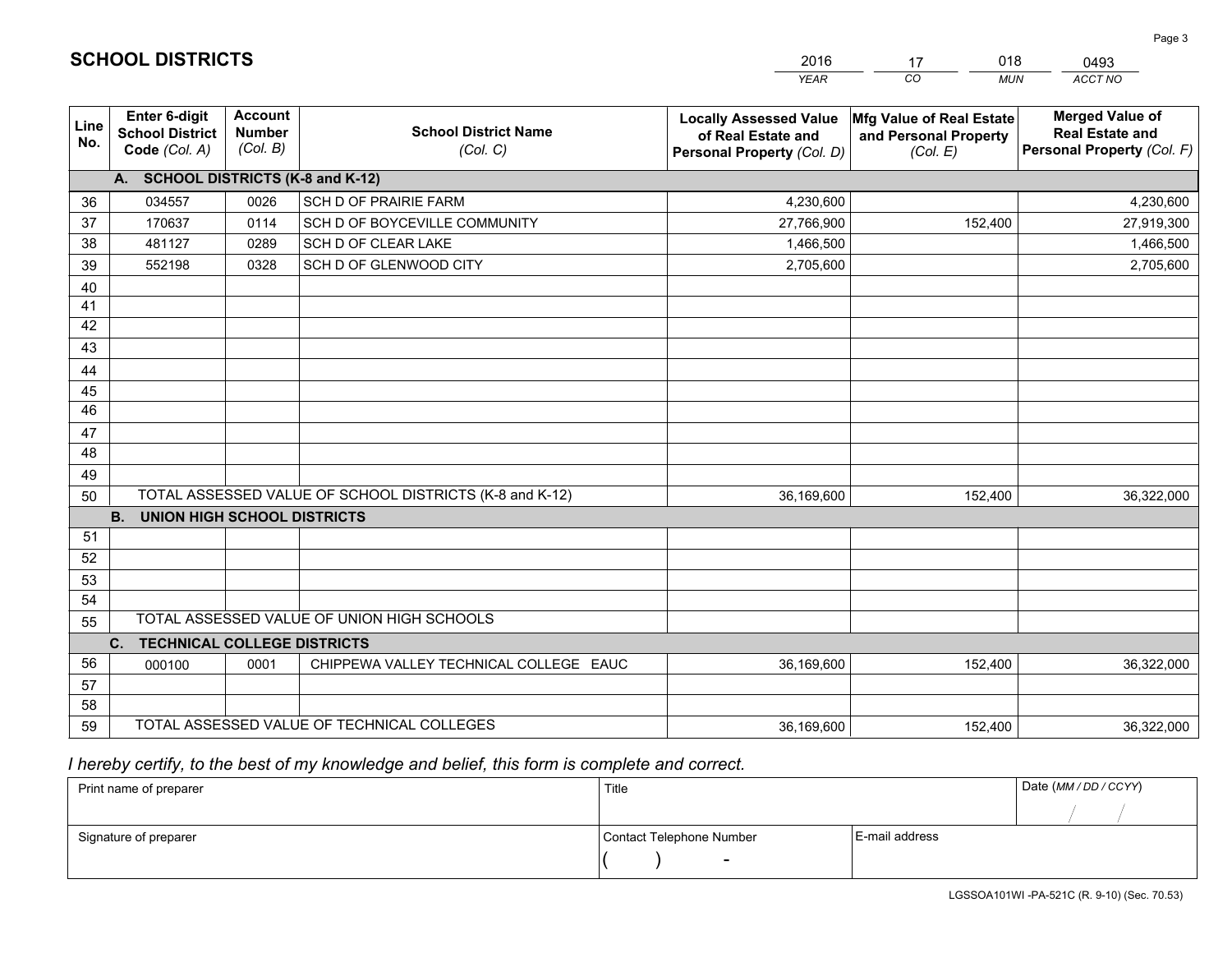### **HIGHLIGHTS**

- 1. Complete the Statement of Assessment after the Board of Review. Reflect any changes made there.
- 2. Use black ink to complete.
- 3. Line 16 must equal Line 50, Col D.
- 4. Line 55 must equal the total of K-8 schools listed on lines 36-49. Do not include K-12 schools in this comparision.
- 5. Line 59, Col. D must equal Line 16.
- 6. Special District, School District and Technical College District values must include both real estate and personal property. Examples of Special districts are: town sanitary districts, public inland lake protection and rehabilitation districts, and metropolitan sewerage districts.
- 7. DO NOT INCLUDE Manufacturing property values.DOR will print these values on the final SOA.
- 8. Accuracy of this form is very important. The values reported directly affect the equalized value DOR calculates for school and special districts.

### **Page 1:**

 If not prefilled, enter the tax year,county and municipal code,municipal type, municipal name and county name on the top of form.

Check the Amended box, if filing an amended / corrected SOA.

 Report the parcel count, acres and assessed value of taxable general property, total parcel count, (real and personal), total acres, and values from final figures set by the Board of Review.

- A. Real Estate land and improvements (buildings, etc.) is reported on lines 1 8, total line 9.
- B. Personal Property is reported on lines 11 14, Column D, total line 15.
- C. To complete this report, use the computer produced summary of the assessment roll that shows these amounts.
- D. Use whole numbers only.
- E. Add each line across and each column down to verify entries.

### **Page 2:**

- A. Report Special Items (not subject to general property tax).
- 1. Private Forest Croplands and Managed Forest Lands are reported on lines 18,19, 20 and 21. Be sure to report assessed values **NOT** taxes.
- 2. You should have copies of the orders of entry, orders of withdrawal, etc., to update your assessment roll.
	- 3. Show hundredths of acres (e.g. 39.75).
- 4. Tax exempt lands are reported on line 22.
- 5. Omitted property and sec. 70.43, Wis. Stats., corrections of errors by assessor are reported on line 23. Report real estate and personal property separately. These should be for **prior years**, not something found on the current assessment roll after the board of review.
- B. Special District (Lines 24-35) Include the value of both real and personal property.
- The Department of Revenue (DOR) preprints much of the information regarding names and codes for schools, special districts,etc. If a district is not listed, enter the name and value only, DOR will enter the proper code.

## **Page 3 School Districts:**

Include the value of both real and personal property.

Report School District (regular, elementary, union high school, and technical college).

- 1. Regular (K-12) and Elementary (K-8) school values are reported on lines 36-49, total on line 50.
- 2. Union High School (UHS) (use only if elementary schools are listed on lines 36-49) are reported on lines 51-54. UHS total value (line 55) must equal to the total **elementary school** values reported on lines 36-49. Do notinclude K-12 schools in this comparison.
- 3. Technical College values are reported on lines 56-58, total on line 59.
- 4. Use the computer summary that shows these amounts to complete this report.

### **This form is due the second Monday in June. File this report only after your Board of Review is complete.**

 *If you have questions: Return forms to:*

Fax number: (608) 264-6887 PO Box 8971

 Email: lgs@revenue.wi.gov Wisconsin Department of Revenue Call: (608) 261-5341 Local Government Services Section 6-97Madison WI 53708-8971

TOWN OF NEW HAVEN DIANE DUERST<br>TOWN OF NEW HAVEN 3OYCEVILLE, WI 54725 N12488 150TH ST N12488 150TH ST DIANE DUERST

BOYCEVILLE, WI 54725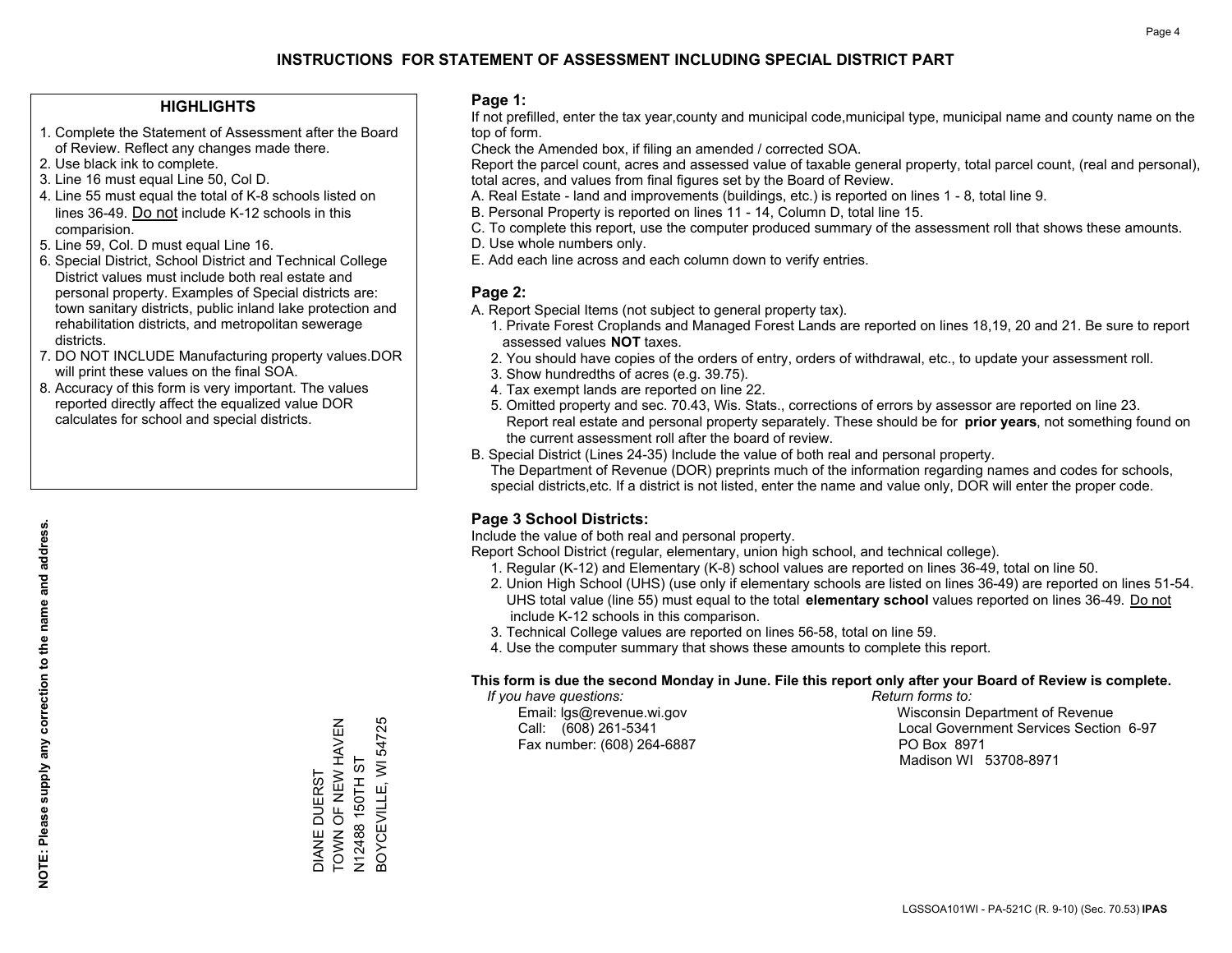**STATEMENT OF ASSESSMENT FOR 2016** 

**FINAL - EQUATED**

|                | <b>FOR</b>                                                                                                                                                                                   | <b>TOWN OF</b><br><b>OF</b><br>Town - Village - City               | <b>OTTER CREEK</b><br><b>Municipality Name</b> |              | <b>DUNN COUNTY</b><br><b>County Name</b>                             |                         |                                        |              | <b>WHEN COMPLETING THIS DOCUMENT</b><br>DO NOT WRITE OVER X's OR IN SHADED AREAS |
|----------------|----------------------------------------------------------------------------------------------------------------------------------------------------------------------------------------------|--------------------------------------------------------------------|------------------------------------------------|--------------|----------------------------------------------------------------------|-------------------------|----------------------------------------|--------------|----------------------------------------------------------------------------------|
| Line<br>No.    |                                                                                                                                                                                              | <b>REAL ESTATE</b><br>(See Lines 18 - 22 for<br>other Real Estate) |                                                | PARCEL COUNT | NO. OF ACRES<br><b>WHOLE</b><br>TOTAL LAND IMPROVEMENTS NUMBERS ONLY | <b>VALUE OF</b><br>LAND | <b>VALUE OF</b><br><b>IMPROVEMENTS</b> |              | <b>TOTAL VALUE OF LAND</b><br>AND IMPROVEMENTS                                   |
|                |                                                                                                                                                                                              |                                                                    | Col. A                                         | Col. B       | Col. C                                                               | Col. D                  | Col. E                                 |              | Col. F                                                                           |
| $\mathbf 1$    |                                                                                                                                                                                              | <b>RESIDENTIAL - Class 1</b>                                       | 257                                            | 242          | 828                                                                  | 3,197,700               | 19,447,600                             |              | 22,645,300                                                                       |
| $\overline{2}$ |                                                                                                                                                                                              | <b>COMMERCIAL - Class 2</b>                                        | 4                                              | 3            | 11                                                                   | 53,700                  | 238,500                                |              | 292,200                                                                          |
| 3              |                                                                                                                                                                                              | <b>MANUFACTURING - Class 3</b>                                     | 0                                              | 0            | 0                                                                    | 0                       |                                        | $\mathbf{0}$ | 0                                                                                |
| 4              |                                                                                                                                                                                              | <b>AGRICULTURAL - Class 4</b>                                      | 242                                            |              | 4,827                                                                | 622,600                 |                                        |              | 622,600                                                                          |
| 5              |                                                                                                                                                                                              | <b>UNDEVELOPED - Class 5</b>                                       | 242                                            |              | 2,135                                                                | 1,219,400               |                                        |              | 1,219,400                                                                        |
| 6              |                                                                                                                                                                                              | AGRICULTURAL FOREST - Class 5m                                     | 111                                            |              | 1,829                                                                | 1,652,100               |                                        |              | 1,652,100                                                                        |
| $\overline{7}$ |                                                                                                                                                                                              | FOREST LANDS - Class 6                                             | 232                                            |              | 4,742                                                                | 8,701,000               |                                        |              | 8,701,000                                                                        |
| 8              |                                                                                                                                                                                              | OTHER - Class 7                                                    | 14                                             | 14           | 22                                                                   | 122,000                 | 907,900                                |              | 1,029,900                                                                        |
| 9              |                                                                                                                                                                                              | <b>TOTAL - ALL COLUMNS</b>                                         | 1,102                                          | 259          | 14,394                                                               | 15,568,500              | 20,594,000                             |              | 36,162,500                                                                       |
| 10             |                                                                                                                                                                                              | NUMBER OF PERSONAL PROPERTY ACCOUNTS IN ROLL                       |                                                |              | 12                                                                   | <b>LOCALLY ASSESSED</b> | <b>MANUFACTURING</b>                   |              | <b>MERGED</b>                                                                    |
| 11             |                                                                                                                                                                                              | BOATS AND OTHER WATERCRAFT NOT EXEMPT - Code 1                     |                                                |              |                                                                      | $\Omega$                |                                        | $\Omega$     | $\Omega$                                                                         |
| 12             |                                                                                                                                                                                              | MACHINERY, TOOLS AND PATTERNS - Code 2                             |                                                |              |                                                                      | 25,500                  |                                        | $\Omega$     | 25,500                                                                           |
| 13             |                                                                                                                                                                                              | FURNITURE, FIXTURES AND EQUIPMENT - Code 3                         |                                                |              |                                                                      | 4,000                   |                                        | 0            | 4,000                                                                            |
| 14             |                                                                                                                                                                                              | ALL OTHER PERSONAL PROPERTY NOT EXEMPT - Codes 4A, 4B, 4C          |                                                |              |                                                                      | 167,600                 |                                        | $\Omega$     | 167,600                                                                          |
| 15             |                                                                                                                                                                                              | TOTAL OF PERSONAL PROPERTY NOT EXEMPT (Total of Lines 11-14)       |                                                |              |                                                                      | 197,100                 |                                        | $\mathbf{0}$ | 197,100                                                                          |
| 16             | AGGREGATE ASSESSED VALUE OF ALL PROPERTY SUBJECT TO THE GENERAL PROPERTY TAX (Total of Lines 9F and 15F)<br>MUST EQUAL TOTAL VALUE OF THE SCHOOL DISTRICTS (K-12 PLUS K-8) - Line 50, Col. F |                                                                    |                                                |              |                                                                      |                         |                                        |              | 36,359,600                                                                       |
| 17             |                                                                                                                                                                                              | <b>BOARD OF REVIEW</b><br>DATE OF FINAL ADJOURNMENT                | 05/16/2016                                     |              | Name of Assessor<br><b>ROBERT J. IRWIN</b>                           |                         | Telephone #<br>(715) 235-6941          |              |                                                                                  |

*MUN*

*ACCT NO0494*

*<sup>17</sup> <sup>020</sup>*

*CO*

REMARKS

The Assessment Ratio to be used in calculating the estimated Fair Market Value on tax bills for this tax district is .931318358<br>This ratio should be used to convert assessed values to "Calculate Equalized Values" in Step 1 Commission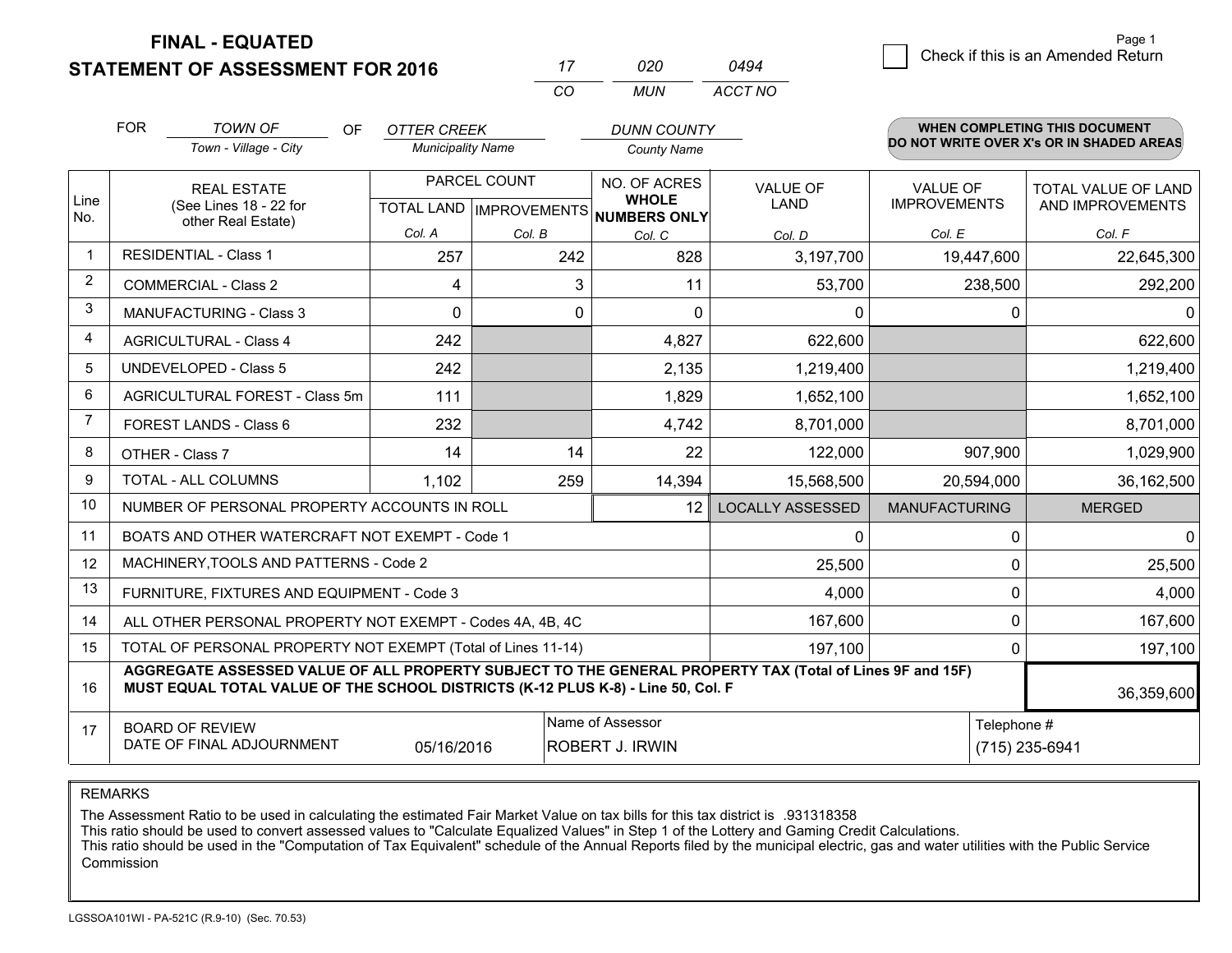*YEAR CO MUN ACCT NO* 2016 <u>17 020 0494</u>

Do not confuse FOREST LANDS (Line 7) with FOREST CROPS (in this section) - They are **NOT** the same

|    | Private Forest Crop - Reg Class @ 10¢ per acre                |                                             |  |                                                                                |                 | Private Forest Crop - Reg Class @ \$2.52 per acre                  |                                                                              |                                                       |                    |  |
|----|---------------------------------------------------------------|---------------------------------------------|--|--------------------------------------------------------------------------------|-----------------|--------------------------------------------------------------------|------------------------------------------------------------------------------|-------------------------------------------------------|--------------------|--|
| 18 | (a) PARCELS                                                   | (b) ACRES                                   |  | (c) ASSESSED VALUE                                                             |                 | (d) PARCELS                                                        | (e) ACRES                                                                    |                                                       | (f) ASSESSED VALUE |  |
|    |                                                               | 40                                          |  | 80.000                                                                         |                 | $\overline{2}$                                                     | 80                                                                           |                                                       | 160,000            |  |
|    |                                                               |                                             |  | Private Forest Crop - Special Class @ 20¢ per acre                             |                 |                                                                    | Entered Before 2005 Managed Forest - Ferrous Mining CLOSED @ \$8.27 per acre |                                                       |                    |  |
| 19 | (a) PARCELS                                                   | (b) ACRES                                   |  | (c) ASSESSED VALUE                                                             |                 | (d) PARCELS                                                        | (e) ACRES                                                                    |                                                       | (f) ASSESSED VALUE |  |
|    |                                                               |                                             |  |                                                                                |                 |                                                                    |                                                                              |                                                       |                    |  |
|    |                                                               | Entered Before 2005 Managed Forest - OPEN @ |  | \$.79 per acre                                                                 |                 |                                                                    | Entered Before 2005 Managed Forest - CLOSED @ \$1.87 per acre                |                                                       |                    |  |
| 20 | (a) PARCELS                                                   | (b) ACRES                                   |  | (c) ASSESSED VALUE                                                             |                 | (d) PARCELS                                                        | (e) ACRES                                                                    |                                                       | (f) ASSESSED VALUE |  |
|    | 51                                                            | 1.654.58                                    |  | 3,151,700                                                                      |                 | 101                                                                | 2.924.47                                                                     |                                                       | 5,515,300          |  |
|    | Entered After 2004 Managed Forest - OPEN @<br>\$2.14 per acre |                                             |  |                                                                                |                 |                                                                    | Entered After 2004 Managed Forest - CLOSED @ \$10.68 per acre                |                                                       |                    |  |
| 21 | (a) PARCELS                                                   | (b) ACRES                                   |  | (c) ASSESSED VALUE                                                             |                 | (d) PARCELS<br>(e) ACRES                                           |                                                                              | (f) ASSESSED VALUE                                    |                    |  |
|    |                                                               |                                             |  |                                                                                |                 |                                                                    |                                                                              |                                                       |                    |  |
|    | 24                                                            | 766.11                                      |  | 1,523,100                                                                      |                 | 82                                                                 | 2,444.6                                                                      |                                                       | 4,432,300          |  |
| 22 | (a) County Forest Cropland Acres                              |                                             |  | (b) Federal Acres                                                              | (c) State Acres |                                                                    |                                                                              | (d) County (NOT FOREST CROP) Acres<br>(e) Other Acres |                    |  |
|    |                                                               |                                             |  |                                                                                |                 | 1,263.8<br>85.57                                                   |                                                                              |                                                       | 36.45              |  |
|    |                                                               |                                             |  | Assessed Value of Omitted Property From Prior Years (Sec. 70.44)               |                 |                                                                    | Assessed Value of Sec. 70.43 Corrections of Errors by Assessors              |                                                       |                    |  |
|    |                                                               | (a) REAL ESTATE                             |  | (b) PERSONAL                                                                   |                 | (c1) REAL ESTATE<br>(c2) PERSONAL                                  |                                                                              |                                                       |                    |  |
|    | 23                                                            |                                             |  |                                                                                |                 |                                                                    |                                                                              |                                                       |                    |  |
|    |                                                               |                                             |  | Manufacturing Equated Value of Omitted Property From Prior Years (Sec. 70.995) |                 | Mfg. Equated Value of Sec.70.43 Corrections of Errors by Assessors |                                                                              |                                                       |                    |  |
|    | (d) REAL ESTATE                                               |                                             |  | (e) PERSONAL                                                                   |                 | (f1) REAL ESTATE                                                   |                                                                              |                                                       | (f2) PERSONAL      |  |
|    |                                                               |                                             |  |                                                                                |                 |                                                                    |                                                                              |                                                       |                    |  |

## **SPECIAL DISTRICTS**

| Line<br>No. | Enter 6-digit<br>Special District<br>Code (Col. A) | <b>Account</b><br><b>Number</b><br>(Col. B) | <b>Special District Name</b><br>(Col. C) | <b>Locally Assessed Value</b><br>of Real Estate and<br>Personal Property (Col. D) | Mfg Value of Real Estate<br>and Personal Property<br>(Col. E) | <b>Merged Value of</b><br><b>Real Estate and</b><br>Personal Property (Col. F) |
|-------------|----------------------------------------------------|---------------------------------------------|------------------------------------------|-----------------------------------------------------------------------------------|---------------------------------------------------------------|--------------------------------------------------------------------------------|
| 24          |                                                    |                                             |                                          |                                                                                   |                                                               |                                                                                |
| 25          |                                                    |                                             |                                          |                                                                                   |                                                               |                                                                                |
| 26          |                                                    |                                             |                                          |                                                                                   |                                                               |                                                                                |
| 27          |                                                    |                                             |                                          |                                                                                   |                                                               |                                                                                |
| 28          |                                                    |                                             |                                          |                                                                                   |                                                               |                                                                                |
| 29          |                                                    |                                             |                                          |                                                                                   |                                                               |                                                                                |
| 30          |                                                    |                                             |                                          |                                                                                   |                                                               |                                                                                |
| 31          |                                                    |                                             |                                          |                                                                                   |                                                               |                                                                                |
| 32          |                                                    |                                             |                                          |                                                                                   |                                                               |                                                                                |
| 33          |                                                    |                                             |                                          |                                                                                   |                                                               |                                                                                |
| 34          |                                                    |                                             |                                          |                                                                                   |                                                               |                                                                                |
| 35          |                                                    |                                             |                                          |                                                                                   |                                                               |                                                                                |

LGSSOA101WI-PA - 521C (R. 9-10) (Sec. 70.53)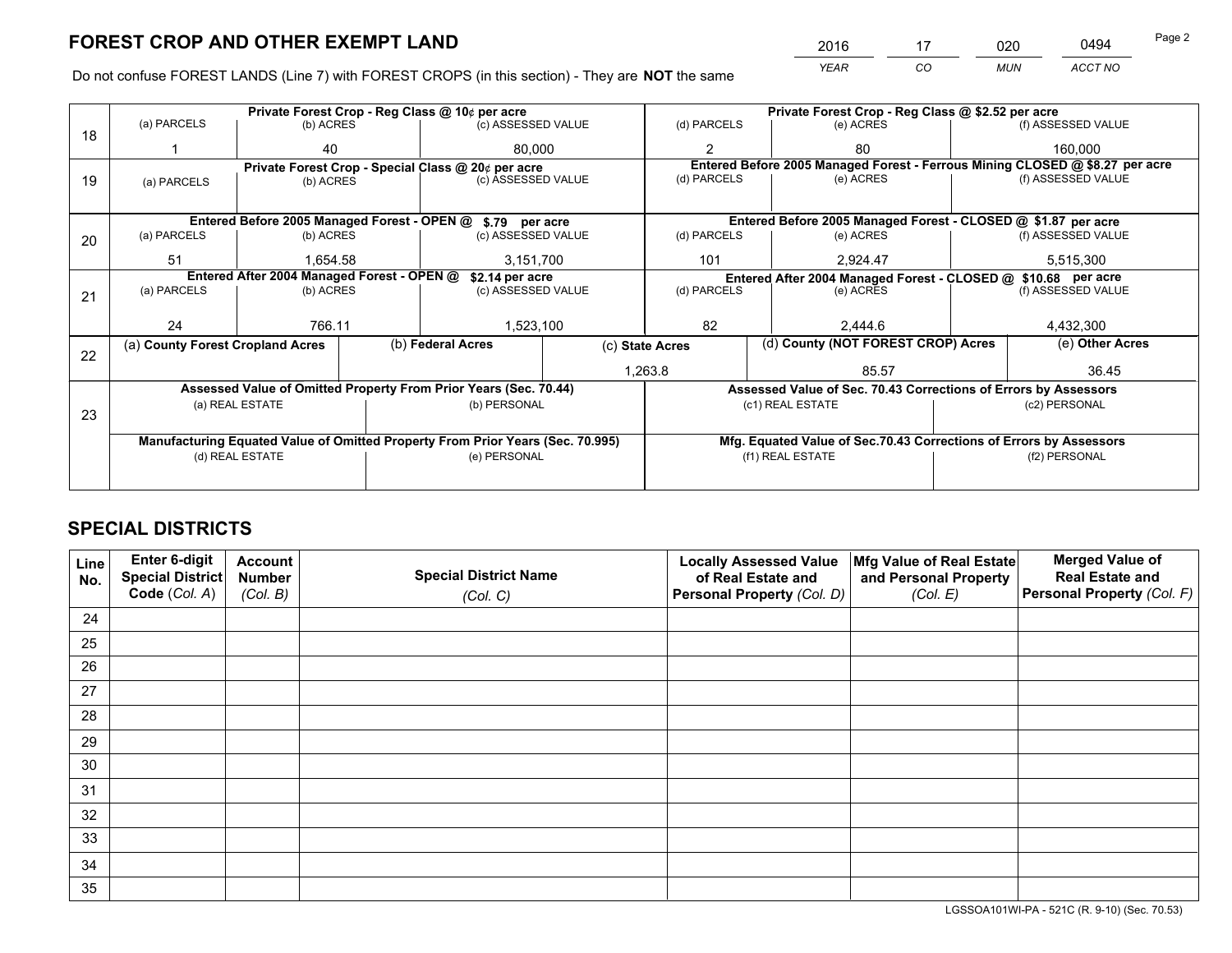|             |                                                          |                                             |                                                         | <b>YEAR</b>                                                                       | CO<br><b>MUN</b>                                              | ACCT NO                                                                        |
|-------------|----------------------------------------------------------|---------------------------------------------|---------------------------------------------------------|-----------------------------------------------------------------------------------|---------------------------------------------------------------|--------------------------------------------------------------------------------|
| Line<br>No. | Enter 6-digit<br><b>School District</b><br>Code (Col. A) | <b>Account</b><br><b>Number</b><br>(Col. B) | <b>School District Name</b><br>(Col. C)                 | <b>Locally Assessed Value</b><br>of Real Estate and<br>Personal Property (Col. D) | Mfg Value of Real Estate<br>and Personal Property<br>(Col. E) | <b>Merged Value of</b><br><b>Real Estate and</b><br>Personal Property (Col. F) |
|             | A. SCHOOL DISTRICTS (K-8 and K-12)                       |                                             |                                                         |                                                                                   |                                                               |                                                                                |
| 36          | 170637                                                   | 0114                                        | SCH D OF BOYCEVILLE COMMUNITY                           | 2,090,100                                                                         |                                                               | 2,090,100                                                                      |
| 37          | 171176                                                   | 0115                                        | SCH D OF COLFAX                                         | 34,269,500                                                                        |                                                               | 34,269,500                                                                     |
| 38          |                                                          |                                             |                                                         |                                                                                   |                                                               |                                                                                |
| 39          |                                                          |                                             |                                                         |                                                                                   |                                                               |                                                                                |
| 40          |                                                          |                                             |                                                         |                                                                                   |                                                               |                                                                                |
| 41          |                                                          |                                             |                                                         |                                                                                   |                                                               |                                                                                |
| 42          |                                                          |                                             |                                                         |                                                                                   |                                                               |                                                                                |
| 43          |                                                          |                                             |                                                         |                                                                                   |                                                               |                                                                                |
| 44<br>45    |                                                          |                                             |                                                         |                                                                                   |                                                               |                                                                                |
| 46          |                                                          |                                             |                                                         |                                                                                   |                                                               |                                                                                |
| 47          |                                                          |                                             |                                                         |                                                                                   |                                                               |                                                                                |
| 48          |                                                          |                                             |                                                         |                                                                                   |                                                               |                                                                                |
| 49          |                                                          |                                             |                                                         |                                                                                   |                                                               |                                                                                |
| 50          |                                                          |                                             | TOTAL ASSESSED VALUE OF SCHOOL DISTRICTS (K-8 and K-12) | 36,359,600                                                                        |                                                               | 36,359,600                                                                     |
|             | <b>B.</b><br><b>UNION HIGH SCHOOL DISTRICTS</b>          |                                             |                                                         |                                                                                   |                                                               |                                                                                |
| 51          |                                                          |                                             |                                                         |                                                                                   |                                                               |                                                                                |
| 52          |                                                          |                                             |                                                         |                                                                                   |                                                               |                                                                                |
| 53          |                                                          |                                             |                                                         |                                                                                   |                                                               |                                                                                |
| 54          |                                                          |                                             |                                                         |                                                                                   |                                                               |                                                                                |
| 55          |                                                          |                                             | TOTAL ASSESSED VALUE OF UNION HIGH SCHOOLS              |                                                                                   |                                                               |                                                                                |
|             | C.<br><b>TECHNICAL COLLEGE DISTRICTS</b>                 |                                             |                                                         |                                                                                   |                                                               |                                                                                |
| 56          | 000100                                                   | 0001                                        | CHIPPEWA VALLEY TECHNICAL COLLEGE EAUC                  | 36,359,600                                                                        |                                                               | 36,359,600                                                                     |
| 57          |                                                          |                                             |                                                         |                                                                                   |                                                               |                                                                                |
| 58          |                                                          |                                             |                                                         |                                                                                   |                                                               |                                                                                |
| 59          |                                                          |                                             | TOTAL ASSESSED VALUE OF TECHNICAL COLLEGES              | 36,359,600                                                                        |                                                               | 36,359,600                                                                     |

17

020

 *I hereby certify, to the best of my knowledge and belief, this form is complete and correct.*

**SCHOOL DISTRICTS**

| Print name of preparer | Title                    |                | Date (MM / DD / CCYY) |
|------------------------|--------------------------|----------------|-----------------------|
|                        |                          |                |                       |
| Signature of preparer  | Contact Telephone Number | E-mail address |                       |
|                        | $\sim$                   |                |                       |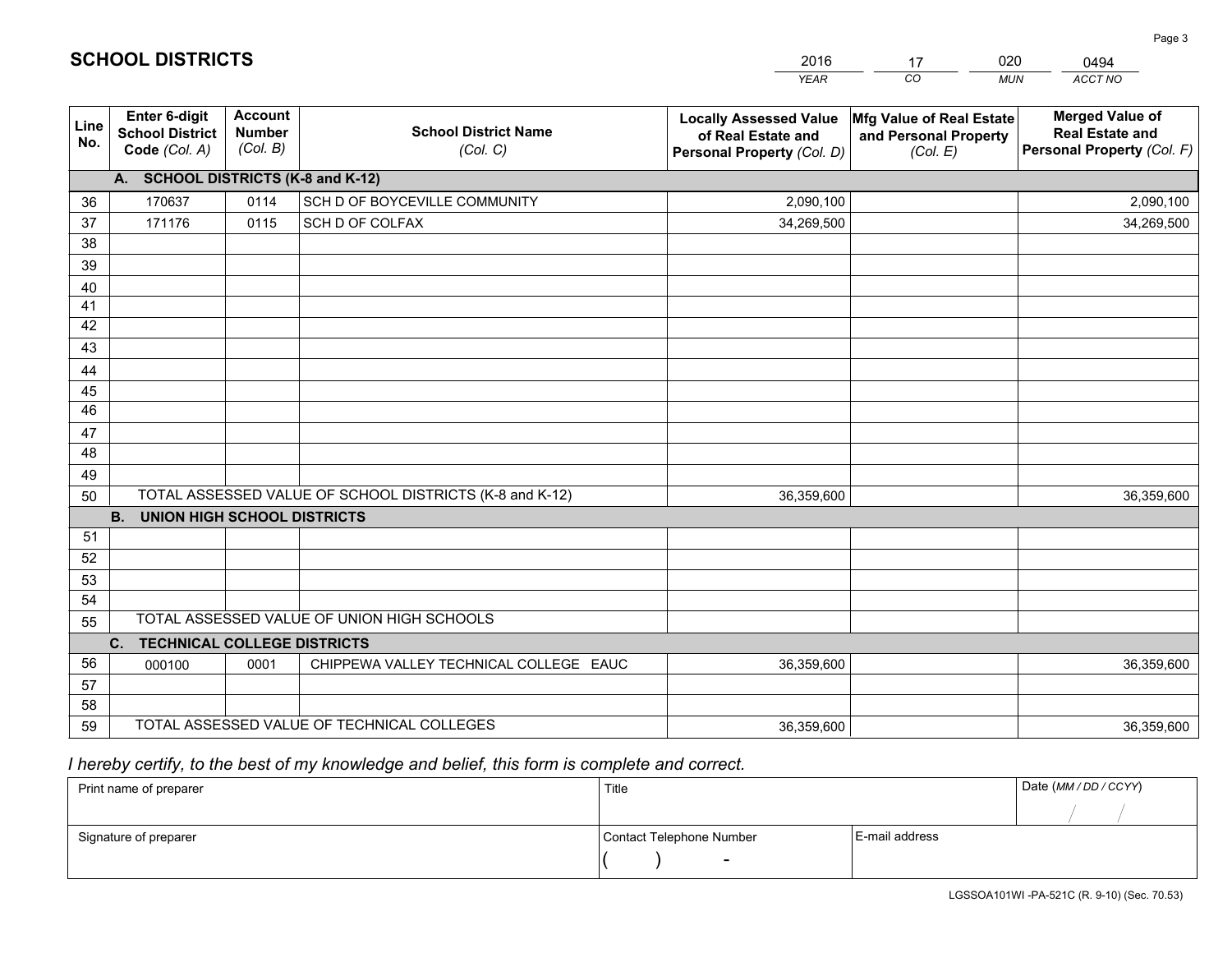### **HIGHLIGHTS**

- 1. Complete the Statement of Assessment after the Board of Review. Reflect any changes made there.
- 2. Use black ink to complete.
- 3. Line 16 must equal Line 50, Col D.
- 4. Line 55 must equal the total of K-8 schools listed on lines 36-49. Do not include K-12 schools in this comparision.
- 5. Line 59, Col. D must equal Line 16.
- 6. Special District, School District and Technical College District values must include both real estate and personal property. Examples of Special districts are: town sanitary districts, public inland lake protection and rehabilitation districts, and metropolitan sewerage districts.
- 7. DO NOT INCLUDE Manufacturing property values.DOR will print these values on the final SOA.
- 8. Accuracy of this form is very important. The values reported directly affect the equalized value DOR calculates for school and special districts.

### **Page 1:**

 If not prefilled, enter the tax year,county and municipal code,municipal type, municipal name and county name on the top of form.

Check the Amended box, if filing an amended / corrected SOA.

 Report the parcel count, acres and assessed value of taxable general property, total parcel count, (real and personal), total acres, and values from final figures set by the Board of Review.

- A. Real Estate land and improvements (buildings, etc.) is reported on lines 1 8, total line 9.
- B. Personal Property is reported on lines 11 14, Column D, total line 15.
- C. To complete this report, use the computer produced summary of the assessment roll that shows these amounts.
- D. Use whole numbers only.
- E. Add each line across and each column down to verify entries.

### **Page 2:**

- A. Report Special Items (not subject to general property tax).
- 1. Private Forest Croplands and Managed Forest Lands are reported on lines 18,19, 20 and 21. Be sure to report assessed values **NOT** taxes.
- 2. You should have copies of the orders of entry, orders of withdrawal, etc., to update your assessment roll.
	- 3. Show hundredths of acres (e.g. 39.75).
- 4. Tax exempt lands are reported on line 22.
- 5. Omitted property and sec. 70.43, Wis. Stats., corrections of errors by assessor are reported on line 23. Report real estate and personal property separately. These should be for **prior years**, not something found on the current assessment roll after the board of review.
- B. Special District (Lines 24-35) Include the value of both real and personal property.

 The Department of Revenue (DOR) preprints much of the information regarding names and codes for schools, special districts,etc. If a district is not listed, enter the name and value only, DOR will enter the proper code.

### **Page 3 School Districts:**

Include the value of both real and personal property.

Report School District (regular, elementary, union high school, and technical college).

- 1. Regular (K-12) and Elementary (K-8) school values are reported on lines 36-49, total on line 50.
- 2. Union High School (UHS) (use only if elementary schools are listed on lines 36-49) are reported on lines 51-54. UHS total value (line 55) must equal to the total **elementary school** values reported on lines 36-49. Do notinclude K-12 schools in this comparison.
- 3. Technical College values are reported on lines 56-58, total on line 59.
- 4. Use the computer summary that shows these amounts to complete this report.

#### **This form is due the second Monday in June. File this report only after your Board of Review is complete.**

 *If you have questions: Return forms to:*

Fax number: (608) 264-6887 PO Box 8971

 Email: lgs@revenue.wi.gov Wisconsin Department of Revenue Call: (608) 261-5341 Local Government Services Section 6-97Madison WI 53708-8971

WHEELER, WI 54772 - 9456 WHEELER, WI 54772 - 9456 TOWN OF OTTER CREEK ANITA RUNDLE<br>TOWN OF OTTER CREEK N11263 570TH ST N11263 570TH ST ANITA RUNDLE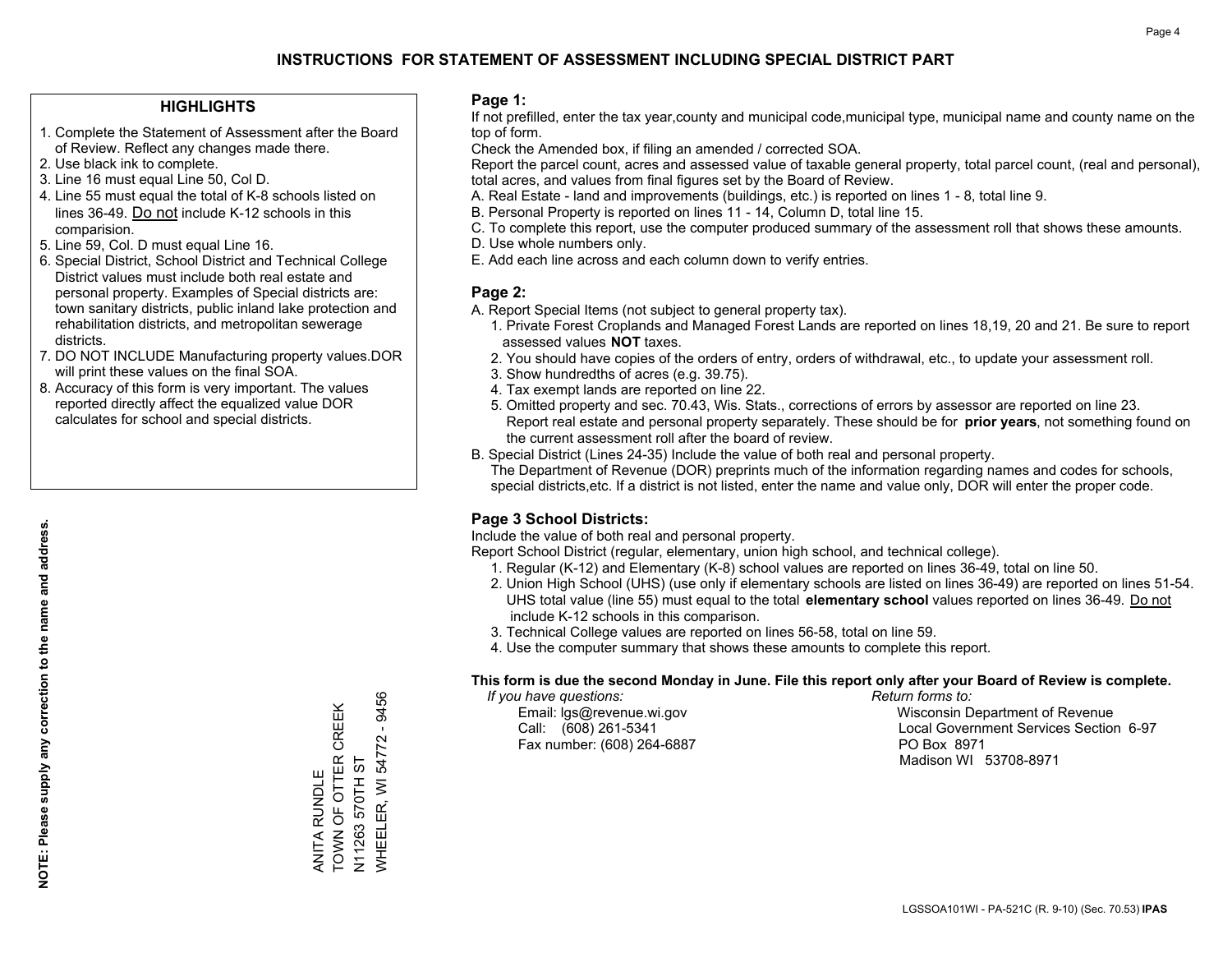**FINAL - EQUATED**

**STATEMENT OF ASSESSMENT FOR 2016** 

|   |                                    | Page 1 |
|---|------------------------------------|--------|
| 5 | Check if this is an Amended Return |        |
|   |                                    |        |

|                | <b>FOR</b>                                                        | <b>TOWN OF</b><br><b>OF</b>                                                                                                                                                                  | <b>PERU</b>              |                           | <b>DUNN COUNTY</b>                  |                         |                      | <b>WHEN COMPLETING THIS DOCUMENT</b>     |
|----------------|-------------------------------------------------------------------|----------------------------------------------------------------------------------------------------------------------------------------------------------------------------------------------|--------------------------|---------------------------|-------------------------------------|-------------------------|----------------------|------------------------------------------|
|                |                                                                   | Town - Village - City                                                                                                                                                                        | <b>Municipality Name</b> |                           | <b>County Name</b>                  |                         |                      | DO NOT WRITE OVER X's OR IN SHADED AREAS |
|                | <b>REAL ESTATE</b>                                                |                                                                                                                                                                                              |                          | PARCEL COUNT              | NO. OF ACRES                        | <b>VALUE OF</b>         | <b>VALUE OF</b>      | TOTAL VALUE OF LAND                      |
| Line<br>No.    |                                                                   | (See Lines 18 - 22 for<br>other Real Estate)                                                                                                                                                 |                          | TOTAL LAND   IMPROVEMENTS | <b>WHOLE</b><br><b>NUMBERS ONLY</b> | <b>LAND</b>             | <b>IMPROVEMENTS</b>  | AND IMPROVEMENTS                         |
|                |                                                                   |                                                                                                                                                                                              | Col. A                   | Col. B                    | Col. C                              | Col. D                  | Col. E               | Col. F                                   |
| 1              |                                                                   | <b>RESIDENTIAL - Class 1</b>                                                                                                                                                                 | 98                       | 93                        | 227                                 | 1,003,000               | 8,112,200            | 9,115,200                                |
| 2              |                                                                   | <b>COMMERCIAL - Class 2</b>                                                                                                                                                                  | $\overline{2}$           | 1                         | 7                                   | 19,800                  | 83,800               | 103,600                                  |
| 3              |                                                                   | MANUFACTURING - Class 3                                                                                                                                                                      | $\Omega$                 | 0                         | $\Omega$                            | $\Omega$                | 0                    | 0                                        |
| 4              |                                                                   | <b>AGRICULTURAL - Class 4</b>                                                                                                                                                                | 256                      |                           | 6,024                               | 740,950                 |                      | 740,950                                  |
| 5              |                                                                   | <b>UNDEVELOPED - Class 5</b>                                                                                                                                                                 | 249                      |                           | 2,095                               | 674,000                 |                      | 674,000                                  |
| 6              |                                                                   | AGRICULTURAL FOREST - Class 5m                                                                                                                                                               | 100                      |                           | 877                                 | 1,052,000               |                      | 1,052,000                                |
| $\overline{7}$ |                                                                   | FOREST LANDS - Class 6                                                                                                                                                                       | 40                       |                           | 673                                 | 1,616,100               |                      | 1,616,100                                |
| 8              |                                                                   | OTHER - Class 7                                                                                                                                                                              | 35                       | 35                        | 70                                  | 276,000                 | 2,905,300            | 3,181,300                                |
| 9              |                                                                   | <b>TOTAL - ALL COLUMNS</b>                                                                                                                                                                   | 780                      | 129                       | 9,973                               | 5,381,850               | 11,101,300           | 16,483,150                               |
| 10             |                                                                   | NUMBER OF PERSONAL PROPERTY ACCOUNTS IN ROLL                                                                                                                                                 |                          |                           |                                     | <b>LOCALLY ASSESSED</b> | <b>MANUFACTURING</b> | <b>MERGED</b>                            |
| 11             |                                                                   | BOATS AND OTHER WATERCRAFT NOT EXEMPT - Code 1                                                                                                                                               |                          |                           |                                     | 0                       | 0                    | $\mathbf 0$                              |
| 12             |                                                                   | MACHINERY, TOOLS AND PATTERNS - Code 2                                                                                                                                                       |                          |                           |                                     | 3,000                   | 0                    | 3,000                                    |
| 13             |                                                                   | FURNITURE, FIXTURES AND EQUIPMENT - Code 3                                                                                                                                                   |                          |                           |                                     | 200                     | 0                    | 200                                      |
| 14             |                                                                   | ALL OTHER PERSONAL PROPERTY NOT EXEMPT - Codes 4A, 4B, 4C                                                                                                                                    |                          |                           |                                     | 29,700                  | $\Omega$             | 29,700                                   |
| 15             | TOTAL OF PERSONAL PROPERTY NOT EXEMPT (Total of Lines 11-14)      |                                                                                                                                                                                              |                          |                           |                                     | 32,900                  | 0                    | 32,900                                   |
| 16             |                                                                   | AGGREGATE ASSESSED VALUE OF ALL PROPERTY SUBJECT TO THE GENERAL PROPERTY TAX (Total of Lines 9F and 15F)<br>MUST EQUAL TOTAL VALUE OF THE SCHOOL DISTRICTS (K-12 PLUS K-8) - Line 50, Col. F |                          |                           |                                     |                         |                      | 16,516,050                               |
| 17             |                                                                   | <b>BOARD OF REVIEW</b>                                                                                                                                                                       |                          |                           | Name of Assessor                    |                         | Telephone #          |                                          |
|                | DATE OF FINAL ADJOURNMENT<br>05/21/2016<br><b>BARRETT BRENNER</b> |                                                                                                                                                                                              |                          |                           |                                     |                         |                      | (715) 926-3199                           |

*CO*

*MUN*

*ACCT NO0495*

*<sup>17</sup> <sup>022</sup>*

REMARKS

The Assessment Ratio to be used in calculating the estimated Fair Market Value on tax bills for this tax district is .984146799<br>This ratio should be used to convert assessed values to "Calculate Equalized Values" in Step 1 Commission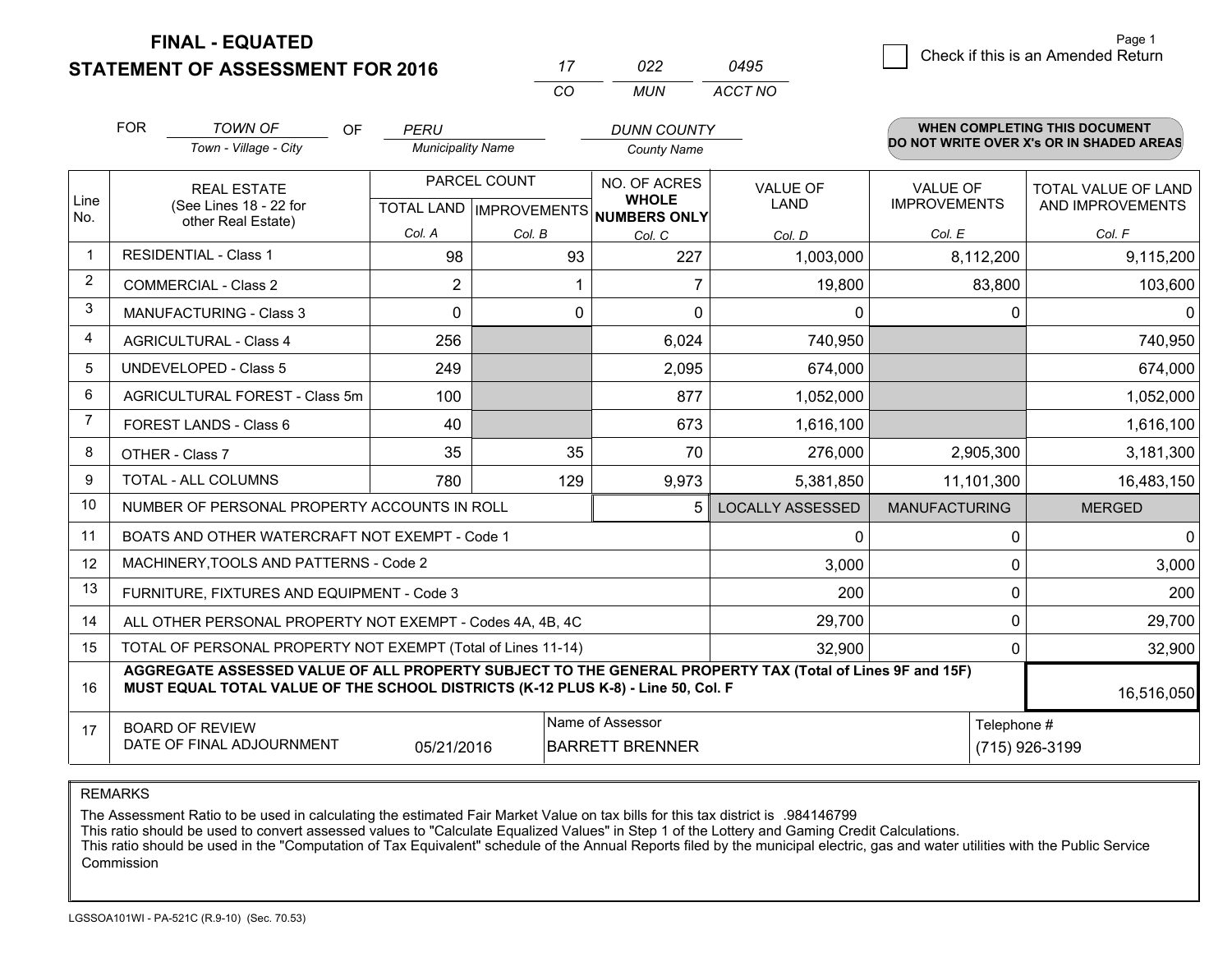*YEAR CO MUN ACCT NO* <sup>2016</sup> <sup>17</sup> <sup>022</sup> <sup>0495</sup>

Do not confuse FOREST LANDS (Line 7) with FOREST CROPS (in this section) - They are **NOT** the same

|    |                                                               |                 |  | Private Forest Crop - Reg Class @ 10¢ per acre                                 |                                                                              | Private Forest Crop - Reg Class @ \$2.52 per acre                  |                                                                 |                    |                    |
|----|---------------------------------------------------------------|-----------------|--|--------------------------------------------------------------------------------|------------------------------------------------------------------------------|--------------------------------------------------------------------|-----------------------------------------------------------------|--------------------|--------------------|
| 18 | (a) PARCELS                                                   | (b) ACRES       |  | (c) ASSESSED VALUE                                                             |                                                                              | (d) PARCELS                                                        | (e) ACRES                                                       |                    | (f) ASSESSED VALUE |
|    |                                                               |                 |  |                                                                                |                                                                              |                                                                    |                                                                 |                    |                    |
|    | Private Forest Crop - Special Class @ 20¢ per acre            |                 |  |                                                                                | Entered Before 2005 Managed Forest - Ferrous Mining CLOSED @ \$8.27 per acre |                                                                    |                                                                 |                    |                    |
| 19 | (a) PARCELS                                                   | (b) ACRES       |  | (c) ASSESSED VALUE                                                             |                                                                              | (d) PARCELS                                                        | (e) ACRES                                                       |                    | (f) ASSESSED VALUE |
|    |                                                               |                 |  |                                                                                |                                                                              |                                                                    |                                                                 |                    |                    |
|    |                                                               |                 |  | Entered Before 2005 Managed Forest - OPEN @ \$.79 per acre                     |                                                                              |                                                                    | Entered Before 2005 Managed Forest - CLOSED @ \$1.87 per acre   |                    |                    |
| 20 | (a) PARCELS                                                   | (b) ACRES       |  | (c) ASSESSED VALUE                                                             |                                                                              | (d) PARCELS                                                        | (e) ACRES                                                       |                    | (f) ASSESSED VALUE |
|    | 31                                                            | 692.4           |  | 1,029,400                                                                      |                                                                              | 3                                                                  | 110                                                             |                    |                    |
|    | Entered After 2004 Managed Forest - OPEN @<br>\$2.14 per acre |                 |  |                                                                                | Entered After 2004 Managed Forest - CLOSED @ \$10.68 per acre                |                                                                    |                                                                 |                    |                    |
| 21 | (a) PARCELS                                                   | (b) ACRES       |  | (c) ASSESSED VALUE                                                             |                                                                              | (d) PARCELS<br>(e) ACRES                                           |                                                                 | (f) ASSESSED VALUE |                    |
|    |                                                               |                 |  |                                                                                |                                                                              |                                                                    |                                                                 |                    |                    |
|    | 18                                                            | 699.45          |  | 1,518,700                                                                      |                                                                              |                                                                    | 198.8                                                           |                    | 374,800            |
| 22 | (a) County Forest Cropland Acres                              |                 |  | (b) Federal Acres                                                              |                                                                              | (d) County (NOT FOREST CROP) Acres<br>(c) State Acres              |                                                                 |                    | (e) Other Acres    |
|    |                                                               |                 |  |                                                                                |                                                                              | 112.76                                                             | 758.25                                                          |                    | 8.9                |
|    |                                                               |                 |  | Assessed Value of Omitted Property From Prior Years (Sec. 70.44)               |                                                                              |                                                                    | Assessed Value of Sec. 70.43 Corrections of Errors by Assessors |                    |                    |
| 23 |                                                               | (a) REAL ESTATE |  | (b) PERSONAL                                                                   | (c1) REAL ESTATE                                                             |                                                                    | (c2) PERSONAL                                                   |                    |                    |
|    |                                                               |                 |  |                                                                                |                                                                              |                                                                    |                                                                 |                    |                    |
|    |                                                               |                 |  | Manufacturing Equated Value of Omitted Property From Prior Years (Sec. 70.995) |                                                                              | Mfg. Equated Value of Sec.70.43 Corrections of Errors by Assessors |                                                                 |                    |                    |
|    | (d) REAL ESTATE                                               |                 |  | (e) PERSONAL                                                                   |                                                                              | (f1) REAL ESTATE                                                   |                                                                 | (f2) PERSONAL      |                    |
|    |                                                               |                 |  |                                                                                |                                                                              |                                                                    |                                                                 |                    |                    |

## **SPECIAL DISTRICTS**

| Line<br>No. | Enter 6-digit<br>Special District<br>Code (Col. A) | <b>Account</b><br><b>Number</b> | <b>Special District Name</b> | <b>Locally Assessed Value</b><br>of Real Estate and | Mfg Value of Real Estate<br>and Personal Property | <b>Merged Value of</b><br><b>Real Estate and</b><br>Personal Property (Col. F) |
|-------------|----------------------------------------------------|---------------------------------|------------------------------|-----------------------------------------------------|---------------------------------------------------|--------------------------------------------------------------------------------|
|             |                                                    | (Col. B)                        | (Col. C)                     | Personal Property (Col. D)                          | (Col. E)                                          |                                                                                |
| 24          |                                                    |                                 |                              |                                                     |                                                   |                                                                                |
| 25          |                                                    |                                 |                              |                                                     |                                                   |                                                                                |
| 26          |                                                    |                                 |                              |                                                     |                                                   |                                                                                |
| 27          |                                                    |                                 |                              |                                                     |                                                   |                                                                                |
| 28          |                                                    |                                 |                              |                                                     |                                                   |                                                                                |
| 29          |                                                    |                                 |                              |                                                     |                                                   |                                                                                |
| 30          |                                                    |                                 |                              |                                                     |                                                   |                                                                                |
| 31          |                                                    |                                 |                              |                                                     |                                                   |                                                                                |
| 32          |                                                    |                                 |                              |                                                     |                                                   |                                                                                |
| 33          |                                                    |                                 |                              |                                                     |                                                   |                                                                                |
| 34          |                                                    |                                 |                              |                                                     |                                                   |                                                                                |
| 35          |                                                    |                                 |                              |                                                     |                                                   |                                                                                |

LGSSOA101WI-PA - 521C (R. 9-10) (Sec. 70.53)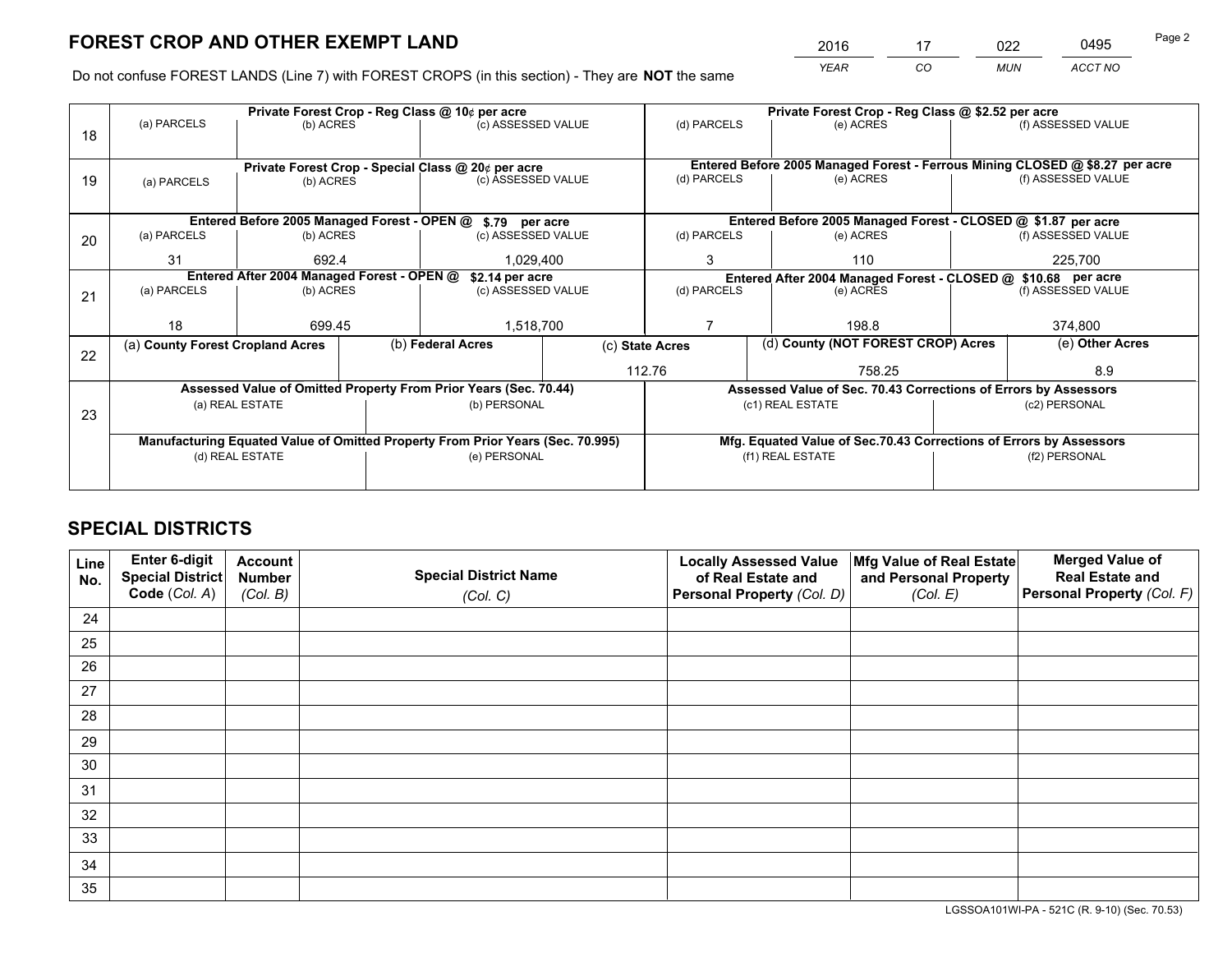|             |                                                          |                                             |                                                         | <b>YEAR</b>                                                                       | CO<br><b>MUN</b>                                              | ACCT NO                                                                        |
|-------------|----------------------------------------------------------|---------------------------------------------|---------------------------------------------------------|-----------------------------------------------------------------------------------|---------------------------------------------------------------|--------------------------------------------------------------------------------|
| Line<br>No. | Enter 6-digit<br><b>School District</b><br>Code (Col. A) | <b>Account</b><br><b>Number</b><br>(Col. B) | <b>School District Name</b><br>(Col. C)                 | <b>Locally Assessed Value</b><br>of Real Estate and<br>Personal Property (Col. D) | Mfg Value of Real Estate<br>and Personal Property<br>(Col. E) | <b>Merged Value of</b><br><b>Real Estate and</b><br>Personal Property (Col. F) |
|             | A. SCHOOL DISTRICTS (K-8 and K-12)                       |                                             |                                                         |                                                                                   |                                                               |                                                                                |
| 36          | 461499                                                   | 0278                                        | SCH D OF DURAND                                         | 16,516,050                                                                        |                                                               | 16,516,050                                                                     |
| 37          |                                                          |                                             |                                                         |                                                                                   |                                                               |                                                                                |
| 38          |                                                          |                                             |                                                         |                                                                                   |                                                               |                                                                                |
| 39          |                                                          |                                             |                                                         |                                                                                   |                                                               |                                                                                |
| 40          |                                                          |                                             |                                                         |                                                                                   |                                                               |                                                                                |
| 41          |                                                          |                                             |                                                         |                                                                                   |                                                               |                                                                                |
| 42          |                                                          |                                             |                                                         |                                                                                   |                                                               |                                                                                |
| 43          |                                                          |                                             |                                                         |                                                                                   |                                                               |                                                                                |
| 44<br>45    |                                                          |                                             |                                                         |                                                                                   |                                                               |                                                                                |
| 46          |                                                          |                                             |                                                         |                                                                                   |                                                               |                                                                                |
| 47          |                                                          |                                             |                                                         |                                                                                   |                                                               |                                                                                |
| 48          |                                                          |                                             |                                                         |                                                                                   |                                                               |                                                                                |
| 49          |                                                          |                                             |                                                         |                                                                                   |                                                               |                                                                                |
| 50          |                                                          |                                             | TOTAL ASSESSED VALUE OF SCHOOL DISTRICTS (K-8 and K-12) | 16,516,050                                                                        |                                                               | 16,516,050                                                                     |
|             | <b>B.</b><br><b>UNION HIGH SCHOOL DISTRICTS</b>          |                                             |                                                         |                                                                                   |                                                               |                                                                                |
| 51          |                                                          |                                             |                                                         |                                                                                   |                                                               |                                                                                |
| 52          |                                                          |                                             |                                                         |                                                                                   |                                                               |                                                                                |
| 53          |                                                          |                                             |                                                         |                                                                                   |                                                               |                                                                                |
| 54          |                                                          |                                             |                                                         |                                                                                   |                                                               |                                                                                |
| 55          |                                                          |                                             | TOTAL ASSESSED VALUE OF UNION HIGH SCHOOLS              |                                                                                   |                                                               |                                                                                |
|             | $C_{1}$<br><b>TECHNICAL COLLEGE DISTRICTS</b>            |                                             |                                                         |                                                                                   |                                                               |                                                                                |
| 56          | 000100                                                   | 0001                                        | CHIPPEWA VALLEY TECHNICAL COLLEGE EAUC                  | 16,516,050                                                                        |                                                               | 16,516,050                                                                     |
| 57          |                                                          |                                             |                                                         |                                                                                   |                                                               |                                                                                |
| 58          |                                                          |                                             |                                                         |                                                                                   |                                                               |                                                                                |
| 59          |                                                          |                                             | TOTAL ASSESSED VALUE OF TECHNICAL COLLEGES              | 16,516,050                                                                        |                                                               | 16,516,050                                                                     |

17

022

 *I hereby certify, to the best of my knowledge and belief, this form is complete and correct.*

**SCHOOL DISTRICTS**

| Print name of preparer | Title                    |                | Date (MM / DD / CCYY) |
|------------------------|--------------------------|----------------|-----------------------|
|                        |                          |                |                       |
| Signature of preparer  | Contact Telephone Number | E-mail address |                       |
|                        | $\sim$                   |                |                       |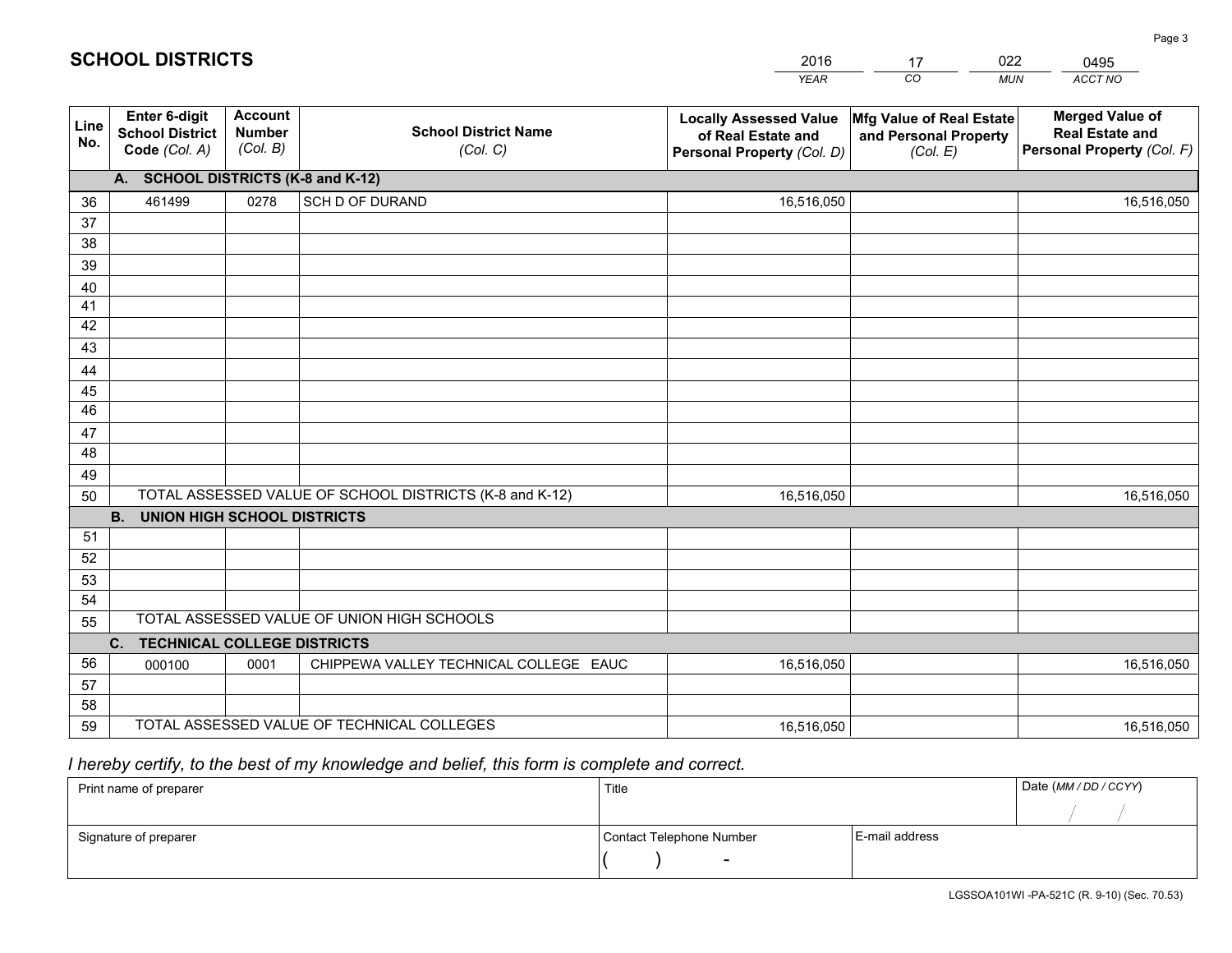### **HIGHLIGHTS**

- 1. Complete the Statement of Assessment after the Board of Review. Reflect any changes made there.
- 2. Use black ink to complete.
- 3. Line 16 must equal Line 50, Col D.
- 4. Line 55 must equal the total of K-8 schools listed on lines 36-49. Do not include K-12 schools in this comparision.
- 5. Line 59, Col. D must equal Line 16.
- 6. Special District, School District and Technical College District values must include both real estate and personal property. Examples of Special districts are: town sanitary districts, public inland lake protection and rehabilitation districts, and metropolitan sewerage districts.
- 7. DO NOT INCLUDE Manufacturing property values.DOR will print these values on the final SOA.

REBECCA RICHARDSON

REBECCA RICHARDSON<br>TOWN OF PERU

TOWN OF PERU N112 760TH ST DURAND, WI 54736 - 9601

**DURAND, WI 54736 -**N112760TH ST

9601

 8. Accuracy of this form is very important. The values reported directly affect the equalized value DOR calculates for school and special districts.

### **Page 1:**

 If not prefilled, enter the tax year,county and municipal code,municipal type, municipal name and county name on the top of form.

Check the Amended box, if filing an amended / corrected SOA.

 Report the parcel count, acres and assessed value of taxable general property, total parcel count, (real and personal), total acres, and values from final figures set by the Board of Review.

- A. Real Estate land and improvements (buildings, etc.) is reported on lines 1 8, total line 9.
- B. Personal Property is reported on lines 11 14, Column D, total line 15.
- C. To complete this report, use the computer produced summary of the assessment roll that shows these amounts.
- D. Use whole numbers only.
- E. Add each line across and each column down to verify entries.

### **Page 2:**

- A. Report Special Items (not subject to general property tax).
- 1. Private Forest Croplands and Managed Forest Lands are reported on lines 18,19, 20 and 21. Be sure to report assessed values **NOT** taxes.
- 2. You should have copies of the orders of entry, orders of withdrawal, etc., to update your assessment roll.
	- 3. Show hundredths of acres (e.g. 39.75).
- 4. Tax exempt lands are reported on line 22.
- 5. Omitted property and sec. 70.43, Wis. Stats., corrections of errors by assessor are reported on line 23. Report real estate and personal property separately. These should be for **prior years**, not something found on the current assessment roll after the board of review.
- B. Special District (Lines 24-35) Include the value of both real and personal property.
- The Department of Revenue (DOR) preprints much of the information regarding names and codes for schools, special districts,etc. If a district is not listed, enter the name and value only, DOR will enter the proper code.

### **Page 3 School Districts:**

Include the value of both real and personal property.

Report School District (regular, elementary, union high school, and technical college).

- 1. Regular (K-12) and Elementary (K-8) school values are reported on lines 36-49, total on line 50.
- 2. Union High School (UHS) (use only if elementary schools are listed on lines 36-49) are reported on lines 51-54. UHS total value (line 55) must equal to the total **elementary school** values reported on lines 36-49. Do notinclude K-12 schools in this comparison.
- 3. Technical College values are reported on lines 56-58, total on line 59.
- 4. Use the computer summary that shows these amounts to complete this report.

#### **This form is due the second Monday in June. File this report only after your Board of Review is complete.**

 *If you have questions: Return forms to:*

Fax number: (608) 264-6887 PO Box 8971

 Email: lgs@revenue.wi.gov Wisconsin Department of Revenue Call: (608) 261-5341 Local Government Services Section 6-97Madison WI 53708-8971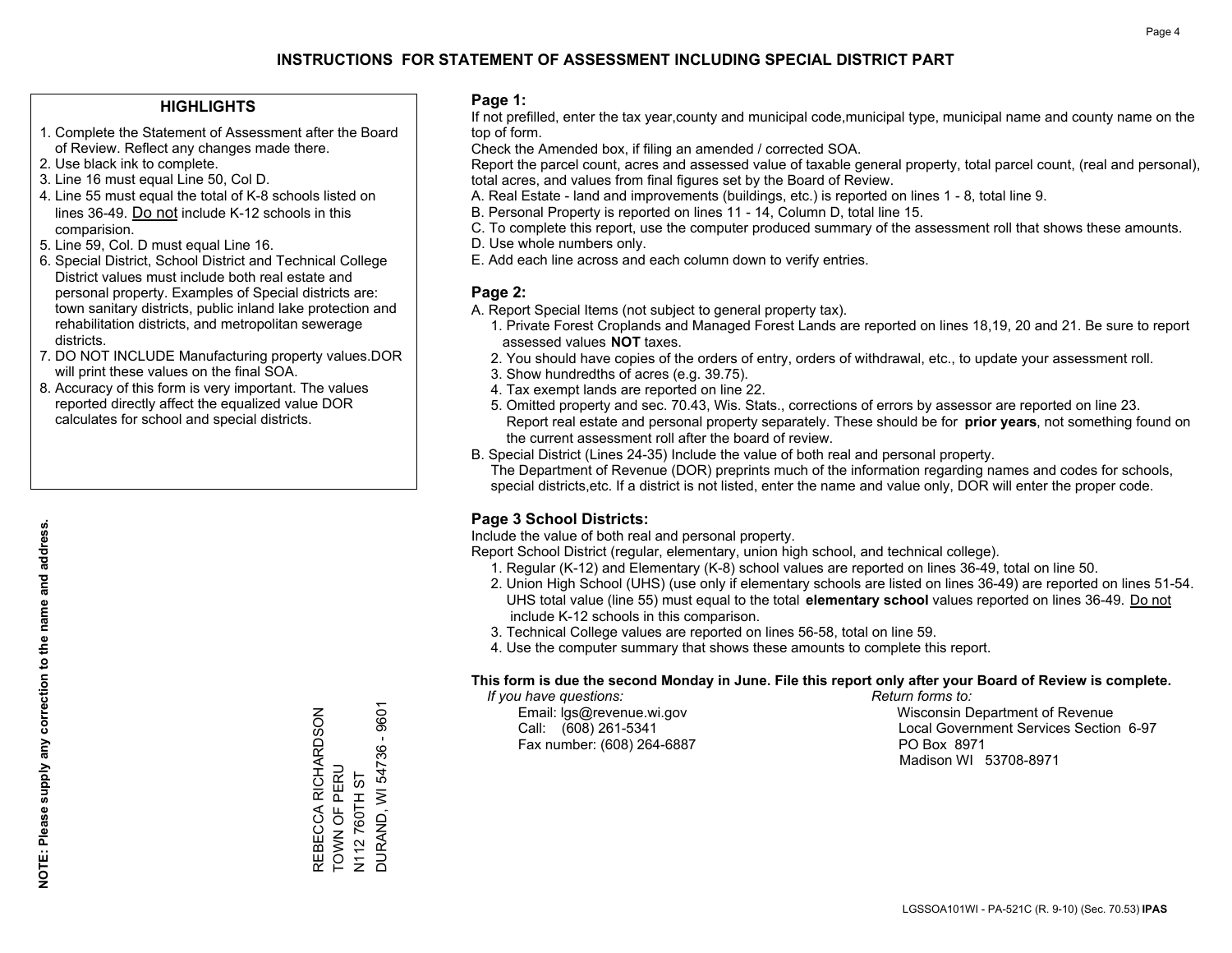**FINAL - EQUATED**

**STATEMENT OF ASSESSMENT FOR 2016** 

| 17  | 024 | 0496    |
|-----|-----|---------|
| CO. | MUN | ACCT NO |

|                | <b>FOR</b>                                                                                                                                                                                                  | <b>TOWN OF</b><br>OF.                                        | <b>RED CEDAR</b>         |                           | <b>DUNN COUNTY</b>           |                         |                      | <b>WHEN COMPLETING THIS DOCUMENT</b><br>DO NOT WRITE OVER X's OR IN SHADED AREAS |  |  |
|----------------|-------------------------------------------------------------------------------------------------------------------------------------------------------------------------------------------------------------|--------------------------------------------------------------|--------------------------|---------------------------|------------------------------|-------------------------|----------------------|----------------------------------------------------------------------------------|--|--|
|                |                                                                                                                                                                                                             | Town - Village - City                                        | <b>Municipality Name</b> |                           | <b>County Name</b>           |                         |                      |                                                                                  |  |  |
|                |                                                                                                                                                                                                             | <b>REAL ESTATE</b>                                           |                          | PARCEL COUNT              | NO. OF ACRES                 | <b>VALUE OF</b>         | <b>VALUE OF</b>      | TOTAL VALUE OF LAND                                                              |  |  |
| Line<br>No.    |                                                                                                                                                                                                             | (See Lines 18 - 22 for<br>other Real Estate)                 |                          | TOTAL LAND   IMPROVEMENTS | <b>WHOLE</b><br>NUMBERS ONLY | LAND                    | <b>IMPROVEMENTS</b>  | AND IMPROVEMENTS                                                                 |  |  |
|                |                                                                                                                                                                                                             |                                                              | Col. A                   | Col. B                    | Col. C                       | Col. D                  | Col. E               | Col. F                                                                           |  |  |
| -1             | <b>RESIDENTIAL - Class 1</b>                                                                                                                                                                                |                                                              | 991                      | 797                       | 1,534                        | 21,857,800              | 120,883,800          | 142,741,600                                                                      |  |  |
| 2              |                                                                                                                                                                                                             | <b>COMMERCIAL - Class 2</b>                                  | 37                       | 23                        | 168                          | 1,042,200               | 2,819,400            | 3,861,600                                                                        |  |  |
| 3              |                                                                                                                                                                                                             | <b>MANUFACTURING - Class 3</b>                               | 10                       | 5                         | 207                          | 1,289,900               | 367,500              | 1,657,400                                                                        |  |  |
| 4              |                                                                                                                                                                                                             | <b>AGRICULTURAL - Class 4</b>                                | 823                      |                           | 16,411                       | 2,697,900               |                      | 2,697,900                                                                        |  |  |
| 5              |                                                                                                                                                                                                             | <b>UNDEVELOPED - Class 5</b>                                 | 307                      |                           | 1,886                        | 1,489,800               |                      | 1,489,800                                                                        |  |  |
| 6              |                                                                                                                                                                                                             | AGRICULTURAL FOREST - Class 5m                               | 120                      |                           | 1,365                        | 1,885,500               |                      | 1,885,500                                                                        |  |  |
| $\overline{7}$ | FOREST LANDS - Class 6                                                                                                                                                                                      |                                                              | 42                       |                           | 525                          | 1,303,600               |                      | 1,303,600                                                                        |  |  |
| 8              |                                                                                                                                                                                                             | OTHER - Class 7                                              | 109                      | 109                       | 179                          | 1,007,500               | 10,695,500           | 11,703,000                                                                       |  |  |
| 9              |                                                                                                                                                                                                             | <b>TOTAL - ALL COLUMNS</b>                                   | 2,439                    | 934                       | 22,275                       | 32,574,200              | 134,766,200          | 167,340,400                                                                      |  |  |
| 10             |                                                                                                                                                                                                             | NUMBER OF PERSONAL PROPERTY ACCOUNTS IN ROLL                 |                          |                           | 43                           | <b>LOCALLY ASSESSED</b> | <b>MANUFACTURING</b> | <b>MERGED</b>                                                                    |  |  |
| 11             |                                                                                                                                                                                                             | BOATS AND OTHER WATERCRAFT NOT EXEMPT - Code 1               |                          |                           |                              | 0                       | $\Omega$             | 0                                                                                |  |  |
| 12             |                                                                                                                                                                                                             | MACHINERY, TOOLS AND PATTERNS - Code 2                       |                          |                           |                              | 399,100                 | 609,700              | 1,008,800                                                                        |  |  |
| 13             |                                                                                                                                                                                                             | FURNITURE, FIXTURES AND EQUIPMENT - Code 3                   |                          |                           |                              | 99,500                  | 17,200               | 116,700                                                                          |  |  |
| 14             |                                                                                                                                                                                                             | ALL OTHER PERSONAL PROPERTY NOT EXEMPT - Codes 4A, 4B, 4C    |                          |                           |                              | 67,900                  | 5,350,600            | 5,418,500                                                                        |  |  |
| 15             |                                                                                                                                                                                                             | TOTAL OF PERSONAL PROPERTY NOT EXEMPT (Total of Lines 11-14) |                          |                           |                              | 566,500                 | 5,977,500            | 6,544,000                                                                        |  |  |
| 16             | AGGREGATE ASSESSED VALUE OF ALL PROPERTY SUBJECT TO THE GENERAL PROPERTY TAX (Total of Lines 9F and 15F)<br>MUST EQUAL TOTAL VALUE OF THE SCHOOL DISTRICTS (K-12 PLUS K-8) - Line 50, Col. F<br>173,884,400 |                                                              |                          |                           |                              |                         |                      |                                                                                  |  |  |
| 17             |                                                                                                                                                                                                             | <b>BOARD OF REVIEW</b>                                       |                          |                           | Name of Assessor             |                         |                      | Telephone #                                                                      |  |  |
|                |                                                                                                                                                                                                             | DATE OF FINAL ADJOURNMENT                                    | 05/31/2016               |                           | RANDY PROCHNOW               |                         |                      | (715) 632-2116                                                                   |  |  |

REMARKS

The Assessment Ratio to be used in calculating the estimated Fair Market Value on tax bills for this tax district is .96886284

This ratio should be used to convert assessed values to "Calculate Equalized Values" in Step 1 of the Lottery and Gaming Credit Calculations.<br>This ratio should be used in the "Computation of Tax Equivalent" schedule of the Commission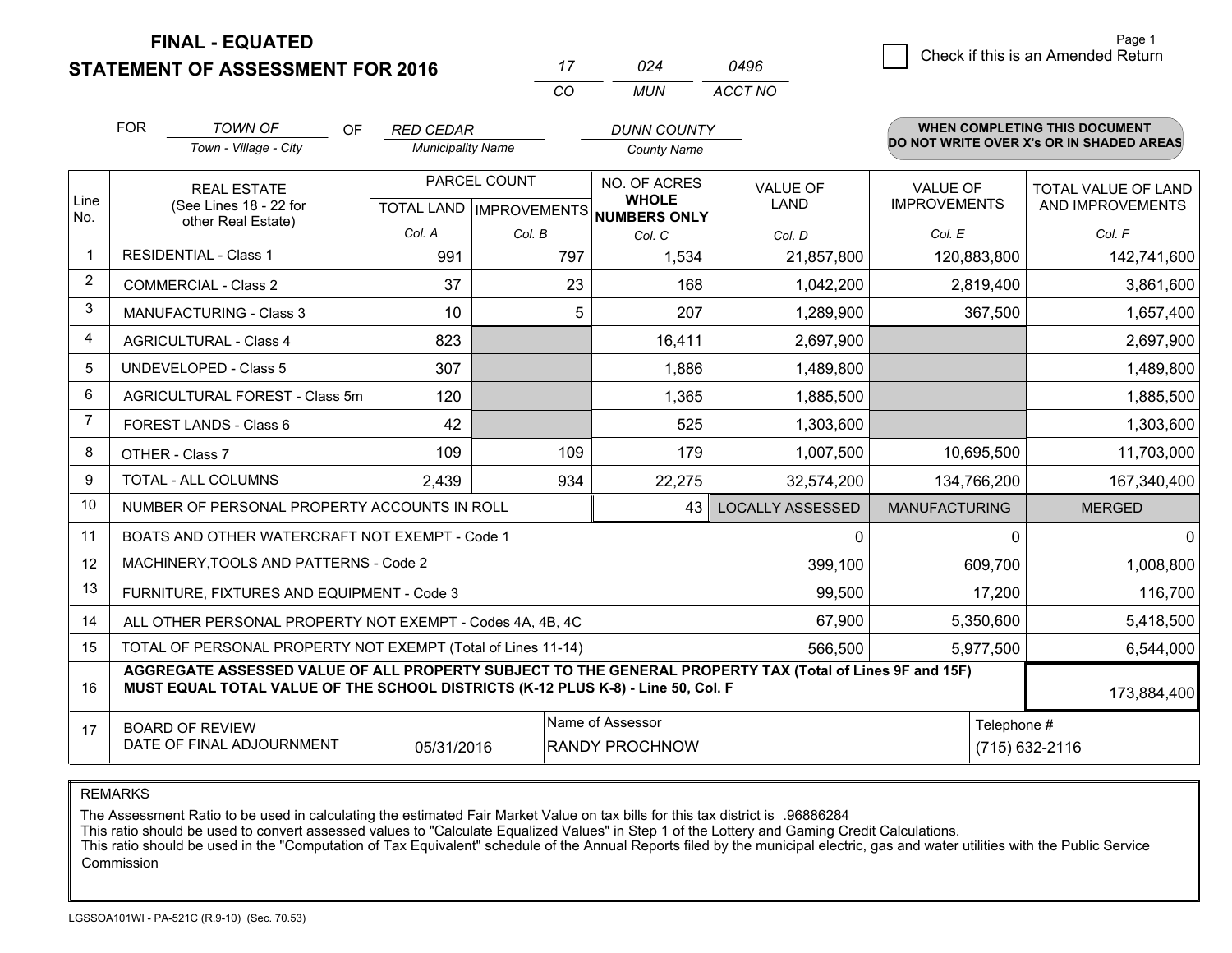*YEAR CO MUN ACCT NO* <sup>2016</sup> <sup>17</sup> <sup>024</sup> <sup>0496</sup>

Do not confuse FOREST LANDS (Line 7) with FOREST CROPS (in this section) - They are **NOT** the same

|    |                                                                                |                                             |  | Private Forest Crop - Reg Class @ 10¢ per acre                           |  |                  | Private Forest Crop - Reg Class @ \$2.52 per acre                            |               |                    |
|----|--------------------------------------------------------------------------------|---------------------------------------------|--|--------------------------------------------------------------------------|--|------------------|------------------------------------------------------------------------------|---------------|--------------------|
| 18 | (a) PARCELS                                                                    | (b) ACRES                                   |  | (c) ASSESSED VALUE                                                       |  | (d) PARCELS      | (e) ACRES                                                                    |               | (f) ASSESSED VALUE |
|    |                                                                                |                                             |  |                                                                          |  |                  | Entered Before 2005 Managed Forest - Ferrous Mining CLOSED @ \$8.27 per acre |               |                    |
| 19 | (a) PARCELS                                                                    | (b) ACRES                                   |  | Private Forest Crop - Special Class @ 20¢ per acre<br>(c) ASSESSED VALUE |  | (d) PARCELS      | (e) ACRES                                                                    |               |                    |
|    |                                                                                |                                             |  |                                                                          |  |                  |                                                                              |               |                    |
|    |                                                                                | Entered Before 2005 Managed Forest - OPEN @ |  | \$.79 per acre                                                           |  |                  | Entered Before 2005 Managed Forest - CLOSED @ \$1.87 per acre                |               |                    |
| 20 | (a) PARCELS<br>(b) ACRES                                                       |                                             |  | (c) ASSESSED VALUE                                                       |  | (d) PARCELS      | (e) ACRES                                                                    |               | (f) ASSESSED VALUE |
|    |                                                                                |                                             |  |                                                                          |  |                  | 201                                                                          |               | 488,600            |
|    |                                                                                | Entered After 2004 Managed Forest - OPEN @  |  | \$2.14 per acre                                                          |  |                  | Entered After 2004 Managed Forest - CLOSED @ \$10.68 per acre                |               |                    |
| 21 | (a) PARCELS                                                                    | (b) ACRES                                   |  | (c) ASSESSED VALUE                                                       |  | (d) PARCELS      | (e) ACRES                                                                    |               | (f) ASSESSED VALUE |
|    |                                                                                |                                             |  |                                                                          |  |                  |                                                                              |               |                    |
|    |                                                                                |                                             |  |                                                                          |  |                  | 185.78                                                                       |               |                    |
|    | (a) County Forest Cropland Acres                                               |                                             |  | (b) Federal Acres                                                        |  | (c) State Acres  | (d) County (NOT FOREST CROP) Acres                                           |               | (e) Other Acres    |
| 22 |                                                                                |                                             |  |                                                                          |  |                  |                                                                              |               |                    |
|    |                                                                                |                                             |  | 636.27                                                                   |  | 1,445.46         | 154.93                                                                       |               | 201.09             |
|    |                                                                                |                                             |  | Assessed Value of Omitted Property From Prior Years (Sec. 70.44)         |  |                  | Assessed Value of Sec. 70.43 Corrections of Errors by Assessors              |               |                    |
| 23 |                                                                                | (a) REAL ESTATE                             |  | (b) PERSONAL                                                             |  |                  | (c1) REAL ESTATE                                                             |               | (c2) PERSONAL      |
|    |                                                                                |                                             |  |                                                                          |  |                  |                                                                              |               |                    |
|    | Manufacturing Equated Value of Omitted Property From Prior Years (Sec. 70.995) |                                             |  |                                                                          |  |                  | Mfg. Equated Value of Sec.70.43 Corrections of Errors by Assessors           |               |                    |
|    | (d) REAL ESTATE                                                                |                                             |  | (e) PERSONAL                                                             |  | (f1) REAL ESTATE |                                                                              | (f2) PERSONAL |                    |
|    |                                                                                |                                             |  |                                                                          |  |                  |                                                                              |               |                    |

## **SPECIAL DISTRICTS**

| Line<br>No. | Enter 6-digit<br><b>Special District</b><br>Code (Col. A) | <b>Account</b><br><b>Number</b><br>(Col. B) | <b>Special District Name</b><br>(Col. C) | <b>Locally Assessed Value</b><br>of Real Estate and<br><b>Personal Property (Col. D)</b> | Mfg Value of Real Estate<br>and Personal Property<br>(Col. E) | <b>Merged Value of</b><br><b>Real Estate and</b><br>Personal Property (Col. F) |
|-------------|-----------------------------------------------------------|---------------------------------------------|------------------------------------------|------------------------------------------------------------------------------------------|---------------------------------------------------------------|--------------------------------------------------------------------------------|
| 24          | 177070                                                    | 0123                                        | TOWN OF RED CEDAR SANITARY DISTRICT #1   | 2,268,700                                                                                | 94,800                                                        | 2,363,500                                                                      |
| 25          |                                                           |                                             |                                          |                                                                                          |                                                               |                                                                                |
| 26          |                                                           |                                             |                                          |                                                                                          |                                                               |                                                                                |
| 27          |                                                           |                                             |                                          |                                                                                          |                                                               |                                                                                |
| 28          |                                                           |                                             |                                          |                                                                                          |                                                               |                                                                                |
| 29          |                                                           |                                             |                                          |                                                                                          |                                                               |                                                                                |
| 30          |                                                           |                                             |                                          |                                                                                          |                                                               |                                                                                |
| 31          |                                                           |                                             |                                          |                                                                                          |                                                               |                                                                                |
| 32          |                                                           |                                             |                                          |                                                                                          |                                                               |                                                                                |
| 33          |                                                           |                                             |                                          |                                                                                          |                                                               |                                                                                |
| 34          |                                                           |                                             |                                          |                                                                                          |                                                               |                                                                                |
| 35          |                                                           |                                             |                                          |                                                                                          |                                                               |                                                                                |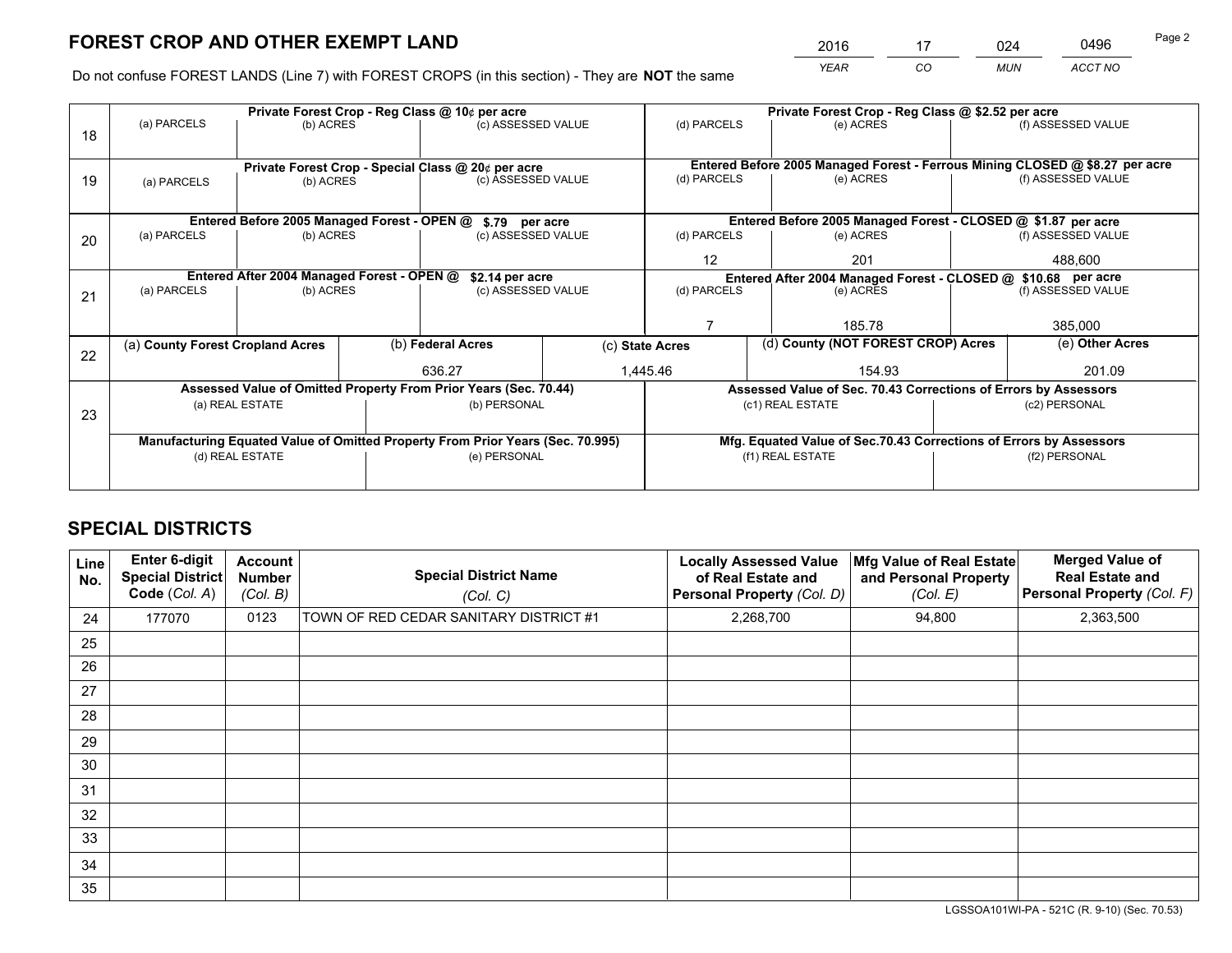|             |                                                                 |                                             |                                                         | <b>YEAR</b>                                                                       | CO<br><b>MUN</b>                                              | ACCT NO                                                                        |
|-------------|-----------------------------------------------------------------|---------------------------------------------|---------------------------------------------------------|-----------------------------------------------------------------------------------|---------------------------------------------------------------|--------------------------------------------------------------------------------|
| Line<br>No. | <b>Enter 6-digit</b><br><b>School District</b><br>Code (Col. A) | <b>Account</b><br><b>Number</b><br>(Col. B) | <b>School District Name</b><br>(Col. C)                 | <b>Locally Assessed Value</b><br>of Real Estate and<br>Personal Property (Col. D) | Mfg Value of Real Estate<br>and Personal Property<br>(Col. E) | <b>Merged Value of</b><br><b>Real Estate and</b><br>Personal Property (Col. F) |
|             | A. SCHOOL DISTRICTS (K-8 and K-12)                              |                                             |                                                         |                                                                                   |                                                               |                                                                                |
| 36          | 171176                                                          | 0115                                        | SCH D OF COLFAX                                         | 5,729,500                                                                         |                                                               | 5,729,500                                                                      |
| 37          | 171645                                                          | 0116                                        | SCH D OF ELK MOUND AREA                                 | 2,077,300                                                                         |                                                               | 2,077,300                                                                      |
| 38          | 173444                                                          | 0117                                        | SCH D OF MENOMONIE AREA                                 | 158,442,700                                                                       | 7,634,900                                                     | 166,077,600                                                                    |
| 39          |                                                                 |                                             |                                                         |                                                                                   |                                                               |                                                                                |
| 40          |                                                                 |                                             |                                                         |                                                                                   |                                                               |                                                                                |
| 41          |                                                                 |                                             |                                                         |                                                                                   |                                                               |                                                                                |
| 42          |                                                                 |                                             |                                                         |                                                                                   |                                                               |                                                                                |
| 43          |                                                                 |                                             |                                                         |                                                                                   |                                                               |                                                                                |
| 44          |                                                                 |                                             |                                                         |                                                                                   |                                                               |                                                                                |
| 45          |                                                                 |                                             |                                                         |                                                                                   |                                                               |                                                                                |
| 46          |                                                                 |                                             |                                                         |                                                                                   |                                                               |                                                                                |
| 47          |                                                                 |                                             |                                                         |                                                                                   |                                                               |                                                                                |
| 48          |                                                                 |                                             |                                                         |                                                                                   |                                                               |                                                                                |
| 49          |                                                                 |                                             | TOTAL ASSESSED VALUE OF SCHOOL DISTRICTS (K-8 and K-12) |                                                                                   |                                                               |                                                                                |
| 50          | <b>B.</b><br><b>UNION HIGH SCHOOL DISTRICTS</b>                 |                                             |                                                         | 166,249,500                                                                       | 7,634,900                                                     | 173,884,400                                                                    |
| 51          |                                                                 |                                             |                                                         |                                                                                   |                                                               |                                                                                |
| 52          |                                                                 |                                             |                                                         |                                                                                   |                                                               |                                                                                |
| 53          |                                                                 |                                             |                                                         |                                                                                   |                                                               |                                                                                |
| 54          |                                                                 |                                             |                                                         |                                                                                   |                                                               |                                                                                |
| 55          |                                                                 |                                             | TOTAL ASSESSED VALUE OF UNION HIGH SCHOOLS              |                                                                                   |                                                               |                                                                                |
|             | C.<br><b>TECHNICAL COLLEGE DISTRICTS</b>                        |                                             |                                                         |                                                                                   |                                                               |                                                                                |
| 56          | 000100                                                          | 0001                                        | CHIPPEWA VALLEY TECHNICAL COLLEGE EAUC                  | 166,249,500                                                                       | 7,634,900                                                     | 173,884,400                                                                    |
| 57          |                                                                 |                                             |                                                         |                                                                                   |                                                               |                                                                                |
| 58          |                                                                 |                                             |                                                         |                                                                                   |                                                               |                                                                                |
| 59          |                                                                 |                                             | TOTAL ASSESSED VALUE OF TECHNICAL COLLEGES              | 166,249,500                                                                       | 7,634,900                                                     | 173,884,400                                                                    |

17

024

 *I hereby certify, to the best of my knowledge and belief, this form is complete and correct.*

**SCHOOL DISTRICTS**

| Print name of preparer | Title                    | Date (MM/DD/CCYY) |  |
|------------------------|--------------------------|-------------------|--|
|                        |                          |                   |  |
| Signature of preparer  | Contact Telephone Number | E-mail address    |  |
|                        | $\overline{\phantom{0}}$ |                   |  |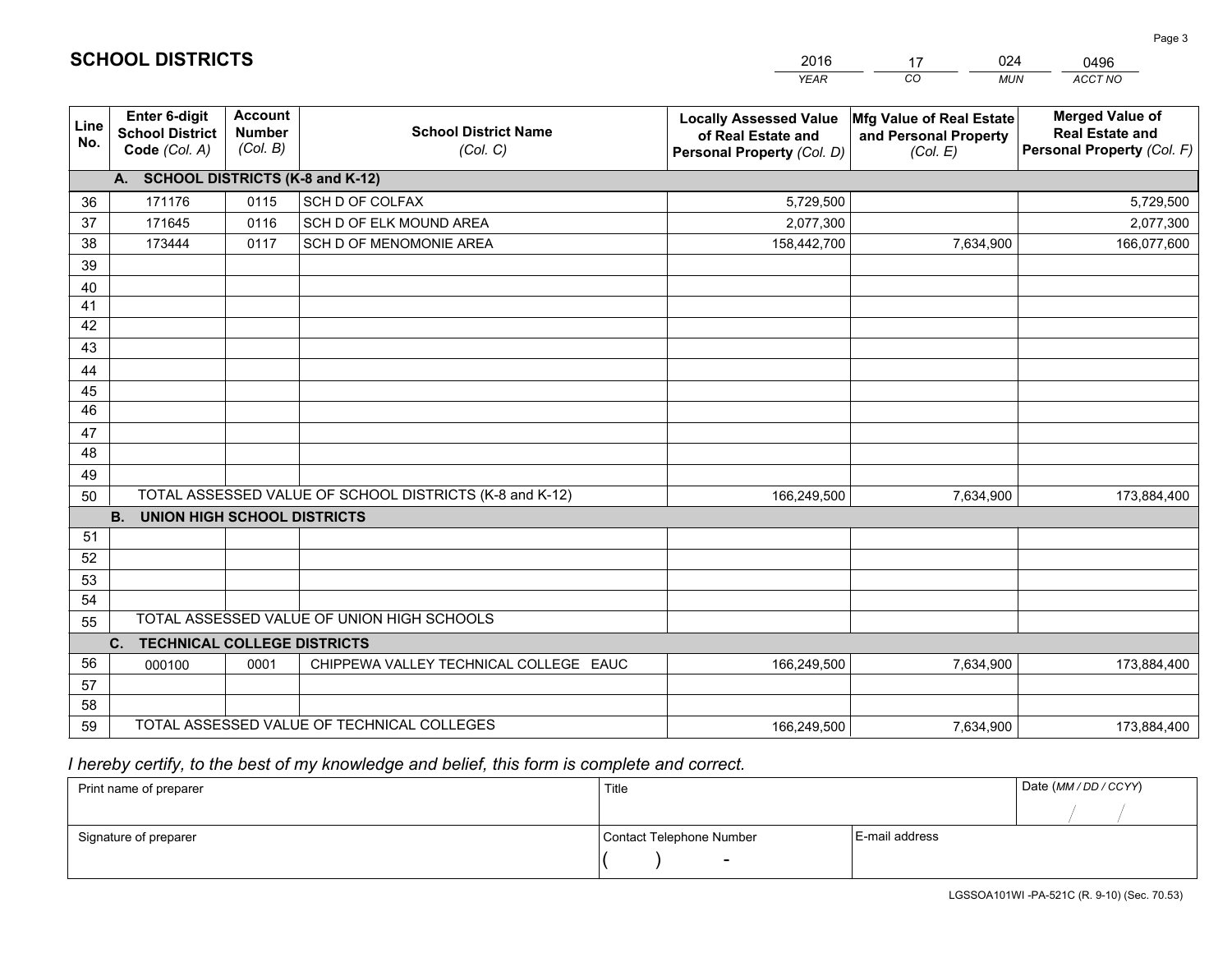### **HIGHLIGHTS**

- 1. Complete the Statement of Assessment after the Board of Review. Reflect any changes made there.
- 2. Use black ink to complete.
- 3. Line 16 must equal Line 50, Col D.
- 4. Line 55 must equal the total of K-8 schools listed on lines 36-49. Do not include K-12 schools in this comparision.
- 5. Line 59, Col. D must equal Line 16.
- 6. Special District, School District and Technical College District values must include both real estate and personal property. Examples of Special districts are: town sanitary districts, public inland lake protection and rehabilitation districts, and metropolitan sewerage districts.
- 7. DO NOT INCLUDE Manufacturing property values.DOR will print these values on the final SOA.

CHERYL MILLER TOWN OF RED CEDAR E6990 720TH AVE MENOMONIE, WI 54751

CHERYL MILLER<br>TOWN OF RED CEDAR

**MENOMONIE, WI 54751** 

E6990 720TH AVE

 8. Accuracy of this form is very important. The values reported directly affect the equalized value DOR calculates for school and special districts.

### **Page 1:**

 If not prefilled, enter the tax year,county and municipal code,municipal type, municipal name and county name on the top of form.

Check the Amended box, if filing an amended / corrected SOA.

 Report the parcel count, acres and assessed value of taxable general property, total parcel count, (real and personal), total acres, and values from final figures set by the Board of Review.

- A. Real Estate land and improvements (buildings, etc.) is reported on lines 1 8, total line 9.
- B. Personal Property is reported on lines 11 14, Column D, total line 15.
- C. To complete this report, use the computer produced summary of the assessment roll that shows these amounts.
- D. Use whole numbers only.
- E. Add each line across and each column down to verify entries.

### **Page 2:**

- A. Report Special Items (not subject to general property tax).
- 1. Private Forest Croplands and Managed Forest Lands are reported on lines 18,19, 20 and 21. Be sure to report assessed values **NOT** taxes.
- 2. You should have copies of the orders of entry, orders of withdrawal, etc., to update your assessment roll.
	- 3. Show hundredths of acres (e.g. 39.75).
- 4. Tax exempt lands are reported on line 22.
- 5. Omitted property and sec. 70.43, Wis. Stats., corrections of errors by assessor are reported on line 23. Report real estate and personal property separately. These should be for **prior years**, not something found on the current assessment roll after the board of review.
- B. Special District (Lines 24-35) Include the value of both real and personal property.
- The Department of Revenue (DOR) preprints much of the information regarding names and codes for schools, special districts,etc. If a district is not listed, enter the name and value only, DOR will enter the proper code.

### **Page 3 School Districts:**

Include the value of both real and personal property.

Report School District (regular, elementary, union high school, and technical college).

- 1. Regular (K-12) and Elementary (K-8) school values are reported on lines 36-49, total on line 50.
- 2. Union High School (UHS) (use only if elementary schools are listed on lines 36-49) are reported on lines 51-54. UHS total value (line 55) must equal to the total **elementary school** values reported on lines 36-49. Do notinclude K-12 schools in this comparison.
- 3. Technical College values are reported on lines 56-58, total on line 59.
- 4. Use the computer summary that shows these amounts to complete this report.

#### **This form is due the second Monday in June. File this report only after your Board of Review is complete.**

 *If you have questions: Return forms to:*

Fax number: (608) 264-6887 PO Box 8971

 Email: lgs@revenue.wi.gov Wisconsin Department of Revenue Call: (608) 261-5341 Local Government Services Section 6-97Madison WI 53708-8971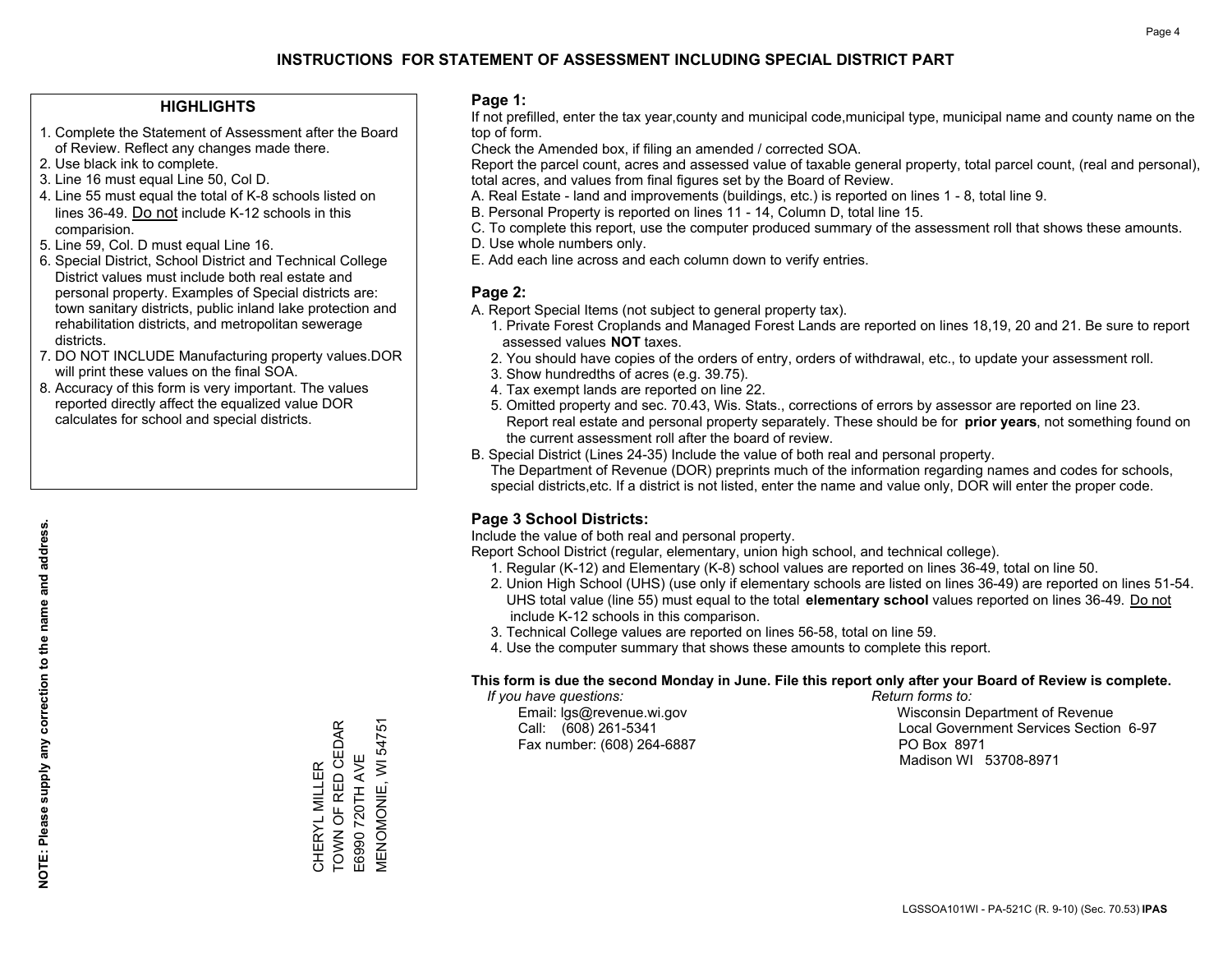**STATEMENT OF ASSESSMENT FOR 2016** 

**FINAL - EQUATED**

|                | <b>FOR</b>                                          | <b>TOWN OF</b><br>OF<br>Town - Village - City                                                                                                                                                | <b>ROCK CREEK</b><br><b>Municipality Name</b> |              | <b>DUNN COUNTY</b><br><b>County Name</b>                                 |                                |                                        | <b>WHEN COMPLETING THIS DOCUMENT</b><br>DO NOT WRITE OVER X's OR IN SHADED AREAS |
|----------------|-----------------------------------------------------|----------------------------------------------------------------------------------------------------------------------------------------------------------------------------------------------|-----------------------------------------------|--------------|--------------------------------------------------------------------------|--------------------------------|----------------------------------------|----------------------------------------------------------------------------------|
| Line<br>No.    |                                                     | <b>REAL ESTATE</b><br>(See Lines 18 - 22 for                                                                                                                                                 |                                               | PARCEL COUNT | NO. OF ACRES<br><b>WHOLE</b><br>TOTAL LAND   IMPROVEMENTS   NUMBERS ONLY | <b>VALUE OF</b><br><b>LAND</b> | <b>VALUE OF</b><br><b>IMPROVEMENTS</b> | TOTAL VALUE OF LAND<br>AND IMPROVEMENTS                                          |
|                |                                                     | other Real Estate)                                                                                                                                                                           | Col. A                                        | Col. B       | Col. C                                                                   | Col. D                         | Col. E                                 | Col. F                                                                           |
| -1             |                                                     | <b>RESIDENTIAL - Class 1</b>                                                                                                                                                                 | 425                                           |              | 363<br>1,058<br>5,818,900                                                |                                | 42,013,700                             | 47,832,600                                                                       |
| 2              |                                                     | <b>COMMERCIAL - Class 2</b>                                                                                                                                                                  | 16                                            | 14           | 98                                                                       | 291,700                        | 1,286,400                              | 1,578,100                                                                        |
| 3              |                                                     | <b>MANUFACTURING - Class 3</b>                                                                                                                                                               | $\Omega$                                      | 0            | $\Omega$                                                                 | 0                              |                                        | 0<br>0                                                                           |
| 4              |                                                     | <b>AGRICULTURAL - Class 4</b>                                                                                                                                                                | 474                                           |              | 10,428                                                                   | 1,323,000                      |                                        | 1,323,000                                                                        |
| 5              |                                                     | <b>UNDEVELOPED - Class 5</b>                                                                                                                                                                 | 294                                           |              | 1,575                                                                    | 674,300                        |                                        | 674,300                                                                          |
| 6              |                                                     | AGRICULTURAL FOREST - Class 5m                                                                                                                                                               | 191                                           |              | 2,176                                                                    | 2,721,300                      |                                        | 2,721,300                                                                        |
| $\overline{7}$ |                                                     | FOREST LANDS - Class 6                                                                                                                                                                       | 51                                            |              | 670                                                                      | 1,644,300                      |                                        | 1,644,300                                                                        |
| 8              | OTHER - Class 7                                     |                                                                                                                                                                                              | 75                                            | 75           | 137                                                                      | 496,300                        | 6,999,000                              | 7,495,300                                                                        |
| 9              |                                                     | <b>TOTAL - ALL COLUMNS</b>                                                                                                                                                                   | 1,526                                         | 452          | 16,142                                                                   | 12,969,800                     | 50,299,100                             | 63,268,900                                                                       |
| 10             |                                                     | NUMBER OF PERSONAL PROPERTY ACCOUNTS IN ROLL                                                                                                                                                 |                                               |              | 24                                                                       | <b>LOCALLY ASSESSED</b>        | <b>MANUFACTURING</b>                   | <b>MERGED</b>                                                                    |
| 11             |                                                     | BOATS AND OTHER WATERCRAFT NOT EXEMPT - Code 1                                                                                                                                               |                                               |              |                                                                          | $\mathbf{0}$                   |                                        | 0<br>$\Omega$                                                                    |
| 12             |                                                     | MACHINERY, TOOLS AND PATTERNS - Code 2                                                                                                                                                       |                                               |              |                                                                          | 256,300                        |                                        | $\Omega$<br>256,300                                                              |
| 13             |                                                     | FURNITURE, FIXTURES AND EQUIPMENT - Code 3                                                                                                                                                   |                                               |              |                                                                          | 20,200                         |                                        | 20,200<br>0                                                                      |
| 14             |                                                     | ALL OTHER PERSONAL PROPERTY NOT EXEMPT - Codes 4A, 4B, 4C                                                                                                                                    |                                               |              |                                                                          | 14,300                         |                                        | $\Omega$<br>14,300                                                               |
| 15             |                                                     | TOTAL OF PERSONAL PROPERTY NOT EXEMPT (Total of Lines 11-14)                                                                                                                                 |                                               |              |                                                                          | 290,800                        |                                        | 0<br>290,800                                                                     |
| 16             |                                                     | AGGREGATE ASSESSED VALUE OF ALL PROPERTY SUBJECT TO THE GENERAL PROPERTY TAX (Total of Lines 9F and 15F)<br>MUST EQUAL TOTAL VALUE OF THE SCHOOL DISTRICTS (K-12 PLUS K-8) - Line 50, Col. F |                                               |              |                                                                          |                                |                                        | 63,559,700                                                                       |
| 17             | <b>BOARD OF REVIEW</b><br>DATE OF FINAL ADJOURNMENT | Telephone #<br>(715) 632-2116                                                                                                                                                                |                                               |              |                                                                          |                                |                                        |                                                                                  |

*CO*

*MUN*

*ACCT NO0497*

*<sup>17</sup> <sup>026</sup>*

REMARKS

The Assessment Ratio to be used in calculating the estimated Fair Market Value on tax bills for this tax district is .964402223<br>This ratio should be used to convert assessed values to "Calculate Equalized Values" in Step 1 Commission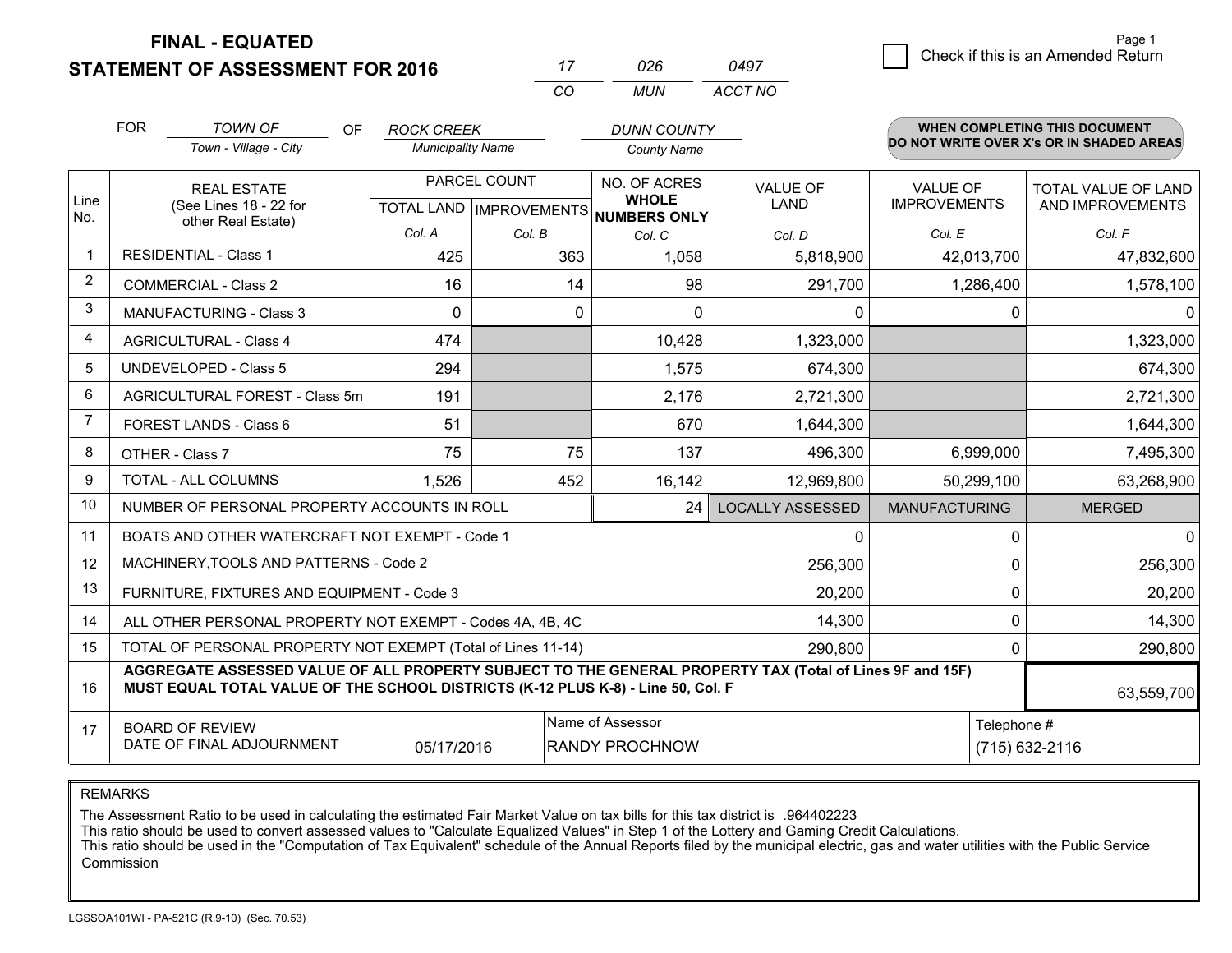*YEAR CO MUN ACCT NO* <u>2016 - 17 026 0497</u>

Do not confuse FOREST LANDS (Line 7) with FOREST CROPS (in this section) - They are **NOT** the same

|    |                                            |                                             |  | Private Forest Crop - Reg Class @ 10¢ per acre                                 |  |                                                               | Private Forest Crop - Reg Class @ \$2.52 per acre                            |               |                    |  |
|----|--------------------------------------------|---------------------------------------------|--|--------------------------------------------------------------------------------|--|---------------------------------------------------------------|------------------------------------------------------------------------------|---------------|--------------------|--|
| 18 | (a) PARCELS                                | (b) ACRES                                   |  | (c) ASSESSED VALUE                                                             |  | (d) PARCELS                                                   | (e) ACRES                                                                    |               | (f) ASSESSED VALUE |  |
|    |                                            |                                             |  |                                                                                |  |                                                               | Entered Before 2005 Managed Forest - Ferrous Mining CLOSED @ \$8.27 per acre |               |                    |  |
| 19 | (a) PARCELS                                | (b) ACRES                                   |  | Private Forest Crop - Special Class @ 20¢ per acre<br>(c) ASSESSED VALUE       |  | (d) PARCELS                                                   | (e) ACRES                                                                    |               | (f) ASSESSED VALUE |  |
|    |                                            |                                             |  |                                                                                |  |                                                               |                                                                              |               |                    |  |
|    |                                            |                                             |  |                                                                                |  |                                                               |                                                                              |               |                    |  |
|    |                                            | Entered Before 2005 Managed Forest - OPEN @ |  | \$.79 per acre                                                                 |  |                                                               | Entered Before 2005 Managed Forest - CLOSED @ \$1.87 per acre                |               |                    |  |
| 20 | (a) PARCELS<br>(b) ACRES                   |                                             |  | (c) ASSESSED VALUE                                                             |  | (d) PARCELS                                                   | (e) ACRES                                                                    |               | (f) ASSESSED VALUE |  |
|    | 5                                          | 114.53                                      |  | 286,300                                                                        |  | 28                                                            | 451.3                                                                        |               | 1,013,000          |  |
|    | Entered After 2004 Managed Forest - OPEN @ |                                             |  | \$2.14 per acre                                                                |  | Entered After 2004 Managed Forest - CLOSED @ \$10.68 per acre |                                                                              |               |                    |  |
|    | (a) PARCELS                                | (b) ACRES                                   |  | (c) ASSESSED VALUE                                                             |  | (d) PARCELS<br>(e) ACRES                                      |                                                                              |               | (f) ASSESSED VALUE |  |
| 21 |                                            |                                             |  |                                                                                |  |                                                               |                                                                              |               |                    |  |
|    |                                            |                                             |  |                                                                                |  |                                                               | 143.38                                                                       |               | 274,800            |  |
|    |                                            |                                             |  |                                                                                |  |                                                               |                                                                              |               |                    |  |
| 22 | (a) County Forest Cropland Acres           |                                             |  | (b) Federal Acres                                                              |  | (c) State Acres                                               | (d) County (NOT FOREST CROP) Acres                                           |               | (e) Other Acres    |  |
|    |                                            |                                             |  | 675                                                                            |  | 968.63<br>1.059.97                                            |                                                                              | 45.94         |                    |  |
|    |                                            |                                             |  | Assessed Value of Omitted Property From Prior Years (Sec. 70.44)               |  |                                                               | Assessed Value of Sec. 70.43 Corrections of Errors by Assessors              |               |                    |  |
|    |                                            | (a) REAL ESTATE                             |  | (b) PERSONAL                                                                   |  |                                                               | (c1) REAL ESTATE                                                             |               | (c2) PERSONAL      |  |
| 23 |                                            |                                             |  |                                                                                |  |                                                               |                                                                              |               |                    |  |
|    |                                            |                                             |  | Manufacturing Equated Value of Omitted Property From Prior Years (Sec. 70.995) |  |                                                               | Mfg. Equated Value of Sec.70.43 Corrections of Errors by Assessors           |               |                    |  |
|    | (d) REAL ESTATE                            |                                             |  | (e) PERSONAL                                                                   |  | (f1) REAL ESTATE                                              |                                                                              | (f2) PERSONAL |                    |  |
|    |                                            |                                             |  |                                                                                |  |                                                               |                                                                              |               |                    |  |
|    |                                            |                                             |  |                                                                                |  |                                                               |                                                                              |               |                    |  |

## **SPECIAL DISTRICTS**

| Line<br>No. | Enter 6-digit<br><b>Special District</b><br>Code (Col. A) | <b>Account</b><br><b>Number</b><br>(Col. B) | <b>Special District Name</b><br>(Col. C) | <b>Locally Assessed Value</b><br>of Real Estate and<br>Personal Property (Col. D) | Mfg Value of Real Estate<br>and Personal Property<br>(Col. E) | <b>Merged Value of</b><br><b>Real Estate and</b><br>Personal Property (Col. F) |
|-------------|-----------------------------------------------------------|---------------------------------------------|------------------------------------------|-----------------------------------------------------------------------------------|---------------------------------------------------------------|--------------------------------------------------------------------------------|
| 24          | 177020                                                    | 0118                                        | <b>ROCK FALLS SANITARY DISTRICT</b>      | 7,549,600                                                                         |                                                               | 7,549,600                                                                      |
| 25          |                                                           |                                             |                                          |                                                                                   |                                                               |                                                                                |
| 26          |                                                           |                                             |                                          |                                                                                   |                                                               |                                                                                |
| 27          |                                                           |                                             |                                          |                                                                                   |                                                               |                                                                                |
| 28          |                                                           |                                             |                                          |                                                                                   |                                                               |                                                                                |
| 29          |                                                           |                                             |                                          |                                                                                   |                                                               |                                                                                |
| 30          |                                                           |                                             |                                          |                                                                                   |                                                               |                                                                                |
| 31          |                                                           |                                             |                                          |                                                                                   |                                                               |                                                                                |
| 32          |                                                           |                                             |                                          |                                                                                   |                                                               |                                                                                |
| 33          |                                                           |                                             |                                          |                                                                                   |                                                               |                                                                                |
| 34          |                                                           |                                             |                                          |                                                                                   |                                                               |                                                                                |
| 35          |                                                           |                                             |                                          |                                                                                   |                                                               |                                                                                |

LGSSOA101WI-PA - 521C (R. 9-10) (Sec. 70.53)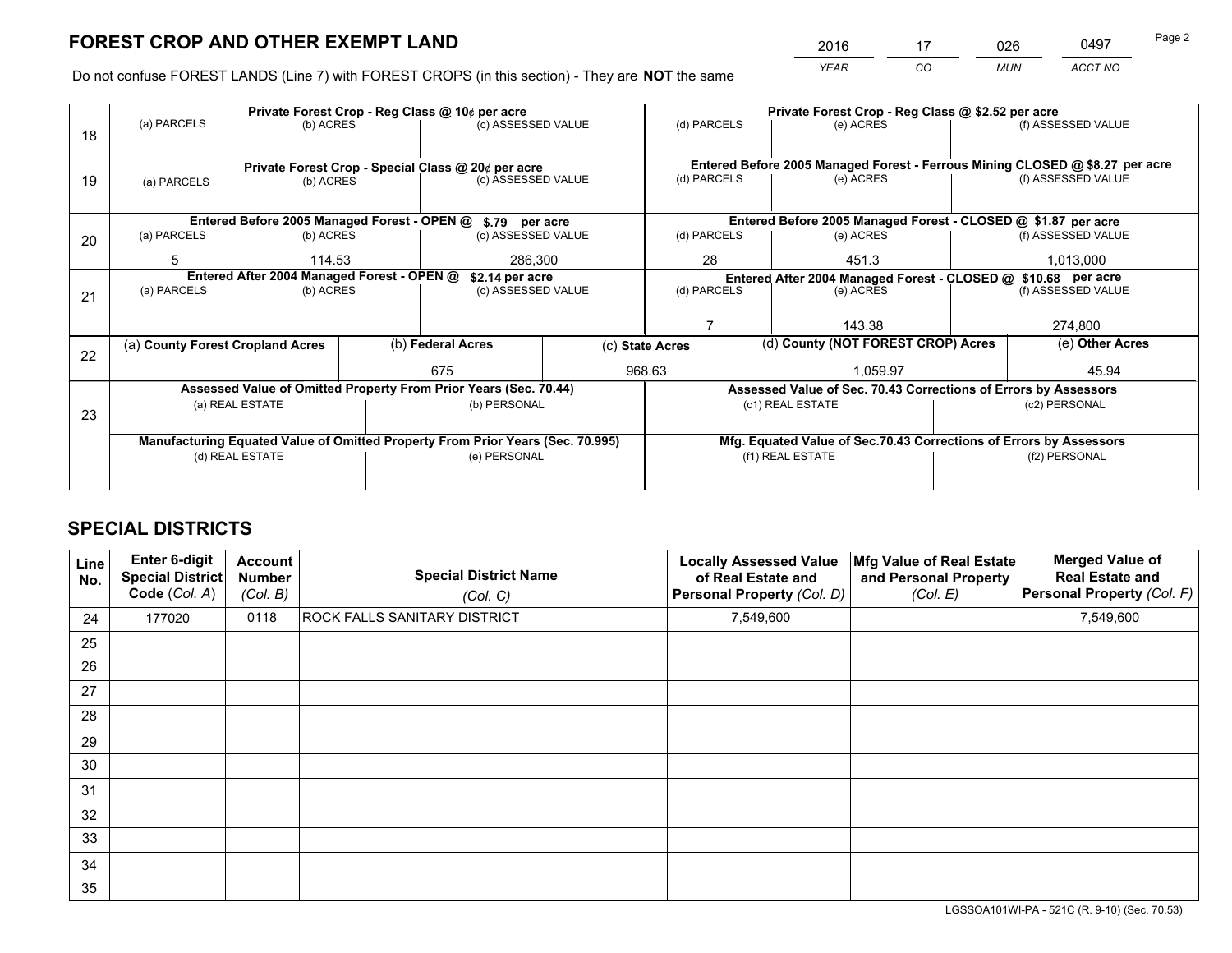|             |                                                          |                                             |                                                         | <b>YEAR</b>                                                                       | CO<br><b>MUN</b>                                              | ACCT NO                                                                        |
|-------------|----------------------------------------------------------|---------------------------------------------|---------------------------------------------------------|-----------------------------------------------------------------------------------|---------------------------------------------------------------|--------------------------------------------------------------------------------|
| Line<br>No. | Enter 6-digit<br><b>School District</b><br>Code (Col. A) | <b>Account</b><br><b>Number</b><br>(Col. B) | <b>School District Name</b><br>(Col. C)                 | <b>Locally Assessed Value</b><br>of Real Estate and<br>Personal Property (Col. D) | Mfg Value of Real Estate<br>and Personal Property<br>(Col. E) | <b>Merged Value of</b><br><b>Real Estate and</b><br>Personal Property (Col. F) |
|             | A. SCHOOL DISTRICTS (K-8 and K-12)                       |                                             |                                                         |                                                                                   |                                                               |                                                                                |
| 36          | 063668                                                   | 0044                                        | SCH D OF MONDOVI                                        | 128,100                                                                           |                                                               | 128,100                                                                        |
| 37          | 181554                                                   | 0120                                        | SCH D OF EAU CLAIRE AREA                                | 36,684,900                                                                        |                                                               | 36,684,900                                                                     |
| 38          | 461499                                                   | 0278                                        | SCH D OF DURAND                                         | 26,746,700                                                                        |                                                               | 26,746,700                                                                     |
| 39          |                                                          |                                             |                                                         |                                                                                   |                                                               |                                                                                |
| 40          |                                                          |                                             |                                                         |                                                                                   |                                                               |                                                                                |
| 41          |                                                          |                                             |                                                         |                                                                                   |                                                               |                                                                                |
| 42          |                                                          |                                             |                                                         |                                                                                   |                                                               |                                                                                |
| 43          |                                                          |                                             |                                                         |                                                                                   |                                                               |                                                                                |
| 44          |                                                          |                                             |                                                         |                                                                                   |                                                               |                                                                                |
| 45          |                                                          |                                             |                                                         |                                                                                   |                                                               |                                                                                |
| 46          |                                                          |                                             |                                                         |                                                                                   |                                                               |                                                                                |
| 47          |                                                          |                                             |                                                         |                                                                                   |                                                               |                                                                                |
| 48          |                                                          |                                             |                                                         |                                                                                   |                                                               |                                                                                |
| 49          |                                                          |                                             |                                                         |                                                                                   |                                                               |                                                                                |
| 50          |                                                          |                                             | TOTAL ASSESSED VALUE OF SCHOOL DISTRICTS (K-8 and K-12) | 63,559,700                                                                        |                                                               | 63,559,700                                                                     |
|             | <b>B.</b><br><b>UNION HIGH SCHOOL DISTRICTS</b>          |                                             |                                                         |                                                                                   |                                                               |                                                                                |
| 51          |                                                          |                                             |                                                         |                                                                                   |                                                               |                                                                                |
| 52          |                                                          |                                             |                                                         |                                                                                   |                                                               |                                                                                |
| 53<br>54    |                                                          |                                             |                                                         |                                                                                   |                                                               |                                                                                |
|             |                                                          |                                             | TOTAL ASSESSED VALUE OF UNION HIGH SCHOOLS              |                                                                                   |                                                               |                                                                                |
| 55          |                                                          |                                             |                                                         |                                                                                   |                                                               |                                                                                |
| 56          | C. TECHNICAL COLLEGE DISTRICTS                           |                                             |                                                         |                                                                                   |                                                               |                                                                                |
| 57          | 000100                                                   | 0001                                        | CHIPPEWA VALLEY TECHNICAL COLLEGE EAUC                  | 63,559,700                                                                        |                                                               | 63,559,700                                                                     |
| 58          |                                                          |                                             |                                                         |                                                                                   |                                                               |                                                                                |
| 59          |                                                          |                                             | TOTAL ASSESSED VALUE OF TECHNICAL COLLEGES              | 63,559,700                                                                        |                                                               | 63,559,700                                                                     |
|             |                                                          |                                             |                                                         |                                                                                   |                                                               |                                                                                |

17

026

 *I hereby certify, to the best of my knowledge and belief, this form is complete and correct.*

**SCHOOL DISTRICTS**

| Print name of preparer | Title                    |                | Date (MM / DD / CCYY) |
|------------------------|--------------------------|----------------|-----------------------|
|                        |                          |                |                       |
| Signature of preparer  | Contact Telephone Number | E-mail address |                       |
|                        | $\sim$                   |                |                       |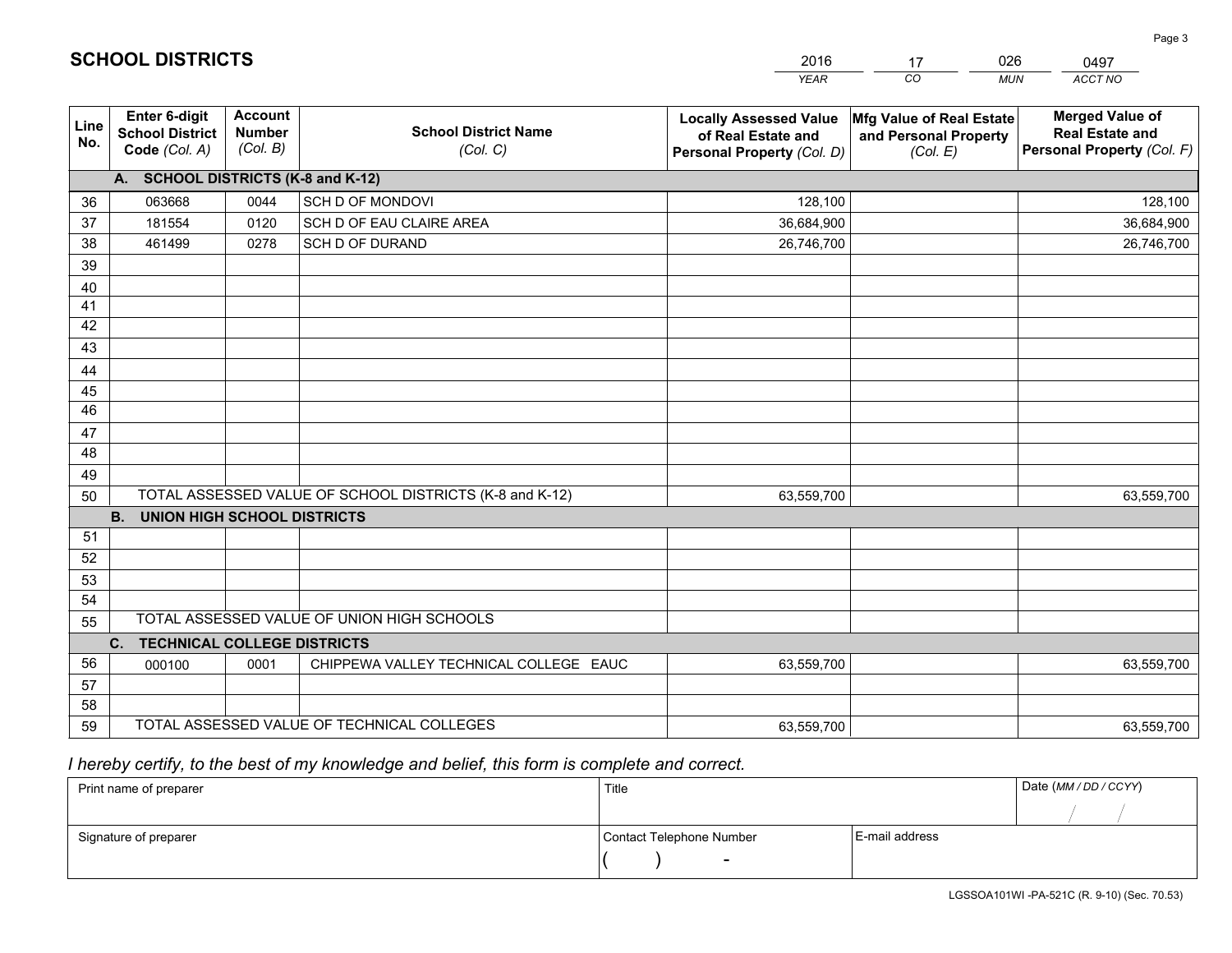### **HIGHLIGHTS**

- 1. Complete the Statement of Assessment after the Board of Review. Reflect any changes made there.
- 2. Use black ink to complete.
- 3. Line 16 must equal Line 50, Col D.
- 4. Line 55 must equal the total of K-8 schools listed on lines 36-49. Do not include K-12 schools in this comparision.
- 5. Line 59, Col. D must equal Line 16.
- 6. Special District, School District and Technical College District values must include both real estate and personal property. Examples of Special districts are: town sanitary districts, public inland lake protection and rehabilitation districts, and metropolitan sewerage districts.
- 7. DO NOT INCLUDE Manufacturing property values.DOR will print these values on the final SOA.
- 8. Accuracy of this form is very important. The values reported directly affect the equalized value DOR calculates for school and special districts.

### **Page 1:**

 If not prefilled, enter the tax year,county and municipal code,municipal type, municipal name and county name on the top of form.

Check the Amended box, if filing an amended / corrected SOA.

 Report the parcel count, acres and assessed value of taxable general property, total parcel count, (real and personal), total acres, and values from final figures set by the Board of Review.

- A. Real Estate land and improvements (buildings, etc.) is reported on lines 1 8, total line 9.
- B. Personal Property is reported on lines 11 14, Column D, total line 15.
- C. To complete this report, use the computer produced summary of the assessment roll that shows these amounts.
- D. Use whole numbers only.
- E. Add each line across and each column down to verify entries.

### **Page 2:**

- A. Report Special Items (not subject to general property tax).
- 1. Private Forest Croplands and Managed Forest Lands are reported on lines 18,19, 20 and 21. Be sure to report assessed values **NOT** taxes.
- 2. You should have copies of the orders of entry, orders of withdrawal, etc., to update your assessment roll.
	- 3. Show hundredths of acres (e.g. 39.75).
- 4. Tax exempt lands are reported on line 22.
- 5. Omitted property and sec. 70.43, Wis. Stats., corrections of errors by assessor are reported on line 23. Report real estate and personal property separately. These should be for **prior years**, not something found on the current assessment roll after the board of review.
- B. Special District (Lines 24-35) Include the value of both real and personal property.
- The Department of Revenue (DOR) preprints much of the information regarding names and codes for schools, special districts,etc. If a district is not listed, enter the name and value only, DOR will enter the proper code.

### **Page 3 School Districts:**

Include the value of both real and personal property.

Report School District (regular, elementary, union high school, and technical college).

- 1. Regular (K-12) and Elementary (K-8) school values are reported on lines 36-49, total on line 50.
- 2. Union High School (UHS) (use only if elementary schools are listed on lines 36-49) are reported on lines 51-54. UHS total value (line 55) must equal to the total **elementary school** values reported on lines 36-49. Do notinclude K-12 schools in this comparison.
- 3. Technical College values are reported on lines 56-58, total on line 59.
- 4. Use the computer summary that shows these amounts to complete this report.

#### **This form is due the second Monday in June. File this report only after your Board of Review is complete.**

 *If you have questions: Return forms to:*

Fax number: (608) 264-6887 PO Box 8971

 Email: lgs@revenue.wi.gov Wisconsin Department of Revenue Call: (608) 261-5341 Local Government Services Section 6-97Madison WI 53708-8971

TOWN OF ROCK CREEK TOWN OF ROCK CREEK N749 850TH STREET N749 850TH STREET MONDOVI, WI 54755 MONDOVI, WI 54755 SUSAN HUFTEL SUSAN HUFTEL

**NOTE: Please supply any correction to the name and address.**

NOTE: Please supply any correction to the name and address.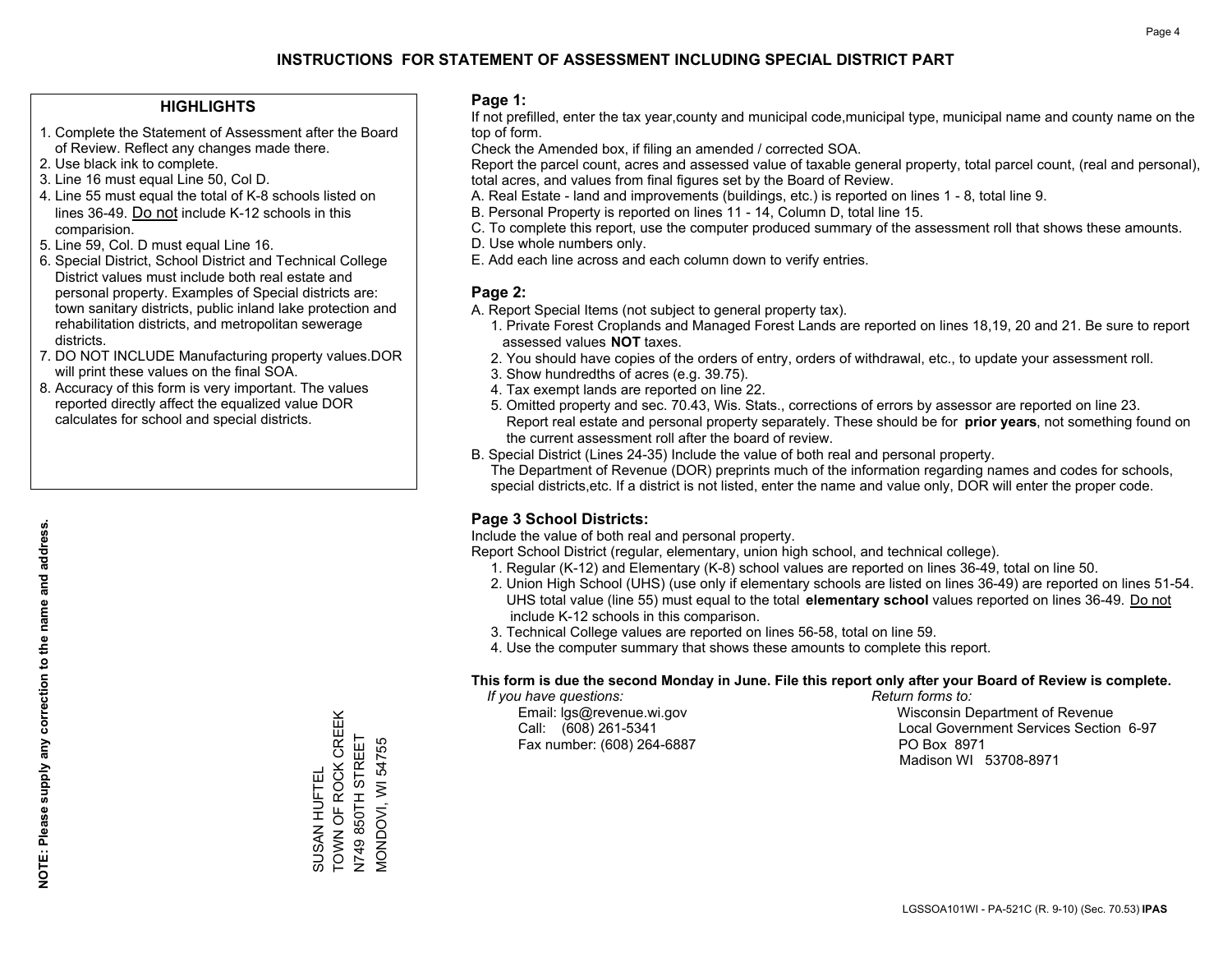**STATEMENT OF ASSESSMENT FOR 2016 FINAL - EQUATED**

|                |                                                                                                                                                                                              |                          | CO               | <b>MUN</b>                                               | ACCT NO                       |                      |                                          |
|----------------|----------------------------------------------------------------------------------------------------------------------------------------------------------------------------------------------|--------------------------|------------------|----------------------------------------------------------|-------------------------------|----------------------|------------------------------------------|
|                | <b>FOR</b><br><b>TOWN OF</b><br>OF.                                                                                                                                                          | <b>SAND CREEK</b>        |                  | <b>DUNN COUNTY</b>                                       |                               |                      | <b>WHEN COMPLETING THIS DOCUMENT</b>     |
|                | Town - Village - City                                                                                                                                                                        | <b>Municipality Name</b> |                  | <b>County Name</b>                                       |                               |                      | DO NOT WRITE OVER X's OR IN SHADED AREAS |
|                | <b>REAL ESTATE</b>                                                                                                                                                                           |                          | PARCEL COUNT     | NO. OF ACRES                                             | <b>VALUE OF</b>               | <b>VALUE OF</b>      | TOTAL VALUE OF LAND                      |
| Line<br>No.    | (See Lines 18 - 22 for<br>other Real Estate)                                                                                                                                                 |                          |                  | <b>WHOLE</b><br>TOTAL LAND   IMPROVEMENTS   NUMBERS ONLY | LAND                          | <b>IMPROVEMENTS</b>  | AND IMPROVEMENTS                         |
|                |                                                                                                                                                                                              | Col. A                   | Col. B<br>Col. C |                                                          | Col. D                        | Col. E               | Col. F                                   |
| $\mathbf 1$    | <b>RESIDENTIAL - Class 1</b>                                                                                                                                                                 | 279                      | 248              | 459                                                      | 2,294,900                     | 21,766,400           | 24,061,300                               |
| 2              | <b>COMMERCIAL - Class 2</b>                                                                                                                                                                  | 34                       | 16               | 7                                                        | 184,100                       | 681,100              | 865,200                                  |
| 3              | <b>MANUFACTURING - Class 3</b>                                                                                                                                                               |                          | 0                | 24                                                       | 48,100                        | 0                    | 48,100                                   |
| 4              | <b>AGRICULTURAL - Class 4</b>                                                                                                                                                                | 497                      |                  | 11,316                                                   | 1,544,200                     |                      | 1,544,200                                |
| 5              | <b>UNDEVELOPED - Class 5</b>                                                                                                                                                                 | 388                      |                  | 2,324                                                    | 956,200                       |                      | 956,200                                  |
| 6              | AGRICULTURAL FOREST - Class 5m                                                                                                                                                               | 289                      |                  | 3,468                                                    | 3,650,400                     |                      | 3,650,400                                |
| $\overline{7}$ | FOREST LANDS - Class 6                                                                                                                                                                       | 83                       |                  | 1,331                                                    | 2,795,200                     |                      | 2,795,200                                |
| 8              | OTHER - Class 7                                                                                                                                                                              | 66                       | 66               | 121                                                      | 502,900                       | 4,864,600            | 5,367,500                                |
| 9              | TOTAL - ALL COLUMNS                                                                                                                                                                          | 1,637                    | 330              | 19,050                                                   | 11,976,000                    | 27,312,100           | 39,288,100                               |
| 10             | NUMBER OF PERSONAL PROPERTY ACCOUNTS IN ROLL                                                                                                                                                 |                          |                  | 18                                                       | <b>LOCALLY ASSESSED</b>       | <b>MANUFACTURING</b> | <b>MERGED</b>                            |
| 11             | BOATS AND OTHER WATERCRAFT NOT EXEMPT - Code 1                                                                                                                                               |                          |                  |                                                          | $\mathbf{0}$                  | 0                    | $\mathbf 0$                              |
| 12             | MACHINERY, TOOLS AND PATTERNS - Code 2                                                                                                                                                       |                          |                  |                                                          | 122,100                       | 0                    | 122,100                                  |
| 13             | FURNITURE, FIXTURES AND EQUIPMENT - Code 3                                                                                                                                                   |                          |                  |                                                          | 20,700                        | $\mathbf 0$          | 20,700                                   |
| 14             | ALL OTHER PERSONAL PROPERTY NOT EXEMPT - Codes 4A, 4B, 4C                                                                                                                                    |                          |                  |                                                          | 59,600                        | $\Omega$             | 59,600                                   |
| 15             | TOTAL OF PERSONAL PROPERTY NOT EXEMPT (Total of Lines 11-14)                                                                                                                                 |                          | 202,400          | $\Omega$                                                 | 202,400                       |                      |                                          |
| 16             | AGGREGATE ASSESSED VALUE OF ALL PROPERTY SUBJECT TO THE GENERAL PROPERTY TAX (Total of Lines 9F and 15F)<br>MUST EQUAL TOTAL VALUE OF THE SCHOOL DISTRICTS (K-12 PLUS K-8) - Line 50, Col. F | 39,490,500               |                  |                                                          |                               |                      |                                          |
| 17             | <b>BOARD OF REVIEW</b><br>DATE OF FINAL ADJOURNMENT                                                                                                                                          | 05/25/2016               | Name of Assessor | OWEN ASSISSING - KELLY OWEN                              | Telephone #<br>(715) 643-2081 |                      |                                          |

*0498*

*<sup>17</sup> <sup>028</sup>*

REMARKS

The Assessment Ratio to be used in calculating the estimated Fair Market Value on tax bills for this tax district is 1.001762629<br>This ratio should be used to convert assessed values to "Calculate Equalized Values" in Step Commission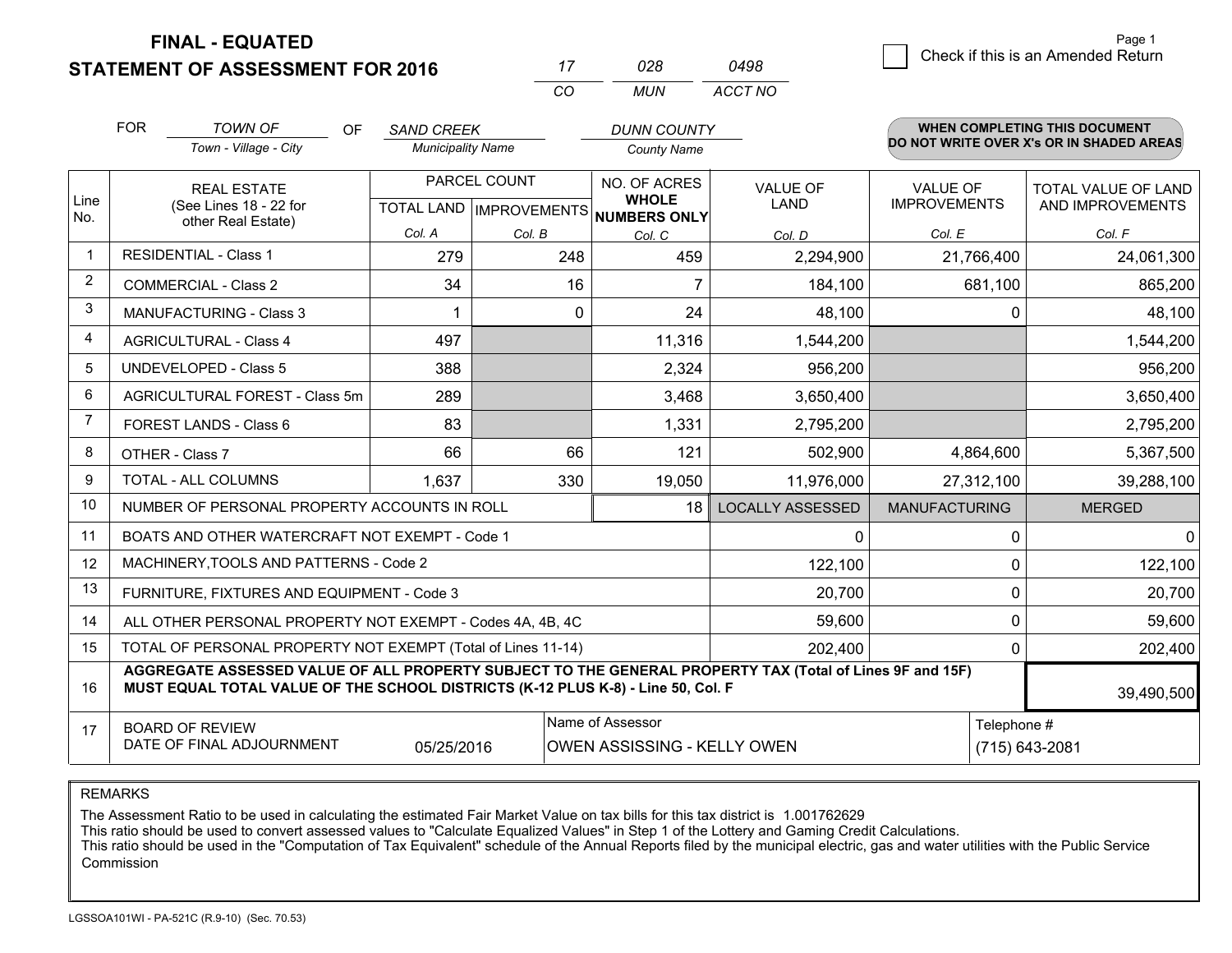*YEAR CO MUN ACCT NO* <sup>2016</sup> <sup>17</sup> <sup>028</sup> <sup>0498</sup>

Do not confuse FOREST LANDS (Line 7) with FOREST CROPS (in this section) - They are **NOT** the same

|    |                                            |                 |  | Private Forest Crop - Reg Class @ 10¢ per acre                                 |  |                                                               | Private Forest Crop - Reg Class @ \$2.52 per acre                  |  |                                                                              |  |  |
|----|--------------------------------------------|-----------------|--|--------------------------------------------------------------------------------|--|---------------------------------------------------------------|--------------------------------------------------------------------|--|------------------------------------------------------------------------------|--|--|
| 18 | (a) PARCELS                                | (b) ACRES       |  | (c) ASSESSED VALUE                                                             |  | (d) PARCELS                                                   | (e) ACRES                                                          |  | (f) ASSESSED VALUE                                                           |  |  |
|    | 9                                          | 154             |  | 323,500                                                                        |  |                                                               |                                                                    |  |                                                                              |  |  |
|    |                                            |                 |  | Private Forest Crop - Special Class @ 20¢ per acre                             |  |                                                               |                                                                    |  | Entered Before 2005 Managed Forest - Ferrous Mining CLOSED @ \$8.27 per acre |  |  |
| 19 | (a) PARCELS                                | (b) ACRES       |  | (c) ASSESSED VALUE                                                             |  | (d) PARCELS                                                   | (e) ACRES                                                          |  | (f) ASSESSED VALUE                                                           |  |  |
|    |                                            |                 |  |                                                                                |  |                                                               |                                                                    |  |                                                                              |  |  |
|    |                                            |                 |  | Entered Before 2005 Managed Forest - OPEN @ \$.79 per acre                     |  |                                                               | Entered Before 2005 Managed Forest - CLOSED @ \$1.87 per acre      |  |                                                                              |  |  |
| 20 | (a) PARCELS                                | (b) ACRES       |  | (c) ASSESSED VALUE                                                             |  | (d) PARCELS                                                   | (e) ACRES                                                          |  | (f) ASSESSED VALUE                                                           |  |  |
|    |                                            | 201.85          |  | 408.200                                                                        |  | 35                                                            | 1.274.84                                                           |  | 2,489,300                                                                    |  |  |
|    | Entered After 2004 Managed Forest - OPEN @ |                 |  | \$2.14 per acre                                                                |  | Entered After 2004 Managed Forest - CLOSED @ \$10.68 per acre |                                                                    |  |                                                                              |  |  |
| 21 | (a) PARCELS                                | (b) ACRES       |  | (c) ASSESSED VALUE                                                             |  | (d) PARCELS                                                   | (e) ACRES                                                          |  | (f) ASSESSED VALUE                                                           |  |  |
|    |                                            |                 |  |                                                                                |  |                                                               |                                                                    |  |                                                                              |  |  |
|    | 9                                          | 352.24          |  | 739,700                                                                        |  | 42<br>1.362.36                                                |                                                                    |  | 2,724,500                                                                    |  |  |
| 22 | (a) County Forest Cropland Acres           |                 |  | (b) Federal Acres                                                              |  | (d) County (NOT FOREST CROP) Acres<br>(c) State Acres         |                                                                    |  | (e) Other Acres                                                              |  |  |
|    |                                            |                 |  |                                                                                |  | 483.96<br>82.15                                               |                                                                    |  | 30.02                                                                        |  |  |
|    |                                            |                 |  | Assessed Value of Omitted Property From Prior Years (Sec. 70.44)               |  |                                                               | Assessed Value of Sec. 70.43 Corrections of Errors by Assessors    |  |                                                                              |  |  |
|    |                                            | (a) REAL ESTATE |  | (b) PERSONAL                                                                   |  |                                                               | (c1) REAL ESTATE                                                   |  | (c2) PERSONAL                                                                |  |  |
| 23 |                                            |                 |  |                                                                                |  |                                                               |                                                                    |  |                                                                              |  |  |
|    |                                            |                 |  | Manufacturing Equated Value of Omitted Property From Prior Years (Sec. 70.995) |  |                                                               | Mfg. Equated Value of Sec.70.43 Corrections of Errors by Assessors |  |                                                                              |  |  |
|    | (d) REAL ESTATE                            |                 |  | (e) PERSONAL                                                                   |  |                                                               | (f1) REAL ESTATE                                                   |  | (f2) PERSONAL                                                                |  |  |
|    |                                            |                 |  |                                                                                |  |                                                               |                                                                    |  |                                                                              |  |  |

## **SPECIAL DISTRICTS**

| Line<br>No. | Enter 6-digit<br>Special District<br>Code (Col. A) | <b>Account</b><br><b>Number</b><br>(Col. B) | <b>Special District Name</b><br>(Col. C) | <b>Locally Assessed Value</b><br>of Real Estate and<br>Personal Property (Col. D) | Mfg Value of Real Estate<br>and Personal Property<br>(Col. E) | <b>Merged Value of</b><br><b>Real Estate and</b><br>Personal Property (Col. F) |
|-------------|----------------------------------------------------|---------------------------------------------|------------------------------------------|-----------------------------------------------------------------------------------|---------------------------------------------------------------|--------------------------------------------------------------------------------|
| 24          | 177030                                             | 0119                                        | SAND CREEK SANITARY DISTRICT #1          | 8,060,600                                                                         |                                                               | 8,060,600                                                                      |
| 25          |                                                    |                                             |                                          |                                                                                   |                                                               |                                                                                |
| 26          |                                                    |                                             |                                          |                                                                                   |                                                               |                                                                                |
| 27          |                                                    |                                             |                                          |                                                                                   |                                                               |                                                                                |
| 28          |                                                    |                                             |                                          |                                                                                   |                                                               |                                                                                |
| 29          |                                                    |                                             |                                          |                                                                                   |                                                               |                                                                                |
| 30          |                                                    |                                             |                                          |                                                                                   |                                                               |                                                                                |
| 31          |                                                    |                                             |                                          |                                                                                   |                                                               |                                                                                |
| 32          |                                                    |                                             |                                          |                                                                                   |                                                               |                                                                                |
| 33          |                                                    |                                             |                                          |                                                                                   |                                                               |                                                                                |
| 34          |                                                    |                                             |                                          |                                                                                   |                                                               |                                                                                |
| 35          |                                                    |                                             |                                          |                                                                                   |                                                               |                                                                                |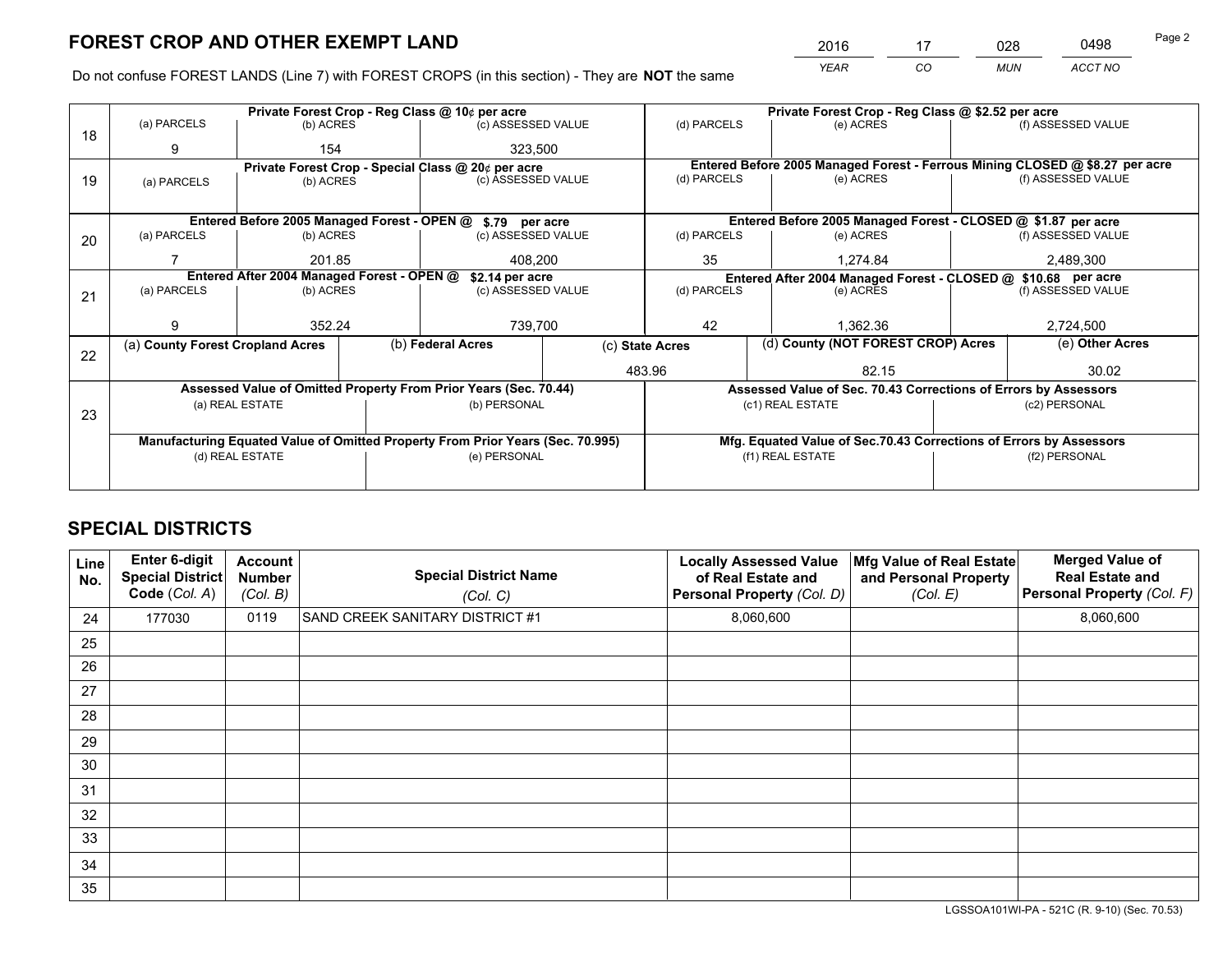|             |                                                                 |                                                                                        |                                                         | <b>YEAR</b>                                                                       | CO<br><b>MUN</b>                                              | ACCT NO                                                                        |
|-------------|-----------------------------------------------------------------|----------------------------------------------------------------------------------------|---------------------------------------------------------|-----------------------------------------------------------------------------------|---------------------------------------------------------------|--------------------------------------------------------------------------------|
| Line<br>No. | <b>Enter 6-digit</b><br><b>School District</b><br>Code (Col. A) | <b>Account</b><br><b>Number</b><br><b>School District Name</b><br>(Col. B)<br>(Col. C) |                                                         | <b>Locally Assessed Value</b><br>of Real Estate and<br>Personal Property (Col. D) | Mfg Value of Real Estate<br>and Personal Property<br>(Col. E) | <b>Merged Value of</b><br><b>Real Estate and</b><br>Personal Property (Col. F) |
|             | A. SCHOOL DISTRICTS (K-8 and K-12)                              |                                                                                        |                                                         |                                                                                   |                                                               |                                                                                |
| 36          | 030308                                                          | 0022                                                                                   | SCH D OF BARRON AREA                                    | 204,400                                                                           |                                                               | 204,400                                                                        |
| 37          | 031080                                                          | 0024                                                                                   | SCH D OF CHETEK-WEYERHAEUSER AREA                       | 27,718,700                                                                        | 48,100                                                        | 27,766,800                                                                     |
| 38          | 090497                                                          | 0053                                                                                   | SCH D OF BLOOMER                                        | 343,900                                                                           |                                                               | 343,900                                                                        |
| 39          | 171176                                                          | 0115                                                                                   | SCH D OF COLFAX                                         | 11,175,400                                                                        |                                                               | 11,175,400                                                                     |
| 40          |                                                                 |                                                                                        |                                                         |                                                                                   |                                                               |                                                                                |
| 41          |                                                                 |                                                                                        |                                                         |                                                                                   |                                                               |                                                                                |
| 42          |                                                                 |                                                                                        |                                                         |                                                                                   |                                                               |                                                                                |
| 43          |                                                                 |                                                                                        |                                                         |                                                                                   |                                                               |                                                                                |
| 44          |                                                                 |                                                                                        |                                                         |                                                                                   |                                                               |                                                                                |
| 45          |                                                                 |                                                                                        |                                                         |                                                                                   |                                                               |                                                                                |
| 46          |                                                                 |                                                                                        |                                                         |                                                                                   |                                                               |                                                                                |
| 47          |                                                                 |                                                                                        |                                                         |                                                                                   |                                                               |                                                                                |
| 48          |                                                                 |                                                                                        |                                                         |                                                                                   |                                                               |                                                                                |
| 49          |                                                                 |                                                                                        |                                                         |                                                                                   |                                                               |                                                                                |
| 50          |                                                                 |                                                                                        | TOTAL ASSESSED VALUE OF SCHOOL DISTRICTS (K-8 and K-12) | 39,442,400                                                                        | 48,100                                                        | 39,490,500                                                                     |
|             | <b>B.</b><br>UNION HIGH SCHOOL DISTRICTS                        |                                                                                        |                                                         |                                                                                   |                                                               |                                                                                |
| 51          |                                                                 |                                                                                        |                                                         |                                                                                   |                                                               |                                                                                |
| 52          |                                                                 |                                                                                        |                                                         |                                                                                   |                                                               |                                                                                |
| 53          |                                                                 |                                                                                        |                                                         |                                                                                   |                                                               |                                                                                |
| 54          |                                                                 |                                                                                        | TOTAL ASSESSED VALUE OF UNION HIGH SCHOOLS              |                                                                                   |                                                               |                                                                                |
| 55          |                                                                 |                                                                                        |                                                         |                                                                                   |                                                               |                                                                                |
| 56          | C.<br><b>TECHNICAL COLLEGE DISTRICTS</b>                        |                                                                                        |                                                         |                                                                                   |                                                               |                                                                                |
|             | 000100                                                          | 0001                                                                                   | CHIPPEWA VALLEY TECHNICAL COLLEGE EAUC                  | 39,442,400                                                                        | 48.100                                                        | 39,490,500                                                                     |
| 57<br>58    |                                                                 |                                                                                        |                                                         |                                                                                   |                                                               |                                                                                |
| 59          |                                                                 |                                                                                        | TOTAL ASSESSED VALUE OF TECHNICAL COLLEGES              | 39,442,400                                                                        | 48,100                                                        | 39,490,500                                                                     |
|             |                                                                 |                                                                                        |                                                         |                                                                                   |                                                               |                                                                                |

17

028

 *I hereby certify, to the best of my knowledge and belief, this form is complete and correct.*

**SCHOOL DISTRICTS**

| Print name of preparer | Title                    | Date (MM / DD / CCYY) |  |
|------------------------|--------------------------|-----------------------|--|
|                        |                          |                       |  |
| Signature of preparer  | Contact Telephone Number | E-mail address        |  |
|                        | $\sim$                   |                       |  |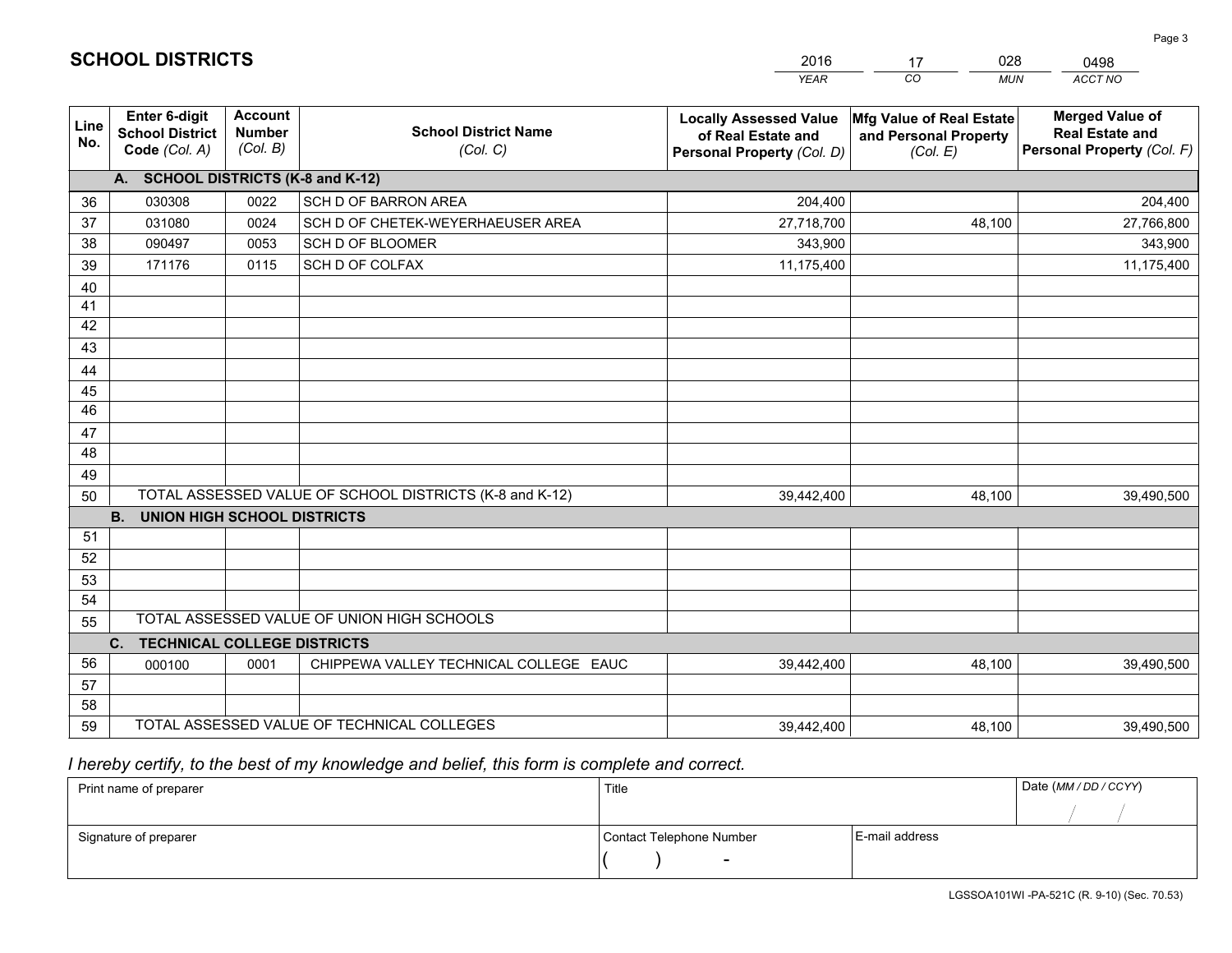### **HIGHLIGHTS**

- 1. Complete the Statement of Assessment after the Board of Review. Reflect any changes made there.
- 2. Use black ink to complete.
- 3. Line 16 must equal Line 50, Col D.
- 4. Line 55 must equal the total of K-8 schools listed on lines 36-49. Do not include K-12 schools in this comparision.
- 5. Line 59, Col. D must equal Line 16.
- 6. Special District, School District and Technical College District values must include both real estate and personal property. Examples of Special districts are: town sanitary districts, public inland lake protection and rehabilitation districts, and metropolitan sewerage districts.
- 7. DO NOT INCLUDE Manufacturing property values.DOR will print these values on the final SOA.
- 8. Accuracy of this form is very important. The values reported directly affect the equalized value DOR calculates for school and special districts.

### **Page 1:**

 If not prefilled, enter the tax year,county and municipal code,municipal type, municipal name and county name on the top of form.

Check the Amended box, if filing an amended / corrected SOA.

 Report the parcel count, acres and assessed value of taxable general property, total parcel count, (real and personal), total acres, and values from final figures set by the Board of Review.

- A. Real Estate land and improvements (buildings, etc.) is reported on lines 1 8, total line 9.
- B. Personal Property is reported on lines 11 14, Column D, total line 15.
- C. To complete this report, use the computer produced summary of the assessment roll that shows these amounts.
- D. Use whole numbers only.
- E. Add each line across and each column down to verify entries.

### **Page 2:**

- A. Report Special Items (not subject to general property tax).
- 1. Private Forest Croplands and Managed Forest Lands are reported on lines 18,19, 20 and 21. Be sure to report assessed values **NOT** taxes.
- 2. You should have copies of the orders of entry, orders of withdrawal, etc., to update your assessment roll.
	- 3. Show hundredths of acres (e.g. 39.75).
- 4. Tax exempt lands are reported on line 22.
- 5. Omitted property and sec. 70.43, Wis. Stats., corrections of errors by assessor are reported on line 23. Report real estate and personal property separately. These should be for **prior years**, not something found on the current assessment roll after the board of review.
- B. Special District (Lines 24-35) Include the value of both real and personal property.
- The Department of Revenue (DOR) preprints much of the information regarding names and codes for schools, special districts,etc. If a district is not listed, enter the name and value only, DOR will enter the proper code.

### **Page 3 School Districts:**

Include the value of both real and personal property.

Report School District (regular, elementary, union high school, and technical college).

- 1. Regular (K-12) and Elementary (K-8) school values are reported on lines 36-49, total on line 50.
- 2. Union High School (UHS) (use only if elementary schools are listed on lines 36-49) are reported on lines 51-54. UHS total value (line 55) must equal to the total **elementary school** values reported on lines 36-49. Do notinclude K-12 schools in this comparison.
- 3. Technical College values are reported on lines 56-58, total on line 59.
- 4. Use the computer summary that shows these amounts to complete this report.

#### **This form is due the second Monday in June. File this report only after your Board of Review is complete.**

 *If you have questions: Return forms to:*

Fax number: (608) 264-6887 PO Box 8971

 Email: lgs@revenue.wi.gov Wisconsin Department of Revenue Call: (608) 261-5341 Local Government Services Section 6-97Madison WI 53708-8971

TOWN OF SAND CREEK DOUG WESTHOLM<br>TOWN OF SAND CREEK E8391 1330TH AVENUE<br>NEW AUBURN, WI 54757 NEW AUBURN, WI 54757 E8391 1330TH AVENUE DOUG WESTHOLM

**NOTE: Please supply any correction to the name and address.**

NOTE: Please supply any correction to the name and address.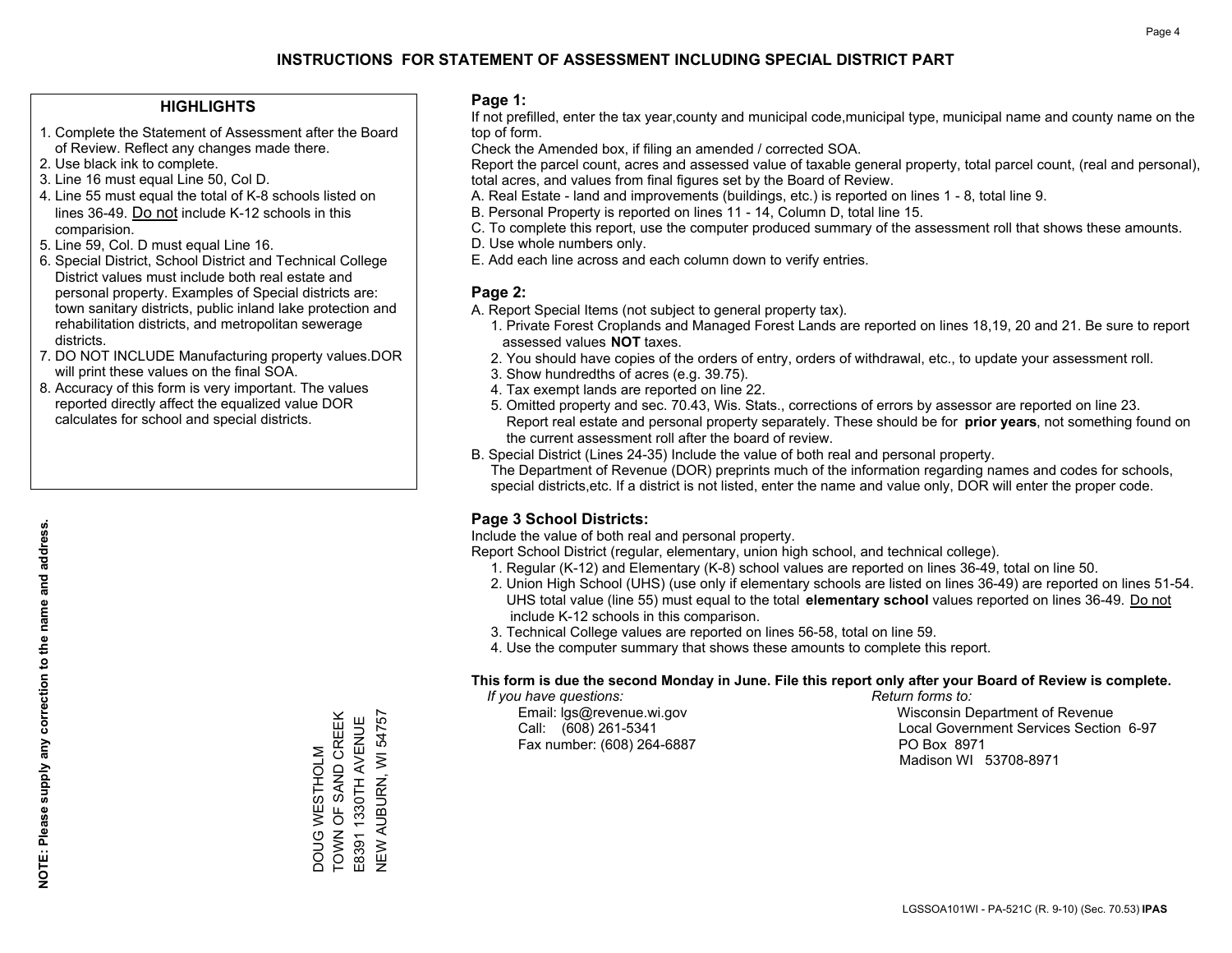**STATEMENT OF ASSESSMENT FOR 2016 FINAL - EQUATED**

g **Check if this is an Amended Return** Page 1

|                | <b>FOR</b>                                                                                                     | <b>TOWN OF</b><br><b>OF</b>                                                                                                                                                                  | <b>SHERIDAN</b>                      |        | <b>DUNN COUNTY</b>                                   |                         |                      | <b>WHEN COMPLETING THIS DOCUMENT</b>     |
|----------------|----------------------------------------------------------------------------------------------------------------|----------------------------------------------------------------------------------------------------------------------------------------------------------------------------------------------|--------------------------------------|--------|------------------------------------------------------|-------------------------|----------------------|------------------------------------------|
|                |                                                                                                                | Town - Village - City                                                                                                                                                                        | <b>Municipality Name</b>             |        | <b>County Name</b>                                   |                         |                      | DO NOT WRITE OVER X's OR IN SHADED AREAS |
|                |                                                                                                                | PARCEL COUNT<br><b>REAL ESTATE</b>                                                                                                                                                           |                                      |        | NO. OF ACRES                                         | <b>VALUE OF</b>         | <b>VALUE OF</b>      | TOTAL VALUE OF LAND                      |
| Line<br>No.    |                                                                                                                | (See Lines 18 - 22 for<br>other Real Estate)                                                                                                                                                 |                                      |        | <b>WHOLE</b><br>TOTAL LAND IMPROVEMENTS NUMBERS ONLY | LAND                    | <b>IMPROVEMENTS</b>  | AND IMPROVEMENTS                         |
|                |                                                                                                                |                                                                                                                                                                                              | Col. A                               | Col. B | Col. C                                               | Col. D                  | Col. E               | Col. F                                   |
| $\mathbf 1$    |                                                                                                                | <b>RESIDENTIAL - Class 1</b>                                                                                                                                                                 | 206                                  | 202    | 508                                                  | 1,971,700               | 17,969,300           | 19,941,000                               |
| $\overline{2}$ |                                                                                                                | <b>COMMERCIAL - Class 2</b>                                                                                                                                                                  | $\mathbf{0}$                         | 0      | 0                                                    | 0                       | 0                    | 0 <sup>1</sup>                           |
| 3              |                                                                                                                | <b>MANUFACTURING - Class 3</b>                                                                                                                                                               | $\Omega$                             | 0      | $\Omega$                                             | $\Omega$                | $\Omega$             | $\Omega$                                 |
| 4              |                                                                                                                | <b>AGRICULTURAL - Class 4</b>                                                                                                                                                                | 574                                  |        | 12,011                                               | 1,416,500               |                      | 1,416,500                                |
| 5              |                                                                                                                | <b>UNDEVELOPED - Class 5</b>                                                                                                                                                                 | 307                                  |        | 2,900                                                | 1,257,300               |                      | 1,257,300                                |
| 6              |                                                                                                                | AGRICULTURAL FOREST - Class 5m                                                                                                                                                               | 263                                  |        | 4,002                                                | 3,807,600               |                      | 3,807,600                                |
| $\overline{7}$ |                                                                                                                | FOREST LANDS - Class 6                                                                                                                                                                       | 89                                   |        | 1,758                                                | 3,313,300               |                      | 3,313,300                                |
| 8              |                                                                                                                | OTHER - Class 7                                                                                                                                                                              | 55                                   | 55     | 152                                                  | 683,400                 | 5,621,700            | 6,305,100                                |
| 9              |                                                                                                                | <b>TOTAL - ALL COLUMNS</b>                                                                                                                                                                   | 257<br>21,331<br>1,494<br>12,449,800 |        | 23,591,000                                           | 36,040,800              |                      |                                          |
| 10             |                                                                                                                | NUMBER OF PERSONAL PROPERTY ACCOUNTS IN ROLL                                                                                                                                                 |                                      |        | 12 <sup>2</sup>                                      | <b>LOCALLY ASSESSED</b> | <b>MANUFACTURING</b> | <b>MERGED</b>                            |
| 11             |                                                                                                                | BOATS AND OTHER WATERCRAFT NOT EXEMPT - Code 1                                                                                                                                               |                                      |        |                                                      | 0                       | 0                    | 0                                        |
| 12             |                                                                                                                | MACHINERY, TOOLS AND PATTERNS - Code 2                                                                                                                                                       |                                      |        |                                                      | $\mathbf{0}$            | $\mathbf{0}$         | 0                                        |
| 13             |                                                                                                                | FURNITURE, FIXTURES AND EQUIPMENT - Code 3                                                                                                                                                   |                                      |        |                                                      | 8,200                   | 0                    | 8,200                                    |
| 14             |                                                                                                                | ALL OTHER PERSONAL PROPERTY NOT EXEMPT - Codes 4A, 4B, 4C                                                                                                                                    |                                      |        |                                                      | 103,100                 | $\mathbf{0}$         | 103,100                                  |
| 15             | TOTAL OF PERSONAL PROPERTY NOT EXEMPT (Total of Lines 11-14)<br>111,300                                        |                                                                                                                                                                                              |                                      |        |                                                      |                         | $\mathbf{0}$         | 111,300                                  |
| 16             |                                                                                                                | AGGREGATE ASSESSED VALUE OF ALL PROPERTY SUBJECT TO THE GENERAL PROPERTY TAX (Total of Lines 9F and 15F)<br>MUST EQUAL TOTAL VALUE OF THE SCHOOL DISTRICTS (K-12 PLUS K-8) - Line 50, Col. F |                                      |        |                                                      |                         |                      | 36,152,100                               |
| 17             | Name of Assessor<br><b>BOARD OF REVIEW</b><br>DATE OF FINAL ADJOURNMENT<br><b>RANDY PROCHNOW</b><br>05/10/2016 |                                                                                                                                                                                              |                                      |        |                                                      |                         | Telephone #          | (715) 632-2116                           |

*MUN*

*ACCT NO0499*

*<sup>17</sup> <sup>030</sup>*

*CO*

REMARKS

The Assessment Ratio to be used in calculating the estimated Fair Market Value on tax bills for this tax district is .953202204<br>This ratio should be used to convert assessed values to "Calculate Equalized Values" in Step 1 Commission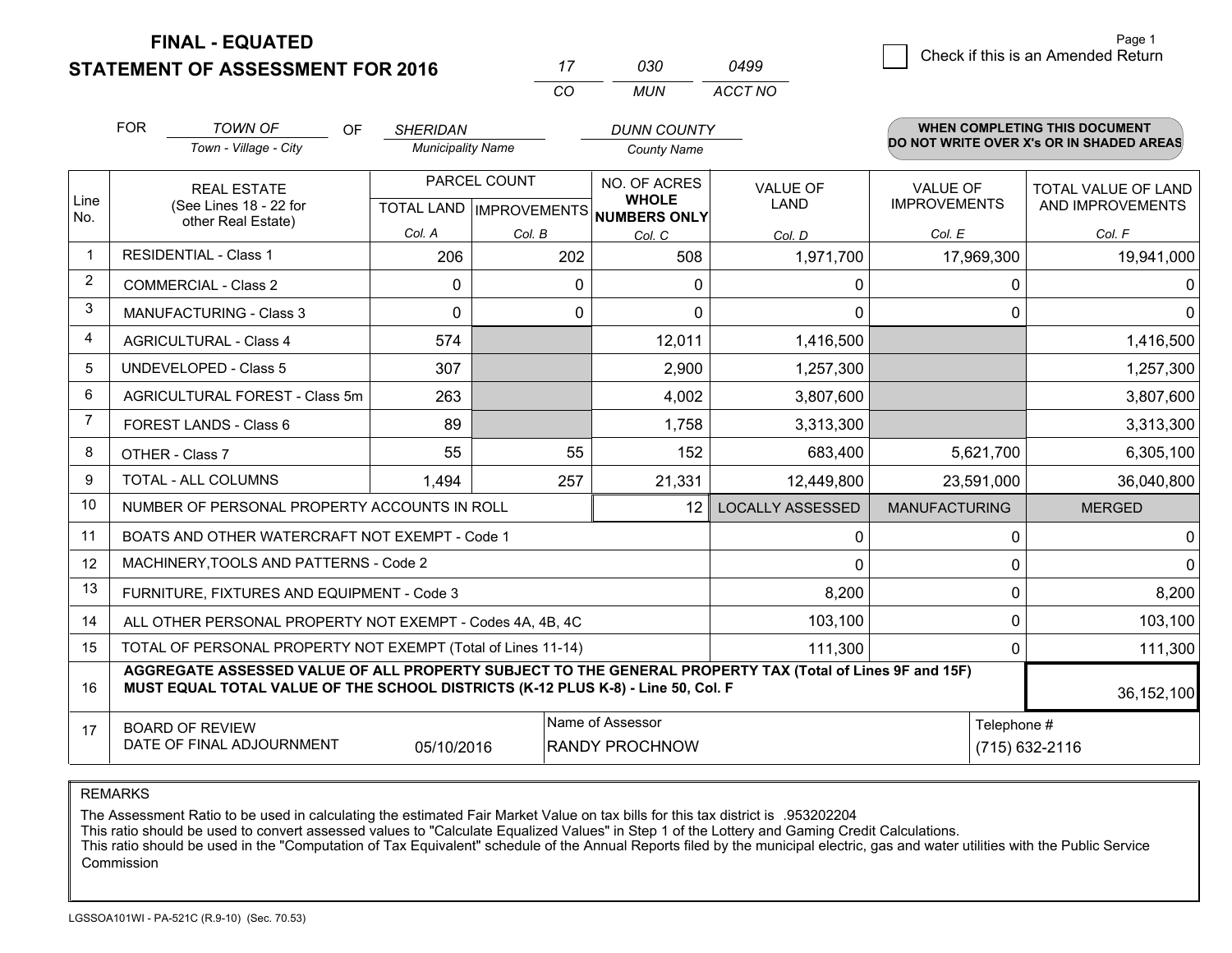*YEAR CO MUN ACCT NO* <sup>2016</sup> <sup>17</sup> <sup>030</sup> <sup>0499</sup>

Do not confuse FOREST LANDS (Line 7) with FOREST CROPS (in this section) - They are **NOT** the same

|    |                                                    |                                             |  | Private Forest Crop - Reg Class @ 10¢ per acre                                 |                 | Private Forest Crop - Reg Class @ \$2.52 per acre     |                                                                              |  |                    |  |  |
|----|----------------------------------------------------|---------------------------------------------|--|--------------------------------------------------------------------------------|-----------------|-------------------------------------------------------|------------------------------------------------------------------------------|--|--------------------|--|--|
| 18 | (a) PARCELS                                        | (b) ACRES                                   |  | (c) ASSESSED VALUE                                                             |                 | (d) PARCELS                                           | (e) ACRES                                                                    |  | (f) ASSESSED VALUE |  |  |
|    |                                                    |                                             |  |                                                                                |                 |                                                       |                                                                              |  |                    |  |  |
|    | Private Forest Crop - Special Class @ 20¢ per acre |                                             |  |                                                                                |                 |                                                       | Entered Before 2005 Managed Forest - Ferrous Mining CLOSED @ \$8.27 per acre |  |                    |  |  |
| 19 | (a) PARCELS                                        | (b) ACRES                                   |  | (c) ASSESSED VALUE                                                             |                 | (d) PARCELS                                           | (e) ACRES                                                                    |  | (f) ASSESSED VALUE |  |  |
|    |                                                    |                                             |  |                                                                                |                 |                                                       |                                                                              |  |                    |  |  |
|    |                                                    | Entered Before 2005 Managed Forest - OPEN @ |  | \$.79 per acre                                                                 |                 |                                                       | Entered Before 2005 Managed Forest - CLOSED @ \$1.87 per acre                |  |                    |  |  |
| 20 | (a) PARCELS                                        | (b) ACRES                                   |  | (c) ASSESSED VALUE                                                             |                 | (d) PARCELS                                           | (e) ACRES                                                                    |  | (f) ASSESSED VALUE |  |  |
|    | 8                                                  | 164.2                                       |  | 312,000                                                                        |                 | 24                                                    | 689.94                                                                       |  | 1,235,000          |  |  |
|    | Entered After 2004 Managed Forest - OPEN @         |                                             |  |                                                                                | \$2.14 per acre |                                                       | Entered After 2004 Managed Forest - CLOSED @ \$10.68 per acre                |  |                    |  |  |
| 21 | (a) PARCELS                                        | (b) ACRES                                   |  | (c) ASSESSED VALUE                                                             | (d) PARCELS     |                                                       | (e) ACRES                                                                    |  |                    |  |  |
|    |                                                    |                                             |  |                                                                                |                 |                                                       |                                                                              |  |                    |  |  |
|    |                                                    |                                             |  |                                                                                |                 | 37                                                    | 876.78                                                                       |  | 1,378,000          |  |  |
|    | (a) County Forest Cropland Acres                   |                                             |  | (b) Federal Acres                                                              |                 | (d) County (NOT FOREST CROP) Acres<br>(c) State Acres |                                                                              |  | (e) Other Acres    |  |  |
| 22 |                                                    |                                             |  |                                                                                |                 | 16.67                                                 | 71.77                                                                        |  | 44.28              |  |  |
|    |                                                    |                                             |  | Assessed Value of Omitted Property From Prior Years (Sec. 70.44)               |                 |                                                       | Assessed Value of Sec. 70.43 Corrections of Errors by Assessors              |  |                    |  |  |
|    |                                                    | (a) REAL ESTATE                             |  | (b) PERSONAL                                                                   |                 |                                                       | (c1) REAL ESTATE                                                             |  | (c2) PERSONAL      |  |  |
| 23 |                                                    |                                             |  |                                                                                |                 |                                                       |                                                                              |  |                    |  |  |
|    |                                                    |                                             |  |                                                                                |                 |                                                       |                                                                              |  |                    |  |  |
|    |                                                    |                                             |  | Manufacturing Equated Value of Omitted Property From Prior Years (Sec. 70.995) |                 |                                                       | Mfg. Equated Value of Sec.70.43 Corrections of Errors by Assessors           |  |                    |  |  |
|    |                                                    | (d) REAL ESTATE                             |  | (e) PERSONAL                                                                   |                 |                                                       | (f1) REAL ESTATE                                                             |  | (f2) PERSONAL      |  |  |
|    |                                                    |                                             |  |                                                                                |                 |                                                       |                                                                              |  |                    |  |  |

## **SPECIAL DISTRICTS**

| Line<br>No. | Enter 6-digit<br><b>Special District</b> | <b>Account</b><br><b>Number</b> | <b>Special District Name</b> | <b>Locally Assessed Value</b><br>of Real Estate and | Mfg Value of Real Estate<br>and Personal Property | <b>Merged Value of</b><br><b>Real Estate and</b> |
|-------------|------------------------------------------|---------------------------------|------------------------------|-----------------------------------------------------|---------------------------------------------------|--------------------------------------------------|
|             | Code (Col. A)                            | (Col. B)                        | (Col. C)                     | Personal Property (Col. D)                          | (Col. E)                                          | Personal Property (Col. F)                       |
| 24          |                                          |                                 |                              |                                                     |                                                   |                                                  |
| 25          |                                          |                                 |                              |                                                     |                                                   |                                                  |
| 26          |                                          |                                 |                              |                                                     |                                                   |                                                  |
| 27          |                                          |                                 |                              |                                                     |                                                   |                                                  |
| 28          |                                          |                                 |                              |                                                     |                                                   |                                                  |
| 29          |                                          |                                 |                              |                                                     |                                                   |                                                  |
| 30          |                                          |                                 |                              |                                                     |                                                   |                                                  |
| 31          |                                          |                                 |                              |                                                     |                                                   |                                                  |
| 32          |                                          |                                 |                              |                                                     |                                                   |                                                  |
| 33          |                                          |                                 |                              |                                                     |                                                   |                                                  |
| 34          |                                          |                                 |                              |                                                     |                                                   |                                                  |
| 35          |                                          |                                 |                              |                                                     |                                                   |                                                  |

LGSSOA101WI-PA - 521C (R. 9-10) (Sec. 70.53)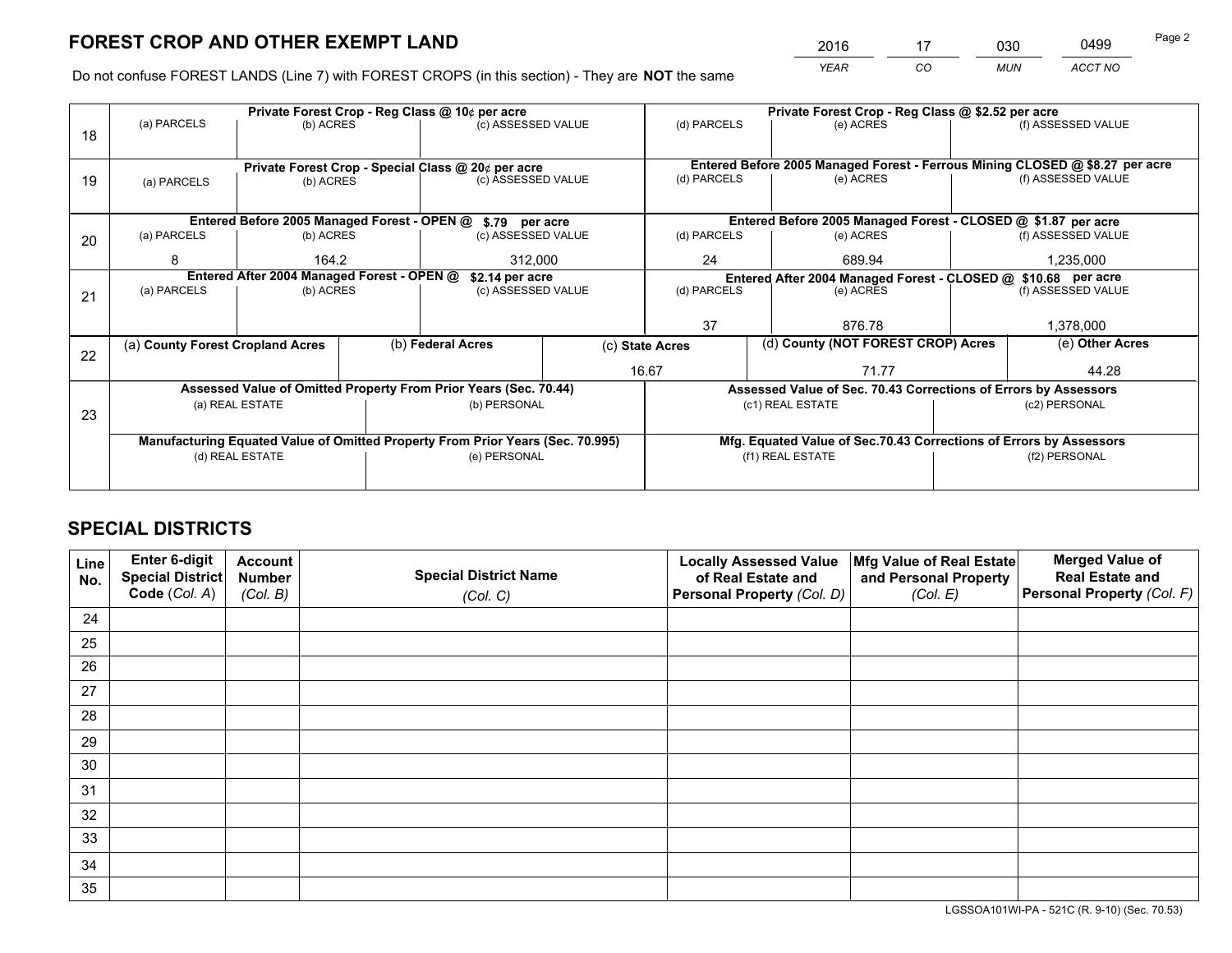|                       |                                                          |                                                                                        |                                                         | <b>YEAR</b>                                                                       | CO<br><b>MUN</b>                                              | ACCT NO                                                                        |
|-----------------------|----------------------------------------------------------|----------------------------------------------------------------------------------------|---------------------------------------------------------|-----------------------------------------------------------------------------------|---------------------------------------------------------------|--------------------------------------------------------------------------------|
| Line<br>No.           | Enter 6-digit<br><b>School District</b><br>Code (Col. A) | <b>Account</b><br><b>Number</b><br><b>School District Name</b><br>(Col. B)<br>(Col. C) |                                                         | <b>Locally Assessed Value</b><br>of Real Estate and<br>Personal Property (Col. D) | Mfg Value of Real Estate<br>and Personal Property<br>(Col. E) | <b>Merged Value of</b><br><b>Real Estate and</b><br>Personal Property (Col. F) |
|                       | A. SCHOOL DISTRICTS (K-8 and K-12)                       |                                                                                        |                                                         |                                                                                   |                                                               |                                                                                |
| 36                    | 030308                                                   | 0022                                                                                   | SCH D OF BARRON AREA                                    | 157,700                                                                           |                                                               | 157,700                                                                        |
| 37                    | 034557                                                   | 0026                                                                                   | SCH D OF PRAIRIE FARM                                   | 19,411,100                                                                        |                                                               | 19,411,100                                                                     |
| 38                    | 170637                                                   | 0114                                                                                   | SCH D OF BOYCEVILLE COMMUNITY                           | 16,583,300                                                                        |                                                               | 16,583,300                                                                     |
| 39                    |                                                          |                                                                                        |                                                         |                                                                                   |                                                               |                                                                                |
| 40                    |                                                          |                                                                                        |                                                         |                                                                                   |                                                               |                                                                                |
| 41                    |                                                          |                                                                                        |                                                         |                                                                                   |                                                               |                                                                                |
| 42                    |                                                          |                                                                                        |                                                         |                                                                                   |                                                               |                                                                                |
| 43                    |                                                          |                                                                                        |                                                         |                                                                                   |                                                               |                                                                                |
| 44                    |                                                          |                                                                                        |                                                         |                                                                                   |                                                               |                                                                                |
| 45<br>$\overline{46}$ |                                                          |                                                                                        |                                                         |                                                                                   |                                                               |                                                                                |
|                       |                                                          |                                                                                        |                                                         |                                                                                   |                                                               |                                                                                |
| 47<br>48              |                                                          |                                                                                        |                                                         |                                                                                   |                                                               |                                                                                |
| 49                    |                                                          |                                                                                        |                                                         |                                                                                   |                                                               |                                                                                |
| 50                    |                                                          |                                                                                        | TOTAL ASSESSED VALUE OF SCHOOL DISTRICTS (K-8 and K-12) | 36,152,100                                                                        |                                                               | 36, 152, 100                                                                   |
|                       | <b>B.</b><br><b>UNION HIGH SCHOOL DISTRICTS</b>          |                                                                                        |                                                         |                                                                                   |                                                               |                                                                                |
| 51                    |                                                          |                                                                                        |                                                         |                                                                                   |                                                               |                                                                                |
| 52                    |                                                          |                                                                                        |                                                         |                                                                                   |                                                               |                                                                                |
| 53                    |                                                          |                                                                                        |                                                         |                                                                                   |                                                               |                                                                                |
| 54                    |                                                          |                                                                                        |                                                         |                                                                                   |                                                               |                                                                                |
| 55                    |                                                          |                                                                                        | TOTAL ASSESSED VALUE OF UNION HIGH SCHOOLS              |                                                                                   |                                                               |                                                                                |
|                       | C.<br><b>TECHNICAL COLLEGE DISTRICTS</b>                 |                                                                                        |                                                         |                                                                                   |                                                               |                                                                                |
| 56                    | 000100                                                   | 0001                                                                                   | CHIPPEWA VALLEY TECHNICAL COLLEGE EAUC                  | 36,152,100                                                                        |                                                               | 36, 152, 100                                                                   |
| 57                    |                                                          |                                                                                        |                                                         |                                                                                   |                                                               |                                                                                |
| 58                    |                                                          |                                                                                        |                                                         |                                                                                   |                                                               |                                                                                |
| 59                    |                                                          |                                                                                        | TOTAL ASSESSED VALUE OF TECHNICAL COLLEGES              | 36,152,100                                                                        |                                                               | 36, 152, 100                                                                   |

 *I hereby certify, to the best of my knowledge and belief, this form is complete and correct.*

| Print name of preparer | Title                    |                | Date (MM / DD / CCYY) |
|------------------------|--------------------------|----------------|-----------------------|
|                        |                          |                |                       |
| Signature of preparer  | Contact Telephone Number | E-mail address |                       |
|                        | $\sim$                   |                |                       |

| <b>SCHOOL DISTRICTS</b> |  |
|-------------------------|--|
|-------------------------|--|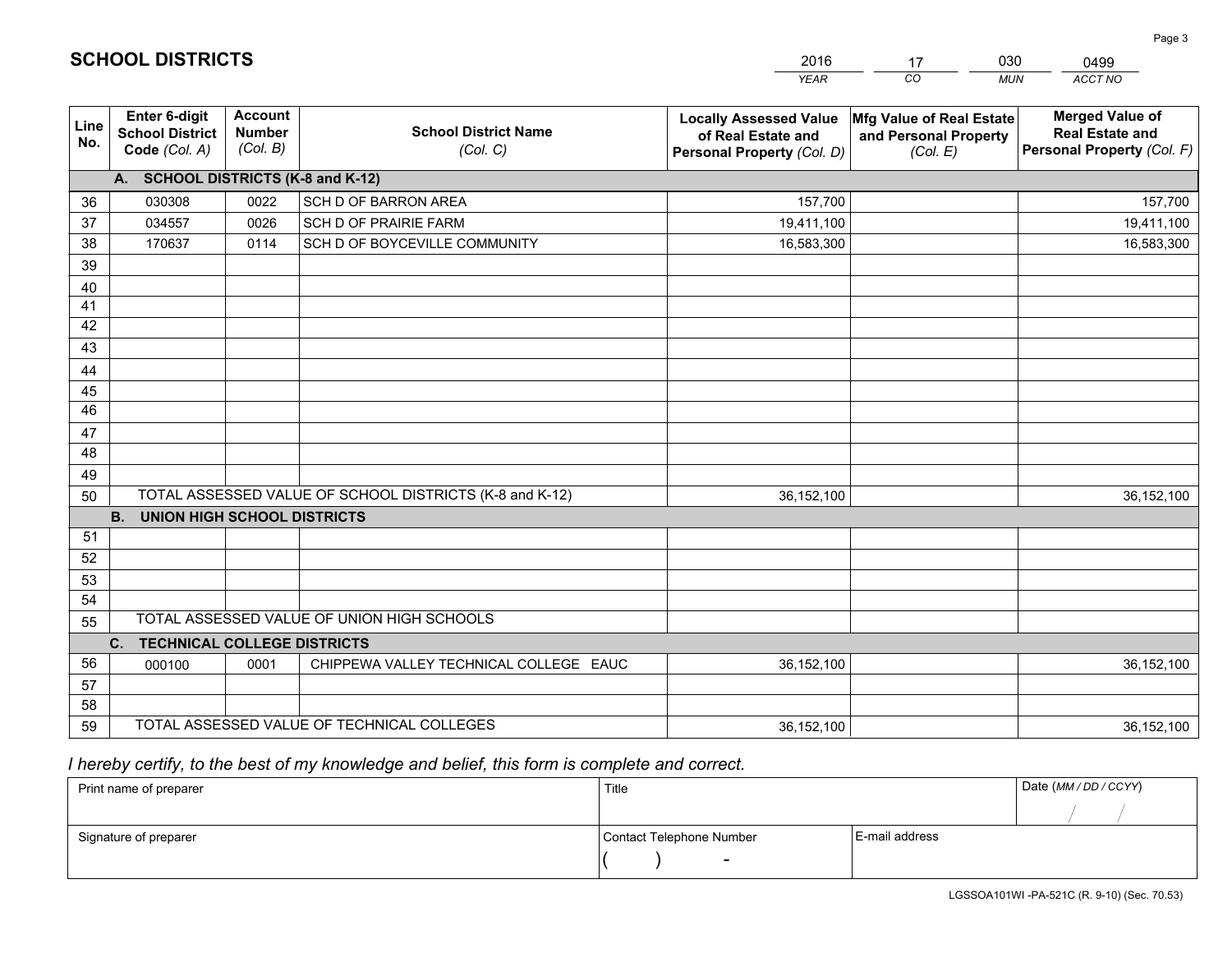### **HIGHLIGHTS**

- 1. Complete the Statement of Assessment after the Board of Review. Reflect any changes made there.
- 2. Use black ink to complete.
- 3. Line 16 must equal Line 50, Col D.
- 4. Line 55 must equal the total of K-8 schools listed on lines 36-49. Do not include K-12 schools in this comparision.
- 5. Line 59, Col. D must equal Line 16.
- 6. Special District, School District and Technical College District values must include both real estate and personal property. Examples of Special districts are: town sanitary districts, public inland lake protection and rehabilitation districts, and metropolitan sewerage districts.
- 7. DO NOT INCLUDE Manufacturing property values.DOR will print these values on the final SOA.

SUZANNE GAINES TOWN OF SHERIDAN E3294 1300TH AVENUE RIDGELAND, WI 54763

SUZANNE GAINES<br>TOWN OF SHERIDAN

E3294 1300TH AVENUE RIDGELAND, WI 54763

 8. Accuracy of this form is very important. The values reported directly affect the equalized value DOR calculates for school and special districts.

### **Page 1:**

 If not prefilled, enter the tax year,county and municipal code,municipal type, municipal name and county name on the top of form.

Check the Amended box, if filing an amended / corrected SOA.

 Report the parcel count, acres and assessed value of taxable general property, total parcel count, (real and personal), total acres, and values from final figures set by the Board of Review.

- A. Real Estate land and improvements (buildings, etc.) is reported on lines 1 8, total line 9.
- B. Personal Property is reported on lines 11 14, Column D, total line 15.
- C. To complete this report, use the computer produced summary of the assessment roll that shows these amounts.
- D. Use whole numbers only.
- E. Add each line across and each column down to verify entries.

### **Page 2:**

- A. Report Special Items (not subject to general property tax).
- 1. Private Forest Croplands and Managed Forest Lands are reported on lines 18,19, 20 and 21. Be sure to report assessed values **NOT** taxes.
- 2. You should have copies of the orders of entry, orders of withdrawal, etc., to update your assessment roll.
	- 3. Show hundredths of acres (e.g. 39.75).
- 4. Tax exempt lands are reported on line 22.
- 5. Omitted property and sec. 70.43, Wis. Stats., corrections of errors by assessor are reported on line 23. Report real estate and personal property separately. These should be for **prior years**, not something found on the current assessment roll after the board of review.
- B. Special District (Lines 24-35) Include the value of both real and personal property.

 The Department of Revenue (DOR) preprints much of the information regarding names and codes for schools, special districts,etc. If a district is not listed, enter the name and value only, DOR will enter the proper code.

### **Page 3 School Districts:**

Include the value of both real and personal property.

Report School District (regular, elementary, union high school, and technical college).

- 1. Regular (K-12) and Elementary (K-8) school values are reported on lines 36-49, total on line 50.
- 2. Union High School (UHS) (use only if elementary schools are listed on lines 36-49) are reported on lines 51-54. UHS total value (line 55) must equal to the total **elementary school** values reported on lines 36-49. Do notinclude K-12 schools in this comparison.
- 3. Technical College values are reported on lines 56-58, total on line 59.
- 4. Use the computer summary that shows these amounts to complete this report.

#### **This form is due the second Monday in June. File this report only after your Board of Review is complete.**

 *If you have questions: Return forms to:*

Fax number: (608) 264-6887 PO Box 8971

 Email: lgs@revenue.wi.gov Wisconsin Department of Revenue Call: (608) 261-5341 Local Government Services Section 6-97Madison WI 53708-8971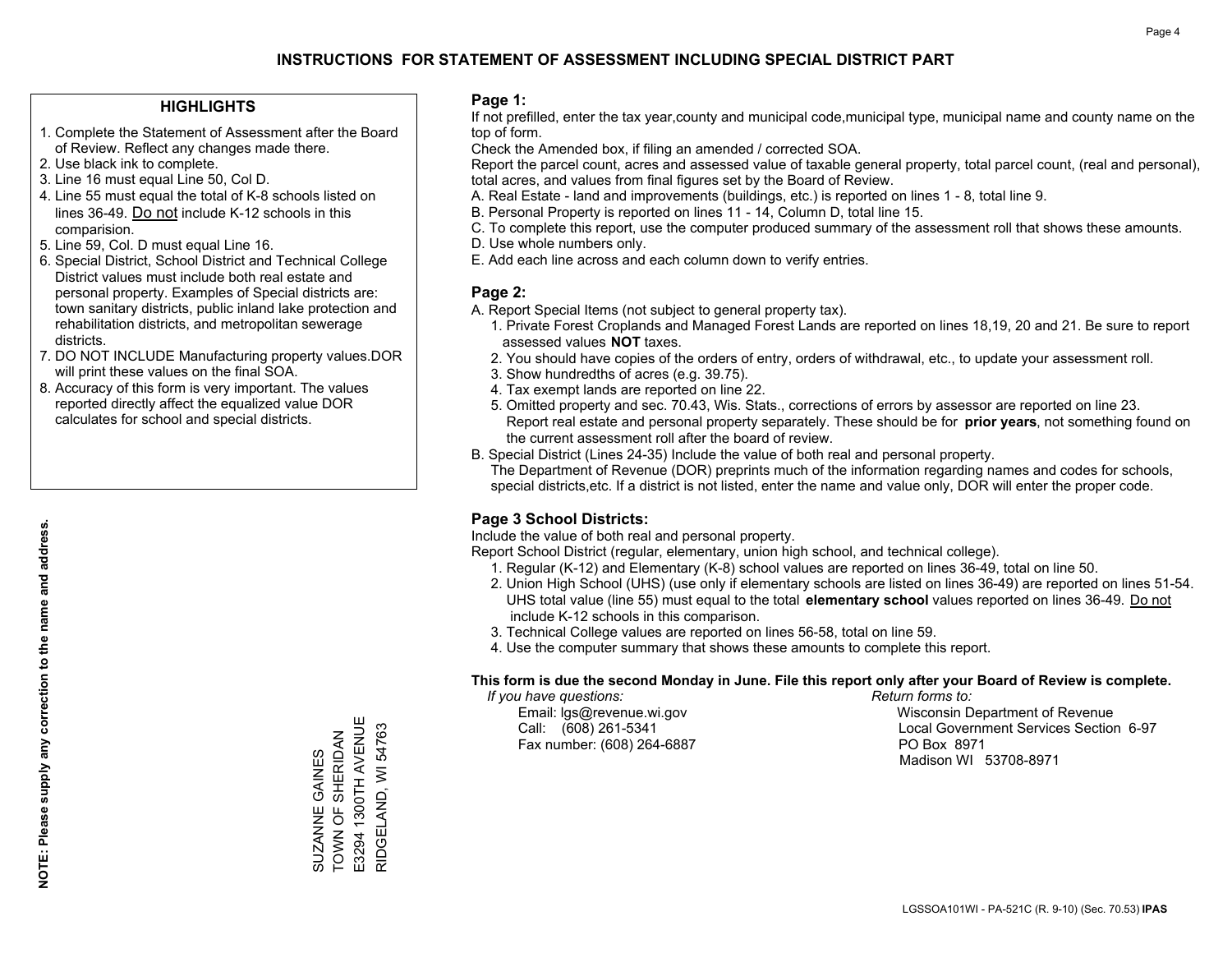**FINAL - EQUATED**

**STATEMENT OF ASSESSMENT FOR 2016** 

| 17  | 032 | 0500    |
|-----|-----|---------|
| CO. | MUN | ACCT NO |

|                | <b>FOR</b>                                                                                                                                                                                   | <b>TOWN OF</b><br><b>OF</b><br>Town - Village - City               | <b>SHERMAN</b><br><b>Municipality Name</b> |        | <b>DUNN COUNTY</b><br><b>County Name</b>            |                                |                                        | <b>WHEN COMPLETING THIS DOCUMENT</b><br>DO NOT WRITE OVER X's OR IN SHADED AREAS |
|----------------|----------------------------------------------------------------------------------------------------------------------------------------------------------------------------------------------|--------------------------------------------------------------------|--------------------------------------------|--------|-----------------------------------------------------|--------------------------------|----------------------------------------|----------------------------------------------------------------------------------|
| Line<br>No.    |                                                                                                                                                                                              | <b>REAL ESTATE</b><br>(See Lines 18 - 22 for<br>other Real Estate) | PARCEL COUNT<br>TOTAL LAND   IMPROVEMENTS  |        | NO. OF ACRES<br><b>WHOLE</b><br><b>NUMBERS ONLY</b> | <b>VALUE OF</b><br><b>LAND</b> | <b>VALUE OF</b><br><b>IMPROVEMENTS</b> | TOTAL VALUE OF LAND<br>AND IMPROVEMENTS                                          |
|                |                                                                                                                                                                                              |                                                                    | Col. A                                     | Col. B | Col. C                                              | Col. D                         | Col. E                                 | Col. F                                                                           |
| -1             |                                                                                                                                                                                              | <b>RESIDENTIAL - Class 1</b>                                       | 355                                        | 332    | 805                                                 | 8,363,500                      | 40,057,000                             | 48,420,500                                                                       |
| 2              |                                                                                                                                                                                              | <b>COMMERCIAL - Class 2</b>                                        |                                            |        | 6                                                   | 36,500                         | 160,000                                | 196,500                                                                          |
| 3              |                                                                                                                                                                                              | <b>MANUFACTURING - Class 3</b>                                     | $\Omega$                                   | 0      | $\Omega$                                            | 0                              | 0                                      | $\Omega$                                                                         |
| 4              |                                                                                                                                                                                              | <b>AGRICULTURAL - Class 4</b>                                      | 668                                        |        | 11,737                                              | 1,560,400                      |                                        | 1,560,400                                                                        |
| 5              |                                                                                                                                                                                              | UNDEVELOPED - Class 5                                              | 264                                        |        | 1,162                                               | 366,200                        |                                        | 366,200                                                                          |
| 6              | AGRICULTURAL FOREST - Class 5m<br>FOREST LANDS - Class 6                                                                                                                                     |                                                                    | 333                                        |        | 3,613                                               | 4,159,700                      |                                        | 4,159,700                                                                        |
| $\overline{7}$ |                                                                                                                                                                                              |                                                                    | 98                                         |        | 1,576                                               | 3,624,800                      |                                        | 3,624,800                                                                        |
| 8              |                                                                                                                                                                                              | OTHER - Class 7                                                    | 62<br>62                                   |        | 132                                                 | 559,500                        | 5,100,900                              | 5,660,400                                                                        |
| 9              |                                                                                                                                                                                              | TOTAL - ALL COLUMNS                                                | 1,781                                      | 395    | 19,031                                              | 18,670,600                     | 45,317,900                             | 63,988,500                                                                       |
| 10             |                                                                                                                                                                                              | NUMBER OF PERSONAL PROPERTY ACCOUNTS IN ROLL                       |                                            |        | 16                                                  | <b>LOCALLY ASSESSED</b>        | <b>MANUFACTURING</b>                   | <b>MERGED</b>                                                                    |
| 11             |                                                                                                                                                                                              | BOATS AND OTHER WATERCRAFT NOT EXEMPT - Code 1                     |                                            |        |                                                     | 0                              | 0                                      | $\overline{0}$                                                                   |
| 12             |                                                                                                                                                                                              | MACHINERY, TOOLS AND PATTERNS - Code 2                             |                                            |        |                                                     | 90,200                         | 0                                      | 90,200                                                                           |
| 13             |                                                                                                                                                                                              | FURNITURE, FIXTURES AND EQUIPMENT - Code 3                         |                                            |        |                                                     | 14,500                         | 0                                      | 14,500                                                                           |
| 14             |                                                                                                                                                                                              | ALL OTHER PERSONAL PROPERTY NOT EXEMPT - Codes 4A, 4B, 4C          |                                            |        |                                                     | 47,900                         | 0                                      | 47,900                                                                           |
| 15             | TOTAL OF PERSONAL PROPERTY NOT EXEMPT (Total of Lines 11-14)<br>152,600                                                                                                                      |                                                                    |                                            |        |                                                     |                                | $\Omega$                               | 152,600                                                                          |
| 16             | AGGREGATE ASSESSED VALUE OF ALL PROPERTY SUBJECT TO THE GENERAL PROPERTY TAX (Total of Lines 9F and 15F)<br>MUST EQUAL TOTAL VALUE OF THE SCHOOL DISTRICTS (K-12 PLUS K-8) - Line 50, Col. F |                                                                    |                                            |        |                                                     |                                |                                        | 64,141,100                                                                       |
| 17             | Name of Assessor<br>Telephone #<br><b>BOARD OF REVIEW</b><br>DATE OF FINAL ADJOURNMENT<br>JEROME PROCHNOW<br>06/14/2016                                                                      |                                                                    |                                            |        |                                                     | $(715)$ 231-1253               |                                        |                                                                                  |

REMARKS

The Assessment Ratio to be used in calculating the estimated Fair Market Value on tax bills for this tax district is .953303212

This ratio should be used to convert assessed values to "Calculate Equalized Values" in Step 1 of the Lottery and Gaming Credit Calculations.<br>This ratio should be used in the "Computation of Tax Equivalent" schedule of the Commission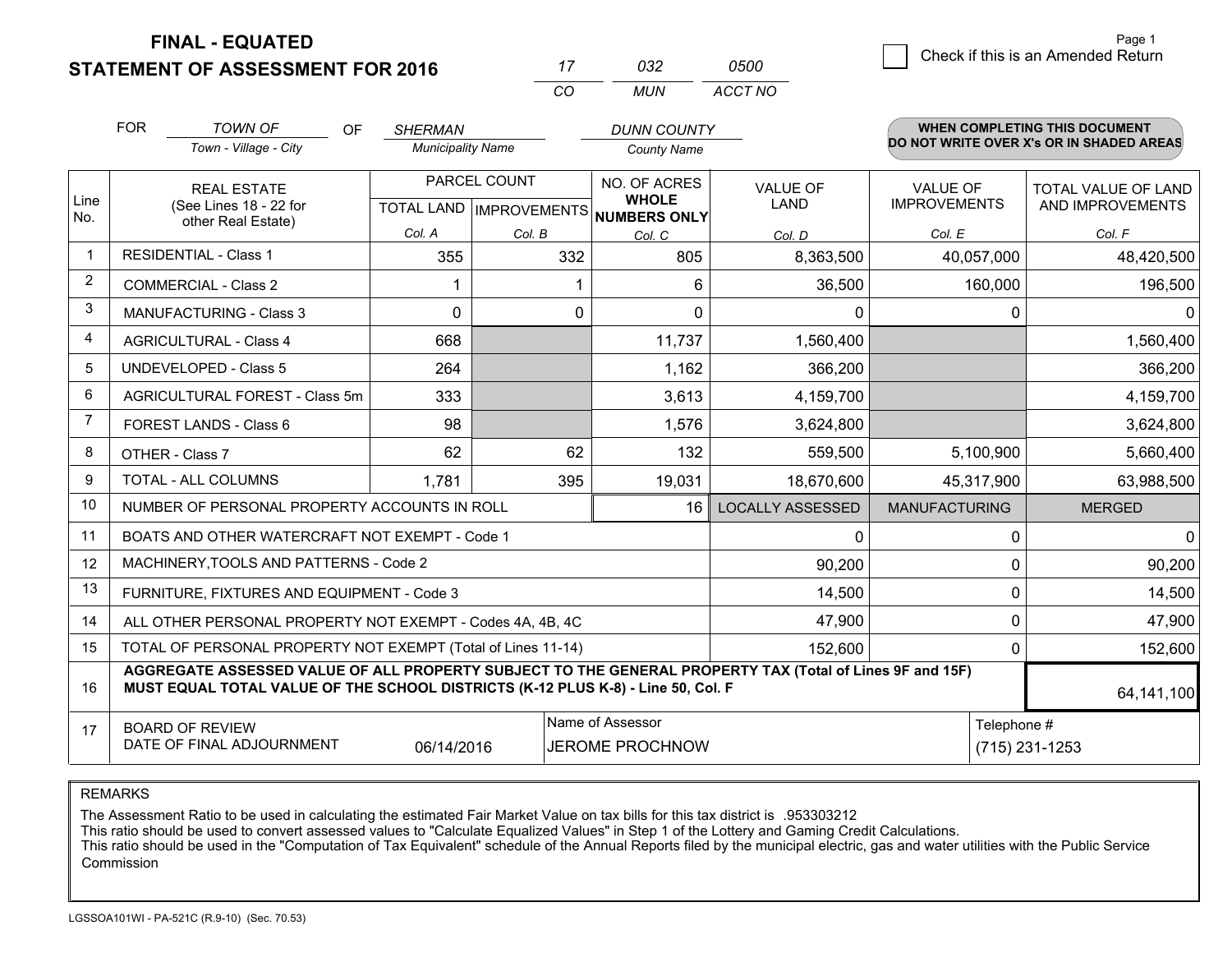*YEAR CO MUN ACCT NO* <sup>2016</sup> <sup>17</sup> <sup>032</sup> <sup>0500</sup> Page 2

Do not confuse FOREST LANDS (Line 7) with FOREST CROPS (in this section) - They are **NOT** the same

|    |                                                                                |                                  |  | Private Forest Crop - Reg Class @ 10¢ per acre                   |  | Private Forest Crop - Reg Class @ \$2.52 per acre             |        |                                                                    |           |                                                                              |
|----|--------------------------------------------------------------------------------|----------------------------------|--|------------------------------------------------------------------|--|---------------------------------------------------------------|--------|--------------------------------------------------------------------|-----------|------------------------------------------------------------------------------|
| 18 | (a) PARCELS                                                                    | (b) ACRES                        |  | (c) ASSESSED VALUE                                               |  | (d) PARCELS                                                   |        | (e) ACRES                                                          |           | (f) ASSESSED VALUE                                                           |
|    |                                                                                |                                  |  |                                                                  |  | 6                                                             |        | 240                                                                |           | 552,000                                                                      |
|    |                                                                                |                                  |  | Private Forest Crop - Special Class @ 20¢ per acre               |  |                                                               |        |                                                                    |           | Entered Before 2005 Managed Forest - Ferrous Mining CLOSED @ \$8.27 per acre |
| 19 | (a) PARCELS                                                                    | (b) ACRES                        |  | (c) ASSESSED VALUE                                               |  | (d) PARCELS                                                   |        | (e) ACRES                                                          |           | (f) ASSESSED VALUE                                                           |
|    |                                                                                |                                  |  |                                                                  |  |                                                               |        |                                                                    |           |                                                                              |
|    |                                                                                |                                  |  | Entered Before 2005 Managed Forest - OPEN @ \$.79 per acre       |  |                                                               |        | Entered Before 2005 Managed Forest - CLOSED @ \$1.87 per acre      |           |                                                                              |
| 20 | (a) PARCELS                                                                    | (b) ACRES                        |  | (c) ASSESSED VALUE                                               |  | (d) PARCELS                                                   |        | (e) ACRES                                                          |           | (f) ASSESSED VALUE                                                           |
|    | 27                                                                             | 771                              |  | 1,773,300                                                        |  | 45                                                            |        | 949                                                                | 2,148,200 |                                                                              |
|    | Entered After 2004 Managed Forest - OPEN @<br>\$2.14 per acre                  |                                  |  |                                                                  |  | Entered After 2004 Managed Forest - CLOSED @ \$10.68 per acre |        |                                                                    |           |                                                                              |
| 21 | (a) PARCELS                                                                    | (b) ACRES                        |  | (c) ASSESSED VALUE                                               |  | (d) PARCELS<br>(e) ACRES                                      |        | (f) ASSESSED VALUE                                                 |           |                                                                              |
|    |                                                                                |                                  |  |                                                                  |  |                                                               |        |                                                                    |           |                                                                              |
|    | 9                                                                              | 234.03                           |  | 538,300                                                          |  | 18                                                            | 478.78 |                                                                    | 1,101,400 |                                                                              |
| 22 |                                                                                | (a) County Forest Cropland Acres |  |                                                                  |  | (c) State Acres                                               |        | (d) County (NOT FOREST CROP) Acres                                 |           | (e) Other Acres                                                              |
|    |                                                                                |                                  |  |                                                                  |  | 771.05                                                        |        | 75.78                                                              |           | 73.57                                                                        |
|    |                                                                                |                                  |  | Assessed Value of Omitted Property From Prior Years (Sec. 70.44) |  |                                                               |        | Assessed Value of Sec. 70.43 Corrections of Errors by Assessors    |           |                                                                              |
|    |                                                                                | (a) REAL ESTATE                  |  | (b) PERSONAL                                                     |  |                                                               |        | (c1) REAL ESTATE                                                   |           | (c2) PERSONAL                                                                |
| 23 |                                                                                |                                  |  |                                                                  |  |                                                               |        |                                                                    |           |                                                                              |
|    | Manufacturing Equated Value of Omitted Property From Prior Years (Sec. 70.995) |                                  |  |                                                                  |  |                                                               |        | Mfg. Equated Value of Sec.70.43 Corrections of Errors by Assessors |           |                                                                              |
|    | (d) REAL ESTATE                                                                |                                  |  | (e) PERSONAL                                                     |  |                                                               |        | (f1) REAL ESTATE                                                   |           | (f2) PERSONAL                                                                |
|    |                                                                                |                                  |  |                                                                  |  |                                                               |        |                                                                    |           |                                                                              |

## **SPECIAL DISTRICTS**

| Line<br>No. | Enter 6-digit<br>Special District<br>Code (Col. A) | <b>Account</b><br><b>Number</b> | <b>Special District Name</b> | <b>Locally Assessed Value</b><br>of Real Estate and | Mfg Value of Real Estate<br>and Personal Property | <b>Merged Value of</b><br><b>Real Estate and</b><br>Personal Property (Col. F) |
|-------------|----------------------------------------------------|---------------------------------|------------------------------|-----------------------------------------------------|---------------------------------------------------|--------------------------------------------------------------------------------|
|             |                                                    | (Col. B)                        | (Col. C)                     | Personal Property (Col. D)                          | (Col. E)                                          |                                                                                |
| 24          |                                                    |                                 |                              |                                                     |                                                   |                                                                                |
| 25          |                                                    |                                 |                              |                                                     |                                                   |                                                                                |
| 26          |                                                    |                                 |                              |                                                     |                                                   |                                                                                |
| 27          |                                                    |                                 |                              |                                                     |                                                   |                                                                                |
| 28          |                                                    |                                 |                              |                                                     |                                                   |                                                                                |
| 29          |                                                    |                                 |                              |                                                     |                                                   |                                                                                |
| 30          |                                                    |                                 |                              |                                                     |                                                   |                                                                                |
| 31          |                                                    |                                 |                              |                                                     |                                                   |                                                                                |
| 32          |                                                    |                                 |                              |                                                     |                                                   |                                                                                |
| 33          |                                                    |                                 |                              |                                                     |                                                   |                                                                                |
| 34          |                                                    |                                 |                              |                                                     |                                                   |                                                                                |
| 35          |                                                    |                                 |                              |                                                     |                                                   |                                                                                |

LGSSOA101WI-PA - 521C (R. 9-10) (Sec. 70.53)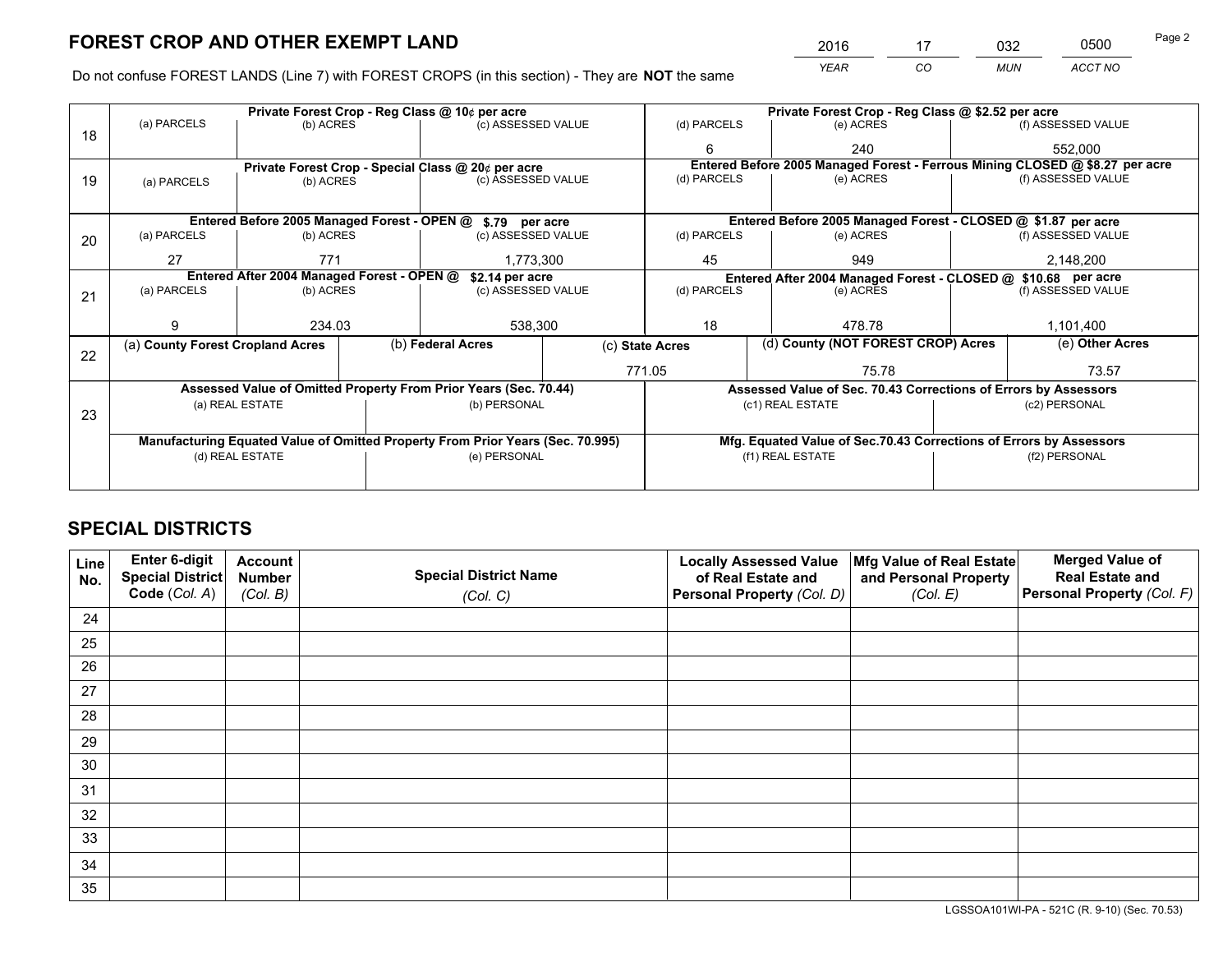|                 |                                                          |                                             |                                                         | <b>YEAR</b>                                                                       | CO<br><b>MUN</b>                                              | ACCT NO                                                                        |  |  |  |  |
|-----------------|----------------------------------------------------------|---------------------------------------------|---------------------------------------------------------|-----------------------------------------------------------------------------------|---------------------------------------------------------------|--------------------------------------------------------------------------------|--|--|--|--|
| Line<br>No.     | Enter 6-digit<br><b>School District</b><br>Code (Col. A) | <b>Account</b><br><b>Number</b><br>(Col. B) | <b>School District Name</b><br>(Col. C)                 | <b>Locally Assessed Value</b><br>of Real Estate and<br>Personal Property (Col. D) | Mfg Value of Real Estate<br>and Personal Property<br>(Col. E) | <b>Merged Value of</b><br><b>Real Estate and</b><br>Personal Property (Col. F) |  |  |  |  |
|                 | A. SCHOOL DISTRICTS (K-8 and K-12)                       |                                             |                                                         |                                                                                   |                                                               |                                                                                |  |  |  |  |
| 36              | 170637                                                   | 0114                                        | SCH D OF BOYCEVILLE COMMUNITY                           | 34,633,000                                                                        |                                                               | 34,633,000                                                                     |  |  |  |  |
| 37              | 173444                                                   | 0117                                        | SCH D OF MENOMONIE AREA                                 | 29,508,100                                                                        |                                                               | 29,508,100                                                                     |  |  |  |  |
| 38              |                                                          |                                             |                                                         |                                                                                   |                                                               |                                                                                |  |  |  |  |
| 39              |                                                          |                                             |                                                         |                                                                                   |                                                               |                                                                                |  |  |  |  |
| 40              |                                                          |                                             |                                                         |                                                                                   |                                                               |                                                                                |  |  |  |  |
| 41              |                                                          |                                             |                                                         |                                                                                   |                                                               |                                                                                |  |  |  |  |
| 42              |                                                          |                                             |                                                         |                                                                                   |                                                               |                                                                                |  |  |  |  |
| 43              |                                                          |                                             |                                                         |                                                                                   |                                                               |                                                                                |  |  |  |  |
| 44<br>45        |                                                          |                                             |                                                         |                                                                                   |                                                               |                                                                                |  |  |  |  |
| $\overline{46}$ |                                                          |                                             |                                                         |                                                                                   |                                                               |                                                                                |  |  |  |  |
| 47              |                                                          |                                             |                                                         |                                                                                   |                                                               |                                                                                |  |  |  |  |
| 48              |                                                          |                                             |                                                         |                                                                                   |                                                               |                                                                                |  |  |  |  |
| 49              |                                                          |                                             |                                                         |                                                                                   |                                                               |                                                                                |  |  |  |  |
| 50              |                                                          |                                             | TOTAL ASSESSED VALUE OF SCHOOL DISTRICTS (K-8 and K-12) | 64,141,100                                                                        |                                                               | 64, 141, 100                                                                   |  |  |  |  |
|                 | <b>B.</b><br><b>UNION HIGH SCHOOL DISTRICTS</b>          |                                             |                                                         |                                                                                   |                                                               |                                                                                |  |  |  |  |
| 51              |                                                          |                                             |                                                         |                                                                                   |                                                               |                                                                                |  |  |  |  |
| 52              |                                                          |                                             |                                                         |                                                                                   |                                                               |                                                                                |  |  |  |  |
| 53              |                                                          |                                             |                                                         |                                                                                   |                                                               |                                                                                |  |  |  |  |
| 54              |                                                          |                                             |                                                         |                                                                                   |                                                               |                                                                                |  |  |  |  |
| 55              |                                                          |                                             | TOTAL ASSESSED VALUE OF UNION HIGH SCHOOLS              |                                                                                   |                                                               |                                                                                |  |  |  |  |
|                 | C.<br><b>TECHNICAL COLLEGE DISTRICTS</b>                 |                                             |                                                         |                                                                                   |                                                               |                                                                                |  |  |  |  |
| 56              | 000100                                                   | 0001                                        | CHIPPEWA VALLEY TECHNICAL COLLEGE EAUC                  | 64,141,100                                                                        |                                                               | 64,141,100                                                                     |  |  |  |  |
| 57              |                                                          |                                             |                                                         |                                                                                   |                                                               |                                                                                |  |  |  |  |
| 58              |                                                          |                                             |                                                         |                                                                                   |                                                               |                                                                                |  |  |  |  |
| 59              |                                                          |                                             | TOTAL ASSESSED VALUE OF TECHNICAL COLLEGES              | 64, 141, 100                                                                      |                                                               | 64,141,100                                                                     |  |  |  |  |

17

032

 *I hereby certify, to the best of my knowledge and belief, this form is complete and correct.*

**SCHOOL DISTRICTS**

| Print name of preparer | Title                    | Date (MM / DD / CCYY) |  |
|------------------------|--------------------------|-----------------------|--|
|                        |                          |                       |  |
| Signature of preparer  | Contact Telephone Number | E-mail address        |  |
|                        | $\sim$                   |                       |  |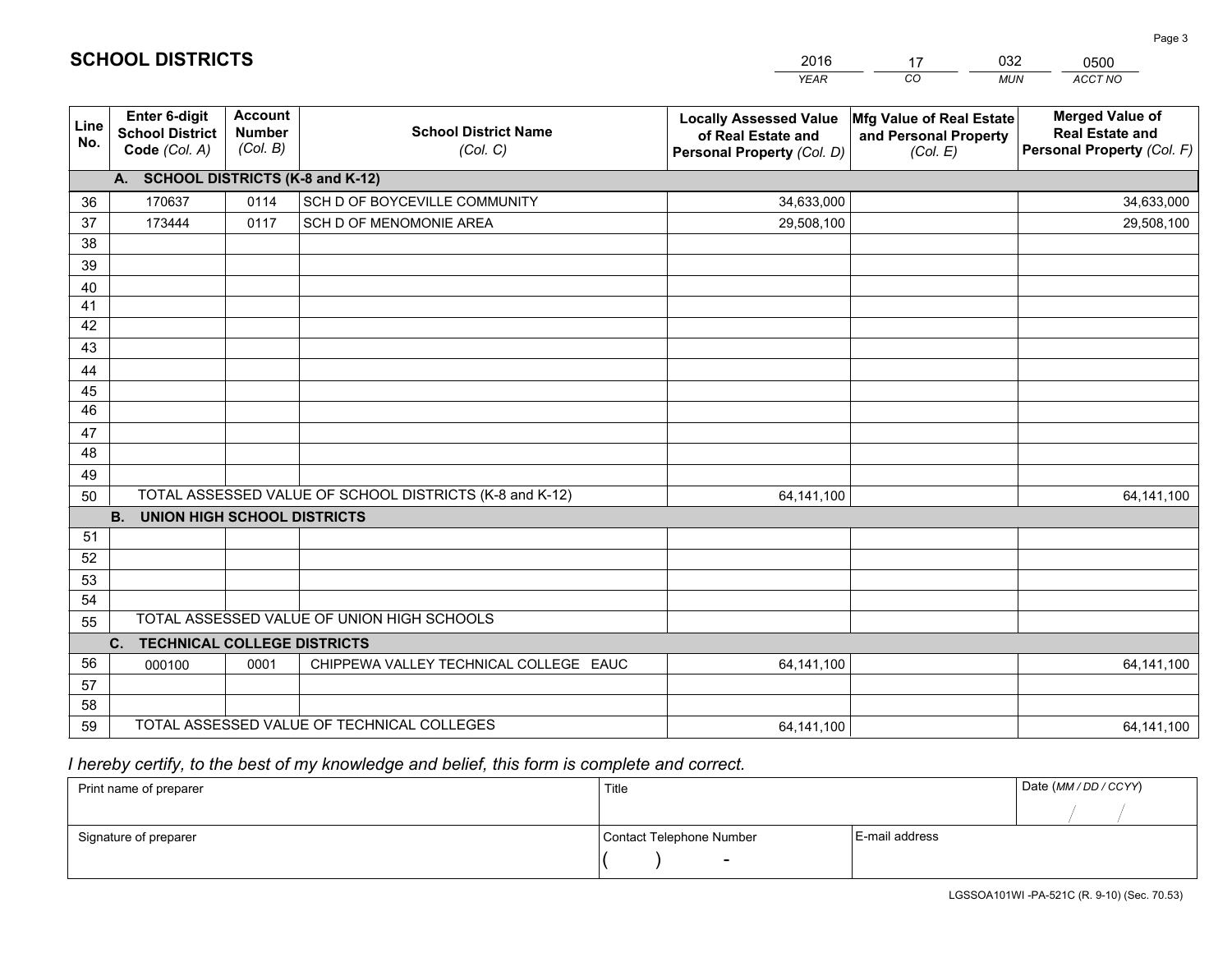### **HIGHLIGHTS**

- 1. Complete the Statement of Assessment after the Board of Review. Reflect any changes made there.
- 2. Use black ink to complete.
- 3. Line 16 must equal Line 50, Col D.
- 4. Line 55 must equal the total of K-8 schools listed on lines 36-49. Do not include K-12 schools in this comparision.
- 5. Line 59, Col. D must equal Line 16.
- 6. Special District, School District and Technical College District values must include both real estate and personal property. Examples of Special districts are: town sanitary districts, public inland lake protection and rehabilitation districts, and metropolitan sewerage districts.
- 7. DO NOT INCLUDE Manufacturing property values.DOR will print these values on the final SOA.
- 8. Accuracy of this form is very important. The values reported directly affect the equalized value DOR calculates for school and special districts.

### **Page 1:**

 If not prefilled, enter the tax year,county and municipal code,municipal type, municipal name and county name on the top of form.

Check the Amended box, if filing an amended / corrected SOA.

 Report the parcel count, acres and assessed value of taxable general property, total parcel count, (real and personal), total acres, and values from final figures set by the Board of Review.

- A. Real Estate land and improvements (buildings, etc.) is reported on lines 1 8, total line 9.
- B. Personal Property is reported on lines 11 14, Column D, total line 15.
- C. To complete this report, use the computer produced summary of the assessment roll that shows these amounts.
- D. Use whole numbers only.
- E. Add each line across and each column down to verify entries.

### **Page 2:**

- A. Report Special Items (not subject to general property tax).
- 1. Private Forest Croplands and Managed Forest Lands are reported on lines 18,19, 20 and 21. Be sure to report assessed values **NOT** taxes.
- 2. You should have copies of the orders of entry, orders of withdrawal, etc., to update your assessment roll.
	- 3. Show hundredths of acres (e.g. 39.75).
- 4. Tax exempt lands are reported on line 22.
- 5. Omitted property and sec. 70.43, Wis. Stats., corrections of errors by assessor are reported on line 23. Report real estate and personal property separately. These should be for **prior years**, not something found on the current assessment roll after the board of review.
- B. Special District (Lines 24-35) Include the value of both real and personal property.
- The Department of Revenue (DOR) preprints much of the information regarding names and codes for schools, special districts,etc. If a district is not listed, enter the name and value only, DOR will enter the proper code.

### **Page 3 School Districts:**

Include the value of both real and personal property.

Report School District (regular, elementary, union high school, and technical college).

- 1. Regular (K-12) and Elementary (K-8) school values are reported on lines 36-49, total on line 50.
- 2. Union High School (UHS) (use only if elementary schools are listed on lines 36-49) are reported on lines 51-54. UHS total value (line 55) must equal to the total **elementary school** values reported on lines 36-49. Do notinclude K-12 schools in this comparison.
- 3. Technical College values are reported on lines 56-58, total on line 59.
- 4. Use the computer summary that shows these amounts to complete this report.

#### **This form is due the second Monday in June. File this report only after your Board of Review is complete.**

 *If you have questions: Return forms to:*

Fax number: (608) 264-6887 PO Box 8971

 Email: lgs@revenue.wi.gov Wisconsin Department of Revenue Call: (608) 261-5341 Local Government Services Section 6-97Madison WI 53708-8971

Щ N12457 COUNTY ROAD F N12457 COUNTY ROAD ASHLEY SCORE<br>TOWN OF SHERMAN TOWN OF SHERMAN ASHLEY SCORE

BOYCEVILLE, WI 54725

3OYCEVILLE, WI 54725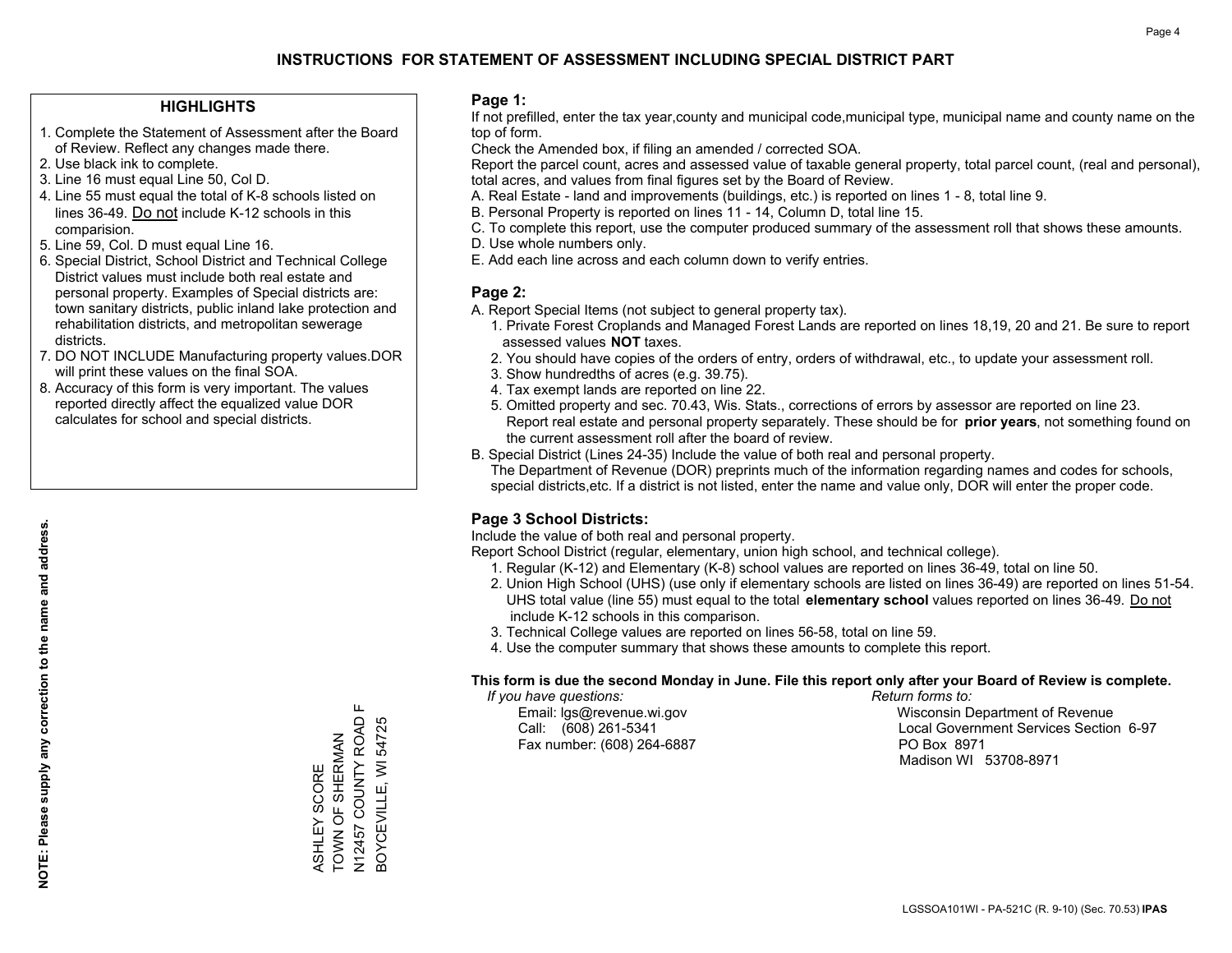**STATEMENT OF ASSESSMENT FOR 2016** 

**FINAL - EQUATED**

|                | <b>FOR</b>                                                                                                      | <b>TOWN OF</b><br>OF<br>Town - Village - City                                                                                                                                                | <b>SPRING BROOK</b><br><b>Municipality Name</b>      |        | <b>DUNN COUNTY</b><br><b>County Name</b> |                                |                                        | <b>WHEN COMPLETING THIS DOCUMENT</b><br>DO NOT WRITE OVER X's OR IN SHADED AREAS |
|----------------|-----------------------------------------------------------------------------------------------------------------|----------------------------------------------------------------------------------------------------------------------------------------------------------------------------------------------|------------------------------------------------------|--------|------------------------------------------|--------------------------------|----------------------------------------|----------------------------------------------------------------------------------|
| Line<br>No.    |                                                                                                                 | <b>REAL ESTATE</b><br>(See Lines 18 - 22 for                                                                                                                                                 | PARCEL COUNT<br>TOTAL LAND IMPROVEMENTS NUMBERS ONLY |        | NO. OF ACRES<br><b>WHOLE</b>             | <b>VALUE OF</b><br><b>LAND</b> | <b>VALUE OF</b><br><b>IMPROVEMENTS</b> | TOTAL VALUE OF LAND<br>AND IMPROVEMENTS                                          |
|                |                                                                                                                 | other Real Estate)                                                                                                                                                                           | Col. A                                               | Col. B | Col. C                                   | Col. D                         | Col. E                                 | Col. F                                                                           |
| -1             |                                                                                                                 | <b>RESIDENTIAL - Class 1</b>                                                                                                                                                                 | 702                                                  | 586    | 1,730                                    | 12,962,600                     | 78,098,600                             | 91,061,200                                                                       |
| 2              |                                                                                                                 | <b>COMMERCIAL - Class 2</b>                                                                                                                                                                  | 12                                                   | 9      | 79                                       | 261,600                        | 1,030,300                              | 1,291,900                                                                        |
| 3              |                                                                                                                 | <b>MANUFACTURING - Class 3</b>                                                                                                                                                               | $\mathbf{0}$                                         | 0      | 0                                        | 0                              | 0                                      | 0                                                                                |
| 4              |                                                                                                                 | <b>AGRICULTURAL - Class 4</b>                                                                                                                                                                | 1,048                                                |        | 26,557                                   | 4,256,900                      |                                        | 4,256,900                                                                        |
| 5              |                                                                                                                 | <b>UNDEVELOPED - Class 5</b>                                                                                                                                                                 | 549                                                  |        | 2,035                                    | 872,200                        |                                        | 872,200                                                                          |
| 6              | AGRICULTURAL FOREST - Class 5m                                                                                  |                                                                                                                                                                                              | 260                                                  |        | 3,235                                    | 4,218,800                      |                                        | 4,218,800                                                                        |
| $\overline{7}$ |                                                                                                                 | <b>FOREST LANDS - Class 6</b>                                                                                                                                                                | 77                                                   |        | 1,235                                    | 2,819,100                      |                                        | 2,819,100                                                                        |
| 8              |                                                                                                                 | OTHER - Class 7                                                                                                                                                                              | 117                                                  | 117    | 127                                      | 1,120,000                      | 11,179,100                             | 12,299,100                                                                       |
| 9              |                                                                                                                 | TOTAL - ALL COLUMNS                                                                                                                                                                          | 2,765                                                | 712    | 34,998                                   | 26,511,200                     | 90,308,000                             | 116,819,200                                                                      |
| 10             |                                                                                                                 | NUMBER OF PERSONAL PROPERTY ACCOUNTS IN ROLL                                                                                                                                                 |                                                      |        | 20                                       | <b>LOCALLY ASSESSED</b>        | <b>MANUFACTURING</b>                   | <b>MERGED</b>                                                                    |
| 11             |                                                                                                                 | BOATS AND OTHER WATERCRAFT NOT EXEMPT - Code 1                                                                                                                                               |                                                      |        |                                          | 0                              | $\Omega$                               | $\mathbf{0}$                                                                     |
| 12             |                                                                                                                 | MACHINERY, TOOLS AND PATTERNS - Code 2                                                                                                                                                       |                                                      |        |                                          | 465,800                        | 83,000                                 | 548,800                                                                          |
| 13             |                                                                                                                 | FURNITURE, FIXTURES AND EQUIPMENT - Code 3                                                                                                                                                   |                                                      |        |                                          | 73,700                         | 20,600                                 | 94,300                                                                           |
| 14             |                                                                                                                 | ALL OTHER PERSONAL PROPERTY NOT EXEMPT - Codes 4A, 4B, 4C                                                                                                                                    |                                                      |        |                                          | 99,000                         | 300                                    | 99,300                                                                           |
| 15             |                                                                                                                 | TOTAL OF PERSONAL PROPERTY NOT EXEMPT (Total of Lines 11-14)                                                                                                                                 |                                                      |        |                                          | 638,500                        | 103,900                                | 742,400                                                                          |
| 16             |                                                                                                                 | AGGREGATE ASSESSED VALUE OF ALL PROPERTY SUBJECT TO THE GENERAL PROPERTY TAX (Total of Lines 9F and 15F)<br>MUST EQUAL TOTAL VALUE OF THE SCHOOL DISTRICTS (K-12 PLUS K-8) - Line 50, Col. F |                                                      |        |                                          |                                |                                        | 117,561,600                                                                      |
| 17             | Name of Assessor<br><b>BOARD OF REVIEW</b><br>DATE OF FINAL ADJOURNMENT<br><b>ROBERT J. IRWIN</b><br>06/06/2016 |                                                                                                                                                                                              |                                                      |        |                                          |                                |                                        | Telephone #<br>(715) 235-6941                                                    |

*CO*

*MUN*

*ACCT NO0501*

*<sup>17</sup> <sup>034</sup>*

REMARKS

The Assessment Ratio to be used in calculating the estimated Fair Market Value on tax bills for this tax district is .972489742<br>This ratio should be used to convert assessed values to "Calculate Equalized Values" in Step 1 Commission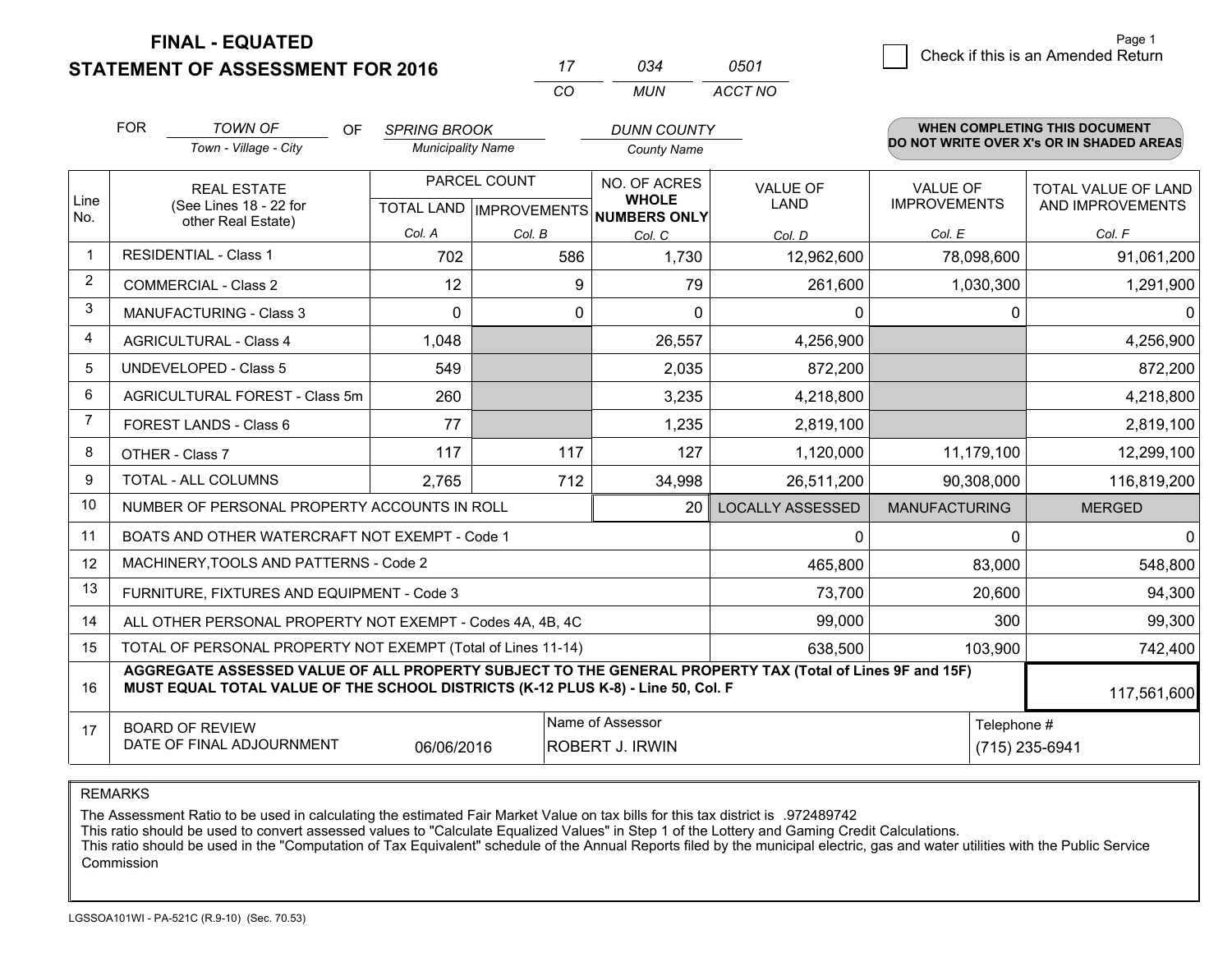*YEAR CO MUN ACCT NO* 2016 <u>17 034 0501</u> Page 2

Do not confuse FOREST LANDS (Line 7) with FOREST CROPS (in this section) - They are **NOT** the same

|    |                                                               | Private Forest Crop - Reg Class @ 10¢ per acre                                 |                   |                    |             | Private Forest Crop - Reg Class @ \$2.52 per acre                            |                                                                    |  |                    |  |
|----|---------------------------------------------------------------|--------------------------------------------------------------------------------|-------------------|--------------------|-------------|------------------------------------------------------------------------------|--------------------------------------------------------------------|--|--------------------|--|
| 18 | (a) PARCELS                                                   | (b) ACRES                                                                      |                   | (c) ASSESSED VALUE |             | (d) PARCELS                                                                  | (e) ACRES                                                          |  | (f) ASSESSED VALUE |  |
|    |                                                               |                                                                                |                   |                    |             |                                                                              | 47                                                                 |  | 58,800             |  |
|    | Private Forest Crop - Special Class @ 20¢ per acre            |                                                                                |                   |                    |             | Entered Before 2005 Managed Forest - Ferrous Mining CLOSED @ \$8.27 per acre |                                                                    |  |                    |  |
| 19 | (a) PARCELS                                                   | (b) ACRES                                                                      |                   | (c) ASSESSED VALUE |             | (d) PARCELS                                                                  | (e) ACRES                                                          |  | (f) ASSESSED VALUE |  |
|    |                                                               |                                                                                |                   |                    |             |                                                                              |                                                                    |  |                    |  |
|    |                                                               | Entered Before 2005 Managed Forest - OPEN @                                    |                   | \$.79 per acre     |             |                                                                              | Entered Before 2005 Managed Forest - CLOSED @ \$1.87 per acre      |  |                    |  |
| 20 | (a) PARCELS                                                   | (b) ACRES                                                                      |                   | (c) ASSESSED VALUE |             | (d) PARCELS                                                                  | (e) ACRES                                                          |  | (f) ASSESSED VALUE |  |
|    | 31                                                            | 711.87                                                                         |                   | 1,710,500          |             | 17<br>387.5                                                                  |                                                                    |  | 896.400            |  |
|    | Entered After 2004 Managed Forest - OPEN @<br>\$2.14 per acre |                                                                                |                   |                    |             |                                                                              | Entered After 2004 Managed Forest - CLOSED @ \$10.68 per acre      |  |                    |  |
| 21 | (a) PARCELS                                                   | (b) ACRES                                                                      |                   | (c) ASSESSED VALUE | (d) PARCELS |                                                                              | (e) ACRES                                                          |  | (f) ASSESSED VALUE |  |
|    |                                                               |                                                                                |                   |                    |             |                                                                              |                                                                    |  |                    |  |
|    | 8                                                             | 190.36                                                                         |                   | 514,000            |             | 22                                                                           | 410.54                                                             |  |                    |  |
| 22 | (a) County Forest Cropland Acres                              |                                                                                | (b) Federal Acres |                    |             |                                                                              | (d) County (NOT FOREST CROP) Acres<br>(c) State Acres              |  | (e) Other Acres    |  |
|    |                                                               |                                                                                |                   |                    |             | 791.63                                                                       | 224.56                                                             |  | 87.38              |  |
|    |                                                               | Assessed Value of Omitted Property From Prior Years (Sec. 70.44)               |                   |                    |             | Assessed Value of Sec. 70.43 Corrections of Errors by Assessors              |                                                                    |  |                    |  |
| 23 |                                                               | (a) REAL ESTATE                                                                |                   | (b) PERSONAL       |             |                                                                              | (c1) REAL ESTATE                                                   |  | (c2) PERSONAL      |  |
|    |                                                               | 34,000                                                                         |                   | 48.000             |             |                                                                              |                                                                    |  |                    |  |
|    |                                                               | Manufacturing Equated Value of Omitted Property From Prior Years (Sec. 70.995) |                   |                    |             |                                                                              | Mfg. Equated Value of Sec.70.43 Corrections of Errors by Assessors |  |                    |  |
|    |                                                               | (d) REAL ESTATE                                                                |                   | (e) PERSONAL       |             |                                                                              | (f1) REAL ESTATE                                                   |  | (f2) PERSONAL      |  |
|    |                                                               |                                                                                |                   |                    |             |                                                                              |                                                                    |  |                    |  |

## **SPECIAL DISTRICTS**

| Line<br>No. | Enter 6-digit<br>Special District<br>Code (Col. A) | <b>Account</b><br><b>Number</b><br>(Col. B) | <b>Special District Name</b><br>(Col. C) | <b>Locally Assessed Value</b><br>of Real Estate and<br>Personal Property (Col. D) | Mfg Value of Real Estate<br>and Personal Property<br>(Col. E) | <b>Merged Value of</b><br><b>Real Estate and</b><br>Personal Property (Col. F) |
|-------------|----------------------------------------------------|---------------------------------------------|------------------------------------------|-----------------------------------------------------------------------------------|---------------------------------------------------------------|--------------------------------------------------------------------------------|
| 24          | 178020                                             | 0124                                        | ELK CREEK LAKE PRO & REHAB DISTRICT      | 14,690,100                                                                        |                                                               | 14,690,100                                                                     |
| 25          |                                                    |                                             |                                          |                                                                                   |                                                               |                                                                                |
| 26          |                                                    |                                             |                                          |                                                                                   |                                                               |                                                                                |
| 27          |                                                    |                                             |                                          |                                                                                   |                                                               |                                                                                |
| 28          |                                                    |                                             |                                          |                                                                                   |                                                               |                                                                                |
| 29          |                                                    |                                             |                                          |                                                                                   |                                                               |                                                                                |
| 30          |                                                    |                                             |                                          |                                                                                   |                                                               |                                                                                |
| 31          |                                                    |                                             |                                          |                                                                                   |                                                               |                                                                                |
| 32          |                                                    |                                             |                                          |                                                                                   |                                                               |                                                                                |
| 33          |                                                    |                                             |                                          |                                                                                   |                                                               |                                                                                |
| 34          |                                                    |                                             |                                          |                                                                                   |                                                               |                                                                                |
| 35          |                                                    |                                             |                                          |                                                                                   |                                                               |                                                                                |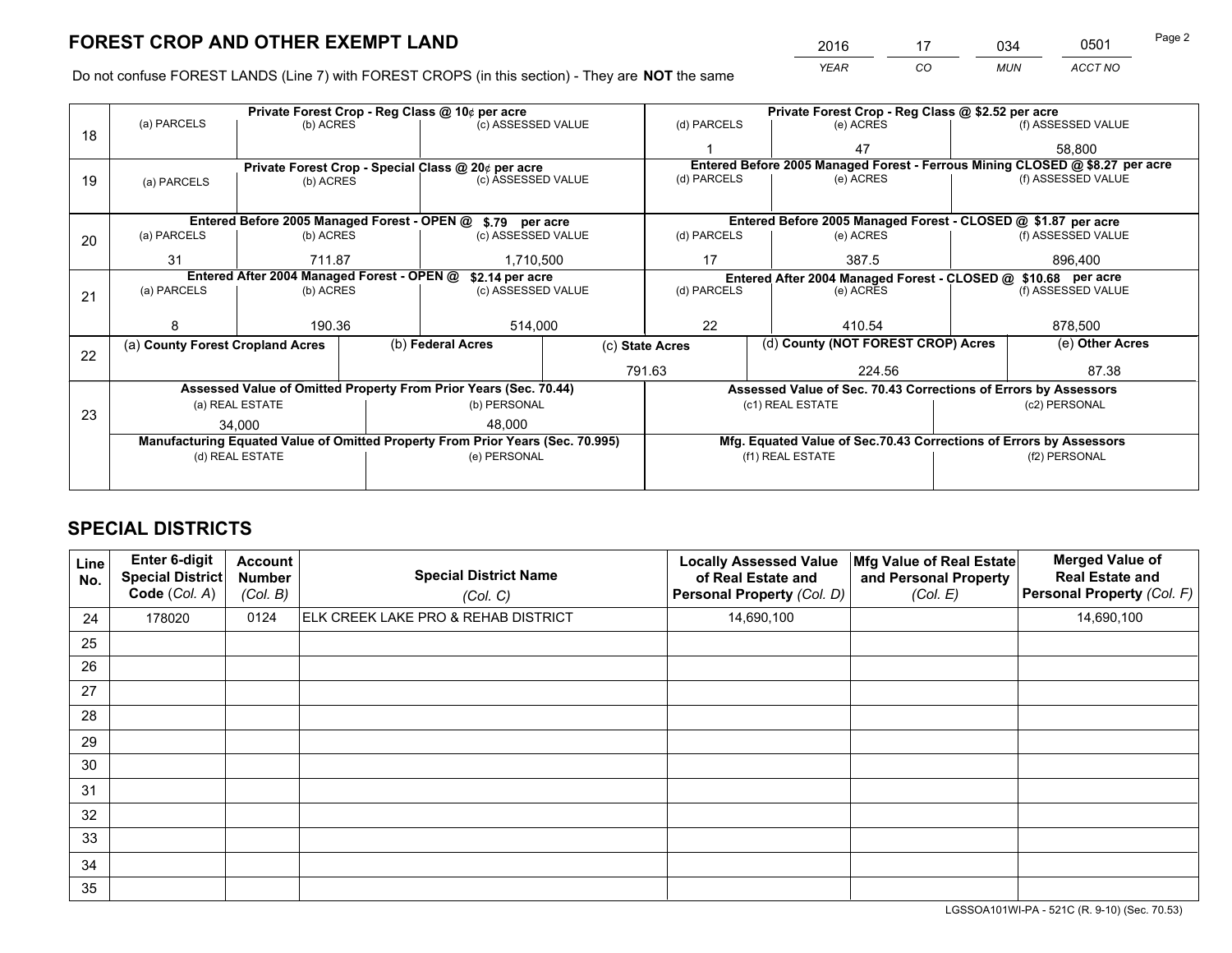|             |                                                                 |                                             |                                                         | <b>YEAR</b>                                                                       | CO<br><b>MUN</b>                                              | ACCT NO                                                                        |
|-------------|-----------------------------------------------------------------|---------------------------------------------|---------------------------------------------------------|-----------------------------------------------------------------------------------|---------------------------------------------------------------|--------------------------------------------------------------------------------|
| Line<br>No. | <b>Enter 6-digit</b><br><b>School District</b><br>Code (Col. A) | <b>Account</b><br><b>Number</b><br>(Col. B) | <b>School District Name</b><br>(Col. C)                 | <b>Locally Assessed Value</b><br>of Real Estate and<br>Personal Property (Col. D) | Mfg Value of Real Estate<br>and Personal Property<br>(Col. E) | <b>Merged Value of</b><br><b>Real Estate and</b><br>Personal Property (Col. F) |
|             | A. SCHOOL DISTRICTS (K-8 and K-12)                              |                                             |                                                         |                                                                                   |                                                               |                                                                                |
| 36          | 171645                                                          | 0116                                        | SCH D OF ELK MOUND AREA                                 | 89,416,100                                                                        |                                                               | 89,416,100                                                                     |
| 37          | 173444                                                          | 0117                                        | SCH D OF MENOMONIE AREA                                 | 27,773,000                                                                        | 103,900                                                       | 27,876,900                                                                     |
| 38          | 181554                                                          | 0120                                        | SCH D OF EAU CLAIRE AREA                                | 268,600                                                                           |                                                               | 268,600                                                                        |
| 39          |                                                                 |                                             |                                                         |                                                                                   |                                                               |                                                                                |
| 40          |                                                                 |                                             |                                                         |                                                                                   |                                                               |                                                                                |
| 41          |                                                                 |                                             |                                                         |                                                                                   |                                                               |                                                                                |
| 42          |                                                                 |                                             |                                                         |                                                                                   |                                                               |                                                                                |
| 43          |                                                                 |                                             |                                                         |                                                                                   |                                                               |                                                                                |
| 44          |                                                                 |                                             |                                                         |                                                                                   |                                                               |                                                                                |
| 45          |                                                                 |                                             |                                                         |                                                                                   |                                                               |                                                                                |
| 46          |                                                                 |                                             |                                                         |                                                                                   |                                                               |                                                                                |
| 47          |                                                                 |                                             |                                                         |                                                                                   |                                                               |                                                                                |
| 48          |                                                                 |                                             |                                                         |                                                                                   |                                                               |                                                                                |
| 49          |                                                                 |                                             |                                                         |                                                                                   |                                                               |                                                                                |
| 50          |                                                                 |                                             | TOTAL ASSESSED VALUE OF SCHOOL DISTRICTS (K-8 and K-12) | 117,457,700                                                                       | 103,900                                                       | 117,561,600                                                                    |
|             | <b>B. UNION HIGH SCHOOL DISTRICTS</b>                           |                                             |                                                         |                                                                                   |                                                               |                                                                                |
| 51          |                                                                 |                                             |                                                         |                                                                                   |                                                               |                                                                                |
| 52          |                                                                 |                                             |                                                         |                                                                                   |                                                               |                                                                                |
| 53          |                                                                 |                                             |                                                         |                                                                                   |                                                               |                                                                                |
| 54          |                                                                 |                                             | TOTAL ASSESSED VALUE OF UNION HIGH SCHOOLS              |                                                                                   |                                                               |                                                                                |
| 55          |                                                                 |                                             |                                                         |                                                                                   |                                                               |                                                                                |
|             | C.<br><b>TECHNICAL COLLEGE DISTRICTS</b>                        |                                             |                                                         |                                                                                   |                                                               |                                                                                |
| 56          | 000100                                                          | 0001                                        | CHIPPEWA VALLEY TECHNICAL COLLEGE EAUC                  | 117,457,700                                                                       | 103,900                                                       | 117,561,600                                                                    |
| 57<br>58    |                                                                 |                                             |                                                         |                                                                                   |                                                               |                                                                                |
| 59          |                                                                 |                                             | TOTAL ASSESSED VALUE OF TECHNICAL COLLEGES              |                                                                                   | 103,900                                                       | 117,561,600                                                                    |
|             |                                                                 |                                             |                                                         | 117,457,700                                                                       |                                                               |                                                                                |

17

034

# *I hereby certify, to the best of my knowledge and belief, this form is complete and correct.*

**SCHOOL DISTRICTS**

| Print name of preparer | Title                    |                | Date (MM / DD / CCYY) |
|------------------------|--------------------------|----------------|-----------------------|
|                        |                          |                |                       |
| Signature of preparer  | Contact Telephone Number | E-mail address |                       |
|                        | $\overline{\phantom{0}}$ |                |                       |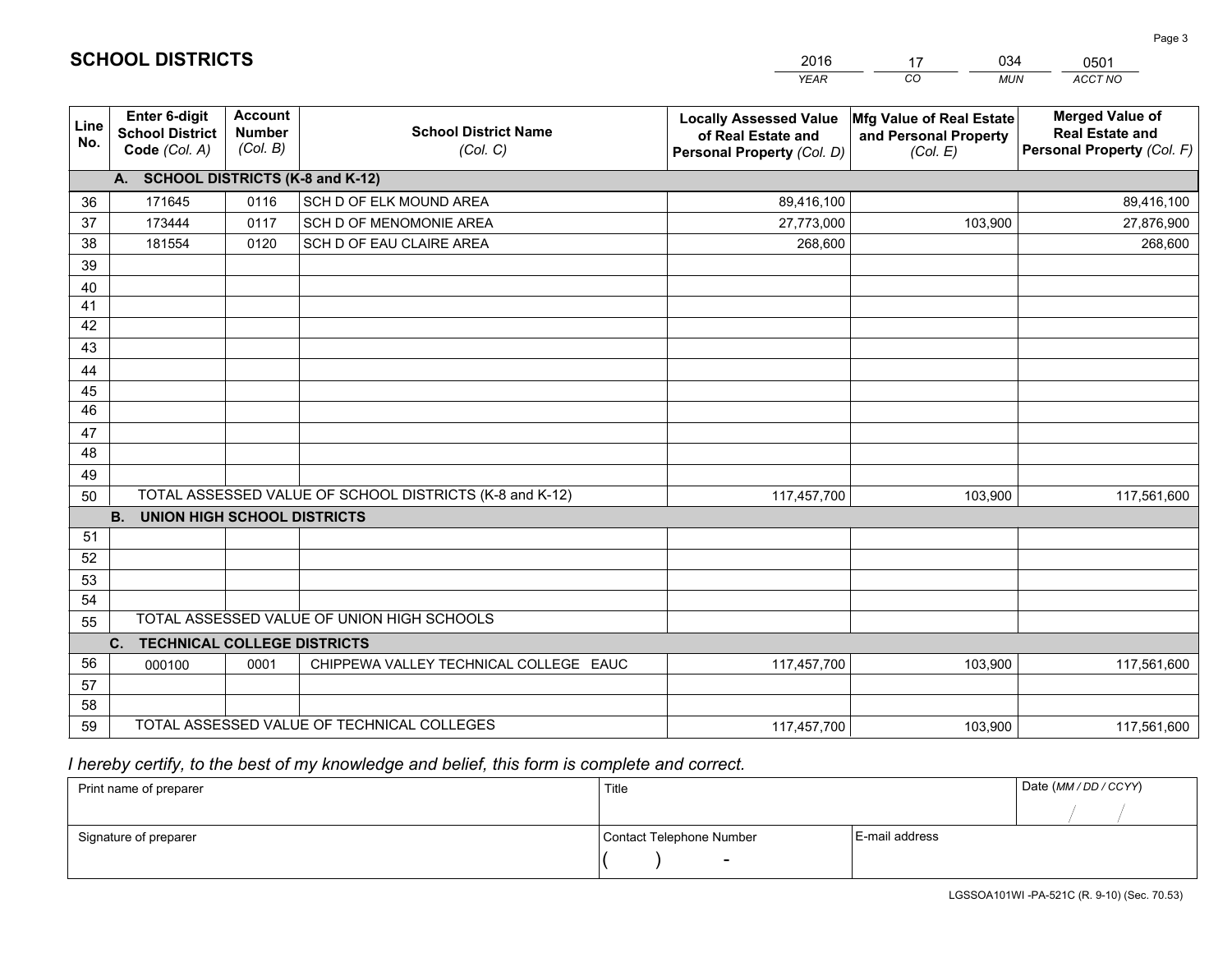### **HIGHLIGHTS**

- 1. Complete the Statement of Assessment after the Board of Review. Reflect any changes made there.
- 2. Use black ink to complete.
- 3. Line 16 must equal Line 50, Col D.
- 4. Line 55 must equal the total of K-8 schools listed on lines 36-49. Do not include K-12 schools in this comparision.
- 5. Line 59, Col. D must equal Line 16.
- 6. Special District, School District and Technical College District values must include both real estate and personal property. Examples of Special districts are: town sanitary districts, public inland lake protection and rehabilitation districts, and metropolitan sewerage districts.
- 7. DO NOT INCLUDE Manufacturing property values.DOR will print these values on the final SOA.

MARY STRAND

TOWN OF SPRING BROOK N2616 COUNTY RD H

VIARY STRAND<br>TOWN OF SPRING BROOK

ELK MOUND, WI 54739 - 9402

ELK MOUND, WI 54739 - 9402

 8. Accuracy of this form is very important. The values reported directly affect the equalized value DOR calculates for school and special districts.

### **Page 1:**

 If not prefilled, enter the tax year,county and municipal code,municipal type, municipal name and county name on the top of form.

Check the Amended box, if filing an amended / corrected SOA.

 Report the parcel count, acres and assessed value of taxable general property, total parcel count, (real and personal), total acres, and values from final figures set by the Board of Review.

- A. Real Estate land and improvements (buildings, etc.) is reported on lines 1 8, total line 9.
- B. Personal Property is reported on lines 11 14, Column D, total line 15.
- C. To complete this report, use the computer produced summary of the assessment roll that shows these amounts.
- D. Use whole numbers only.
- E. Add each line across and each column down to verify entries.

### **Page 2:**

- A. Report Special Items (not subject to general property tax).
- 1. Private Forest Croplands and Managed Forest Lands are reported on lines 18,19, 20 and 21. Be sure to report assessed values **NOT** taxes.
- 2. You should have copies of the orders of entry, orders of withdrawal, etc., to update your assessment roll.
	- 3. Show hundredths of acres (e.g. 39.75).
- 4. Tax exempt lands are reported on line 22.
- 5. Omitted property and sec. 70.43, Wis. Stats., corrections of errors by assessor are reported on line 23. Report real estate and personal property separately. These should be for **prior years**, not something found on the current assessment roll after the board of review.
- B. Special District (Lines 24-35) Include the value of both real and personal property.

 The Department of Revenue (DOR) preprints much of the information regarding names and codes for schools, special districts,etc. If a district is not listed, enter the name and value only, DOR will enter the proper code.

### **Page 3 School Districts:**

Include the value of both real and personal property.

Report School District (regular, elementary, union high school, and technical college).

- 1. Regular (K-12) and Elementary (K-8) school values are reported on lines 36-49, total on line 50.
- 2. Union High School (UHS) (use only if elementary schools are listed on lines 36-49) are reported on lines 51-54. UHS total value (line 55) must equal to the total **elementary school** values reported on lines 36-49. Do notinclude K-12 schools in this comparison.
- 3. Technical College values are reported on lines 56-58, total on line 59.
- 4. Use the computer summary that shows these amounts to complete this report.

#### **This form is due the second Monday in June. File this report only after your Board of Review is complete.**

 *If you have questions: Return forms to:*

Fax number: (608) 264-6887 PO Box 8971

 Email: lgs@revenue.wi.gov Wisconsin Department of Revenue Call: (608) 261-5341 Local Government Services Section 6-97Madison WI 53708-8971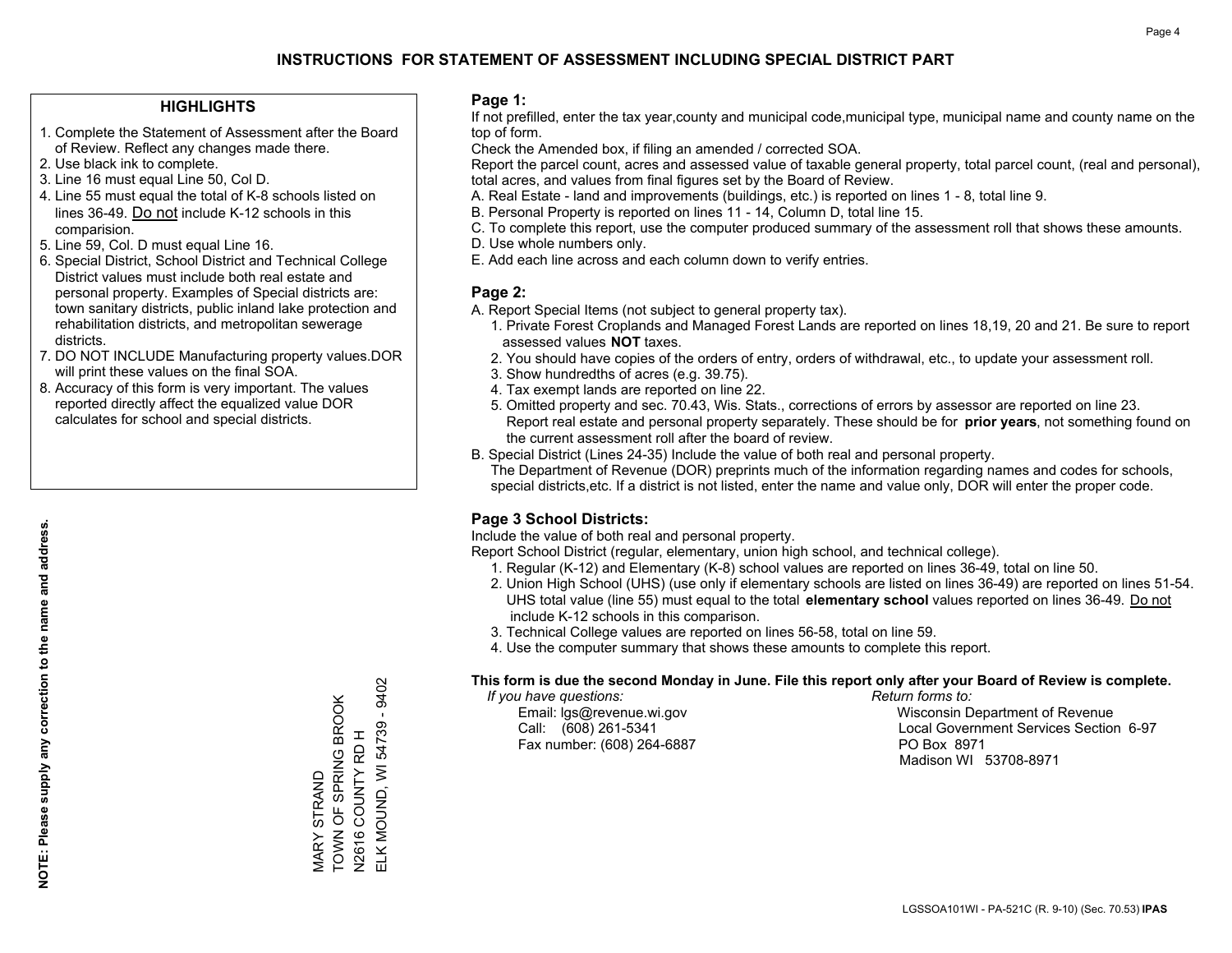**FINAL - EQUATED**

**STATEMENT OF ASSESSMENT FOR 2016** 

| 036. | 0502    |
|------|---------|
| MUN  | ACCT NO |

|                | <b>FOR</b>                                                                                                                    | <b>TOWN OF</b><br>OF                                                                                                                                                                         | <b>STANTON</b>           |                           | <b>DUNN COUNTY</b>                  |                         |                      | <b>WHEN COMPLETING THIS DOCUMENT</b><br>DO NOT WRITE OVER X's OR IN SHADED AREAS |  |
|----------------|-------------------------------------------------------------------------------------------------------------------------------|----------------------------------------------------------------------------------------------------------------------------------------------------------------------------------------------|--------------------------|---------------------------|-------------------------------------|-------------------------|----------------------|----------------------------------------------------------------------------------|--|
|                |                                                                                                                               | Town - Village - City                                                                                                                                                                        | <b>Municipality Name</b> |                           | <b>County Name</b>                  |                         |                      |                                                                                  |  |
|                |                                                                                                                               | <b>REAL ESTATE</b>                                                                                                                                                                           | PARCEL COUNT             |                           | NO. OF ACRES                        | <b>VALUE OF</b>         | <b>VALUE OF</b>      | TOTAL VALUE OF LAND                                                              |  |
| Line<br>No.    | (See Lines 18 - 22 for<br>other Real Estate)                                                                                  |                                                                                                                                                                                              |                          | TOTAL LAND   IMPROVEMENTS | <b>WHOLE</b><br><b>NUMBERS ONLY</b> | <b>LAND</b>             | <b>IMPROVEMENTS</b>  | AND IMPROVEMENTS                                                                 |  |
|                |                                                                                                                               |                                                                                                                                                                                              | Col. A                   | Col. B                    | Col. C                              | Col. D                  | Col. E               | Col. F                                                                           |  |
| -1             | <b>RESIDENTIAL - Class 1</b>                                                                                                  |                                                                                                                                                                                              | 245                      | 242                       | 630                                 | 3,331,000               | 32,320,400           | 35,651,400                                                                       |  |
| 2              |                                                                                                                               | <b>COMMERCIAL - Class 2</b>                                                                                                                                                                  | $\overline{7}$           | 4                         | 25                                  | 90,100                  | 162,100              | 252,200                                                                          |  |
| 3              |                                                                                                                               | <b>MANUFACTURING - Class 3</b>                                                                                                                                                               | 1                        | $\Omega$                  | 32                                  | 168,500                 | $\Omega$             | 168,500                                                                          |  |
| 4              |                                                                                                                               | <b>AGRICULTURAL - Class 4</b>                                                                                                                                                                | 574                      |                           | 11,471                              | 1,494,000               |                      | 1,494,000                                                                        |  |
| 5              | <b>UNDEVELOPED - Class 5</b>                                                                                                  |                                                                                                                                                                                              | 309                      |                           | 1,730                               | 1,518,400               |                      | 1,518,400                                                                        |  |
| 6              | AGRICULTURAL FOREST - Class 5m                                                                                                |                                                                                                                                                                                              | 285                      |                           | 4,184                               | 4,158,400               |                      | 4,158,400                                                                        |  |
| $\overline{7}$ | FOREST LANDS - Class 6                                                                                                        |                                                                                                                                                                                              | 70                       |                           | 931                                 | 1,846,300               |                      | 1,846,300                                                                        |  |
| 8              |                                                                                                                               | OTHER - Class 7                                                                                                                                                                              | 104                      | 104                       | 207                                 | 1,168,200               | 9,729,700            | 10,897,900                                                                       |  |
| 9              |                                                                                                                               | <b>TOTAL - ALL COLUMNS</b>                                                                                                                                                                   | 1,595                    | 350                       | 19,210                              | 13,774,900              | 42,212,200           | 55,987,100                                                                       |  |
| 10             |                                                                                                                               | NUMBER OF PERSONAL PROPERTY ACCOUNTS IN ROLL                                                                                                                                                 |                          |                           | 12                                  | <b>LOCALLY ASSESSED</b> | <b>MANUFACTURING</b> | <b>MERGED</b>                                                                    |  |
| 11             |                                                                                                                               | BOATS AND OTHER WATERCRAFT NOT EXEMPT - Code 1                                                                                                                                               |                          |                           |                                     | 0                       | $\Omega$             | $\mathbf{0}$                                                                     |  |
| 12             |                                                                                                                               | MACHINERY, TOOLS AND PATTERNS - Code 2                                                                                                                                                       |                          |                           |                                     | 251,100                 | 0                    | 251,100                                                                          |  |
| 13             |                                                                                                                               | FURNITURE, FIXTURES AND EQUIPMENT - Code 3                                                                                                                                                   |                          |                           |                                     | 100                     | 0                    | 100                                                                              |  |
| 14             |                                                                                                                               | ALL OTHER PERSONAL PROPERTY NOT EXEMPT - Codes 4A, 4B, 4C                                                                                                                                    |                          |                           |                                     | 157,800                 | $\mathbf 0$          | 157,800                                                                          |  |
| 15             |                                                                                                                               | TOTAL OF PERSONAL PROPERTY NOT EXEMPT (Total of Lines 11-14)                                                                                                                                 |                          |                           |                                     | 409,000                 | 0                    | 409,000                                                                          |  |
| 16             |                                                                                                                               | AGGREGATE ASSESSED VALUE OF ALL PROPERTY SUBJECT TO THE GENERAL PROPERTY TAX (Total of Lines 9F and 15F)<br>MUST EQUAL TOTAL VALUE OF THE SCHOOL DISTRICTS (K-12 PLUS K-8) - Line 50, Col. F |                          |                           |                                     |                         |                      | 56,396,100                                                                       |  |
| 17             | Name of Assessor<br>Telephone #<br><b>BOARD OF REVIEW</b><br>DATE OF FINAL ADJOURNMENT<br>05/12/2016<br><b>RANDY PROCHNOW</b> |                                                                                                                                                                                              |                          |                           |                                     | (715) 632-2116          |                      |                                                                                  |  |

*CO*

*<sup>17</sup> <sup>036</sup>*

REMARKS

The Assessment Ratio to be used in calculating the estimated Fair Market Value on tax bills for this tax district is 1.054653767

This ratio should be used to convert assessed values to "Calculate Equalized Values" in Step 1 of the Lottery and Gaming Credit Calculations.

 This ratio should be used in the "Computation of Tax Equivalent" schedule of the Annual Reports filed by the municipal electric, gas and water utilities with the Public Service Commission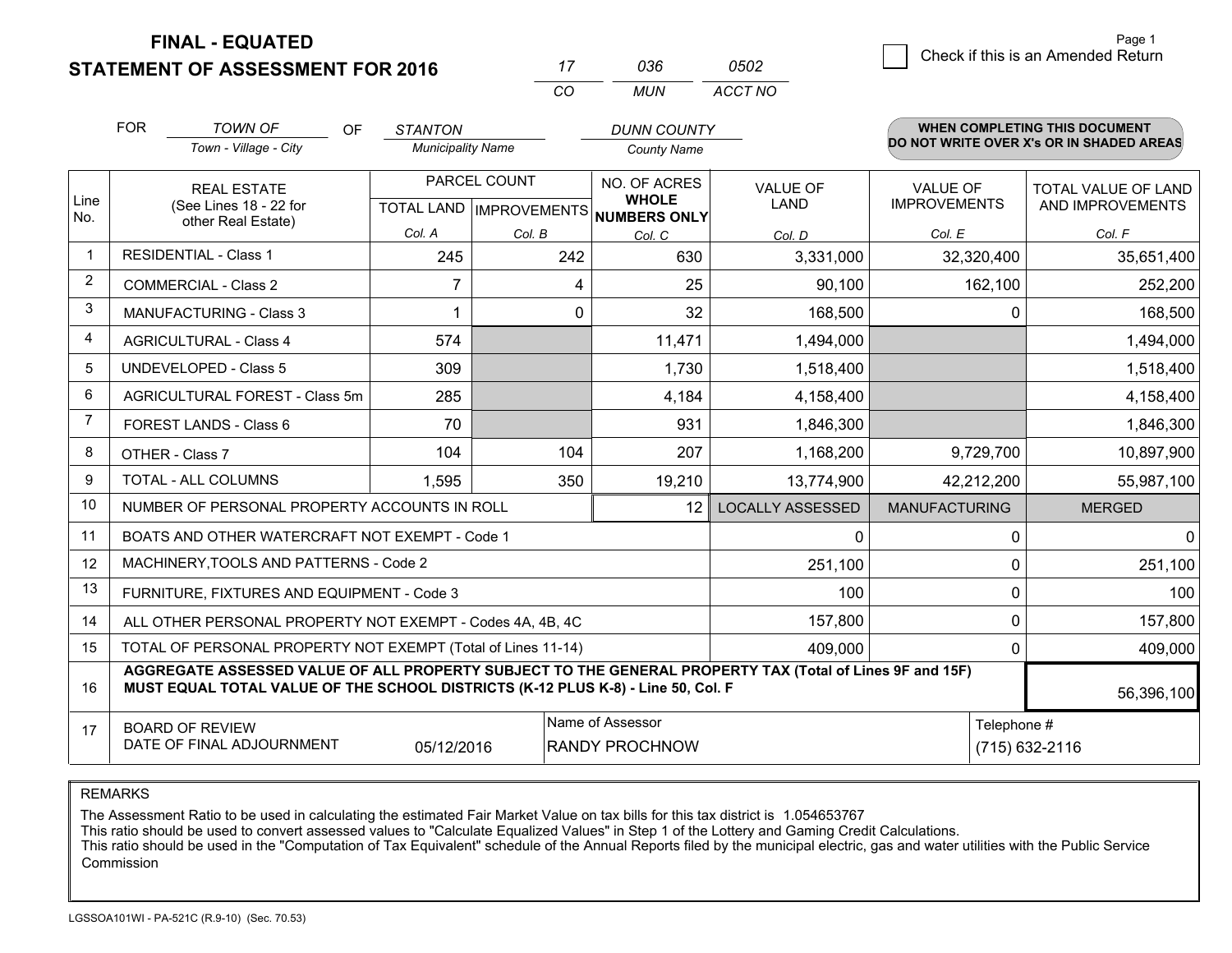*YEAR CO MUN ACCT NO* <sup>2016</sup> <sup>17</sup> <sup>036</sup> <sup>0502</sup>

Do not confuse FOREST LANDS (Line 7) with FOREST CROPS (in this section) - They are **NOT** the same

|    |                                                    |                                            |  | Private Forest Crop - Reg Class @ 10¢ per acre                                 |                                                      |                                                                              | Private Forest Crop - Reg Class @ \$2.52 per acre                  |  |                    |  |
|----|----------------------------------------------------|--------------------------------------------|--|--------------------------------------------------------------------------------|------------------------------------------------------|------------------------------------------------------------------------------|--------------------------------------------------------------------|--|--------------------|--|
| 18 | (a) PARCELS                                        | (b) ACRES                                  |  |                                                                                | (c) ASSESSED VALUE                                   | (d) PARCELS                                                                  | (e) ACRES                                                          |  | (f) ASSESSED VALUE |  |
|    |                                                    |                                            |  |                                                                                |                                                      |                                                                              |                                                                    |  |                    |  |
|    | Private Forest Crop - Special Class @ 20¢ per acre |                                            |  |                                                                                |                                                      | Entered Before 2005 Managed Forest - Ferrous Mining CLOSED @ \$8.27 per acre |                                                                    |  |                    |  |
| 19 | (a) PARCELS                                        | (b) ACRES                                  |  | (c) ASSESSED VALUE                                                             |                                                      | (d) PARCELS                                                                  | (e) ACRES                                                          |  | (f) ASSESSED VALUE |  |
|    |                                                    |                                            |  |                                                                                |                                                      |                                                                              |                                                                    |  |                    |  |
|    |                                                    |                                            |  | Entered Before 2005 Managed Forest - OPEN @ \$.79 per acre                     |                                                      |                                                                              | Entered Before 2005 Managed Forest - CLOSED @ \$1.87 per acre      |  |                    |  |
| 20 | (a) PARCELS                                        | (b) ACRES                                  |  | (c) ASSESSED VALUE                                                             |                                                      | (d) PARCELS                                                                  | (e) ACRES                                                          |  | (f) ASSESSED VALUE |  |
|    | 6<br>146                                           |                                            |  | 253.000                                                                        |                                                      | 28                                                                           | 721.55                                                             |  | 1,409,100          |  |
|    |                                                    | Entered After 2004 Managed Forest - OPEN @ |  |                                                                                | \$2.14 per acre<br>(d) PARCELS<br>(c) ASSESSED VALUE |                                                                              | Entered After 2004 Managed Forest - CLOSED @ \$10.68 per acre      |  |                    |  |
| 21 | (a) PARCELS                                        | (b) ACRES                                  |  |                                                                                |                                                      |                                                                              | (e) ACRES                                                          |  | (f) ASSESSED VALUE |  |
|    |                                                    |                                            |  |                                                                                |                                                      |                                                                              |                                                                    |  |                    |  |
|    |                                                    | 228.5                                      |  | 468,400                                                                        |                                                      | 41                                                                           | 1.089.75                                                           |  |                    |  |
| 22 | (a) County Forest Cropland Acres                   |                                            |  | (b) Federal Acres                                                              | (c) State Acres                                      |                                                                              | (d) County (NOT FOREST CROP) Acres                                 |  | (e) Other Acres    |  |
|    |                                                    |                                            |  |                                                                                | 112.98                                               |                                                                              | 160.92                                                             |  | 171.25             |  |
|    |                                                    |                                            |  | Assessed Value of Omitted Property From Prior Years (Sec. 70.44)               |                                                      | Assessed Value of Sec. 70.43 Corrections of Errors by Assessors              |                                                                    |  |                    |  |
| 23 |                                                    | (a) REAL ESTATE                            |  | (b) PERSONAL                                                                   |                                                      |                                                                              | (c1) REAL ESTATE                                                   |  | (c2) PERSONAL      |  |
|    |                                                    |                                            |  |                                                                                |                                                      |                                                                              |                                                                    |  |                    |  |
|    |                                                    |                                            |  | Manufacturing Equated Value of Omitted Property From Prior Years (Sec. 70.995) |                                                      |                                                                              | Mfg. Equated Value of Sec.70.43 Corrections of Errors by Assessors |  |                    |  |
|    |                                                    | (d) REAL ESTATE                            |  | (e) PERSONAL                                                                   |                                                      |                                                                              | (f1) REAL ESTATE                                                   |  | (f2) PERSONAL      |  |
|    |                                                    |                                            |  |                                                                                |                                                      |                                                                              |                                                                    |  |                    |  |

## **SPECIAL DISTRICTS**

| Line<br>No. | Enter 6-digit<br><b>Special District</b> | <b>Account</b><br><b>Number</b> | <b>Special District Name</b> | <b>Locally Assessed Value</b><br>of Real Estate and | Mfg Value of Real Estate<br>and Personal Property | <b>Merged Value of</b><br><b>Real Estate and</b> |
|-------------|------------------------------------------|---------------------------------|------------------------------|-----------------------------------------------------|---------------------------------------------------|--------------------------------------------------|
|             | Code (Col. A)                            | (Col. B)                        | (Col. C)                     | Personal Property (Col. D)                          | (Col. E)                                          | Personal Property (Col. F)                       |
| 24          |                                          |                                 |                              |                                                     |                                                   |                                                  |
| 25          |                                          |                                 |                              |                                                     |                                                   |                                                  |
| 26          |                                          |                                 |                              |                                                     |                                                   |                                                  |
| 27          |                                          |                                 |                              |                                                     |                                                   |                                                  |
| 28          |                                          |                                 |                              |                                                     |                                                   |                                                  |
| 29          |                                          |                                 |                              |                                                     |                                                   |                                                  |
| 30          |                                          |                                 |                              |                                                     |                                                   |                                                  |
| 31          |                                          |                                 |                              |                                                     |                                                   |                                                  |
| 32          |                                          |                                 |                              |                                                     |                                                   |                                                  |
| 33          |                                          |                                 |                              |                                                     |                                                   |                                                  |
| 34          |                                          |                                 |                              |                                                     |                                                   |                                                  |
| 35          |                                          |                                 |                              |                                                     |                                                   |                                                  |

LGSSOA101WI-PA - 521C (R. 9-10) (Sec. 70.53)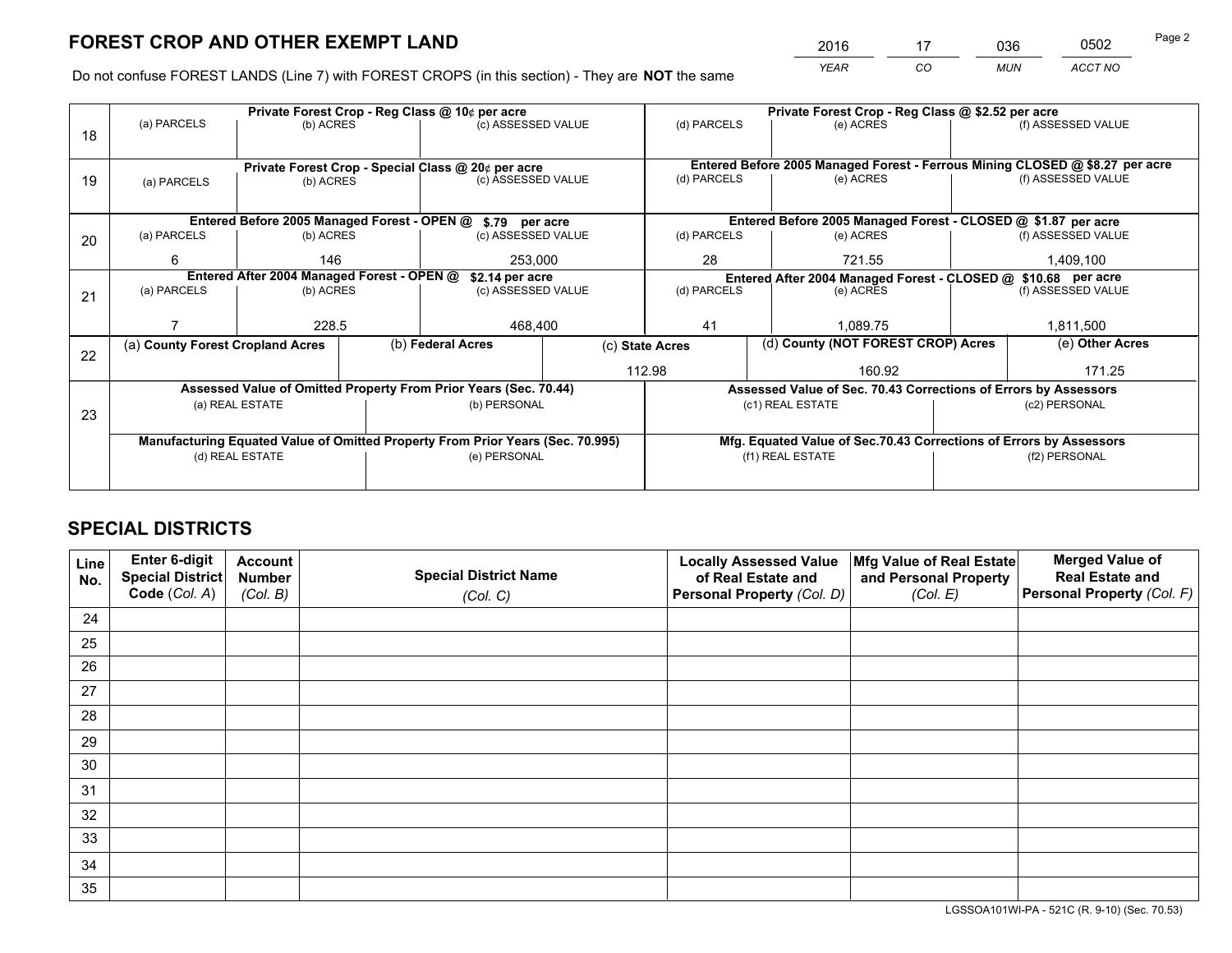|             |                                                                 |                                             |                                                         | <b>YEAR</b>                                                                       | CO<br><b>MUN</b>                                              | <b>ACCT NO</b>                                                                 |
|-------------|-----------------------------------------------------------------|---------------------------------------------|---------------------------------------------------------|-----------------------------------------------------------------------------------|---------------------------------------------------------------|--------------------------------------------------------------------------------|
| Line<br>No. | <b>Enter 6-digit</b><br><b>School District</b><br>Code (Col. A) | <b>Account</b><br><b>Number</b><br>(Col. B) | <b>School District Name</b><br>(Col. C)                 | <b>Locally Assessed Value</b><br>of Real Estate and<br>Personal Property (Col. D) | Mfg Value of Real Estate<br>and Personal Property<br>(Col. E) | <b>Merged Value of</b><br><b>Real Estate and</b><br>Personal Property (Col. F) |
|             | A. SCHOOL DISTRICTS (K-8 and K-12)                              |                                             |                                                         |                                                                                   |                                                               |                                                                                |
| 36          | 170637                                                          | 0114                                        | SCH D OF BOYCEVILLE COMMUNITY                           | 34,836,200                                                                        |                                                               | 34,836,200                                                                     |
| 37          | 173444                                                          | 0117                                        | SCH D OF MENOMONIE AREA                                 | 7,356,600                                                                         |                                                               | 7,356,600                                                                      |
| 38          | 552198                                                          | 0328                                        | SCH D OF GLENWOOD CITY                                  | 14,034,800                                                                        | 168,500                                                       | 14,203,300                                                                     |
| 39          |                                                                 |                                             |                                                         |                                                                                   |                                                               |                                                                                |
| 40          |                                                                 |                                             |                                                         |                                                                                   |                                                               |                                                                                |
| 41          |                                                                 |                                             |                                                         |                                                                                   |                                                               |                                                                                |
| 42          |                                                                 |                                             |                                                         |                                                                                   |                                                               |                                                                                |
| 43          |                                                                 |                                             |                                                         |                                                                                   |                                                               |                                                                                |
| 44          |                                                                 |                                             |                                                         |                                                                                   |                                                               |                                                                                |
| 45          |                                                                 |                                             |                                                         |                                                                                   |                                                               |                                                                                |
| 46          |                                                                 |                                             |                                                         |                                                                                   |                                                               |                                                                                |
| 47          |                                                                 |                                             |                                                         |                                                                                   |                                                               |                                                                                |
| 48          |                                                                 |                                             |                                                         |                                                                                   |                                                               |                                                                                |
| 49          |                                                                 |                                             |                                                         |                                                                                   |                                                               |                                                                                |
| 50          |                                                                 |                                             | TOTAL ASSESSED VALUE OF SCHOOL DISTRICTS (K-8 and K-12) | 56,227,600                                                                        | 168,500                                                       | 56,396,100                                                                     |
|             | <b>B. UNION HIGH SCHOOL DISTRICTS</b>                           |                                             |                                                         |                                                                                   |                                                               |                                                                                |
| 51<br>52    |                                                                 |                                             |                                                         |                                                                                   |                                                               |                                                                                |
|             |                                                                 |                                             |                                                         |                                                                                   |                                                               |                                                                                |
| 53<br>54    |                                                                 |                                             |                                                         |                                                                                   |                                                               |                                                                                |
|             |                                                                 |                                             | TOTAL ASSESSED VALUE OF UNION HIGH SCHOOLS              |                                                                                   |                                                               |                                                                                |
| 55          | C.<br><b>TECHNICAL COLLEGE DISTRICTS</b>                        |                                             |                                                         |                                                                                   |                                                               |                                                                                |
| 56          | 000100                                                          | 0001                                        | CHIPPEWA VALLEY TECHNICAL COLLEGE EAUC                  | 56,227,600                                                                        | 168,500                                                       | 56,396,100                                                                     |
| 57          |                                                                 |                                             |                                                         |                                                                                   |                                                               |                                                                                |
| 58          |                                                                 |                                             |                                                         |                                                                                   |                                                               |                                                                                |
| 59          |                                                                 |                                             | TOTAL ASSESSED VALUE OF TECHNICAL COLLEGES              | 56,227,600                                                                        | 168,500                                                       | 56,396,100                                                                     |

17

036

 *I hereby certify, to the best of my knowledge and belief, this form is complete and correct.*

**SCHOOL DISTRICTS**

| Print name of preparer | Title                    |                | Date (MM / DD / CCYY) |
|------------------------|--------------------------|----------------|-----------------------|
|                        |                          |                |                       |
| Signature of preparer  | Contact Telephone Number | E-mail address |                       |
|                        | $\sim$                   |                |                       |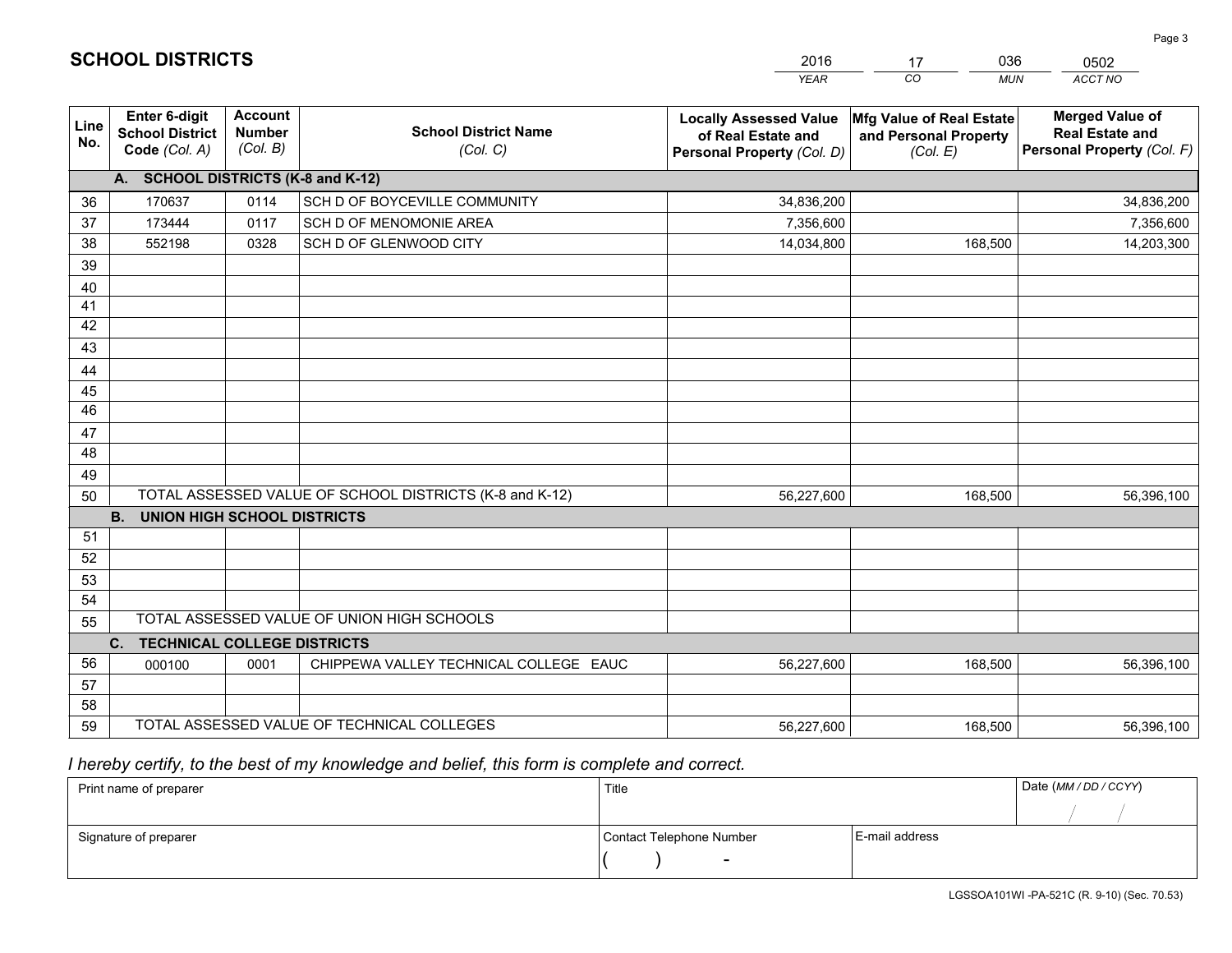### **HIGHLIGHTS**

- 1. Complete the Statement of Assessment after the Board of Review. Reflect any changes made there.
- 2. Use black ink to complete.
- 3. Line 16 must equal Line 50, Col D.
- 4. Line 55 must equal the total of K-8 schools listed on lines 36-49. Do not include K-12 schools in this comparision.
- 5. Line 59, Col. D must equal Line 16.
- 6. Special District, School District and Technical College District values must include both real estate and personal property. Examples of Special districts are: town sanitary districts, public inland lake protection and rehabilitation districts, and metropolitan sewerage districts.
- 7. DO NOT INCLUDE Manufacturing property values.DOR will print these values on the final SOA.

VALERIE WINDSOR TOWN OF STANTON N8414 COUNTY RD O KNAPP, WI 54749 - 9039

<NAPP, WI 54749 - 9039 N8414 COUNTY RD O VALERIE WINDSOR<br>TOWN OF STANTON

 8. Accuracy of this form is very important. The values reported directly affect the equalized value DOR calculates for school and special districts.

### **Page 1:**

 If not prefilled, enter the tax year,county and municipal code,municipal type, municipal name and county name on the top of form.

Check the Amended box, if filing an amended / corrected SOA.

 Report the parcel count, acres and assessed value of taxable general property, total parcel count, (real and personal), total acres, and values from final figures set by the Board of Review.

- A. Real Estate land and improvements (buildings, etc.) is reported on lines 1 8, total line 9.
- B. Personal Property is reported on lines 11 14, Column D, total line 15.
- C. To complete this report, use the computer produced summary of the assessment roll that shows these amounts.
- D. Use whole numbers only.
- E. Add each line across and each column down to verify entries.

### **Page 2:**

- A. Report Special Items (not subject to general property tax).
- 1. Private Forest Croplands and Managed Forest Lands are reported on lines 18,19, 20 and 21. Be sure to report assessed values **NOT** taxes.
- 2. You should have copies of the orders of entry, orders of withdrawal, etc., to update your assessment roll.
	- 3. Show hundredths of acres (e.g. 39.75).
- 4. Tax exempt lands are reported on line 22.
- 5. Omitted property and sec. 70.43, Wis. Stats., corrections of errors by assessor are reported on line 23. Report real estate and personal property separately. These should be for **prior years**, not something found on the current assessment roll after the board of review.
- B. Special District (Lines 24-35) Include the value of both real and personal property.
- The Department of Revenue (DOR) preprints much of the information regarding names and codes for schools, special districts,etc. If a district is not listed, enter the name and value only, DOR will enter the proper code.

### **Page 3 School Districts:**

Include the value of both real and personal property.

Report School District (regular, elementary, union high school, and technical college).

- 1. Regular (K-12) and Elementary (K-8) school values are reported on lines 36-49, total on line 50.
- 2. Union High School (UHS) (use only if elementary schools are listed on lines 36-49) are reported on lines 51-54. UHS total value (line 55) must equal to the total **elementary school** values reported on lines 36-49. Do notinclude K-12 schools in this comparison.
- 3. Technical College values are reported on lines 56-58, total on line 59.
- 4. Use the computer summary that shows these amounts to complete this report.

#### **This form is due the second Monday in June. File this report only after your Board of Review is complete.**

 *If you have questions: Return forms to:*

Fax number: (608) 264-6887 PO Box 8971

 Email: lgs@revenue.wi.gov Wisconsin Department of Revenue Call: (608) 261-5341 Local Government Services Section 6-97Madison WI 53708-8971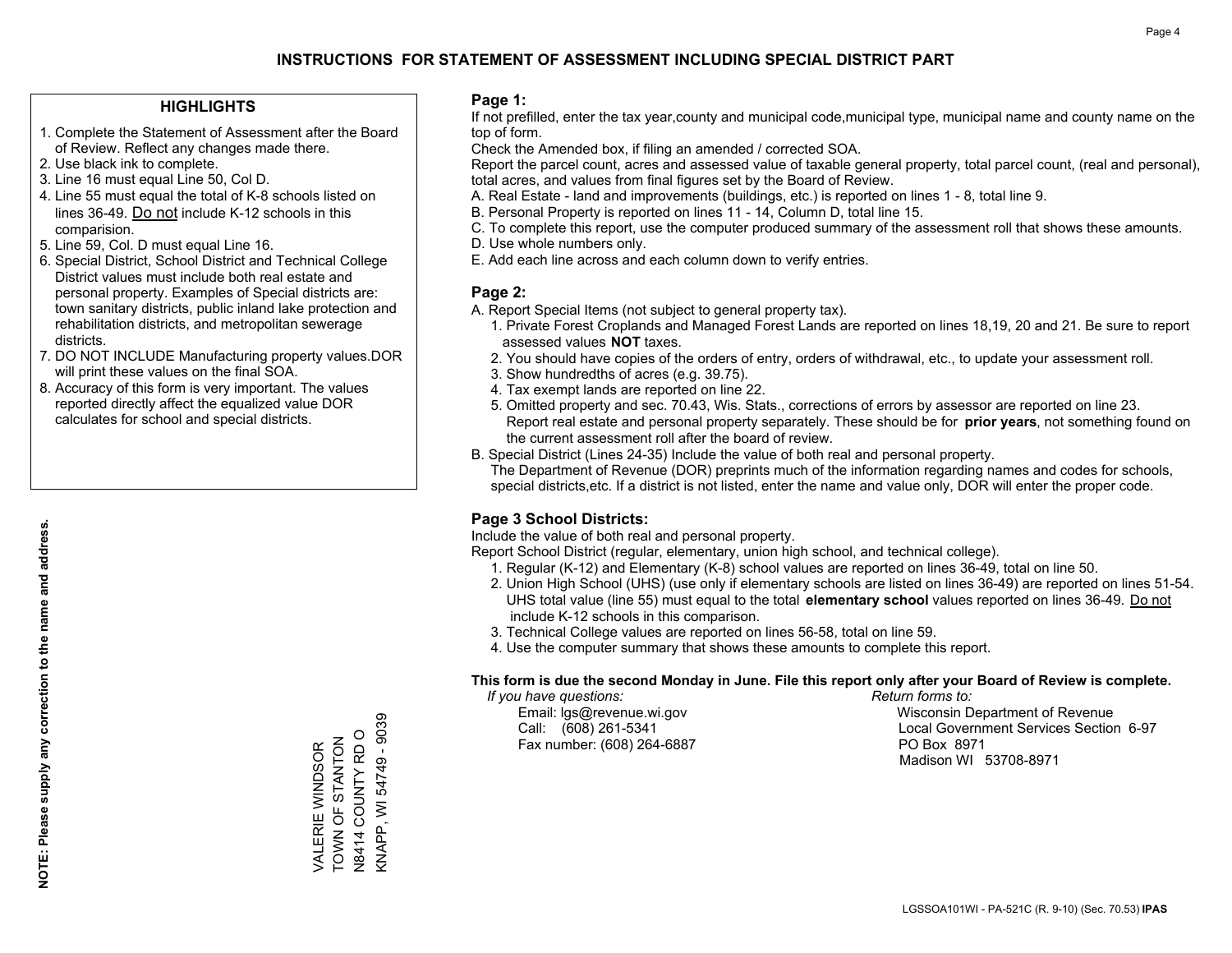**FINAL - EQUATED**

**STATEMENT OF ASSESSMENT FOR 2016** 

| 0503 | Check if this is an Amended Return | raye i |
|------|------------------------------------|--------|
|      |                                    |        |

|                | <b>FOR</b>                                                                                                                                                                                   | <b>TOWN OF</b><br><b>OF</b>                    | <b>TAINTER</b>           |              | <b>DUNN COUNTY</b>                   |                                |                                 | <b>WHEN COMPLETING THIS DOCUMENT</b>     |
|----------------|----------------------------------------------------------------------------------------------------------------------------------------------------------------------------------------------|------------------------------------------------|--------------------------|--------------|--------------------------------------|--------------------------------|---------------------------------|------------------------------------------|
|                |                                                                                                                                                                                              | Town - Village - City                          | <b>Municipality Name</b> |              | <b>County Name</b>                   |                                |                                 | DO NOT WRITE OVER X's OR IN SHADED AREAS |
| Line           |                                                                                                                                                                                              | <b>REAL ESTATE</b>                             |                          | PARCEL COUNT | NO. OF ACRES<br><b>WHOLE</b>         | <b>VALUE OF</b><br><b>LAND</b> | VALUE OF<br><b>IMPROVEMENTS</b> | TOTAL VALUE OF LAND                      |
| No.            |                                                                                                                                                                                              | (See Lines 18 - 22 for<br>other Real Estate)   |                          |              | TOTAL LAND IMPROVEMENTS NUMBERS ONLY |                                |                                 | AND IMPROVEMENTS                         |
|                |                                                                                                                                                                                              |                                                | Col. A                   | Col. B       | Col. C                               | Col. D                         | Col. E                          | Col. F                                   |
| $\mathbf 1$    |                                                                                                                                                                                              | <b>RESIDENTIAL - Class 1</b>                   | 1,473                    | 1,159        | 1,647                                | 50,863,000                     | 131,228,000                     | 182,091,000                              |
| 2              |                                                                                                                                                                                              | <b>COMMERCIAL - Class 2</b>                    | 35                       | 20           | 226                                  | 1,071,100                      | 2,531,200                       | 3,602,300                                |
| 3              |                                                                                                                                                                                              | <b>MANUFACTURING - Class 3</b>                 | $\Omega$                 | $\Omega$     | $\Omega$                             | $\Omega$                       | 0                               | 0                                        |
| 4              |                                                                                                                                                                                              | <b>AGRICULTURAL - Class 4</b>                  | 416                      |              | 10,503                               | 1,500,400                      |                                 | 1,500,400                                |
| 5              |                                                                                                                                                                                              | <b>UNDEVELOPED - Class 5</b>                   | 196                      |              | 1,124                                | 678,400                        |                                 | 678,400                                  |
| 6              |                                                                                                                                                                                              | AGRICULTURAL FOREST - Class 5m                 | 139                      |              | 1,586                                | 1,814,100                      |                                 | 1,814,100                                |
| $\overline{7}$ |                                                                                                                                                                                              | FOREST LANDS - Class 6                         | 143                      |              | 2,033                                | 4,859,700                      |                                 | 4,859,700                                |
| 8              |                                                                                                                                                                                              | OTHER - Class 7                                | 68                       | 68           | 145                                  | 661,200                        | 5,784,100                       | 6,445,300                                |
| 9              |                                                                                                                                                                                              | TOTAL - ALL COLUMNS                            | 2,470                    | 1,247        | 17,264                               | 61,447,900                     | 139,543,300                     | 200,991,200                              |
| 10             |                                                                                                                                                                                              | NUMBER OF PERSONAL PROPERTY ACCOUNTS IN ROLL   |                          |              | 16                                   | <b>LOCALLY ASSESSED</b>        | <b>MANUFACTURING</b>            | <b>MERGED</b>                            |
| 11             |                                                                                                                                                                                              | BOATS AND OTHER WATERCRAFT NOT EXEMPT - Code 1 |                          |              |                                      | 500                            | 0                               | 500                                      |
| 12             |                                                                                                                                                                                              | MACHINERY, TOOLS AND PATTERNS - Code 2         |                          |              |                                      | 7,900                          | 0                               | 7,900                                    |
| 13             |                                                                                                                                                                                              | FURNITURE, FIXTURES AND EQUIPMENT - Code 3     |                          |              |                                      | 86,600                         | 0                               | 86,600                                   |
| 14             | $\mathbf 0$<br>ALL OTHER PERSONAL PROPERTY NOT EXEMPT - Codes 4A, 4B, 4C                                                                                                                     |                                                |                          |              |                                      |                                |                                 | 0<br>$\Omega$                            |
| 15             | TOTAL OF PERSONAL PROPERTY NOT EXEMPT (Total of Lines 11-14)<br>95,000<br>0                                                                                                                  |                                                |                          |              |                                      |                                |                                 | 95,000                                   |
| 16             | AGGREGATE ASSESSED VALUE OF ALL PROPERTY SUBJECT TO THE GENERAL PROPERTY TAX (Total of Lines 9F and 15F)<br>MUST EQUAL TOTAL VALUE OF THE SCHOOL DISTRICTS (K-12 PLUS K-8) - Line 50, Col. F |                                                |                          |              |                                      |                                | 201,086,200                     |                                          |
| 17             |                                                                                                                                                                                              | <b>BOARD OF REVIEW</b>                         |                          |              | Name of Assessor                     |                                | Telephone #                     |                                          |
|                |                                                                                                                                                                                              | DATE OF FINAL ADJOURNMENT                      | 05/09/2016               |              | <b>RONALD A. MEYER</b>               |                                |                                 | (715) 232-9068                           |

*CO*

*MUN*

*ACCT NO*

*<sup>17</sup> <sup>038</sup>*

REMARKS

The Assessment Ratio to be used in calculating the estimated Fair Market Value on tax bills for this tax district is .953015618<br>This ratio should be used to convert assessed values to "Calculate Equalized Values" in Step 1 Commission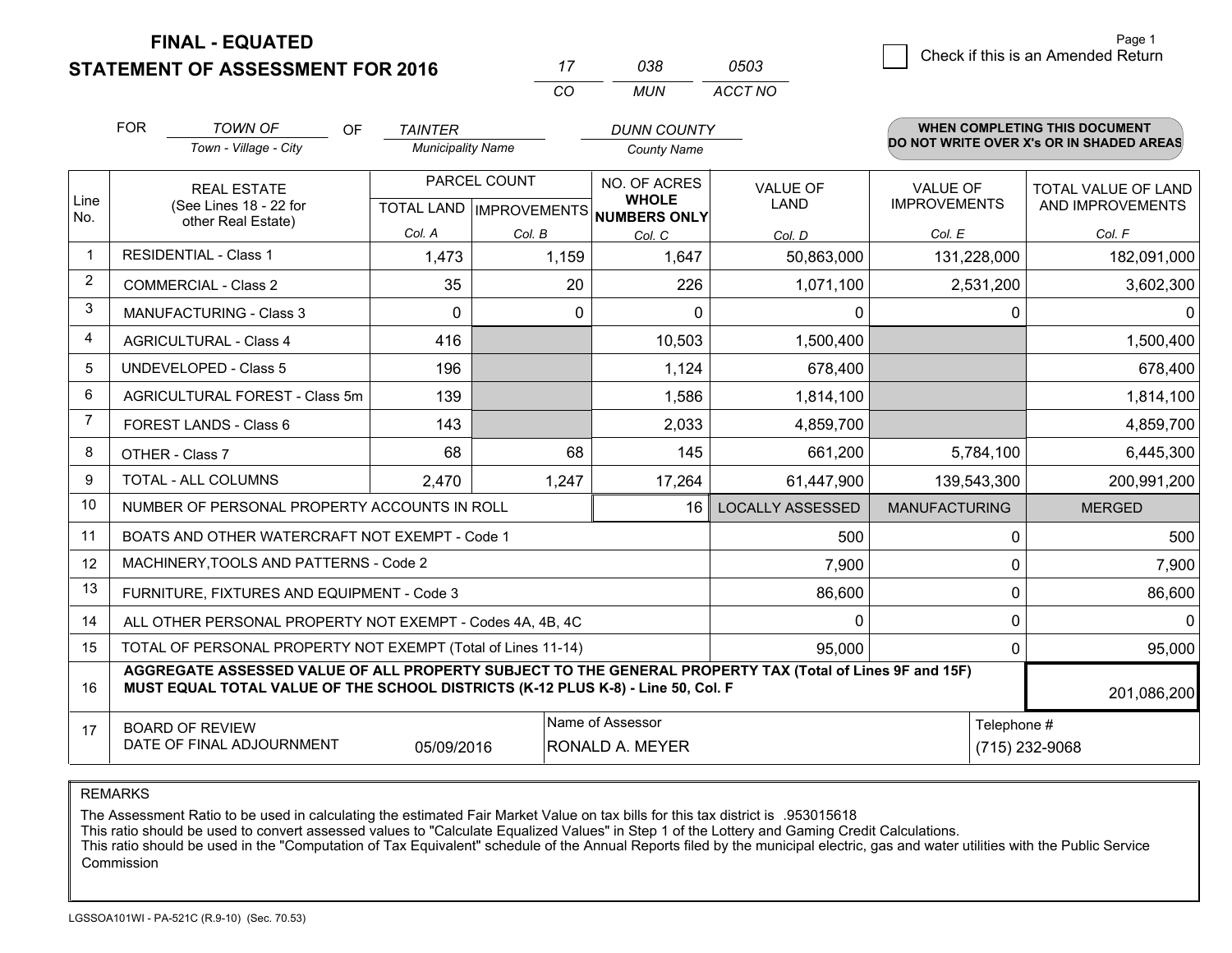*YEAR CO MUN ACCT NO* <sup>2016</sup> <sup>17</sup> <sup>038</sup> <sup>0503</sup>

Do not confuse FOREST LANDS (Line 7) with FOREST CROPS (in this section) - They are **NOT** the same

|    |                                                                                |                 |                   | Private Forest Crop - Reg Class @ 10¢ per acre                   |    |                                                                                             | Private Forest Crop - Reg Class @ \$2.52 per acre                  |                    |                    |  |
|----|--------------------------------------------------------------------------------|-----------------|-------------------|------------------------------------------------------------------|----|---------------------------------------------------------------------------------------------|--------------------------------------------------------------------|--------------------|--------------------|--|
| 18 | (a) PARCELS                                                                    | (b) ACRES       |                   | (c) ASSESSED VALUE                                               |    | (d) PARCELS                                                                                 | (e) ACRES                                                          |                    | (f) ASSESSED VALUE |  |
|    |                                                                                |                 |                   |                                                                  |    |                                                                                             |                                                                    |                    |                    |  |
|    | Private Forest Crop - Special Class @ 20¢ per acre                             |                 |                   |                                                                  |    | Entered Before 2005 Managed Forest - Ferrous Mining CLOSED @ \$8.27 per acre<br>(d) PARCELS |                                                                    |                    | (f) ASSESSED VALUE |  |
| 19 | (a) PARCELS                                                                    | (b) ACRES       |                   | (c) ASSESSED VALUE                                               |    |                                                                                             | (e) ACRES                                                          |                    |                    |  |
|    |                                                                                |                 |                   |                                                                  |    |                                                                                             |                                                                    |                    |                    |  |
|    |                                                                                |                 |                   | Entered Before 2005 Managed Forest - OPEN @ \$.79 per acre       |    |                                                                                             | Entered Before 2005 Managed Forest - CLOSED @ \$1.87 per acre      |                    |                    |  |
| 20 | (a) PARCELS                                                                    | (b) ACRES       |                   | (c) ASSESSED VALUE                                               |    | (d) PARCELS                                                                                 | (e) ACRES                                                          |                    | (f) ASSESSED VALUE |  |
|    | 10 <sup>°</sup>                                                                |                 | 288.57<br>516,200 |                                                                  | 35 | 846.98                                                                                      |                                                                    | 1,852,800          |                    |  |
|    | Entered After 2004 Managed Forest - OPEN @                                     |                 |                   | \$2.14 per acre                                                  |    | Entered After 2004 Managed Forest - CLOSED @ \$10.68 per acre                               |                                                                    |                    |                    |  |
| 21 | (a) PARCELS                                                                    | (b) ACRES       |                   | (c) ASSESSED VALUE                                               |    | (d) PARCELS<br>(e) ACRES                                                                    |                                                                    | (f) ASSESSED VALUE |                    |  |
|    |                                                                                |                 |                   |                                                                  |    |                                                                                             |                                                                    |                    |                    |  |
|    | 5                                                                              | 72.35           |                   | 179,000                                                          |    | 28                                                                                          | 673.73                                                             |                    | 1,724,400          |  |
|    | (a) County Forest Cropland Acres                                               |                 |                   | (b) Federal Acres                                                |    | (c) State Acres                                                                             | (d) County (NOT FOREST CROP) Acres                                 |                    | (e) Other Acres    |  |
| 22 |                                                                                |                 |                   |                                                                  |    |                                                                                             |                                                                    |                    |                    |  |
|    |                                                                                |                 |                   |                                                                  |    | 771.84                                                                                      | 230.62                                                             |                    | 796.94             |  |
|    |                                                                                |                 |                   | Assessed Value of Omitted Property From Prior Years (Sec. 70.44) |    |                                                                                             | Assessed Value of Sec. 70.43 Corrections of Errors by Assessors    |                    |                    |  |
| 23 |                                                                                | (a) REAL ESTATE |                   | (b) PERSONAL                                                     |    |                                                                                             | (c1) REAL ESTATE                                                   |                    | (c2) PERSONAL      |  |
|    |                                                                                |                 |                   |                                                                  |    |                                                                                             |                                                                    |                    |                    |  |
|    | Manufacturing Equated Value of Omitted Property From Prior Years (Sec. 70.995) |                 |                   |                                                                  |    |                                                                                             | Mfg. Equated Value of Sec.70.43 Corrections of Errors by Assessors |                    |                    |  |
|    | (d) REAL ESTATE                                                                |                 |                   | (e) PERSONAL                                                     |    |                                                                                             | (f1) REAL ESTATE                                                   |                    | (f2) PERSONAL      |  |
|    |                                                                                |                 |                   |                                                                  |    |                                                                                             |                                                                    |                    |                    |  |
|    |                                                                                |                 |                   |                                                                  |    |                                                                                             |                                                                    |                    |                    |  |

## **SPECIAL DISTRICTS**

| Line<br>No. | Enter 6-digit<br>Special District<br>Code (Col. A) | <b>Account</b><br><b>Number</b> | <b>Special District Name</b> | <b>Locally Assessed Value</b><br>of Real Estate and | Mfg Value of Real Estate<br>and Personal Property | <b>Merged Value of</b><br><b>Real Estate and</b><br>Personal Property (Col. F) |
|-------------|----------------------------------------------------|---------------------------------|------------------------------|-----------------------------------------------------|---------------------------------------------------|--------------------------------------------------------------------------------|
|             |                                                    | (Col. B)                        | (Col. C)                     | Personal Property (Col. D)                          | (Col. E)                                          |                                                                                |
| 24          |                                                    |                                 |                              |                                                     |                                                   |                                                                                |
| 25          |                                                    |                                 |                              |                                                     |                                                   |                                                                                |
| 26          |                                                    |                                 |                              |                                                     |                                                   |                                                                                |
| 27          |                                                    |                                 |                              |                                                     |                                                   |                                                                                |
| 28          |                                                    |                                 |                              |                                                     |                                                   |                                                                                |
| 29          |                                                    |                                 |                              |                                                     |                                                   |                                                                                |
| 30          |                                                    |                                 |                              |                                                     |                                                   |                                                                                |
| 31          |                                                    |                                 |                              |                                                     |                                                   |                                                                                |
| 32          |                                                    |                                 |                              |                                                     |                                                   |                                                                                |
| 33          |                                                    |                                 |                              |                                                     |                                                   |                                                                                |
| 34          |                                                    |                                 |                              |                                                     |                                                   |                                                                                |
| 35          |                                                    |                                 |                              |                                                     |                                                   |                                                                                |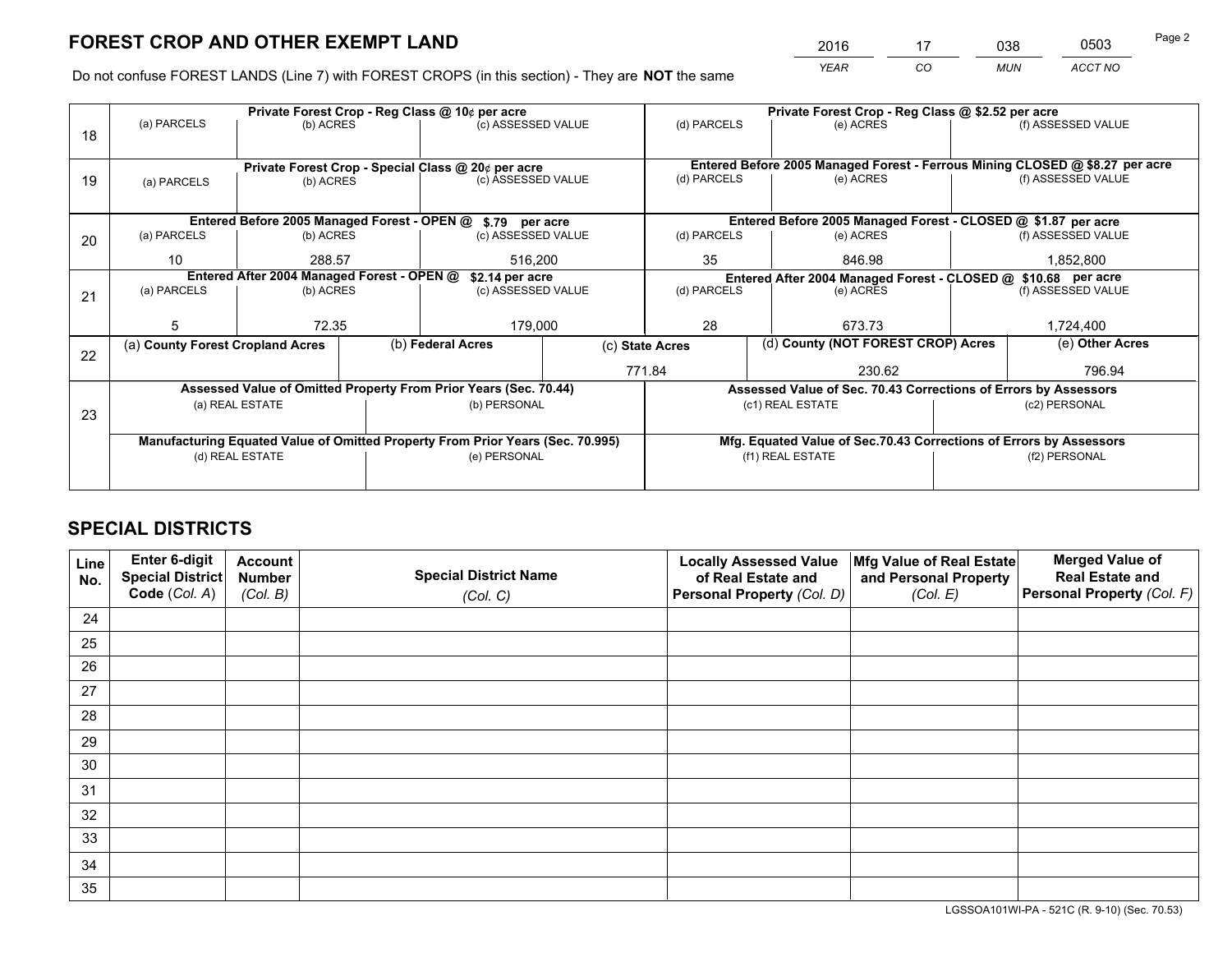|             |                                                          |                                             |                                                         | <b>YEAR</b>                                                                       | CO<br><b>MUN</b>                                              | ACCT NO                                                                        |
|-------------|----------------------------------------------------------|---------------------------------------------|---------------------------------------------------------|-----------------------------------------------------------------------------------|---------------------------------------------------------------|--------------------------------------------------------------------------------|
| Line<br>No. | Enter 6-digit<br><b>School District</b><br>Code (Col. A) | <b>Account</b><br><b>Number</b><br>(Col. B) | <b>School District Name</b><br>(Col. C)                 | <b>Locally Assessed Value</b><br>of Real Estate and<br>Personal Property (Col. D) | Mfg Value of Real Estate<br>and Personal Property<br>(Col. E) | <b>Merged Value of</b><br><b>Real Estate and</b><br>Personal Property (Col. F) |
|             | A. SCHOOL DISTRICTS (K-8 and K-12)                       |                                             |                                                         |                                                                                   |                                                               |                                                                                |
| 36          | 170637                                                   | 0114                                        | SCH D OF BOYCEVILLE COMMUNITY                           | 26,940,600                                                                        |                                                               | 26,940,600                                                                     |
| 37          | 171176                                                   | 0115                                        | SCH D OF COLFAX                                         | 44,685,300                                                                        |                                                               | 44,685,300                                                                     |
| 38          | 173444                                                   | 0117                                        | SCH D OF MENOMONIE AREA                                 | 129,460,300                                                                       |                                                               | 129,460,300                                                                    |
| 39          |                                                          |                                             |                                                         |                                                                                   |                                                               |                                                                                |
| 40          |                                                          |                                             |                                                         |                                                                                   |                                                               |                                                                                |
| 41          |                                                          |                                             |                                                         |                                                                                   |                                                               |                                                                                |
| 42          |                                                          |                                             |                                                         |                                                                                   |                                                               |                                                                                |
| 43          |                                                          |                                             |                                                         |                                                                                   |                                                               |                                                                                |
| 44          |                                                          |                                             |                                                         |                                                                                   |                                                               |                                                                                |
| 45          |                                                          |                                             |                                                         |                                                                                   |                                                               |                                                                                |
| 46          |                                                          |                                             |                                                         |                                                                                   |                                                               |                                                                                |
| 47          |                                                          |                                             |                                                         |                                                                                   |                                                               |                                                                                |
| 48          |                                                          |                                             |                                                         |                                                                                   |                                                               |                                                                                |
| 49          |                                                          |                                             |                                                         |                                                                                   |                                                               |                                                                                |
| 50          |                                                          |                                             | TOTAL ASSESSED VALUE OF SCHOOL DISTRICTS (K-8 and K-12) | 201,086,200                                                                       |                                                               | 201,086,200                                                                    |
|             | <b>B.</b><br><b>UNION HIGH SCHOOL DISTRICTS</b>          |                                             |                                                         |                                                                                   |                                                               |                                                                                |
| 51          |                                                          |                                             |                                                         |                                                                                   |                                                               |                                                                                |
| 52          |                                                          |                                             |                                                         |                                                                                   |                                                               |                                                                                |
| 53          |                                                          |                                             |                                                         |                                                                                   |                                                               |                                                                                |
| 54          |                                                          |                                             | TOTAL ASSESSED VALUE OF UNION HIGH SCHOOLS              |                                                                                   |                                                               |                                                                                |
| 55          |                                                          |                                             |                                                         |                                                                                   |                                                               |                                                                                |
|             | C.<br><b>TECHNICAL COLLEGE DISTRICTS</b>                 |                                             |                                                         |                                                                                   |                                                               |                                                                                |
| 56          | 000100                                                   | 0001                                        | CHIPPEWA VALLEY TECHNICAL COLLEGE EAUC                  | 201,086,200                                                                       |                                                               | 201,086,200                                                                    |
| 57          |                                                          |                                             |                                                         |                                                                                   |                                                               |                                                                                |
| 58          |                                                          |                                             |                                                         |                                                                                   |                                                               |                                                                                |
| 59          |                                                          |                                             | TOTAL ASSESSED VALUE OF TECHNICAL COLLEGES              | 201,086,200                                                                       |                                                               | 201,086,200                                                                    |

17

038

 *I hereby certify, to the best of my knowledge and belief, this form is complete and correct.*

**SCHOOL DISTRICTS**

| Print name of preparer | Title                    |                | Date (MM / DD / CCYY) |
|------------------------|--------------------------|----------------|-----------------------|
|                        |                          |                |                       |
| Signature of preparer  | Contact Telephone Number | E-mail address |                       |
|                        | $\overline{\phantom{0}}$ |                |                       |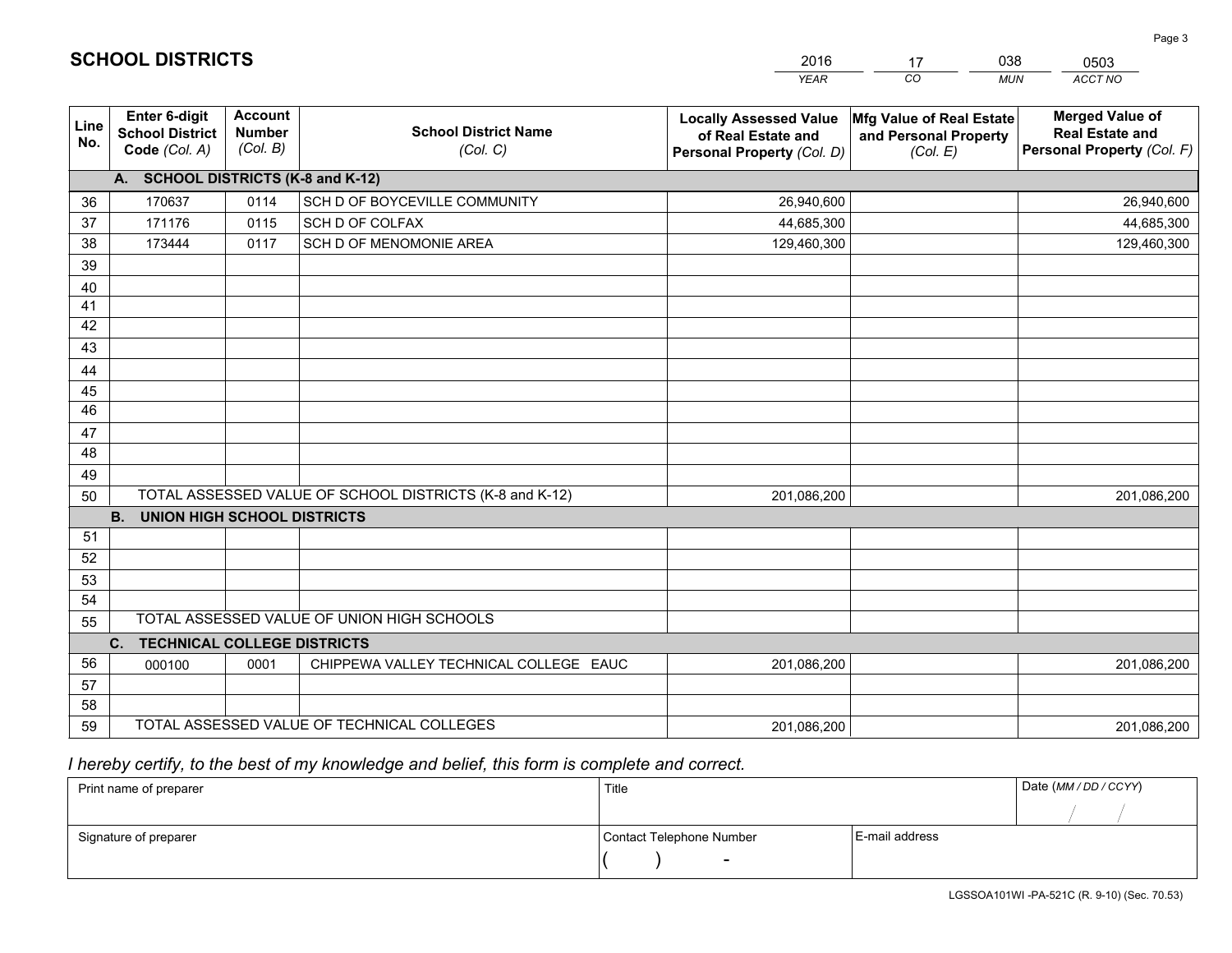#### **HIGHLIGHTS**

- 1. Complete the Statement of Assessment after the Board of Review. Reflect any changes made there.
- 2. Use black ink to complete.
- 3. Line 16 must equal Line 50, Col D.
- 4. Line 55 must equal the total of K-8 schools listed on lines 36-49. Do not include K-12 schools in this comparision.
- 5. Line 59, Col. D must equal Line 16.
- 6. Special District, School District and Technical College District values must include both real estate and personal property. Examples of Special districts are: town sanitary districts, public inland lake protection and rehabilitation districts, and metropolitan sewerage districts.
- 7. DO NOT INCLUDE Manufacturing property values.DOR will print these values on the final SOA.

JUDITH ALBRICHT TOWN OF TAINTER N8150 COUNTY RD DG COLFAX, WI 54730 - 4526

**JUDITH ALBRICHT** 

: CONNINGER<br>TOWN OF TAINTER<br>N8150 COUNTY RD DG

COLFAX, WI 54730 - 4526

 8. Accuracy of this form is very important. The values reported directly affect the equalized value DOR calculates for school and special districts.

#### **Page 1:**

 If not prefilled, enter the tax year,county and municipal code,municipal type, municipal name and county name on the top of form.

Check the Amended box, if filing an amended / corrected SOA.

 Report the parcel count, acres and assessed value of taxable general property, total parcel count, (real and personal), total acres, and values from final figures set by the Board of Review.

- A. Real Estate land and improvements (buildings, etc.) is reported on lines 1 8, total line 9.
- B. Personal Property is reported on lines 11 14, Column D, total line 15.
- C. To complete this report, use the computer produced summary of the assessment roll that shows these amounts.
- D. Use whole numbers only.
- E. Add each line across and each column down to verify entries.

### **Page 2:**

- A. Report Special Items (not subject to general property tax).
- 1. Private Forest Croplands and Managed Forest Lands are reported on lines 18,19, 20 and 21. Be sure to report assessed values **NOT** taxes.
- 2. You should have copies of the orders of entry, orders of withdrawal, etc., to update your assessment roll.
	- 3. Show hundredths of acres (e.g. 39.75).
- 4. Tax exempt lands are reported on line 22.
- 5. Omitted property and sec. 70.43, Wis. Stats., corrections of errors by assessor are reported on line 23. Report real estate and personal property separately. These should be for **prior years**, not something found on the current assessment roll after the board of review.
- B. Special District (Lines 24-35) Include the value of both real and personal property.
- The Department of Revenue (DOR) preprints much of the information regarding names and codes for schools, special districts,etc. If a district is not listed, enter the name and value only, DOR will enter the proper code.

## **Page 3 School Districts:**

Include the value of both real and personal property.

Report School District (regular, elementary, union high school, and technical college).

- 1. Regular (K-12) and Elementary (K-8) school values are reported on lines 36-49, total on line 50.
- 2. Union High School (UHS) (use only if elementary schools are listed on lines 36-49) are reported on lines 51-54. UHS total value (line 55) must equal to the total **elementary school** values reported on lines 36-49. Do notinclude K-12 schools in this comparison.
- 3. Technical College values are reported on lines 56-58, total on line 59.
- 4. Use the computer summary that shows these amounts to complete this report.

#### **This form is due the second Monday in June. File this report only after your Board of Review is complete.**

 *If you have questions: Return forms to:*

Fax number: (608) 264-6887 PO Box 8971

 Email: lgs@revenue.wi.gov Wisconsin Department of Revenue Call: (608) 261-5341 Local Government Services Section 6-97Madison WI 53708-8971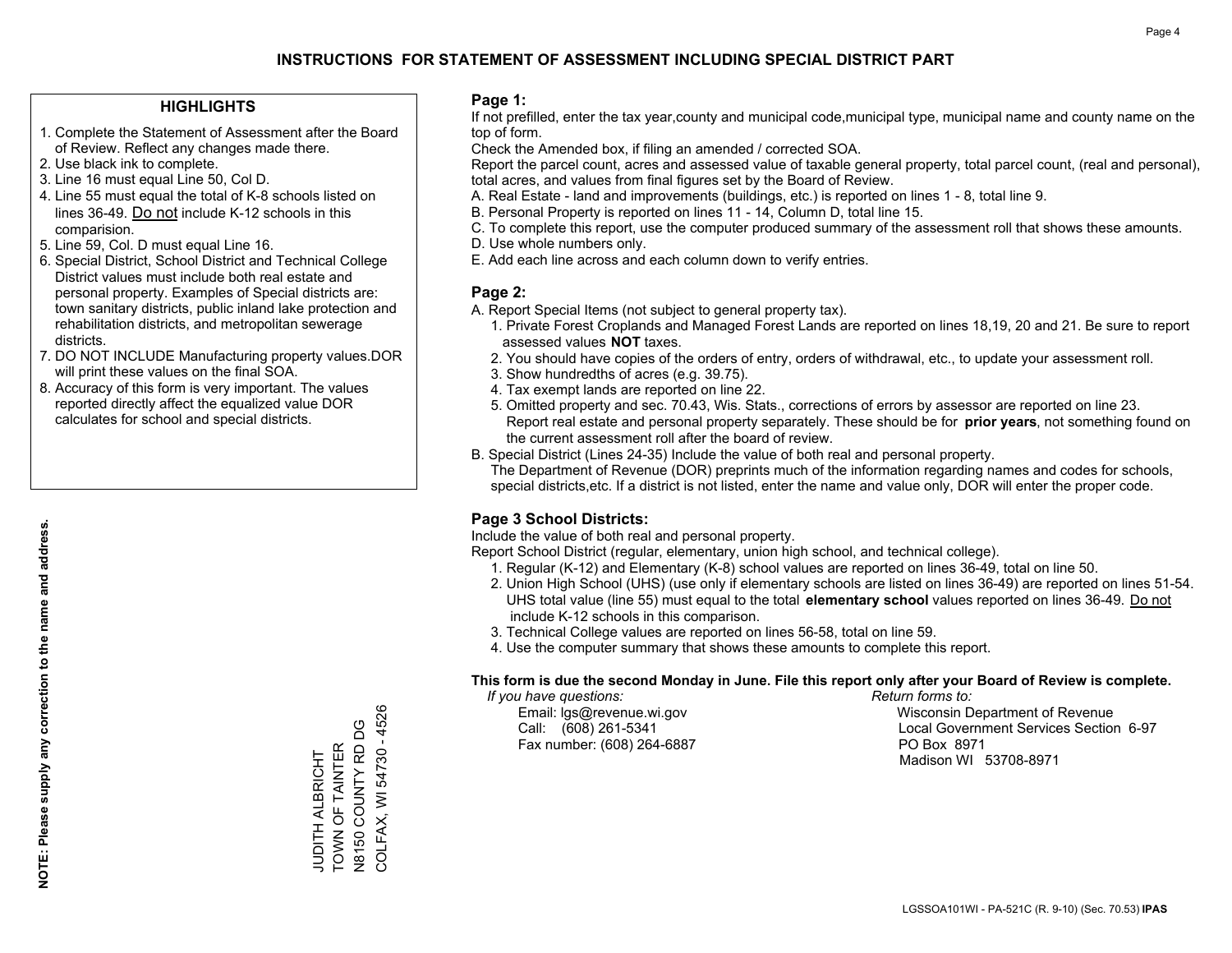**STATEMENT OF ASSESSMENT FOR 2016 FINAL - EQUATED**

 $\overline{a}$  Check if this is an Amended Return Page 1

|                |                                                                                                                                                                                              |                          | CO           | <b>MUN</b>                                           | ACCT NO                 |                      |                                          |
|----------------|----------------------------------------------------------------------------------------------------------------------------------------------------------------------------------------------|--------------------------|--------------|------------------------------------------------------|-------------------------|----------------------|------------------------------------------|
|                | <b>FOR</b><br><b>TOWN OF</b><br>OF                                                                                                                                                           | <b>TIFFANY</b>           |              | <b>DUNN COUNTY</b>                                   |                         |                      | <b>WHEN COMPLETING THIS DOCUMENT</b>     |
|                | Town - Village - City                                                                                                                                                                        | <b>Municipality Name</b> |              | <b>County Name</b>                                   |                         |                      | DO NOT WRITE OVER X's OR IN SHADED AREAS |
|                | <b>REAL ESTATE</b>                                                                                                                                                                           |                          | PARCEL COUNT | NO. OF ACRES                                         | <b>VALUE OF</b>         | <b>VALUE OF</b>      | TOTAL VALUE OF LAND                      |
| Line<br>No.    | (See Lines 18 - 22 for                                                                                                                                                                       |                          |              | <b>WHOLE</b><br>TOTAL LAND IMPROVEMENTS NUMBERS ONLY | LAND                    | <b>IMPROVEMENTS</b>  | AND IMPROVEMENTS                         |
|                | other Real Estate)                                                                                                                                                                           | Col. A                   | Col. B       | Col. C                                               | Col. D                  | Col. E               | Col. F                                   |
| $\mathbf{1}$   | <b>RESIDENTIAL - Class 1</b>                                                                                                                                                                 | 212                      | 196          | 481                                                  | 1,841,200               | 19,842,100           | 21,683,300                               |
| 2              | <b>COMMERCIAL - Class 2</b>                                                                                                                                                                  | 10                       |              | 5<br>126                                             | 221,000                 | 896,400              | 1,117,400                                |
| 3              | <b>MANUFACTURING - Class 3</b>                                                                                                                                                               | $\Omega$                 |              | $\Omega$<br>$\Omega$                                 | 0                       | $\Omega$             | 0                                        |
| $\overline{4}$ | <b>AGRICULTURAL - Class 4</b>                                                                                                                                                                | 547                      |              | 11,223                                               | 1,523,500               |                      | 1,523,500                                |
| 5              | <b>UNDEVELOPED - Class 5</b>                                                                                                                                                                 | 343                      |              | 1,640                                                | 921,000                 |                      | 921,000                                  |
| 6              | AGRICULTURAL FOREST - Class 5m                                                                                                                                                               | 262                      |              | 2,660                                                | 2,496,100               |                      | 2,496,100                                |
| $\overline{7}$ | FOREST LANDS - Class 6                                                                                                                                                                       | 92                       |              | 1,040                                                | 2,083,750               |                      | 2,083,750                                |
| 8              | OTHER - Class 7                                                                                                                                                                              | 80                       | 80           | 157                                                  | 598,300                 | 5,765,100            | 6,363,400                                |
| 9              | TOTAL - ALL COLUMNS                                                                                                                                                                          | 1,546                    | 281          | 17,327                                               | 9,684,850               | 26,503,600           | 36,188,450                               |
| 10             | NUMBER OF PERSONAL PROPERTY ACCOUNTS IN ROLL                                                                                                                                                 |                          |              | 21                                                   | <b>LOCALLY ASSESSED</b> | <b>MANUFACTURING</b> | <b>MERGED</b>                            |
| 11             | BOATS AND OTHER WATERCRAFT NOT EXEMPT - Code 1                                                                                                                                               |                          |              |                                                      | 0                       | $\Omega$             | $\mathbf 0$                              |
| 12             | MACHINERY, TOOLS AND PATTERNS - Code 2                                                                                                                                                       |                          |              |                                                      | 416,750                 | 22,300               | 439,050                                  |
| 13             | FURNITURE, FIXTURES AND EQUIPMENT - Code 3                                                                                                                                                   |                          |              |                                                      | 43,770                  | $\mathbf 0$          | 43,770                                   |
| 14             | ALL OTHER PERSONAL PROPERTY NOT EXEMPT - Codes 4A, 4B, 4C                                                                                                                                    | 100                      | 213,910      |                                                      |                         |                      |                                          |
| 15             | TOTAL OF PERSONAL PROPERTY NOT EXEMPT (Total of Lines 11-14)                                                                                                                                 | 22,400                   | 696,730      |                                                      |                         |                      |                                          |
| 16             | AGGREGATE ASSESSED VALUE OF ALL PROPERTY SUBJECT TO THE GENERAL PROPERTY TAX (Total of Lines 9F and 15F)<br>MUST EQUAL TOTAL VALUE OF THE SCHOOL DISTRICTS (K-12 PLUS K-8) - Line 50, Col. F |                          |              |                                                      |                         |                      | 36,885,180                               |
| 17             | <b>BOARD OF REVIEW</b><br>DATE OF FINAL ADJOURNMENT                                                                                                                                          | 05/11/2016               |              | Name of Assessor<br><b>DARRELL KLEVEN</b>            |                         | Telephone #          | (715) 287-4737                           |

*0504*

*<sup>17</sup> <sup>040</sup>*

REMARKS

The Assessment Ratio to be used in calculating the estimated Fair Market Value on tax bills for this tax district is .931031104<br>This ratio should be used to convert assessed values to "Calculate Equalized Values" in Step 1 Commission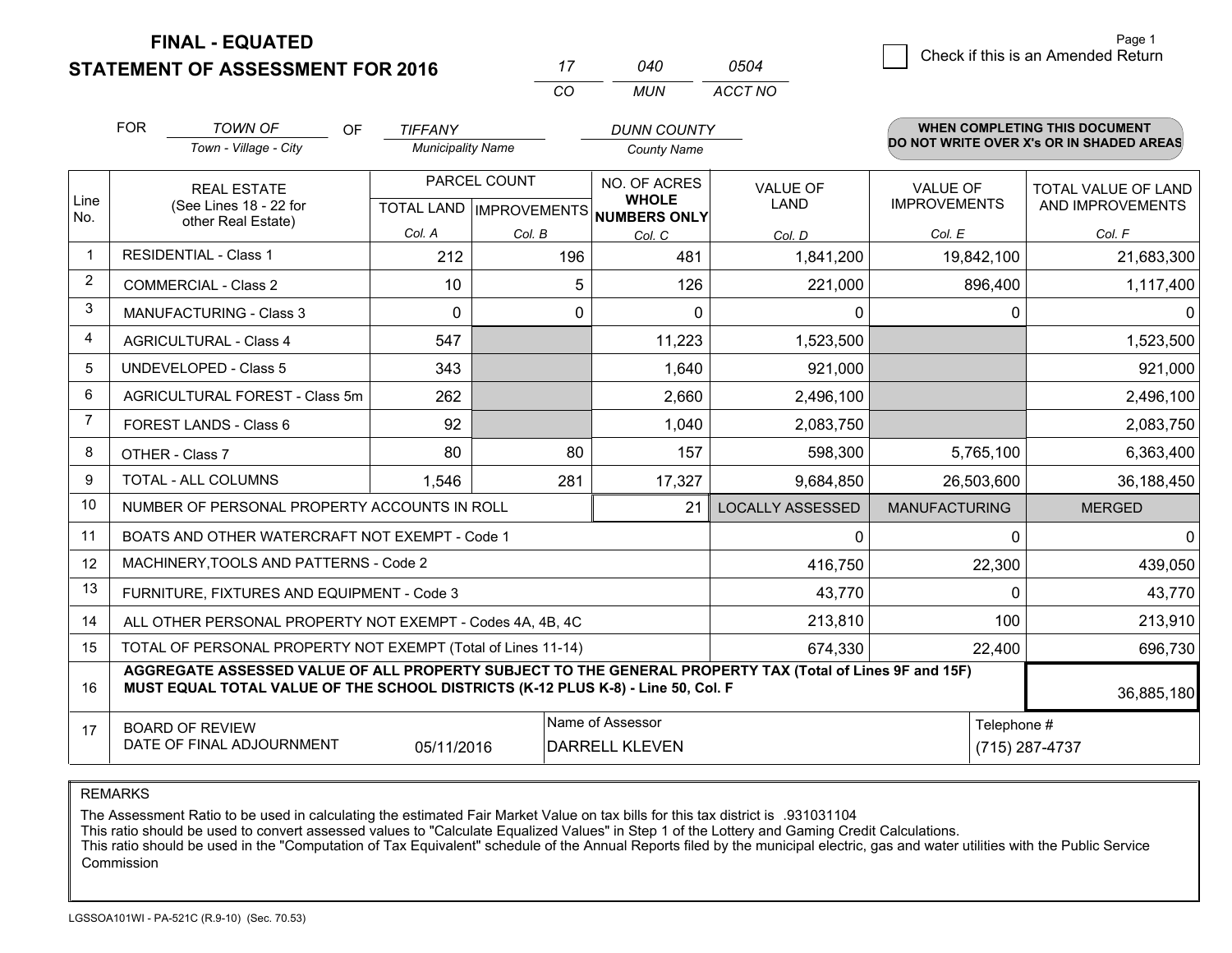*YEAR CO MUN ACCT NO* <sup>2016</sup> <sup>17</sup> <sup>040</sup> <sup>0504</sup>

Do not confuse FOREST LANDS (Line 7) with FOREST CROPS (in this section) - They are **NOT** the same

|                                                                                |             |                                                     |                                                  |                                                                                                                   |                                                                                                                                                                                                                                                                  | Private Forest Crop - Reg Class @ \$2.52 per acre |                                                                |                                                                                                                                                                                                                                                                                                                              |
|--------------------------------------------------------------------------------|-------------|-----------------------------------------------------|--------------------------------------------------|-------------------------------------------------------------------------------------------------------------------|------------------------------------------------------------------------------------------------------------------------------------------------------------------------------------------------------------------------------------------------------------------|---------------------------------------------------|----------------------------------------------------------------|------------------------------------------------------------------------------------------------------------------------------------------------------------------------------------------------------------------------------------------------------------------------------------------------------------------------------|
|                                                                                |             |                                                     |                                                  |                                                                                                                   | (d) PARCELS                                                                                                                                                                                                                                                      | (e) ACRES                                         |                                                                | (f) ASSESSED VALUE                                                                                                                                                                                                                                                                                                           |
|                                                                                |             |                                                     |                                                  |                                                                                                                   |                                                                                                                                                                                                                                                                  |                                                   |                                                                |                                                                                                                                                                                                                                                                                                                              |
| 19                                                                             |             |                                                     |                                                  |                                                                                                                   |                                                                                                                                                                                                                                                                  |                                                   |                                                                |                                                                                                                                                                                                                                                                                                                              |
| (a) PARCELS                                                                    |             |                                                     |                                                  |                                                                                                                   |                                                                                                                                                                                                                                                                  |                                                   |                                                                | (f) ASSESSED VALUE                                                                                                                                                                                                                                                                                                           |
|                                                                                |             |                                                     |                                                  |                                                                                                                   |                                                                                                                                                                                                                                                                  |                                                   |                                                                |                                                                                                                                                                                                                                                                                                                              |
|                                                                                |             |                                                     |                                                  |                                                                                                                   |                                                                                                                                                                                                                                                                  |                                                   |                                                                |                                                                                                                                                                                                                                                                                                                              |
| (a) PARCELS                                                                    |             |                                                     |                                                  |                                                                                                                   | (d) PARCELS                                                                                                                                                                                                                                                      | (e) ACRES                                         |                                                                | (f) ASSESSED VALUE                                                                                                                                                                                                                                                                                                           |
| 2                                                                              | 31          |                                                     | 66,500                                           |                                                                                                                   | 46                                                                                                                                                                                                                                                               | 1.225.64                                          |                                                                | 2,016,200                                                                                                                                                                                                                                                                                                                    |
|                                                                                |             |                                                     | \$2.14 per acre                                  |                                                                                                                   | Entered After 2004 Managed Forest - CLOSED @ \$10.68 per acre                                                                                                                                                                                                    |                                                   |                                                                |                                                                                                                                                                                                                                                                                                                              |
| (a) PARCELS                                                                    |             |                                                     | (c) ASSESSED VALUE                               |                                                                                                                   |                                                                                                                                                                                                                                                                  |                                                   | (f) ASSESSED VALUE                                             |                                                                                                                                                                                                                                                                                                                              |
|                                                                                |             |                                                     |                                                  |                                                                                                                   |                                                                                                                                                                                                                                                                  |                                                   |                                                                |                                                                                                                                                                                                                                                                                                                              |
|                                                                                | 51          |                                                     |                                                  |                                                                                                                   | 25                                                                                                                                                                                                                                                               | 601.96                                            |                                                                | 953,500                                                                                                                                                                                                                                                                                                                      |
|                                                                                |             |                                                     |                                                  |                                                                                                                   |                                                                                                                                                                                                                                                                  |                                                   |                                                                | (e) Other Acres                                                                                                                                                                                                                                                                                                              |
|                                                                                |             |                                                     | 51.33                                            |                                                                                                                   |                                                                                                                                                                                                                                                                  | 112.92                                            |                                                                | 40.17                                                                                                                                                                                                                                                                                                                        |
|                                                                                |             |                                                     |                                                  |                                                                                                                   |                                                                                                                                                                                                                                                                  |                                                   |                                                                |                                                                                                                                                                                                                                                                                                                              |
|                                                                                |             |                                                     | (b) PERSONAL                                     |                                                                                                                   |                                                                                                                                                                                                                                                                  |                                                   |                                                                | (c2) PERSONAL                                                                                                                                                                                                                                                                                                                |
| 23                                                                             |             |                                                     |                                                  |                                                                                                                   |                                                                                                                                                                                                                                                                  |                                                   |                                                                |                                                                                                                                                                                                                                                                                                                              |
| Manufacturing Equated Value of Omitted Property From Prior Years (Sec. 70.995) |             |                                                     |                                                  |                                                                                                                   |                                                                                                                                                                                                                                                                  |                                                   |                                                                |                                                                                                                                                                                                                                                                                                                              |
| (d) REAL ESTATE                                                                |             |                                                     | (e) PERSONAL                                     |                                                                                                                   |                                                                                                                                                                                                                                                                  |                                                   |                                                                | (f2) PERSONAL                                                                                                                                                                                                                                                                                                                |
|                                                                                |             |                                                     |                                                  |                                                                                                                   |                                                                                                                                                                                                                                                                  |                                                   |                                                                |                                                                                                                                                                                                                                                                                                                              |
|                                                                                | (a) PARCELS | (a) County Forest Cropland Acres<br>(a) REAL ESTATE | (b) ACRES<br>(b) ACRES<br>(b) ACRES<br>(b) ACRES | Private Forest Crop - Reg Class @ 10¢ per acre<br>Entered After 2004 Managed Forest - OPEN @<br>(b) Federal Acres | (c) ASSESSED VALUE<br>Private Forest Crop - Special Class @ 20¢ per acre<br>(c) ASSESSED VALUE<br>Entered Before 2005 Managed Forest - OPEN @ \$.79 per acre<br>(c) ASSESSED VALUE<br>99,500<br>Assessed Value of Omitted Property From Prior Years (Sec. 70.44) | (d) PARCELS<br>(d) PARCELS<br>(c) State Acres     | (e) ACRES<br>(e) ACRES<br>(c1) REAL ESTATE<br>(f1) REAL ESTATE | Entered Before 2005 Managed Forest - Ferrous Mining CLOSED @ \$8.27 per acre<br>Entered Before 2005 Managed Forest - CLOSED @ \$1.87 per acre<br>(d) County (NOT FOREST CROP) Acres<br>Assessed Value of Sec. 70.43 Corrections of Errors by Assessors<br>Mfg. Equated Value of Sec.70.43 Corrections of Errors by Assessors |

## **SPECIAL DISTRICTS**

| Line<br>No. | Enter 6-digit<br><b>Special District</b> | <b>Account</b><br><b>Number</b> | <b>Special District Name</b> | <b>Locally Assessed Value</b><br>of Real Estate and | Mfg Value of Real Estate<br>and Personal Property | <b>Merged Value of</b><br><b>Real Estate and</b> |
|-------------|------------------------------------------|---------------------------------|------------------------------|-----------------------------------------------------|---------------------------------------------------|--------------------------------------------------|
|             | Code (Col. A)                            | (Col. B)                        | (Col. C)                     | Personal Property (Col. D)                          | (Col. E)                                          | Personal Property (Col. F)                       |
| 24          |                                          |                                 |                              |                                                     |                                                   |                                                  |
| 25          |                                          |                                 |                              |                                                     |                                                   |                                                  |
| 26          |                                          |                                 |                              |                                                     |                                                   |                                                  |
| 27          |                                          |                                 |                              |                                                     |                                                   |                                                  |
| 28          |                                          |                                 |                              |                                                     |                                                   |                                                  |
| 29          |                                          |                                 |                              |                                                     |                                                   |                                                  |
| 30          |                                          |                                 |                              |                                                     |                                                   |                                                  |
| 31          |                                          |                                 |                              |                                                     |                                                   |                                                  |
| 32          |                                          |                                 |                              |                                                     |                                                   |                                                  |
| 33          |                                          |                                 |                              |                                                     |                                                   |                                                  |
| 34          |                                          |                                 |                              |                                                     |                                                   |                                                  |
| 35          |                                          |                                 |                              |                                                     |                                                   |                                                  |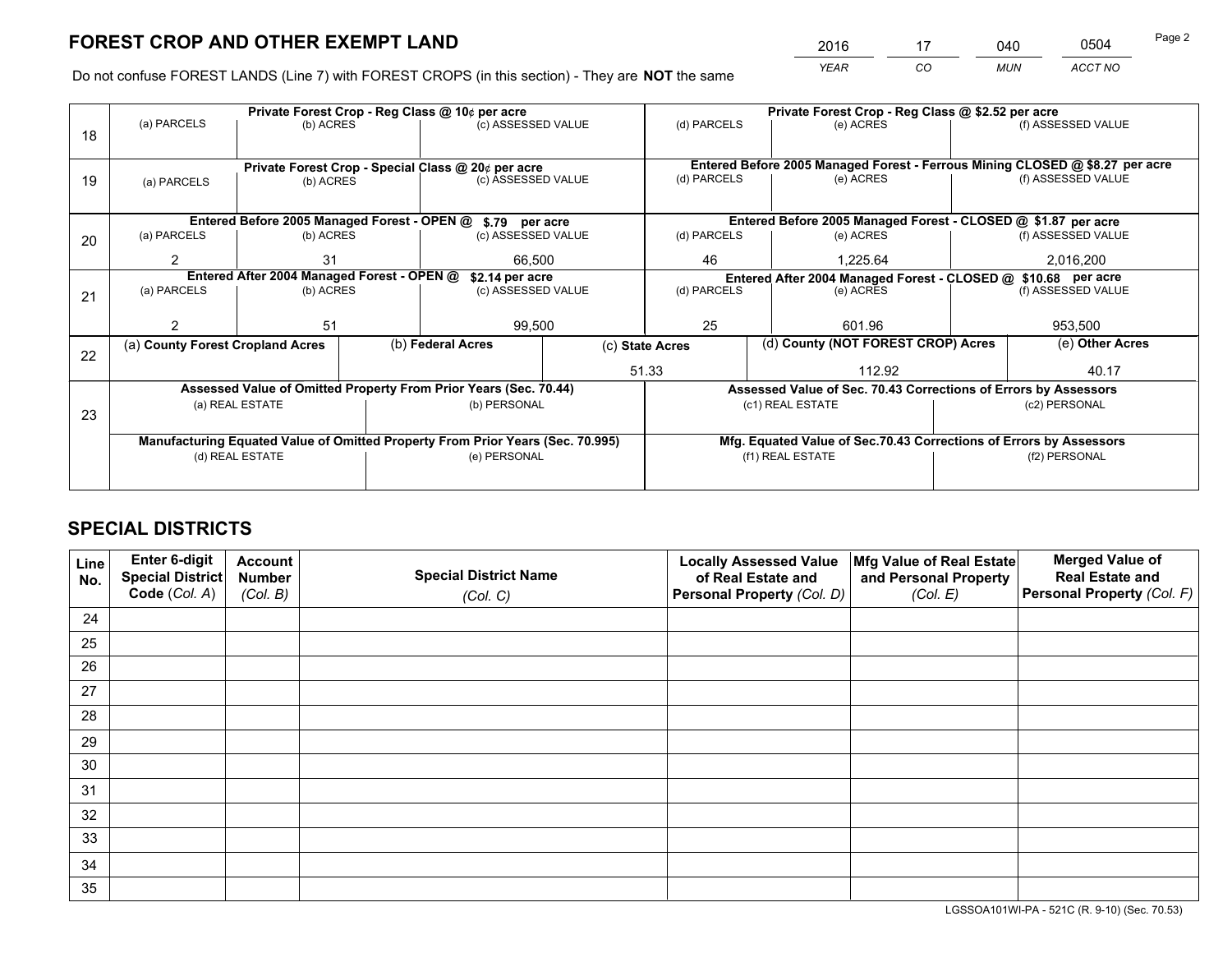|                 |                                                                 |                                             |                                                         | <b>YEAR</b>                                                                       | CO<br><b>MUN</b>                                              | ACCT NO                                                                        |
|-----------------|-----------------------------------------------------------------|---------------------------------------------|---------------------------------------------------------|-----------------------------------------------------------------------------------|---------------------------------------------------------------|--------------------------------------------------------------------------------|
| Line<br>No.     | <b>Enter 6-digit</b><br><b>School District</b><br>Code (Col. A) | <b>Account</b><br><b>Number</b><br>(Col. B) | <b>School District Name</b><br>(Col. C)                 | <b>Locally Assessed Value</b><br>of Real Estate and<br>Personal Property (Col. D) | Mfg Value of Real Estate<br>and Personal Property<br>(Col. E) | <b>Merged Value of</b><br><b>Real Estate and</b><br>Personal Property (Col. F) |
|                 | A. SCHOOL DISTRICTS (K-8 and K-12)                              |                                             |                                                         |                                                                                   |                                                               |                                                                                |
| 36              | 170637                                                          | 0114                                        | SCH D OF BOYCEVILLE COMMUNITY                           | 27,391,560                                                                        |                                                               | 27,391,560                                                                     |
| 37              | 552198                                                          | 0328                                        | SCH D OF GLENWOOD CITY                                  | 9,471,220                                                                         | 22,400                                                        | 9,493,620                                                                      |
| 38              |                                                                 |                                             |                                                         |                                                                                   |                                                               |                                                                                |
| 39              |                                                                 |                                             |                                                         |                                                                                   |                                                               |                                                                                |
| 40              |                                                                 |                                             |                                                         |                                                                                   |                                                               |                                                                                |
| 41              |                                                                 |                                             |                                                         |                                                                                   |                                                               |                                                                                |
| 42<br>43        |                                                                 |                                             |                                                         |                                                                                   |                                                               |                                                                                |
|                 |                                                                 |                                             |                                                         |                                                                                   |                                                               |                                                                                |
| 44<br>45        |                                                                 |                                             |                                                         |                                                                                   |                                                               |                                                                                |
| $\overline{46}$ |                                                                 |                                             |                                                         |                                                                                   |                                                               |                                                                                |
| 47              |                                                                 |                                             |                                                         |                                                                                   |                                                               |                                                                                |
| 48              |                                                                 |                                             |                                                         |                                                                                   |                                                               |                                                                                |
| 49              |                                                                 |                                             |                                                         |                                                                                   |                                                               |                                                                                |
| 50              |                                                                 |                                             | TOTAL ASSESSED VALUE OF SCHOOL DISTRICTS (K-8 and K-12) | 36,862,780                                                                        | 22,400                                                        | 36,885,180                                                                     |
|                 | <b>B.</b><br>UNION HIGH SCHOOL DISTRICTS                        |                                             |                                                         |                                                                                   |                                                               |                                                                                |
| 51              |                                                                 |                                             |                                                         |                                                                                   |                                                               |                                                                                |
| 52              |                                                                 |                                             |                                                         |                                                                                   |                                                               |                                                                                |
| 53              |                                                                 |                                             |                                                         |                                                                                   |                                                               |                                                                                |
| 54              |                                                                 |                                             |                                                         |                                                                                   |                                                               |                                                                                |
| 55              |                                                                 |                                             | TOTAL ASSESSED VALUE OF UNION HIGH SCHOOLS              |                                                                                   |                                                               |                                                                                |
|                 | C.<br><b>TECHNICAL COLLEGE DISTRICTS</b>                        |                                             |                                                         |                                                                                   |                                                               |                                                                                |
| 56              | 000100                                                          | 0001                                        | CHIPPEWA VALLEY TECHNICAL COLLEGE EAUC                  | 36,862,780                                                                        | 22,400                                                        | 36,885,180                                                                     |
| 57<br>58        |                                                                 |                                             |                                                         |                                                                                   |                                                               |                                                                                |
| 59              |                                                                 |                                             | TOTAL ASSESSED VALUE OF TECHNICAL COLLEGES              | 36,862,780                                                                        | 22,400                                                        | 36,885,180                                                                     |
|                 |                                                                 |                                             |                                                         |                                                                                   |                                                               |                                                                                |

17

040

 *I hereby certify, to the best of my knowledge and belief, this form is complete and correct.*

**SCHOOL DISTRICTS**

| Print name of preparer | Title                    |                | Date (MM / DD / CCYY) |
|------------------------|--------------------------|----------------|-----------------------|
|                        |                          |                |                       |
| Signature of preparer  | Contact Telephone Number | E-mail address |                       |
|                        | $\sim$                   |                |                       |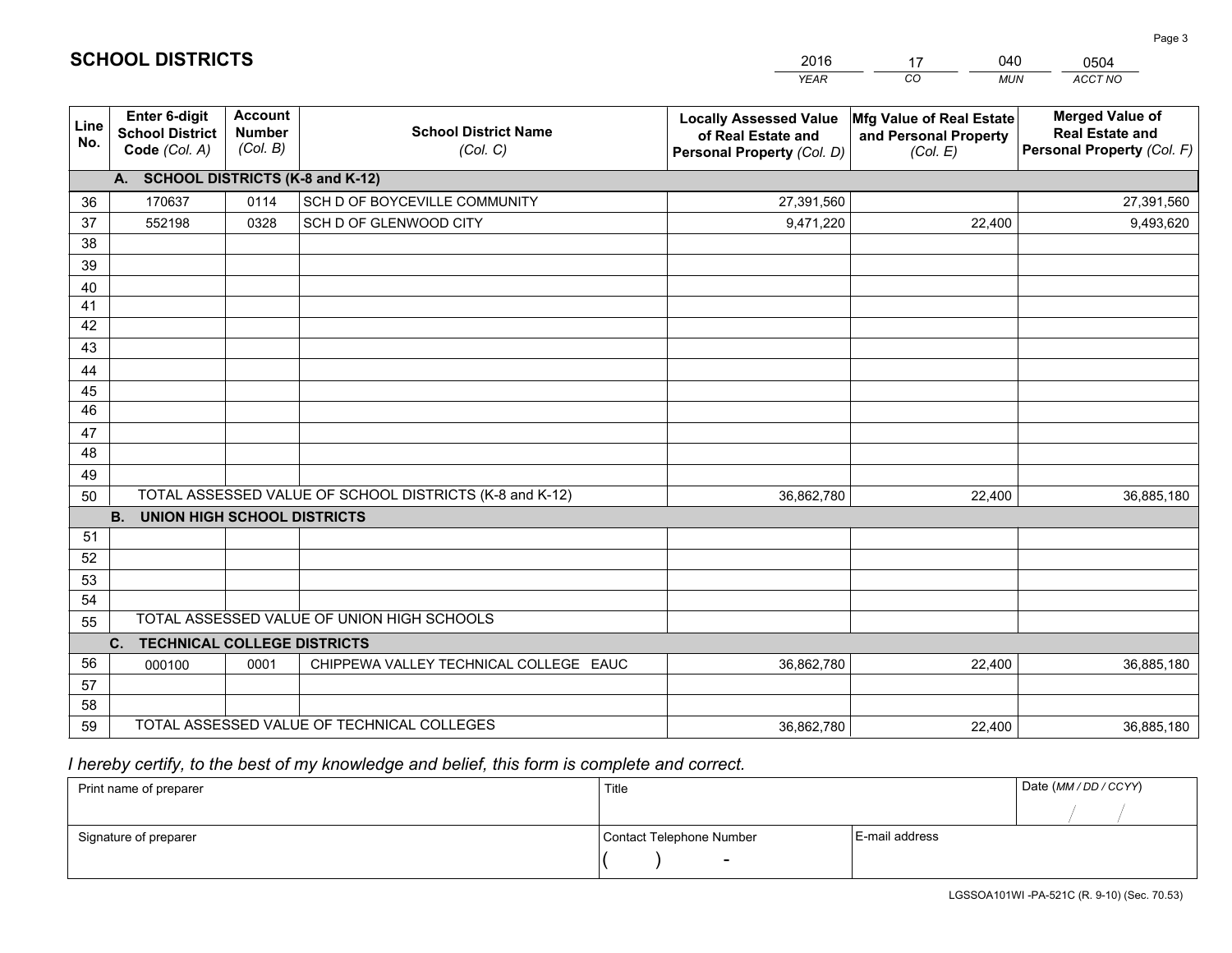#### **HIGHLIGHTS**

- 1. Complete the Statement of Assessment after the Board of Review. Reflect any changes made there.
- 2. Use black ink to complete.
- 3. Line 16 must equal Line 50, Col D.
- 4. Line 55 must equal the total of K-8 schools listed on lines 36-49. Do not include K-12 schools in this comparision.
- 5. Line 59, Col. D must equal Line 16.
- 6. Special District, School District and Technical College District values must include both real estate and personal property. Examples of Special districts are: town sanitary districts, public inland lake protection and rehabilitation districts, and metropolitan sewerage districts.
- 7. DO NOT INCLUDE Manufacturing property values.DOR will print these values on the final SOA.

KAREN ADAMS TOWN OF TIFFANY E1943 1070TH AVE

KAREN ADAMS<br>TOWN OF TIFFANY E1943 1070TH AVE BOYCEVILLE, WI 54725 - 9424

3OYCEVILLE, WI 54725 - 9424

 8. Accuracy of this form is very important. The values reported directly affect the equalized value DOR calculates for school and special districts.

#### **Page 1:**

 If not prefilled, enter the tax year,county and municipal code,municipal type, municipal name and county name on the top of form.

Check the Amended box, if filing an amended / corrected SOA.

 Report the parcel count, acres and assessed value of taxable general property, total parcel count, (real and personal), total acres, and values from final figures set by the Board of Review.

- A. Real Estate land and improvements (buildings, etc.) is reported on lines 1 8, total line 9.
- B. Personal Property is reported on lines 11 14, Column D, total line 15.
- C. To complete this report, use the computer produced summary of the assessment roll that shows these amounts.
- D. Use whole numbers only.
- E. Add each line across and each column down to verify entries.

#### **Page 2:**

- A. Report Special Items (not subject to general property tax).
- 1. Private Forest Croplands and Managed Forest Lands are reported on lines 18,19, 20 and 21. Be sure to report assessed values **NOT** taxes.
- 2. You should have copies of the orders of entry, orders of withdrawal, etc., to update your assessment roll.
	- 3. Show hundredths of acres (e.g. 39.75).
- 4. Tax exempt lands are reported on line 22.
- 5. Omitted property and sec. 70.43, Wis. Stats., corrections of errors by assessor are reported on line 23. Report real estate and personal property separately. These should be for **prior years**, not something found on the current assessment roll after the board of review.
- B. Special District (Lines 24-35) Include the value of both real and personal property.
- The Department of Revenue (DOR) preprints much of the information regarding names and codes for schools, special districts,etc. If a district is not listed, enter the name and value only, DOR will enter the proper code.

## **Page 3 School Districts:**

Include the value of both real and personal property.

Report School District (regular, elementary, union high school, and technical college).

- 1. Regular (K-12) and Elementary (K-8) school values are reported on lines 36-49, total on line 50.
- 2. Union High School (UHS) (use only if elementary schools are listed on lines 36-49) are reported on lines 51-54. UHS total value (line 55) must equal to the total **elementary school** values reported on lines 36-49. Do notinclude K-12 schools in this comparison.
- 3. Technical College values are reported on lines 56-58, total on line 59.
- 4. Use the computer summary that shows these amounts to complete this report.

#### **This form is due the second Monday in June. File this report only after your Board of Review is complete.**

 *If you have questions: Return forms to:*

Fax number: (608) 264-6887 PO Box 8971

 Email: lgs@revenue.wi.gov Wisconsin Department of Revenue Call: (608) 261-5341 Local Government Services Section 6-97Madison WI 53708-8971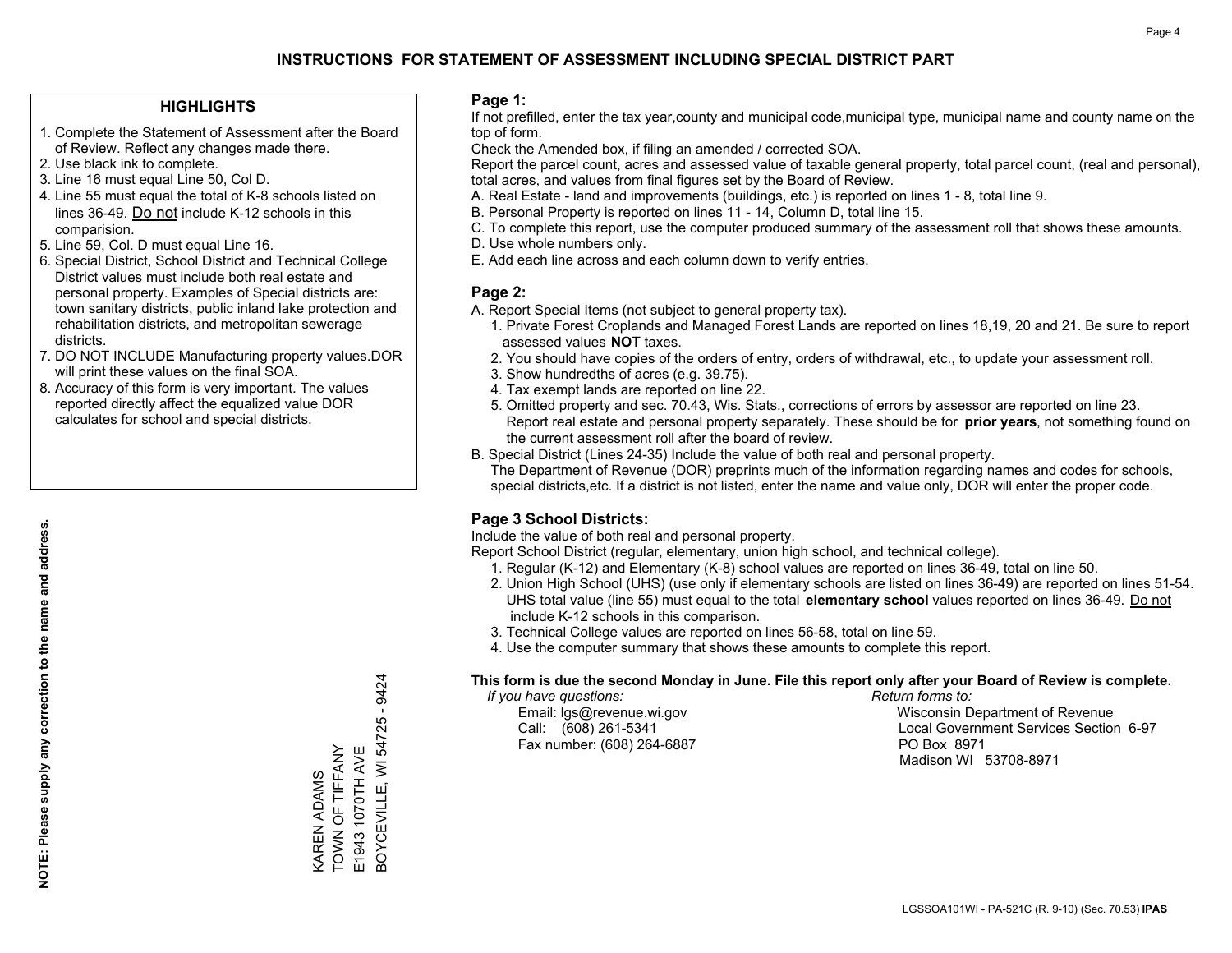**FINAL - EQUATED**

**STATEMENT OF ASSESSMENT FOR 2016** 

|   |                                    | Page 1 |
|---|------------------------------------|--------|
| 5 | Check if this is an Amended Return |        |
|   |                                    |        |

|                | <b>FOR</b>                     | <b>TOWN OF</b><br>OF.                                                                                                                                                                        | <b>WESTON</b>            |              | <b>DUNN COUNTY</b>                                       |                         |                      | <b>WHEN COMPLETING THIS DOCUMENT</b>     |  |
|----------------|--------------------------------|----------------------------------------------------------------------------------------------------------------------------------------------------------------------------------------------|--------------------------|--------------|----------------------------------------------------------|-------------------------|----------------------|------------------------------------------|--|
|                |                                | Town - Village - City                                                                                                                                                                        | <b>Municipality Name</b> |              | <b>County Name</b>                                       |                         |                      | DO NOT WRITE OVER X's OR IN SHADED AREAS |  |
|                |                                | <b>REAL ESTATE</b>                                                                                                                                                                           |                          | PARCEL COUNT | NO. OF ACRES                                             | <b>VALUE OF</b>         | <b>VALUE OF</b>      | TOTAL VALUE OF LAND                      |  |
| Line<br>No.    |                                | (See Lines 18 - 22 for<br>other Real Estate)                                                                                                                                                 |                          |              | <b>WHOLE</b><br>TOTAL LAND   IMPROVEMENTS   NUMBERS ONLY | <b>LAND</b>             | <b>IMPROVEMENTS</b>  | AND IMPROVEMENTS                         |  |
|                |                                |                                                                                                                                                                                              | Col. A                   | Col. B       | Col. C                                                   | Col. D                  | Col. E               | Col. F                                   |  |
| 1              |                                | <b>RESIDENTIAL - Class 1</b>                                                                                                                                                                 | 256                      | 188          | 391                                                      | 1,774,200               | 21,345,900           | 23,120,100                               |  |
| 2              |                                | <b>COMMERCIAL - Class 2</b>                                                                                                                                                                  | 9                        |              | 3<br>6                                                   | 30,800                  | 312,100              | 342,900                                  |  |
| 3              |                                | <b>MANUFACTURING - Class 3</b>                                                                                                                                                               | $\Omega$                 |              | 0<br>$\Omega$                                            | $\mathbf 0$             | 0                    | $\Omega$                                 |  |
| 4              |                                | <b>AGRICULTURAL - Class 4</b>                                                                                                                                                                | 726                      |              | 16,347                                                   | 2,459,150               |                      | 2,459,150                                |  |
| 5              |                                | <b>UNDEVELOPED - Class 5</b>                                                                                                                                                                 | 368                      |              | 1,086                                                    | 589,200                 |                      | 589,200                                  |  |
| 6              | AGRICULTURAL FOREST - Class 5m |                                                                                                                                                                                              | 227                      |              | 3,126                                                    | 3,751,300               |                      | 3,751,300                                |  |
| $\overline{7}$ | FOREST LANDS - Class 6         |                                                                                                                                                                                              | 30                       |              | 475                                                      | 1,109,200               |                      | 1,109,200                                |  |
| 8              |                                | OTHER - Class 7                                                                                                                                                                              | 113                      | 113          | 209                                                      | 724,800                 | 13,492,700           | 14,217,500                               |  |
| 9              |                                | TOTAL - ALL COLUMNS                                                                                                                                                                          | 1,729                    | 304          | 21,640                                                   | 10,438,650              | 35,150,700           | 45,589,350                               |  |
| 10             |                                | NUMBER OF PERSONAL PROPERTY ACCOUNTS IN ROLL                                                                                                                                                 |                          |              | 14                                                       | <b>LOCALLY ASSESSED</b> | <b>MANUFACTURING</b> | <b>MERGED</b>                            |  |
| 11             |                                | BOATS AND OTHER WATERCRAFT NOT EXEMPT - Code 1                                                                                                                                               |                          |              |                                                          | $\mathbf 0$             | 0                    | $\Omega$                                 |  |
| 12             |                                | MACHINERY, TOOLS AND PATTERNS - Code 2                                                                                                                                                       |                          |              |                                                          | 244,600                 | 0                    | 244,600                                  |  |
| 13             |                                | FURNITURE, FIXTURES AND EQUIPMENT - Code 3                                                                                                                                                   |                          |              |                                                          | 8,400                   | 0                    | 8,400                                    |  |
| 14             |                                | ALL OTHER PERSONAL PROPERTY NOT EXEMPT - Codes 4A, 4B, 4C                                                                                                                                    |                          |              |                                                          | 80,600                  | $\Omega$             | 80,600                                   |  |
| 15             |                                | TOTAL OF PERSONAL PROPERTY NOT EXEMPT (Total of Lines 11-14)                                                                                                                                 |                          |              |                                                          | 333,600                 | 0                    | 333,600                                  |  |
| 16             |                                | AGGREGATE ASSESSED VALUE OF ALL PROPERTY SUBJECT TO THE GENERAL PROPERTY TAX (Total of Lines 9F and 15F)<br>MUST EQUAL TOTAL VALUE OF THE SCHOOL DISTRICTS (K-12 PLUS K-8) - Line 50, Col. F |                          |              |                                                          |                         |                      | 45,922,950                               |  |
| 17             |                                | <b>BOARD OF REVIEW</b>                                                                                                                                                                       |                          |              | Name of Assessor                                         |                         |                      | Telephone #                              |  |
|                |                                | DATE OF FINAL ADJOURNMENT                                                                                                                                                                    | 05/24/2016               |              | <b>BARRETT BRENNER</b>                                   |                         |                      | (715) 926-3199                           |  |

*CO*

*MUN*

*ACCT NO0505*

*<sup>17</sup> <sup>042</sup>*

REMARKS

The Assessment Ratio to be used in calculating the estimated Fair Market Value on tax bills for this tax district is 1.002192155<br>This ratio should be used to convert assessed values to "Calculate Equalized Values" in Step Commission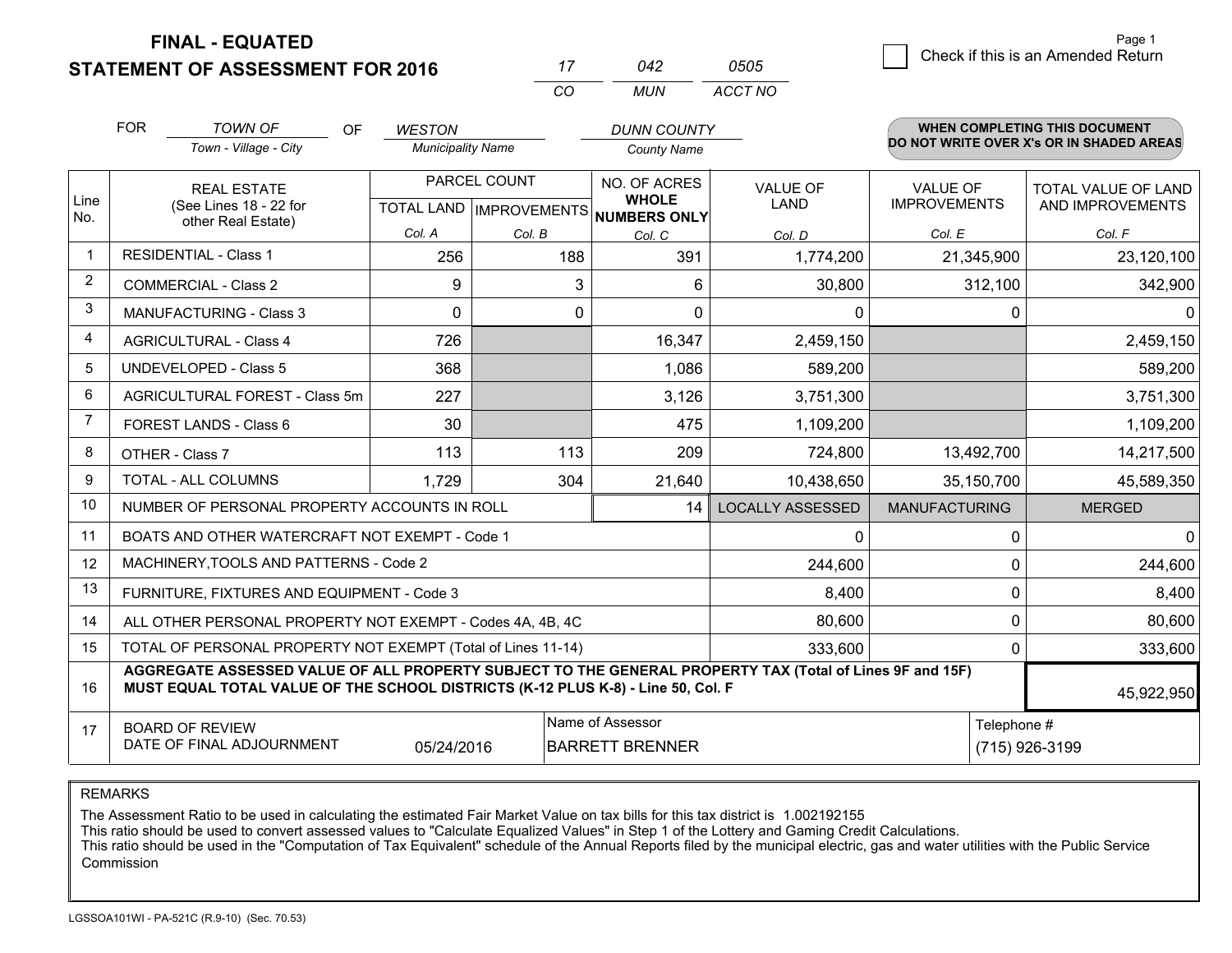*YEAR CO MUN ACCT NO* <sup>2016</sup> <sup>17</sup> <sup>042</sup> <sup>0505</sup>

Do not confuse FOREST LANDS (Line 7) with FOREST CROPS (in this section) - They are **NOT** the same

|    |                                            |                 |  | Private Forest Crop - Reg Class @ 10¢ per acre                                 |  |                                                               | Private Forest Crop - Reg Class @ \$2.52 per acre                  |  |                                                                              |  |
|----|--------------------------------------------|-----------------|--|--------------------------------------------------------------------------------|--|---------------------------------------------------------------|--------------------------------------------------------------------|--|------------------------------------------------------------------------------|--|
| 18 | (a) PARCELS                                | (b) ACRES       |  | (c) ASSESSED VALUE                                                             |  | (d) PARCELS                                                   | (e) ACRES                                                          |  | (f) ASSESSED VALUE                                                           |  |
|    |                                            |                 |  | Private Forest Crop - Special Class @ 20¢ per acre                             |  |                                                               |                                                                    |  | Entered Before 2005 Managed Forest - Ferrous Mining CLOSED @ \$8.27 per acre |  |
| 19 | (a) PARCELS                                | (b) ACRES       |  | (c) ASSESSED VALUE                                                             |  | (d) PARCELS                                                   | (e) ACRES                                                          |  | (f) ASSESSED VALUE                                                           |  |
|    |                                            |                 |  | Entered Before 2005 Managed Forest - OPEN @ \$.79 per acre                     |  |                                                               | Entered Before 2005 Managed Forest - CLOSED @ \$1.87 per acre      |  |                                                                              |  |
|    |                                            |                 |  | (c) ASSESSED VALUE                                                             |  |                                                               |                                                                    |  |                                                                              |  |
| 20 | (a) PARCELS<br>(b) ACRES                   |                 |  |                                                                                |  | (d) PARCELS                                                   | (e) ACRES                                                          |  | (f) ASSESSED VALUE                                                           |  |
|    | 21<br>593                                  |                 |  | 1,288,800                                                                      |  | 102                                                           | 2,682.25                                                           |  | 4,836,600                                                                    |  |
|    | Entered After 2004 Managed Forest - OPEN @ |                 |  | \$2.14 per acre                                                                |  | Entered After 2004 Managed Forest - CLOSED @ \$10.68 per acre |                                                                    |  |                                                                              |  |
| 21 | (a) PARCELS                                | (b) ACRES       |  | (c) ASSESSED VALUE                                                             |  | (d) PARCELS                                                   | (e) ACRES                                                          |  | (f) ASSESSED VALUE                                                           |  |
|    |                                            |                 |  |                                                                                |  |                                                               |                                                                    |  |                                                                              |  |
|    | 13                                         | 309             |  | 464,400                                                                        |  | 47                                                            | 1.225                                                              |  | 2,199,500                                                                    |  |
|    | (a) County Forest Cropland Acres           |                 |  | (b) Federal Acres                                                              |  | (d) County (NOT FOREST CROP) Acres<br>(c) State Acres         |                                                                    |  | (e) Other Acres                                                              |  |
| 22 |                                            |                 |  | 37.44                                                                          |  | 76.04<br>31                                                   |                                                                    |  | 13.23                                                                        |  |
|    |                                            |                 |  | Assessed Value of Omitted Property From Prior Years (Sec. 70.44)               |  |                                                               | Assessed Value of Sec. 70.43 Corrections of Errors by Assessors    |  |                                                                              |  |
|    | (a) REAL ESTATE                            |                 |  | (b) PERSONAL                                                                   |  |                                                               | (c1) REAL ESTATE                                                   |  | (c2) PERSONAL                                                                |  |
| 23 |                                            |                 |  |                                                                                |  |                                                               |                                                                    |  |                                                                              |  |
|    |                                            |                 |  | Manufacturing Equated Value of Omitted Property From Prior Years (Sec. 70.995) |  |                                                               | Mfg. Equated Value of Sec.70.43 Corrections of Errors by Assessors |  |                                                                              |  |
|    |                                            | (d) REAL ESTATE |  | (e) PERSONAL                                                                   |  |                                                               | (f1) REAL ESTATE                                                   |  | (f2) PERSONAL                                                                |  |
|    |                                            |                 |  |                                                                                |  |                                                               |                                                                    |  |                                                                              |  |
|    |                                            |                 |  |                                                                                |  |                                                               |                                                                    |  |                                                                              |  |

## **SPECIAL DISTRICTS**

| Line<br>No. | Enter 6-digit<br><b>Special District</b> | <b>Account</b><br><b>Number</b> | <b>Special District Name</b> | <b>Locally Assessed Value</b><br>of Real Estate and | Mfg Value of Real Estate<br>and Personal Property | <b>Merged Value of</b><br><b>Real Estate and</b> |
|-------------|------------------------------------------|---------------------------------|------------------------------|-----------------------------------------------------|---------------------------------------------------|--------------------------------------------------|
|             | Code (Col. A)                            | (Col. B)                        | (Col. C)                     | Personal Property (Col. D)                          | (Col. E)                                          | Personal Property (Col. F)                       |
| 24          |                                          |                                 |                              |                                                     |                                                   |                                                  |
| 25          |                                          |                                 |                              |                                                     |                                                   |                                                  |
| 26          |                                          |                                 |                              |                                                     |                                                   |                                                  |
| 27          |                                          |                                 |                              |                                                     |                                                   |                                                  |
| 28          |                                          |                                 |                              |                                                     |                                                   |                                                  |
| 29          |                                          |                                 |                              |                                                     |                                                   |                                                  |
| 30          |                                          |                                 |                              |                                                     |                                                   |                                                  |
| 31          |                                          |                                 |                              |                                                     |                                                   |                                                  |
| 32          |                                          |                                 |                              |                                                     |                                                   |                                                  |
| 33          |                                          |                                 |                              |                                                     |                                                   |                                                  |
| 34          |                                          |                                 |                              |                                                     |                                                   |                                                  |
| 35          |                                          |                                 |                              |                                                     |                                                   |                                                  |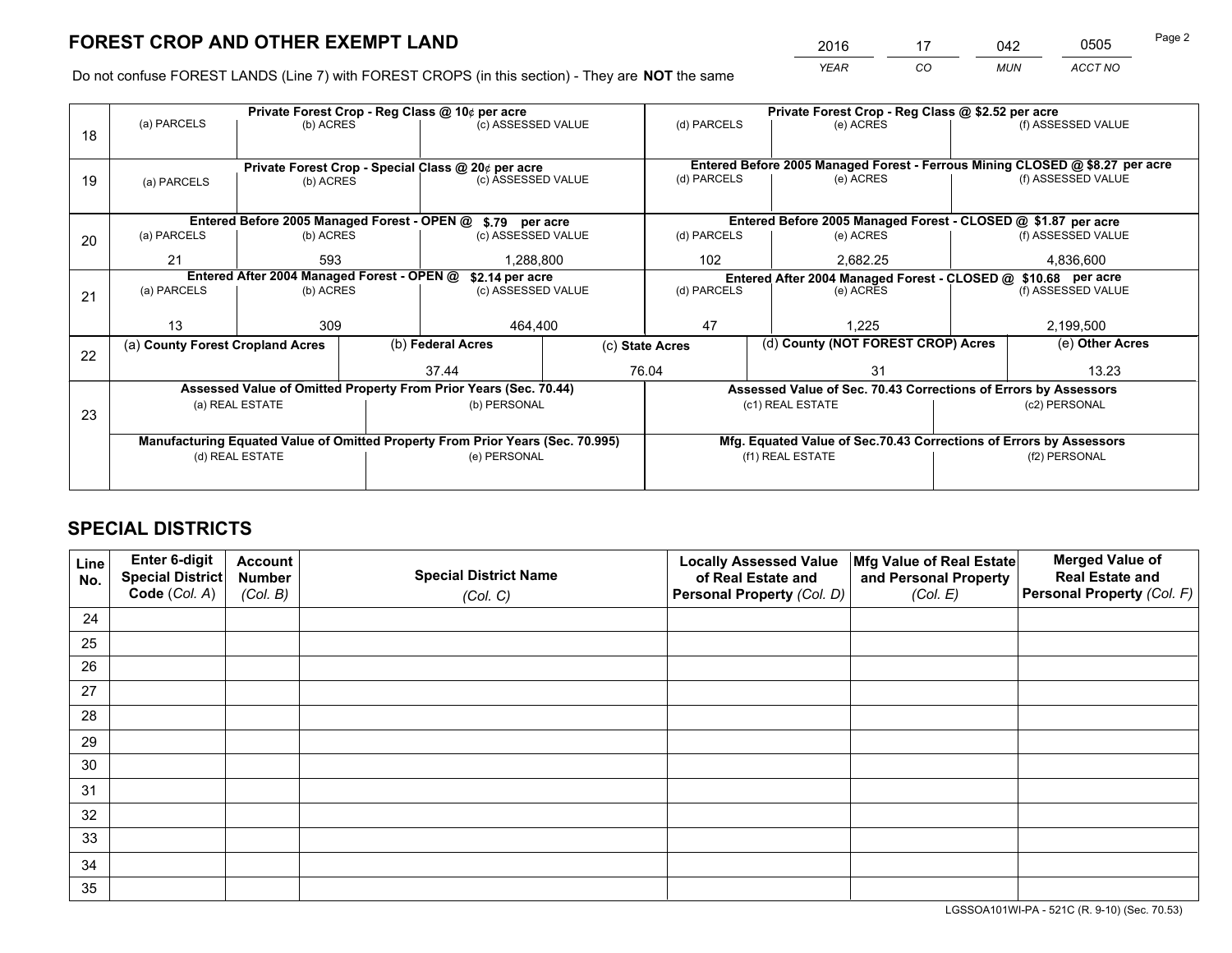|             |                                                          |                                             |                                                         | <b>YEAR</b>                                                                       | CO<br><b>MUN</b>                                              | <b>ACCT NO</b>                                                                 |
|-------------|----------------------------------------------------------|---------------------------------------------|---------------------------------------------------------|-----------------------------------------------------------------------------------|---------------------------------------------------------------|--------------------------------------------------------------------------------|
| Line<br>No. | Enter 6-digit<br><b>School District</b><br>Code (Col. A) | <b>Account</b><br><b>Number</b><br>(Col. B) | <b>School District Name</b><br>(Col. C)                 | <b>Locally Assessed Value</b><br>of Real Estate and<br>Personal Property (Col. D) | Mfg Value of Real Estate<br>and Personal Property<br>(Col. E) | <b>Merged Value of</b><br><b>Real Estate and</b><br>Personal Property (Col. F) |
|             | A. SCHOOL DISTRICTS (K-8 and K-12)                       |                                             |                                                         |                                                                                   |                                                               |                                                                                |
| 36          | 173444                                                   | 0117                                        | SCH D OF MENOMONIE AREA                                 | 23,738,450                                                                        |                                                               | 23,738,450                                                                     |
| 37          | 471666                                                   | 0281                                        | SCH D OF ELMWOOD                                        | 22,184,500                                                                        |                                                               | 22,184,500                                                                     |
| 38          |                                                          |                                             |                                                         |                                                                                   |                                                               |                                                                                |
| 39          |                                                          |                                             |                                                         |                                                                                   |                                                               |                                                                                |
| 40          |                                                          |                                             |                                                         |                                                                                   |                                                               |                                                                                |
| 41          |                                                          |                                             |                                                         |                                                                                   |                                                               |                                                                                |
| 42          |                                                          |                                             |                                                         |                                                                                   |                                                               |                                                                                |
| 43          |                                                          |                                             |                                                         |                                                                                   |                                                               |                                                                                |
| 44          |                                                          |                                             |                                                         |                                                                                   |                                                               |                                                                                |
| 45<br>46    |                                                          |                                             |                                                         |                                                                                   |                                                               |                                                                                |
|             |                                                          |                                             |                                                         |                                                                                   |                                                               |                                                                                |
| 47<br>48    |                                                          |                                             |                                                         |                                                                                   |                                                               |                                                                                |
| 49          |                                                          |                                             |                                                         |                                                                                   |                                                               |                                                                                |
| 50          |                                                          |                                             | TOTAL ASSESSED VALUE OF SCHOOL DISTRICTS (K-8 and K-12) | 45,922,950                                                                        |                                                               | 45,922,950                                                                     |
|             | <b>B.</b><br><b>UNION HIGH SCHOOL DISTRICTS</b>          |                                             |                                                         |                                                                                   |                                                               |                                                                                |
| 51          |                                                          |                                             |                                                         |                                                                                   |                                                               |                                                                                |
| 52          |                                                          |                                             |                                                         |                                                                                   |                                                               |                                                                                |
| 53          |                                                          |                                             |                                                         |                                                                                   |                                                               |                                                                                |
| 54          |                                                          |                                             |                                                         |                                                                                   |                                                               |                                                                                |
| 55          |                                                          |                                             | TOTAL ASSESSED VALUE OF UNION HIGH SCHOOLS              |                                                                                   |                                                               |                                                                                |
|             | C. TECHNICAL COLLEGE DISTRICTS                           |                                             |                                                         |                                                                                   |                                                               |                                                                                |
| 56          | 000100                                                   | 0001                                        | CHIPPEWA VALLEY TECHNICAL COLLEGE EAUC                  | 45,922,950                                                                        |                                                               | 45,922,950                                                                     |
| 57          |                                                          |                                             |                                                         |                                                                                   |                                                               |                                                                                |
| 58          |                                                          |                                             |                                                         |                                                                                   |                                                               |                                                                                |
| 59          |                                                          |                                             | TOTAL ASSESSED VALUE OF TECHNICAL COLLEGES              | 45,922,950                                                                        |                                                               | 45,922,950                                                                     |

17

042

 *I hereby certify, to the best of my knowledge and belief, this form is complete and correct.*

**SCHOOL DISTRICTS**

| Print name of preparer | Title                    |                | Date (MM / DD / CCYY) |
|------------------------|--------------------------|----------------|-----------------------|
|                        |                          |                |                       |
| Signature of preparer  | Contact Telephone Number | E-mail address |                       |
|                        |                          |                |                       |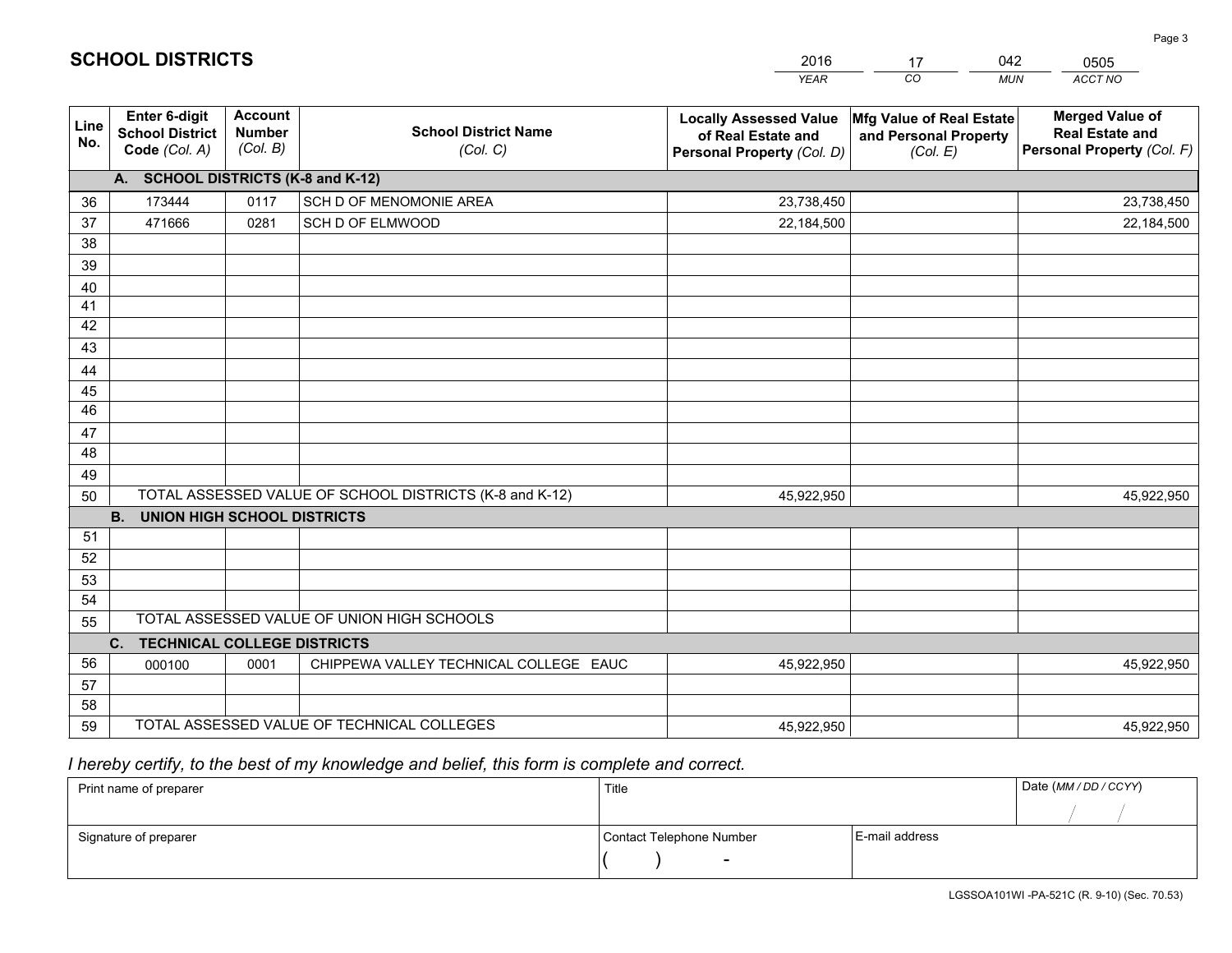#### **HIGHLIGHTS**

- 1. Complete the Statement of Assessment after the Board of Review. Reflect any changes made there.
- 2. Use black ink to complete.
- 3. Line 16 must equal Line 50, Col D.
- 4. Line 55 must equal the total of K-8 schools listed on lines 36-49. Do not include K-12 schools in this comparision.
- 5. Line 59, Col. D must equal Line 16.
- 6. Special District, School District and Technical College District values must include both real estate and personal property. Examples of Special districts are: town sanitary districts, public inland lake protection and rehabilitation districts, and metropolitan sewerage districts.
- 7. DO NOT INCLUDE Manufacturing property values.DOR will print these values on the final SOA.

PATRICIA PICKERIGN TOWN OF WESTON E3359 STATE RD 72

PATRICIA PICKERIGN<br>TOWN OF WESTON E3359 STATE RD 72 MENOMONIE, WI 54751 - 6200

**MENOMONIE, WI 54751** 

 $-6200$ 

 8. Accuracy of this form is very important. The values reported directly affect the equalized value DOR calculates for school and special districts.

#### **Page 1:**

 If not prefilled, enter the tax year,county and municipal code,municipal type, municipal name and county name on the top of form.

Check the Amended box, if filing an amended / corrected SOA.

 Report the parcel count, acres and assessed value of taxable general property, total parcel count, (real and personal), total acres, and values from final figures set by the Board of Review.

- A. Real Estate land and improvements (buildings, etc.) is reported on lines 1 8, total line 9.
- B. Personal Property is reported on lines 11 14, Column D, total line 15.
- C. To complete this report, use the computer produced summary of the assessment roll that shows these amounts.
- D. Use whole numbers only.
- E. Add each line across and each column down to verify entries.

### **Page 2:**

- A. Report Special Items (not subject to general property tax).
- 1. Private Forest Croplands and Managed Forest Lands are reported on lines 18,19, 20 and 21. Be sure to report assessed values **NOT** taxes.
- 2. You should have copies of the orders of entry, orders of withdrawal, etc., to update your assessment roll.
	- 3. Show hundredths of acres (e.g. 39.75).
- 4. Tax exempt lands are reported on line 22.
- 5. Omitted property and sec. 70.43, Wis. Stats., corrections of errors by assessor are reported on line 23. Report real estate and personal property separately. These should be for **prior years**, not something found on the current assessment roll after the board of review.
- B. Special District (Lines 24-35) Include the value of both real and personal property.
- The Department of Revenue (DOR) preprints much of the information regarding names and codes for schools, special districts,etc. If a district is not listed, enter the name and value only, DOR will enter the proper code.

## **Page 3 School Districts:**

Include the value of both real and personal property.

Report School District (regular, elementary, union high school, and technical college).

- 1. Regular (K-12) and Elementary (K-8) school values are reported on lines 36-49, total on line 50.
- 2. Union High School (UHS) (use only if elementary schools are listed on lines 36-49) are reported on lines 51-54. UHS total value (line 55) must equal to the total **elementary school** values reported on lines 36-49. Do notinclude K-12 schools in this comparison.
- 3. Technical College values are reported on lines 56-58, total on line 59.
- 4. Use the computer summary that shows these amounts to complete this report.

#### **This form is due the second Monday in June. File this report only after your Board of Review is complete.**

 *If you have questions: Return forms to:*

Fax number: (608) 264-6887 PO Box 8971

 Email: lgs@revenue.wi.gov Wisconsin Department of Revenue Call: (608) 261-5341 Local Government Services Section 6-97Madison WI 53708-8971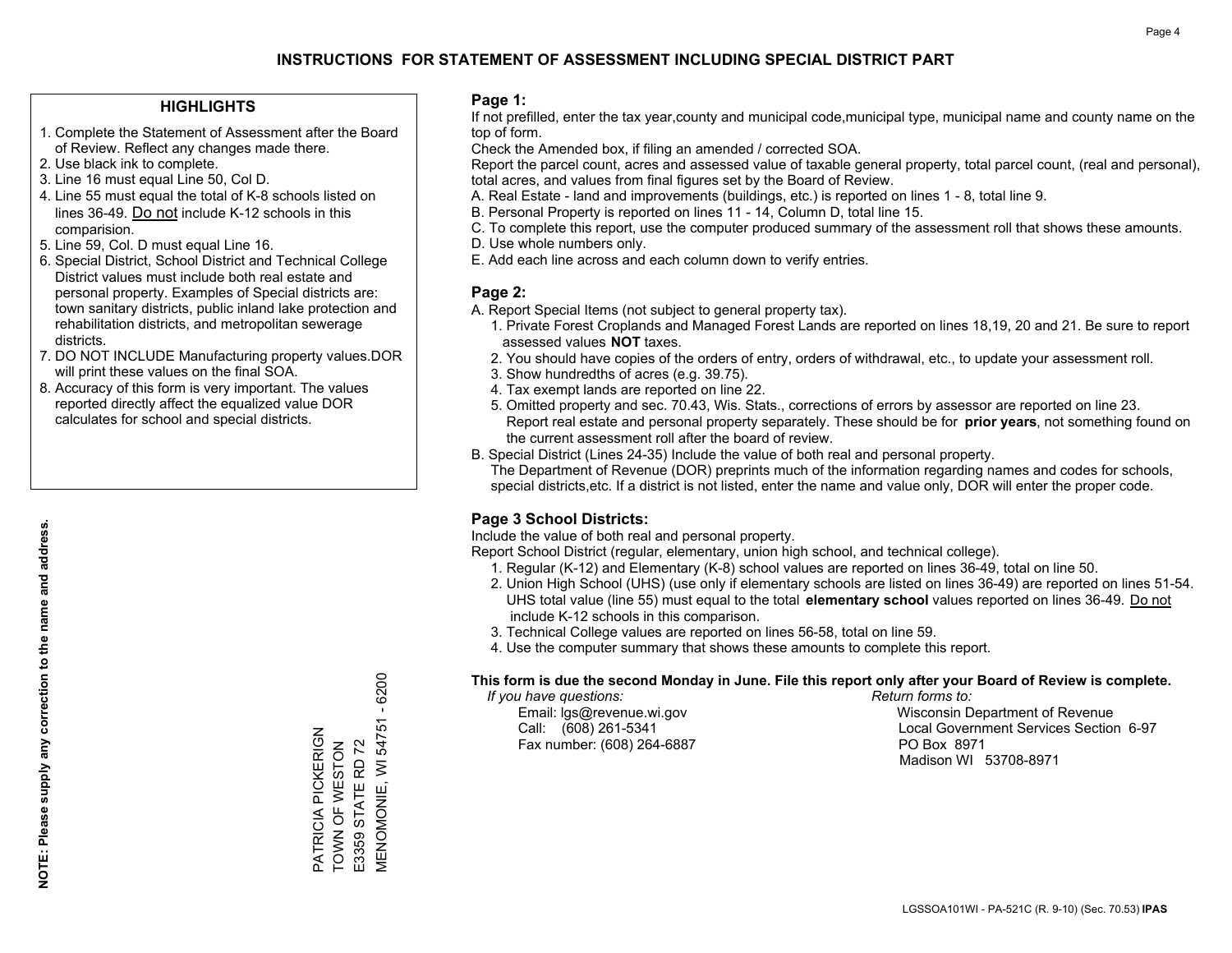**FINAL - EQUATED**

**STATEMENT OF ASSESSMENT FOR 2016** 

|                | <b>FOR</b>                                                                                                                                                                                                 | <b>TOWN OF</b><br>OF                                         | <b>WILSON</b>            |              | <b>DUNN COUNTY</b>                                   |                         |                      | <b>WHEN COMPLETING THIS DOCUMENT</b>     |  |
|----------------|------------------------------------------------------------------------------------------------------------------------------------------------------------------------------------------------------------|--------------------------------------------------------------|--------------------------|--------------|------------------------------------------------------|-------------------------|----------------------|------------------------------------------|--|
|                |                                                                                                                                                                                                            | Town - Village - City                                        | <b>Municipality Name</b> |              | <b>County Name</b>                                   |                         |                      | DO NOT WRITE OVER X's OR IN SHADED AREAS |  |
|                |                                                                                                                                                                                                            | <b>REAL ESTATE</b>                                           |                          | PARCEL COUNT | NO. OF ACRES                                         | <b>VALUE OF</b>         | <b>VALUE OF</b>      | <b>TOTAL VALUE OF LAND</b>               |  |
| Line<br>No.    |                                                                                                                                                                                                            | (See Lines 18 - 22 for<br>other Real Estate)                 |                          |              | <b>WHOLE</b><br>TOTAL LAND IMPROVEMENTS NUMBERS ONLY | LAND                    | <b>IMPROVEMENTS</b>  | AND IMPROVEMENTS                         |  |
|                |                                                                                                                                                                                                            |                                                              | Col. A                   | Col. B       | Col. C                                               | Col. D                  | Col. E               | Col. F                                   |  |
| $\overline{1}$ |                                                                                                                                                                                                            | <b>RESIDENTIAL - Class 1</b>                                 | 222                      | 209          | 448                                                  | 2,276,900               | 16, 153, 200         | 18,430,100                               |  |
| $\overline{2}$ |                                                                                                                                                                                                            | <b>COMMERCIAL - Class 2</b>                                  | 3                        | 2            | 16                                                   | 47,600                  | 141,000              | 188,600                                  |  |
| 3              |                                                                                                                                                                                                            | <b>MANUFACTURING - Class 3</b>                               | 0                        | $\mathbf{0}$ | $\Omega$                                             | $\Omega$                | 0                    | $\Omega$                                 |  |
| 4              |                                                                                                                                                                                                            | <b>AGRICULTURAL - Class 4</b>                                | 499                      |              | 9,132                                                | 1,237,200               |                      | 1,237,200                                |  |
| 5              |                                                                                                                                                                                                            | <b>UNDEVELOPED - Class 5</b>                                 | 248                      |              | 1,528                                                | 1,180,900               |                      | 1,180,900                                |  |
| 6              |                                                                                                                                                                                                            | AGRICULTURAL FOREST - Class 5m                               | 280                      |              | 4,250                                                | 4,384,900               |                      | 4,384,900                                |  |
| 7              |                                                                                                                                                                                                            | <b>FOREST LANDS - Class 6</b>                                | 138                      |              | 2,612                                                | 5,537,500               |                      | 5,537,500                                |  |
| 8              |                                                                                                                                                                                                            | OTHER - Class 7                                              | 48                       | 48           | 116                                                  | 522,500                 | 5,024,200            | 5,546,700                                |  |
| 9              |                                                                                                                                                                                                            | TOTAL - ALL COLUMNS                                          | 1,438                    | 259          | 18,102                                               | 15,187,500              | 21,318,400           | 36,505,900                               |  |
| 10             |                                                                                                                                                                                                            | NUMBER OF PERSONAL PROPERTY ACCOUNTS IN ROLL                 |                          |              | 10                                                   | <b>LOCALLY ASSESSED</b> | <b>MANUFACTURING</b> | <b>MERGED</b>                            |  |
| 11             |                                                                                                                                                                                                            | BOATS AND OTHER WATERCRAFT NOT EXEMPT - Code 1               |                          |              |                                                      | 0                       | 0                    | 0                                        |  |
| 12             |                                                                                                                                                                                                            | MACHINERY, TOOLS AND PATTERNS - Code 2                       |                          |              |                                                      | 4,100                   | 0                    | 4,100                                    |  |
| 13             |                                                                                                                                                                                                            | FURNITURE, FIXTURES AND EQUIPMENT - Code 3                   |                          |              |                                                      | 100                     | 0                    | 100                                      |  |
| 14             |                                                                                                                                                                                                            | ALL OTHER PERSONAL PROPERTY NOT EXEMPT - Codes 4A, 4B, 4C    |                          |              |                                                      | 50,100                  | 0                    | 50,100                                   |  |
| 15             |                                                                                                                                                                                                            | TOTAL OF PERSONAL PROPERTY NOT EXEMPT (Total of Lines 11-14) |                          |              |                                                      | 54,300                  | 0                    | 54,300                                   |  |
| 16             | AGGREGATE ASSESSED VALUE OF ALL PROPERTY SUBJECT TO THE GENERAL PROPERTY TAX (Total of Lines 9F and 15F)<br>MUST EQUAL TOTAL VALUE OF THE SCHOOL DISTRICTS (K-12 PLUS K-8) - Line 50, Col. F<br>36,560,200 |                                                              |                          |              |                                                      |                         |                      |                                          |  |
| 17             |                                                                                                                                                                                                            | <b>BOARD OF REVIEW</b>                                       |                          |              | Name of Assessor                                     |                         | Telephone #          |                                          |  |
|                |                                                                                                                                                                                                            | DATE OF FINAL ADJOURNMENT                                    | 06/13/2016               |              | <b>ROBERT J. IRWIN</b>                               |                         |                      | (715) 235-6941                           |  |

*CO*

*MUN*

*ACCT NO0506*

*<sup>17</sup> <sup>044</sup>*

REMARKS

The Assessment Ratio to be used in calculating the estimated Fair Market Value on tax bills for this tax district is .991627089<br>This ratio should be used to convert assessed values to "Calculate Equalized Values" in Step 1 Commission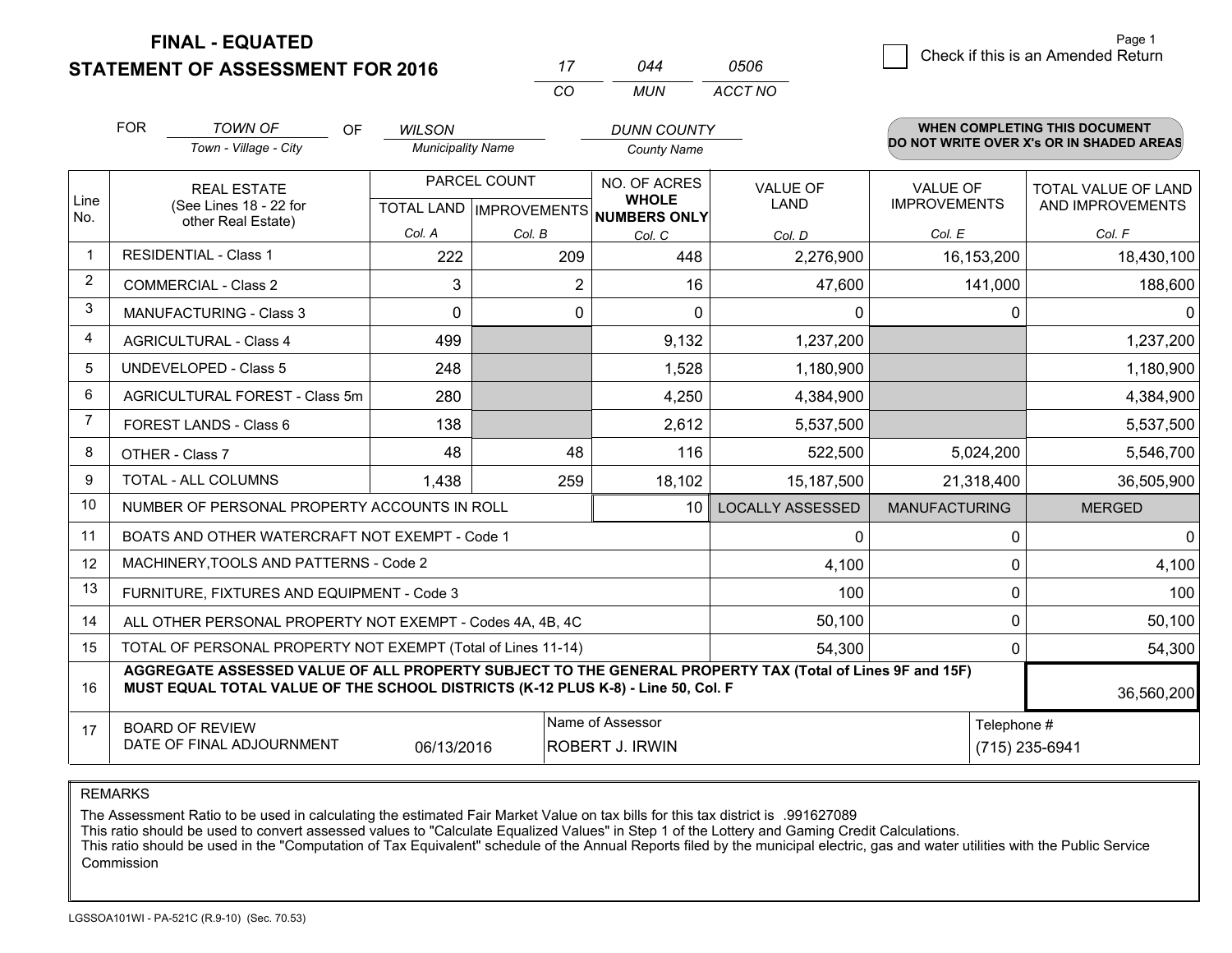*YEAR CO MUN ACCT NO* <sup>2016</sup> <sup>17</sup> <sup>044</sup> <sup>0506</sup>

Do not confuse FOREST LANDS (Line 7) with FOREST CROPS (in this section) - They are **NOT** the same

|    |                                            |                 |  | Private Forest Crop - Reg Class @ 10¢ per acre                                 |  | (d) PARCELS                                                                  | Private Forest Crop - Reg Class @ \$2.52 per acre                  |  |                    |  |  |
|----|--------------------------------------------|-----------------|--|--------------------------------------------------------------------------------|--|------------------------------------------------------------------------------|--------------------------------------------------------------------|--|--------------------|--|--|
| 18 | (a) PARCELS                                | (b) ACRES       |  | (c) ASSESSED VALUE                                                             |  |                                                                              | (e) ACRES                                                          |  | (f) ASSESSED VALUE |  |  |
|    |                                            |                 |  |                                                                                |  |                                                                              |                                                                    |  |                    |  |  |
|    |                                            |                 |  | Private Forest Crop - Special Class @ 20¢ per acre                             |  | Entered Before 2005 Managed Forest - Ferrous Mining CLOSED @ \$8.27 per acre |                                                                    |  |                    |  |  |
| 19 | (a) PARCELS                                | (b) ACRES       |  | (c) ASSESSED VALUE                                                             |  | (d) PARCELS                                                                  | (e) ACRES                                                          |  | (f) ASSESSED VALUE |  |  |
|    |                                            |                 |  |                                                                                |  |                                                                              |                                                                    |  |                    |  |  |
|    |                                            |                 |  | Entered Before 2005 Managed Forest - OPEN @ \$.79 per acre                     |  |                                                                              | Entered Before 2005 Managed Forest - CLOSED @ \$1.87 per acre      |  |                    |  |  |
| 20 | (a) PARCELS<br>(b) ACRES                   |                 |  | (c) ASSESSED VALUE                                                             |  | (d) PARCELS                                                                  | (e) ACRES                                                          |  | (f) ASSESSED VALUE |  |  |
|    | 17<br>350.22                               |                 |  | 607,600                                                                        |  | 101<br>2,647.62                                                              |                                                                    |  | 4,337,000          |  |  |
|    | Entered After 2004 Managed Forest - OPEN @ |                 |  | \$2.14 per acre                                                                |  |                                                                              | Entered After 2004 Managed Forest - CLOSED @ \$10.68 per acre      |  |                    |  |  |
| 21 | (a) PARCELS                                | (b) ACRES       |  | (c) ASSESSED VALUE                                                             |  | (d) PARCELS                                                                  | (e) ACRES                                                          |  | (f) ASSESSED VALUE |  |  |
|    |                                            |                 |  |                                                                                |  |                                                                              |                                                                    |  |                    |  |  |
|    | 10                                         | 367             |  | 727,400                                                                        |  | 55<br>1,335.43                                                               |                                                                    |  | 2,276,000          |  |  |
| 22 | (a) County Forest Cropland Acres           |                 |  | (b) Federal Acres                                                              |  | (c) State Acres                                                              | (d) County (NOT FOREST CROP) Acres                                 |  | (e) Other Acres    |  |  |
|    |                                            |                 |  |                                                                                |  | 121<br>6.56                                                                  |                                                                    |  | 24.89              |  |  |
|    |                                            |                 |  | Assessed Value of Omitted Property From Prior Years (Sec. 70.44)               |  |                                                                              | Assessed Value of Sec. 70.43 Corrections of Errors by Assessors    |  |                    |  |  |
|    |                                            | (a) REAL ESTATE |  | (b) PERSONAL                                                                   |  |                                                                              | (c1) REAL ESTATE                                                   |  | (c2) PERSONAL      |  |  |
| 23 |                                            |                 |  |                                                                                |  |                                                                              |                                                                    |  |                    |  |  |
|    |                                            |                 |  | Manufacturing Equated Value of Omitted Property From Prior Years (Sec. 70.995) |  |                                                                              | Mfg. Equated Value of Sec.70.43 Corrections of Errors by Assessors |  |                    |  |  |
|    |                                            | (d) REAL ESTATE |  | (e) PERSONAL                                                                   |  |                                                                              | (f1) REAL ESTATE                                                   |  | (f2) PERSONAL      |  |  |
|    |                                            |                 |  |                                                                                |  |                                                                              |                                                                    |  |                    |  |  |
|    |                                            |                 |  |                                                                                |  |                                                                              |                                                                    |  |                    |  |  |

## **SPECIAL DISTRICTS**

| Line<br>No. | Enter 6-digit<br>Special District<br>Code (Col. A) | <b>Account</b><br><b>Number</b><br>(Col. B) | <b>Special District Name</b><br>(Col. C) | <b>Locally Assessed Value</b><br>of Real Estate and<br>Personal Property (Col. D) | Mfg Value of Real Estate<br>and Personal Property<br>(Col. E) | <b>Merged Value of</b><br><b>Real Estate and</b><br>Personal Property (Col. F) |
|-------------|----------------------------------------------------|---------------------------------------------|------------------------------------------|-----------------------------------------------------------------------------------|---------------------------------------------------------------|--------------------------------------------------------------------------------|
| 24          |                                                    |                                             |                                          |                                                                                   |                                                               |                                                                                |
| 25          |                                                    |                                             |                                          |                                                                                   |                                                               |                                                                                |
| 26          |                                                    |                                             |                                          |                                                                                   |                                                               |                                                                                |
| 27          |                                                    |                                             |                                          |                                                                                   |                                                               |                                                                                |
| 28          |                                                    |                                             |                                          |                                                                                   |                                                               |                                                                                |
| 29          |                                                    |                                             |                                          |                                                                                   |                                                               |                                                                                |
| 30          |                                                    |                                             |                                          |                                                                                   |                                                               |                                                                                |
| 31          |                                                    |                                             |                                          |                                                                                   |                                                               |                                                                                |
| 32          |                                                    |                                             |                                          |                                                                                   |                                                               |                                                                                |
| 33          |                                                    |                                             |                                          |                                                                                   |                                                               |                                                                                |
| 34          |                                                    |                                             |                                          |                                                                                   |                                                               |                                                                                |
| 35          |                                                    |                                             |                                          |                                                                                   |                                                               |                                                                                |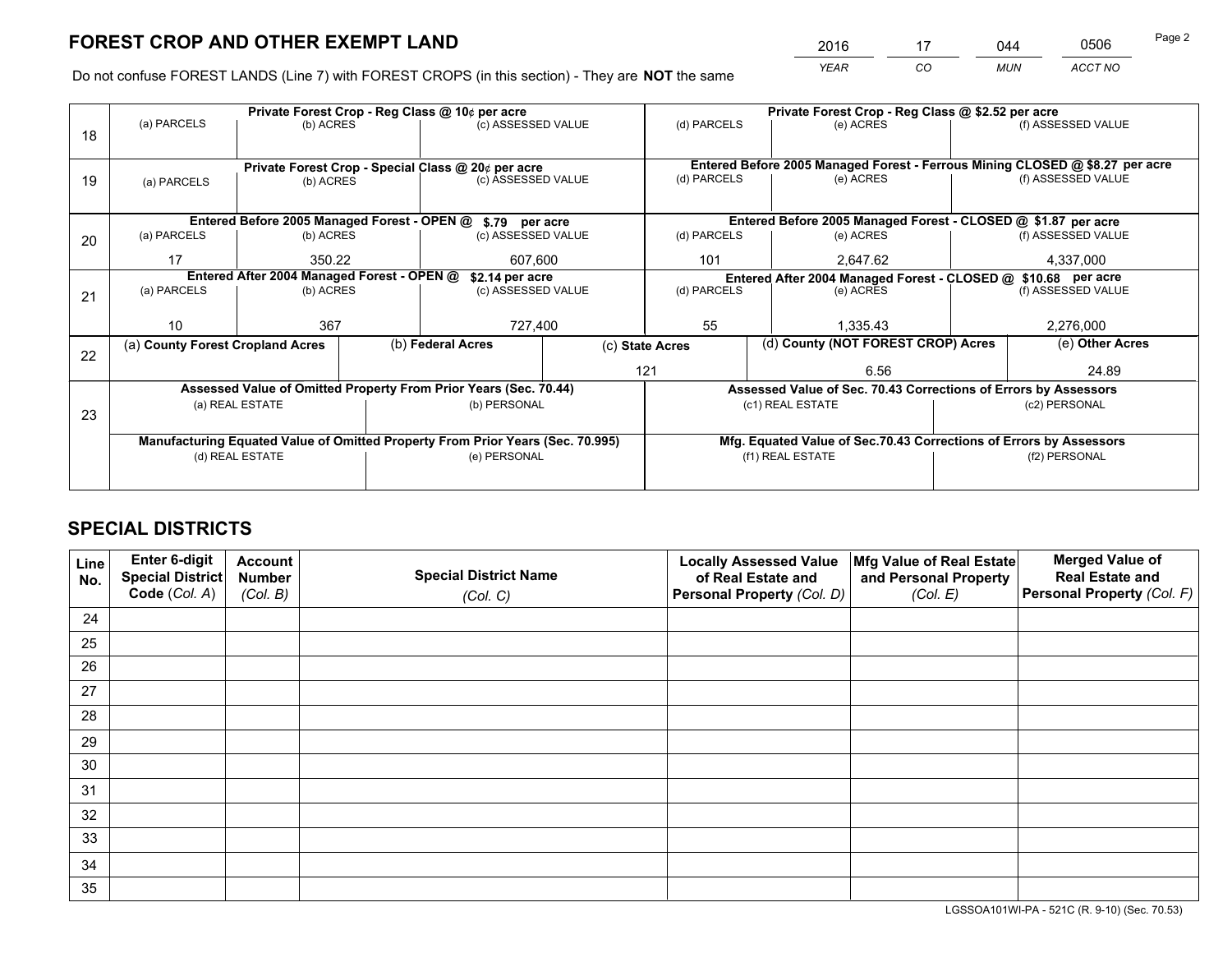|             |                                                                 |                                             |                                                         | <b>YEAR</b>                                                                       | CO.<br><b>MUN</b>                                             | ACCT NO                                                                        |
|-------------|-----------------------------------------------------------------|---------------------------------------------|---------------------------------------------------------|-----------------------------------------------------------------------------------|---------------------------------------------------------------|--------------------------------------------------------------------------------|
| Line<br>No. | <b>Enter 6-digit</b><br><b>School District</b><br>Code (Col. A) | <b>Account</b><br><b>Number</b><br>(Col. B) | <b>School District Name</b><br>(Col. C)                 | <b>Locally Assessed Value</b><br>of Real Estate and<br>Personal Property (Col. D) | Mfg Value of Real Estate<br>and Personal Property<br>(Col. E) | <b>Merged Value of</b><br><b>Real Estate and</b><br>Personal Property (Col. F) |
|             | A. SCHOOL DISTRICTS (K-8 and K-12)                              |                                             |                                                         |                                                                                   |                                                               |                                                                                |
| 36          | 030308                                                          | 0022                                        | <b>SCH D OF BARRON AREA</b>                             | 15,035,000                                                                        |                                                               | 15,035,000                                                                     |
| 37          | 034557                                                          | 0026                                        | <b>SCH D OF PRAIRIE FARM</b>                            | 3,602,800                                                                         |                                                               | 3,602,800                                                                      |
| 38          | 170637                                                          | 0114                                        | SCH D OF BOYCEVILLE COMMUNITY                           | 156,500                                                                           |                                                               | 156,500                                                                        |
| 39          | 171176                                                          | 0115                                        | SCH D OF COLFAX                                         | 17,765,900                                                                        |                                                               | 17,765,900                                                                     |
| 40          |                                                                 |                                             |                                                         |                                                                                   |                                                               |                                                                                |
| 41          |                                                                 |                                             |                                                         |                                                                                   |                                                               |                                                                                |
| 42          |                                                                 |                                             |                                                         |                                                                                   |                                                               |                                                                                |
| 43          |                                                                 |                                             |                                                         |                                                                                   |                                                               |                                                                                |
| 44          |                                                                 |                                             |                                                         |                                                                                   |                                                               |                                                                                |
| 45          |                                                                 |                                             |                                                         |                                                                                   |                                                               |                                                                                |
| 46          |                                                                 |                                             |                                                         |                                                                                   |                                                               |                                                                                |
| 47          |                                                                 |                                             |                                                         |                                                                                   |                                                               |                                                                                |
| 48          |                                                                 |                                             |                                                         |                                                                                   |                                                               |                                                                                |
| 49          |                                                                 |                                             |                                                         |                                                                                   |                                                               |                                                                                |
| 50          | <b>B.</b><br><b>UNION HIGH SCHOOL DISTRICTS</b>                 |                                             | TOTAL ASSESSED VALUE OF SCHOOL DISTRICTS (K-8 and K-12) | 36,560,200                                                                        |                                                               | 36,560,200                                                                     |
| 51          |                                                                 |                                             |                                                         |                                                                                   |                                                               |                                                                                |
| 52          |                                                                 |                                             |                                                         |                                                                                   |                                                               |                                                                                |
| 53          |                                                                 |                                             |                                                         |                                                                                   |                                                               |                                                                                |
| 54          |                                                                 |                                             |                                                         |                                                                                   |                                                               |                                                                                |
| 55          |                                                                 |                                             | TOTAL ASSESSED VALUE OF UNION HIGH SCHOOLS              |                                                                                   |                                                               |                                                                                |
|             | C.<br><b>TECHNICAL COLLEGE DISTRICTS</b>                        |                                             |                                                         |                                                                                   |                                                               |                                                                                |
| 56          | 000100                                                          | 0001                                        | CHIPPEWA VALLEY TECHNICAL COLLEGE EAUC                  | 36,560,200                                                                        |                                                               | 36,560,200                                                                     |
| 57          |                                                                 |                                             |                                                         |                                                                                   |                                                               |                                                                                |
| 58          |                                                                 |                                             |                                                         |                                                                                   |                                                               |                                                                                |
| 59          |                                                                 |                                             | TOTAL ASSESSED VALUE OF TECHNICAL COLLEGES              | 36,560,200                                                                        |                                                               | 36,560,200                                                                     |

17

044

 *I hereby certify, to the best of my knowledge and belief, this form is complete and correct.*

**SCHOOL DISTRICTS**

| Print name of preparer | Title                    |                | Date (MM / DD / CCYY) |
|------------------------|--------------------------|----------------|-----------------------|
|                        |                          |                |                       |
| Signature of preparer  | Contact Telephone Number | E-mail address |                       |
|                        | $\overline{\phantom{0}}$ |                |                       |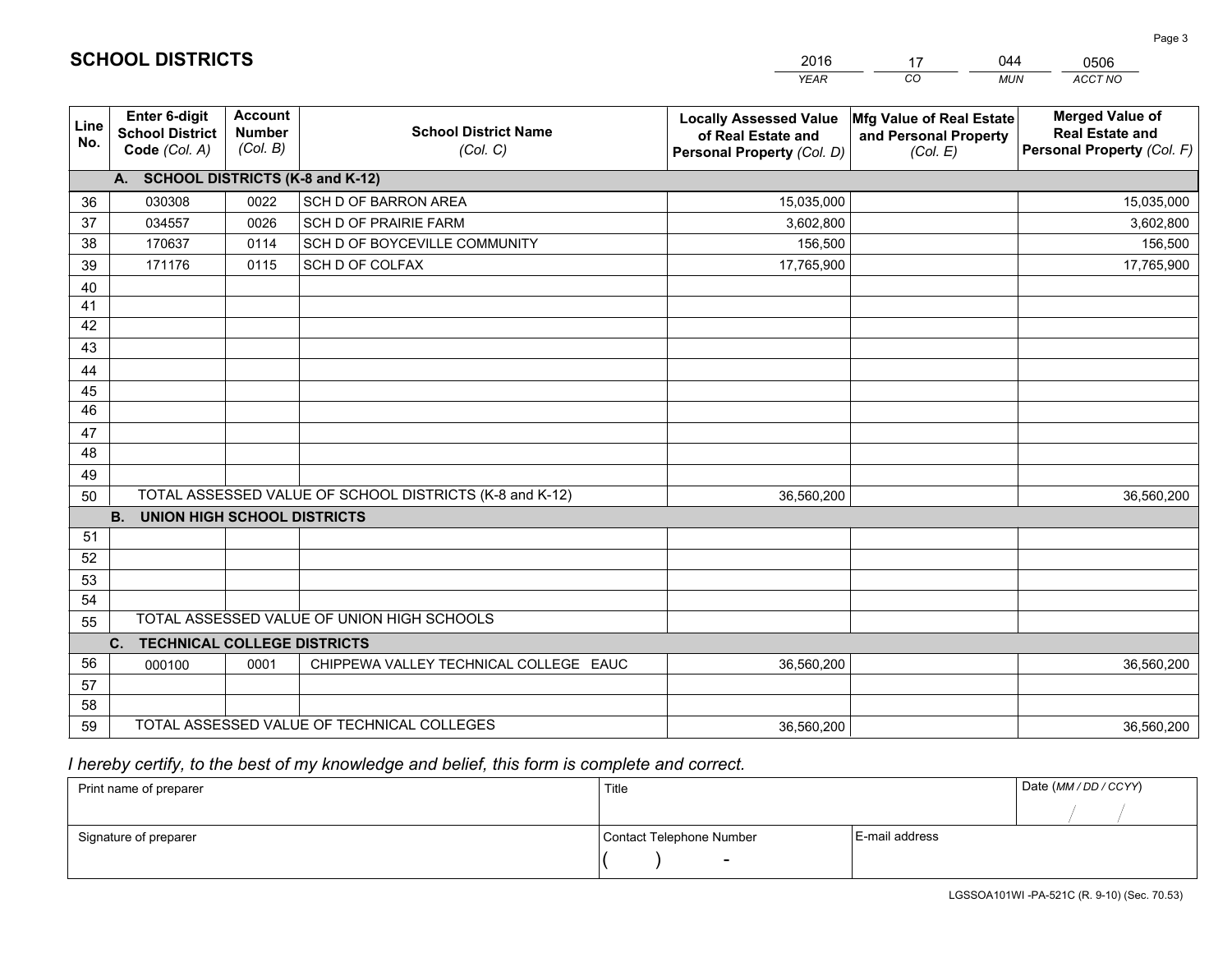#### **HIGHLIGHTS**

- 1. Complete the Statement of Assessment after the Board of Review. Reflect any changes made there.
- 2. Use black ink to complete.
- 3. Line 16 must equal Line 50, Col D.
- 4. Line 55 must equal the total of K-8 schools listed on lines 36-49. Do not include K-12 schools in this comparision.
- 5. Line 59, Col. D must equal Line 16.
- 6. Special District, School District and Technical College District values must include both real estate and personal property. Examples of Special districts are: town sanitary districts, public inland lake protection and rehabilitation districts, and metropolitan sewerage districts.
- 7. DO NOT INCLUDE Manufacturing property values.DOR will print these values on the final SOA.

SUSAN VARNES TOWN OF WILSON N13202 530TH ST

SUSAN VARNES<br>TOWN OF WILSON

RIDGELAND, WI 54763 - 9578

N13202 530TH ST<br>RIDGELAND, WI 54763 - 9578

 8. Accuracy of this form is very important. The values reported directly affect the equalized value DOR calculates for school and special districts.

#### **Page 1:**

 If not prefilled, enter the tax year,county and municipal code,municipal type, municipal name and county name on the top of form.

Check the Amended box, if filing an amended / corrected SOA.

 Report the parcel count, acres and assessed value of taxable general property, total parcel count, (real and personal), total acres, and values from final figures set by the Board of Review.

- A. Real Estate land and improvements (buildings, etc.) is reported on lines 1 8, total line 9.
- B. Personal Property is reported on lines 11 14, Column D, total line 15.
- C. To complete this report, use the computer produced summary of the assessment roll that shows these amounts.
- D. Use whole numbers only.
- E. Add each line across and each column down to verify entries.

#### **Page 2:**

- A. Report Special Items (not subject to general property tax).
- 1. Private Forest Croplands and Managed Forest Lands are reported on lines 18,19, 20 and 21. Be sure to report assessed values **NOT** taxes.
- 2. You should have copies of the orders of entry, orders of withdrawal, etc., to update your assessment roll.
	- 3. Show hundredths of acres (e.g. 39.75).
- 4. Tax exempt lands are reported on line 22.
- 5. Omitted property and sec. 70.43, Wis. Stats., corrections of errors by assessor are reported on line 23. Report real estate and personal property separately. These should be for **prior years**, not something found on the current assessment roll after the board of review.
- B. Special District (Lines 24-35) Include the value of both real and personal property.
- The Department of Revenue (DOR) preprints much of the information regarding names and codes for schools, special districts,etc. If a district is not listed, enter the name and value only, DOR will enter the proper code.

## **Page 3 School Districts:**

Include the value of both real and personal property.

Report School District (regular, elementary, union high school, and technical college).

- 1. Regular (K-12) and Elementary (K-8) school values are reported on lines 36-49, total on line 50.
- 2. Union High School (UHS) (use only if elementary schools are listed on lines 36-49) are reported on lines 51-54. UHS total value (line 55) must equal to the total **elementary school** values reported on lines 36-49. Do notinclude K-12 schools in this comparison.
- 3. Technical College values are reported on lines 56-58, total on line 59.
- 4. Use the computer summary that shows these amounts to complete this report.

#### **This form is due the second Monday in June. File this report only after your Board of Review is complete.**

 *If you have questions: Return forms to:*

Fax number: (608) 264-6887 PO Box 8971

 Email: lgs@revenue.wi.gov Wisconsin Department of Revenue Call: (608) 261-5341 Local Government Services Section 6-97Madison WI 53708-8971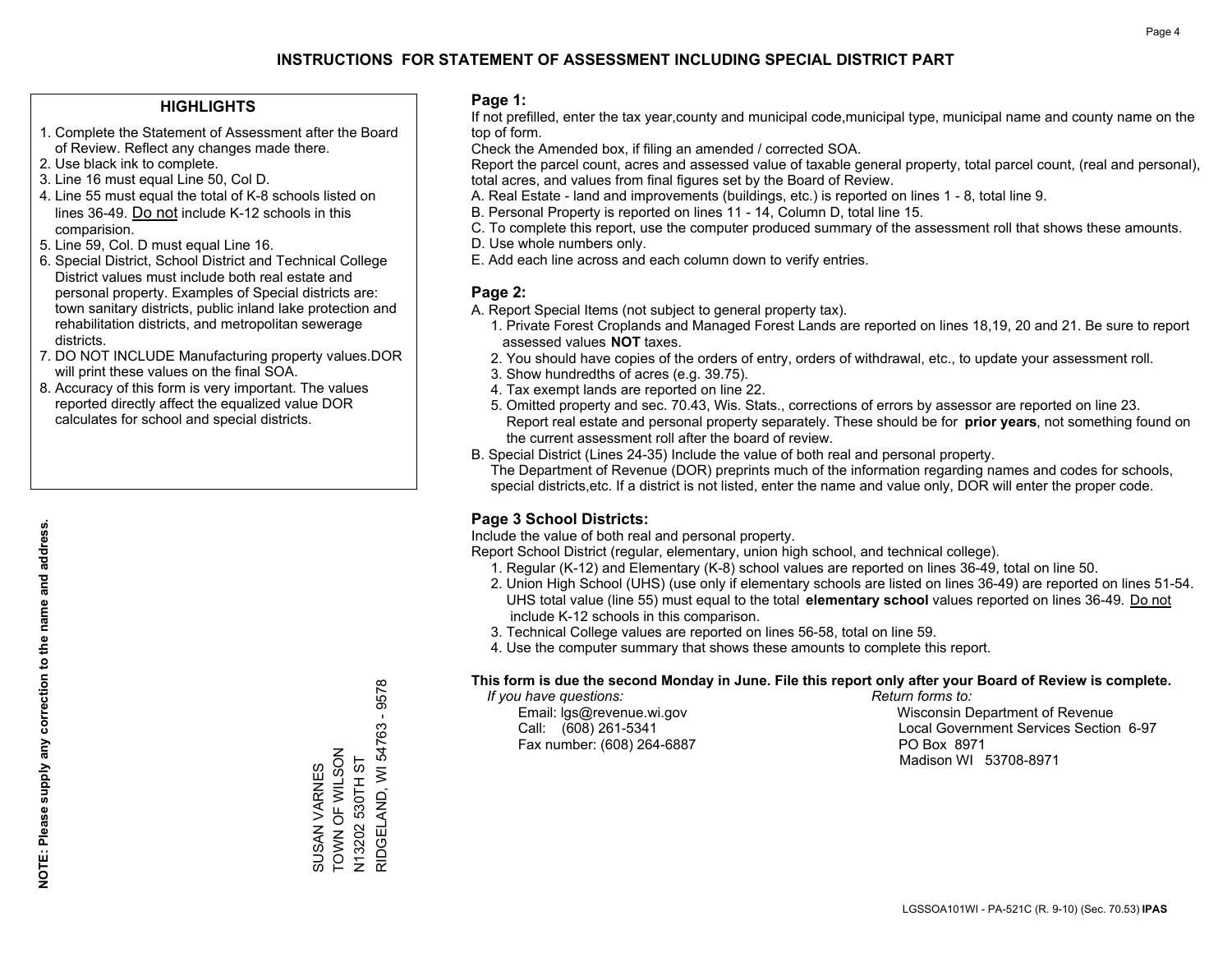**STATEMENT OF ASSESSMENT FOR 2016** 

**FINAL - EQUATED**

|                | <b>FOR</b>                            | <b>VILLAGE OF</b><br>OF<br>Town - Village - City                                                                                                                                             | <b>BOYCEVILLE</b><br><b>Municipality Name</b> |                                                | <b>DUNN COUNTY</b><br><b>County Name</b>     |                                |                                        | <b>WHEN COMPLETING THIS DOCUMENT</b><br>DO NOT WRITE OVER X's OR IN SHADED AREAS |  |
|----------------|---------------------------------------|----------------------------------------------------------------------------------------------------------------------------------------------------------------------------------------------|-----------------------------------------------|------------------------------------------------|----------------------------------------------|--------------------------------|----------------------------------------|----------------------------------------------------------------------------------|--|
| Line           |                                       | <b>REAL ESTATE</b><br>(See Lines 18 - 22 for                                                                                                                                                 |                                               | PARCEL COUNT<br><b>TOTAL LAND IMPROVEMENTS</b> | NO. OF ACRES<br><b>WHOLE</b><br>NUMBERS ONLY | <b>VALUE OF</b><br><b>LAND</b> | <b>VALUE OF</b><br><b>IMPROVEMENTS</b> | <b>TOTAL VALUE OF LAND</b><br>AND IMPROVEMENTS                                   |  |
| No.            |                                       | other Real Estate)                                                                                                                                                                           | Col. A                                        | Col. B                                         | Col. C                                       | Col. D                         | Col. E                                 | Col. F                                                                           |  |
| $\mathbf 1$    |                                       | <b>RESIDENTIAL - Class 1</b>                                                                                                                                                                 | 436                                           | 334                                            | 194                                          | 2,979,300                      | 28,227,400                             | 31,206,700                                                                       |  |
| 2              |                                       | <b>COMMERCIAL - Class 2</b>                                                                                                                                                                  | 52                                            | 39                                             | 43                                           | 707,200                        | 3,886,500                              | 4,593,700                                                                        |  |
| 3              |                                       | <b>MANUFACTURING - Class 3</b>                                                                                                                                                               | 6                                             |                                                | 4<br>29                                      | 199,600                        | 2,781,100                              | 2,980,700                                                                        |  |
| 4              | <b>AGRICULTURAL - Class 4</b>         |                                                                                                                                                                                              | 108                                           |                                                | 1,175                                        | 148,200                        |                                        | 148,200                                                                          |  |
| 5              | <b>UNDEVELOPED - Class 5</b>          |                                                                                                                                                                                              | 8                                             |                                                | 76                                           | 46,700                         |                                        | 46,700                                                                           |  |
| 6              | <b>AGRICULTURAL FOREST - Class 5m</b> |                                                                                                                                                                                              | $\mathbf 1$                                   |                                                |                                              | 1,300                          |                                        | 1,300                                                                            |  |
| $\overline{7}$ |                                       | FOREST LANDS - Class 6                                                                                                                                                                       | 3                                             |                                                | 40                                           | 63,500                         |                                        | 63,500                                                                           |  |
| 8              |                                       | OTHER - Class 7                                                                                                                                                                              | 13                                            | 13                                             | 18                                           | 161,200                        | 973,900                                | 1,135,100                                                                        |  |
| 9              |                                       | TOTAL - ALL COLUMNS                                                                                                                                                                          | 627                                           | 390                                            | 1,576                                        | 4,307,000                      | 35,868,900                             | 40,175,900                                                                       |  |
| 10             |                                       | NUMBER OF PERSONAL PROPERTY ACCOUNTS IN ROLL                                                                                                                                                 |                                               |                                                | 59                                           | <b>LOCALLY ASSESSED</b>        | <b>MANUFACTURING</b>                   | <b>MERGED</b>                                                                    |  |
| 11             |                                       | BOATS AND OTHER WATERCRAFT NOT EXEMPT - Code 1                                                                                                                                               |                                               |                                                |                                              | 0                              | 0                                      | 0                                                                                |  |
| 12             |                                       | MACHINERY, TOOLS AND PATTERNS - Code 2                                                                                                                                                       |                                               |                                                |                                              | 0                              | 1,795,500                              | 1,795,500                                                                        |  |
| 13             |                                       | FURNITURE, FIXTURES AND EQUIPMENT - Code 3                                                                                                                                                   |                                               |                                                |                                              | 275,900                        | 46,900                                 | 322,800                                                                          |  |
| 14             |                                       | ALL OTHER PERSONAL PROPERTY NOT EXEMPT - Codes 4A, 4B, 4C                                                                                                                                    |                                               |                                                |                                              | 568,062                        | 42,300                                 | 610,362                                                                          |  |
| 15             |                                       | TOTAL OF PERSONAL PROPERTY NOT EXEMPT (Total of Lines 11-14)                                                                                                                                 |                                               |                                                |                                              | 843,962                        | 1,884,700                              | 2,728,662                                                                        |  |
| 16             |                                       | AGGREGATE ASSESSED VALUE OF ALL PROPERTY SUBJECT TO THE GENERAL PROPERTY TAX (Total of Lines 9F and 15F)<br>MUST EQUAL TOTAL VALUE OF THE SCHOOL DISTRICTS (K-12 PLUS K-8) - Line 50, Col. F |                                               |                                                |                                              |                                |                                        | 42,904,562                                                                       |  |
| 17             |                                       | <b>BOARD OF REVIEW</b><br>DATE OF FINAL ADJOURNMENT                                                                                                                                          | 06/23/2016                                    |                                                | Name of Assessor<br><b>GALEN SEIPEL</b>      |                                | Telephone #<br>(715) 262-5777          |                                                                                  |  |

*CO*

*MUN*

*ACCT NO0507*

*<sup>17</sup> <sup>106</sup>*

REMARKS

The Assessment Ratio to be used in calculating the estimated Fair Market Value on tax bills for this tax district is .971447448<br>This ratio should be used to convert assessed values to "Calculate Equalized Values" in Step 1 Commission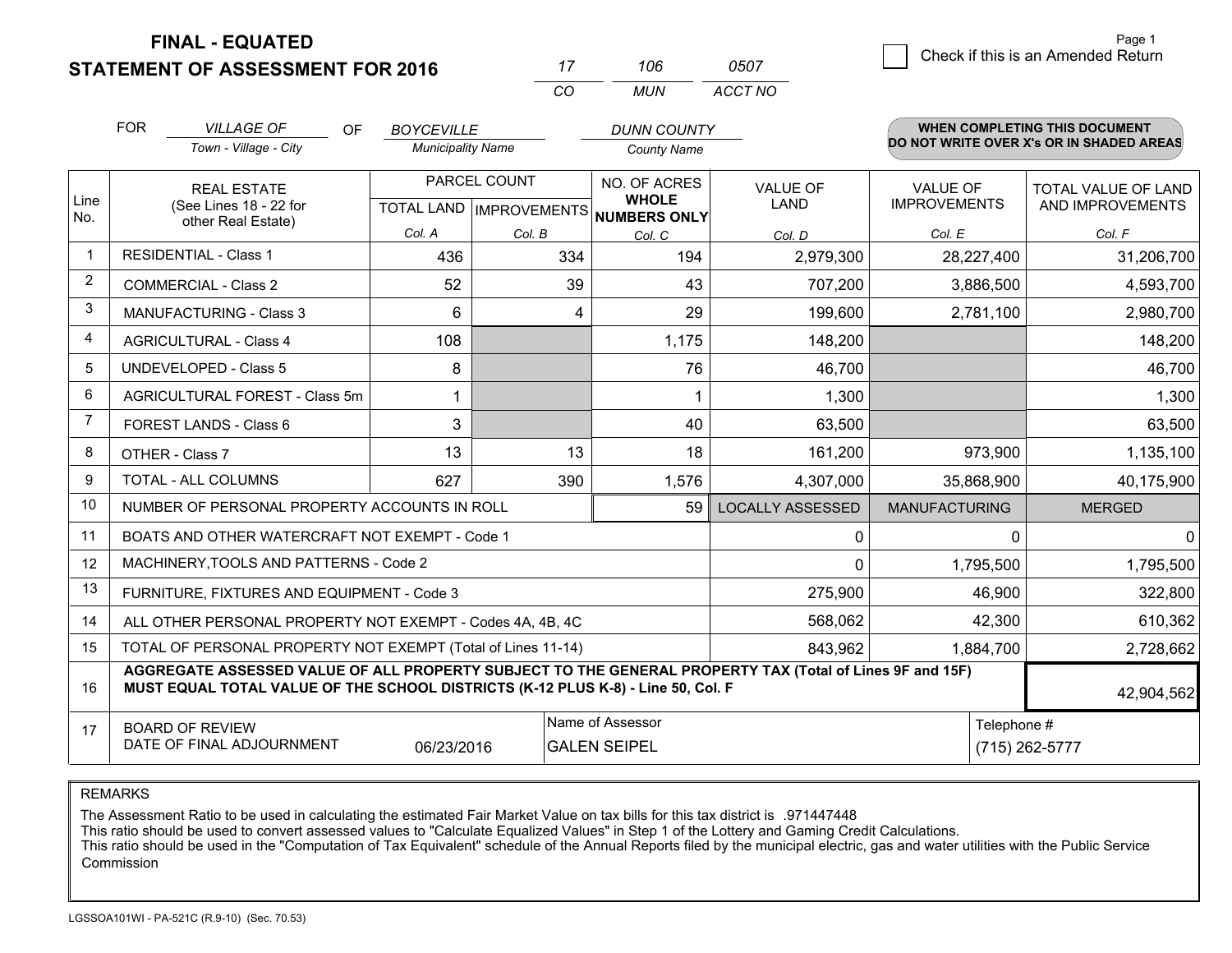*YEAR CO MUN ACCT NO* <sup>2016</sup> <sup>17</sup> <sup>106</sup> <sup>0507</sup>

Do not confuse FOREST LANDS (Line 7) with FOREST CROPS (in this section) - They are **NOT** the same

|    |                                                                                |                                             |  | Private Forest Crop - Reg Class @ 10¢ per acre                           |  |                  | Private Forest Crop - Reg Class @ \$2.52 per acre                            |               |                    |  |
|----|--------------------------------------------------------------------------------|---------------------------------------------|--|--------------------------------------------------------------------------|--|------------------|------------------------------------------------------------------------------|---------------|--------------------|--|
| 18 | (a) PARCELS                                                                    | (b) ACRES                                   |  | (c) ASSESSED VALUE                                                       |  | (d) PARCELS      | (e) ACRES                                                                    |               | (f) ASSESSED VALUE |  |
|    |                                                                                |                                             |  |                                                                          |  |                  | Entered Before 2005 Managed Forest - Ferrous Mining CLOSED @ \$8.27 per acre |               |                    |  |
| 19 | (a) PARCELS                                                                    | (b) ACRES                                   |  | Private Forest Crop - Special Class @ 20¢ per acre<br>(c) ASSESSED VALUE |  | (d) PARCELS      | (e) ACRES                                                                    |               | (f) ASSESSED VALUE |  |
|    |                                                                                |                                             |  |                                                                          |  |                  |                                                                              |               |                    |  |
|    |                                                                                | Entered Before 2005 Managed Forest - OPEN @ |  | \$.79 per acre                                                           |  |                  | Entered Before 2005 Managed Forest - CLOSED @ \$1.87 per acre                |               |                    |  |
| 20 | (a) PARCELS<br>(b) ACRES                                                       |                                             |  | (c) ASSESSED VALUE                                                       |  | (d) PARCELS      | (e) ACRES                                                                    |               | (f) ASSESSED VALUE |  |
|    | Entered After 2004 Managed Forest - OPEN @                                     |                                             |  | \$2.14 per acre                                                          |  |                  | Entered After 2004 Managed Forest - CLOSED @ \$10.68 per acre                |               |                    |  |
| 21 | (a) PARCELS                                                                    | (b) ACRES                                   |  | (c) ASSESSED VALUE                                                       |  | (d) PARCELS      | (e) ACRES                                                                    |               | (f) ASSESSED VALUE |  |
|    |                                                                                |                                             |  |                                                                          |  |                  |                                                                              |               |                    |  |
|    |                                                                                |                                             |  |                                                                          |  | $\mathcal{P}$    | 66                                                                           |               | 85,900             |  |
|    | (a) County Forest Cropland Acres                                               |                                             |  | (b) Federal Acres                                                        |  | (c) State Acres  | (d) County (NOT FOREST CROP) Acres                                           |               | (e) Other Acres    |  |
| 22 |                                                                                |                                             |  |                                                                          |  | 9.28<br>40.08    |                                                                              |               | 652.69             |  |
|    |                                                                                |                                             |  | Assessed Value of Omitted Property From Prior Years (Sec. 70.44)         |  |                  | Assessed Value of Sec. 70.43 Corrections of Errors by Assessors              |               |                    |  |
|    |                                                                                | (a) REAL ESTATE                             |  | (b) PERSONAL                                                             |  |                  | (c1) REAL ESTATE                                                             | (c2) PERSONAL |                    |  |
| 23 |                                                                                |                                             |  |                                                                          |  |                  |                                                                              |               |                    |  |
|    | Manufacturing Equated Value of Omitted Property From Prior Years (Sec. 70.995) |                                             |  |                                                                          |  |                  | Mfg. Equated Value of Sec.70.43 Corrections of Errors by Assessors           |               |                    |  |
|    | (d) REAL ESTATE                                                                |                                             |  | (e) PERSONAL                                                             |  | (f1) REAL ESTATE |                                                                              | (f2) PERSONAL |                    |  |
|    |                                                                                |                                             |  |                                                                          |  |                  |                                                                              |               |                    |  |

## **SPECIAL DISTRICTS**

| Line<br>No. | Enter 6-digit<br><b>Special District</b> | <b>Account</b><br><b>Number</b> | <b>Special District Name</b> | <b>Locally Assessed Value</b><br>of Real Estate and | Mfg Value of Real Estate<br>and Personal Property | <b>Merged Value of</b><br><b>Real Estate and</b> |
|-------------|------------------------------------------|---------------------------------|------------------------------|-----------------------------------------------------|---------------------------------------------------|--------------------------------------------------|
|             | Code (Col. A)                            | (Col. B)                        | (Col. C)                     | Personal Property (Col. D)                          | (Col. E)                                          | Personal Property (Col. F)                       |
| 24          |                                          |                                 |                              |                                                     |                                                   |                                                  |
| 25          |                                          |                                 |                              |                                                     |                                                   |                                                  |
| 26          |                                          |                                 |                              |                                                     |                                                   |                                                  |
| 27          |                                          |                                 |                              |                                                     |                                                   |                                                  |
| 28          |                                          |                                 |                              |                                                     |                                                   |                                                  |
| 29          |                                          |                                 |                              |                                                     |                                                   |                                                  |
| 30          |                                          |                                 |                              |                                                     |                                                   |                                                  |
| 31          |                                          |                                 |                              |                                                     |                                                   |                                                  |
| 32          |                                          |                                 |                              |                                                     |                                                   |                                                  |
| 33          |                                          |                                 |                              |                                                     |                                                   |                                                  |
| 34          |                                          |                                 |                              |                                                     |                                                   |                                                  |
| 35          |                                          |                                 |                              |                                                     |                                                   |                                                  |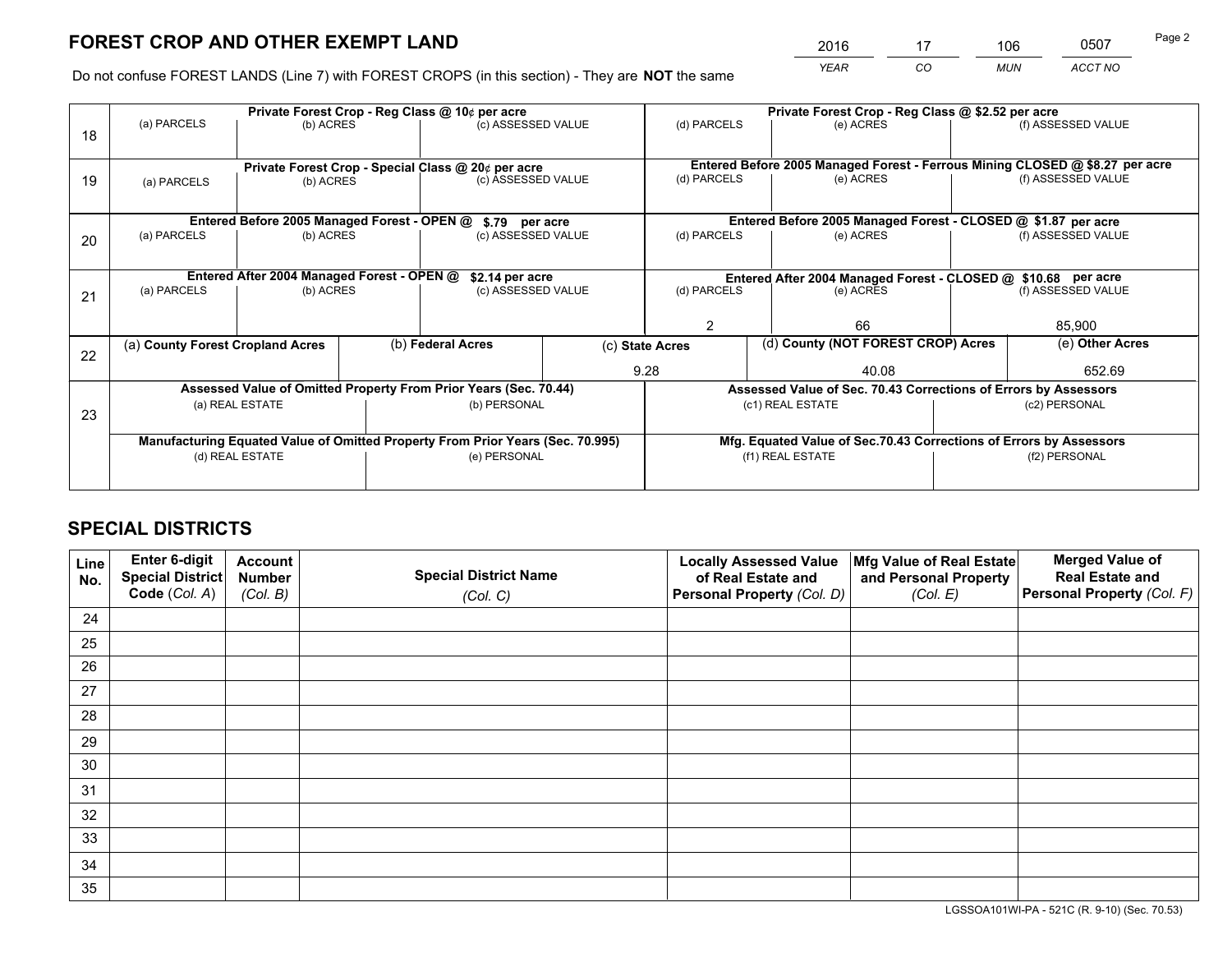|             |                                                                 |                                             |                                                         | <b>YEAR</b>                                                                       | CO<br><b>MUN</b>                                              | ACCT NO                                                                        |
|-------------|-----------------------------------------------------------------|---------------------------------------------|---------------------------------------------------------|-----------------------------------------------------------------------------------|---------------------------------------------------------------|--------------------------------------------------------------------------------|
| Line<br>No. | <b>Enter 6-digit</b><br><b>School District</b><br>Code (Col. A) | <b>Account</b><br><b>Number</b><br>(Col. B) | <b>School District Name</b><br>(Col. C)                 | <b>Locally Assessed Value</b><br>of Real Estate and<br>Personal Property (Col. D) | Mfg Value of Real Estate<br>and Personal Property<br>(Col. E) | <b>Merged Value of</b><br><b>Real Estate and</b><br>Personal Property (Col. F) |
|             | A. SCHOOL DISTRICTS (K-8 and K-12)                              |                                             |                                                         |                                                                                   |                                                               |                                                                                |
| 36          | 170637                                                          | 0114                                        | SCH D OF BOYCEVILLE COMMUNITY                           | 38,039,162                                                                        | 4,865,400                                                     | 42,904,562                                                                     |
| 37          |                                                                 |                                             |                                                         |                                                                                   |                                                               |                                                                                |
| 38          |                                                                 |                                             |                                                         |                                                                                   |                                                               |                                                                                |
| 39          |                                                                 |                                             |                                                         |                                                                                   |                                                               |                                                                                |
| 40          |                                                                 |                                             |                                                         |                                                                                   |                                                               |                                                                                |
| 41<br>42    |                                                                 |                                             |                                                         |                                                                                   |                                                               |                                                                                |
| 43          |                                                                 |                                             |                                                         |                                                                                   |                                                               |                                                                                |
| 44          |                                                                 |                                             |                                                         |                                                                                   |                                                               |                                                                                |
| 45          |                                                                 |                                             |                                                         |                                                                                   |                                                               |                                                                                |
| 46          |                                                                 |                                             |                                                         |                                                                                   |                                                               |                                                                                |
| 47          |                                                                 |                                             |                                                         |                                                                                   |                                                               |                                                                                |
| 48          |                                                                 |                                             |                                                         |                                                                                   |                                                               |                                                                                |
| 49          |                                                                 |                                             |                                                         |                                                                                   |                                                               |                                                                                |
| 50          |                                                                 |                                             | TOTAL ASSESSED VALUE OF SCHOOL DISTRICTS (K-8 and K-12) | 38,039,162                                                                        | 4,865,400                                                     | 42,904,562                                                                     |
|             | <b>B. UNION HIGH SCHOOL DISTRICTS</b>                           |                                             |                                                         |                                                                                   |                                                               |                                                                                |
| 51          |                                                                 |                                             |                                                         |                                                                                   |                                                               |                                                                                |
| 52          |                                                                 |                                             |                                                         |                                                                                   |                                                               |                                                                                |
| 53<br>54    |                                                                 |                                             |                                                         |                                                                                   |                                                               |                                                                                |
| 55          |                                                                 |                                             | TOTAL ASSESSED VALUE OF UNION HIGH SCHOOLS              |                                                                                   |                                                               |                                                                                |
|             | C.<br><b>TECHNICAL COLLEGE DISTRICTS</b>                        |                                             |                                                         |                                                                                   |                                                               |                                                                                |
| 56          | 000100                                                          | 0001                                        | CHIPPEWA VALLEY TECHNICAL COLLEGE EAUC                  | 38,039,162                                                                        | 4,865,400                                                     | 42,904,562                                                                     |
| 57          |                                                                 |                                             |                                                         |                                                                                   |                                                               |                                                                                |
| 58          |                                                                 |                                             |                                                         |                                                                                   |                                                               |                                                                                |
| 59          |                                                                 |                                             | TOTAL ASSESSED VALUE OF TECHNICAL COLLEGES              | 38,039,162                                                                        | 4,865,400                                                     | 42,904,562                                                                     |

17

106

 *I hereby certify, to the best of my knowledge and belief, this form is complete and correct.*

**SCHOOL DISTRICTS**

| Print name of preparer | Title                    | Date (MM / DD / CCYY) |  |
|------------------------|--------------------------|-----------------------|--|
|                        |                          |                       |  |
| Signature of preparer  | Contact Telephone Number | E-mail address        |  |
|                        | $\sim$                   |                       |  |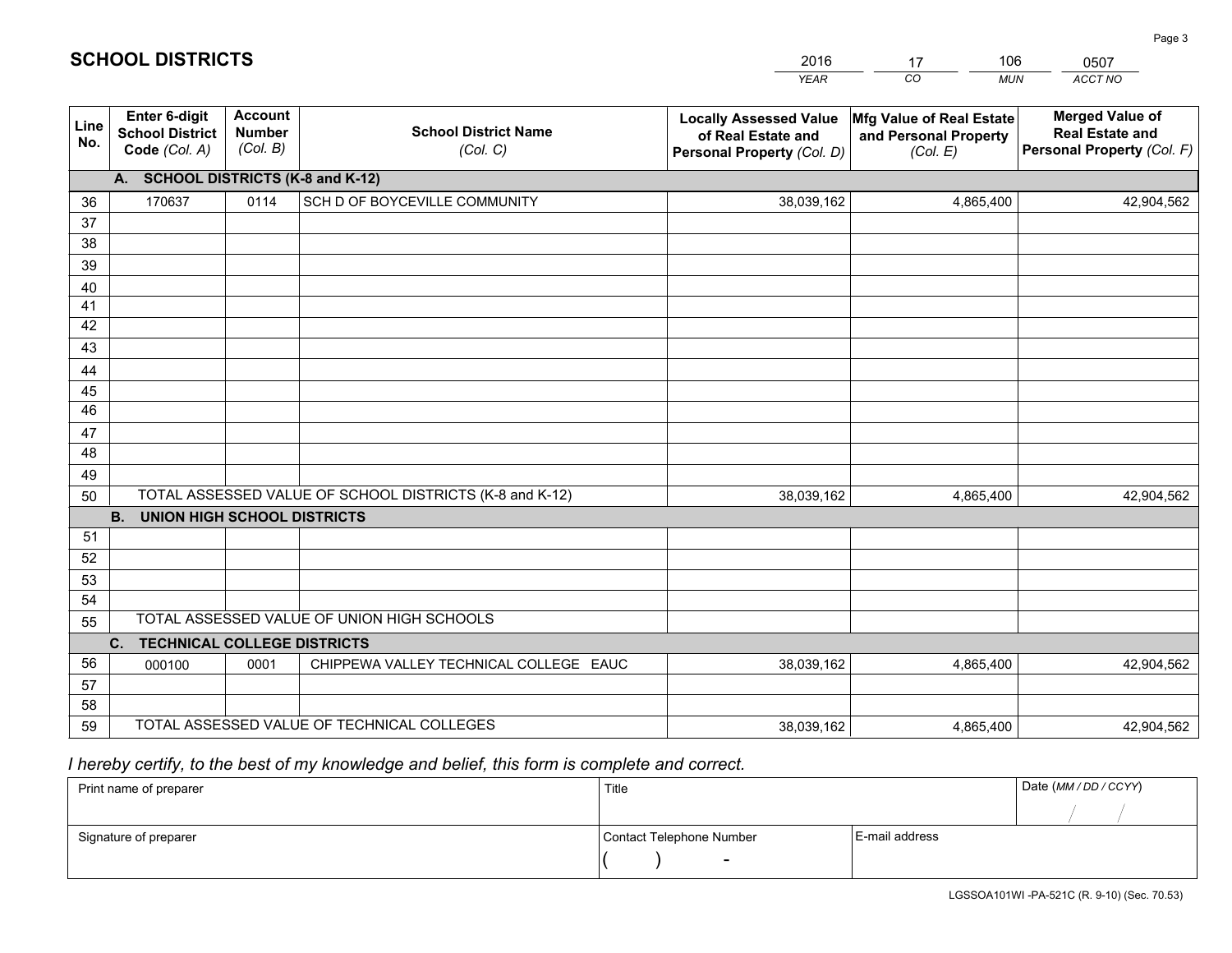#### **HIGHLIGHTS**

- 1. Complete the Statement of Assessment after the Board of Review. Reflect any changes made there.
- 2. Use black ink to complete.
- 3. Line 16 must equal Line 50, Col D.
- 4. Line 55 must equal the total of K-8 schools listed on lines 36-49. Do not include K-12 schools in this comparision.
- 5. Line 59, Col. D must equal Line 16.
- 6. Special District, School District and Technical College District values must include both real estate and personal property. Examples of Special districts are: town sanitary districts, public inland lake protection and rehabilitation districts, and metropolitan sewerage districts.
- 7. DO NOT INCLUDE Manufacturing property values.DOR will print these values on the final SOA.

DARLENE LEE

DARLENE LEE

VILLAGE OF BOYCEVILLE

VILLAGE OF BOYCEVILLE

PO BOX 368

 $\overline{S}$ 

BOX 368

BOYCEVILLE, WI 54725 - 0368

3OYCEVILLE, WI 54725

 $-0368$ 

 8. Accuracy of this form is very important. The values reported directly affect the equalized value DOR calculates for school and special districts.

#### **Page 1:**

 If not prefilled, enter the tax year,county and municipal code,municipal type, municipal name and county name on the top of form.

Check the Amended box, if filing an amended / corrected SOA.

 Report the parcel count, acres and assessed value of taxable general property, total parcel count, (real and personal), total acres, and values from final figures set by the Board of Review.

- A. Real Estate land and improvements (buildings, etc.) is reported on lines 1 8, total line 9.
- B. Personal Property is reported on lines 11 14, Column D, total line 15.
- C. To complete this report, use the computer produced summary of the assessment roll that shows these amounts.
- D. Use whole numbers only.
- E. Add each line across and each column down to verify entries.

#### **Page 2:**

- A. Report Special Items (not subject to general property tax).
- 1. Private Forest Croplands and Managed Forest Lands are reported on lines 18,19, 20 and 21. Be sure to report assessed values **NOT** taxes.
- 2. You should have copies of the orders of entry, orders of withdrawal, etc., to update your assessment roll.
	- 3. Show hundredths of acres (e.g. 39.75).
- 4. Tax exempt lands are reported on line 22.
- 5. Omitted property and sec. 70.43, Wis. Stats., corrections of errors by assessor are reported on line 23. Report real estate and personal property separately. These should be for **prior years**, not something found on the current assessment roll after the board of review.
- B. Special District (Lines 24-35) Include the value of both real and personal property.
- The Department of Revenue (DOR) preprints much of the information regarding names and codes for schools, special districts,etc. If a district is not listed, enter the name and value only, DOR will enter the proper code.

## **Page 3 School Districts:**

Include the value of both real and personal property.

Report School District (regular, elementary, union high school, and technical college).

- 1. Regular (K-12) and Elementary (K-8) school values are reported on lines 36-49, total on line 50.
- 2. Union High School (UHS) (use only if elementary schools are listed on lines 36-49) are reported on lines 51-54. UHS total value (line 55) must equal to the total **elementary school** values reported on lines 36-49. Do notinclude K-12 schools in this comparison.
- 3. Technical College values are reported on lines 56-58, total on line 59.
- 4. Use the computer summary that shows these amounts to complete this report.

#### **This form is due the second Monday in June. File this report only after your Board of Review is complete.**

 *If you have questions: Return forms to:*

Fax number: (608) 264-6887 PO Box 8971

 Email: lgs@revenue.wi.gov Wisconsin Department of Revenue Call: (608) 261-5341 Local Government Services Section 6-97Madison WI 53708-8971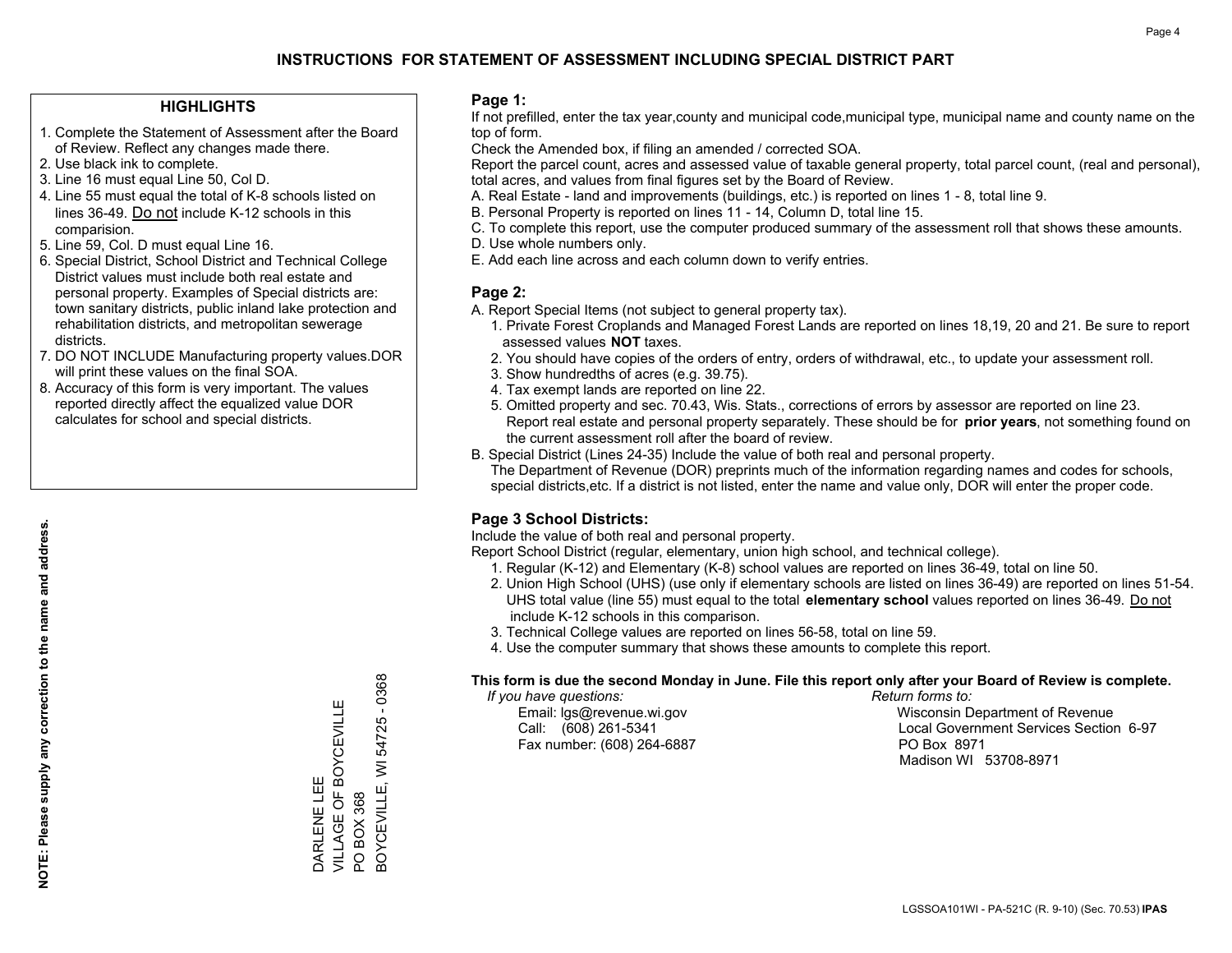**FINAL - EQUATED**

**STATEMENT OF ASSESSMENT FOR 2016** 

| 8 | Check if this is an Amended Return | raye i |
|---|------------------------------------|--------|
|   |                                    |        |

Page 1

|                | <b>FOR</b>                                                                                                                    | <b>VILLAGE OF</b><br><b>OF</b>                                                                                                                                                               | <b>COLFAX</b>            |                                                  | <b>DUNN COUNTY</b>                           |                         |                                        | WHEN COMPLETING THIS DOCUMENT            |
|----------------|-------------------------------------------------------------------------------------------------------------------------------|----------------------------------------------------------------------------------------------------------------------------------------------------------------------------------------------|--------------------------|--------------------------------------------------|----------------------------------------------|-------------------------|----------------------------------------|------------------------------------------|
|                |                                                                                                                               | Town - Village - City                                                                                                                                                                        | <b>Municipality Name</b> |                                                  | <b>County Name</b>                           |                         |                                        | DO NOT WRITE OVER X's OR IN SHADED AREAS |
| Line<br>No.    |                                                                                                                               | REAL ESTATE<br>(See Lines 18 - 22 for                                                                                                                                                        |                          | PARCEL COUNT<br><b>TOTAL LAND   IMPROVEMENTS</b> | NO. OF ACRES<br><b>WHOLE</b><br>NUMBERS ONLY | VALUE OF<br><b>LAND</b> | <b>VALUE OF</b><br><b>IMPROVEMENTS</b> | TOTAL VALUE OF LAND<br>AND IMPROVEMENTS  |
|                | other Real Estate)                                                                                                            |                                                                                                                                                                                              | Col. A                   | Col. B                                           | Col. C                                       | Col. D                  | Col. E                                 | Col. F                                   |
| $\mathbf 1$    |                                                                                                                               | <b>RESIDENTIAL - Class 1</b>                                                                                                                                                                 | 423                      | 363                                              | 58                                           | 5,230,100               | 30,827,100                             | 36,057,200                               |
| 2              |                                                                                                                               | <b>COMMERCIAL - Class 2</b>                                                                                                                                                                  | 82                       | 57                                               | 56                                           | 1,831,200               | 7,595,600                              | 9,426,800                                |
| 3              |                                                                                                                               | <b>MANUFACTURING - Class 3</b>                                                                                                                                                               | 11                       | 10                                               | 33                                           | 178,800                 | 1,909,100                              | 2,087,900                                |
| 4              | <b>AGRICULTURAL - Class 4</b>                                                                                                 |                                                                                                                                                                                              | 17                       |                                                  | 370                                          | 73,000                  |                                        | 73,000                                   |
| 5              | <b>UNDEVELOPED - Class 5</b>                                                                                                  |                                                                                                                                                                                              | 5                        |                                                  | 4                                            | 500                     |                                        | 500                                      |
| 6              |                                                                                                                               | AGRICULTURAL FOREST - Class 5m                                                                                                                                                               | 0                        |                                                  | 0                                            | 0                       |                                        |                                          |
| $\overline{7}$ |                                                                                                                               | FOREST LANDS - Class 6                                                                                                                                                                       | 0                        |                                                  | 0                                            | 0                       |                                        | 0                                        |
| 8              |                                                                                                                               | OTHER - Class 7                                                                                                                                                                              | $\overline{2}$           | $\overline{2}$                                   | 4                                            | 35,000                  | 387,300                                | 422,300                                  |
| 9              |                                                                                                                               | TOTAL - ALL COLUMNS                                                                                                                                                                          | 540                      | 432                                              | 525                                          | 7,348,600               | 40,719,100                             | 48,067,700                               |
| 10             |                                                                                                                               | NUMBER OF PERSONAL PROPERTY ACCOUNTS IN ROLL                                                                                                                                                 |                          |                                                  | 69                                           | <b>LOCALLY ASSESSED</b> | <b>MANUFACTURING</b>                   | <b>MERGED</b>                            |
| 11             |                                                                                                                               | BOATS AND OTHER WATERCRAFT NOT EXEMPT - Code 1                                                                                                                                               |                          |                                                  |                                              | 0                       | 0                                      |                                          |
| 12             |                                                                                                                               | MACHINERY, TOOLS AND PATTERNS - Code 2                                                                                                                                                       |                          |                                                  |                                              | 844,500                 | 304,800                                | 1,149,300                                |
| 13             |                                                                                                                               | FURNITURE, FIXTURES AND EQUIPMENT - Code 3                                                                                                                                                   |                          |                                                  |                                              | 554,000                 | 7,300                                  | 561,300                                  |
| 14             |                                                                                                                               | ALL OTHER PERSONAL PROPERTY NOT EXEMPT - Codes 4A, 4B, 4C                                                                                                                                    |                          |                                                  |                                              | 167,700                 | 72,300                                 | 240,000                                  |
| 15             |                                                                                                                               | TOTAL OF PERSONAL PROPERTY NOT EXEMPT (Total of Lines 11-14)                                                                                                                                 |                          |                                                  |                                              | 1,566,200               | 384,400                                | 1,950,600                                |
| 16             |                                                                                                                               | AGGREGATE ASSESSED VALUE OF ALL PROPERTY SUBJECT TO THE GENERAL PROPERTY TAX (Total of Lines 9F and 15F)<br>MUST EQUAL TOTAL VALUE OF THE SCHOOL DISTRICTS (K-12 PLUS K-8) - Line 50, Col. F |                          |                                                  |                                              |                         |                                        | 50,018,300                               |
| 17             | Name of Assessor<br>Telephone #<br><b>BOARD OF REVIEW</b><br>DATE OF FINAL ADJOURNMENT<br>05/26/2016<br><b>BARBARA ZEMPEL</b> |                                                                                                                                                                                              |                          |                                                  |                                              |                         |                                        | (715) 839-8618                           |

*CO*

*MUN*

*ACCT NO0508*

*<sup>17</sup> <sup>111</sup>*

REMARKS

The Assessment Ratio to be used in calculating the estimated Fair Market Value on tax bills for this tax district is 1.075064102<br>This ratio should be used to convert assessed values to "Calculate Equalized Values" in Step Commission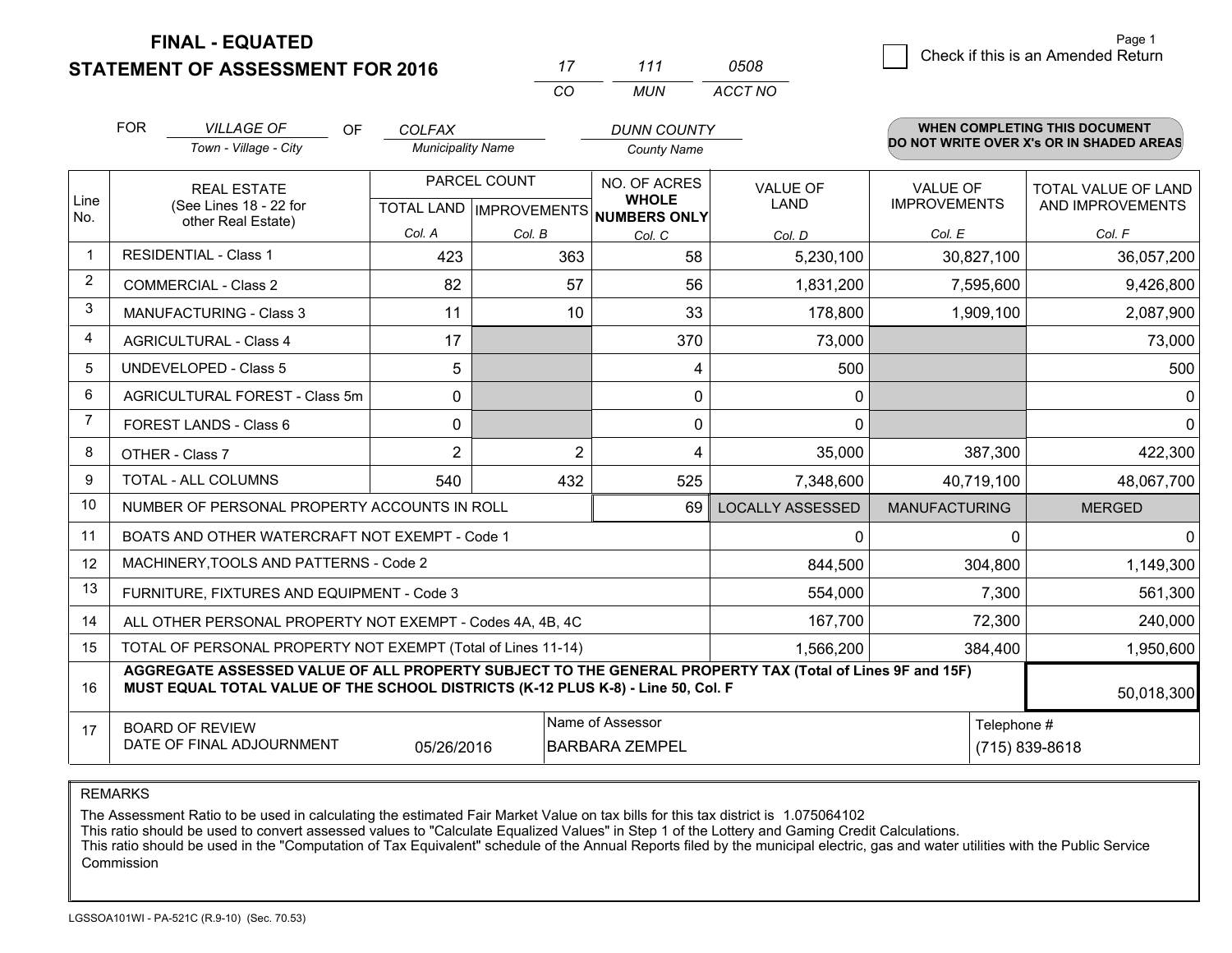*YEAR CO MUN ACCT NO* <sup>2016</sup> <sup>17</sup> <sup>111</sup> <sup>0508</sup>

Do not confuse FOREST LANDS (Line 7) with FOREST CROPS (in this section) - They are **NOT** the same

|    |                                  |                                                                                |                   | Private Forest Crop - Reg Class @ 10¢ per acre |                  |                                                                              | Private Forest Crop - Reg Class @ \$2.52 per acre |               |                    |                                                                    |
|----|----------------------------------|--------------------------------------------------------------------------------|-------------------|------------------------------------------------|------------------|------------------------------------------------------------------------------|---------------------------------------------------|---------------|--------------------|--------------------------------------------------------------------|
| 18 | (a) PARCELS                      | (b) ACRES                                                                      |                   | (c) ASSESSED VALUE                             |                  | (d) PARCELS                                                                  |                                                   | (e) ACRES     |                    | (f) ASSESSED VALUE                                                 |
|    |                                  | Private Forest Crop - Special Class @ 20¢ per acre                             |                   |                                                |                  | Entered Before 2005 Managed Forest - Ferrous Mining CLOSED @ \$8.27 per acre |                                                   |               |                    |                                                                    |
| 19 | (a) PARCELS                      | (b) ACRES                                                                      |                   | (c) ASSESSED VALUE                             |                  | (d) PARCELS                                                                  |                                                   | (e) ACRES     |                    | (f) ASSESSED VALUE                                                 |
|    |                                  | Entered Before 2005 Managed Forest - OPEN @                                    |                   |                                                |                  |                                                                              |                                                   |               |                    | Entered Before 2005 Managed Forest - CLOSED @ \$1.87 per acre      |
| 20 | (a) PARCELS<br>(b) ACRES         |                                                                                |                   | \$.79 per acre<br>(c) ASSESSED VALUE           |                  | (d) PARCELS<br>(e) ACRES                                                     |                                                   |               | (f) ASSESSED VALUE |                                                                    |
|    |                                  | Entered After 2004 Managed Forest - OPEN @                                     |                   | \$2.14 per acre                                |                  | Entered After 2004 Managed Forest - CLOSED @ \$10.68 per acre                |                                                   |               |                    |                                                                    |
| 21 | (a) PARCELS<br>(b) ACRES         |                                                                                |                   | (c) ASSESSED VALUE                             |                  | (d) PARCELS<br>(e) ACRES                                                     |                                                   |               | (f) ASSESSED VALUE |                                                                    |
| 22 | (a) County Forest Cropland Acres |                                                                                | (b) Federal Acres |                                                |                  | (d) County (NOT FOREST CROP) Acres<br>(c) State Acres                        |                                                   |               |                    | (e) Other Acres                                                    |
|    |                                  |                                                                                |                   |                                                |                  |                                                                              |                                                   |               |                    | 135.59                                                             |
|    |                                  | Assessed Value of Omitted Property From Prior Years (Sec. 70.44)               |                   |                                                |                  |                                                                              |                                                   |               |                    | Assessed Value of Sec. 70.43 Corrections of Errors by Assessors    |
| 23 | (a) REAL ESTATE                  |                                                                                |                   | (b) PERSONAL                                   | (c1) REAL ESTATE |                                                                              |                                                   | (c2) PERSONAL |                    |                                                                    |
|    |                                  | Manufacturing Equated Value of Omitted Property From Prior Years (Sec. 70.995) |                   |                                                |                  |                                                                              |                                                   |               |                    | Mfg. Equated Value of Sec.70.43 Corrections of Errors by Assessors |
|    |                                  | (d) REAL ESTATE                                                                | (e) PERSONAL      |                                                |                  | (f1) REAL ESTATE                                                             |                                                   |               |                    | (f2) PERSONAL                                                      |
|    |                                  |                                                                                |                   |                                                |                  |                                                                              |                                                   |               |                    |                                                                    |

## **SPECIAL DISTRICTS**

| Line<br>No. | Enter 6-digit<br>Special District<br>Code (Col. A) | <b>Account</b><br><b>Number</b> | <b>Special District Name</b> | <b>Locally Assessed Value</b><br>of Real Estate and | Mfg Value of Real Estate<br>and Personal Property | <b>Merged Value of</b><br><b>Real Estate and</b><br>Personal Property (Col. F) |
|-------------|----------------------------------------------------|---------------------------------|------------------------------|-----------------------------------------------------|---------------------------------------------------|--------------------------------------------------------------------------------|
|             |                                                    | (Col. B)                        | (Col. C)                     | Personal Property (Col. D)                          | (Col. E)                                          |                                                                                |
| 24          |                                                    |                                 |                              |                                                     |                                                   |                                                                                |
| 25          |                                                    |                                 |                              |                                                     |                                                   |                                                                                |
| 26          |                                                    |                                 |                              |                                                     |                                                   |                                                                                |
| 27          |                                                    |                                 |                              |                                                     |                                                   |                                                                                |
| 28          |                                                    |                                 |                              |                                                     |                                                   |                                                                                |
| 29          |                                                    |                                 |                              |                                                     |                                                   |                                                                                |
| 30          |                                                    |                                 |                              |                                                     |                                                   |                                                                                |
| 31          |                                                    |                                 |                              |                                                     |                                                   |                                                                                |
| 32          |                                                    |                                 |                              |                                                     |                                                   |                                                                                |
| 33          |                                                    |                                 |                              |                                                     |                                                   |                                                                                |
| 34          |                                                    |                                 |                              |                                                     |                                                   |                                                                                |
| 35          |                                                    |                                 |                              |                                                     |                                                   |                                                                                |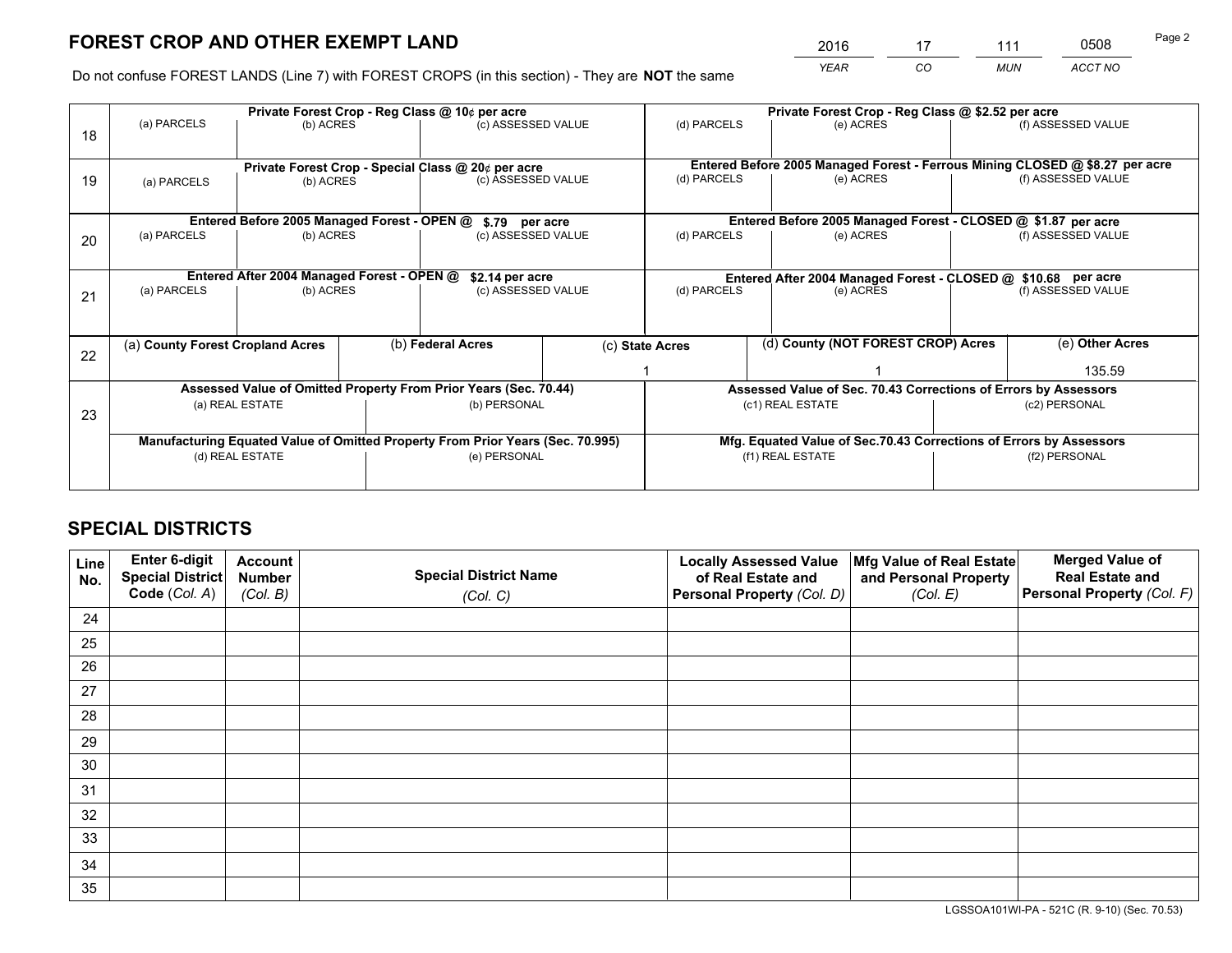|             |                                                          |                                             |                                                         | YEAR                                                                              | CO.<br><b>MUN</b>                                             | ACCT NO                                                                        |
|-------------|----------------------------------------------------------|---------------------------------------------|---------------------------------------------------------|-----------------------------------------------------------------------------------|---------------------------------------------------------------|--------------------------------------------------------------------------------|
| Line<br>No. | Enter 6-digit<br><b>School District</b><br>Code (Col. A) | <b>Account</b><br><b>Number</b><br>(Col. B) | <b>School District Name</b><br>(Col. C)                 | <b>Locally Assessed Value</b><br>of Real Estate and<br>Personal Property (Col. D) | Mfg Value of Real Estate<br>and Personal Property<br>(Col. E) | <b>Merged Value of</b><br><b>Real Estate and</b><br>Personal Property (Col. F) |
|             | A. SCHOOL DISTRICTS (K-8 and K-12)                       |                                             |                                                         |                                                                                   |                                                               |                                                                                |
| 36          | 171176                                                   | 0115                                        | SCH D OF COLFAX                                         | 47,546,000                                                                        | 2,472,300                                                     | 50,018,300                                                                     |
| 37          |                                                          |                                             |                                                         |                                                                                   |                                                               |                                                                                |
| 38          |                                                          |                                             |                                                         |                                                                                   |                                                               |                                                                                |
| 39          |                                                          |                                             |                                                         |                                                                                   |                                                               |                                                                                |
| 40          |                                                          |                                             |                                                         |                                                                                   |                                                               |                                                                                |
| 41          |                                                          |                                             |                                                         |                                                                                   |                                                               |                                                                                |
| 42<br>43    |                                                          |                                             |                                                         |                                                                                   |                                                               |                                                                                |
| 44          |                                                          |                                             |                                                         |                                                                                   |                                                               |                                                                                |
| 45          |                                                          |                                             |                                                         |                                                                                   |                                                               |                                                                                |
| 46          |                                                          |                                             |                                                         |                                                                                   |                                                               |                                                                                |
| 47          |                                                          |                                             |                                                         |                                                                                   |                                                               |                                                                                |
| 48          |                                                          |                                             |                                                         |                                                                                   |                                                               |                                                                                |
| 49          |                                                          |                                             |                                                         |                                                                                   |                                                               |                                                                                |
| 50          |                                                          |                                             | TOTAL ASSESSED VALUE OF SCHOOL DISTRICTS (K-8 and K-12) | 47,546,000                                                                        | 2,472,300                                                     | 50,018,300                                                                     |
|             | <b>B. UNION HIGH SCHOOL DISTRICTS</b>                    |                                             |                                                         |                                                                                   |                                                               |                                                                                |
| 51          |                                                          |                                             |                                                         |                                                                                   |                                                               |                                                                                |
| 52          |                                                          |                                             |                                                         |                                                                                   |                                                               |                                                                                |
| 53          |                                                          |                                             |                                                         |                                                                                   |                                                               |                                                                                |
| 54          |                                                          |                                             |                                                         |                                                                                   |                                                               |                                                                                |
| 55          |                                                          |                                             | TOTAL ASSESSED VALUE OF UNION HIGH SCHOOLS              |                                                                                   |                                                               |                                                                                |
|             | C.<br><b>TECHNICAL COLLEGE DISTRICTS</b>                 |                                             |                                                         |                                                                                   |                                                               |                                                                                |
| 56          | 000100                                                   | 0001                                        | CHIPPEWA VALLEY TECHNICAL COLLEGE EAUC                  | 47,546,000                                                                        | 2,472,300                                                     | 50,018,300                                                                     |
| 57<br>58    |                                                          |                                             |                                                         |                                                                                   |                                                               |                                                                                |
| 59          |                                                          |                                             | TOTAL ASSESSED VALUE OF TECHNICAL COLLEGES              | 47,546,000                                                                        | 2,472,300                                                     | 50,018,300                                                                     |
|             |                                                          |                                             |                                                         |                                                                                   |                                                               |                                                                                |

17

111

 *I hereby certify, to the best of my knowledge and belief, this form is complete and correct.*

**SCHOOL DISTRICTS**

| Print name of preparer | Title                    | Date (MM/DD/CCYY) |  |
|------------------------|--------------------------|-------------------|--|
|                        |                          |                   |  |
| Signature of preparer  | Contact Telephone Number | E-mail address    |  |
|                        | $\overline{\phantom{a}}$ |                   |  |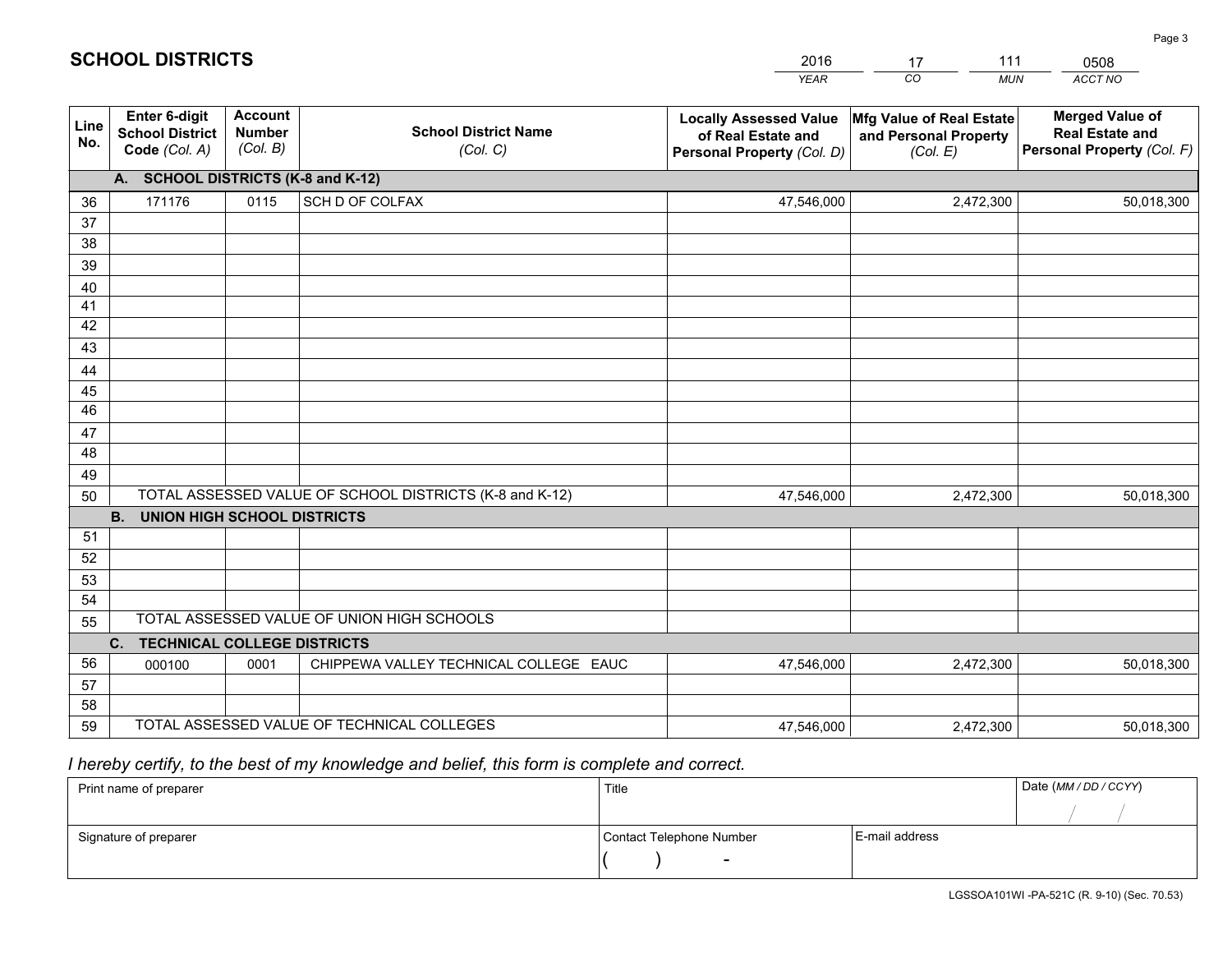#### **HIGHLIGHTS**

- 1. Complete the Statement of Assessment after the Board of Review. Reflect any changes made there.
- 2. Use black ink to complete.
- 3. Line 16 must equal Line 50, Col D.
- 4. Line 55 must equal the total of K-8 schools listed on lines 36-49. Do not include K-12 schools in this comparision.
- 5. Line 59, Col. D must equal Line 16.
- 6. Special District, School District and Technical College District values must include both real estate and personal property. Examples of Special districts are: town sanitary districts, public inland lake protection and rehabilitation districts, and metropolitan sewerage districts.
- 7. DO NOT INCLUDE Manufacturing property values.DOR will print these values on the final SOA.

ZZYMIUGUN ZZYJ VILLAGE OF COLFAX

LYNN NIGGEMANN<br>VILLAGE OF COLFAX<br>PO BOX 417

PO BOX 417

COLFAX, WI 54730 - 0417

COLFAX, WI 54730 - 0417

 8. Accuracy of this form is very important. The values reported directly affect the equalized value DOR calculates for school and special districts.

#### **Page 1:**

 If not prefilled, enter the tax year,county and municipal code,municipal type, municipal name and county name on the top of form.

Check the Amended box, if filing an amended / corrected SOA.

 Report the parcel count, acres and assessed value of taxable general property, total parcel count, (real and personal), total acres, and values from final figures set by the Board of Review.

- A. Real Estate land and improvements (buildings, etc.) is reported on lines 1 8, total line 9.
- B. Personal Property is reported on lines 11 14, Column D, total line 15.
- C. To complete this report, use the computer produced summary of the assessment roll that shows these amounts.
- D. Use whole numbers only.
- E. Add each line across and each column down to verify entries.

#### **Page 2:**

- A. Report Special Items (not subject to general property tax).
- 1. Private Forest Croplands and Managed Forest Lands are reported on lines 18,19, 20 and 21. Be sure to report assessed values **NOT** taxes.
- 2. You should have copies of the orders of entry, orders of withdrawal, etc., to update your assessment roll.
	- 3. Show hundredths of acres (e.g. 39.75).
- 4. Tax exempt lands are reported on line 22.
- 5. Omitted property and sec. 70.43, Wis. Stats., corrections of errors by assessor are reported on line 23. Report real estate and personal property separately. These should be for **prior years**, not something found on the current assessment roll after the board of review.
- B. Special District (Lines 24-35) Include the value of both real and personal property.
- The Department of Revenue (DOR) preprints much of the information regarding names and codes for schools, special districts,etc. If a district is not listed, enter the name and value only, DOR will enter the proper code.

## **Page 3 School Districts:**

Include the value of both real and personal property.

Report School District (regular, elementary, union high school, and technical college).

- 1. Regular (K-12) and Elementary (K-8) school values are reported on lines 36-49, total on line 50.
- 2. Union High School (UHS) (use only if elementary schools are listed on lines 36-49) are reported on lines 51-54. UHS total value (line 55) must equal to the total **elementary school** values reported on lines 36-49. Do notinclude K-12 schools in this comparison.
- 3. Technical College values are reported on lines 56-58, total on line 59.
- 4. Use the computer summary that shows these amounts to complete this report.

#### **This form is due the second Monday in June. File this report only after your Board of Review is complete.**

 *If you have questions: Return forms to:*

Fax number: (608) 264-6887 PO Box 8971

 Email: lgs@revenue.wi.gov Wisconsin Department of Revenue Call: (608) 261-5341 Local Government Services Section 6-97Madison WI 53708-8971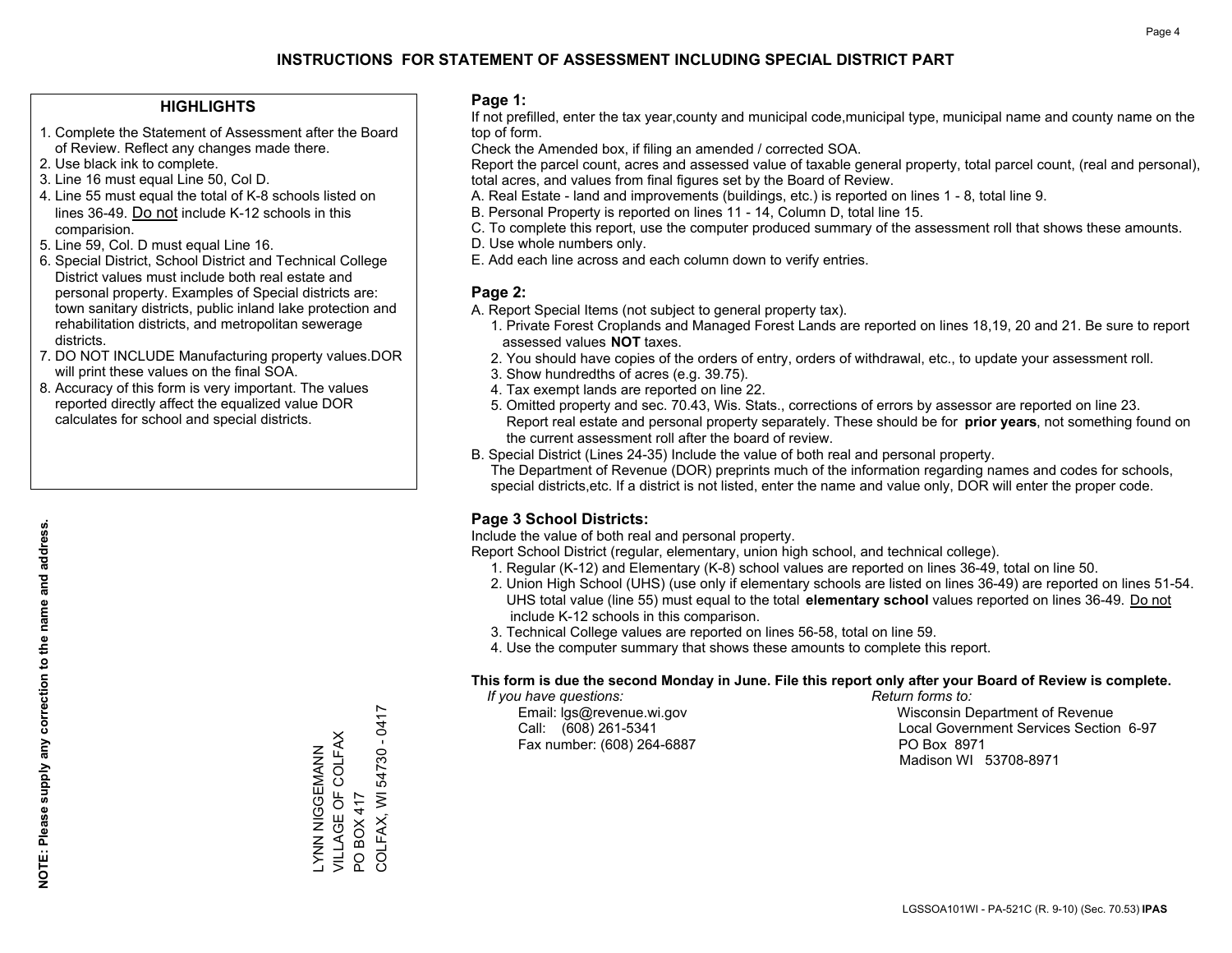**STATEMENT OF ASSESSMENT FOR 2016** 

**FINAL - EQUATED**

|                | <b>FOR</b>                                                                                                   | <b>VILLAGE OF</b><br>OF<br>Town - Village - City                                                                                                                                             | <b>DOWNING</b><br><b>Municipality Name</b> |              | <b>DUNN COUNTY</b><br><b>County Name</b>                             |                         |                                        | <b>WHEN COMPLETING THIS DOCUMENT</b><br>DO NOT WRITE OVER X's OR IN SHADED AREAS |
|----------------|--------------------------------------------------------------------------------------------------------------|----------------------------------------------------------------------------------------------------------------------------------------------------------------------------------------------|--------------------------------------------|--------------|----------------------------------------------------------------------|-------------------------|----------------------------------------|----------------------------------------------------------------------------------|
| Line<br>No.    | <b>REAL ESTATE</b><br>(See Lines 18 - 22 for                                                                 |                                                                                                                                                                                              |                                            | PARCEL COUNT | NO. OF ACRES<br><b>WHOLE</b><br>TOTAL LAND IMPROVEMENTS NUMBERS ONLY | <b>VALUE OF</b><br>LAND | <b>VALUE OF</b><br><b>IMPROVEMENTS</b> | <b>TOTAL VALUE OF LAND</b><br>AND IMPROVEMENTS                                   |
|                |                                                                                                              | other Real Estate)                                                                                                                                                                           | Col. A                                     | Col. B       | Col. C                                                               | Col. D                  | Col. E                                 | Col. F                                                                           |
| $\mathbf 1$    | <b>RESIDENTIAL - Class 1</b>                                                                                 |                                                                                                                                                                                              | 162                                        | 100          | 89                                                                   | 572,600                 | 6,881,000                              | 7,453,600                                                                        |
| 2              |                                                                                                              | <b>COMMERCIAL - Class 2</b>                                                                                                                                                                  | 18                                         | 9            | 3                                                                    | 70,000                  | 632,600                                | 702,600                                                                          |
| 3              |                                                                                                              | <b>MANUFACTURING - Class 3</b>                                                                                                                                                               | $\Omega$                                   | 0            | $\Omega$                                                             | 0                       | 0                                      | 0                                                                                |
| 4              | <b>AGRICULTURAL - Class 4</b>                                                                                |                                                                                                                                                                                              | 66                                         |              | 1,391                                                                | 166,400                 |                                        | 166,400                                                                          |
| 5              | <b>UNDEVELOPED - Class 5</b>                                                                                 |                                                                                                                                                                                              | 10                                         |              | 97                                                                   | 66,200                  |                                        | 66,200                                                                           |
| 6              | AGRICULTURAL FOREST - Class 5m                                                                               |                                                                                                                                                                                              | 17                                         |              | 134                                                                  | 133,900                 |                                        | 133,900                                                                          |
| $\overline{7}$ | <b>FOREST LANDS - Class 6</b>                                                                                |                                                                                                                                                                                              | $\overline{7}$                             |              | 80                                                                   | 154,900                 |                                        | 154,900                                                                          |
| 8              | OTHER - Class 7                                                                                              |                                                                                                                                                                                              | 9                                          | 9            | 17                                                                   | 51,000                  | 610,800                                | 661,800                                                                          |
| 9              |                                                                                                              | TOTAL - ALL COLUMNS                                                                                                                                                                          | 289                                        | 118          | 1,811                                                                | 1,215,000               | 8,124,400                              | 9,339,400                                                                        |
| 10             |                                                                                                              | NUMBER OF PERSONAL PROPERTY ACCOUNTS IN ROLL                                                                                                                                                 |                                            |              | 14                                                                   | <b>LOCALLY ASSESSED</b> | <b>MANUFACTURING</b>                   | <b>MERGED</b>                                                                    |
| 11             |                                                                                                              | BOATS AND OTHER WATERCRAFT NOT EXEMPT - Code 1                                                                                                                                               |                                            |              |                                                                      | 0                       | $\Omega$                               | 0                                                                                |
| 12             |                                                                                                              | MACHINERY, TOOLS AND PATTERNS - Code 2                                                                                                                                                       |                                            |              |                                                                      | 38,100                  | $\Omega$                               | 38,100                                                                           |
| 13             |                                                                                                              | FURNITURE, FIXTURES AND EQUIPMENT - Code 3                                                                                                                                                   |                                            |              |                                                                      | 33,000                  | 0                                      | 33,000                                                                           |
| 14             |                                                                                                              | ALL OTHER PERSONAL PROPERTY NOT EXEMPT - Codes 4A, 4B, 4C                                                                                                                                    |                                            |              |                                                                      | 600                     | $\Omega$                               | 600                                                                              |
| 15             |                                                                                                              | TOTAL OF PERSONAL PROPERTY NOT EXEMPT (Total of Lines 11-14)                                                                                                                                 |                                            |              |                                                                      | 71,700                  | $\Omega$                               | 71,700                                                                           |
| 16             |                                                                                                              | AGGREGATE ASSESSED VALUE OF ALL PROPERTY SUBJECT TO THE GENERAL PROPERTY TAX (Total of Lines 9F and 15F)<br>MUST EQUAL TOTAL VALUE OF THE SCHOOL DISTRICTS (K-12 PLUS K-8) - Line 50, Col. F |                                            |              |                                                                      |                         |                                        | 9,411,100                                                                        |
| 17             | Name of Assessor<br><b>BOARD OF REVIEW</b><br>DATE OF FINAL ADJOURNMENT<br>06/09/2016<br><b>ROBERT IRWIN</b> |                                                                                                                                                                                              |                                            |              |                                                                      |                         | Telephone #                            | (715) 235-6941                                                                   |

*CO*

*MUN*

*ACCT NO0509*

*<sup>17</sup> <sup>116</sup>*

REMARKS

The Assessment Ratio to be used in calculating the estimated Fair Market Value on tax bills for this tax district is .96169017<br>This ratio should be used to convert assessed values to "Calculate Equalized Values" in Step 1 Commission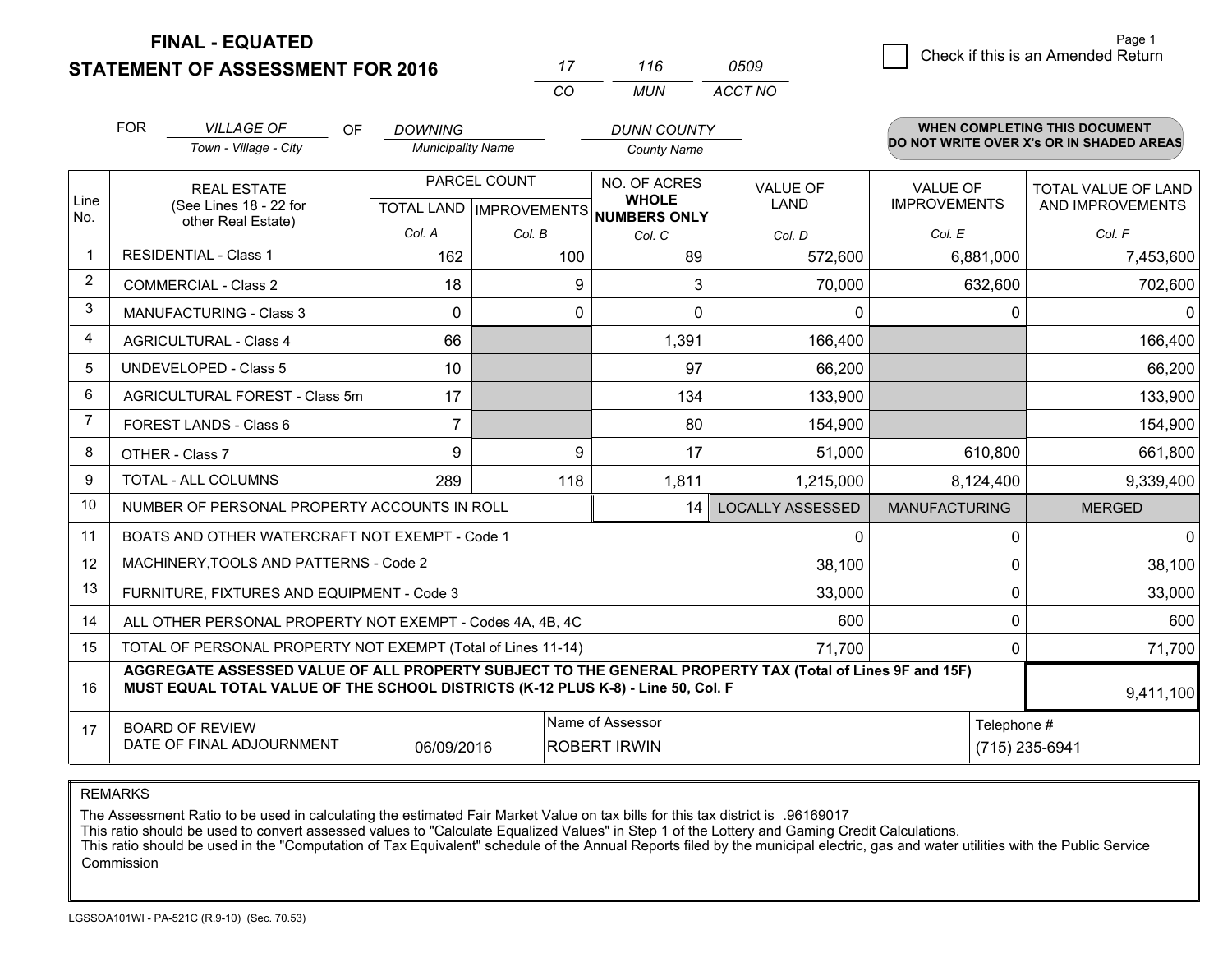*YEAR CO MUN ACCT NO* <sup>2016</sup> <sup>17</sup> <sup>116</sup> <sup>0509</sup>

Do not confuse FOREST LANDS (Line 7) with FOREST CROPS (in this section) - They are **NOT** the same

|    |                                  |                                             |  | Private Forest Crop - Reg Class @ 10¢ per acre                                 |                |                                                       | Private Forest Crop - Reg Class @ \$2.52 per acre                            |               |                    |  |
|----|----------------------------------|---------------------------------------------|--|--------------------------------------------------------------------------------|----------------|-------------------------------------------------------|------------------------------------------------------------------------------|---------------|--------------------|--|
| 18 | (a) PARCELS                      | (b) ACRES                                   |  | (c) ASSESSED VALUE                                                             |                | (d) PARCELS                                           | (e) ACRES                                                                    |               | (f) ASSESSED VALUE |  |
|    |                                  |                                             |  |                                                                                |                |                                                       |                                                                              |               |                    |  |
|    |                                  |                                             |  | Private Forest Crop - Special Class @ 20¢ per acre                             |                |                                                       | Entered Before 2005 Managed Forest - Ferrous Mining CLOSED @ \$8.27 per acre |               |                    |  |
| 19 | (a) PARCELS                      | (b) ACRES                                   |  | (c) ASSESSED VALUE                                                             |                | (d) PARCELS                                           | (e) ACRES                                                                    |               | (f) ASSESSED VALUE |  |
|    |                                  |                                             |  |                                                                                |                |                                                       |                                                                              |               |                    |  |
|    |                                  | Entered Before 2005 Managed Forest - OPEN @ |  | \$.79 per acre                                                                 |                |                                                       | Entered Before 2005 Managed Forest - CLOSED @ \$1.87 per acre                |               |                    |  |
| 20 | (a) PARCELS                      | (b) ACRES                                   |  | (c) ASSESSED VALUE                                                             |                | (d) PARCELS                                           | (e) ACRES                                                                    |               | (f) ASSESSED VALUE |  |
|    |                                  |                                             |  |                                                                                | $\overline{2}$ | 23                                                    |                                                                              | 23            |                    |  |
|    |                                  | Entered After 2004 Managed Forest - OPEN @  |  | \$2.14 per acre                                                                |                |                                                       | Entered After 2004 Managed Forest - CLOSED @ \$10.68 per acre                |               |                    |  |
| 21 | (a) PARCELS                      | (b) ACRES                                   |  | (c) ASSESSED VALUE                                                             |                | (d) PARCELS                                           | (e) ACRES                                                                    |               | (f) ASSESSED VALUE |  |
|    |                                  |                                             |  |                                                                                |                |                                                       |                                                                              |               |                    |  |
|    | (a) County Forest Cropland Acres |                                             |  | (b) Federal Acres                                                              |                | (d) County (NOT FOREST CROP) Acres<br>(c) State Acres |                                                                              |               | (e) Other Acres    |  |
| 22 |                                  |                                             |  |                                                                                |                |                                                       |                                                                              |               |                    |  |
|    |                                  |                                             |  |                                                                                |                | 10.06                                                 | 3.48                                                                         |               | 24.78              |  |
|    |                                  |                                             |  | Assessed Value of Omitted Property From Prior Years (Sec. 70.44)               |                |                                                       | Assessed Value of Sec. 70.43 Corrections of Errors by Assessors              |               |                    |  |
| 23 |                                  | (a) REAL ESTATE                             |  | (b) PERSONAL                                                                   |                |                                                       | (c1) REAL ESTATE                                                             |               | (c2) PERSONAL      |  |
|    |                                  |                                             |  |                                                                                |                |                                                       |                                                                              |               |                    |  |
|    |                                  |                                             |  | Manufacturing Equated Value of Omitted Property From Prior Years (Sec. 70.995) |                |                                                       | Mfg. Equated Value of Sec.70.43 Corrections of Errors by Assessors           |               |                    |  |
|    |                                  | (d) REAL ESTATE                             |  | (e) PERSONAL                                                                   |                |                                                       | (f1) REAL ESTATE                                                             | (f2) PERSONAL |                    |  |
|    |                                  |                                             |  |                                                                                |                |                                                       |                                                                              |               |                    |  |

## **SPECIAL DISTRICTS**

| Line<br>No. | Enter 6-digit<br>Special District<br>Code (Col. A) | <b>Account</b><br><b>Number</b><br>(Col. B) | <b>Special District Name</b><br>(Col. C) | <b>Locally Assessed Value</b><br>of Real Estate and<br>Personal Property (Col. D) | Mfg Value of Real Estate<br>and Personal Property<br>(Col. E) | <b>Merged Value of</b><br><b>Real Estate and</b><br>Personal Property (Col. F) |
|-------------|----------------------------------------------------|---------------------------------------------|------------------------------------------|-----------------------------------------------------------------------------------|---------------------------------------------------------------|--------------------------------------------------------------------------------|
| 24          |                                                    |                                             |                                          |                                                                                   |                                                               |                                                                                |
| 25          |                                                    |                                             |                                          |                                                                                   |                                                               |                                                                                |
| 26          |                                                    |                                             |                                          |                                                                                   |                                                               |                                                                                |
| 27          |                                                    |                                             |                                          |                                                                                   |                                                               |                                                                                |
| 28          |                                                    |                                             |                                          |                                                                                   |                                                               |                                                                                |
| 29          |                                                    |                                             |                                          |                                                                                   |                                                               |                                                                                |
| 30          |                                                    |                                             |                                          |                                                                                   |                                                               |                                                                                |
| 31          |                                                    |                                             |                                          |                                                                                   |                                                               |                                                                                |
| 32          |                                                    |                                             |                                          |                                                                                   |                                                               |                                                                                |
| 33          |                                                    |                                             |                                          |                                                                                   |                                                               |                                                                                |
| 34          |                                                    |                                             |                                          |                                                                                   |                                                               |                                                                                |
| 35          |                                                    |                                             |                                          |                                                                                   |                                                               |                                                                                |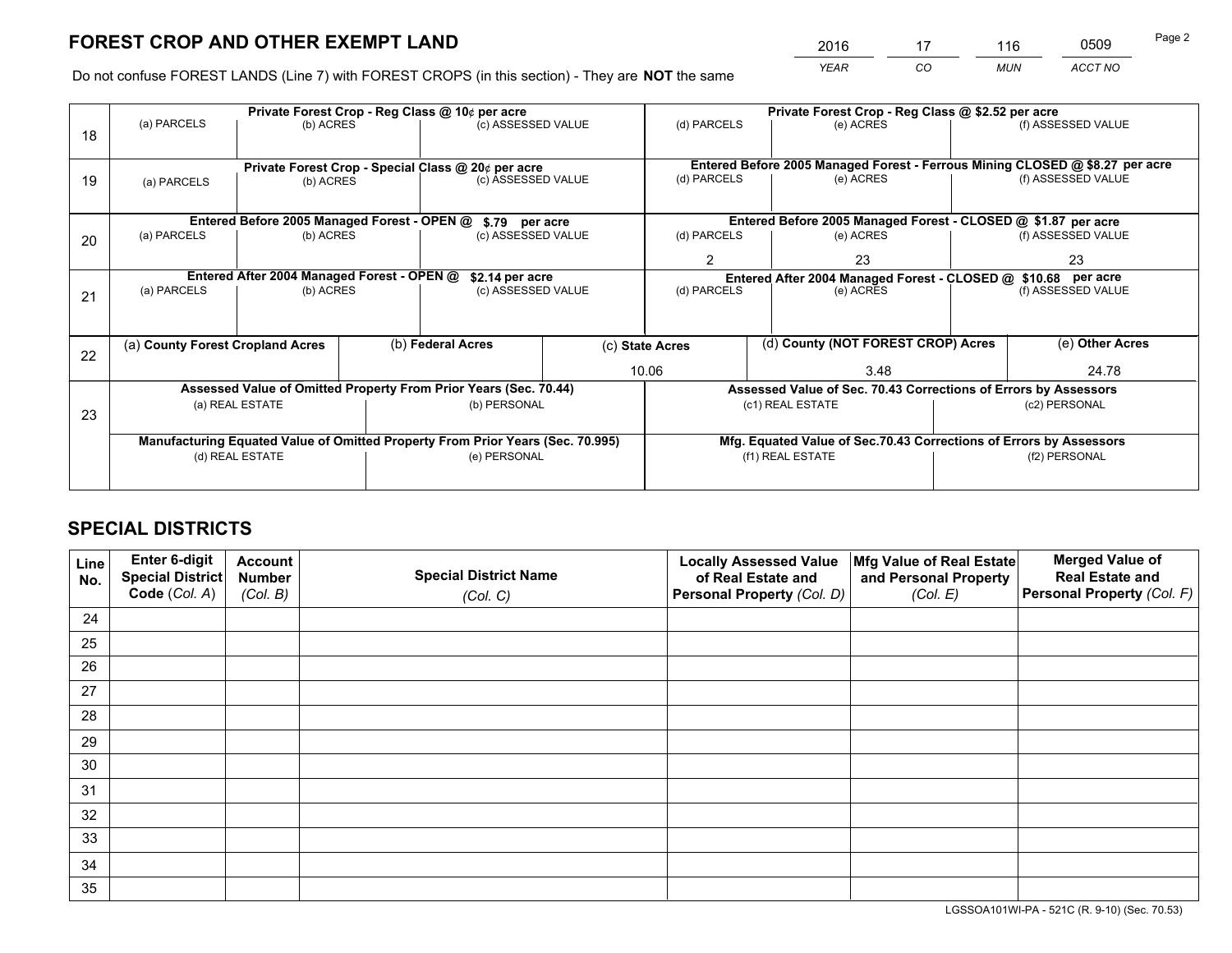|             |                                                                 |                                             |                                                         | <b>YEAR</b>                                                                       | CO<br><b>MUN</b>                                              | ACCT NO                                                                        |  |  |  |  |  |
|-------------|-----------------------------------------------------------------|---------------------------------------------|---------------------------------------------------------|-----------------------------------------------------------------------------------|---------------------------------------------------------------|--------------------------------------------------------------------------------|--|--|--|--|--|
| Line<br>No. | <b>Enter 6-digit</b><br><b>School District</b><br>Code (Col. A) | <b>Account</b><br><b>Number</b><br>(Col. B) | <b>School District Name</b><br>(Col. C)                 | <b>Locally Assessed Value</b><br>of Real Estate and<br>Personal Property (Col. D) | Mfg Value of Real Estate<br>and Personal Property<br>(Col. E) | <b>Merged Value of</b><br><b>Real Estate and</b><br>Personal Property (Col. F) |  |  |  |  |  |
|             | A. SCHOOL DISTRICTS (K-8 and K-12)                              |                                             |                                                         |                                                                                   |                                                               |                                                                                |  |  |  |  |  |
| 36          | 552198                                                          | 0328                                        | SCH D OF GLENWOOD CITY                                  | 9,411,100                                                                         |                                                               | 9,411,100                                                                      |  |  |  |  |  |
| 37          |                                                                 |                                             |                                                         |                                                                                   |                                                               |                                                                                |  |  |  |  |  |
| 38          |                                                                 |                                             |                                                         |                                                                                   |                                                               |                                                                                |  |  |  |  |  |
| 39          |                                                                 |                                             |                                                         |                                                                                   |                                                               |                                                                                |  |  |  |  |  |
| 40          |                                                                 |                                             |                                                         |                                                                                   |                                                               |                                                                                |  |  |  |  |  |
| 41<br>42    |                                                                 |                                             |                                                         |                                                                                   |                                                               |                                                                                |  |  |  |  |  |
| 43          |                                                                 |                                             |                                                         |                                                                                   |                                                               |                                                                                |  |  |  |  |  |
| 44          |                                                                 |                                             |                                                         |                                                                                   |                                                               |                                                                                |  |  |  |  |  |
| 45          |                                                                 |                                             |                                                         |                                                                                   |                                                               |                                                                                |  |  |  |  |  |
| 46          |                                                                 |                                             |                                                         |                                                                                   |                                                               |                                                                                |  |  |  |  |  |
| 47          |                                                                 |                                             |                                                         |                                                                                   |                                                               |                                                                                |  |  |  |  |  |
| 48          |                                                                 |                                             |                                                         |                                                                                   |                                                               |                                                                                |  |  |  |  |  |
| 49          |                                                                 |                                             |                                                         |                                                                                   |                                                               |                                                                                |  |  |  |  |  |
| 50          |                                                                 |                                             | TOTAL ASSESSED VALUE OF SCHOOL DISTRICTS (K-8 and K-12) | 9,411,100                                                                         |                                                               | 9,411,100                                                                      |  |  |  |  |  |
|             | <b>B.</b><br><b>UNION HIGH SCHOOL DISTRICTS</b>                 |                                             |                                                         |                                                                                   |                                                               |                                                                                |  |  |  |  |  |
| 51          |                                                                 |                                             |                                                         |                                                                                   |                                                               |                                                                                |  |  |  |  |  |
| 52          |                                                                 |                                             |                                                         |                                                                                   |                                                               |                                                                                |  |  |  |  |  |
| 53<br>54    |                                                                 |                                             |                                                         |                                                                                   |                                                               |                                                                                |  |  |  |  |  |
|             |                                                                 |                                             | TOTAL ASSESSED VALUE OF UNION HIGH SCHOOLS              |                                                                                   |                                                               |                                                                                |  |  |  |  |  |
| 55          | C.<br><b>TECHNICAL COLLEGE DISTRICTS</b>                        |                                             |                                                         |                                                                                   |                                                               |                                                                                |  |  |  |  |  |
| 56          | 000100                                                          | 0001                                        | CHIPPEWA VALLEY TECHNICAL COLLEGE EAUC                  | 9,411,100                                                                         |                                                               | 9,411,100                                                                      |  |  |  |  |  |
| 57          |                                                                 |                                             |                                                         |                                                                                   |                                                               |                                                                                |  |  |  |  |  |
| 58          |                                                                 |                                             |                                                         |                                                                                   |                                                               |                                                                                |  |  |  |  |  |
| 59          |                                                                 |                                             | TOTAL ASSESSED VALUE OF TECHNICAL COLLEGES              | 9,411,100                                                                         |                                                               | 9,411,100                                                                      |  |  |  |  |  |

17

116

 *I hereby certify, to the best of my knowledge and belief, this form is complete and correct.*

**SCHOOL DISTRICTS**

| Print name of preparer | Title                    | Date (MM / DD / CCYY) |  |
|------------------------|--------------------------|-----------------------|--|
|                        |                          |                       |  |
| Signature of preparer  | Contact Telephone Number | E-mail address        |  |
|                        | $\overline{\phantom{0}}$ |                       |  |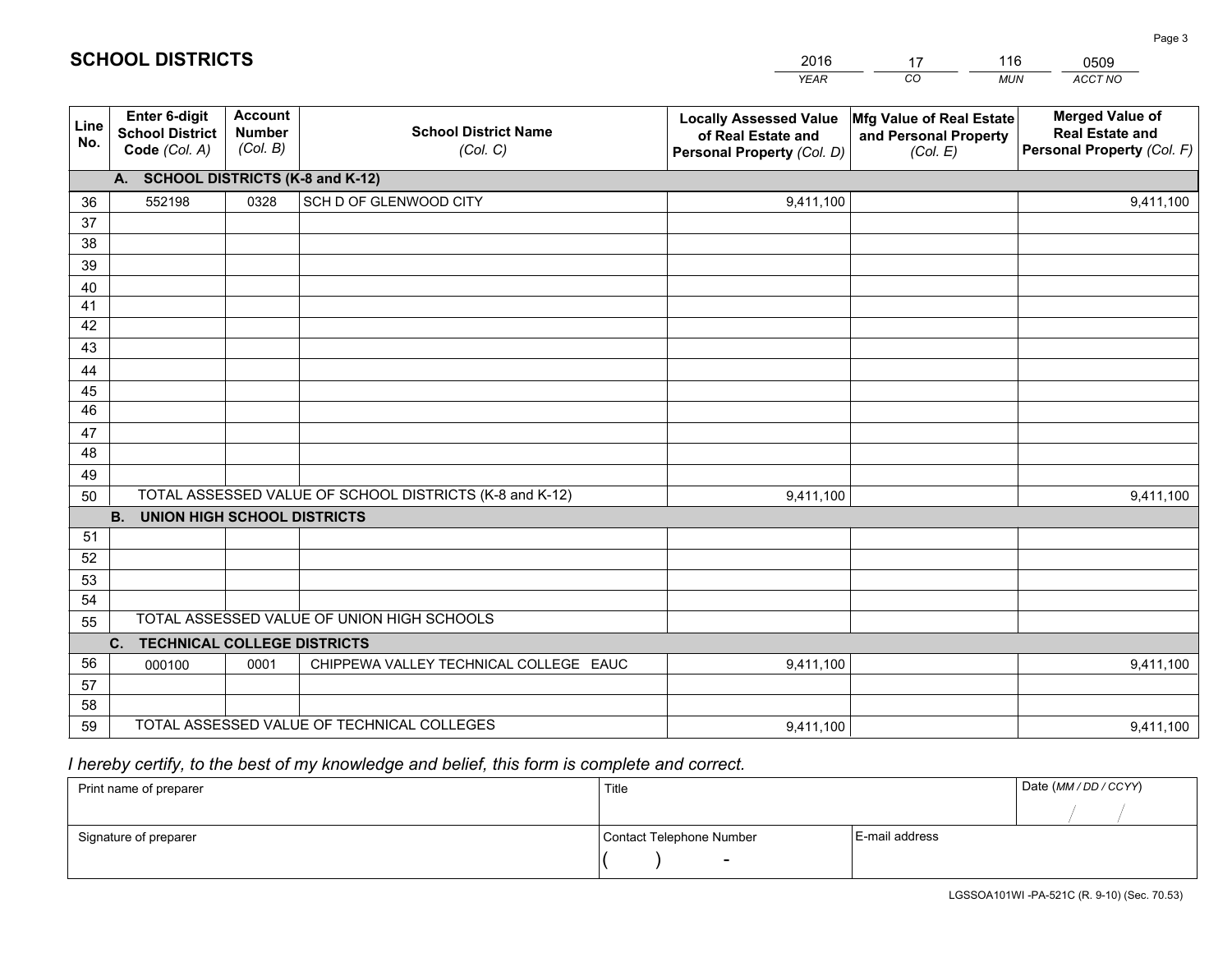#### **HIGHLIGHTS**

- 1. Complete the Statement of Assessment after the Board of Review. Reflect any changes made there.
- 2. Use black ink to complete.

**NOTE: Please supply any correction to the name and address.**

NOTE: Please supply any correction to the name and address.

- 3. Line 16 must equal Line 50, Col D.
- 4. Line 55 must equal the total of K-8 schools listed on lines 36-49. Do not include K-12 schools in this comparision.
- 5. Line 59, Col. D must equal Line 16.
- 6. Special District, School District and Technical College District values must include both real estate and personal property. Examples of Special districts are: town sanitary districts, public inland lake protection and rehabilitation districts, and metropolitan sewerage districts.
- 7. DO NOT INCLUDE Manufacturing property values.DOR will print these values on the final SOA.
- 8. Accuracy of this form is very important. The values reported directly affect the equalized value DOR calculates for school and special districts.

#### **Page 1:**

 If not prefilled, enter the tax year,county and municipal code,municipal type, municipal name and county name on the top of form.

Check the Amended box, if filing an amended / corrected SOA.

 Report the parcel count, acres and assessed value of taxable general property, total parcel count, (real and personal), total acres, and values from final figures set by the Board of Review.

- A. Real Estate land and improvements (buildings, etc.) is reported on lines 1 8, total line 9.
- B. Personal Property is reported on lines 11 14, Column D, total line 15.
- C. To complete this report, use the computer produced summary of the assessment roll that shows these amounts.
- D. Use whole numbers only.
- E. Add each line across and each column down to verify entries.

#### **Page 2:**

- A. Report Special Items (not subject to general property tax).
- 1. Private Forest Croplands and Managed Forest Lands are reported on lines 18,19, 20 and 21. Be sure to report assessed values **NOT** taxes.
- 2. You should have copies of the orders of entry, orders of withdrawal, etc., to update your assessment roll.
	- 3. Show hundredths of acres (e.g. 39.75).
- 4. Tax exempt lands are reported on line 22.
- 5. Omitted property and sec. 70.43, Wis. Stats., corrections of errors by assessor are reported on line 23. Report real estate and personal property separately. These should be for **prior years**, not something found on the current assessment roll after the board of review.
- B. Special District (Lines 24-35) Include the value of both real and personal property.

 The Department of Revenue (DOR) preprints much of the information regarding names and codes for schools, special districts,etc. If a district is not listed, enter the name and value only, DOR will enter the proper code.

## **Page 3 School Districts:**

Include the value of both real and personal property.

Report School District (regular, elementary, union high school, and technical college).

- 1. Regular (K-12) and Elementary (K-8) school values are reported on lines 36-49, total on line 50.
- 2. Union High School (UHS) (use only if elementary schools are listed on lines 36-49) are reported on lines 51-54. UHS total value (line 55) must equal to the total **elementary school** values reported on lines 36-49. Do notinclude K-12 schools in this comparison.
- 3. Technical College values are reported on lines 56-58, total on line 59.
- 4. Use the computer summary that shows these amounts to complete this report.

#### **This form is due the second Monday in June. File this report only after your Board of Review is complete.**

 *If you have questions: Return forms to:*

Fax number: (608) 264-6887 PO Box 8971

 Email: lgs@revenue.wi.gov Wisconsin Department of Revenue Call: (608) 261-5341 Local Government Services Section 6-97Madison WI 53708-8971

SUSAN PETRANOVICH<br>VILLAGE OF DOWNING<br>120 MAIN STREET VILLAGE OF DOWNING SUSAN PETRANOVICH DOWNING, WI 54734 DOWNING, WI 54734 120 MAIN STREET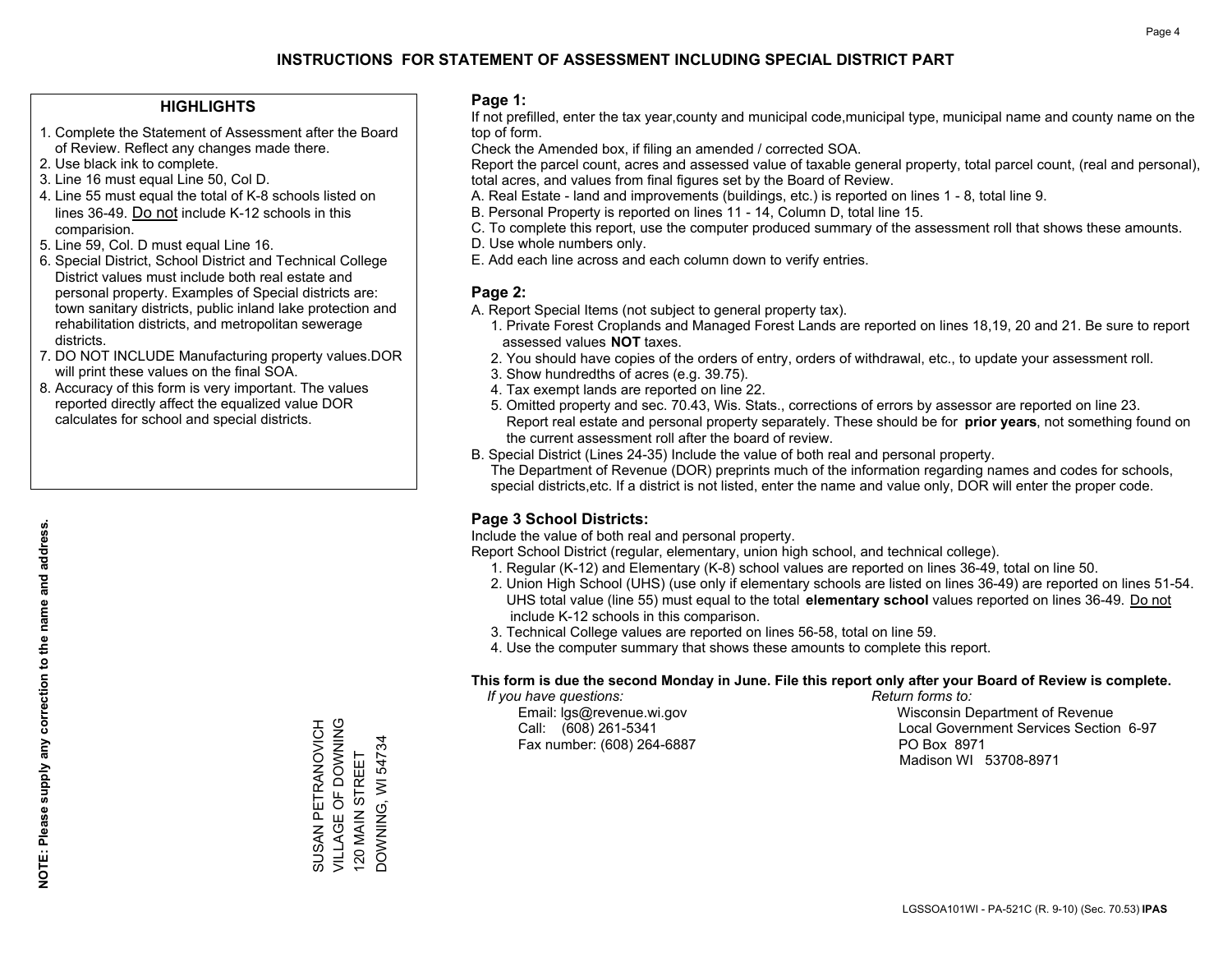**STATEMENT OF ASSESSMENT FOR 2016** 

**FINAL - EQUATED**

0 **Check if this is an Amended Return** Page 1

|                | <b>FOR</b>                                                                                                  | <b>VILLAGE OF</b><br>OF.<br>Town - Village - City                                                                                                                                            | <b>ELK MOUND</b><br><b>Municipality Name</b> |        | <b>DUNN COUNTY</b><br><b>County Name</b>            |                         |                                        | WHEN COMPLETING THIS DOCUMENT<br>DO NOT WRITE OVER X's OR IN SHADED AREAS |
|----------------|-------------------------------------------------------------------------------------------------------------|----------------------------------------------------------------------------------------------------------------------------------------------------------------------------------------------|----------------------------------------------|--------|-----------------------------------------------------|-------------------------|----------------------------------------|---------------------------------------------------------------------------|
| Line<br>No.    |                                                                                                             | PARCEL COUNT<br><b>REAL ESTATE</b><br>(See Lines 18 - 22 for<br>TOTAL LAND   IMPROVEMENTS<br>other Real Estate)                                                                              |                                              |        | NO. OF ACRES<br><b>WHOLE</b><br><b>NUMBERS ONLY</b> | <b>VALUE OF</b><br>LAND | <b>VALUE OF</b><br><b>IMPROVEMENTS</b> | TOTAL VALUE OF LAND<br>AND IMPROVEMENTS                                   |
|                |                                                                                                             |                                                                                                                                                                                              | Col. A                                       | Col. B | Col. C                                              | Col. D                  | Col. E                                 | Col. F                                                                    |
| $\mathbf 1$    |                                                                                                             | <b>RESIDENTIAL - Class 1</b>                                                                                                                                                                 | 258                                          | 225    | 84                                                  | 3,868,200               | 22,436,000                             | 26,304,200                                                                |
| 2              |                                                                                                             | <b>COMMERCIAL - Class 2</b>                                                                                                                                                                  | 32                                           | 31     | 26                                                  | 656,000                 | 5,281,700                              | 5,937,700                                                                 |
| 3              |                                                                                                             | MANUFACTURING - Class 3                                                                                                                                                                      | $\Omega$                                     | 0      | 0                                                   | 0                       | 0                                      | $\Omega$                                                                  |
| $\overline{4}$ |                                                                                                             | <b>AGRICULTURAL - Class 4</b>                                                                                                                                                                | 29                                           |        | 714                                                 | 117,500                 |                                        | 117,500                                                                   |
| 5              |                                                                                                             | <b>UNDEVELOPED - Class 5</b>                                                                                                                                                                 | 15                                           |        | 99                                                  | 29,300                  |                                        | 29,300                                                                    |
| 6              | AGRICULTURAL FOREST - Class 5m                                                                              |                                                                                                                                                                                              | 12                                           |        | 111                                                 | 106,100                 |                                        | 106,100                                                                   |
| $\overline{7}$ | FOREST LANDS - Class 6                                                                                      |                                                                                                                                                                                              | 5                                            |        | 83                                                  | 217,100                 |                                        | 217,100                                                                   |
| 8              |                                                                                                             | OTHER - Class 7                                                                                                                                                                              | 4                                            | 4      | 6                                                   | 33,700                  | 432,100                                | 465,800                                                                   |
| 9              |                                                                                                             | TOTAL - ALL COLUMNS                                                                                                                                                                          | 355                                          | 260    | 1,123                                               | 5,027,900               | 28,149,800                             | 33,177,700                                                                |
| 10             |                                                                                                             | NUMBER OF PERSONAL PROPERTY ACCOUNTS IN ROLL                                                                                                                                                 |                                              |        | 26                                                  | <b>LOCALLY ASSESSED</b> | <b>MANUFACTURING</b>                   | <b>MERGED</b>                                                             |
| 11             |                                                                                                             | BOATS AND OTHER WATERCRAFT NOT EXEMPT - Code 1                                                                                                                                               |                                              |        |                                                     | 0                       | 0                                      | $\mathbf{0}$                                                              |
| 12             |                                                                                                             | MACHINERY, TOOLS AND PATTERNS - Code 2                                                                                                                                                       |                                              |        |                                                     | 36,230                  | $\mathbf 0$                            | 36,230                                                                    |
| 13             |                                                                                                             | FURNITURE, FIXTURES AND EQUIPMENT - Code 3                                                                                                                                                   |                                              |        |                                                     | 85,140                  | 0                                      | 85,140                                                                    |
| 14             |                                                                                                             | ALL OTHER PERSONAL PROPERTY NOT EXEMPT - Codes 4A, 4B, 4C                                                                                                                                    |                                              |        |                                                     | 51,170                  | $\mathbf 0$                            | 51,170                                                                    |
| 15             |                                                                                                             | TOTAL OF PERSONAL PROPERTY NOT EXEMPT (Total of Lines 11-14)                                                                                                                                 |                                              |        |                                                     | 172,540                 | 0                                      | 172,540                                                                   |
| 16             |                                                                                                             | AGGREGATE ASSESSED VALUE OF ALL PROPERTY SUBJECT TO THE GENERAL PROPERTY TAX (Total of Lines 9F and 15F)<br>MUST EQUAL TOTAL VALUE OF THE SCHOOL DISTRICTS (K-12 PLUS K-8) - Line 50, Col. F |                                              |        |                                                     |                         |                                        | 33,350,240                                                                |
| 17             | Name of Assessor<br><b>BOARD OF REVIEW</b><br>DATE OF FINAL ADJOURNMENT<br>05/16/2016<br><b>GRED LAFOND</b> |                                                                                                                                                                                              |                                              |        |                                                     |                         | Telephone #                            | (715) 834-5801                                                            |

*CO*

*MUN*

*ACCT NO0510*

*<sup>17</sup> <sup>121</sup>*

REMARKS

The Assessment Ratio to be used in calculating the estimated Fair Market Value on tax bills for this tax district is .971522789<br>This ratio should be used to convert assessed values to "Calculate Equalized Values" in Step 1 Commission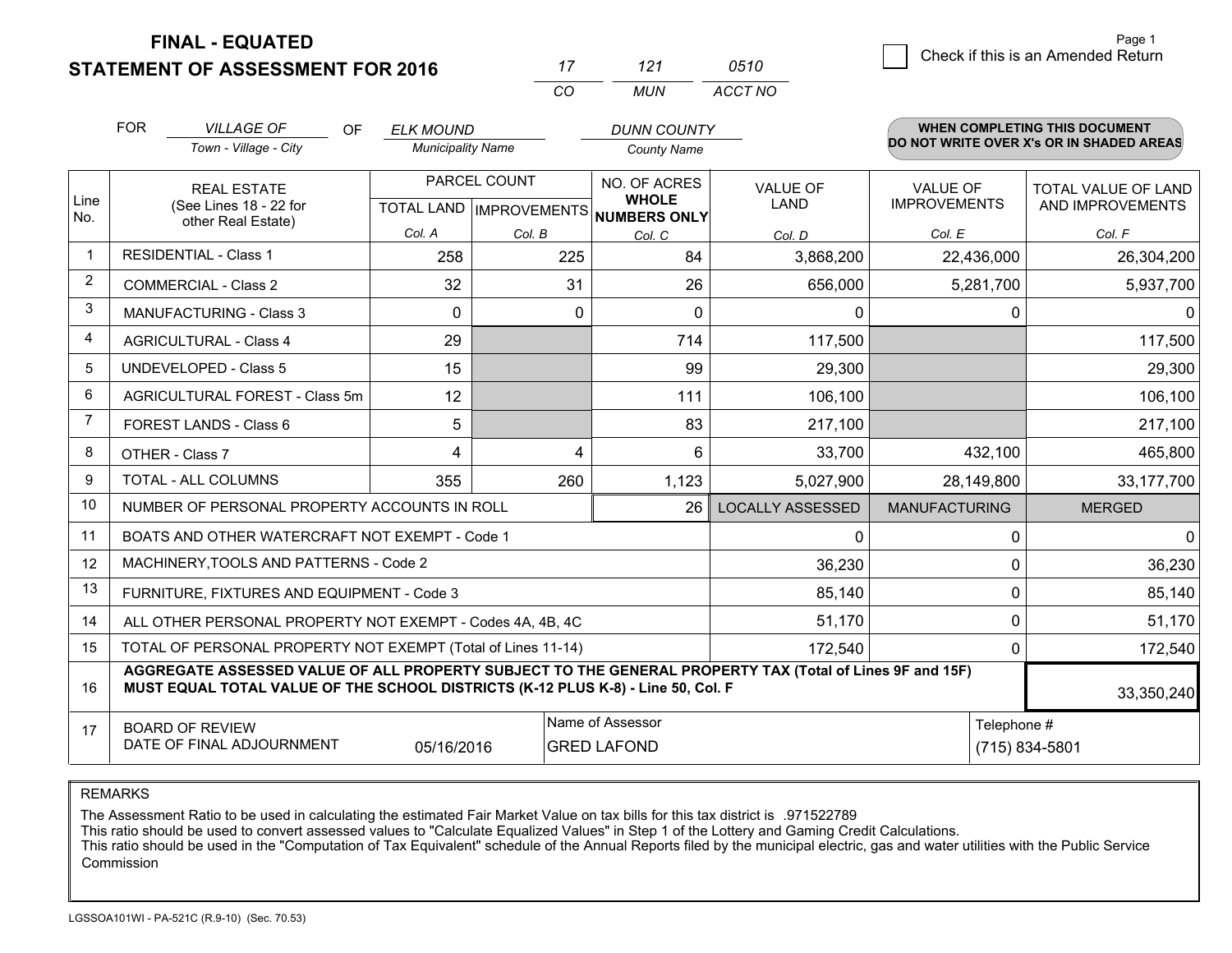*YEAR CO MUN ACCT NO* <sup>2016</sup> <sup>17</sup> <sup>121</sup> <sup>0510</sup>

Do not confuse FOREST LANDS (Line 7) with FOREST CROPS (in this section) - They are **NOT** the same

|    |                                  |                                                    |  | Private Forest Crop - Reg Class @ 10¢ per acre                                 |  |                  | Private Forest Crop - Reg Class @ \$2.52 per acre                            |               |                    |  |
|----|----------------------------------|----------------------------------------------------|--|--------------------------------------------------------------------------------|--|------------------|------------------------------------------------------------------------------|---------------|--------------------|--|
| 18 | (a) PARCELS                      | (b) ACRES                                          |  | (c) ASSESSED VALUE                                                             |  | (d) PARCELS      | (e) ACRES                                                                    |               | (f) ASSESSED VALUE |  |
|    |                                  | Private Forest Crop - Special Class @ 20¢ per acre |  |                                                                                |  |                  | Entered Before 2005 Managed Forest - Ferrous Mining CLOSED @ \$8.27 per acre |               |                    |  |
| 19 | (a) PARCELS                      | (b) ACRES                                          |  | (c) ASSESSED VALUE                                                             |  | (d) PARCELS      | (e) ACRES                                                                    |               | (f) ASSESSED VALUE |  |
|    |                                  | Entered Before 2005 Managed Forest - OPEN @        |  | \$.79 per acre                                                                 |  |                  | Entered Before 2005 Managed Forest - CLOSED @ \$1.87 per acre                |               |                    |  |
| 20 | (a) PARCELS<br>(b) ACRES         |                                                    |  | (c) ASSESSED VALUE                                                             |  | (d) PARCELS      | (e) ACRES                                                                    |               | (f) ASSESSED VALUE |  |
|    |                                  | Entered After 2004 Managed Forest - OPEN @         |  | \$2.14 per acre                                                                |  |                  | Entered After 2004 Managed Forest - CLOSED @ \$10.68 per acre                |               |                    |  |
| 21 | (a) PARCELS                      | (b) ACRES                                          |  | (c) ASSESSED VALUE                                                             |  | (d) PARCELS      | (e) ACRES                                                                    |               | (f) ASSESSED VALUE |  |
|    |                                  |                                                    |  |                                                                                |  |                  |                                                                              |               |                    |  |
| 22 | (a) County Forest Cropland Acres |                                                    |  | (b) Federal Acres                                                              |  | (c) State Acres  | (d) County (NOT FOREST CROP) Acres                                           |               | (e) Other Acres    |  |
|    |                                  |                                                    |  |                                                                                |  | 49               |                                                                              |               | 176                |  |
|    |                                  |                                                    |  | Assessed Value of Omitted Property From Prior Years (Sec. 70.44)               |  |                  | Assessed Value of Sec. 70.43 Corrections of Errors by Assessors              |               |                    |  |
| 23 |                                  | (a) REAL ESTATE                                    |  | (b) PERSONAL                                                                   |  | (c1) REAL ESTATE |                                                                              | (c2) PERSONAL |                    |  |
|    |                                  |                                                    |  | Manufacturing Equated Value of Omitted Property From Prior Years (Sec. 70.995) |  |                  | Mfg. Equated Value of Sec.70.43 Corrections of Errors by Assessors           |               |                    |  |
|    |                                  | (d) REAL ESTATE                                    |  | (e) PERSONAL                                                                   |  |                  | (f1) REAL ESTATE                                                             |               | (f2) PERSONAL      |  |
|    |                                  |                                                    |  |                                                                                |  |                  |                                                                              |               |                    |  |

## **SPECIAL DISTRICTS**

| Line<br>No. | Enter 6-digit<br><b>Special District</b> | <b>Account</b><br><b>Number</b> | <b>Special District Name</b> | <b>Locally Assessed Value</b><br>of Real Estate and | Mfg Value of Real Estate<br>and Personal Property | <b>Merged Value of</b><br><b>Real Estate and</b> |
|-------------|------------------------------------------|---------------------------------|------------------------------|-----------------------------------------------------|---------------------------------------------------|--------------------------------------------------|
|             | Code (Col. A)                            | (Col. B)                        | (Col. C)                     | Personal Property (Col. D)                          | (Col. E)                                          | Personal Property (Col. F)                       |
| 24          |                                          |                                 |                              |                                                     |                                                   |                                                  |
| 25          |                                          |                                 |                              |                                                     |                                                   |                                                  |
| 26          |                                          |                                 |                              |                                                     |                                                   |                                                  |
| 27          |                                          |                                 |                              |                                                     |                                                   |                                                  |
| 28          |                                          |                                 |                              |                                                     |                                                   |                                                  |
| 29          |                                          |                                 |                              |                                                     |                                                   |                                                  |
| 30          |                                          |                                 |                              |                                                     |                                                   |                                                  |
| 31          |                                          |                                 |                              |                                                     |                                                   |                                                  |
| 32          |                                          |                                 |                              |                                                     |                                                   |                                                  |
| 33          |                                          |                                 |                              |                                                     |                                                   |                                                  |
| 34          |                                          |                                 |                              |                                                     |                                                   |                                                  |
| 35          |                                          |                                 |                              |                                                     |                                                   |                                                  |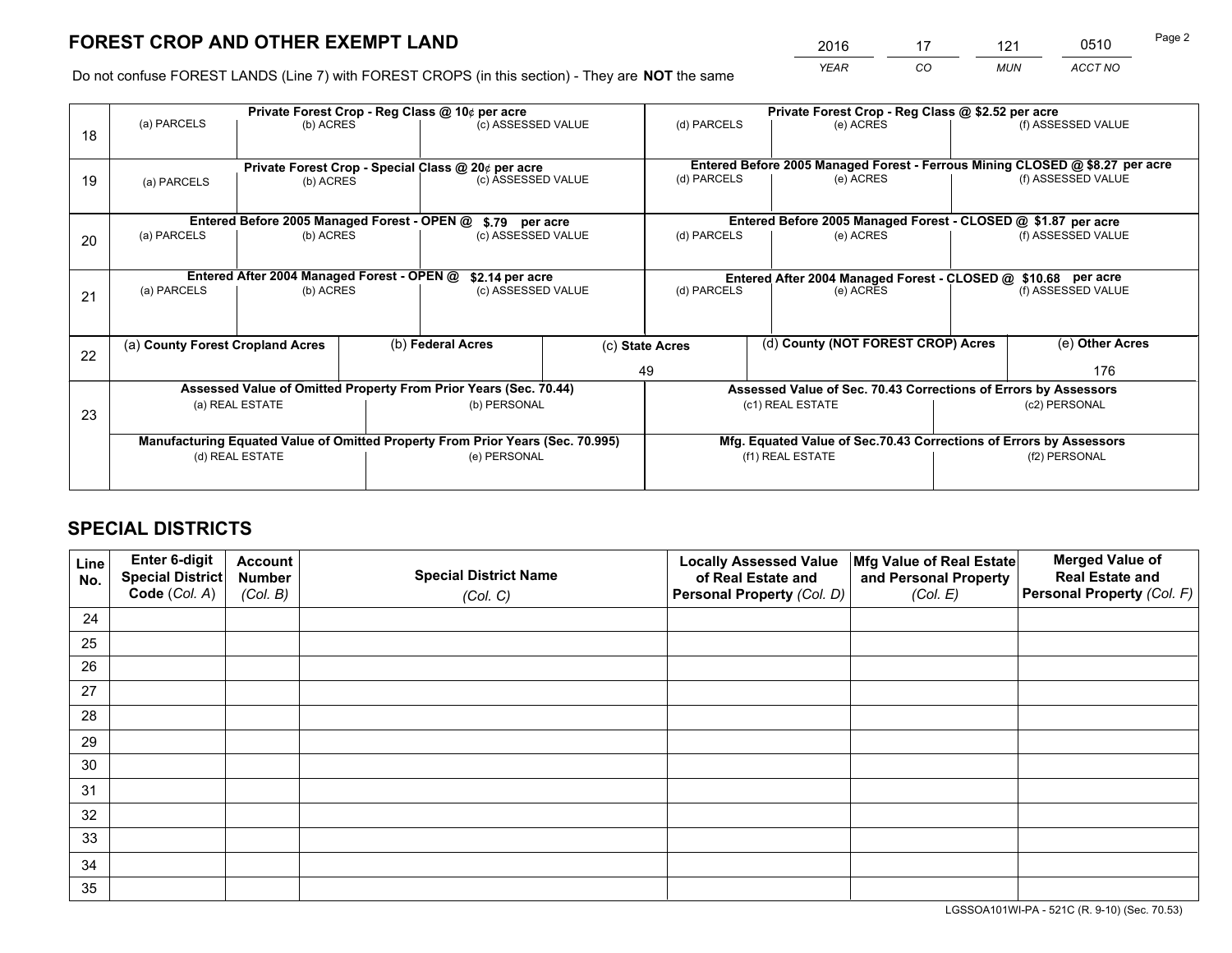| <b>Account</b><br><b>Merged Value of</b><br>Enter 6-digit<br><b>Locally Assessed Value</b><br>Mfg Value of Real Estate<br>Line<br><b>School District Name</b><br><b>Number</b><br><b>School District</b><br><b>Real Estate and</b><br>of Real Estate and<br>and Personal Property<br>No.<br>(Col. B)<br>Personal Property (Col. F)<br>Code (Col. A)<br>(Col. C)<br>Personal Property (Col. D)<br>(Col. E)<br>A. SCHOOL DISTRICTS (K-8 and K-12)<br>SCH D OF ELK MOUND AREA<br>171645<br>0116<br>36<br>33,350,240<br>33,350,240<br>37<br>38<br>39<br>40<br>41<br>42<br>43<br>44<br>45<br>46<br>47<br>48<br>49<br>TOTAL ASSESSED VALUE OF SCHOOL DISTRICTS (K-8 and K-12)<br>50<br>33,350,240<br>33,350,240<br><b>UNION HIGH SCHOOL DISTRICTS</b><br><b>B.</b><br>51<br>52<br>53<br>54<br>TOTAL ASSESSED VALUE OF UNION HIGH SCHOOLS<br>55<br>C.<br><b>TECHNICAL COLLEGE DISTRICTS</b><br>56<br>CHIPPEWA VALLEY TECHNICAL COLLEGE EAUC<br>000100<br>0001<br>33,350,240<br>33,350,240<br>57 |    |  |  |  | YEAR | CO.<br><b>MUN</b> | ACCT NO |  |  |  |  |  |
|------------------------------------------------------------------------------------------------------------------------------------------------------------------------------------------------------------------------------------------------------------------------------------------------------------------------------------------------------------------------------------------------------------------------------------------------------------------------------------------------------------------------------------------------------------------------------------------------------------------------------------------------------------------------------------------------------------------------------------------------------------------------------------------------------------------------------------------------------------------------------------------------------------------------------------------------------------------------------------------|----|--|--|--|------|-------------------|---------|--|--|--|--|--|
|                                                                                                                                                                                                                                                                                                                                                                                                                                                                                                                                                                                                                                                                                                                                                                                                                                                                                                                                                                                          |    |  |  |  |      |                   |         |  |  |  |  |  |
|                                                                                                                                                                                                                                                                                                                                                                                                                                                                                                                                                                                                                                                                                                                                                                                                                                                                                                                                                                                          |    |  |  |  |      |                   |         |  |  |  |  |  |
|                                                                                                                                                                                                                                                                                                                                                                                                                                                                                                                                                                                                                                                                                                                                                                                                                                                                                                                                                                                          |    |  |  |  |      |                   |         |  |  |  |  |  |
|                                                                                                                                                                                                                                                                                                                                                                                                                                                                                                                                                                                                                                                                                                                                                                                                                                                                                                                                                                                          |    |  |  |  |      |                   |         |  |  |  |  |  |
|                                                                                                                                                                                                                                                                                                                                                                                                                                                                                                                                                                                                                                                                                                                                                                                                                                                                                                                                                                                          |    |  |  |  |      |                   |         |  |  |  |  |  |
|                                                                                                                                                                                                                                                                                                                                                                                                                                                                                                                                                                                                                                                                                                                                                                                                                                                                                                                                                                                          |    |  |  |  |      |                   |         |  |  |  |  |  |
|                                                                                                                                                                                                                                                                                                                                                                                                                                                                                                                                                                                                                                                                                                                                                                                                                                                                                                                                                                                          |    |  |  |  |      |                   |         |  |  |  |  |  |
|                                                                                                                                                                                                                                                                                                                                                                                                                                                                                                                                                                                                                                                                                                                                                                                                                                                                                                                                                                                          |    |  |  |  |      |                   |         |  |  |  |  |  |
|                                                                                                                                                                                                                                                                                                                                                                                                                                                                                                                                                                                                                                                                                                                                                                                                                                                                                                                                                                                          |    |  |  |  |      |                   |         |  |  |  |  |  |
|                                                                                                                                                                                                                                                                                                                                                                                                                                                                                                                                                                                                                                                                                                                                                                                                                                                                                                                                                                                          |    |  |  |  |      |                   |         |  |  |  |  |  |
|                                                                                                                                                                                                                                                                                                                                                                                                                                                                                                                                                                                                                                                                                                                                                                                                                                                                                                                                                                                          |    |  |  |  |      |                   |         |  |  |  |  |  |
|                                                                                                                                                                                                                                                                                                                                                                                                                                                                                                                                                                                                                                                                                                                                                                                                                                                                                                                                                                                          |    |  |  |  |      |                   |         |  |  |  |  |  |
|                                                                                                                                                                                                                                                                                                                                                                                                                                                                                                                                                                                                                                                                                                                                                                                                                                                                                                                                                                                          |    |  |  |  |      |                   |         |  |  |  |  |  |
|                                                                                                                                                                                                                                                                                                                                                                                                                                                                                                                                                                                                                                                                                                                                                                                                                                                                                                                                                                                          |    |  |  |  |      |                   |         |  |  |  |  |  |
|                                                                                                                                                                                                                                                                                                                                                                                                                                                                                                                                                                                                                                                                                                                                                                                                                                                                                                                                                                                          |    |  |  |  |      |                   |         |  |  |  |  |  |
|                                                                                                                                                                                                                                                                                                                                                                                                                                                                                                                                                                                                                                                                                                                                                                                                                                                                                                                                                                                          |    |  |  |  |      |                   |         |  |  |  |  |  |
|                                                                                                                                                                                                                                                                                                                                                                                                                                                                                                                                                                                                                                                                                                                                                                                                                                                                                                                                                                                          |    |  |  |  |      |                   |         |  |  |  |  |  |
|                                                                                                                                                                                                                                                                                                                                                                                                                                                                                                                                                                                                                                                                                                                                                                                                                                                                                                                                                                                          |    |  |  |  |      |                   |         |  |  |  |  |  |
|                                                                                                                                                                                                                                                                                                                                                                                                                                                                                                                                                                                                                                                                                                                                                                                                                                                                                                                                                                                          |    |  |  |  |      |                   |         |  |  |  |  |  |
|                                                                                                                                                                                                                                                                                                                                                                                                                                                                                                                                                                                                                                                                                                                                                                                                                                                                                                                                                                                          |    |  |  |  |      |                   |         |  |  |  |  |  |
|                                                                                                                                                                                                                                                                                                                                                                                                                                                                                                                                                                                                                                                                                                                                                                                                                                                                                                                                                                                          |    |  |  |  |      |                   |         |  |  |  |  |  |
|                                                                                                                                                                                                                                                                                                                                                                                                                                                                                                                                                                                                                                                                                                                                                                                                                                                                                                                                                                                          |    |  |  |  |      |                   |         |  |  |  |  |  |
|                                                                                                                                                                                                                                                                                                                                                                                                                                                                                                                                                                                                                                                                                                                                                                                                                                                                                                                                                                                          |    |  |  |  |      |                   |         |  |  |  |  |  |
|                                                                                                                                                                                                                                                                                                                                                                                                                                                                                                                                                                                                                                                                                                                                                                                                                                                                                                                                                                                          |    |  |  |  |      |                   |         |  |  |  |  |  |
|                                                                                                                                                                                                                                                                                                                                                                                                                                                                                                                                                                                                                                                                                                                                                                                                                                                                                                                                                                                          | 58 |  |  |  |      |                   |         |  |  |  |  |  |
| TOTAL ASSESSED VALUE OF TECHNICAL COLLEGES<br>59<br>33,350,240<br>33,350,240                                                                                                                                                                                                                                                                                                                                                                                                                                                                                                                                                                                                                                                                                                                                                                                                                                                                                                             |    |  |  |  |      |                   |         |  |  |  |  |  |

17

121

 *I hereby certify, to the best of my knowledge and belief, this form is complete and correct.*

**SCHOOL DISTRICTS**

| Print name of preparer | Title                    | Date (MM/DD/CCYY) |  |
|------------------------|--------------------------|-------------------|--|
|                        |                          |                   |  |
| Signature of preparer  | Contact Telephone Number | E-mail address    |  |
|                        | $\overline{\phantom{a}}$ |                   |  |

Page 3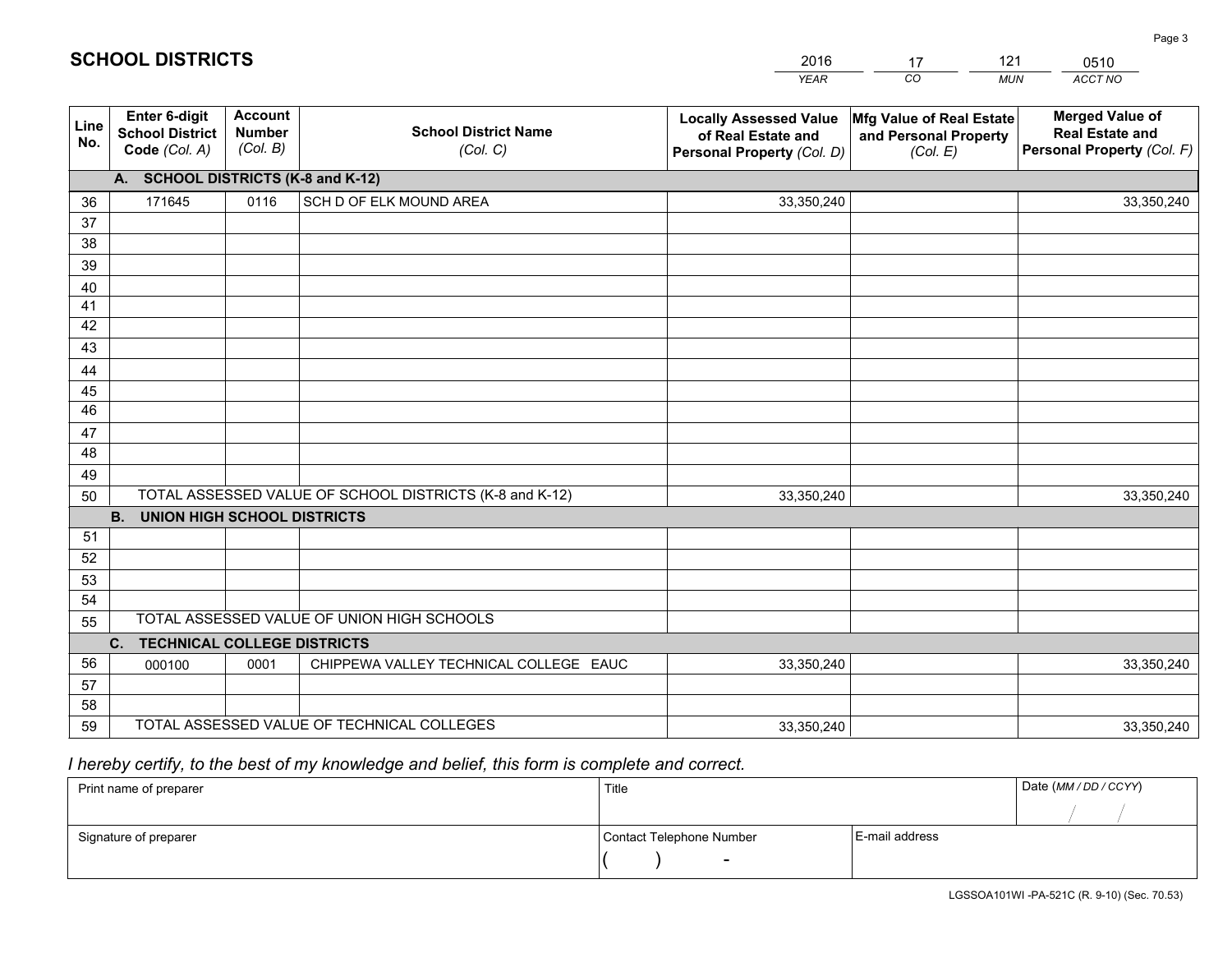#### **HIGHLIGHTS**

- 1. Complete the Statement of Assessment after the Board of Review. Reflect any changes made there.
- 2. Use black ink to complete.
- 3. Line 16 must equal Line 50, Col D.
- 4. Line 55 must equal the total of K-8 schools listed on lines 36-49. Do not include K-12 schools in this comparision.
- 5. Line 59, Col. D must equal Line 16.
- 6. Special District, School District and Technical College District values must include both real estate and personal property. Examples of Special districts are: town sanitary districts, public inland lake protection and rehabilitation districts, and metropolitan sewerage districts.
- 7. DO NOT INCLUDE Manufacturing property values.DOR will print these values on the final SOA.

PATRICIA HAHN

PATRICIA HAHN

VILLAGE OF ELK MOUND

VILLAGE OF ELK MOUND

PO BOX 188

 $\overline{S}$ 

**BOX 188** 

ELK MOUND, WI 54739 - 0188

ELK MOUND, WI

54739

 $-0188$ 

 8. Accuracy of this form is very important. The values reported directly affect the equalized value DOR calculates for school and special districts.

#### **Page 1:**

 If not prefilled, enter the tax year,county and municipal code,municipal type, municipal name and county name on the top of form.

Check the Amended box, if filing an amended / corrected SOA.

 Report the parcel count, acres and assessed value of taxable general property, total parcel count, (real and personal), total acres, and values from final figures set by the Board of Review.

- A. Real Estate land and improvements (buildings, etc.) is reported on lines 1 8, total line 9.
- B. Personal Property is reported on lines 11 14, Column D, total line 15.
- C. To complete this report, use the computer produced summary of the assessment roll that shows these amounts.
- D. Use whole numbers only.
- E. Add each line across and each column down to verify entries.

#### **Page 2:**

- A. Report Special Items (not subject to general property tax).
- 1. Private Forest Croplands and Managed Forest Lands are reported on lines 18,19, 20 and 21. Be sure to report assessed values **NOT** taxes.
- 2. You should have copies of the orders of entry, orders of withdrawal, etc., to update your assessment roll.
	- 3. Show hundredths of acres (e.g. 39.75).
- 4. Tax exempt lands are reported on line 22.
- 5. Omitted property and sec. 70.43, Wis. Stats., corrections of errors by assessor are reported on line 23. Report real estate and personal property separately. These should be for **prior years**, not something found on the current assessment roll after the board of review.
- B. Special District (Lines 24-35) Include the value of both real and personal property.

 The Department of Revenue (DOR) preprints much of the information regarding names and codes for schools, special districts,etc. If a district is not listed, enter the name and value only, DOR will enter the proper code.

## **Page 3 School Districts:**

Include the value of both real and personal property.

Report School District (regular, elementary, union high school, and technical college).

- 1. Regular (K-12) and Elementary (K-8) school values are reported on lines 36-49, total on line 50.
- 2. Union High School (UHS) (use only if elementary schools are listed on lines 36-49) are reported on lines 51-54. UHS total value (line 55) must equal to the total **elementary school** values reported on lines 36-49. Do notinclude K-12 schools in this comparison.
- 3. Technical College values are reported on lines 56-58, total on line 59.
- 4. Use the computer summary that shows these amounts to complete this report.

#### **This form is due the second Monday in June. File this report only after your Board of Review is complete.**

 *If you have questions: Return forms to:*

Fax number: (608) 264-6887 PO Box 8971

 Email: lgs@revenue.wi.gov Wisconsin Department of Revenue Call: (608) 261-5341 Local Government Services Section 6-97Madison WI 53708-8971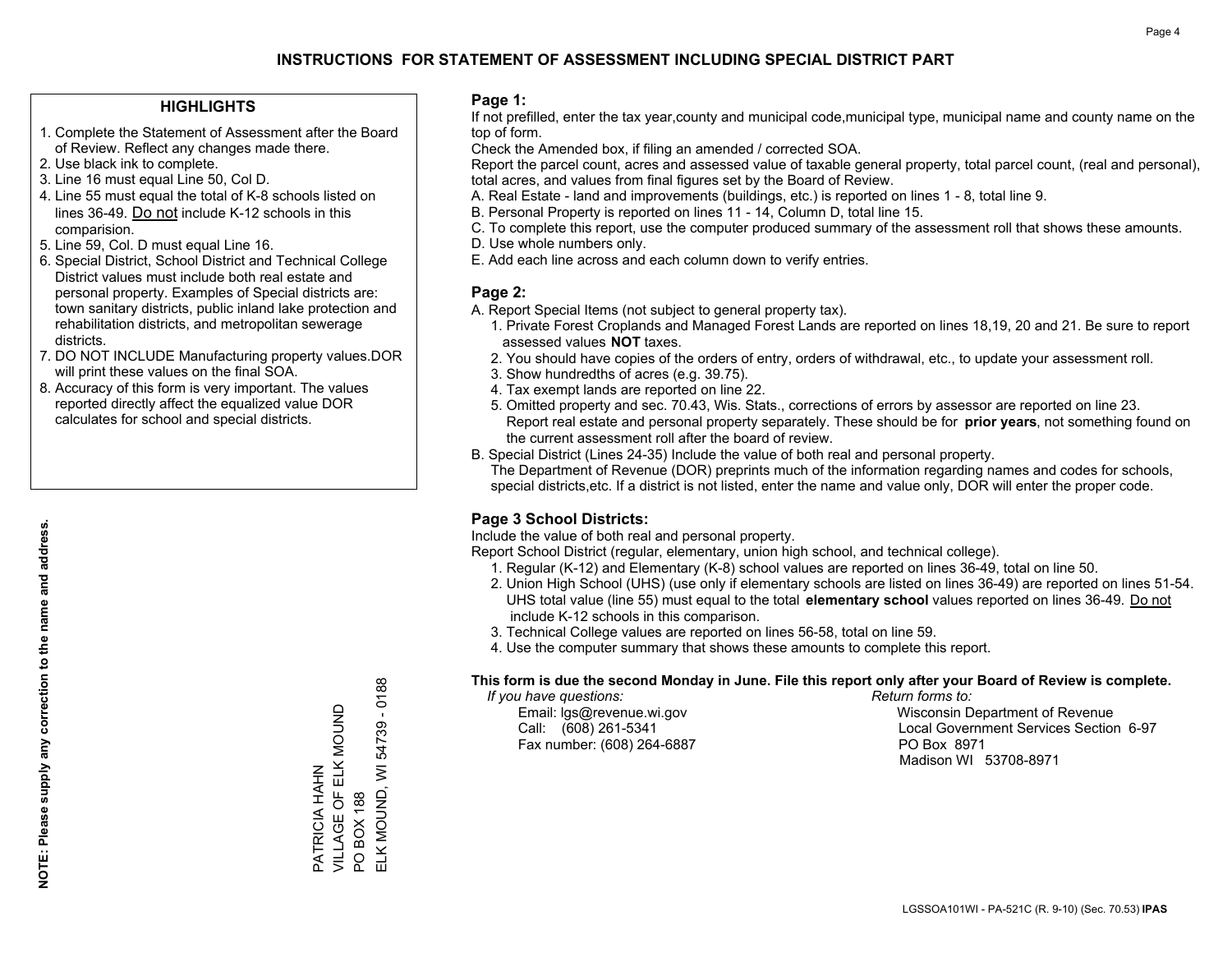**STATEMENT OF ASSESSMENT FOR 2016** 

**FINAL - EQUATED**

| 17 | 141 | 0511       | Check if this is an Amended Return |
|----|-----|------------|------------------------------------|
| CO |     | MUN ACCTNO |                                    |

|                | <b>FOR</b><br><b>VILLAGE OF</b>                                                                                                                                                                            | <b>OF</b>  | <b>KNAPP</b>             |                    | <b>DUNN COUNTY</b>                  |                         |                      | WHEN COMPLETING THIS DOCUMENT            |  |
|----------------|------------------------------------------------------------------------------------------------------------------------------------------------------------------------------------------------------------|------------|--------------------------|--------------------|-------------------------------------|-------------------------|----------------------|------------------------------------------|--|
|                | Town - Village - City                                                                                                                                                                                      |            | <b>Municipality Name</b> |                    | <b>County Name</b>                  |                         |                      | DO NOT WRITE OVER X's OR IN SHADED AREAS |  |
|                | <b>REAL ESTATE</b>                                                                                                                                                                                         |            |                          | PARCEL COUNT       | NO. OF ACRES<br><b>WHOLE</b>        | <b>VALUE OF</b>         | <b>VALUE OF</b>      | <b>TOTAL VALUE OF LAND</b>               |  |
| Line<br>No.    | (See Lines 18 - 22 for<br>other Real Estate)                                                                                                                                                               |            |                          |                    | TOTAL LAND MPROVEMENTS NUMBERS ONLY | <b>LAND</b>             | <b>IMPROVEMENTS</b>  | AND IMPROVEMENTS                         |  |
|                |                                                                                                                                                                                                            |            | Col. A                   | Col. B             | Col. C                              | Col. D                  | Col. E               | Col. F                                   |  |
| $\mathbf{1}$   | <b>RESIDENTIAL - Class 1</b>                                                                                                                                                                               |            | 195                      | 158                | 31                                  | 1,463,000               | 12,851,700           | 14,314,700                               |  |
| $\overline{2}$ | <b>COMMERCIAL - Class 2</b>                                                                                                                                                                                |            | 32                       | 21                 | 68                                  | 250,500                 | 2,571,700            | 2,822,200                                |  |
| 3              | <b>MANUFACTURING - Class 3</b>                                                                                                                                                                             |            | $\overline{7}$           | $\overline{7}$     | 10                                  | 138,500                 | 1,876,700            | 2,015,200                                |  |
| $\overline{4}$ | <b>AGRICULTURAL - Class 4</b>                                                                                                                                                                              |            | 14                       |                    | 248                                 | 35,000                  |                      | 35,000                                   |  |
| 5              | <b>UNDEVELOPED - Class 5</b>                                                                                                                                                                               |            | 25                       |                    | 39                                  | 30,200                  |                      | 30,200                                   |  |
| 6              | AGRICULTURAL FOREST - Class 5m                                                                                                                                                                             |            | 8                        |                    | 105                                 | 96,300                  |                      | 96,300                                   |  |
| 7              | FOREST LANDS - Class 6                                                                                                                                                                                     |            | 15                       |                    | 217                                 | 437,000                 |                      | 437,000                                  |  |
| 8              | OTHER - Class 7                                                                                                                                                                                            |            | $\mathbf 0$              | $\mathbf 0$        | $\mathbf{0}$                        | $\mathbf 0$             | $\Omega$             | 0                                        |  |
| 9              | TOTAL - ALL COLUMNS                                                                                                                                                                                        |            | 296                      | 186                | 718                                 | 2,450,500               | 17,300,100           | 19,750,600                               |  |
| 10             | NUMBER OF PERSONAL PROPERTY ACCOUNTS IN ROLL                                                                                                                                                               |            |                          |                    | 25                                  | <b>LOCALLY ASSESSED</b> | <b>MANUFACTURING</b> | <b>MERGED</b>                            |  |
| 11             | BOATS AND OTHER WATERCRAFT NOT EXEMPT - Code 1                                                                                                                                                             |            |                          |                    |                                     | 5,200                   | $\Omega$             | 5,200                                    |  |
| 12             | MACHINERY, TOOLS AND PATTERNS - Code 2                                                                                                                                                                     |            |                          |                    |                                     | 1,993,250               | 86,400               | 2,079,650                                |  |
| 13             | FURNITURE, FIXTURES AND EQUIPMENT - Code 3                                                                                                                                                                 |            |                          |                    |                                     | 194,210                 | 23,600               | 217,810                                  |  |
| 14             | ALL OTHER PERSONAL PROPERTY NOT EXEMPT - Codes 4A, 4B, 4C                                                                                                                                                  |            |                          |                    |                                     | 14,400                  | 31,500               | 45,900                                   |  |
| 15             | TOTAL OF PERSONAL PROPERTY NOT EXEMPT (Total of Lines 11-14)                                                                                                                                               |            |                          |                    |                                     | 2,207,060               | 141,500              | 2,348,560                                |  |
| 16             | AGGREGATE ASSESSED VALUE OF ALL PROPERTY SUBJECT TO THE GENERAL PROPERTY TAX (Total of Lines 9F and 15F)<br>MUST EQUAL TOTAL VALUE OF THE SCHOOL DISTRICTS (K-12 PLUS K-8) - Line 50, Col. F<br>22,099,160 |            |                          |                    |                                     |                         |                      |                                          |  |
| 17             | <b>BOARD OF REVIEW</b>                                                                                                                                                                                     |            |                          |                    | Name of Assessor                    |                         |                      | Telephone #                              |  |
|                | DATE OF FINAL ADJOURNMENT                                                                                                                                                                                  | 05/25/2016 |                          | <b>RANDY DULIN</b> |                                     |                         | (715) 235-0908       |                                          |  |

*CO*

REMARKS

The Assessment Ratio to be used in calculating the estimated Fair Market Value on tax bills for this tax district is .982890742<br>This ratio should be used to convert assessed values to "Calculate Equalized Values" in Step 1 Commission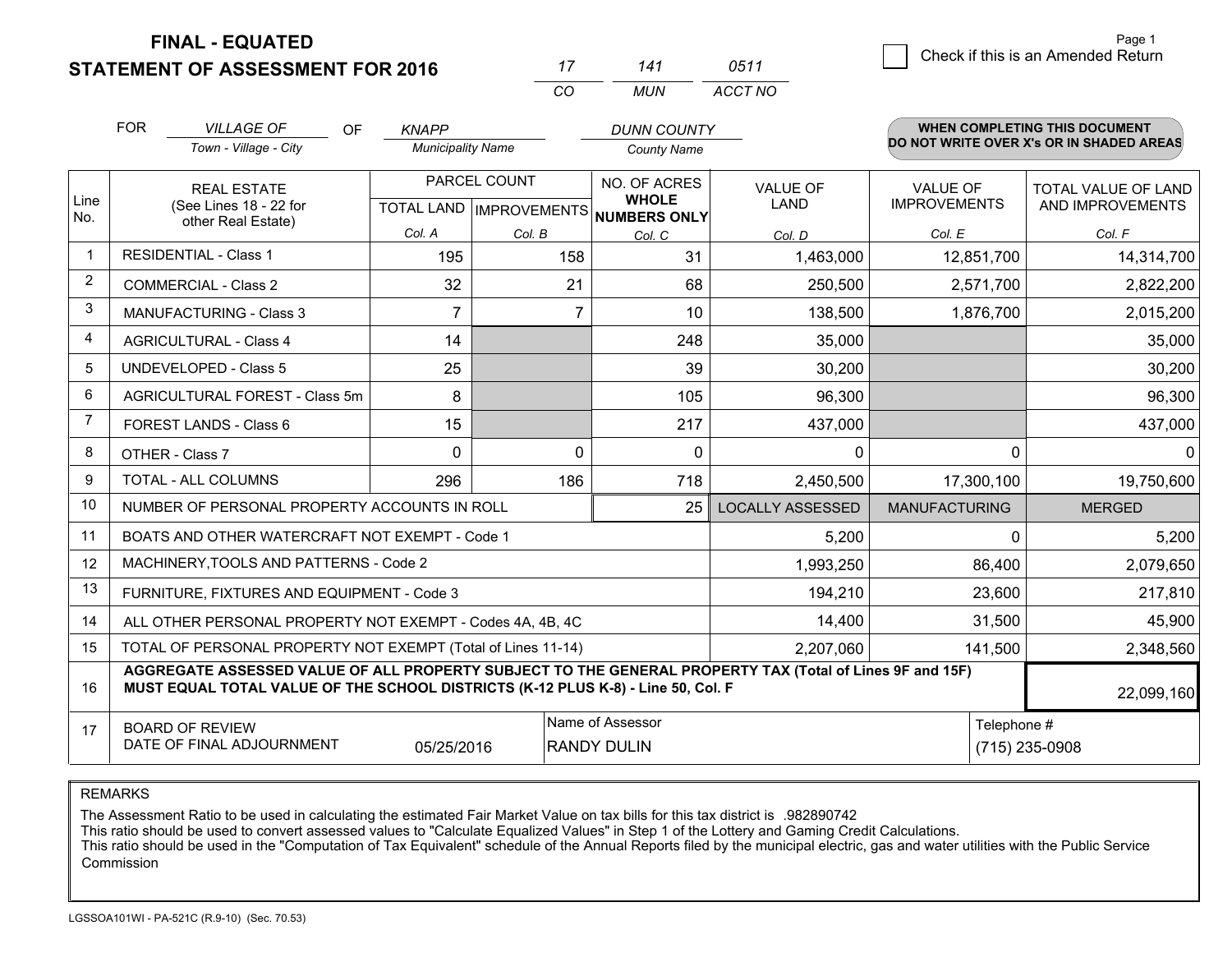*YEAR CO MUN ACCT NO* <sup>2016</sup> <sup>17</sup> <sup>141</sup> <sup>0511</sup>

Do not confuse FOREST LANDS (Line 7) with FOREST CROPS (in this section) - They are **NOT** the same

|    |                                                    |                                             |              | Private Forest Crop - Reg Class @ 10¢ per acre                                 |  | Private Forest Crop - Reg Class @ \$2.52 per acre                            |                                                                    |               |                    |  |
|----|----------------------------------------------------|---------------------------------------------|--------------|--------------------------------------------------------------------------------|--|------------------------------------------------------------------------------|--------------------------------------------------------------------|---------------|--------------------|--|
| 18 | (a) PARCELS                                        | (b) ACRES                                   |              | (c) ASSESSED VALUE                                                             |  | (d) PARCELS                                                                  | (e) ACRES                                                          |               | (f) ASSESSED VALUE |  |
|    |                                                    |                                             |              |                                                                                |  |                                                                              |                                                                    |               |                    |  |
|    | Private Forest Crop - Special Class @ 20¢ per acre |                                             |              |                                                                                |  | Entered Before 2005 Managed Forest - Ferrous Mining CLOSED @ \$8.27 per acre |                                                                    |               |                    |  |
| 19 | (a) PARCELS                                        | (b) ACRES                                   |              | (c) ASSESSED VALUE                                                             |  | (d) PARCELS                                                                  | (e) ACRES                                                          |               | (f) ASSESSED VALUE |  |
|    |                                                    |                                             |              |                                                                                |  |                                                                              |                                                                    |               |                    |  |
|    |                                                    | Entered Before 2005 Managed Forest - OPEN @ |              | \$.79 per acre                                                                 |  |                                                                              | Entered Before 2005 Managed Forest - CLOSED @ \$1.87 per acre      |               |                    |  |
| 20 | (a) PARCELS                                        | (b) ACRES                                   |              | (c) ASSESSED VALUE                                                             |  | (d) PARCELS                                                                  | (e) ACRES                                                          |               | (f) ASSESSED VALUE |  |
|    |                                                    |                                             |              |                                                                                |  |                                                                              |                                                                    |               |                    |  |
|    |                                                    | Entered After 2004 Managed Forest - OPEN @  |              | \$2.14 per acre                                                                |  | Entered After 2004 Managed Forest - CLOSED @ \$10.68 per acre                |                                                                    |               |                    |  |
| 21 | (a) PARCELS                                        | (b) ACRES                                   |              | (c) ASSESSED VALUE                                                             |  | (d) PARCELS<br>(e) ACRES                                                     |                                                                    |               | (f) ASSESSED VALUE |  |
|    |                                                    |                                             |              |                                                                                |  |                                                                              |                                                                    |               |                    |  |
|    |                                                    |                                             |              |                                                                                |  |                                                                              |                                                                    |               |                    |  |
| 22 | (a) County Forest Cropland Acres                   |                                             |              | (b) Federal Acres                                                              |  | (c) State Acres                                                              | (d) County (NOT FOREST CROP) Acres                                 |               | (e) Other Acres    |  |
|    |                                                    |                                             |              |                                                                                |  | .94                                                                          | .06                                                                |               | 106.87             |  |
|    |                                                    |                                             |              | Assessed Value of Omitted Property From Prior Years (Sec. 70.44)               |  |                                                                              | Assessed Value of Sec. 70.43 Corrections of Errors by Assessors    |               |                    |  |
| 23 |                                                    | (a) REAL ESTATE                             |              | (b) PERSONAL                                                                   |  |                                                                              | (c1) REAL ESTATE                                                   |               | (c2) PERSONAL      |  |
|    |                                                    |                                             |              |                                                                                |  |                                                                              |                                                                    |               |                    |  |
|    |                                                    |                                             |              | Manufacturing Equated Value of Omitted Property From Prior Years (Sec. 70.995) |  |                                                                              | Mfg. Equated Value of Sec.70.43 Corrections of Errors by Assessors |               |                    |  |
|    | (d) REAL ESTATE                                    |                                             | (e) PERSONAL |                                                                                |  | (f1) REAL ESTATE                                                             |                                                                    | (f2) PERSONAL |                    |  |
|    |                                                    |                                             |              |                                                                                |  |                                                                              |                                                                    |               |                    |  |

## **SPECIAL DISTRICTS**

| Line<br>No. | Enter 6-digit<br>Special District<br>Code (Col. A) | <b>Account</b><br><b>Number</b> | <b>Special District Name</b> | <b>Locally Assessed Value</b><br>of Real Estate and | Mfg Value of Real Estate<br>and Personal Property | <b>Merged Value of</b><br><b>Real Estate and</b><br>Personal Property (Col. F) |
|-------------|----------------------------------------------------|---------------------------------|------------------------------|-----------------------------------------------------|---------------------------------------------------|--------------------------------------------------------------------------------|
|             |                                                    | (Col. B)                        | (Col. C)                     | Personal Property (Col. D)                          | (Col. E)                                          |                                                                                |
| 24          |                                                    |                                 |                              |                                                     |                                                   |                                                                                |
| 25          |                                                    |                                 |                              |                                                     |                                                   |                                                                                |
| 26          |                                                    |                                 |                              |                                                     |                                                   |                                                                                |
| 27          |                                                    |                                 |                              |                                                     |                                                   |                                                                                |
| 28          |                                                    |                                 |                              |                                                     |                                                   |                                                                                |
| 29          |                                                    |                                 |                              |                                                     |                                                   |                                                                                |
| 30          |                                                    |                                 |                              |                                                     |                                                   |                                                                                |
| 31          |                                                    |                                 |                              |                                                     |                                                   |                                                                                |
| 32          |                                                    |                                 |                              |                                                     |                                                   |                                                                                |
| 33          |                                                    |                                 |                              |                                                     |                                                   |                                                                                |
| 34          |                                                    |                                 |                              |                                                     |                                                   |                                                                                |
| 35          |                                                    |                                 |                              |                                                     |                                                   |                                                                                |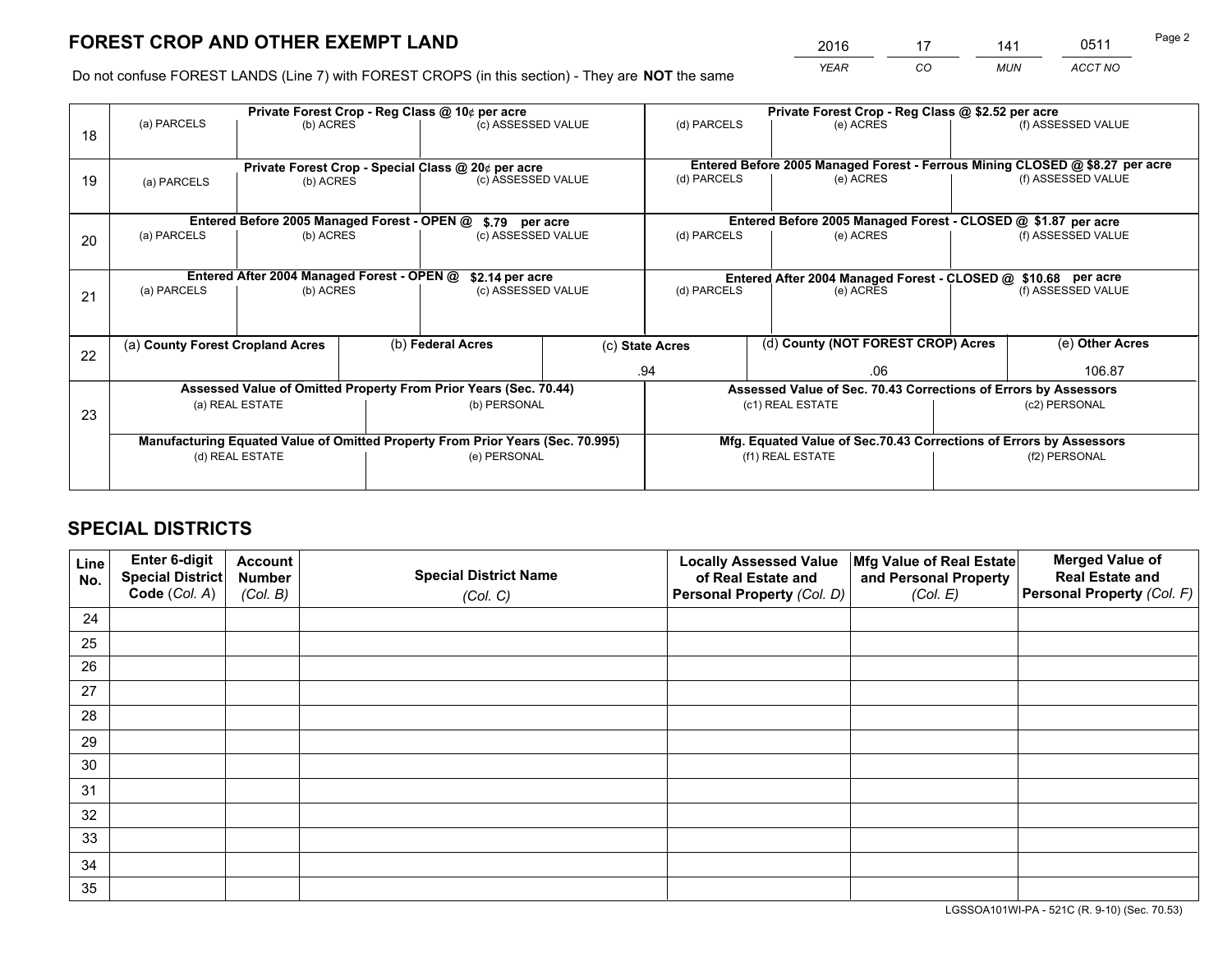|             |                                                          |                                             |                                                         | YEAR                                                                              | CO.<br><b>MUN</b>                                             | ACCT NO                                                                        |  |  |  |  |  |
|-------------|----------------------------------------------------------|---------------------------------------------|---------------------------------------------------------|-----------------------------------------------------------------------------------|---------------------------------------------------------------|--------------------------------------------------------------------------------|--|--|--|--|--|
| Line<br>No. | Enter 6-digit<br><b>School District</b><br>Code (Col. A) | <b>Account</b><br><b>Number</b><br>(Col. B) | <b>School District Name</b><br>(Col. C)                 | <b>Locally Assessed Value</b><br>of Real Estate and<br>Personal Property (Col. D) | Mfg Value of Real Estate<br>and Personal Property<br>(Col. E) | <b>Merged Value of</b><br><b>Real Estate and</b><br>Personal Property (Col. F) |  |  |  |  |  |
|             | A. SCHOOL DISTRICTS (K-8 and K-12)                       |                                             |                                                         |                                                                                   |                                                               |                                                                                |  |  |  |  |  |
| 36          | 170637                                                   | 0114                                        | SCH D OF BOYCEVILLE COMMUNITY                           | 93,800                                                                            |                                                               | 93,800                                                                         |  |  |  |  |  |
| 37          | 173444                                                   | 0117                                        | SCH D OF MENOMONIE AREA                                 | 19,848,660                                                                        | 2,156,700                                                     | 22,005,360                                                                     |  |  |  |  |  |
| 38          |                                                          |                                             |                                                         |                                                                                   |                                                               |                                                                                |  |  |  |  |  |
| 39          |                                                          |                                             |                                                         |                                                                                   |                                                               |                                                                                |  |  |  |  |  |
| 40          |                                                          |                                             |                                                         |                                                                                   |                                                               |                                                                                |  |  |  |  |  |
| 41          |                                                          |                                             |                                                         |                                                                                   |                                                               |                                                                                |  |  |  |  |  |
| 42          |                                                          |                                             |                                                         |                                                                                   |                                                               |                                                                                |  |  |  |  |  |
| 43          |                                                          |                                             |                                                         |                                                                                   |                                                               |                                                                                |  |  |  |  |  |
| 44<br>45    |                                                          |                                             |                                                         |                                                                                   |                                                               |                                                                                |  |  |  |  |  |
| 46          |                                                          |                                             |                                                         |                                                                                   |                                                               |                                                                                |  |  |  |  |  |
| 47          |                                                          |                                             |                                                         |                                                                                   |                                                               |                                                                                |  |  |  |  |  |
| 48          |                                                          |                                             |                                                         |                                                                                   |                                                               |                                                                                |  |  |  |  |  |
| 49          |                                                          |                                             |                                                         |                                                                                   |                                                               |                                                                                |  |  |  |  |  |
| 50          |                                                          |                                             | TOTAL ASSESSED VALUE OF SCHOOL DISTRICTS (K-8 and K-12) | 19,942,460                                                                        | 2,156,700                                                     | 22,099,160                                                                     |  |  |  |  |  |
|             | <b>B.</b><br><b>UNION HIGH SCHOOL DISTRICTS</b>          |                                             |                                                         |                                                                                   |                                                               |                                                                                |  |  |  |  |  |
| 51          |                                                          |                                             |                                                         |                                                                                   |                                                               |                                                                                |  |  |  |  |  |
| 52          |                                                          |                                             |                                                         |                                                                                   |                                                               |                                                                                |  |  |  |  |  |
| 53          |                                                          |                                             |                                                         |                                                                                   |                                                               |                                                                                |  |  |  |  |  |
| 54          |                                                          |                                             |                                                         |                                                                                   |                                                               |                                                                                |  |  |  |  |  |
| 55          |                                                          |                                             | TOTAL ASSESSED VALUE OF UNION HIGH SCHOOLS              |                                                                                   |                                                               |                                                                                |  |  |  |  |  |
|             | C.<br><b>TECHNICAL COLLEGE DISTRICTS</b>                 |                                             |                                                         |                                                                                   |                                                               |                                                                                |  |  |  |  |  |
| 56          | 000100                                                   | 0001                                        | CHIPPEWA VALLEY TECHNICAL COLLEGE EAUC                  | 19,942,460                                                                        | 2,156,700                                                     | 22,099,160                                                                     |  |  |  |  |  |
| 57          |                                                          |                                             |                                                         |                                                                                   |                                                               |                                                                                |  |  |  |  |  |
| 58          |                                                          |                                             |                                                         |                                                                                   |                                                               |                                                                                |  |  |  |  |  |
| 59          |                                                          |                                             | TOTAL ASSESSED VALUE OF TECHNICAL COLLEGES              | 19,942,460                                                                        | 2,156,700                                                     | 22,099,160                                                                     |  |  |  |  |  |

17

141

 *I hereby certify, to the best of my knowledge and belief, this form is complete and correct.*

**SCHOOL DISTRICTS**

| Print name of preparer | Title                    |                | Date (MM/DD/CCYY) |
|------------------------|--------------------------|----------------|-------------------|
|                        |                          |                |                   |
| Signature of preparer  | Contact Telephone Number | E-mail address |                   |
|                        | $\overline{\phantom{0}}$ |                |                   |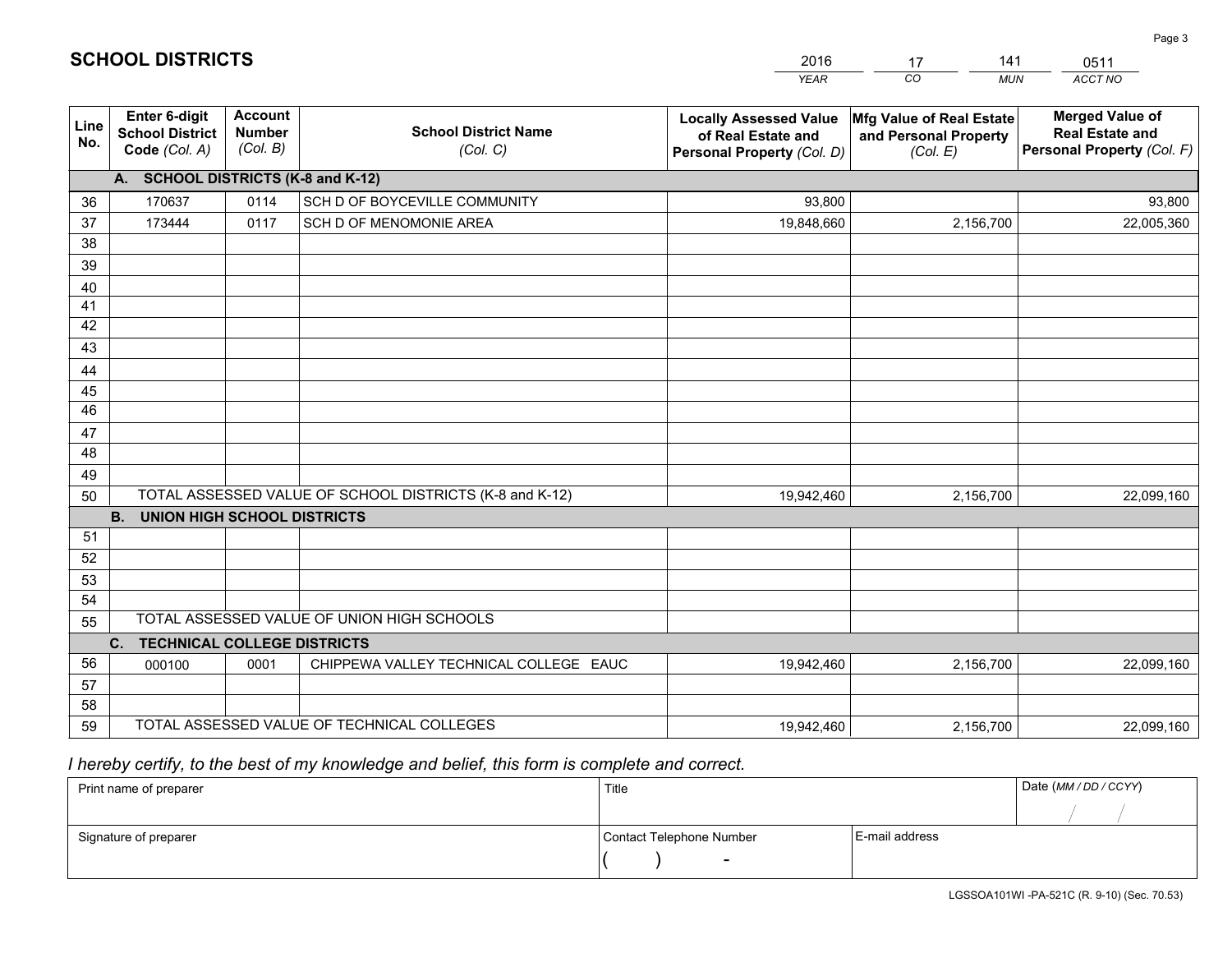#### **HIGHLIGHTS**

- 1. Complete the Statement of Assessment after the Board of Review. Reflect any changes made there.
- 2. Use black ink to complete.
- 3. Line 16 must equal Line 50, Col D.
- 4. Line 55 must equal the total of K-8 schools listed on lines 36-49. Do not include K-12 schools in this comparision.
- 5. Line 59, Col. D must equal Line 16.
- 6. Special District, School District and Technical College District values must include both real estate and personal property. Examples of Special districts are: town sanitary districts, public inland lake protection and rehabilitation districts, and metropolitan sewerage districts.
- 7. DO NOT INCLUDE Manufacturing property values.DOR will print these values on the final SOA.
- 8. Accuracy of this form is very important. The values reported directly affect the equalized value DOR calculates for school and special districts.

#### **Page 1:**

 If not prefilled, enter the tax year,county and municipal code,municipal type, municipal name and county name on the top of form.

Check the Amended box, if filing an amended / corrected SOA.

 Report the parcel count, acres and assessed value of taxable general property, total parcel count, (real and personal), total acres, and values from final figures set by the Board of Review.

- A. Real Estate land and improvements (buildings, etc.) is reported on lines 1 8, total line 9.
- B. Personal Property is reported on lines 11 14, Column D, total line 15.
- C. To complete this report, use the computer produced summary of the assessment roll that shows these amounts.
- D. Use whole numbers only.
- E. Add each line across and each column down to verify entries.

#### **Page 2:**

- A. Report Special Items (not subject to general property tax).
- 1. Private Forest Croplands and Managed Forest Lands are reported on lines 18,19, 20 and 21. Be sure to report assessed values **NOT** taxes.
- 2. You should have copies of the orders of entry, orders of withdrawal, etc., to update your assessment roll.
	- 3. Show hundredths of acres (e.g. 39.75).
- 4. Tax exempt lands are reported on line 22.
- 5. Omitted property and sec. 70.43, Wis. Stats., corrections of errors by assessor are reported on line 23. Report real estate and personal property separately. These should be for **prior years**, not something found on the current assessment roll after the board of review.
- B. Special District (Lines 24-35) Include the value of both real and personal property.
- The Department of Revenue (DOR) preprints much of the information regarding names and codes for schools, special districts,etc. If a district is not listed, enter the name and value only, DOR will enter the proper code.

## **Page 3 School Districts:**

Include the value of both real and personal property.

Report School District (regular, elementary, union high school, and technical college).

- 1. Regular (K-12) and Elementary (K-8) school values are reported on lines 36-49, total on line 50.
- 2. Union High School (UHS) (use only if elementary schools are listed on lines 36-49) are reported on lines 51-54. UHS total value (line 55) must equal to the total **elementary school** values reported on lines 36-49. Do notinclude K-12 schools in this comparison.
- 3. Technical College values are reported on lines 56-58, total on line 59.
- 4. Use the computer summary that shows these amounts to complete this report.

#### **This form is due the second Monday in June. File this report only after your Board of Review is complete.**

 *If you have questions: Return forms to:*

Fax number: (608) 264-6887 PO Box 8971

 Email: lgs@revenue.wi.gov Wisconsin Department of Revenue Call: (608) 261-5341 Local Government Services Section 6-97Madison WI 53708-8971

VILLAGE OF KNAPP VILLAGE OF KNAPP THERESA KOPACZ THERESA KOPACZ **KNAPP, WI 54749** KNAPP, WI 54749 P.O. BOX 86 P.O. BOX 86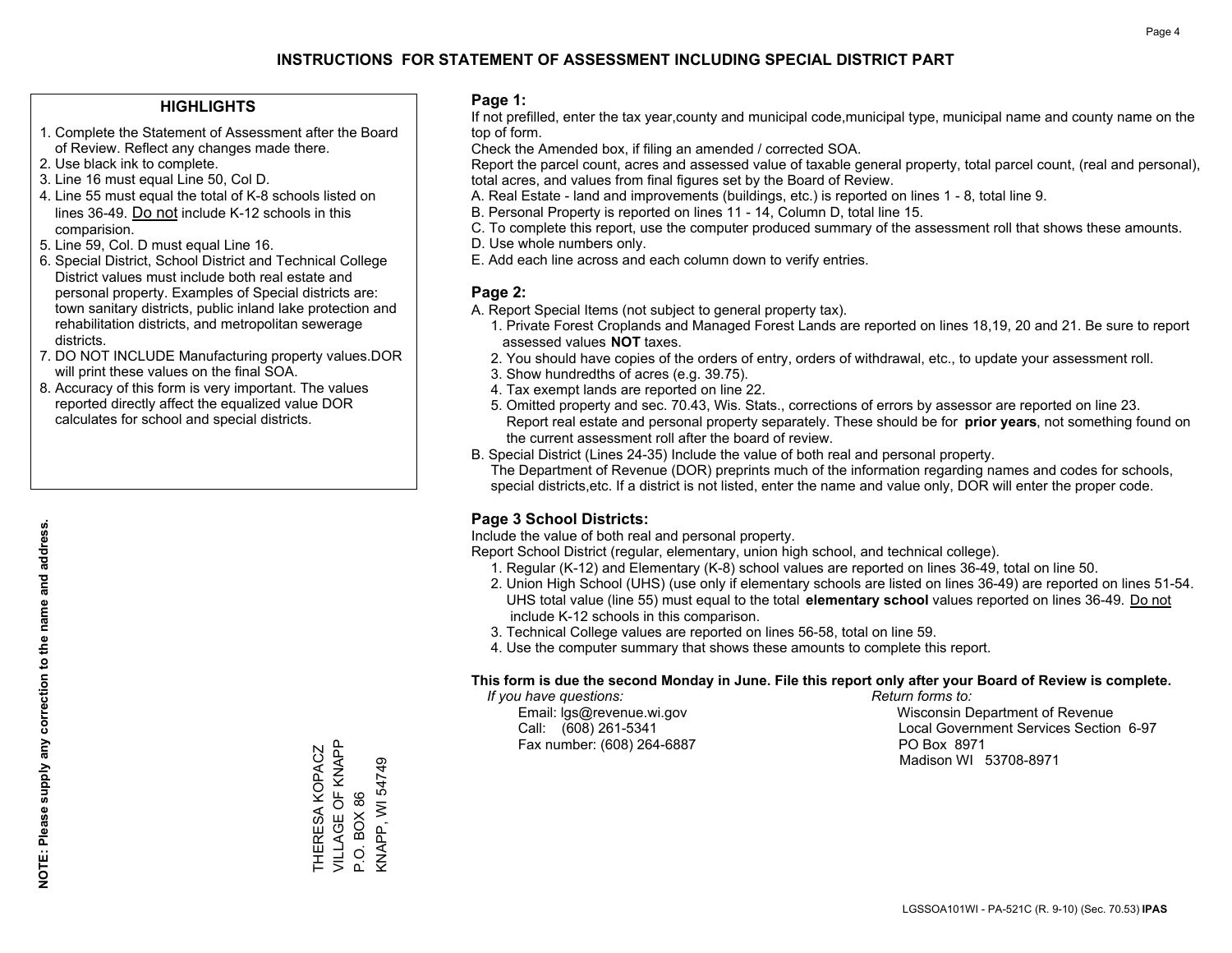**STATEMENT OF ASSESSMENT FOR 2016** 

**FINAL - EQUATED**

2 Check if this is an Amended Return Page 1

|                | <b>FOR</b>                                                                                                   | <b>VILLAGE OF</b><br>OF                                                                                                                                                                      | <b>RIDGELAND</b>         |              | <b>DUNN COUNTY</b>                                   |                         |                      | <b>WHEN COMPLETING THIS DOCUMENT</b>     |  |
|----------------|--------------------------------------------------------------------------------------------------------------|----------------------------------------------------------------------------------------------------------------------------------------------------------------------------------------------|--------------------------|--------------|------------------------------------------------------|-------------------------|----------------------|------------------------------------------|--|
|                |                                                                                                              | Town - Village - City                                                                                                                                                                        | <b>Municipality Name</b> |              | <b>County Name</b>                                   |                         |                      | DO NOT WRITE OVER X's OR IN SHADED AREAS |  |
|                |                                                                                                              | <b>REAL ESTATE</b>                                                                                                                                                                           |                          | PARCEL COUNT | NO. OF ACRES                                         | <b>VALUE OF</b>         | <b>VALUE OF</b>      | TOTAL VALUE OF LAND                      |  |
| Line<br>No.    |                                                                                                              | (See Lines 18 - 22 for<br>other Real Estate)                                                                                                                                                 |                          |              | <b>WHOLE</b><br>TOTAL LAND IMPROVEMENTS NUMBERS ONLY | <b>LAND</b>             | <b>IMPROVEMENTS</b>  | AND IMPROVEMENTS                         |  |
|                |                                                                                                              |                                                                                                                                                                                              | Col. A                   | Col. B       | Col. C                                               | Col. D                  | Col. E               | Col. F                                   |  |
| $\overline{1}$ |                                                                                                              | <b>RESIDENTIAL - Class 1</b>                                                                                                                                                                 | 127                      | 107          | 26                                                   | 465,800                 | 7,230,700            | 7,696,500                                |  |
| $\overline{2}$ |                                                                                                              | <b>COMMERCIAL - Class 2</b>                                                                                                                                                                  | 44                       | 30           | 13                                                   | 178,100                 | 3,840,400            | 4,018,500                                |  |
| 3              |                                                                                                              | <b>MANUFACTURING - Class 3</b>                                                                                                                                                               | 5                        | 4            | 11                                                   | 52,600                  | 719,200              | 771,800                                  |  |
| $\overline{4}$ |                                                                                                              | <b>AGRICULTURAL - Class 4</b>                                                                                                                                                                | 6                        |              | 48                                                   | 5,200                   |                      | 5,200                                    |  |
| 5              |                                                                                                              | <b>UNDEVELOPED - Class 5</b>                                                                                                                                                                 | 10                       |              | 65                                                   | 28,800                  |                      | 28,800                                   |  |
| 6              |                                                                                                              | AGRICULTURAL FOREST - Class 5m                                                                                                                                                               | 0                        |              | 0                                                    | 0                       |                      | 0                                        |  |
| $\overline{7}$ |                                                                                                              | FOREST LANDS - Class 6                                                                                                                                                                       | 0                        |              | 0                                                    | 0                       |                      | $\mathbf 0$                              |  |
| 8              |                                                                                                              | OTHER - Class 7                                                                                                                                                                              | $\Omega$                 | $\Omega$     | 0                                                    | $\Omega$                | $\Omega$             | $\mathbf{0}$                             |  |
| 9              |                                                                                                              | TOTAL - ALL COLUMNS                                                                                                                                                                          | 192                      | 141          | 163                                                  | 730,500                 | 11,790,300           | 12,520,800                               |  |
| 10             |                                                                                                              | NUMBER OF PERSONAL PROPERTY ACCOUNTS IN ROLL                                                                                                                                                 |                          |              | 34                                                   | <b>LOCALLY ASSESSED</b> | <b>MANUFACTURING</b> | <b>MERGED</b>                            |  |
| 11             |                                                                                                              | BOATS AND OTHER WATERCRAFT NOT EXEMPT - Code 1                                                                                                                                               |                          |              |                                                      | 0                       | $\Omega$             | $\Omega$                                 |  |
| 12             |                                                                                                              | MACHINERY, TOOLS AND PATTERNS - Code 2                                                                                                                                                       |                          |              |                                                      | 0                       | 81,000               | 81,000                                   |  |
| 13             |                                                                                                              | FURNITURE, FIXTURES AND EQUIPMENT - Code 3                                                                                                                                                   |                          |              |                                                      | 0                       | 43,100               | 43,100                                   |  |
| 14             |                                                                                                              | ALL OTHER PERSONAL PROPERTY NOT EXEMPT - Codes 4A, 4B, 4C                                                                                                                                    |                          |              |                                                      | 0                       | 1.700                | 1,700                                    |  |
| 15             |                                                                                                              | TOTAL OF PERSONAL PROPERTY NOT EXEMPT (Total of Lines 11-14)                                                                                                                                 |                          |              |                                                      | $\Omega$                | 125,800              | 125,800                                  |  |
| 16             |                                                                                                              | AGGREGATE ASSESSED VALUE OF ALL PROPERTY SUBJECT TO THE GENERAL PROPERTY TAX (Total of Lines 9F and 15F)<br>MUST EQUAL TOTAL VALUE OF THE SCHOOL DISTRICTS (K-12 PLUS K-8) - Line 50, Col. F |                          |              |                                                      |                         |                      | 12,646,600                               |  |
| 17             |                                                                                                              |                                                                                                                                                                                              |                          |              | Name of Assessor                                     |                         | Telephone #          |                                          |  |
|                | <b>BOARD OF REVIEW</b><br>DATE OF FINAL ADJOURNMENT<br>06/30/2016<br><b>ROBERT J IRWIN</b><br>(715) 235-6941 |                                                                                                                                                                                              |                          |              |                                                      |                         |                      |                                          |  |

*CO*

*MUN*

*ACCT NO0512*

*<sup>17</sup> <sup>176</sup>*

REMARKS

The Assessment Ratio to be used in calculating the estimated Fair Market Value on tax bills for this tax district is .91355836<br>This ratio should be used to convert assessed values to "Calculate Equalized Values" in Step 1 Commission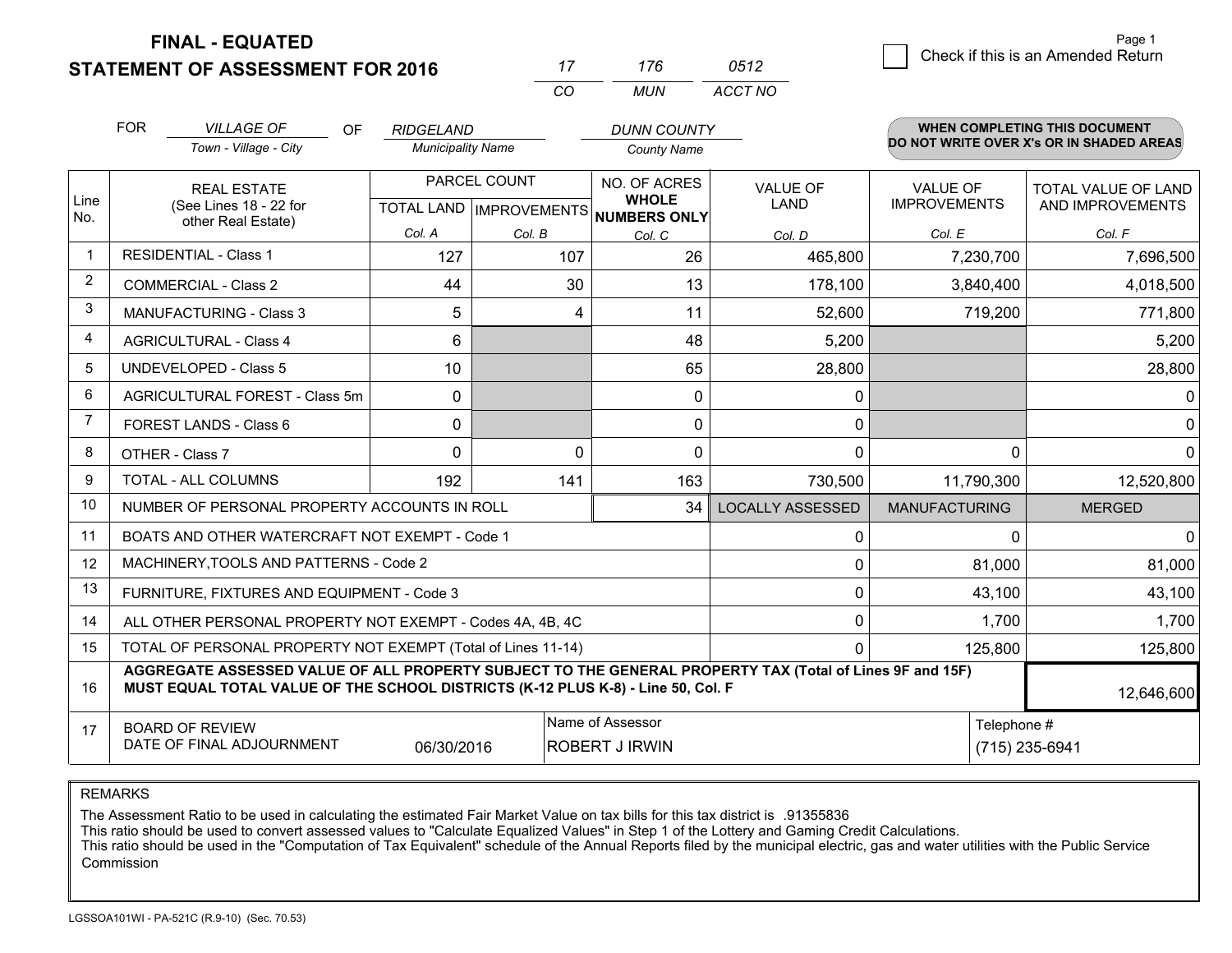# **FOREST CROP AND OTHER EXEMPT LAND**

 *YEAR CO MUN ACCT NO* <sup>2016</sup> <sup>17</sup> <sup>176</sup> <sup>0512</sup>

Do not confuse FOREST LANDS (Line 7) with FOREST CROPS (in this section) - They are **NOT** the same

|    |                                  |                                             |  | Private Forest Crop - Reg Class @ 10¢ per acre                                 |  | Private Forest Crop - Reg Class @ \$2.52 per acre                            |                                                                 |           |               |                                                                    |
|----|----------------------------------|---------------------------------------------|--|--------------------------------------------------------------------------------|--|------------------------------------------------------------------------------|-----------------------------------------------------------------|-----------|---------------|--------------------------------------------------------------------|
| 18 | (a) PARCELS                      | (b) ACRES                                   |  | (c) ASSESSED VALUE                                                             |  | (d) PARCELS                                                                  | (e) ACRES                                                       |           |               | (f) ASSESSED VALUE                                                 |
|    |                                  |                                             |  | Private Forest Crop - Special Class @ 20¢ per acre                             |  | Entered Before 2005 Managed Forest - Ferrous Mining CLOSED @ \$8.27 per acre |                                                                 |           |               |                                                                    |
| 19 | (a) PARCELS                      | (b) ACRES                                   |  | (c) ASSESSED VALUE                                                             |  | (d) PARCELS                                                                  | (e) ACRES                                                       |           |               | (f) ASSESSED VALUE                                                 |
|    |                                  | Entered Before 2005 Managed Forest - OPEN @ |  | \$.79 per acre                                                                 |  |                                                                              | Entered Before 2005 Managed Forest - CLOSED @ \$1.87 per acre   |           |               |                                                                    |
| 20 | (a) PARCELS<br>(b) ACRES         |                                             |  | (c) ASSESSED VALUE                                                             |  | (d) PARCELS                                                                  |                                                                 | (e) ACRES |               | (f) ASSESSED VALUE                                                 |
|    |                                  | Entered After 2004 Managed Forest - OPEN @  |  | \$2.14 per acre<br>(c) ASSESSED VALUE                                          |  | Entered After 2004 Managed Forest - CLOSED @ \$10.68 per acre                |                                                                 |           |               |                                                                    |
| 21 | (a) PARCELS                      | (b) ACRES                                   |  |                                                                                |  | (d) PARCELS                                                                  |                                                                 | (e) ACRES |               | (f) ASSESSED VALUE                                                 |
| 22 | (a) County Forest Cropland Acres |                                             |  | (b) Federal Acres                                                              |  | (d) County (NOT FOREST CROP) Acres<br>(c) State Acres                        |                                                                 |           |               | (e) Other Acres                                                    |
|    |                                  |                                             |  |                                                                                |  | .37<br>.01                                                                   |                                                                 |           | 25.99         |                                                                    |
|    |                                  |                                             |  | Assessed Value of Omitted Property From Prior Years (Sec. 70.44)               |  |                                                                              | Assessed Value of Sec. 70.43 Corrections of Errors by Assessors |           |               |                                                                    |
| 23 | (a) REAL ESTATE                  |                                             |  | (b) PERSONAL                                                                   |  | (c1) REAL ESTATE                                                             |                                                                 |           | (c2) PERSONAL |                                                                    |
|    |                                  |                                             |  | Manufacturing Equated Value of Omitted Property From Prior Years (Sec. 70.995) |  |                                                                              |                                                                 |           |               | Mfg. Equated Value of Sec.70.43 Corrections of Errors by Assessors |
|    | (d) REAL ESTATE                  |                                             |  | (e) PERSONAL                                                                   |  | (f1) REAL ESTATE                                                             |                                                                 |           | (f2) PERSONAL |                                                                    |
|    |                                  |                                             |  |                                                                                |  |                                                                              |                                                                 |           |               |                                                                    |

## **SPECIAL DISTRICTS**

| Line<br>No. | Enter 6-digit<br><b>Special District</b> | <b>Account</b><br><b>Number</b> | <b>Special District Name</b> | <b>Locally Assessed Value</b><br>of Real Estate and | Mfg Value of Real Estate<br>and Personal Property | <b>Merged Value of</b><br><b>Real Estate and</b> |
|-------------|------------------------------------------|---------------------------------|------------------------------|-----------------------------------------------------|---------------------------------------------------|--------------------------------------------------|
|             | Code (Col. A)                            | (Col. B)                        | (Col. C)                     | Personal Property (Col. D)                          | (Col. E)                                          | Personal Property (Col. F)                       |
| 24          |                                          |                                 |                              |                                                     |                                                   |                                                  |
| 25          |                                          |                                 |                              |                                                     |                                                   |                                                  |
| 26          |                                          |                                 |                              |                                                     |                                                   |                                                  |
| 27          |                                          |                                 |                              |                                                     |                                                   |                                                  |
| 28          |                                          |                                 |                              |                                                     |                                                   |                                                  |
| 29          |                                          |                                 |                              |                                                     |                                                   |                                                  |
| 30          |                                          |                                 |                              |                                                     |                                                   |                                                  |
| 31          |                                          |                                 |                              |                                                     |                                                   |                                                  |
| 32          |                                          |                                 |                              |                                                     |                                                   |                                                  |
| 33          |                                          |                                 |                              |                                                     |                                                   |                                                  |
| 34          |                                          |                                 |                              |                                                     |                                                   |                                                  |
| 35          |                                          |                                 |                              |                                                     |                                                   |                                                  |

LGSSOA101WI-PA - 521C (R. 9-10) (Sec. 70.53)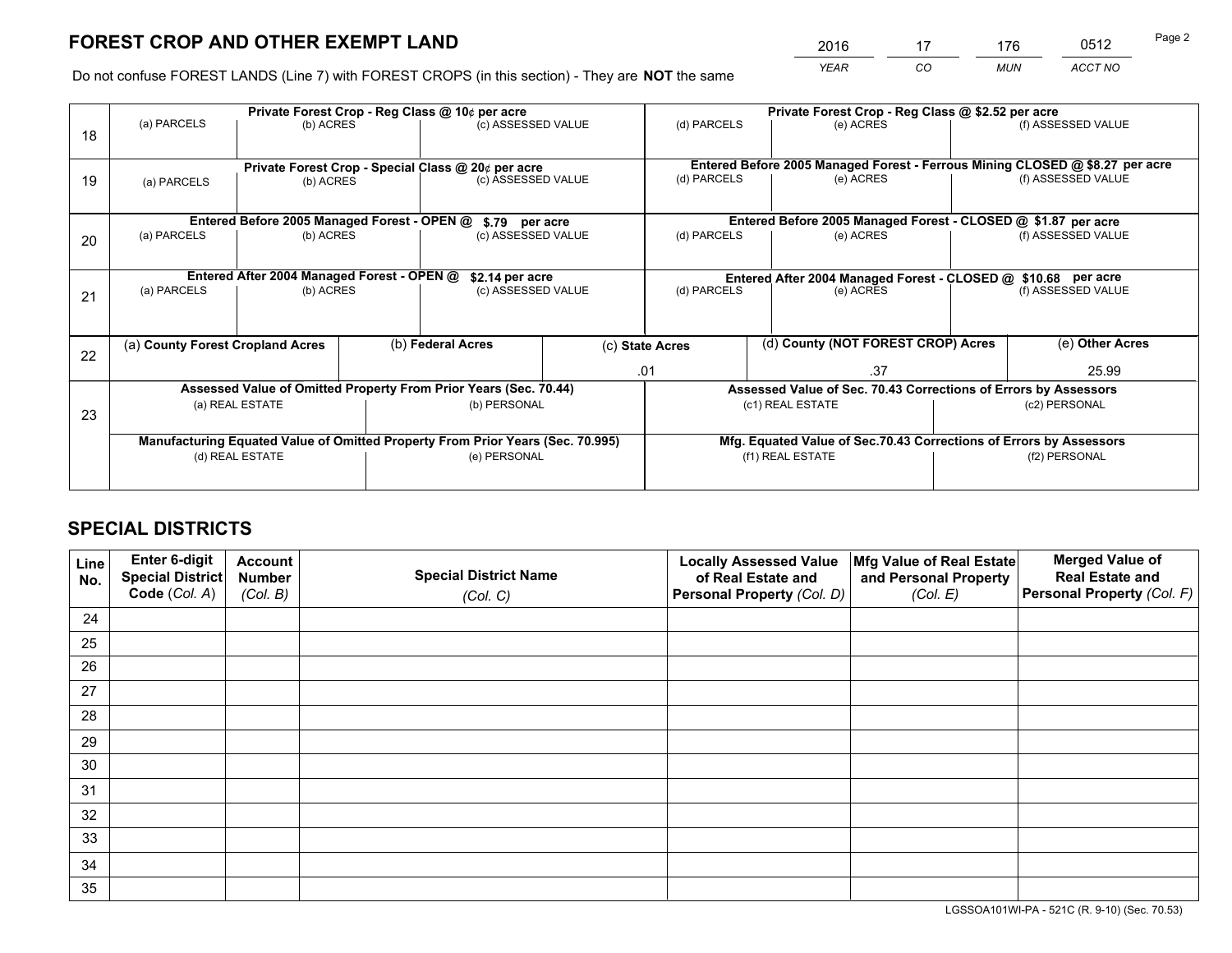|             |                                                                 |                                             |                                                         | <b>YEAR</b>                                                                       | CO<br><b>MUN</b>                                              | ACCT NO                                                                        |
|-------------|-----------------------------------------------------------------|---------------------------------------------|---------------------------------------------------------|-----------------------------------------------------------------------------------|---------------------------------------------------------------|--------------------------------------------------------------------------------|
| Line<br>No. | <b>Enter 6-digit</b><br><b>School District</b><br>Code (Col. A) | <b>Account</b><br><b>Number</b><br>(Col. B) | <b>School District Name</b><br>(Col. C)                 | <b>Locally Assessed Value</b><br>of Real Estate and<br>Personal Property (Col. D) | Mfg Value of Real Estate<br>and Personal Property<br>(Col. E) | <b>Merged Value of</b><br><b>Real Estate and</b><br>Personal Property (Col. F) |
|             | A. SCHOOL DISTRICTS (K-8 and K-12)                              |                                             |                                                         |                                                                                   |                                                               |                                                                                |
| 36          | 030308                                                          | 0022                                        | SCH D OF BARRON AREA                                    | 11,749,000                                                                        | 897,600                                                       | 12,646,600                                                                     |
| 37          |                                                                 |                                             |                                                         |                                                                                   |                                                               |                                                                                |
| 38          |                                                                 |                                             |                                                         |                                                                                   |                                                               |                                                                                |
| 39          |                                                                 |                                             |                                                         |                                                                                   |                                                               |                                                                                |
| 40          |                                                                 |                                             |                                                         |                                                                                   |                                                               |                                                                                |
| 41<br>42    |                                                                 |                                             |                                                         |                                                                                   |                                                               |                                                                                |
| 43          |                                                                 |                                             |                                                         |                                                                                   |                                                               |                                                                                |
| 44          |                                                                 |                                             |                                                         |                                                                                   |                                                               |                                                                                |
| 45          |                                                                 |                                             |                                                         |                                                                                   |                                                               |                                                                                |
| 46          |                                                                 |                                             |                                                         |                                                                                   |                                                               |                                                                                |
| 47          |                                                                 |                                             |                                                         |                                                                                   |                                                               |                                                                                |
| 48          |                                                                 |                                             |                                                         |                                                                                   |                                                               |                                                                                |
| 49          |                                                                 |                                             |                                                         |                                                                                   |                                                               |                                                                                |
| 50          |                                                                 |                                             | TOTAL ASSESSED VALUE OF SCHOOL DISTRICTS (K-8 and K-12) | 11,749,000                                                                        | 897,600                                                       | 12,646,600                                                                     |
|             | <b>B. UNION HIGH SCHOOL DISTRICTS</b>                           |                                             |                                                         |                                                                                   |                                                               |                                                                                |
| 51          |                                                                 |                                             |                                                         |                                                                                   |                                                               |                                                                                |
| 52          |                                                                 |                                             |                                                         |                                                                                   |                                                               |                                                                                |
| 53<br>54    |                                                                 |                                             |                                                         |                                                                                   |                                                               |                                                                                |
| 55          |                                                                 |                                             | TOTAL ASSESSED VALUE OF UNION HIGH SCHOOLS              |                                                                                   |                                                               |                                                                                |
|             | C.<br><b>TECHNICAL COLLEGE DISTRICTS</b>                        |                                             |                                                         |                                                                                   |                                                               |                                                                                |
| 56          | 000100                                                          | 0001                                        | CHIPPEWA VALLEY TECHNICAL COLLEGE EAUC                  | 11,749,000                                                                        | 897,600                                                       | 12,646,600                                                                     |
| 57          |                                                                 |                                             |                                                         |                                                                                   |                                                               |                                                                                |
| 58          |                                                                 |                                             |                                                         |                                                                                   |                                                               |                                                                                |
| 59          |                                                                 |                                             | TOTAL ASSESSED VALUE OF TECHNICAL COLLEGES              | 11,749,000                                                                        | 897,600                                                       | 12,646,600                                                                     |

2016

17

176

 *I hereby certify, to the best of my knowledge and belief, this form is complete and correct.*

**SCHOOL DISTRICTS**

| Print name of preparer | Title                    | Date (MM/DD/CCYY) |  |
|------------------------|--------------------------|-------------------|--|
|                        |                          |                   |  |
| Signature of preparer  | Contact Telephone Number | E-mail address    |  |
|                        | $\overline{\phantom{a}}$ |                   |  |

0512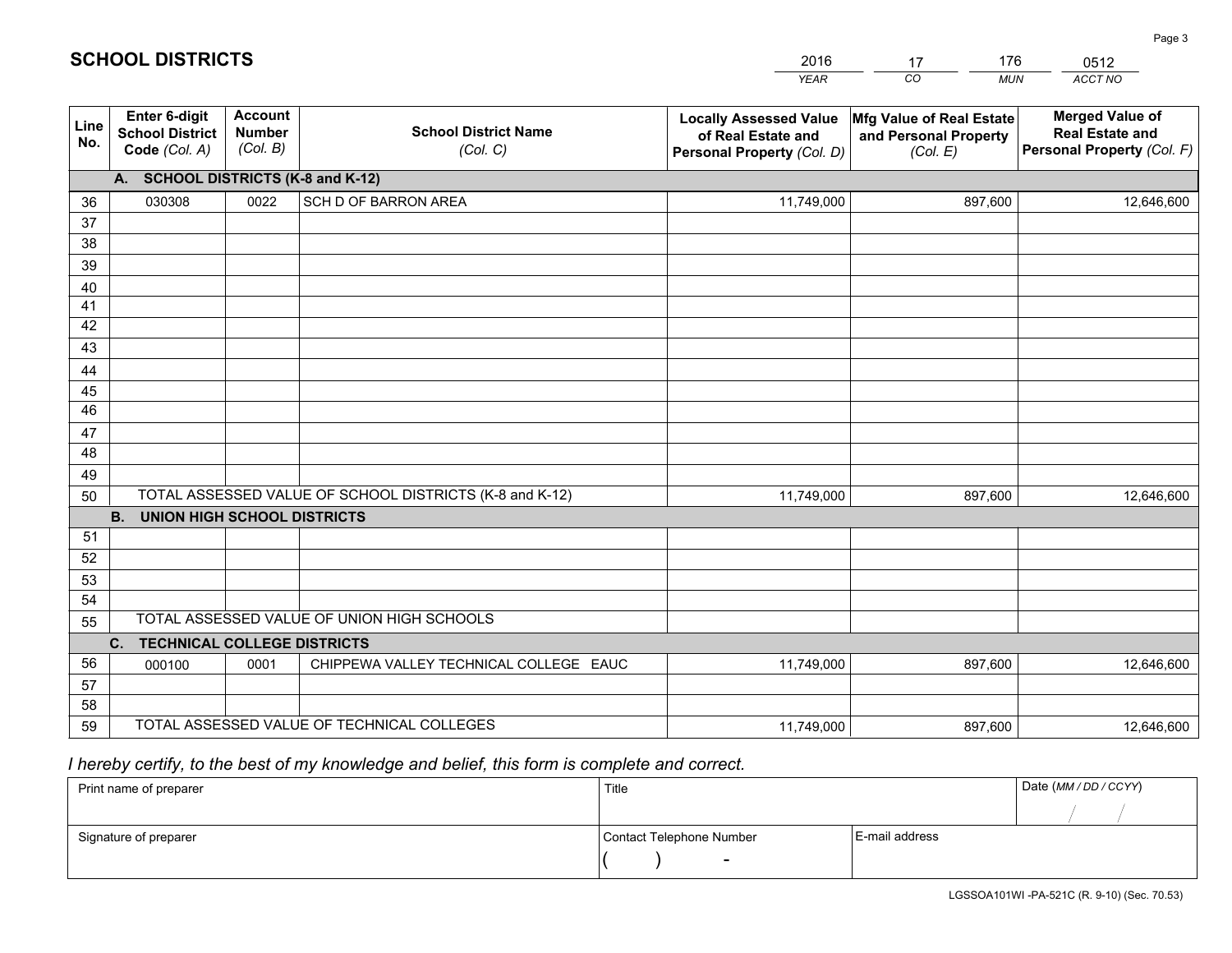## **INSTRUCTIONS FOR STATEMENT OF ASSESSMENT INCLUDING SPECIAL DISTRICT PART**

#### **HIGHLIGHTS**

- 1. Complete the Statement of Assessment after the Board of Review. Reflect any changes made there.
- 2. Use black ink to complete.
- 3. Line 16 must equal Line 50, Col D.
- 4. Line 55 must equal the total of K-8 schools listed on lines 36-49. Do not include K-12 schools in this comparision.
- 5. Line 59, Col. D must equal Line 16.
- 6. Special District, School District and Technical College District values must include both real estate and personal property. Examples of Special districts are: town sanitary districts, public inland lake protection and rehabilitation districts, and metropolitan sewerage districts.
- 7. DO NOT INCLUDE Manufacturing property values.DOR will print these values on the final SOA.

KRISTIN HUSET

**KRISTIN HUSET** 

VILLAGE OF RIDGELAND 110 ELLIOTT STREET

VILLAGE OF RIDGELAND

RIDGELAND, WI 54763 - 0216

RIDGELAND, WI 54763 110 ELLIOTT STREET

 $-0216$ 

 8. Accuracy of this form is very important. The values reported directly affect the equalized value DOR calculates for school and special districts.

#### **Page 1:**

 If not prefilled, enter the tax year,county and municipal code,municipal type, municipal name and county name on the top of form.

Check the Amended box, if filing an amended / corrected SOA.

 Report the parcel count, acres and assessed value of taxable general property, total parcel count, (real and personal), total acres, and values from final figures set by the Board of Review.

- A. Real Estate land and improvements (buildings, etc.) is reported on lines 1 8, total line 9.
- B. Personal Property is reported on lines 11 14, Column D, total line 15.
- C. To complete this report, use the computer produced summary of the assessment roll that shows these amounts.
- D. Use whole numbers only.
- E. Add each line across and each column down to verify entries.

#### **Page 2:**

- A. Report Special Items (not subject to general property tax).
- 1. Private Forest Croplands and Managed Forest Lands are reported on lines 18,19, 20 and 21. Be sure to report assessed values **NOT** taxes.
- 2. You should have copies of the orders of entry, orders of withdrawal, etc., to update your assessment roll.
	- 3. Show hundredths of acres (e.g. 39.75).
- 4. Tax exempt lands are reported on line 22.
- 5. Omitted property and sec. 70.43, Wis. Stats., corrections of errors by assessor are reported on line 23. Report real estate and personal property separately. These should be for **prior years**, not something found on the current assessment roll after the board of review.
- B. Special District (Lines 24-35) Include the value of both real and personal property.

 The Department of Revenue (DOR) preprints much of the information regarding names and codes for schools, special districts,etc. If a district is not listed, enter the name and value only, DOR will enter the proper code.

### **Page 3 School Districts:**

Include the value of both real and personal property.

Report School District (regular, elementary, union high school, and technical college).

- 1. Regular (K-12) and Elementary (K-8) school values are reported on lines 36-49, total on line 50.
- 2. Union High School (UHS) (use only if elementary schools are listed on lines 36-49) are reported on lines 51-54. UHS total value (line 55) must equal to the total **elementary school** values reported on lines 36-49. Do notinclude K-12 schools in this comparison.
- 3. Technical College values are reported on lines 56-58, total on line 59.
- 4. Use the computer summary that shows these amounts to complete this report.

#### **This form is due the second Monday in June. File this report only after your Board of Review is complete.**

 *If you have questions: Return forms to:*

Fax number: (608) 264-6887 PO Box 8971

 Email: lgs@revenue.wi.gov Wisconsin Department of Revenue Call: (608) 261-5341 Local Government Services Section 6-97Madison WI 53708-8971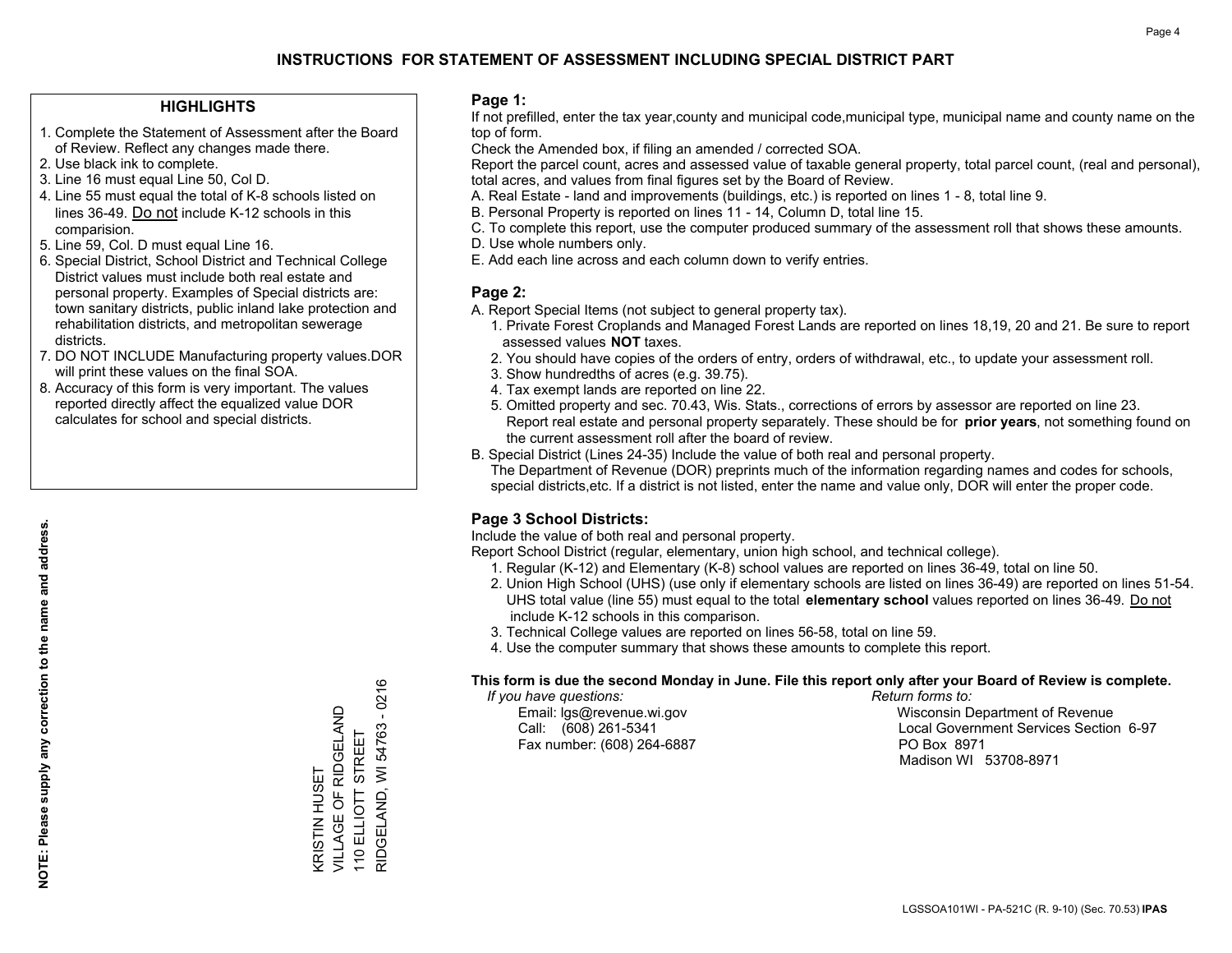**STATEMENT OF ASSESSMENT FOR 2016** 

**FINAL - EQUATED**

|                | <b>FOR</b>                                                       | <b>VILLAGE OF</b><br>OF.                                                                                                                                                                     | <b>WHEELER</b>           |                           | <b>DUNN COUNTY</b>                  |                         |                      | WHEN COMPLETING THIS DOCUMENT            |  |
|----------------|------------------------------------------------------------------|----------------------------------------------------------------------------------------------------------------------------------------------------------------------------------------------|--------------------------|---------------------------|-------------------------------------|-------------------------|----------------------|------------------------------------------|--|
|                |                                                                  | Town - Village - City                                                                                                                                                                        | <b>Municipality Name</b> |                           | <b>County Name</b>                  |                         |                      | DO NOT WRITE OVER X's OR IN SHADED AREAS |  |
|                |                                                                  | <b>REAL ESTATE</b>                                                                                                                                                                           |                          | PARCEL COUNT              | NO. OF ACRES                        | <b>VALUE OF</b>         | <b>VALUE OF</b>      | <b>TOTAL VALUE OF LAND</b>               |  |
| Line<br>No.    |                                                                  | (See Lines 18 - 22 for<br>other Real Estate)                                                                                                                                                 |                          | TOTAL LAND   IMPROVEMENTS | <b>WHOLE</b><br><b>NUMBERS ONLY</b> | LAND                    | <b>IMPROVEMENTS</b>  | AND IMPROVEMENTS                         |  |
|                |                                                                  |                                                                                                                                                                                              | Col. A                   | Col. B                    | Col. C                              | Col. D                  | Col. E               | Col. F                                   |  |
| $\mathbf 1$    |                                                                  | <b>RESIDENTIAL - Class 1</b>                                                                                                                                                                 | 127                      | 110                       | 71                                  | 719,000                 | 5,933,900            | 6,652,900                                |  |
| $\overline{2}$ |                                                                  | <b>COMMERCIAL - Class 2</b>                                                                                                                                                                  | 19                       |                           | 14<br>28                            | 119,500                 | 895,400              | 1,014,900                                |  |
| 3              |                                                                  | <b>MANUFACTURING - Class 3</b>                                                                                                                                                               | 0                        |                           | 0<br>0                              | 0                       | 0                    |                                          |  |
| 4              |                                                                  | <b>AGRICULTURAL - Class 4</b>                                                                                                                                                                | 13                       |                           | 108                                 | 14,000                  |                      | 14,000                                   |  |
| 5              |                                                                  | <b>UNDEVELOPED - Class 5</b>                                                                                                                                                                 | 10                       |                           | 19                                  | 14,700                  |                      | 14,700                                   |  |
| 6              |                                                                  | AGRICULTURAL FOREST - Class 5m                                                                                                                                                               | 13                       |                           | 194                                 | 199,900                 |                      | 199,900                                  |  |
| 7              |                                                                  | FOREST LANDS - Class 6                                                                                                                                                                       | 5                        |                           | 49                                  | 108,100                 |                      | 108,100                                  |  |
| 8              |                                                                  | OTHER - Class 7                                                                                                                                                                              | $\overline{2}$           |                           | $\overline{2}$<br>4                 | 14,200                  | 122,300              | 136,500                                  |  |
| 9              |                                                                  | <b>TOTAL - ALL COLUMNS</b>                                                                                                                                                                   | 189                      | 126                       | 473                                 | 1,189,400               | 6,951,600            | 8,141,000                                |  |
| 10             |                                                                  | NUMBER OF PERSONAL PROPERTY ACCOUNTS IN ROLL                                                                                                                                                 |                          |                           | 18                                  | <b>LOCALLY ASSESSED</b> | <b>MANUFACTURING</b> | <b>MERGED</b>                            |  |
| 11             |                                                                  | BOATS AND OTHER WATERCRAFT NOT EXEMPT - Code 1                                                                                                                                               |                          |                           |                                     | 0                       | $\Omega$             | 0                                        |  |
| 12             |                                                                  | MACHINERY, TOOLS AND PATTERNS - Code 2                                                                                                                                                       |                          |                           |                                     | 52,200                  | 45,600               | 97,800                                   |  |
| 13             |                                                                  | FURNITURE, FIXTURES AND EQUIPMENT - Code 3                                                                                                                                                   |                          |                           |                                     | 72,500                  | $\Omega$             | 72,500                                   |  |
| 14             |                                                                  | ALL OTHER PERSONAL PROPERTY NOT EXEMPT - Codes 4A, 4B, 4C                                                                                                                                    |                          |                           |                                     | 4,700                   | 1,268,200            | 1,272,900                                |  |
| 15             |                                                                  | TOTAL OF PERSONAL PROPERTY NOT EXEMPT (Total of Lines 11-14)                                                                                                                                 |                          |                           |                                     | 129,400                 | 1,313,800            | 1,443,200                                |  |
| 16             |                                                                  | AGGREGATE ASSESSED VALUE OF ALL PROPERTY SUBJECT TO THE GENERAL PROPERTY TAX (Total of Lines 9F and 15F)<br>MUST EQUAL TOTAL VALUE OF THE SCHOOL DISTRICTS (K-12 PLUS K-8) - Line 50, Col. F |                          |                           |                                     |                         |                      | 9,584,200                                |  |
| 17             |                                                                  | <b>BOARD OF REVIEW</b>                                                                                                                                                                       |                          |                           | Name of Assessor                    |                         | Telephone #          |                                          |  |
|                | DATE OF FINAL ADJOURNMENT<br><b>RANDY L. DULIN</b><br>11/07/2016 |                                                                                                                                                                                              |                          |                           |                                     |                         | (715) 235-0908       |                                          |  |

*CO*

*MUN*

*ACCT NO0513*

*<sup>17</sup> <sup>191</sup>*

REMARKS

The Assessment Ratio to be used in calculating the estimated Fair Market Value on tax bills for this tax district is 1.004457291<br>This ratio should be used to convert assessed values to "Calculate Equalized Values" in Step Commission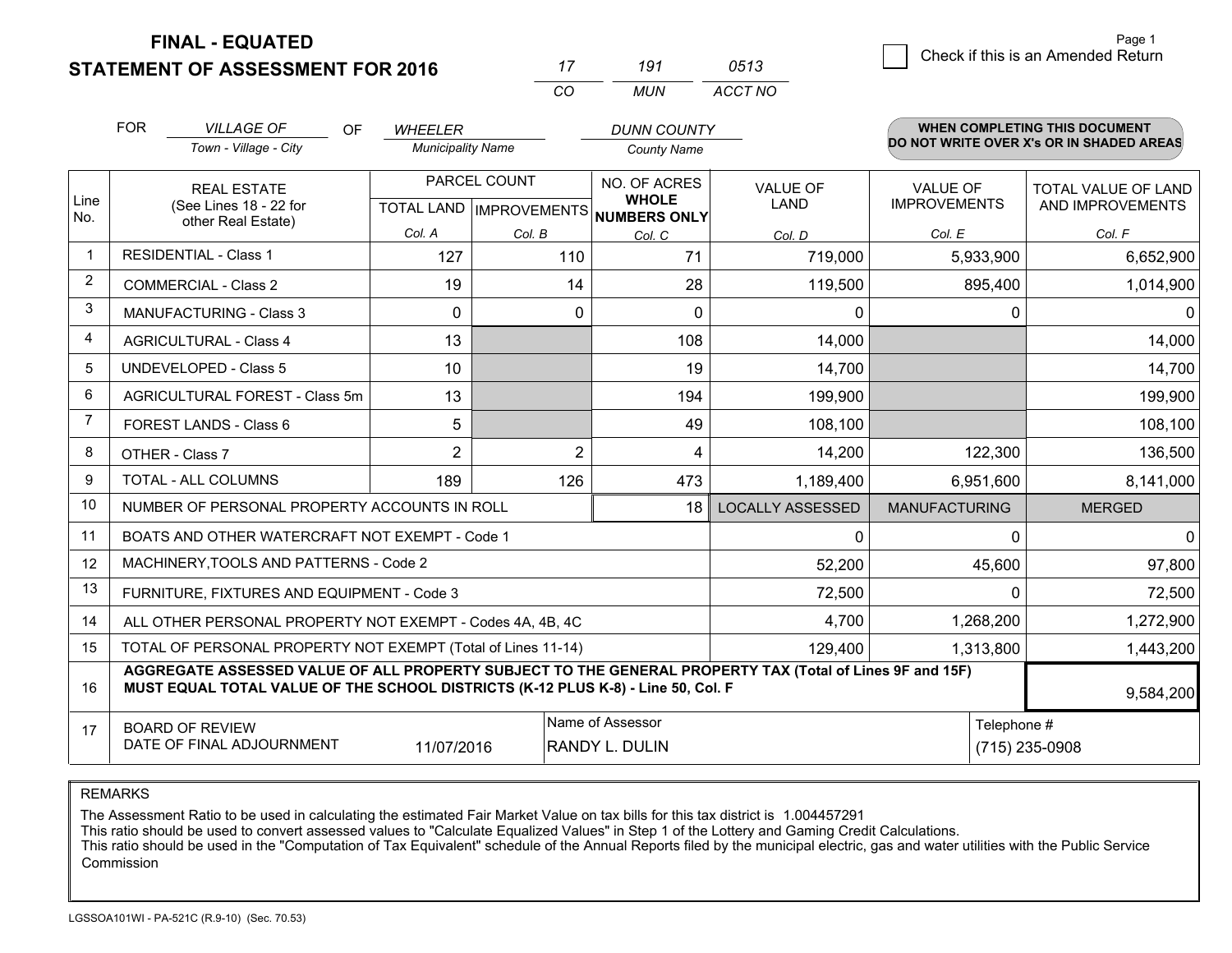# **FOREST CROP AND OTHER EXEMPT LAND**

|   | 2016 | 17 | 191        | 0513    | Page 2 |
|---|------|----|------------|---------|--------|
| е | YEAR | CO | <b>MUN</b> | ACCT NO |        |

Do not confuse FOREST LANDS (Line 7) with FOREST CROPS (in this section) - They are **NOT** the same

|    |                                                                                |                                            |                    | Private Forest Crop - Reg Class @ 10¢ per acre                   |                                                                    |                                                                              |           | Private Forest Crop - Reg Class @ \$2.52 per acre               |                    |                    |
|----|--------------------------------------------------------------------------------|--------------------------------------------|--------------------|------------------------------------------------------------------|--------------------------------------------------------------------|------------------------------------------------------------------------------|-----------|-----------------------------------------------------------------|--------------------|--------------------|
| 18 | (a) PARCELS                                                                    | (b) ACRES                                  |                    | (c) ASSESSED VALUE                                               |                                                                    | (d) PARCELS                                                                  |           | (e) ACRES                                                       |                    | (f) ASSESSED VALUE |
|    |                                                                                |                                            |                    |                                                                  |                                                                    |                                                                              |           |                                                                 |                    |                    |
|    | Private Forest Crop - Special Class @ 20¢ per acre                             |                                            |                    |                                                                  |                                                                    | Entered Before 2005 Managed Forest - Ferrous Mining CLOSED @ \$8.27 per acre |           |                                                                 |                    |                    |
| 19 | (b) ACRES<br>(a) PARCELS                                                       |                                            | (c) ASSESSED VALUE |                                                                  | (d) PARCELS                                                        |                                                                              | (e) ACRES |                                                                 | (f) ASSESSED VALUE |                    |
|    |                                                                                |                                            |                    |                                                                  |                                                                    |                                                                              |           |                                                                 |                    |                    |
|    |                                                                                |                                            |                    | Entered Before 2005 Managed Forest - OPEN @ \$.79 per acre       |                                                                    |                                                                              |           | Entered Before 2005 Managed Forest - CLOSED @ \$1.87 per acre   |                    |                    |
| 20 | (a) PARCELS                                                                    | (b) ACRES                                  |                    | (c) ASSESSED VALUE                                               |                                                                    | (d) PARCELS                                                                  |           | (e) ACRES                                                       |                    | (f) ASSESSED VALUE |
|    |                                                                                |                                            |                    |                                                                  |                                                                    |                                                                              |           |                                                                 |                    |                    |
|    |                                                                                | Entered After 2004 Managed Forest - OPEN @ |                    | \$2.14 per acre                                                  |                                                                    | Entered After 2004 Managed Forest - CLOSED @ \$10.68 per acre                |           |                                                                 |                    |                    |
| 21 | (a) PARCELS                                                                    | (b) ACRES                                  |                    | (c) ASSESSED VALUE                                               |                                                                    | (d) PARCELS                                                                  |           | (e) ACRES                                                       |                    | (f) ASSESSED VALUE |
|    |                                                                                |                                            |                    |                                                                  |                                                                    |                                                                              |           |                                                                 |                    |                    |
|    |                                                                                |                                            |                    |                                                                  |                                                                    |                                                                              |           |                                                                 |                    |                    |
| 22 | (a) County Forest Cropland Acres                                               |                                            |                    | (b) Federal Acres                                                |                                                                    | (c) State Acres                                                              |           | (d) County (NOT FOREST CROP) Acres                              |                    | (e) Other Acres    |
|    |                                                                                |                                            |                    |                                                                  |                                                                    | .14                                                                          | .73       |                                                                 | 46.97              |                    |
|    |                                                                                |                                            |                    | Assessed Value of Omitted Property From Prior Years (Sec. 70.44) |                                                                    |                                                                              |           | Assessed Value of Sec. 70.43 Corrections of Errors by Assessors |                    |                    |
| 23 |                                                                                | (a) REAL ESTATE                            |                    | (b) PERSONAL                                                     |                                                                    |                                                                              |           | (c1) REAL ESTATE                                                |                    | (c2) PERSONAL      |
|    |                                                                                |                                            |                    |                                                                  |                                                                    |                                                                              |           |                                                                 |                    |                    |
|    | Manufacturing Equated Value of Omitted Property From Prior Years (Sec. 70.995) |                                            |                    |                                                                  | Mfg. Equated Value of Sec.70.43 Corrections of Errors by Assessors |                                                                              |           |                                                                 |                    |                    |
|    | (d) REAL ESTATE                                                                |                                            |                    | (e) PERSONAL                                                     |                                                                    | (f1) REAL ESTATE                                                             |           |                                                                 | (f2) PERSONAL      |                    |
|    |                                                                                |                                            |                    |                                                                  |                                                                    |                                                                              |           |                                                                 |                    |                    |

## **SPECIAL DISTRICTS**

| Line<br>No. | Enter 6-digit<br>Special District<br>Code (Col. A) | <b>Account</b><br><b>Number</b> | <b>Special District Name</b> | <b>Locally Assessed Value</b><br>of Real Estate and | Mfg Value of Real Estate<br>and Personal Property | <b>Merged Value of</b><br><b>Real Estate and</b><br>Personal Property (Col. F) |
|-------------|----------------------------------------------------|---------------------------------|------------------------------|-----------------------------------------------------|---------------------------------------------------|--------------------------------------------------------------------------------|
|             |                                                    | (Col. B)                        | (Col. C)                     | Personal Property (Col. D)                          | (Col. E)                                          |                                                                                |
| 24          |                                                    |                                 |                              |                                                     |                                                   |                                                                                |
| 25          |                                                    |                                 |                              |                                                     |                                                   |                                                                                |
| 26          |                                                    |                                 |                              |                                                     |                                                   |                                                                                |
| 27          |                                                    |                                 |                              |                                                     |                                                   |                                                                                |
| 28          |                                                    |                                 |                              |                                                     |                                                   |                                                                                |
| 29          |                                                    |                                 |                              |                                                     |                                                   |                                                                                |
| 30          |                                                    |                                 |                              |                                                     |                                                   |                                                                                |
| 31          |                                                    |                                 |                              |                                                     |                                                   |                                                                                |
| 32          |                                                    |                                 |                              |                                                     |                                                   |                                                                                |
| 33          |                                                    |                                 |                              |                                                     |                                                   |                                                                                |
| 34          |                                                    |                                 |                              |                                                     |                                                   |                                                                                |
| 35          |                                                    |                                 |                              |                                                     |                                                   |                                                                                |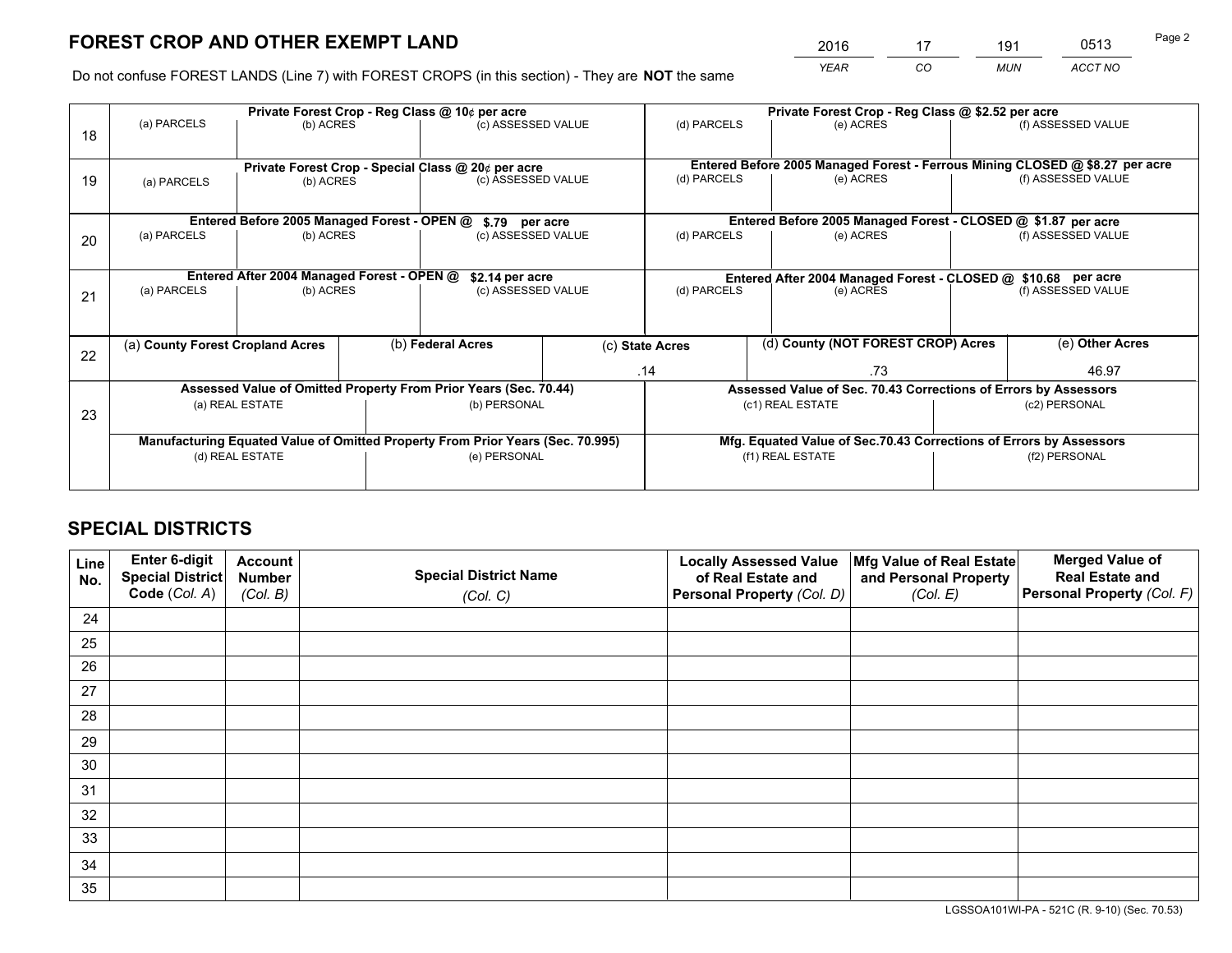|             |                                                          |                                             |                                                         | YEAR                                                                              | CO.<br><b>MUN</b>                                             | ACCT NO                                                                        |
|-------------|----------------------------------------------------------|---------------------------------------------|---------------------------------------------------------|-----------------------------------------------------------------------------------|---------------------------------------------------------------|--------------------------------------------------------------------------------|
| Line<br>No. | Enter 6-digit<br><b>School District</b><br>Code (Col. A) | <b>Account</b><br><b>Number</b><br>(Col. B) | <b>School District Name</b><br>(Col. C)                 | <b>Locally Assessed Value</b><br>of Real Estate and<br>Personal Property (Col. D) | Mfg Value of Real Estate<br>and Personal Property<br>(Col. E) | <b>Merged Value of</b><br><b>Real Estate and</b><br>Personal Property (Col. F) |
|             | A. SCHOOL DISTRICTS (K-8 and K-12)                       |                                             |                                                         |                                                                                   |                                                               |                                                                                |
| 36          | 170637                                                   | 0114                                        | SCH D OF BOYCEVILLE COMMUNITY                           | 8,270,400                                                                         | 1,313,800                                                     | 9,584,200                                                                      |
| 37          |                                                          |                                             |                                                         |                                                                                   |                                                               |                                                                                |
| 38          |                                                          |                                             |                                                         |                                                                                   |                                                               |                                                                                |
| 39          |                                                          |                                             |                                                         |                                                                                   |                                                               |                                                                                |
| 40          |                                                          |                                             |                                                         |                                                                                   |                                                               |                                                                                |
| 41<br>42    |                                                          |                                             |                                                         |                                                                                   |                                                               |                                                                                |
| 43          |                                                          |                                             |                                                         |                                                                                   |                                                               |                                                                                |
| 44          |                                                          |                                             |                                                         |                                                                                   |                                                               |                                                                                |
| 45          |                                                          |                                             |                                                         |                                                                                   |                                                               |                                                                                |
| 46          |                                                          |                                             |                                                         |                                                                                   |                                                               |                                                                                |
| 47          |                                                          |                                             |                                                         |                                                                                   |                                                               |                                                                                |
| 48          |                                                          |                                             |                                                         |                                                                                   |                                                               |                                                                                |
| 49          |                                                          |                                             |                                                         |                                                                                   |                                                               |                                                                                |
| 50          |                                                          |                                             | TOTAL ASSESSED VALUE OF SCHOOL DISTRICTS (K-8 and K-12) | 8,270,400                                                                         | 1,313,800                                                     | 9,584,200                                                                      |
|             | <b>B.</b><br>UNION HIGH SCHOOL DISTRICTS                 |                                             |                                                         |                                                                                   |                                                               |                                                                                |
| 51          |                                                          |                                             |                                                         |                                                                                   |                                                               |                                                                                |
| 52          |                                                          |                                             |                                                         |                                                                                   |                                                               |                                                                                |
| 53<br>54    |                                                          |                                             |                                                         |                                                                                   |                                                               |                                                                                |
| 55          |                                                          |                                             | TOTAL ASSESSED VALUE OF UNION HIGH SCHOOLS              |                                                                                   |                                                               |                                                                                |
|             | C.<br><b>TECHNICAL COLLEGE DISTRICTS</b>                 |                                             |                                                         |                                                                                   |                                                               |                                                                                |
| 56          | 000100                                                   | 0001                                        | CHIPPEWA VALLEY TECHNICAL COLLEGE EAUC                  | 8,270,400                                                                         | 1,313,800                                                     | 9,584,200                                                                      |
| 57          |                                                          |                                             |                                                         |                                                                                   |                                                               |                                                                                |
| 58          |                                                          |                                             |                                                         |                                                                                   |                                                               |                                                                                |
| 59          |                                                          |                                             | TOTAL ASSESSED VALUE OF TECHNICAL COLLEGES              | 8,270,400                                                                         | 1,313,800                                                     | 9,584,200                                                                      |

2016

17

191

 *I hereby certify, to the best of my knowledge and belief, this form is complete and correct.*

**SCHOOL DISTRICTS**

| Print name of preparer | Title                    | Date (MM / DD / CCYY) |  |
|------------------------|--------------------------|-----------------------|--|
|                        |                          |                       |  |
| Signature of preparer  | Contact Telephone Number | E-mail address        |  |
|                        | $\sim$                   |                       |  |

0513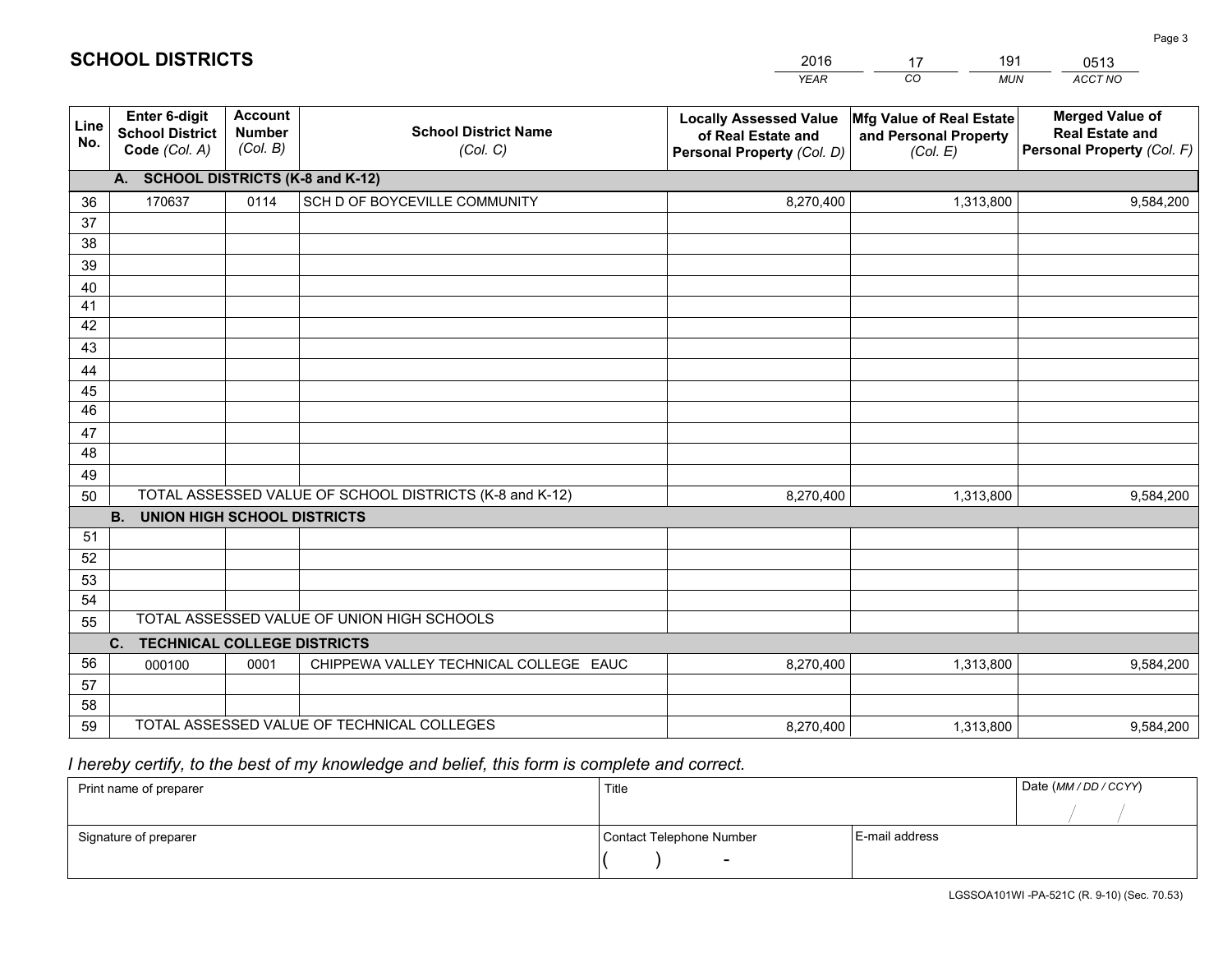## **INSTRUCTIONS FOR STATEMENT OF ASSESSMENT INCLUDING SPECIAL DISTRICT PART**

#### **HIGHLIGHTS**

- 1. Complete the Statement of Assessment after the Board of Review. Reflect any changes made there.
- 2. Use black ink to complete.
- 3. Line 16 must equal Line 50, Col D.
- 4. Line 55 must equal the total of K-8 schools listed on lines 36-49. Do not include K-12 schools in this comparision.
- 5. Line 59, Col. D must equal Line 16.
- 6. Special District, School District and Technical College District values must include both real estate and personal property. Examples of Special districts are: town sanitary districts, public inland lake protection and rehabilitation districts, and metropolitan sewerage districts.
- 7. DO NOT INCLUDE Manufacturing property values.DOR will print these values on the final SOA.
- 8. Accuracy of this form is very important. The values reported directly affect the equalized value DOR calculates for school and special districts.

#### **Page 1:**

 If not prefilled, enter the tax year,county and municipal code,municipal type, municipal name and county name on the top of form.

Check the Amended box, if filing an amended / corrected SOA.

 Report the parcel count, acres and assessed value of taxable general property, total parcel count, (real and personal), total acres, and values from final figures set by the Board of Review.

- A. Real Estate land and improvements (buildings, etc.) is reported on lines 1 8, total line 9.
- B. Personal Property is reported on lines 11 14, Column D, total line 15.
- C. To complete this report, use the computer produced summary of the assessment roll that shows these amounts.
- D. Use whole numbers only.
- E. Add each line across and each column down to verify entries.

#### **Page 2:**

- A. Report Special Items (not subject to general property tax).
- 1. Private Forest Croplands and Managed Forest Lands are reported on lines 18,19, 20 and 21. Be sure to report assessed values **NOT** taxes.
- 2. You should have copies of the orders of entry, orders of withdrawal, etc., to update your assessment roll.
	- 3. Show hundredths of acres (e.g. 39.75).
- 4. Tax exempt lands are reported on line 22.
- 5. Omitted property and sec. 70.43, Wis. Stats., corrections of errors by assessor are reported on line 23. Report real estate and personal property separately. These should be for **prior years**, not something found on the current assessment roll after the board of review.
- B. Special District (Lines 24-35) Include the value of both real and personal property.
- The Department of Revenue (DOR) preprints much of the information regarding names and codes for schools, special districts,etc. If a district is not listed, enter the name and value only, DOR will enter the proper code.

### **Page 3 School Districts:**

Include the value of both real and personal property.

Report School District (regular, elementary, union high school, and technical college).

- 1. Regular (K-12) and Elementary (K-8) school values are reported on lines 36-49, total on line 50.
- 2. Union High School (UHS) (use only if elementary schools are listed on lines 36-49) are reported on lines 51-54. UHS total value (line 55) must equal to the total **elementary school** values reported on lines 36-49. Do notinclude K-12 schools in this comparison.
- 3. Technical College values are reported on lines 56-58, total on line 59.
- 4. Use the computer summary that shows these amounts to complete this report.

#### **This form is due the second Monday in June. File this report only after your Board of Review is complete.**

 *If you have questions: Return forms to:*

Fax number: (608) 264-6887 PO Box 8971

 Email: lgs@revenue.wi.gov Wisconsin Department of Revenue Call: (608) 261-5341 Local Government Services Section 6-97Madison WI 53708-8971

 $-0016$ WHEELER, WI 54772 - 0016 VILLAGE OF WHEELER ROBIN K. GOODELL<br>VILLAGE OF WHEELER 54772 ROBIN K. GOODELL WHEELER, WI BOX 16 PO BOX 16  $\overline{S}$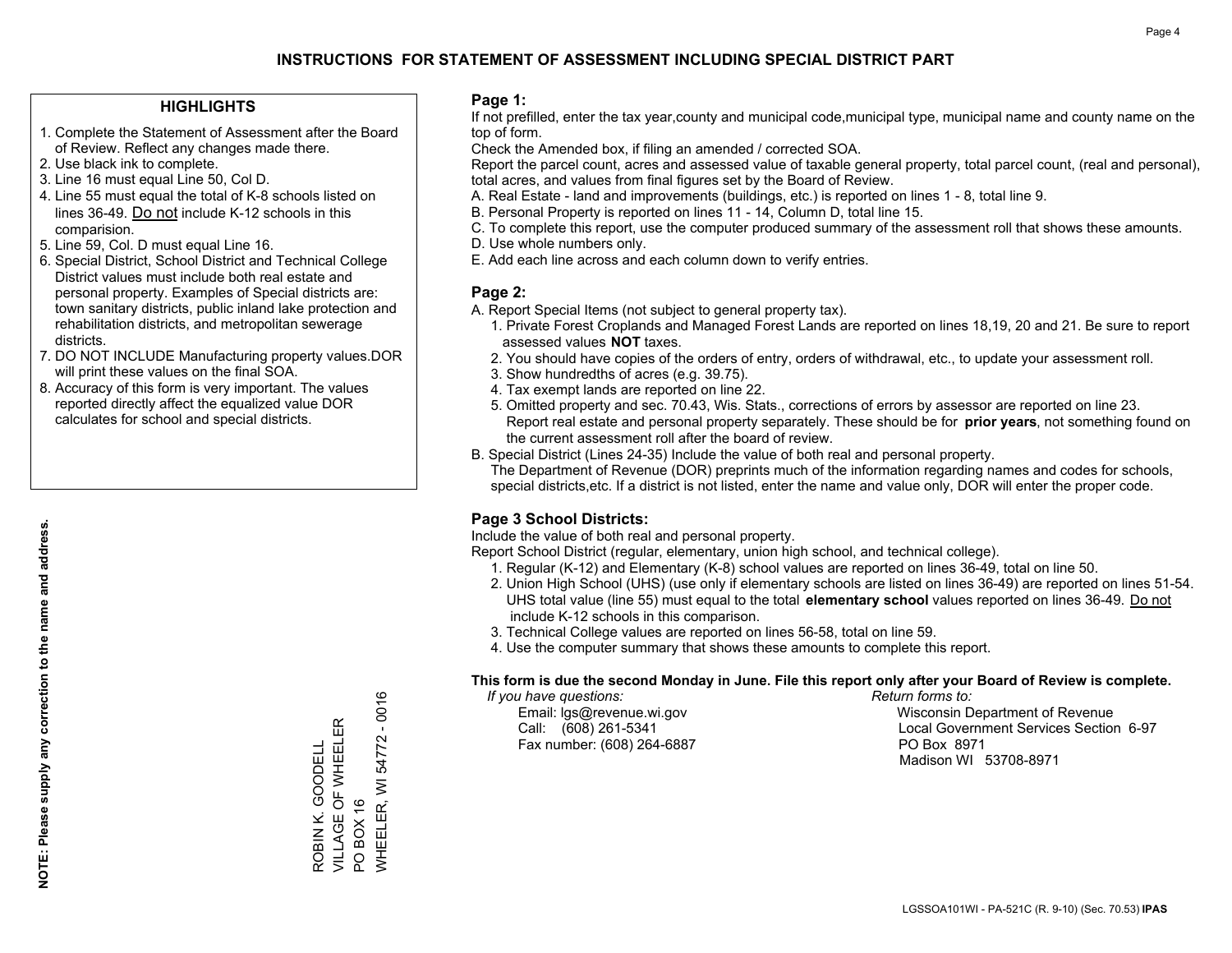**STATEMENT OF ASSESSMENT FOR 2016** 

**FINAL - EQUATED**

|                | <b>FOR</b>                                                                                                  | CITY OF<br><b>OF</b>                                                                                                                                                                         | <b>MENOMONIE</b>         |                                | <b>DUNN COUNTY</b>           |                         |                      | <b>WHEN COMPLETING THIS DOCUMENT</b>     |
|----------------|-------------------------------------------------------------------------------------------------------------|----------------------------------------------------------------------------------------------------------------------------------------------------------------------------------------------|--------------------------|--------------------------------|------------------------------|-------------------------|----------------------|------------------------------------------|
|                |                                                                                                             | Town - Village - City                                                                                                                                                                        | <b>Municipality Name</b> |                                | <b>County Name</b>           |                         |                      | DO NOT WRITE OVER X's OR IN SHADED AREAS |
|                |                                                                                                             | <b>REAL ESTATE</b>                                                                                                                                                                           |                          | PARCEL COUNT                   | NO. OF ACRES                 | <b>VALUE OF</b>         | <b>VALUE OF</b>      | TOTAL VALUE OF LAND                      |
| Line<br>No.    |                                                                                                             | (See Lines 18 - 22 for<br>other Real Estate)                                                                                                                                                 |                          | <b>TOTAL LAND IMPROVEMENTS</b> | <b>WHOLE</b><br>NUMBERS ONLY | <b>LAND</b>             | <b>IMPROVEMENTS</b>  | AND IMPROVEMENTS                         |
|                |                                                                                                             |                                                                                                                                                                                              | Col. A                   | Col. B                         | Col. C                       | Col. D                  | Col. E               | Col. F                                   |
|                |                                                                                                             | <b>RESIDENTIAL - Class 1</b>                                                                                                                                                                 | 3,419                    | 3,041                          | 639                          | 62,883,300              | 352,760,900          | 415,644,200                              |
| 2              |                                                                                                             | <b>COMMERCIAL - Class 2</b>                                                                                                                                                                  | 759                      | 697                            | 896                          | 60,352,600              | 324,544,700          | 384,897,300                              |
| 3              |                                                                                                             | <b>MANUFACTURING - Class 3</b>                                                                                                                                                               | 41                       | 33                             | 445                          | 7,934,500               | 89,599,000           | 97,533,500                               |
| 4              |                                                                                                             | <b>AGRICULTURAL - Class 4</b>                                                                                                                                                                | 63                       |                                | 863                          | 152,700                 |                      | 152,700                                  |
| 5              |                                                                                                             | <b>UNDEVELOPED - Class 5</b>                                                                                                                                                                 | 34                       |                                | 308                          | 401,600                 |                      | 401,600                                  |
| 6              | AGRICULTURAL FOREST - Class 5m                                                                              |                                                                                                                                                                                              | 12                       |                                | 123                          | 149,800                 |                      | 149,800                                  |
| $\overline{7}$ |                                                                                                             | FOREST LANDS - Class 6                                                                                                                                                                       | 27                       |                                | 154                          | 400,200                 |                      | 400,200                                  |
| 8              |                                                                                                             | OTHER - Class 7                                                                                                                                                                              |                          |                                |                              | 100                     | 17,300               | 17,400                                   |
| 9              |                                                                                                             | TOTAL - ALL COLUMNS                                                                                                                                                                          | 4,356                    | 3,772                          | 3,429                        | 132,274,800             | 766,921,900          | 899,196,700                              |
| 10             |                                                                                                             | NUMBER OF PERSONAL PROPERTY ACCOUNTS IN ROLL                                                                                                                                                 |                          |                                | 793                          | <b>LOCALLY ASSESSED</b> | <b>MANUFACTURING</b> | <b>MERGED</b>                            |
| 11             |                                                                                                             | BOATS AND OTHER WATERCRAFT NOT EXEMPT - Code 1                                                                                                                                               |                          |                                |                              | 0                       | $\Omega$             | $\Omega$                                 |
| 12             |                                                                                                             | MACHINERY, TOOLS AND PATTERNS - Code 2                                                                                                                                                       |                          |                                |                              | 24,679,300              | 10,298,700           | 34,978,000                               |
| 13             |                                                                                                             | FURNITURE, FIXTURES AND EQUIPMENT - Code 3                                                                                                                                                   |                          |                                |                              | 20,998,500              | 4,461,000            | 25,459,500                               |
| 14             |                                                                                                             | ALL OTHER PERSONAL PROPERTY NOT EXEMPT - Codes 4A, 4B, 4C                                                                                                                                    |                          |                                |                              | 3,630,500               | 2,114,500            | 5,745,000                                |
| 15             |                                                                                                             | TOTAL OF PERSONAL PROPERTY NOT EXEMPT (Total of Lines 11-14)                                                                                                                                 |                          |                                |                              | 49,308,300              | 16,874,200           | 66,182,500                               |
| 16             |                                                                                                             | AGGREGATE ASSESSED VALUE OF ALL PROPERTY SUBJECT TO THE GENERAL PROPERTY TAX (Total of Lines 9F and 15F)<br>MUST EQUAL TOTAL VALUE OF THE SCHOOL DISTRICTS (K-12 PLUS K-8) - Line 50, Col. F |                          |                                |                              |                         |                      | 965,379,200                              |
| 17             | Name of Assessor<br><b>BOARD OF REVIEW</b><br>DATE OF FINAL ADJOURNMENT<br>10/03/2016<br><b>ERIC KLEVEN</b> |                                                                                                                                                                                              |                          |                                |                              |                         | Telephone #          | (715) 529-1032                           |

*MUN*

*ACCT NO0514*

*<sup>17</sup> <sup>251</sup>*

*CO*

REMARKS

The Assessment Ratio to be used in calculating the estimated Fair Market Value on tax bills for this tax district is .959398605<br>This ratio should be used to convert assessed values to "Calculate Equalized Values" in Step 1 Commission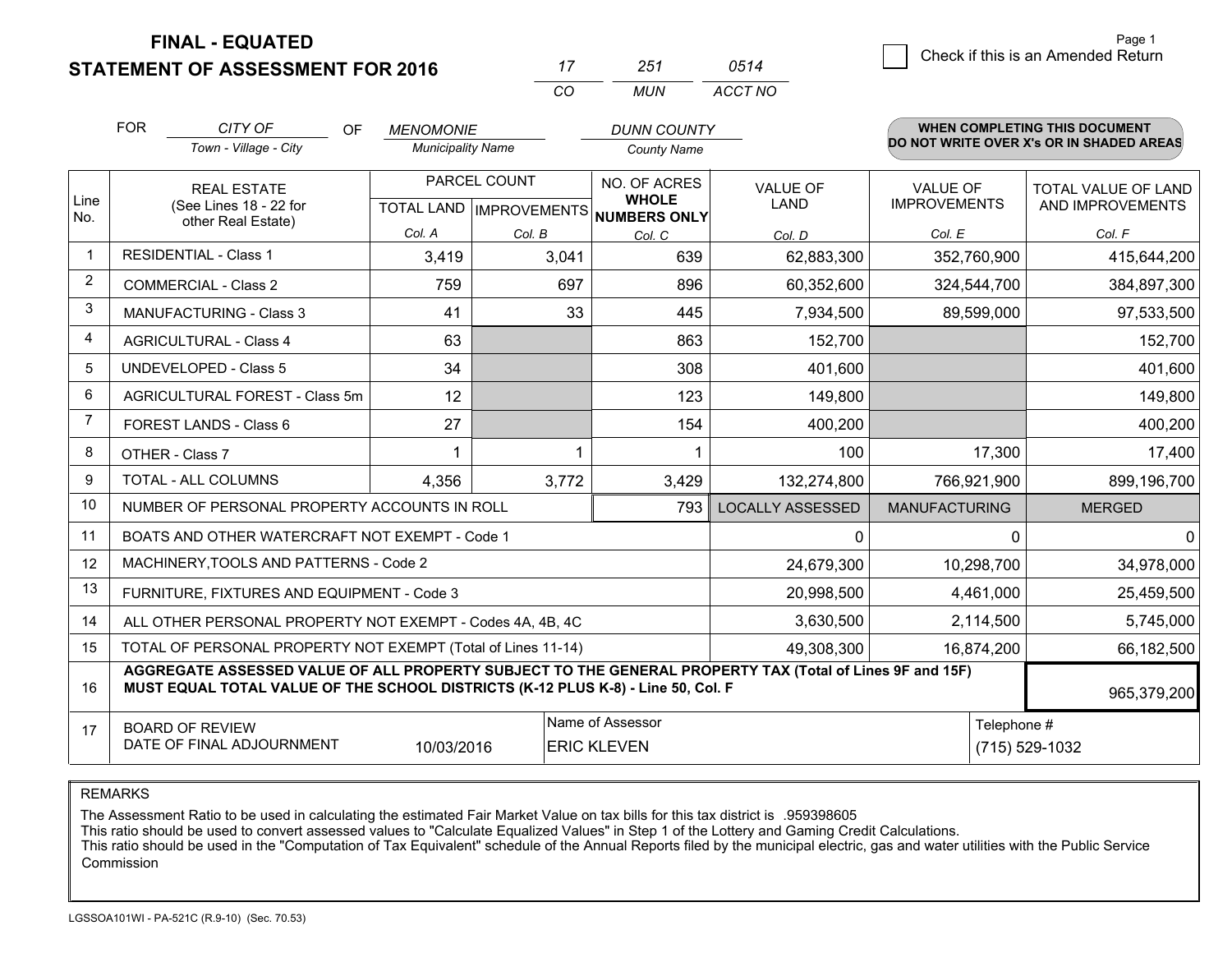# **FOREST CROP AND OTHER EXEMPT LAND**

 *YEAR CO MUN ACCT NO* <sup>2016</sup> <sup>17</sup> <sup>251</sup> <sup>0514</sup>

Do not confuse FOREST LANDS (Line 7) with FOREST CROPS (in this section) - They are **NOT** the same

|    | Private Forest Crop - Reg Class @ 10¢ per acre                                 |           |              |                                                    |                                                                    | Private Forest Crop - Reg Class @ \$2.52 per acre                            |           |                    |                    |  |
|----|--------------------------------------------------------------------------------|-----------|--------------|----------------------------------------------------|--------------------------------------------------------------------|------------------------------------------------------------------------------|-----------|--------------------|--------------------|--|
| 18 | (a) PARCELS                                                                    | (b) ACRES |              | (c) ASSESSED VALUE                                 |                                                                    | (d) PARCELS                                                                  | (e) ACRES |                    | (f) ASSESSED VALUE |  |
|    |                                                                                |           |              |                                                    |                                                                    |                                                                              |           |                    |                    |  |
|    |                                                                                |           |              | Private Forest Crop - Special Class @ 20¢ per acre |                                                                    | Entered Before 2005 Managed Forest - Ferrous Mining CLOSED @ \$8.27 per acre |           |                    |                    |  |
| 19 | (b) ACRES<br>(a) PARCELS                                                       |           |              | (c) ASSESSED VALUE                                 |                                                                    | (d) PARCELS                                                                  | (e) ACRES |                    | (f) ASSESSED VALUE |  |
|    |                                                                                |           |              |                                                    |                                                                    |                                                                              |           |                    |                    |  |
|    |                                                                                |           |              |                                                    |                                                                    | Entered Before 2005 Managed Forest - CLOSED @ \$1.87 per acre                |           |                    |                    |  |
|    | Entered Before 2005 Managed Forest - OPEN @<br>\$.79 per acre                  |           |              |                                                    |                                                                    | (d) PARCELS                                                                  |           |                    | (f) ASSESSED VALUE |  |
| 20 | (a) PARCELS<br>(b) ACRES                                                       |           |              | (c) ASSESSED VALUE                                 |                                                                    |                                                                              |           | (e) ACRES          |                    |  |
|    |                                                                                |           |              |                                                    |                                                                    |                                                                              |           |                    |                    |  |
|    | Entered After 2004 Managed Forest - OPEN @<br>\$2.14 per acre                  |           |              |                                                    | Entered After 2004 Managed Forest - CLOSED @ \$10.68 per acre      |                                                                              |           |                    |                    |  |
| 21 | (a) PARCELS                                                                    | (b) ACRES |              | (c) ASSESSED VALUE                                 |                                                                    | (d) PARCELS                                                                  | (e) ACRES | (f) ASSESSED VALUE |                    |  |
|    |                                                                                |           |              |                                                    |                                                                    |                                                                              |           |                    |                    |  |
|    |                                                                                |           |              |                                                    |                                                                    |                                                                              |           |                    |                    |  |
| 22 | (a) County Forest Cropland Acres                                               |           |              | (b) Federal Acres                                  |                                                                    | (d) County (NOT FOREST CROP) Acres<br>(c) State Acres                        |           |                    | (e) Other Acres    |  |
|    |                                                                                |           |              |                                                    |                                                                    | 399.15<br>535.19                                                             |           |                    | 2,140.03           |  |
|    | Assessed Value of Omitted Property From Prior Years (Sec. 70.44)               |           |              |                                                    | Assessed Value of Sec. 70.43 Corrections of Errors by Assessors    |                                                                              |           |                    |                    |  |
|    | (a) REAL ESTATE<br>(b) PERSONAL                                                |           |              |                                                    |                                                                    | (c1) REAL ESTATE                                                             |           |                    |                    |  |
| 23 |                                                                                |           |              |                                                    |                                                                    |                                                                              |           |                    |                    |  |
|    | Manufacturing Equated Value of Omitted Property From Prior Years (Sec. 70.995) |           |              |                                                    | Mfg. Equated Value of Sec.70.43 Corrections of Errors by Assessors |                                                                              |           |                    |                    |  |
|    | (d) REAL ESTATE                                                                |           | (e) PERSONAL |                                                    | (f1) REAL ESTATE                                                   |                                                                              |           | (f2) PERSONAL      |                    |  |
|    |                                                                                |           |              |                                                    |                                                                    |                                                                              |           |                    |                    |  |
|    |                                                                                |           |              |                                                    |                                                                    |                                                                              |           |                    |                    |  |

## **SPECIAL DISTRICTS**

| Line<br>No. | Enter 6-digit<br>Special District<br>Code (Col. A) | <b>Account</b><br><b>Number</b> | <b>Special District Name</b> | <b>Locally Assessed Value</b><br>of Real Estate and | Mfg Value of Real Estate<br>and Personal Property | <b>Merged Value of</b><br><b>Real Estate and</b><br>Personal Property (Col. F) |
|-------------|----------------------------------------------------|---------------------------------|------------------------------|-----------------------------------------------------|---------------------------------------------------|--------------------------------------------------------------------------------|
|             |                                                    | (Col. B)                        | (Col. C)                     | Personal Property (Col. D)                          | (Col. E)                                          |                                                                                |
| 24          |                                                    |                                 |                              |                                                     |                                                   |                                                                                |
| 25          |                                                    |                                 |                              |                                                     |                                                   |                                                                                |
| 26          |                                                    |                                 |                              |                                                     |                                                   |                                                                                |
| 27          |                                                    |                                 |                              |                                                     |                                                   |                                                                                |
| 28          |                                                    |                                 |                              |                                                     |                                                   |                                                                                |
| 29          |                                                    |                                 |                              |                                                     |                                                   |                                                                                |
| 30          |                                                    |                                 |                              |                                                     |                                                   |                                                                                |
| 31          |                                                    |                                 |                              |                                                     |                                                   |                                                                                |
| 32          |                                                    |                                 |                              |                                                     |                                                   |                                                                                |
| 33          |                                                    |                                 |                              |                                                     |                                                   |                                                                                |
| 34          |                                                    |                                 |                              |                                                     |                                                   |                                                                                |
| 35          |                                                    |                                 |                              |                                                     |                                                   |                                                                                |

LGSSOA101WI-PA - 521C (R. 9-10) (Sec. 70.53)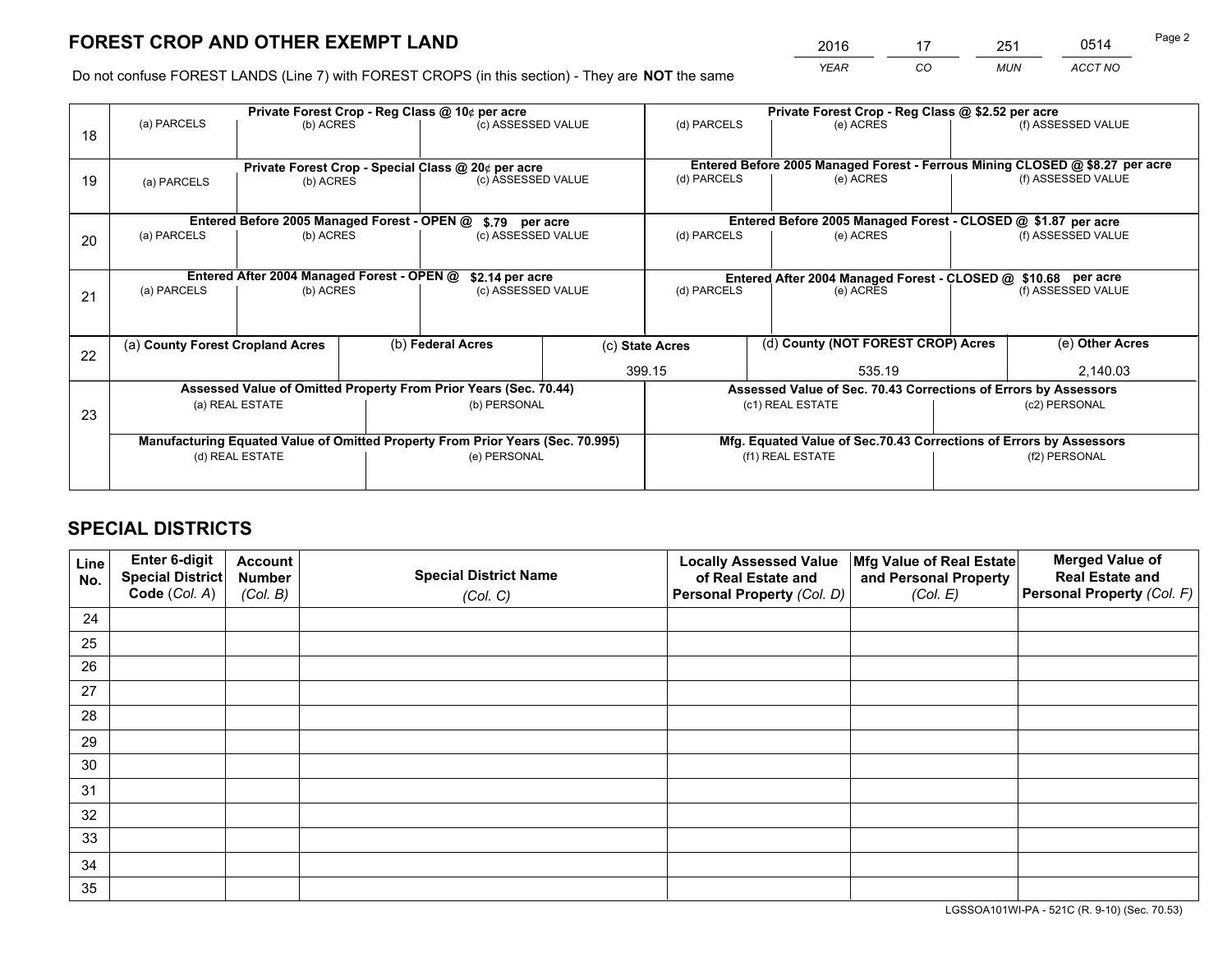|             |                                                                                                      |                                             |                                            | <b>YEAR</b>                                                                       | CO<br><b>MUN</b>                                              | ACCT NO                                                                        |  |
|-------------|------------------------------------------------------------------------------------------------------|---------------------------------------------|--------------------------------------------|-----------------------------------------------------------------------------------|---------------------------------------------------------------|--------------------------------------------------------------------------------|--|
| Line<br>No. | <b>Enter 6-digit</b><br><b>School District</b><br>Code (Col. A)                                      | <b>Account</b><br><b>Number</b><br>(Col. B) | <b>School District Name</b><br>(Col. C)    | <b>Locally Assessed Value</b><br>of Real Estate and<br>Personal Property (Col. D) | Mfg Value of Real Estate<br>and Personal Property<br>(Col. E) | <b>Merged Value of</b><br><b>Real Estate and</b><br>Personal Property (Col. F) |  |
|             | A. SCHOOL DISTRICTS (K-8 and K-12)                                                                   |                                             |                                            |                                                                                   |                                                               |                                                                                |  |
| 36          | 173444                                                                                               | 0117                                        | SCH D OF MENOMONIE AREA                    | 850,971,500                                                                       | 114,407,700                                                   | 965,379,200                                                                    |  |
| 37          |                                                                                                      |                                             |                                            |                                                                                   |                                                               |                                                                                |  |
| 38          |                                                                                                      |                                             |                                            |                                                                                   |                                                               |                                                                                |  |
| 39          |                                                                                                      |                                             |                                            |                                                                                   |                                                               |                                                                                |  |
| 40          |                                                                                                      |                                             |                                            |                                                                                   |                                                               |                                                                                |  |
| 41          |                                                                                                      |                                             |                                            |                                                                                   |                                                               |                                                                                |  |
| 42          |                                                                                                      |                                             |                                            |                                                                                   |                                                               |                                                                                |  |
| 43          |                                                                                                      |                                             |                                            |                                                                                   |                                                               |                                                                                |  |
| 44<br>45    |                                                                                                      |                                             |                                            |                                                                                   |                                                               |                                                                                |  |
| 46          |                                                                                                      |                                             |                                            |                                                                                   |                                                               |                                                                                |  |
| 47          |                                                                                                      |                                             |                                            |                                                                                   |                                                               |                                                                                |  |
| 48          |                                                                                                      |                                             |                                            |                                                                                   |                                                               |                                                                                |  |
| 49          |                                                                                                      |                                             |                                            |                                                                                   |                                                               |                                                                                |  |
| 50          | TOTAL ASSESSED VALUE OF SCHOOL DISTRICTS (K-8 and K-12)<br>850,971,500<br>114,407,700<br>965,379,200 |                                             |                                            |                                                                                   |                                                               |                                                                                |  |
|             | <b>B. UNION HIGH SCHOOL DISTRICTS</b>                                                                |                                             |                                            |                                                                                   |                                                               |                                                                                |  |
| 51          |                                                                                                      |                                             |                                            |                                                                                   |                                                               |                                                                                |  |
| 52          |                                                                                                      |                                             |                                            |                                                                                   |                                                               |                                                                                |  |
| 53          |                                                                                                      |                                             |                                            |                                                                                   |                                                               |                                                                                |  |
| 54          |                                                                                                      |                                             |                                            |                                                                                   |                                                               |                                                                                |  |
| 55          | TOTAL ASSESSED VALUE OF UNION HIGH SCHOOLS                                                           |                                             |                                            |                                                                                   |                                                               |                                                                                |  |
|             | C.<br><b>TECHNICAL COLLEGE DISTRICTS</b>                                                             |                                             |                                            |                                                                                   |                                                               |                                                                                |  |
| 56<br>57    | 000100                                                                                               | 0001                                        | CHIPPEWA VALLEY TECHNICAL COLLEGE EAUC     | 850,971,500                                                                       | 114,407,700                                                   | 965,379,200                                                                    |  |
| 58          |                                                                                                      |                                             |                                            |                                                                                   |                                                               |                                                                                |  |
| 59          |                                                                                                      |                                             | TOTAL ASSESSED VALUE OF TECHNICAL COLLEGES | 850,971,500                                                                       | 114,407,700                                                   | 965,379,200                                                                    |  |
|             |                                                                                                      |                                             |                                            |                                                                                   |                                                               |                                                                                |  |

2016

17

251

 *I hereby certify, to the best of my knowledge and belief, this form is complete and correct.*

**SCHOOL DISTRICTS**

| Print name of preparer | Title                    | Date (MM / DD / CCYY) |  |
|------------------------|--------------------------|-----------------------|--|
|                        |                          |                       |  |
| Signature of preparer  | Contact Telephone Number | E-mail address        |  |
|                        | $\sim$                   |                       |  |

0514